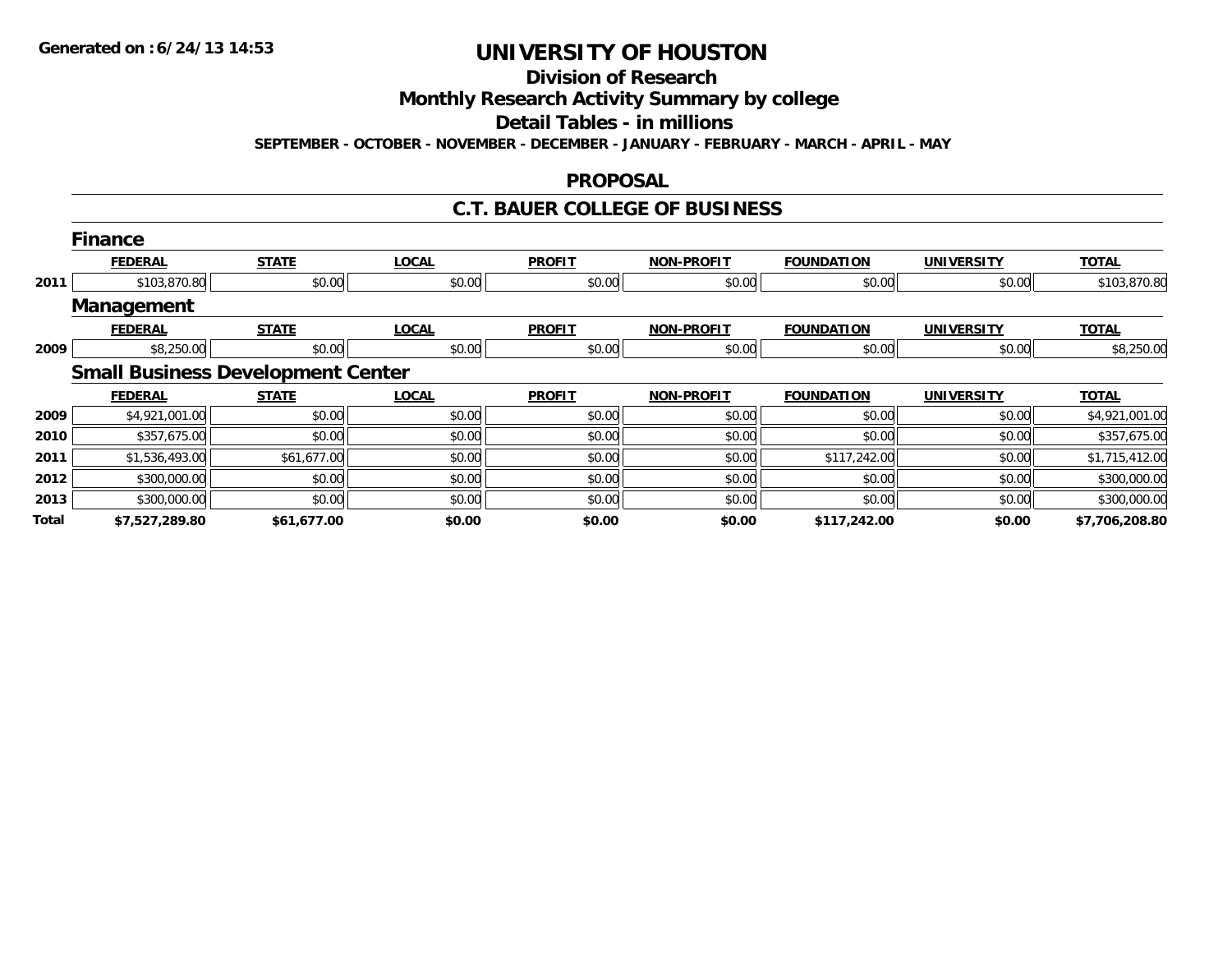## **Division of Research**

**Monthly Research Activity Summary by college**

**Detail Tables - in millions**

**SEPTEMBER - OCTOBER - NOVEMBER - DECEMBER - JANUARY - FEBRUARY - MARCH - APRIL - MAY**

#### **PROPOSAL**

#### **COLLEGE OF ARCHITECTURE**

|        | Architecture<br><b>FEDERAL</b> | <b>STATE</b> | <b>LOCAL</b> | <b>PROFIT</b> | <b>NON-PROFIT</b> | <b>FOUNDATION</b> | <b>UNIVERSITY</b> | <b>TOTAL</b>   |
|--------|--------------------------------|--------------|--------------|---------------|-------------------|-------------------|-------------------|----------------|
| 2009   | \$25,000.00                    | \$0.00       | \$0.00       | \$47,500.00   | \$0.00            | \$0.00            | \$49,500.00       | \$122,000.00   |
| ا 2010 | \$3,039,084.60                 | \$0.00       | \$0.00       | \$0.00        | \$0.00            | \$0.00            | \$0.00            | \$3,039,084.60 |
| 2011   | \$1,587,604.88                 | \$25,000.00  | \$0.00       | \$5,000.00    | \$0.00            | \$25,000.00       | \$0.00            | \$1,642,604.88 |
| 2012   | \$140,758.05                   | \$0.00       | \$0.00       | \$0.00        | \$5,000.00        | \$8,200.00        | \$2,500.00        | \$156,458.05   |
| 2013   | \$89,843.25                    | \$0.00       | \$0.00       | \$0.00        | \$24,714.50       | \$0.00            | \$0.00            | \$114,557.75   |
|        | Dean, Architecture             |              |              |               |                   |                   |                   |                |

|              | <b>EDERAL</b>     | <b>STATE</b>                                        | <b>LOCAL</b>  | <b>PROFIT</b>  | <b>-PROFIT</b><br>NON. | <b>FOUNDATION</b> | UNIVERSITY     | <b>TOTAL</b>   |
|--------------|-------------------|-----------------------------------------------------|---------------|----------------|------------------------|-------------------|----------------|----------------|
| 2011         | 0000<br>DU.UU     | $\sim$ $\sim$ $\sim$ $\sim$ $\sim$<br>$\mathcal{L}$ | 0000<br>JU.UU | 0000<br>90.UU  | \$0.00                 | ደበ በበ<br>JU.UU    | ደበ በበ<br>40.00 |                |
| <b>Total</b> | 290.78<br>4,882,2 | \$50,000.00                                         | \$0.00        | .500.00<br>ぐにつ | <b>t 20</b><br>.714.50 | \$33,200.00       | \$52,000.00    | \$5.099.705.28 |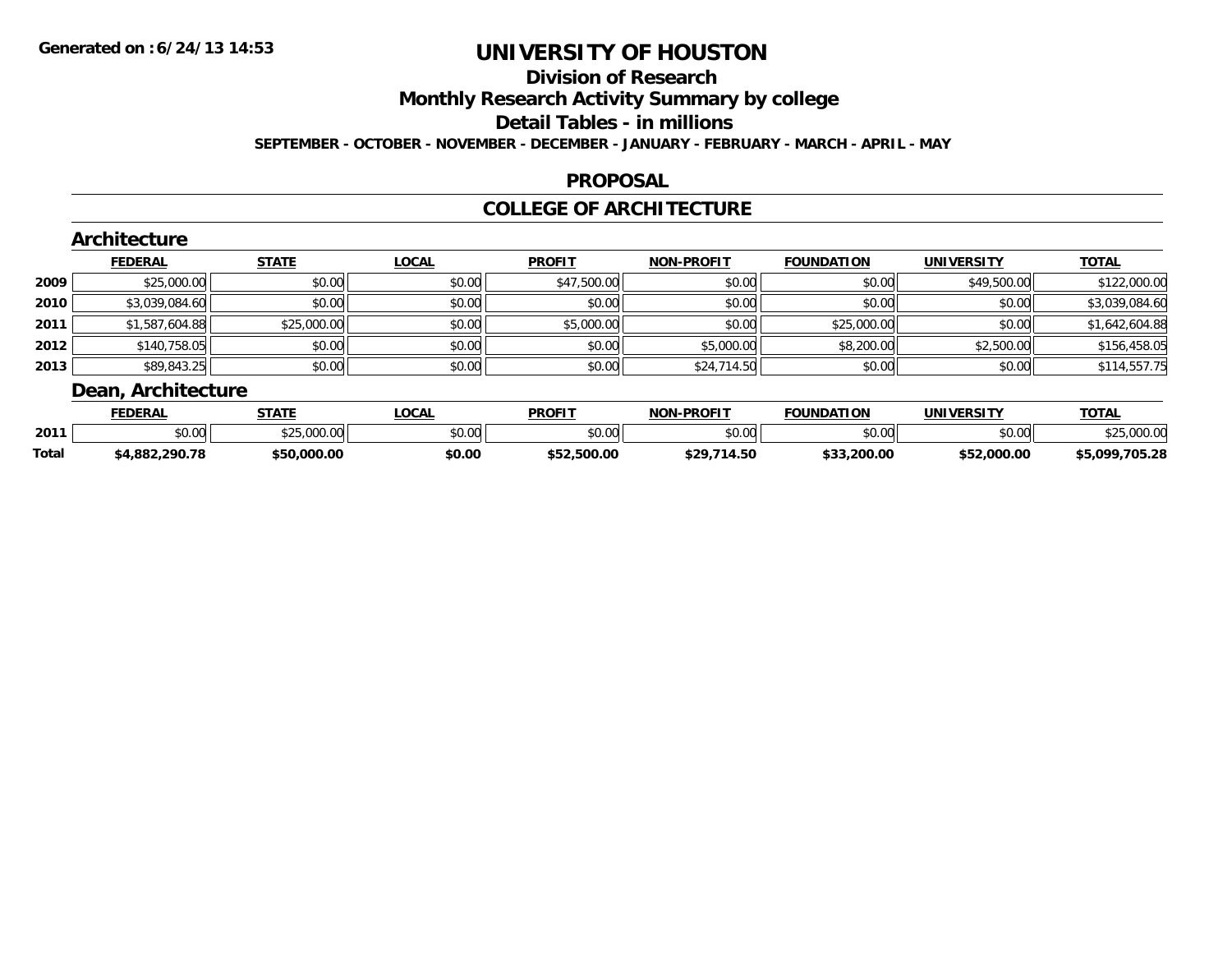## **Division of Research**

**Monthly Research Activity Summary by college**

#### **Detail Tables - in millions**

**SEPTEMBER - OCTOBER - NOVEMBER - DECEMBER - JANUARY - FEBRUARY - MARCH - APRIL - MAY**

#### **PROPOSAL**

### **COLLEGE OF EDUCATION**

### **Consistency Mgmt and Coop Disc**

|      | <b>FEDERAL</b>                    | <b>STATE</b> | <b>LOCAL</b> | <b>PROFIT</b> | <b>NON-PROFIT</b> | <b>FOUNDATION</b> | <b>UNIVERSITY</b> | <b>TOTAL</b>   |
|------|-----------------------------------|--------------|--------------|---------------|-------------------|-------------------|-------------------|----------------|
| 2009 | \$96,471.00                       | \$0.00       | \$35,197.00  | \$0.00        | \$432,421.54      | \$0.00            | \$0.00            | \$564,089.54   |
| 2010 | \$315,106.74                      | \$0.00       | \$37,786.00  | \$0.00        | \$118,889.00      | \$0.00            | \$0.00            | \$471,781.74   |
| 2011 | \$0.00                            | \$0.00       | \$295,410.00 | \$0.00        | \$152,868.00      | \$0.00            | \$0.00            | \$448,278.00   |
| 2012 | \$4,176,056.65                    | \$0.00       | \$30,000.00  | \$0.00        | \$957,408.00      | \$0.00            | \$0.00            | \$5,163,464.65 |
| 2013 | \$2,480,018.64                    | \$0.00       | \$0.00       | \$0.00        | \$0.00            | \$0.00            | \$0.00            | \$2,480,018.64 |
|      | <b>Curriculum and Instruction</b> |              |              |               |                   |                   |                   |                |

|      | <b>FEDERAL</b> | <u>STATE</u>   | <u>LOCAL</u> | <b>PROFIT</b> | <b>NON-PROFIT</b> | <b>FOUNDATION</b> | UNIVERSITY     | <b>TOTAL</b>   |
|------|----------------|----------------|--------------|---------------|-------------------|-------------------|----------------|----------------|
| 2009 | \$1,165,566.30 | \$50,000.00    | \$0.00       | \$100,428.00  | \$0.00            | \$3,158,643.46    | \$156,791.00   | \$4,631,428.76 |
| 2010 | \$1.057.932.25 | \$697,537.00   | \$0.00       | \$0.00        | \$0.00            | \$39,952.00       | \$0.00         | \$1,795,421.25 |
| 2011 | \$5,984,263.00 | \$1,458,613.20 | \$0.00       | \$124,500.00  | \$75,000.00       | \$0.00            | \$246,279.00   | \$7,888,655.20 |
| 2012 | \$2,161,385.90 | \$714,991.00   | \$120,000.00 | \$0.00        | \$57,153.00       | \$0.00            | \$1,024,174.00 | \$4,077,703.90 |
| 2013 | \$2,665,964.50 | \$351,775.00   | \$0.00       | \$0.00        | \$19,325.00       | \$0.00            | \$258,964.50   | \$3,296,029.00 |

#### **Dean, Education**

|      | <b>FEDERAL</b>                                       | <b>STATE</b>   | <b>LOCAL</b> | <b>PROFIT</b> | <b>NON-PROFIT</b> | <b>FOUNDATION</b>  | <b>UNIVERSITY</b>  | <b>TOTAL</b>   |
|------|------------------------------------------------------|----------------|--------------|---------------|-------------------|--------------------|--------------------|----------------|
| 2009 | \$0.00                                               | \$0.00         | \$0.00       | \$0.00        | \$0.00            | \$0.00             | \$0.00             | \$0.00         |
|      | <b>Educational Leadership &amp; Cultural Studies</b> |                |              |               |                   |                    |                    |                |
|      | <b>FEDERAL</b>                                       | <b>STATE</b>   | <b>LOCAL</b> | <b>PROFIT</b> | <b>NON-PROFIT</b> | <b>FOUNDATION</b>  | <b>UNIVERSITY</b>  | <b>TOTAL</b>   |
| 2010 | \$494,390.50                                         | \$0.00         | \$0.00       | \$0.00        | \$0.00            | \$169,377.00       | \$0.00             | \$663,767.50   |
|      | <b>Educational Psychology</b>                        |                |              |               |                   |                    |                    |                |
|      | <b>FEDERAL</b>                                       | <b>STATE</b>   | <b>LOCAL</b> | <b>PROFIT</b> | <b>NON-PROFIT</b> | <b>FOUNDATION</b>  | <b>UNIVERSITY</b>  | <b>TOTAL</b>   |
| 2009 | \$1,347,422.70                                       | \$190,532.00   | \$0.00       | \$0.00        | \$15,494.00       | \$168,589.90       | \$389,000.00       | \$2,111,038.60 |
| 2010 | \$7,000,447.50                                       | \$1,608,227.90 | \$0.00       | \$118,211.00  | \$295,140.00      | \$288,840.26       | \$281,528.00       | \$9,592,394.66 |
| 2011 | \$4,574,059.50                                       | \$503,639.70   | \$0.00       | \$68,419.00   | \$10,133.00       | \$510,310.65       | \$20,758.00        | \$5,687,319.85 |
| 2012 | \$4,897,201.76                                       | \$1,562,159.00 | \$0.00       | \$0.00        | \$32,160.00       | \$87,667.00        | \$1,752,798.74     | \$8,331,986.50 |
| 2013 | \$2,753,962.00                                       | \$71,610.00    | \$0.00       | \$0.00        | \$19,530.53       | \$387,327.00       | \$382,045.00       | \$3,614,474.53 |
|      | <b>Institute for Urban Education</b>                 |                |              |               |                   |                    |                    |                |
|      | EENEDAI                                              | <b>CTATE</b>   | 1001         | <b>DDOEIT</b> | MON DDOEIT        | <b>EQUINDATION</b> | <b>IINIVEDCITY</b> | <b>TOTAL</b>   |

|      | <b>FEDERAL</b>    | .                              | _OCAI                | <b>PROFI</b>   | <b>NIAN</b><br><b>DDAEI</b>    | ATION<br>UNI | UNIVI<br>EDCIT<br>. | тота.                |
|------|-------------------|--------------------------------|----------------------|----------------|--------------------------------|--------------|---------------------|----------------------|
| 2009 | $\sim$<br>JU.UU   | $\sim$ 00<br>DU.UU             | $\sim$ 0.01<br>JU.UU | 0000<br>DU.UU  | \$70,000.00                    | \$0.00       | $\sim$ 00<br>pu.uu  | 0.00000<br>70,000.00 |
| 2010 | 0.0000<br>,uuu.uu | $n \cap \overline{a}$<br>JU.UU | ሶስ ስስ<br>JU.UU       | ልስ ለሰ<br>DU.UU | <b>COO OOO OO</b><br>90.UUU.UU | \$0.00       | $\sim$ 00<br>PU.UU  | nnn nn<br>TU.UUU.UU  |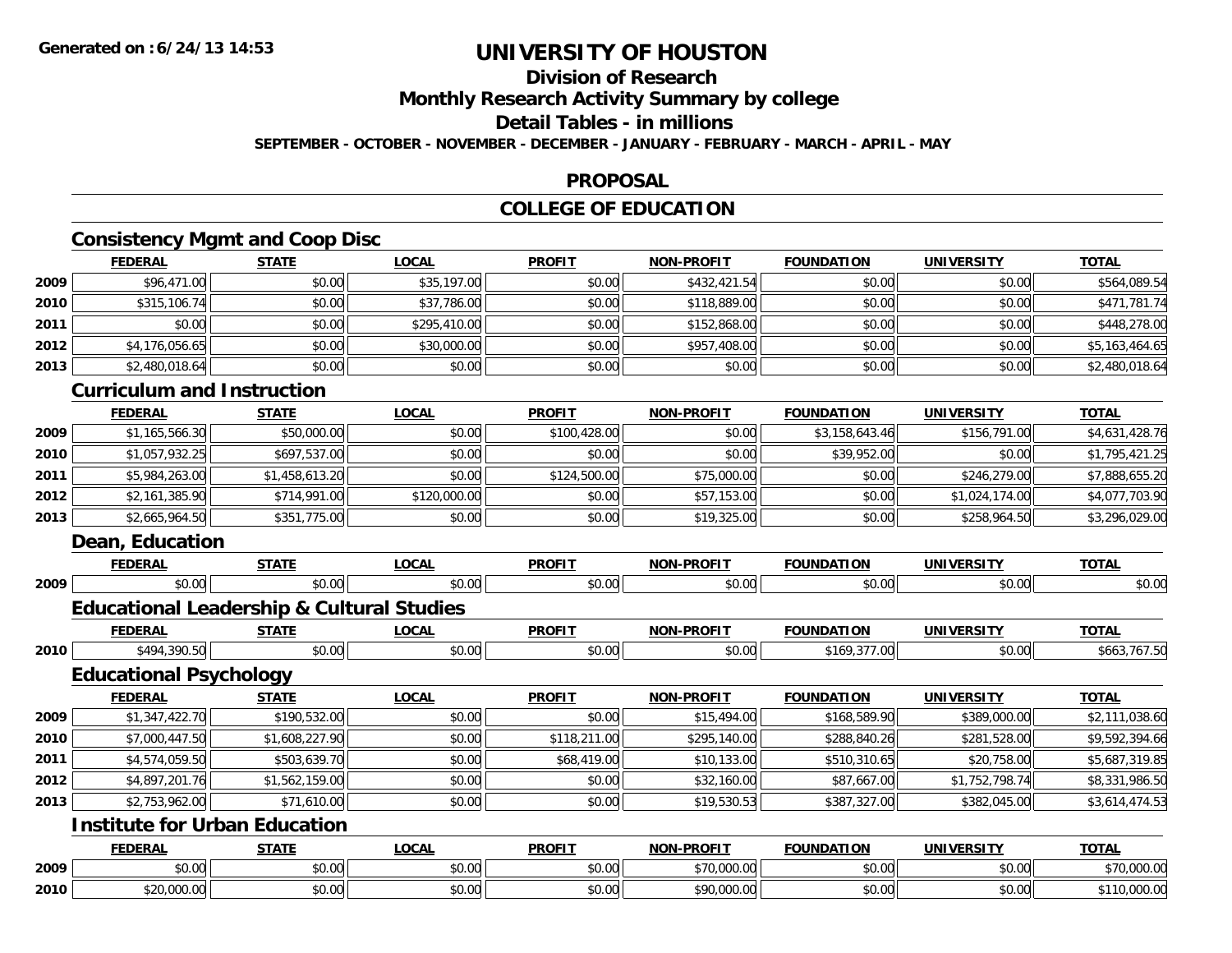**Division of Research**

**Monthly Research Activity Summary by college**

**Detail Tables - in millions**

**SEPTEMBER - OCTOBER - NOVEMBER - DECEMBER - JANUARY - FEBRUARY - MARCH - APRIL - MAY**

#### **PROPOSAL**

### **COLLEGE OF EDUCATION**

#### **Institute for Urban Education**

|              | <b>FEDERAL</b>    | <b>STATE</b> | .OCAL        | <b>PROFIT</b>   | <b>NON-PROFIT</b>                                                      | <b>FOUNDATION</b> | UNIVERSITY     | <b>TOTAL</b>    |
|--------------|-------------------|--------------|--------------|-----------------|------------------------------------------------------------------------|-------------------|----------------|-----------------|
| 2011         | \$609.<br>.499.90 | \$0.00       | \$0.00       | \$0.00          | 00000<br><b>+11</b><br>$\cdot$ , $\circ$ , $\circ$ , $\circ$ , $\circ$ | \$0.00            | \$0.00         | .499.90         |
| <b>Total</b> | \$41,799,748.84   | 7.209.084.80 | \$518,393.00 | .558.00<br>411ه | \$2,386,522.07                                                         | \$4.810.707.27    | \$4,512,338.24 | \$61,648,352,22 |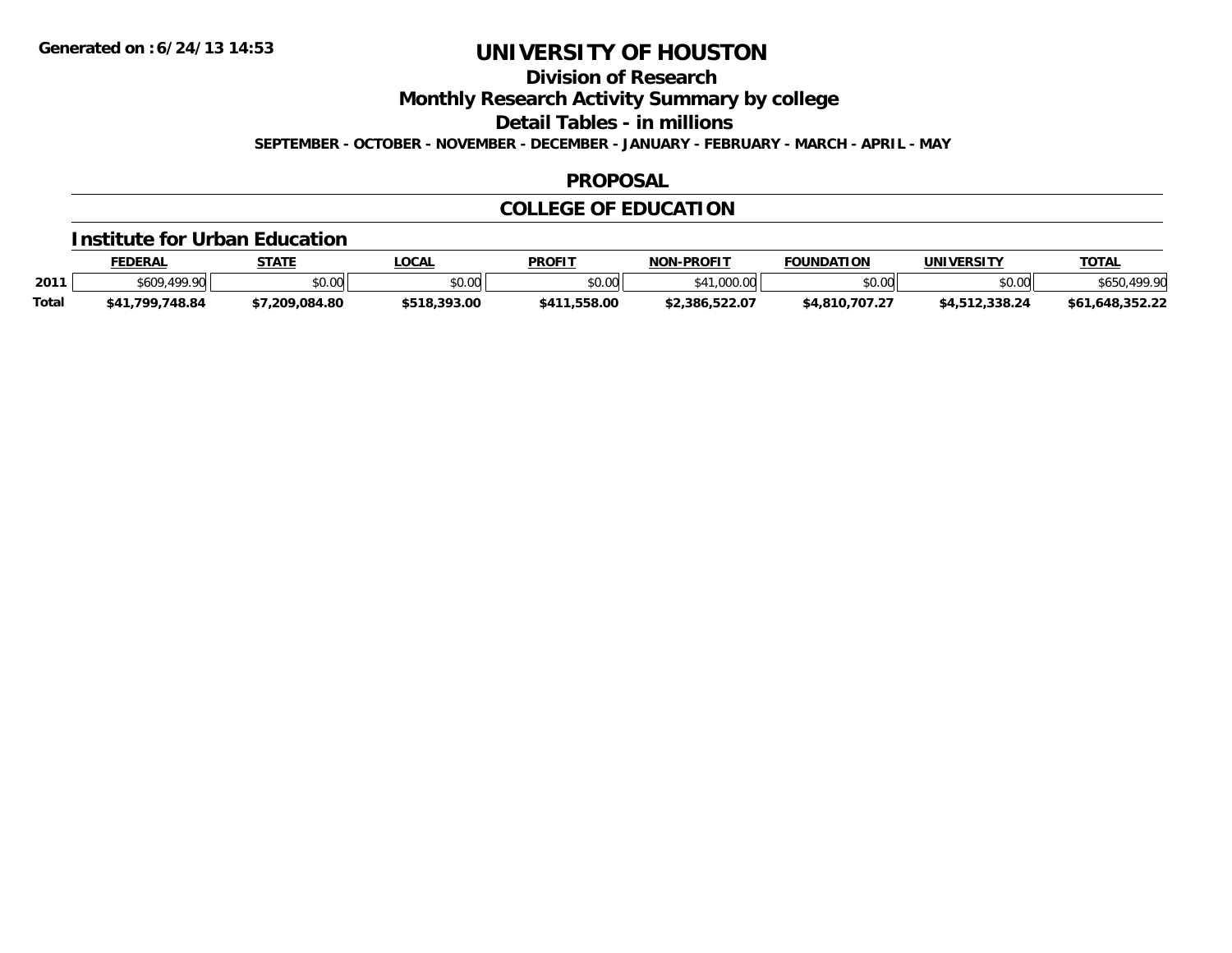### **Division of ResearchMonthly Research Activity Summary by college**

#### **Detail Tables - in millions**

**SEPTEMBER - OCTOBER - NOVEMBER - DECEMBER - JANUARY - FEBRUARY - MARCH - APRIL - MAY**

#### **PROPOSAL**

|      | Art                              |              |              |               |                   |                   |                   |                |
|------|----------------------------------|--------------|--------------|---------------|-------------------|-------------------|-------------------|----------------|
|      | <b>FEDERAL</b>                   | <b>STATE</b> | <b>LOCAL</b> | <b>PROFIT</b> | <b>NON-PROFIT</b> | <b>FOUNDATION</b> | <b>UNIVERSITY</b> | <b>TOTAL</b>   |
| 2010 | \$10,000.00                      | \$0.00       | \$0.00       | \$0.00        | \$0.00            | \$0.00            | \$0.00            | \$10,000.00    |
| 2011 | \$14,979.30                      | \$0.00       | \$0.00       | \$0.00        | \$0.00            | \$0.00            | \$0.00            | \$14,979.30    |
| 2012 | \$294,676.59                     | \$0.00       | \$0.00       | \$0.00        | \$35,000.00       | \$0.00            | \$0.00            | \$329,676.59   |
| 2013 | \$0.00                           | \$0.00       | \$0.00       | \$0.00        | \$1,400.00        | \$0.00            | \$0.00            | \$1,400.00     |
|      | <b>Arte Publico Press</b>        |              |              |               |                   |                   |                   |                |
|      | <b>FEDERAL</b>                   | <b>STATE</b> | <b>LOCAL</b> | <b>PROFIT</b> | <b>NON-PROFIT</b> | <b>FOUNDATION</b> | <b>UNIVERSITY</b> | <b>TOTAL</b>   |
| 2009 | \$125,000.00                     | \$0.00       | \$0.00       | \$0.00        | \$128,032.00      | \$400,000.00      | \$0.00            | \$653,032.00   |
| 2010 | \$100,000.00                     | \$120,000.00 | \$0.00       | \$0.00        | \$145,536.00      | \$75,000.00       | \$0.00            | \$440,536.00   |
| 2011 | \$100,000.00                     | \$0.00       | \$0.00       | \$0.00        | \$94,479.00       | \$120,000.00      | \$0.00            | \$314,479.00   |
| 2012 | \$298,497.00                     | \$20,000.00  | \$0.00       | \$0.00        | \$98,393.00       | \$0.00            | \$0.00            | \$416,890.00   |
| 2013 | \$100,000.00                     | \$40,000.00  | \$0.00       | \$0.00        | \$50,000.00       | \$150,000.00      | \$0.00            | \$340,000.00   |
|      | <b>Blaffer Gallery</b>           |              |              |               |                   |                   |                   |                |
|      | <b>FEDERAL</b>                   | <b>STATE</b> | <b>LOCAL</b> | <b>PROFIT</b> | <b>NON-PROFIT</b> | <b>FOUNDATION</b> | <b>UNIVERSITY</b> | <b>TOTAL</b>   |
| 2009 | \$50,000.00                      | \$3,000.00   | \$0.00       | \$0.00        | \$149,858.00      | \$0.00            | \$0.00            | \$202,858.00   |
| 2010 | \$35,000.00                      | \$8,500.00   | \$0.00       | \$0.00        | \$149,425.00      | \$0.00            | \$0.00            | \$192,925.00   |
| 2011 | \$50,000.00                      | \$8,500.00   | \$0.00       | \$0.00        | \$102,445.00      | \$0.00            | \$0.00            | \$160,945.00   |
| 2012 | \$0.00                           | \$5,132.00   | \$0.00       | \$0.00        | \$85,759.00       | \$0.00            | \$0.00            | \$90,891.00    |
| 2013 | \$50,000.00                      | \$10,000.00  | \$0.00       | \$0.00        | \$81,500.00       | \$0.00            | \$0.00            | \$141,500.00   |
|      | <b>Center for Public History</b> |              |              |               |                   |                   |                   |                |
|      | <b>FEDERAL</b>                   | <b>STATE</b> | <b>LOCAL</b> | <b>PROFIT</b> | <b>NON-PROFIT</b> | <b>FOUNDATION</b> | <b>UNIVERSITY</b> | <b>TOTAL</b>   |
| 2011 | \$250,000.00                     | \$0.00       | \$0.00       | \$0.00        | \$369,000.00      | \$0.00            | \$0.00            | \$619,000.00   |
|      | <b>Communication Disorders</b>   |              |              |               |                   |                   |                   |                |
|      | <b>FEDERAL</b>                   | <b>STATE</b> | <b>LOCAL</b> | <b>PROFIT</b> | <b>NON-PROFIT</b> | <b>FOUNDATION</b> | <b>UNIVERSITY</b> | <b>TOTAL</b>   |
| 2009 | \$0.00                           | \$305,085.00 | \$1,500.00   | \$0.00        | \$247,668.00      | \$89,981.00       | \$131,248.00      | \$775,482.00   |
| 2010 | \$797,623.00                     | \$227,907.00 | \$0.00       | \$0.00        | \$227,284.00      | \$10,000.00       | \$0.00            | \$1,262,814.00 |
| 2011 | \$148,670.00                     | \$17,940.10  | \$0.00       | \$0.00        | \$0.00            | \$10,000.00       | \$0.00            | \$176,610.10   |
| 2012 | \$447,207.00                     | \$11,723.40  | \$0.00       | \$0.00        | \$58,248.00       | \$22,770.00       | \$263,177.00      | \$803,125.40   |
| 2013 | \$535,125.00                     | \$77,569.00  | \$0.00       | \$0.00        | \$54,922.00       | \$24,500.00       | \$396,469.00      | \$1,088,585.00 |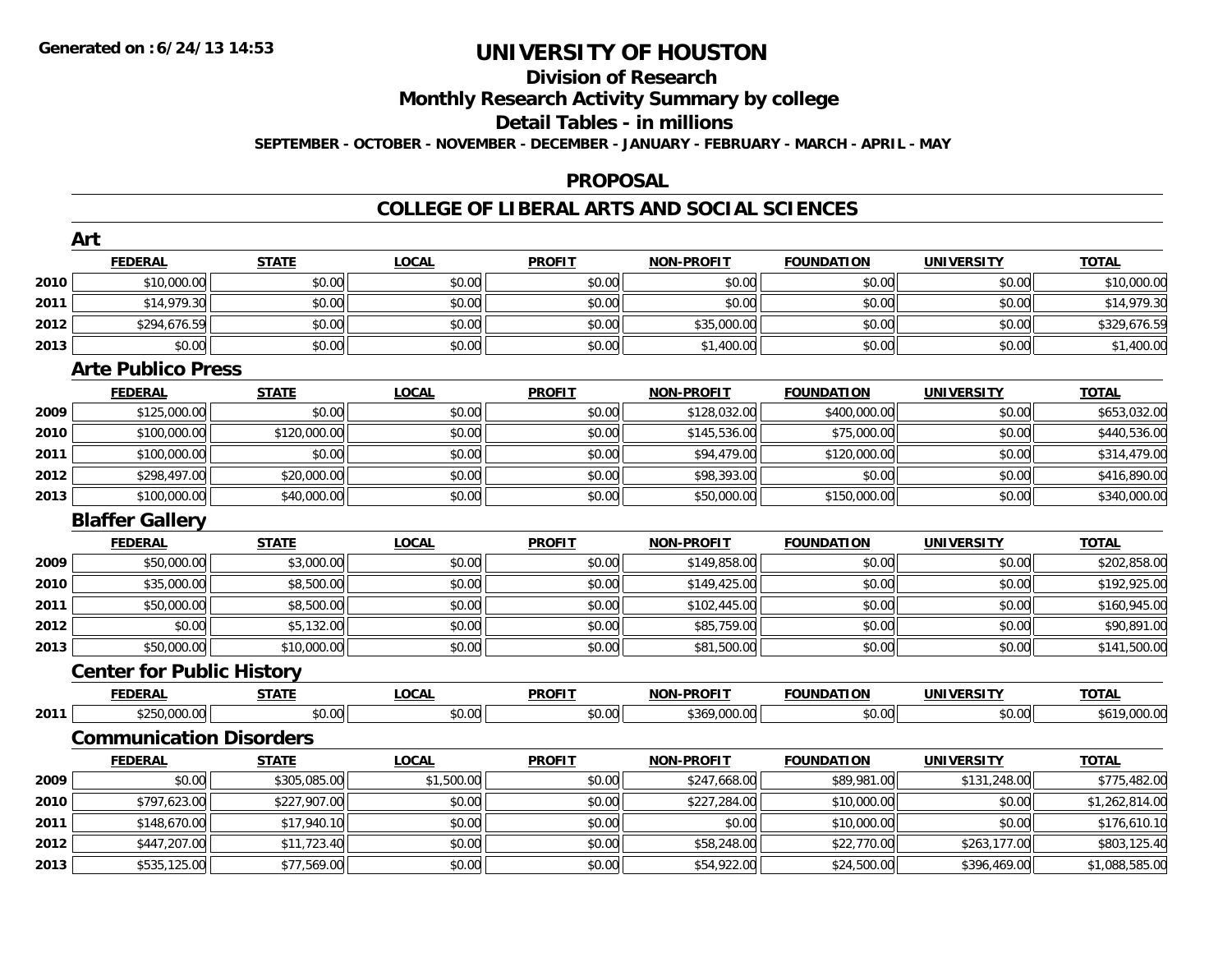**Division of Research**

**Monthly Research Activity Summary by college**

**Detail Tables - in millions**

**SEPTEMBER - OCTOBER - NOVEMBER - DECEMBER - JANUARY - FEBRUARY - MARCH - APRIL - MAY**

#### **PROPOSAL**

|      | <b>Comparative Cultural Studies</b>               |                |              |                |                   |                   |                   |                 |
|------|---------------------------------------------------|----------------|--------------|----------------|-------------------|-------------------|-------------------|-----------------|
|      | <b>FEDERAL</b>                                    | <b>STATE</b>   | <b>LOCAL</b> | <b>PROFIT</b>  | <b>NON-PROFIT</b> | <b>FOUNDATION</b> | <b>UNIVERSITY</b> | <b>TOTAL</b>    |
| 2009 | \$74,500.00                                       | \$0.00         | \$0.00       | \$0.00         | \$40,000.00       | \$24,590.00       | \$0.00            | \$139,090.00    |
|      | <b>Cynthia Woods Mitchell Center for the Arts</b> |                |              |                |                   |                   |                   |                 |
|      | <b>FEDERAL</b>                                    | <b>STATE</b>   | <b>LOCAL</b> | <b>PROFIT</b>  | <b>NON-PROFIT</b> | <b>FOUNDATION</b> | <b>UNIVERSITY</b> | <b>TOTAL</b>    |
| 2013 | \$0.00                                            | \$150,000.00   | \$0.00       | \$200,000.00   | \$35,000.00       | \$15,000.00       | \$0.00            | \$400,000.00    |
|      | Dean, Liberal Arts and Social Sciences            |                |              |                |                   |                   |                   |                 |
|      | <b>FEDERAL</b>                                    | <b>STATE</b>   | <b>LOCAL</b> | <b>PROFIT</b>  | <b>NON-PROFIT</b> | <b>FOUNDATION</b> | <b>UNIVERSITY</b> | <b>TOTAL</b>    |
| 2009 | \$2,313,197.50                                    | \$0.00         | \$0.00       | \$0.00         | \$0.00            | \$0.00            | \$0.00            | \$2,313,197.50  |
| 2010 | \$10,000.00                                       | \$0.00         | \$0.00       | \$0.00         | \$0.00            | \$0.00            | \$0.00            | \$10,000.00     |
| 2011 | \$0.00                                            | \$0.00         | \$0.00       | \$0.00         | \$0.00            | \$0.00            | \$0.00            | \$0.00          |
|      | <b>Economics</b>                                  |                |              |                |                   |                   |                   |                 |
|      | <b>FEDERAL</b>                                    | <b>STATE</b>   | <b>LOCAL</b> | <b>PROFIT</b>  | <b>NON-PROFIT</b> | <b>FOUNDATION</b> | <b>UNIVERSITY</b> | <b>TOTAL</b>    |
| 2009 | \$229,871.00                                      | \$0.00         | \$0.00       | \$0.00         | \$0.00            | \$0.00            | \$0.00            | \$229,871.00    |
| 2010 | \$288,998.00                                      | \$0.00         | \$0.00       | \$0.00         | \$0.00            | \$37,000.00       | \$227,082.00      | \$553,080.00    |
| 2011 | \$0.00                                            | \$0.00         | \$0.00       | \$75,000.00    | \$78,014.00       | \$244,719.00      | \$75,000.00       | \$472,733.00    |
| 2012 | \$882,933.40                                      | \$0.00         | \$0.00       | \$0.00         | \$802,528.00      | \$248,086.00      | \$0.00            | \$1,933,547.40  |
| 2013 | \$243,160.00                                      | \$0.00         | \$0.00       | \$0.00         | \$0.00            | \$34,967.00       | \$0.00            | \$278,127.00    |
|      | <b>English</b>                                    |                |              |                |                   |                   |                   |                 |
|      | <b>FEDERAL</b>                                    | <b>STATE</b>   | <b>LOCAL</b> | <b>PROFIT</b>  | <b>NON-PROFIT</b> | <b>FOUNDATION</b> | <b>UNIVERSITY</b> | <b>TOTAL</b>    |
| 2010 | \$190,000.00                                      | \$0.00         | \$0.00       | \$0.00         | \$1,000.00        | \$0.00            | \$0.00            | \$191,000.00    |
| 2011 | \$0.00                                            | \$0.00         | \$0.00       | \$0.00         | \$1,500.00        | \$0.00            | \$0.00            | \$1,500.00      |
| 2012 | \$932,888.40                                      | \$0.00         | \$0.00       | \$0.00         | \$0.00            | \$0.00            | \$0.00            | \$932,888.40    |
|      | <b>Health and Human Performance</b>               |                |              |                |                   |                   |                   |                 |
|      | <b>FEDERAL</b>                                    | <b>STATE</b>   | <b>LOCAL</b> | <b>PROFIT</b>  | <b>NON-PROFIT</b> | <b>FOUNDATION</b> | <b>UNIVERSITY</b> | <b>TOTAL</b>    |
| 2009 | \$6,646,649.80                                    | \$66,240.00    | \$0.00       | \$976,239.50   | \$1,067,321.00    | \$557,460.00      | \$1,676,010.00    | \$10,989,920.30 |
| 2010 | \$10,168,235.50                                   | \$3,139,881.75 | \$0.00       | \$2,547,395.86 | \$80,000.00       | \$300,968.74      | \$38,854.00       | \$16,275,335.85 |
| 2011 | \$11,939,554.40                                   | \$0.00         | \$0.00       | \$94,276.00    | \$0.00            | \$209,569.30      | \$908,023.00      | \$13,151,422.70 |
| 2012 | \$7,271,277.61                                    | \$502,818.00   | \$0.00       | \$726,663.00   | \$141,879.20      | \$0.00            | \$1,179,339.00    | \$9,821,976.81  |
| 2013 | \$5,419,000.52                                    | \$1,750,000.00 | \$0.00       | \$66,142.80    | \$472,354.00      | \$69,976.00       | \$133,652.00      | \$7,911,125.32  |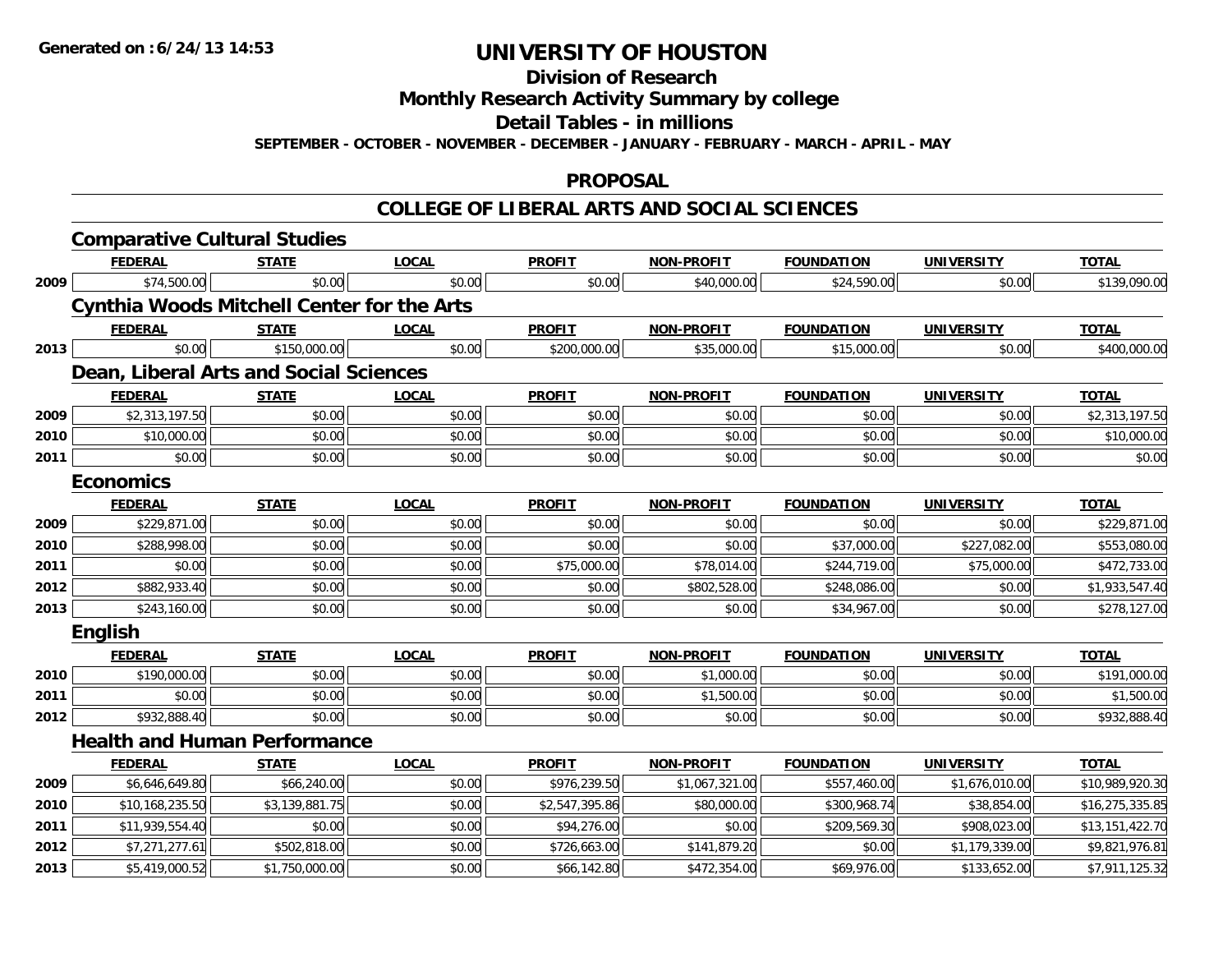# **Division of Research**

**Monthly Research Activity Summary by college**

**Detail Tables - in millions**

**SEPTEMBER - OCTOBER - NOVEMBER - DECEMBER - JANUARY - FEBRUARY - MARCH - APRIL - MAY**

#### **PROPOSAL**

|      | <b>Hispanic Studies</b>               |              |              |               |                   |                   |                   |              |
|------|---------------------------------------|--------------|--------------|---------------|-------------------|-------------------|-------------------|--------------|
|      | <b>FEDERAL</b>                        | <b>STATE</b> | <b>LOCAL</b> | <b>PROFIT</b> | <b>NON-PROFIT</b> | <b>FOUNDATION</b> | <b>UNIVERSITY</b> | <b>TOTAL</b> |
| 2009 | \$0.00                                | \$0.00       | \$0.00       | \$0.00        | \$0.00            | \$0.00            | \$0.00            | \$0.00       |
| 2010 | \$0.00                                | \$0.00       | \$0.00       | \$0.00        | \$0.00            | \$0.00            | \$0.00            | \$0.00       |
| 2012 | \$38,419.59                           | \$0.00       | \$0.00       | \$0.00        | \$0.00            | \$0.00            | \$0.00            | \$38,419.59  |
| 2013 | \$0.00                                | \$0.00       | \$0.00       | \$0.00        | \$0.00            | \$0.00            | \$11,992.50       | \$11,992.50  |
|      | <b>History</b>                        |              |              |               |                   |                   |                   |              |
|      | <b>FEDERAL</b>                        | <b>STATE</b> | <b>LOCAL</b> | <b>PROFIT</b> | <b>NON-PROFIT</b> | <b>FOUNDATION</b> | <b>UNIVERSITY</b> | <b>TOTAL</b> |
| 2009 | \$8,500.00                            | \$0.00       | \$0.00       | \$0.00        | \$0.00            | \$0.00            | \$0.00            | \$8,500.00   |
| 2010 | \$569,406.00                          | \$0.00       | \$0.00       | \$0.00        | \$12,500.00       | \$0.00            | \$0.00            | \$581,906.00 |
| 2011 | \$0.00                                | \$0.00       | \$0.00       | \$0.00        | \$14,000.00       | \$0.00            | \$0.00            | \$14,000.00  |
| 2012 | \$63,776.82                           | \$0.00       | \$0.00       | \$0.00        | \$0.00            | \$0.00            | \$0.00            | \$63,776.82  |
|      | <b>Hobby Center for Public Policy</b> |              |              |               |                   |                   |                   |              |
|      | <b>FEDERAL</b>                        | <b>STATE</b> | <b>LOCAL</b> | <b>PROFIT</b> | <b>NON-PROFIT</b> | <b>FOUNDATION</b> | <b>UNIVERSITY</b> | <b>TOTAL</b> |
| 2009 | \$224,749.00                          | \$0.00       | \$0.00       | \$0.00        | \$0.00            | \$0.00            | \$0.00            | \$224,749.00 |
| 2010 | \$796,750.88                          | \$0.00       | \$0.00       | \$82,118.50   | \$0.00            | \$0.00            | \$0.00            | \$878,869.38 |
| 2011 | \$8,435.00                            | \$0.00       | \$0.00       | \$0.00        | \$0.00            | \$0.00            | \$0.00            | \$8,435.00   |
| 2013 | \$164,250.00                          | \$0.00       | \$0.00       | \$0.00        | \$0.00            | \$0.00            | \$0.00            | \$164,250.00 |
|      | Modern/Classical Languages            |              |              |               |                   |                   |                   |              |
|      | <b>FEDERAL</b>                        | <b>STATE</b> | <b>LOCAL</b> | <b>PROFIT</b> | <b>NON-PROFIT</b> | <b>FOUNDATION</b> | <b>UNIVERSITY</b> | <b>TOTAL</b> |
| 2009 | \$175,528.00                          | \$0.00       | \$0.00       | \$0.00        | \$19,899.50       | \$0.00            | \$0.00            | \$195,427.50 |
| 2010 | \$0.00                                | \$0.00       | \$0.00       | \$0.00        | \$7,000.00        | \$25,300.00       | \$0.00            | \$32,300.00  |
| 2011 | \$413,091.00                          | \$0.00       | \$0.00       | \$0.00        | \$0.00            | \$0.00            | \$0.00            | \$413,091.00 |
| 2012 | \$396,977.00                          | \$0.00       | \$0.00       | \$0.00        | \$0.00            | \$0.00            | \$0.00            | \$396,977.00 |
| 2013 | \$99,251.00                           | \$0.00       | \$0.00       | \$0.00        | \$0.00            | \$0.00            | \$0.00            | \$99,251.00  |
|      | Philosophy                            |              |              |               |                   |                   |                   |              |
|      | <b>FEDERAL</b>                        | <b>STATE</b> | <b>LOCAL</b> | <b>PROFIT</b> | <b>NON-PROFIT</b> | <b>FOUNDATION</b> | <b>UNIVERSITY</b> | <b>TOTAL</b> |
| 2011 | \$29,932.50                           | \$0.00       | \$0.00       | \$0.00        | \$0.00            | \$0.00            | \$0.00            | \$29,932.50  |
| 2012 | \$23,229.00                           | \$0.00       | \$0.00       | \$0.00        | \$0.00            | \$0.00            | \$0.00            | \$23,229.00  |
| 2013 | \$24,897.00                           | \$0.00       | \$0.00       | \$0.00        | \$0.00            | \$0.00            | \$0.00            | \$24,897.00  |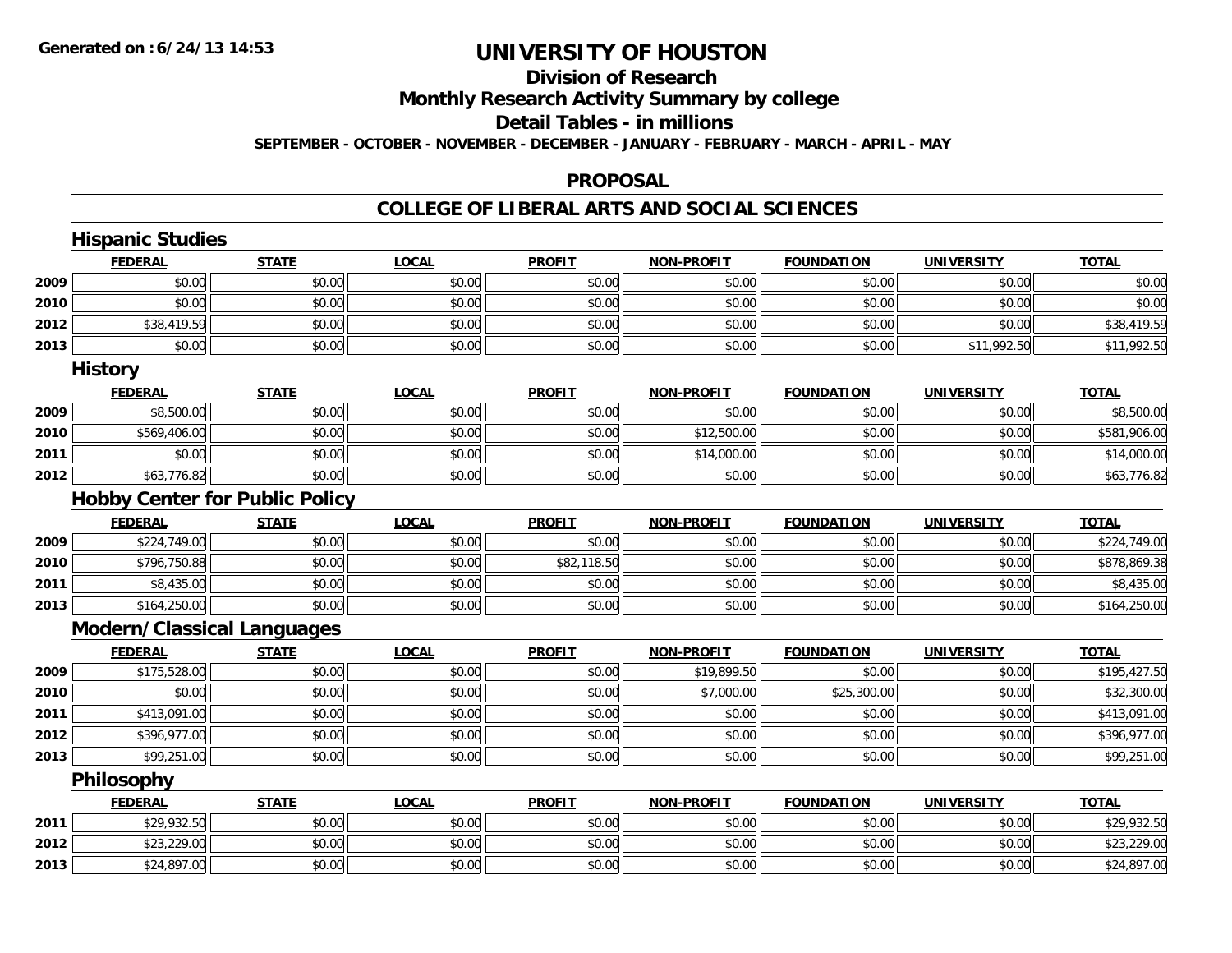## **Division of ResearchMonthly Research Activity Summary by college Detail Tables - in millions**

**SEPTEMBER - OCTOBER - NOVEMBER - DECEMBER - JANUARY - FEBRUARY - MARCH - APRIL - MAY**

#### **PROPOSAL**

### **COLLEGE OF LIBERAL ARTS AND SOCIAL SCIENCES**

|      | <b>Political Science</b>       |                 |              |               |                   |                   |                   |                 |
|------|--------------------------------|-----------------|--------------|---------------|-------------------|-------------------|-------------------|-----------------|
|      | <b>FEDERAL</b>                 | <b>STATE</b>    | <b>LOCAL</b> | <b>PROFIT</b> | <b>NON-PROFIT</b> | <b>FOUNDATION</b> | <b>UNIVERSITY</b> | <b>TOTAL</b>    |
| 2009 | \$12,000.00                    | \$0.00          | \$0.00       | \$0.00        | \$0.00            | \$0.00            | \$0.00            | \$12,000.00     |
| 2010 | \$156,642.00                   | \$0.00          | \$0.00       | \$82,118.50   | \$0.00            | \$0.00            | \$0.00            | \$238,760.50    |
| 2011 | \$1,760,947.50                 | \$0.00          | \$0.00       | \$0.00        | \$3,250.00        | \$0.00            | \$0.00            | \$1,764,197.50  |
| 2012 | \$423,428.00                   | \$77,296.00     | \$0.00       | \$0.00        | \$0.00            | \$0.00            | \$0.00            | \$500,724.00    |
| 2013 | \$857,738.00                   | \$0.00          | \$0.00       | \$0.00        | \$0.00            | \$0.00            | \$0.00            | \$857,738.00    |
|      | <b>Psychology</b>              |                 |              |               |                   |                   |                   |                 |
|      | <b>FEDERAL</b>                 | <b>STATE</b>    | <b>LOCAL</b> | <b>PROFIT</b> | <b>NON-PROFIT</b> | <b>FOUNDATION</b> | <b>UNIVERSITY</b> | <b>TOTAL</b>    |
| 2009 | \$6,581,611.31                 | \$4,737,866.76  | \$0.00       | \$380,295.00  | \$1,197,932.00    | \$265,922.00      | \$1,057,944.00    | \$14,221,571.07 |
| 2010 | \$14,333,965.74                | \$10,231,091.15 | \$315,153.50 | \$56,000.00   | \$573,208.50      | \$31,672.00       | \$8,920,938.00    | \$34,462,028.89 |
| 2011 | \$16,569,004.60                | \$2,762,304.40  | \$472,984.00 | \$275,000.00  | \$425,817.00      | \$174,672.00      | \$1,769,460.00    | \$22,449,242.00 |
| 2012 | \$10,107,155.47                | \$1,454,090.15  | \$0.00       | \$857,913.00  | \$64,800.00       | \$70,367.00       | \$2,204,105.00    | \$14,758,430.62 |
| 2013 | \$15,957,282.99                | \$966,274.00    | \$0.00       | \$112,786.00  | \$144,345.00      | \$5,400.00        | \$3,548,047.00    | \$20,734,134.99 |
|      | <b>School of Communication</b> |                 |              |               |                   |                   |                   |                 |
|      | <b>FEDERAL</b>                 | <b>STATE</b>    | <b>LOCAL</b> | <b>PROFIT</b> | <b>NON-PROFIT</b> | <b>FOUNDATION</b> | <b>UNIVERSITY</b> | <b>TOTAL</b>    |
| 2011 | \$294,900.00                   | \$0.00          | \$0.00       | \$0.00        | \$0.00            | \$0.00            | \$0.00            | \$294,900.00    |
| 2012 | \$336,545.00                   | \$0.00          | \$0.00       | \$0.00        | \$0.00            | \$0.00            | \$0.00            | \$336,545.00    |
| 2013 | \$0.00                         | \$0.00          | \$0.00       | \$0.00        | \$9,800.00        | \$0.00            | \$76,763.00       | \$86,563.00     |
|      | <b>School of Music</b>         |                 |              |               |                   |                   |                   |                 |
|      | <b>FEDERAL</b>                 | <b>STATE</b>    | <b>LOCAL</b> | <b>PROFIT</b> | <b>NON-PROFIT</b> | <b>FOUNDATION</b> | <b>UNIVERSITY</b> | <b>TOTAL</b>    |
| 2009 | \$0.00                         | \$143,067.00    | \$0.00       | \$0.00        | \$98,060.00       | \$0.00            | \$0.00            | \$241,127.00    |
| 2010 | \$0.00                         | \$14,500.00     | \$0.00       | \$0.00        | \$0.00            | \$0.00            | \$0.00            | \$14,500.00     |
| 2011 | \$0.00                         | \$26,500.00     | \$0.00       | \$0.00        | \$0.00            | \$0.00            | \$0.00            | \$26,500.00     |
| 2013 | \$0.00                         | \$5,000.00      | \$0.00       | \$0.00        | \$10,000.00       | \$24,500.00       | \$0.00            | \$39,500.00     |
|      | Sociology                      |                 |              |               |                   |                   |                   |                 |
|      | <b>FEDERAL</b>                 | <b>STATE</b>    | <b>LOCAL</b> | <b>PROFIT</b> | <b>NON-PROFIT</b> | <b>FOUNDATION</b> | <b>UNIVERSITY</b> | <b>TOTAL</b>    |
| 2009 | \$1,596,352.20                 | \$0.00          | \$60,000.00  | \$0.00        | \$32,000.00       | \$14,997.00       | \$0.00            | \$1,703,349.20  |
| 2010 | \$1,415,674.00                 | \$0.00          | \$0.00       | \$0.00        | \$3,500.00        | \$0.00            | \$0.00            | \$1,419,174.00  |
| 2011 | \$796,309.80                   | \$0.00          | \$0.00       | \$0.00        | \$0.00            | \$0.00            | \$0.00            | \$796,309.80    |
| 2012 | \$0.00                         | \$0.00          | \$0.00       | \$0.00        | \$0.00            | \$16,808.00       | \$508,467.30      | \$525,275.30    |
| 2013 | \$160,063.00                   | \$0.00          | \$18,000.00  | \$0.00        | \$0.00            | \$0.00            | \$0.00            | \$178,063.00    |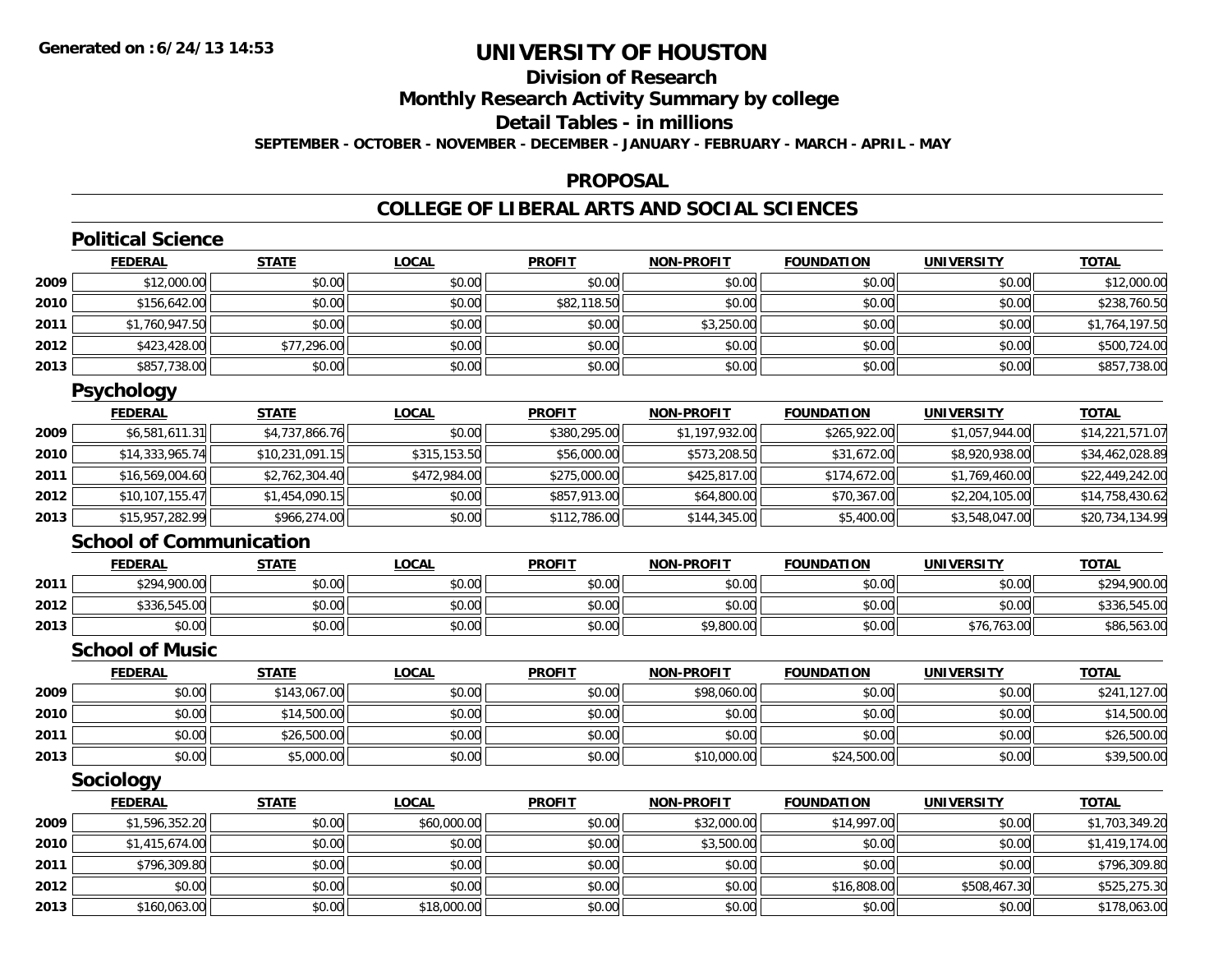#### **Division of Research**

**Monthly Research Activity Summary by college**

**Detail Tables - in millions**

**SEPTEMBER - OCTOBER - NOVEMBER - DECEMBER - JANUARY - FEBRUARY - MARCH - APRIL - MAY**

#### **PROPOSAL**

|              | Theatre          |                 |              |                |                   |                   |                 |                  |
|--------------|------------------|-----------------|--------------|----------------|-------------------|-------------------|-----------------|------------------|
|              | <b>FEDERAL</b>   | STATE           | <u>LOCAL</u> | <b>PROFIT</b>  | <b>NON-PROFIT</b> | <b>FOUNDATION</b> | UNIVERSITY      | <b>TOTAL</b>     |
| 2010         | \$2,468,678.00   | \$0.00          | \$0.00       | \$0.00         | \$0.00            | \$0.00            | \$0.00          | \$2,468,678.00   |
| 2013         | \$0.00           | \$0.00          | \$0.00       | \$0.00         | \$100,027,00      | \$0.00            | \$0.00          | \$100,027.00     |
| <b>Total</b> | \$126,882,534.42 | \$26,882,285.71 | \$867,637.50 | \$6,531,948.16 | \$7,514,684.20    | \$3,274,225.04    | \$23,126,570.80 | \$195,079,885.83 |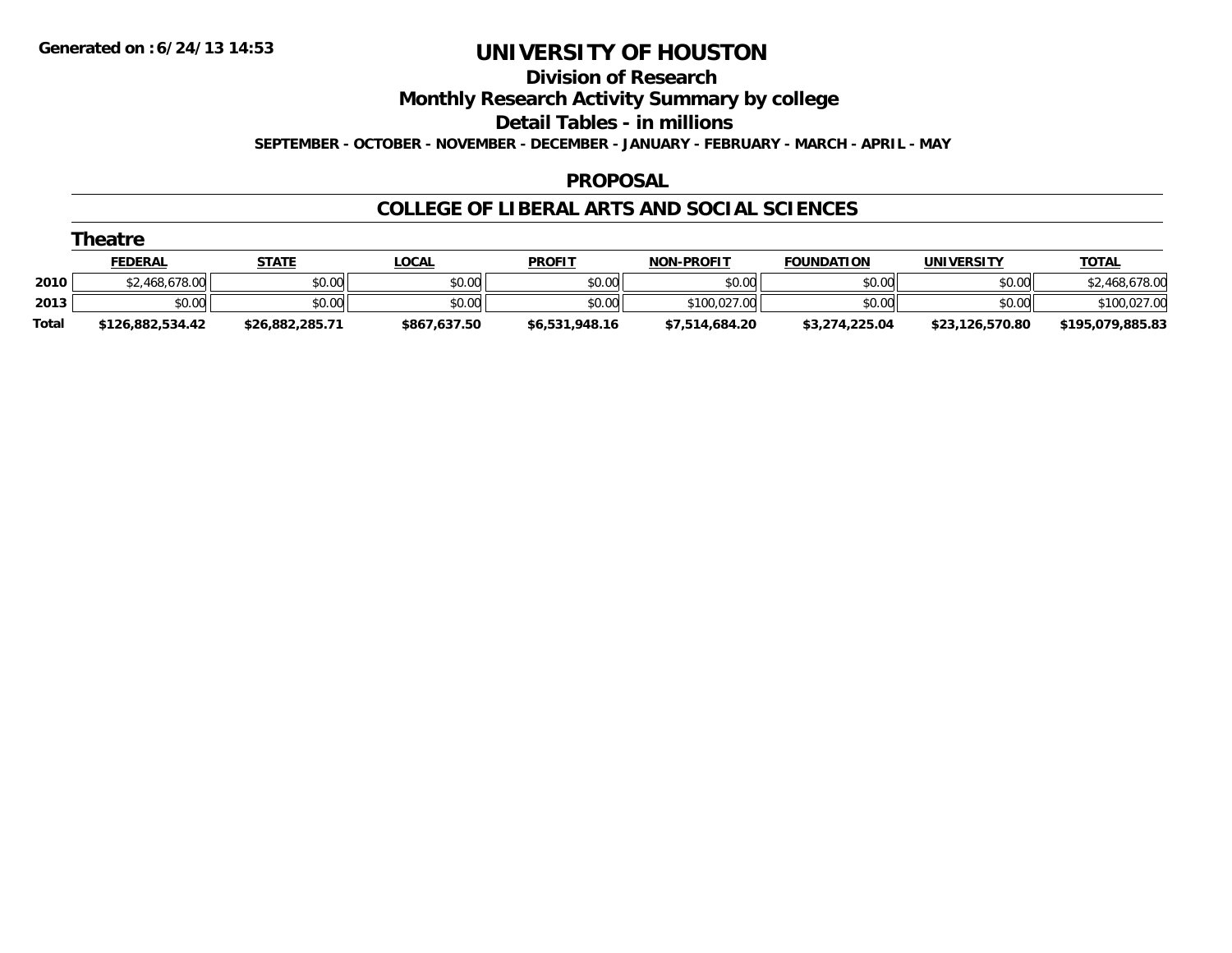## **Division of Research**

**Monthly Research Activity Summary by college**

**Detail Tables - in millions**

**SEPTEMBER - OCTOBER - NOVEMBER - DECEMBER - JANUARY - FEBRUARY - MARCH - APRIL - MAY**

#### **PROPOSAL**

### **COLLEGE OF NATURAL SCIENCES AND MATHEMATICS**

## **Biology/Biochemistry**

|      | <b>FEDERAL</b>  | <b>STATE</b>   | <u>LOCAL</u> | <b>PROFIT</b>  | <b>NON-PROFIT</b> | <b>FOUNDATION</b> | <b>UNIVERSITY</b> | <b>TOTAL</b>    |
|------|-----------------|----------------|--------------|----------------|-------------------|-------------------|-------------------|-----------------|
| 2009 | \$30,860,753.17 | \$100,000.00   | \$0.00       | \$4,607,043.60 | \$1,154,076.00    | \$1,395,000.00    | \$3,197,353.70    | \$41,314,226.47 |
| 2010 | \$20,108,920.23 | \$9,133,806.23 | \$0.00       | \$1,314,639.00 | \$2,985,417.00    | \$3,655,847.80    | \$5,168,030.00    | \$42,366,660.26 |
| 2011 | \$31,103,835.70 | \$1,921,804.00 | \$0.00       | \$520,396.57   | \$959,421.31      | \$974,579.00      | \$991,829.50      | \$36,471,866.08 |
| 2012 | \$29,006,429.61 | \$1,414,381.00 | \$0.00       | \$90,000.00    | \$3,055,527.80    | \$1,584,822.00    | \$1,455,513.08    | \$36,606,673.49 |
| 2013 | \$22,094,263.90 | \$1,850,782.83 | \$0.00       | \$145,676.00   | \$0.00            | \$1,742,504.60    | \$1,104,298.40    | \$26,937,525.73 |

### **Center for Nuclear Receptors and Cell Signaling**

|      | <b>FEDERAL</b>  | <b>STATE</b>   | <u>LOCAL</u> | <b>PROFIT</b> | NON-PROFIT   | <b>FOUNDATION</b> | <b>UNIVERSITY</b> | <b>TOTAL</b>    |
|------|-----------------|----------------|--------------|---------------|--------------|-------------------|-------------------|-----------------|
| 2009 | \$6,064,288.30  | \$2,750,000.00 | \$0.00       | \$0.00        | \$0.00       | \$0.00            | \$0.00            | \$8,814,288.30  |
| 2010 | \$6,363,623.00  | \$8,778,690.50 | \$0.00       | \$58,989.00   | \$706,323.00 | \$4,509,025.00    | \$237,415.00      | \$20,654,065.50 |
| 2011 | \$7,471,223.18  | \$8,410,394.00 | \$0.00       | \$240,000.00  | \$600,126.00 | \$1,285,000.00    | \$818,762.00      | \$18,825,505.18 |
| 2012 | \$7,463,740.00  | \$0.00         | \$0.00       | \$0.00        | \$403,096.00 | \$300,000.00      | \$0.00            | \$8,166,836.00  |
| 2013 | \$17,313,772.20 | \$0.00         | \$0.00       | \$337,414.00  | \$454,000.00 | \$1,180,000.00    | \$0.00            | \$19,285,186.20 |

### **Chemistry**

|      | <b>FEDERAL</b>  | <u>STATE</u>    | <b>LOCAL</b> | <b>PROFIT</b> | <b>NON-PROFIT</b> | <b>FOUNDATION</b> | <b>UNIVERSITY</b> | <u>TOTAL</u>    |
|------|-----------------|-----------------|--------------|---------------|-------------------|-------------------|-------------------|-----------------|
| 2009 | \$18,223,833.51 | \$3,617,513.50  | \$0.00       | \$52,009.00   | \$706,730.00      | \$1,760,000.00    | \$2,788,900.30    | \$27,148,986.31 |
| 2010 | \$17,212,037.15 | \$12,830,480.37 | \$0.00       | \$211,699.50  | \$2,930,116.26    | \$1,505,260.99    | \$685,992.00      | \$35,375,586.27 |
| 2011 | \$15,672,960.95 | \$410,807.00    | \$0.00       | \$130,000.00  | \$219,998.00      | \$960,000.00      | \$669,942.00      | \$18,063,707.95 |
| 2012 | \$14,472,187.84 | \$5,414,220.00  | \$0.00       | \$291,980.00  | \$1,114,109.00    | \$1,095,000.00    | \$362,679.00      | \$22,750,175.84 |
| 2013 | \$13,437,156.89 | \$2,688,596.00  | \$0.00       | \$0.00        | \$100,000.00      | \$2,674,460.00    | \$16,030.00       | \$18,916,242.89 |

#### **Computer Science**

|      | <b>FEDERAL</b>  | <b>STATE</b>   | <u>LOCAL</u> | <b>PROFIT</b>  | <b>NON-PROFIT</b> | <b>FOUNDATION</b> | <b>UNIVERSITY</b> | <b>TOTAL</b>    |
|------|-----------------|----------------|--------------|----------------|-------------------|-------------------|-------------------|-----------------|
| 2009 | \$22,306,513.58 | \$500,000.00   | \$0.00       | \$2,138,496.30 | \$2,147,667.81    | \$60,000.00       | \$1,175,837.05    | \$28,328,514.74 |
| 2010 | \$16,002,439.09 | \$4,701,502.00 | \$0.00       | \$3,292,334.14 | \$1,217,143.50    | \$0.00            | \$1,307,724.00    | \$26,521,142.73 |
| 2011 | \$19,831,508.90 | \$433,402.00   | \$0.00       | \$1,037,248.00 | \$312,696.00      | \$302,606.25      | \$34,145.00       | \$21,951,606.15 |
| 2012 | \$25,490,016.29 | \$1,396,932.00 | \$0.00       | \$259,721.00   | \$1,449,357.00    | \$195,918.20      | \$1,186,195.20    | \$29,978,139.69 |
| 2013 | \$19,266,239.49 | \$1,024,953.00 | \$0.00       | \$945,463.57   | \$1,841,700.00    | \$0.00            | \$592,552.00      | \$23,670,908.06 |

### **Dean, Natural Sciences and Mathematics**

|      | <b>FEDERAL</b>                           | $- - - -$                        | .OCAI                 | <b>PROFIT</b>             | <b>M-PROF!</b><br>ימות | <b>FOUNDATION</b> | ידו את:<br>UNIVE   | <b>TOTAL</b><br>'ת י              |
|------|------------------------------------------|----------------------------------|-----------------------|---------------------------|------------------------|-------------------|--------------------|-----------------------------------|
| 2009 | 000011<br>$\sim$<br>1.20<br>-70          | ึ 20∩<br><b>. –</b><br>, , , , , | $\sim$ $\sim$<br>וטט. | ტი იი<br>JU.UU            | $\sim$ $\sim$<br>vu.uu | \$0.00            | $\sim$ 00<br>vu.vu | .<br>$0.04 - 74$<br>.<br>JJ I./ U |
| 2010 | $\sim$ $\sim$ $\sim$<br>\$108.3<br>70.UU | $\sim$ 00<br>,u.u                | vv.vv                 | $\sim$<br>$\sim$<br>JU.UL | $\sim$ 00<br>PO.OO     | \$0.00            | 0.00<br>\$0.00     | מח חחי<br>`10ઠ<br>70.UU           |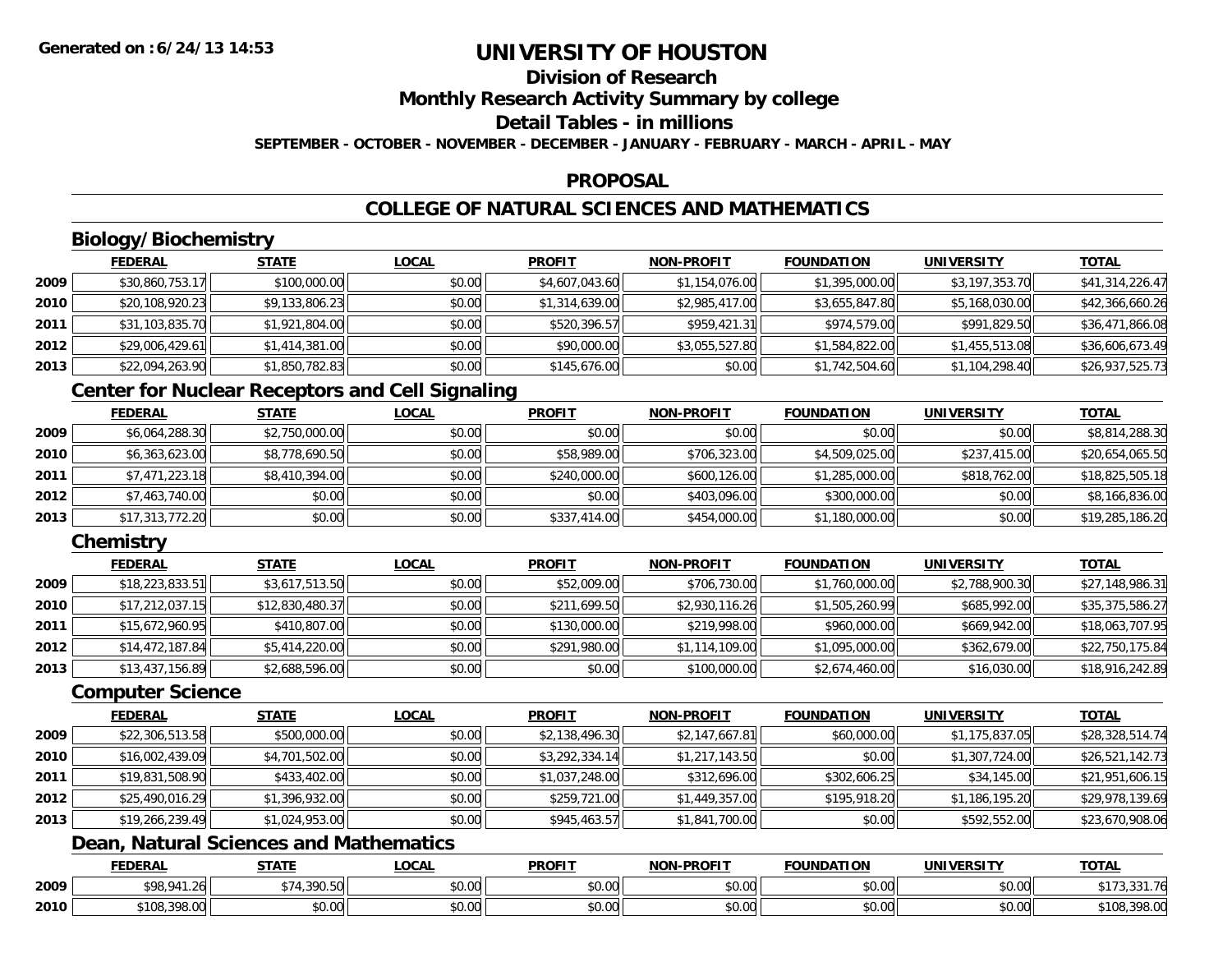### **Division of Research**

**Monthly Research Activity Summary by college**

**Detail Tables - in millions**

**SEPTEMBER - OCTOBER - NOVEMBER - DECEMBER - JANUARY - FEBRUARY - MARCH - APRIL - MAY**

#### **PROPOSAL**

### **COLLEGE OF NATURAL SCIENCES AND MATHEMATICS**

## **Dean, Natural Sciences and Mathematics**

|      | <b>FEDERAL</b>                                                                                                      | <b>CTATE</b>                       | _OCAL  | <b>PROFIT</b> | -PROFIT<br>NON- | <b>FOUNDATION</b> | <b>UNIVERSITY</b> | <b>TOTAL</b>                           |
|------|---------------------------------------------------------------------------------------------------------------------|------------------------------------|--------|---------------|-----------------|-------------------|-------------------|----------------------------------------|
| 2011 | 1.12000<br>$\begin{array}{c} \hline \text{A} & \text{A} \\ \text{B} & \text{B} \end{array}$<br>120.UU<br>, <u>,</u> | $ATEAA$ $AAA$ $AAA$<br>-750.000.00 | \$0.00 | \$0.00        | 0000<br>JU.UU   | 0000<br>JU.UU     | 4000<br>JU.UU     | ∠õ.U∖                                  |
| 2012 | \$499,922.50                                                                                                        | $\circ$ $\circ$<br>JU.UU           | \$0.00 | \$0.00        | 0000<br>pu.uu   | 0000<br>JU.UU     | 0000<br>JU.UU     | 6490<br>$\sim$ $\sim$ $\sim$<br>722.JU |

### **Earth & Atmospheric Sciences**

|      | <b>FEDERAL</b> | <b>STATE</b>   | <b>LOCAL</b> | <b>PROFIT</b>  | <b>NON-PROFIT</b> | <b>FOUNDATION</b> | <b>UNIVERSITY</b> | <u>TOTAL</u>   |
|------|----------------|----------------|--------------|----------------|-------------------|-------------------|-------------------|----------------|
| 2009 | \$4,506,285.00 | \$369,985.00   | \$0.00       | \$1,352,770.88 | \$449,475,00      | \$0.00            | \$0.00            | \$6,678,515.88 |
| 2010 | \$3,140,582.50 | \$1,324,124.00 | \$0.00       | \$334,635.34   | \$551,664.00      | \$0.00            | \$1,132,394.00    | \$6,483,399.84 |
| 2011 | \$4,371,083.00 | \$990,980.20   | \$0.00       | \$87,000.00    | \$2,426,934.80    | \$0.00            | \$1,252,133.00    | \$9,128,131.00 |
| 2012 | \$4,665,793.10 | \$106,909.20   | \$0.00       | \$915,154.00   | \$151,387.00      | \$150,000.00      | \$505,768.00      | \$6,495,011.30 |
| 2013 | \$4,915,885.00 | \$585,615.00   | \$0.00       | \$1,075,090.07 | \$728,036.00      | \$180,000.00      | \$379,607.68      | \$7,864,233.75 |

### **Institute for Climate and Atmospheric Science**

|      | <b>FEDERA</b>  | 27.77<br>,,,,,    | $\sim$<br><b>UUA.</b> | <b>PROFIT</b>  | <b>-PROFIT</b><br>חחו | IDΔ.<br>.     | <b>IINIVERSITY</b><br>. | TOTA.                  |
|------|----------------|-------------------|-----------------------|----------------|-----------------------|---------------|-------------------------|------------------------|
| 2009 | nn on<br>DU.UU | $\sim$ 00<br>ט.טע | ሶስ ሰሰ<br>pu.uu        | 0.001<br>JU.UU | 0000<br>\$U.UC        | ቀስ ስስ<br>,uu  | $\sim$ 00<br>pu.uu      | 0000<br>PU.UU          |
| 2011 | ልስ ባህ<br>DU.UG | $\sim$<br>JU.UL   | $\sim$ 00<br>PU.UU    | 0.00<br>JU.UU  | \$0.00                | 0000<br>DU.UU | nn nn<br>pu.uu          | $\sim$ $\sim$<br>DU.UU |

#### **Mathematics**

|      | <b>FEDERAL</b>  | <b>STATE</b>   | <b>LOCAL</b> | <b>PROFIT</b> | <b>NON-PROFIT</b> | <b>FOUNDATION</b> | <b>UNIVERSITY</b> | <b>TOTAL</b>    |
|------|-----------------|----------------|--------------|---------------|-------------------|-------------------|-------------------|-----------------|
| 2009 | \$12,804,725.65 | \$0.00         | \$0.00       | \$72,653.70   | \$180,791.00      | \$0.00            | \$54,880.95       | \$13,113,051.30 |
| 2010 | \$7,562,068.00  | \$1,543,437.00 | \$0.00       | \$604,786.50  | \$459,604.50      | \$80,000.00       | \$138,111.00      | \$10,388,007.00 |
| 2011 | \$6,270,560.28  | \$784,756.00   | \$0.00       | \$321,626.00  | \$22,622.00       | \$115,000.00      | \$64,383.00       | \$7,578,947.28  |
| 2012 | \$4,537,695.97  | \$0.00         | \$0.00       | \$210,000.00  | \$0.00            | \$222,725.00      | \$710,825.00      | \$5,681,245.97  |
| 2013 | \$6,087,426.05  | \$0.00         | \$0.00       | \$169,348.17  | \$0.00            | \$106,456.00      | \$0.00            | \$6,363,230.22  |

**Physics**

|              | <b>FEDERAL</b>    | <b>STATE</b>    | LOCAL      | <b>PROFIT</b>   | <b>NON-PROFIT</b> | <b>FOUNDATION</b> | <b>UNIVERSITY</b> | <b>TOTAL</b>     |
|--------------|-------------------|-----------------|------------|-----------------|-------------------|-------------------|-------------------|------------------|
| 2009         | \$12,697,395.29   | \$556,454.50    | \$0.00     | \$3,900,849.00  | \$839,019.00      | \$1,529,793.00    | \$4,381,820.00    | \$23,905,330.79  |
| 2010         | \$19,465,870.58   | \$3,307,000.00  | \$0.00     | \$1,910,004.00  | \$2,657,368.74    | \$945,990.21      | \$24,160.00       | \$28,310,393.53  |
| 2011         | \$16,434,274.68   | \$0.00          | \$6,000.00 | \$1,165,599.00  | \$0.00            | \$658,356.00      | \$0.00            | \$18,264,229.68  |
| 2012         | \$14, 146, 619.37 | \$177,557.00    | \$0.00     | \$3,945,923.00  | \$258,667.00      | \$1,498,628.30    | \$1,060,600.00    | \$21,087,994.67  |
| 2013         | \$14,376,310.69   | \$272,094.50    | \$0.00     | \$876,339.00    | \$2,370,115.60    | \$960,000.00      | \$2,129,884.00    | \$20,984,743.79  |
| <b>Total</b> | \$498,379,707.89  | \$78,221,567.33 | \$6,000.00 | \$32,614,888.34 | \$33,453,189.32   | \$31,626,972.35   | \$33,627,764.86   | \$707,930,090.09 |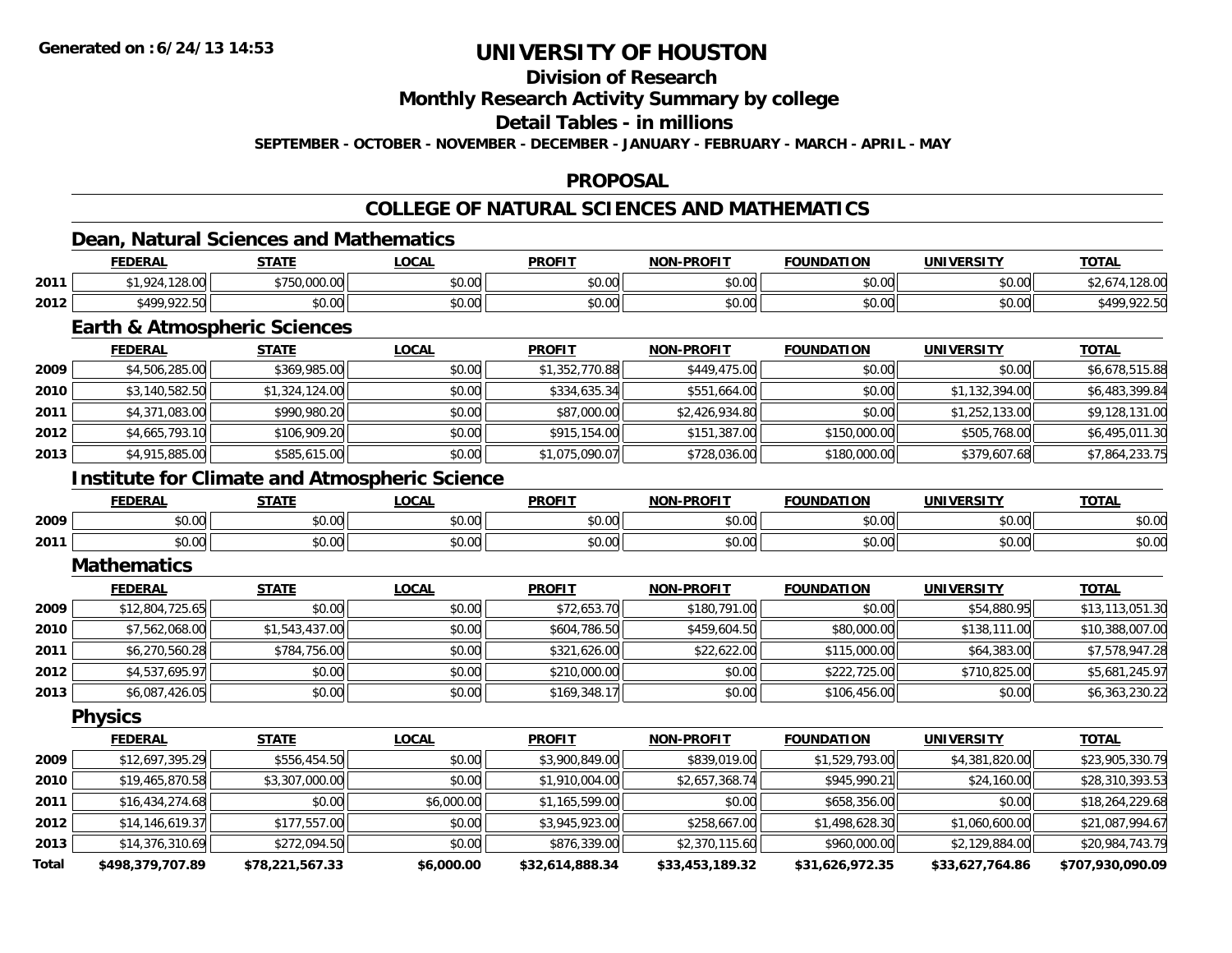## **Division of Research**

**Monthly Research Activity Summary by college**

**Detail Tables - in millions**

**SEPTEMBER - OCTOBER - NOVEMBER - DECEMBER - JANUARY - FEBRUARY - MARCH - APRIL - MAY**

#### **PROPOSAL**

#### **COLLEGE OF OPTOMETRY**

## **Optometry, Community**

|       | ___             |                |              |                |                   |                   |                   |                 |
|-------|-----------------|----------------|--------------|----------------|-------------------|-------------------|-------------------|-----------------|
|       | <b>FEDERAL</b>  | <b>STATE</b>   | <u>LOCAL</u> | <b>PROFIT</b>  | <b>NON-PROFIT</b> | <b>FOUNDATION</b> | <b>UNIVERSITY</b> | <b>TOTAL</b>    |
| 2009  | \$5,702,308.75  | \$73,713.52    | \$0.00       | \$424,038.00   | \$21,563.00       | \$140,000.00      | \$356,044.00      | \$6,717,667.27  |
| 2010  | \$4,721,808.00  | \$832,859.00   | \$0.00       | \$499,987.40   | \$47,927.00       | \$0.00            | \$1,421,644.50    | \$7,524,225.90  |
| 2011  | \$12,969,594.25 | \$62,945.00    | \$0.00       | \$1,346,770.16 | \$328,078.00      | \$229,995.00      | \$0.00            | \$14,937,382.41 |
| 2012  | \$13,334,436.00 | \$74,750.00    | \$0.00       | \$338,246.00   | \$0.00            | \$0.00            | \$1,257,311.00    | \$15,004,743.00 |
| 2013  | \$11,988,999.00 | \$65,683.12    | \$0.00       | \$1,114,447.50 | \$0.00            | \$0.00            | \$752,931.00      | \$13,922,060.62 |
| Total | \$48,717,146.00 | \$1,109,950.64 | \$0.00       | \$3,723,489.06 | \$397,568.00      | \$369,995.00      | \$3,787,930.50    | \$58,106,079.20 |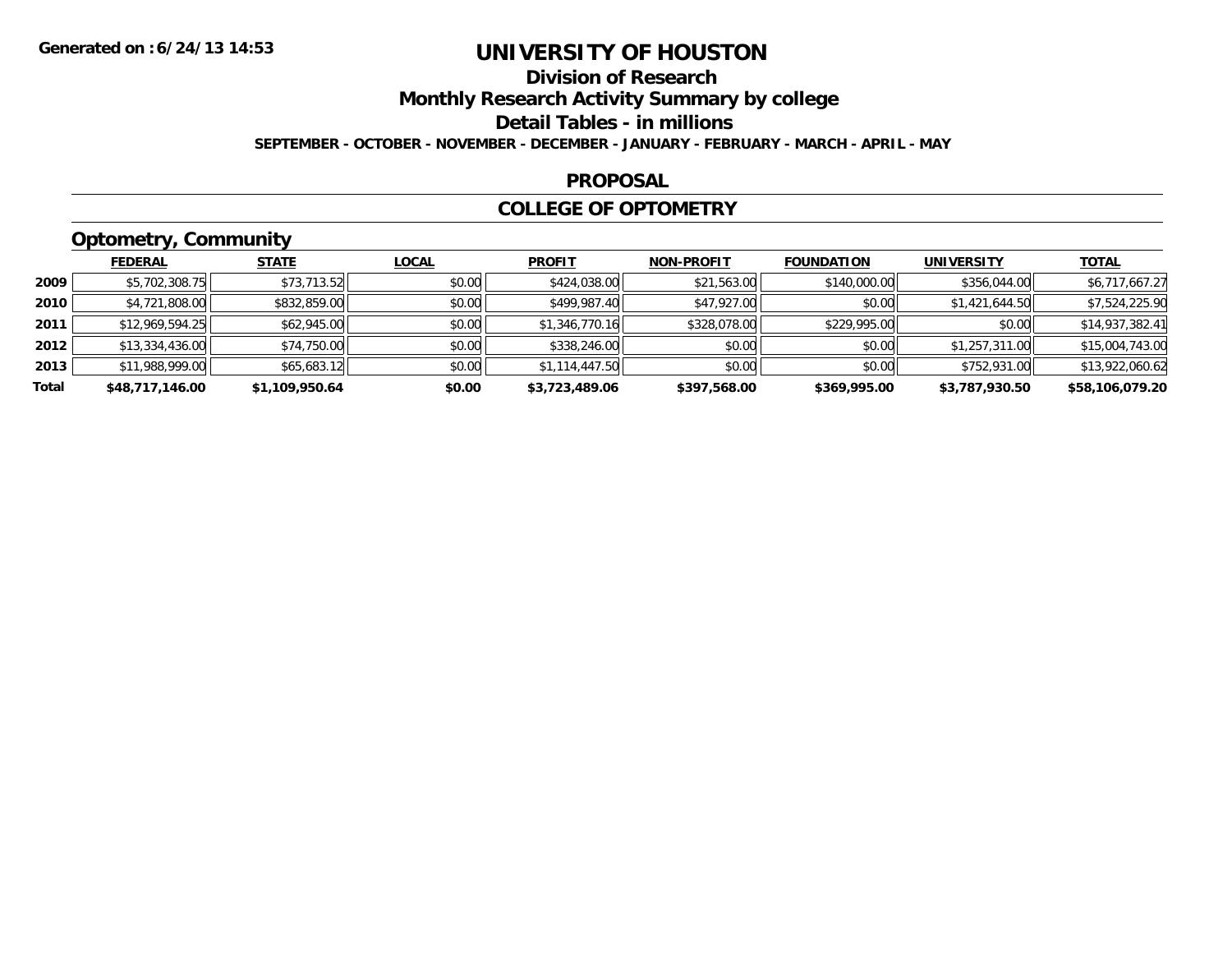## **Division of Research**

**Monthly Research Activity Summary by college**

**Detail Tables - in millions**

**SEPTEMBER - OCTOBER - NOVEMBER - DECEMBER - JANUARY - FEBRUARY - MARCH - APRIL - MAY**

#### **PROPOSAL**

### **COLLEGE OF PHARMACY**

## **Clinical Sciences and Administration**

|      | <b>FEDERAL</b> | <u>STATE</u> | <u>LOCAL</u> | <b>PROFIT</b>  | <b>NON-PROFIT</b> | <b>FOUNDATION</b> | <b>UNIVERSITY</b> | <u>TOTAL</u>   |
|------|----------------|--------------|--------------|----------------|-------------------|-------------------|-------------------|----------------|
| 2009 | \$5,096,187.02 | \$283,457.00 | \$0.00       | \$350,148.00   | \$56,500.00       | \$5,000.00        | \$58,519.01       | \$5,849,811.03 |
| 2010 | \$4,583,489.58 | \$521,897.80 | \$0.00       | \$1,138,462.57 | \$864,410.00      | \$5,000.00        | \$74,809.00       | \$7,188,068.95 |
| 2011 | \$5,408,704.40 | \$11,000.00  | \$0.00       | \$308,065.80   | \$410,354.50      | \$170,340.00      | \$208,550.50      | \$6,517,015.20 |
| 2012 | \$5,244,856.84 | \$35,547.00  | \$0.00       | \$650,488.00   | \$131,000.00      | \$142,630.00      | \$567,654.72      | \$6,772,176.56 |
| 2013 | \$6,500,323.40 | \$95,286.00  | \$144,311.00 | \$734,411.00   | \$170,000.00      | \$0.00            | \$528,418.00      | \$8,172,749.40 |

#### **Dean, Pharmacy**

|      | <u>FEDERAL</u> | <b>STATE</b> | <b>LOCAL</b> | <b>PROFIT</b> | <b>NON-PROFIT</b> | <b>FOUNDATION</b> | <b>UNIVERSITY</b> | <b>TOTAL</b> |
|------|----------------|--------------|--------------|---------------|-------------------|-------------------|-------------------|--------------|
| 2009 | \$0.00         | \$0.00       | \$0.00       | \$0.00        | \$25,000.00       | \$0.00            | \$0.00            | \$25,000.00  |
| 2010 | \$0.00         | \$0.00       | \$0.00       | \$0.00        | \$0.00            | \$0.00            | \$0.00            | \$0.00       |
| 2011 | \$0.00         | \$0.00       | \$0.00       | \$0.00        | \$0.00            | \$0.00            | \$0.00            | \$0.00       |
| 2012 | \$0.00         | \$0.00       | \$0.00       | \$0.00        | \$0.00            | \$0.00            | \$0.00            | \$0.00       |
| 2013 | \$0.00         | \$0.00       | \$0.00       | \$0.00        | \$0.00            | \$0.00            | \$154,590.00      | \$154,590.00 |

## **Pharmacological and Pharmaceutical Sciences**

|       | <b>FEDERAL</b>   | <b>STATE</b>   | <u>LOCAL</u> | <b>PROFIT</b>  | <b>NON-PROFIT</b> | <b>FOUNDATION</b> | <b>UNIVERSITY</b> | <b>TOTAL</b>     |
|-------|------------------|----------------|--------------|----------------|-------------------|-------------------|-------------------|------------------|
| 2009  | \$18,593,932.24  | \$797,873.00   | \$0.00       | \$140,516.00   | \$1,987,680.00    | \$768,069.00      | \$2,419,130.99    | \$24,707,201.23  |
| 2010  | \$18,449,304.64  | \$7,460,115.20 | \$0.00       | \$71,200.00    | \$2,715,560.00    | \$235,210.00      | \$214,489.00      | \$29,145,878.84  |
| 2011  | \$16,442,517.60  | \$0.00         | \$0.00       | \$122,287.00   | \$573,454.50      | \$1,293,967.00    | \$1,051,878.00    | \$19,484,104.10  |
| 2012  | \$26,827,316.12  | \$172,389.00   | \$0.00       | \$282,500.00   | \$2,216,482.20    | \$203,976.00      | \$3,500,380.00    | \$33,203,043.32  |
| 2013  | \$19,419,094.69  | \$325,659.00   | \$0.00       | \$375,268.00   | \$771,995.00      | \$885,000.00      | \$3,136,670.00    | \$24,913,686.69  |
| Total | \$126,565,726.53 | \$9,703,224.00 | \$144,311.00 | \$4,173,346.37 | \$9,922,436.20    | \$3,709,192.00    | \$11,915,089.22   | \$166,133,325.32 |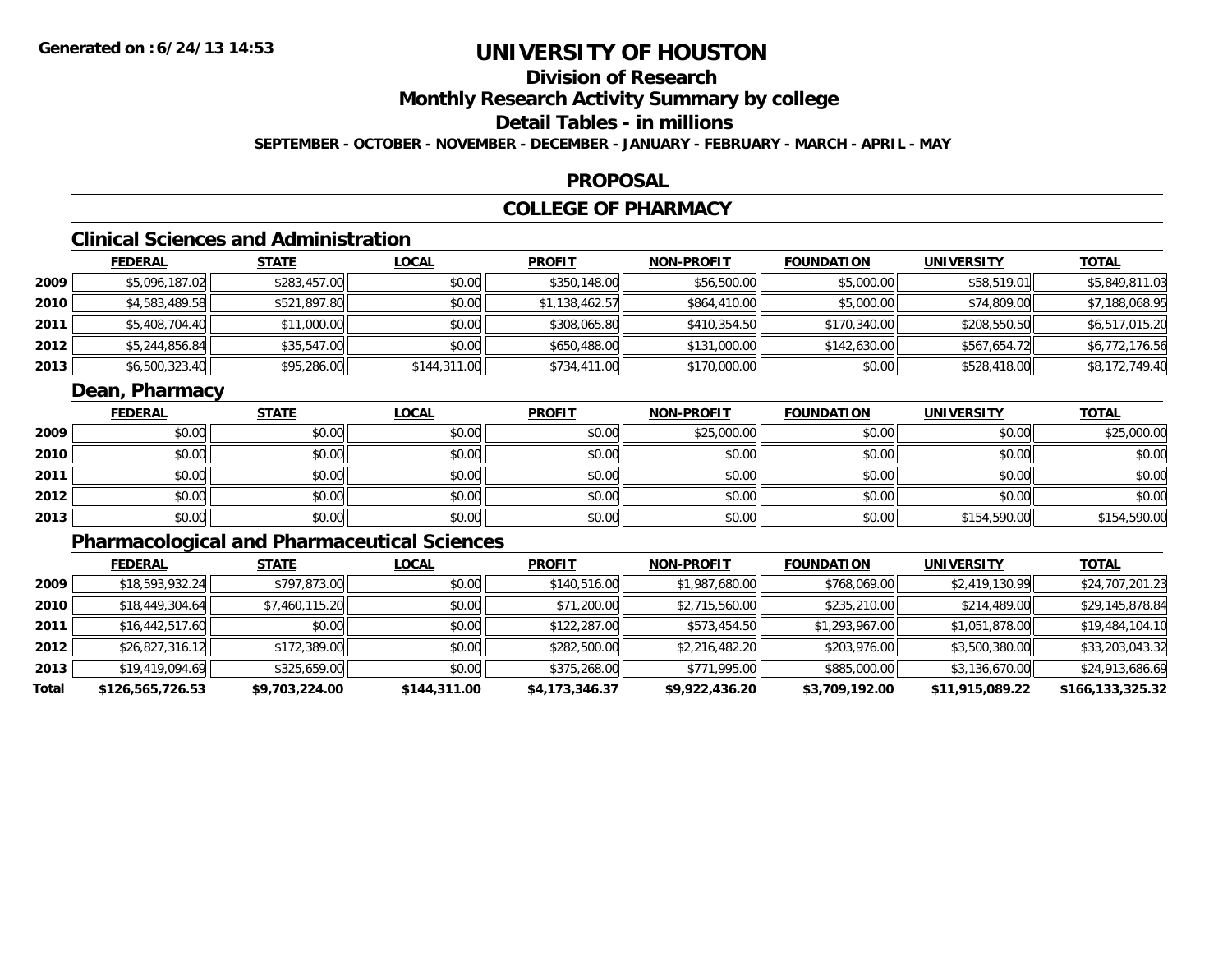**Division of Research**

**Monthly Research Activity Summary by college**

**Detail Tables - in millions**

**SEPTEMBER - OCTOBER - NOVEMBER - DECEMBER - JANUARY - FEBRUARY - MARCH - APRIL - MAY**

#### **PROPOSAL**

#### **COLLEGE OF TECHNOLOGY**

|      | <b>Center for Life Sciences Technology</b>    |                |              |                |                   |                   |                   |                 |
|------|-----------------------------------------------|----------------|--------------|----------------|-------------------|-------------------|-------------------|-----------------|
|      | <b>FEDERAL</b>                                | <b>STATE</b>   | <b>LOCAL</b> | <b>PROFIT</b>  | NON-PROFIT        | <b>FOUNDATION</b> | <b>UNIVERSITY</b> | <b>TOTAL</b>    |
| 2009 | \$0.00                                        | \$0.00         | \$0.00       | \$0.00         | \$0.00            | \$0.00            | \$0.00            | \$0.00          |
|      | <b>Center for Technology Literacy</b>         |                |              |                |                   |                   |                   |                 |
|      | <b>FEDERAL</b>                                | <b>STATE</b>   | <b>LOCAL</b> | <b>PROFIT</b>  | <b>NON-PROFIT</b> | <b>FOUNDATION</b> | <b>UNIVERSITY</b> | <b>TOTAL</b>    |
| 2009 | \$16,800.00                                   | \$0.00         | \$0.00       | \$0.00         | \$0.00            | \$0.00            | \$0.00            | \$16,800.00     |
| 2010 | \$2,499,903.90                                | \$0.00         | \$0.00       | \$0.00         | \$0.00            | \$0.00            | \$0.00            | \$2,499,903.90  |
| 2011 | \$59,903.20                                   | \$0.00         | \$0.00       | \$230,106.00   | \$0.00            | \$0.00            | \$0.00            | \$290,009.20    |
| 2012 | \$0.00                                        | \$111,690.00   | \$0.00       | \$0.00         | \$0.00            | \$0.00            | \$0.00            | \$111,690.00    |
| 2013 | \$0.00                                        | \$994,528.00   | \$0.00       | \$0.00         | \$0.00            | \$0.00            | \$0.00            | \$994,528.00    |
|      | Dean, Technology                              |                |              |                |                   |                   |                   |                 |
|      | <b>FEDERAL</b>                                | <b>STATE</b>   | <b>LOCAL</b> | <b>PROFIT</b>  | <b>NON-PROFIT</b> | <b>FOUNDATION</b> | <b>UNIVERSITY</b> | <b>TOTAL</b>    |
| 2009 | \$0.00                                        | \$761,051.00   | \$0.00       | \$0.00         | \$318,769.50      | \$0.00            | \$0.00            | \$1,079,820.50  |
| 2010 | \$0.00                                        | \$1,460,115.00 | \$0.00       | \$0.00         | \$0.00            | \$0.00            | \$0.00            | \$1,460,115.00  |
| 2011 | \$501,908.50                                  | \$1,185,600.00 | \$0.00       | \$0.00         | \$0.00            | \$0.00            | \$31,415.00       | \$1,718,923.50  |
| 2012 | \$514,128.64                                  | \$784,578.80   | \$0.00       | \$0.00         | \$100,000.00      | \$0.00            | \$0.00            | \$1,398,707.44  |
| 2013 | \$0.00                                        | \$0.00         | \$0.00       | \$0.00         | \$20,000.00       | \$0.00            | \$50,633.00       | \$70,633.00     |
|      | <b>Engineering Technology</b>                 |                |              |                |                   |                   |                   |                 |
|      | <b>FEDERAL</b>                                | <b>STATE</b>   | <b>LOCAL</b> | <b>PROFIT</b>  | <b>NON-PROFIT</b> | <b>FOUNDATION</b> | <b>UNIVERSITY</b> | <b>TOTAL</b>    |
| 2009 | \$9,398,639.25                                | \$874,336.00   | \$0.00       | \$1,835,142.20 | \$493,296.25      | \$0.00            | \$0.00            | \$12,601,413.70 |
| 2010 | \$6,456,223.35                                | \$3,463,067.00 | \$0.00       | \$89,928.00    | \$566,570.00      | \$0.00            | \$201,163.92      | \$10,776,952.27 |
| 2011 | \$4,308,324.88                                | \$1,443,594.00 | \$0.00       | \$36,195.00    | \$358,098.00      | \$189,434.30      | \$0.00            | \$6,335,646.18  |
| 2012 | \$4,405,661.46                                | \$196,336.20   | \$0.00       | \$100,000.00   | \$269,852.00      | \$194,810.00      | \$156,774.00      | \$5,323,433.66  |
| 2013 | \$4,781,315.70                                | \$0.00         | \$0.00       | \$704,132.00   | \$182,815.00      | \$179,046.00      | \$3,746,730.00    | \$9,594,038.70  |
|      | <b>Human Development and Consumer Science</b> |                |              |                |                   |                   |                   |                 |
|      | <b>FEDERAL</b>                                | <b>STATE</b>   | <b>LOCAL</b> | <b>PROFIT</b>  | <b>NON-PROFIT</b> | <b>FOUNDATION</b> | <b>UNIVERSITY</b> | <b>TOTAL</b>    |
| 2009 | \$127,020.40                                  | \$120,000.00   | \$0.00       | \$0.00         | \$189,631.00      | \$0.00            | \$19,316.00       | \$455,967.40    |
| 2010 | \$13,498.75                                   | \$0.00         | \$0.00       | \$75,704.00    | \$0.00            | \$66,442.00       | \$0.00            | \$155,644.75    |
| 2011 | \$115,500.00                                  | \$0.00         | \$0.00       | \$0.00         | \$0.00            | \$0.00            | \$0.00            | \$115,500.00    |
| 2012 | \$898,718.00                                  | \$46,549.08    | \$0.00       | \$0.00         | \$0.00            | \$0.00            | \$0.00            | \$945,267.08    |
| 2013 | \$119,995.20                                  | \$0.00         | \$0.00       | \$0.00         | \$0.00            | \$0.00            | \$0.00            | \$119,995.20    |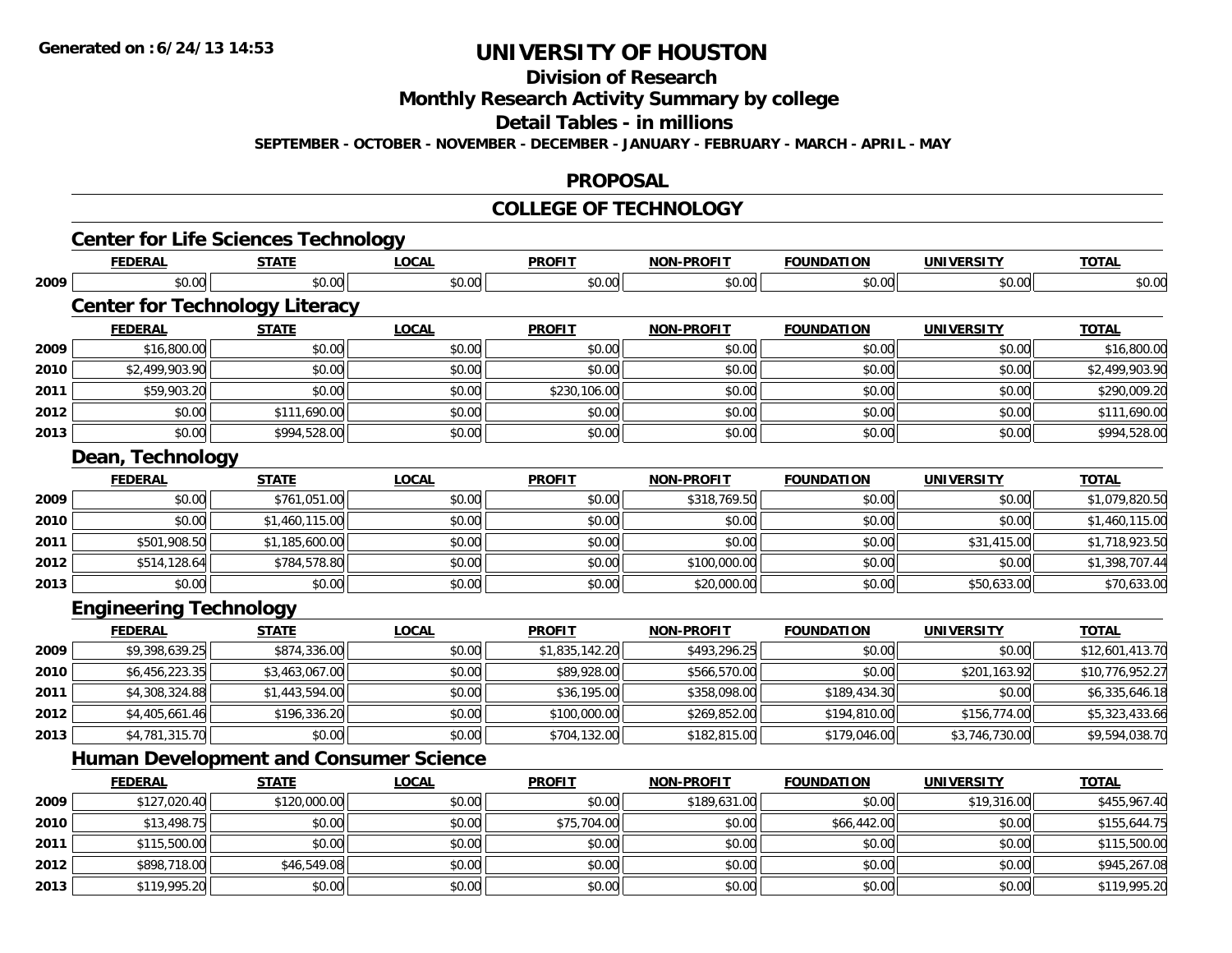## **Division of Research**

**Monthly Research Activity Summary by college**

**Detail Tables - in millions**

**SEPTEMBER - OCTOBER - NOVEMBER - DECEMBER - JANUARY - FEBRUARY - MARCH - APRIL - MAY**

#### **PROPOSAL**

#### **COLLEGE OF TECHNOLOGY**

### **Information & Logistics Technology**

|      | <b>FEDERAL</b> | <b>STATE</b> | <u>LOCAL</u> | <b>PROFIT</b>  | <b>NON-PROFIT</b> | <b>FOUNDATION</b> | <b>UNIVERSITY</b> | <b>TOTAL</b>    |
|------|----------------|--------------|--------------|----------------|-------------------|-------------------|-------------------|-----------------|
| 2009 | \$60,000.00    | \$180,000.00 | \$0.00       | \$0.00         | \$20,094.00       | \$0.00            | \$0.00            | \$260,094.00    |
| 2010 | \$4,649,095.00 | \$200,000.00 | \$0.00       | \$6,377,367.00 | \$0.00            | \$19,999.00       | \$0.00            | \$11,246,461.00 |
| 2011 | \$3,245,913.90 | \$31,800.00  | \$0.00       | \$0.00         | \$0.00            | \$0.00            | \$0.00            | \$3,277,713.90  |
| 2012 | \$15,784.60    | \$81,029.88  | \$0.00       | \$70,625.00    | \$50,000.00       | \$0.00            | \$111,934.00      | \$329,373.48    |
| 2013 | \$348,075.00   | \$0.00       | \$0.00       | \$0.00         | \$50,000.00       | \$0.00            | \$0.00            | \$398,075.00    |

### **Texas Manufacturing Assistance Center**

|              | <b>FEDERAL</b>  | <b>STATE</b>    | <u>LOCAL</u> | <b>PROFIT</b>  | <b>NON-PROFIT</b> | <b>FOUNDATION</b> | <b>UNIVERSITY</b> | <b>TOTAL</b>    |
|--------------|-----------------|-----------------|--------------|----------------|-------------------|-------------------|-------------------|-----------------|
| 2009         | \$1,132,551.00  | \$0.00          | \$0.00       | \$0.00         | \$0.00            | \$0.00            | \$0.00            | \$1,132,551.00  |
| 2010         | \$0.00          | \$0.00          | \$0.00       | \$0.00         | \$0.00            | \$0.00            | \$0.00            | \$0.00          |
| 2011         | \$0.00          | \$0.00          | \$0.00       | \$0.00         | \$0.00            | \$0.00            | \$0.00            | \$0.00          |
| 2012         | \$0.00          | \$0.00          | \$0.00       | \$0.00         | \$0.00            | \$0.00            | \$0.00            | \$0.00          |
| 2013         | \$0.00          | \$0.00          | \$0.00       | \$0.00         | \$0.00            | \$0.00            | \$0.00            | \$0.00          |
| <b>Total</b> | \$43,668,960.73 | \$11,934,274.96 | \$0.00       | \$9,519,199.20 | \$2,619,125.75    | \$649,731.30      | \$4,317,965.92    | \$72,709,257.86 |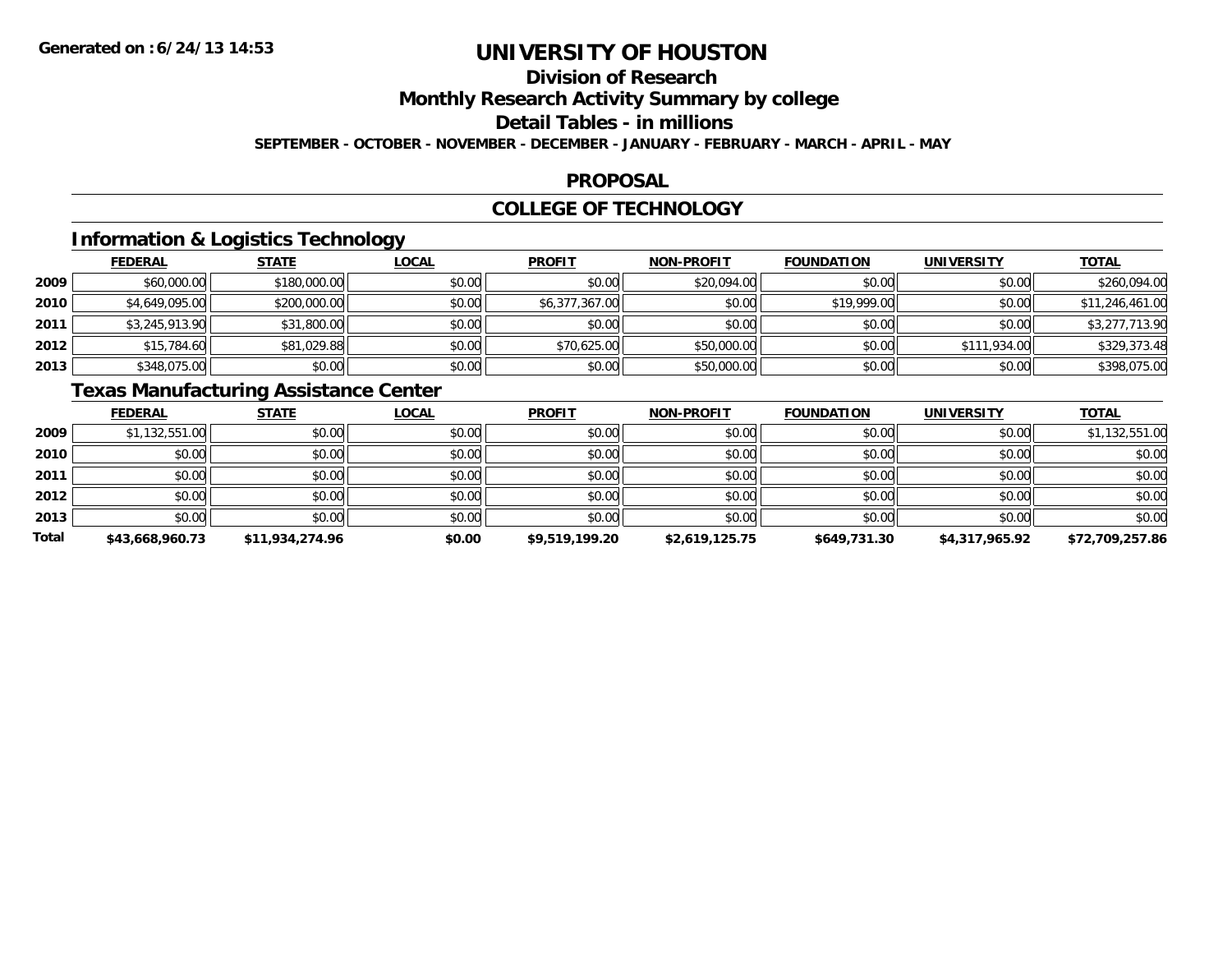## **Division of Research**

**Monthly Research Activity Summary by college**

**Detail Tables - in millions**

**SEPTEMBER - OCTOBER - NOVEMBER - DECEMBER - JANUARY - FEBRUARY - MARCH - APRIL - MAY**

### **PROPOSAL**

### **CULLEN COLLEGE OF ENGINEERING**

|      | <b>FEDERAL</b>                                           | <b>STATE</b>   | <b>LOCAL</b> | <b>PROFIT</b>  | <b>NON-PROFIT</b> | <b>FOUNDATION</b> | <b>UNIVERSITY</b> | <b>TOTAL</b>    |
|------|----------------------------------------------------------|----------------|--------------|----------------|-------------------|-------------------|-------------------|-----------------|
| 2009 | \$2,123,378.10                                           | \$0.00         | \$0.00       | \$0.00         | \$75,000.00       | \$139,900.36      | \$750,000.00      | \$3,088,278.46  |
| 2010 | \$1,883,761.98                                           | \$0.00         | \$0.00       | \$0.00         | \$525,000.00      | \$0.00            | \$206,250.00      | \$2,615,011.98  |
| 2011 | \$2,755,645.95                                           | \$0.00         | \$0.00       | \$0.00         | \$0.00            | \$0.00            | \$1,383,750.00    | \$4,139,395.95  |
| 2012 | \$11,871,830.10                                          | \$672,750.00   | \$0.00       | \$0.00         | \$0.00            | \$0.00            | \$1,403,125.00    | \$13,947,705.10 |
| 2013 | \$8,795,674.08                                           | \$202,500.00   | \$0.00       | \$66,477.00    | \$2,000.00        | \$250,003.00      | \$921,081.00      | \$10,237,735.08 |
|      | <b>Center for Innovative Grouting Materials and Tech</b> |                |              |                |                   |                   |                   |                 |
|      | <b>FEDERAL</b>                                           | <b>STATE</b>   | <b>LOCAL</b> | <b>PROFIT</b>  | <b>NON-PROFIT</b> | <b>FOUNDATION</b> | <b>UNIVERSITY</b> | <b>TOTAL</b>    |
| 2009 | \$0.00                                                   | \$0.00         | \$0.00       | \$0.00         | \$0.00            | \$0.00            | \$0.00            | \$0.00          |
| 2011 | \$0.00                                                   | \$0.00         | \$0.00       | \$0.00         | \$0.00            | \$0.00            | \$0.00            | \$0.00          |
| 2012 | \$0.00                                                   | \$0.00         | \$0.00       | \$0.00         | \$0.00            | \$0.00            | \$0.00            | \$0.00          |
|      | <b>Chemical Engineering</b>                              |                |              |                |                   |                   |                   |                 |
|      | <b>FEDERAL</b>                                           | <b>STATE</b>   | <b>LOCAL</b> | <b>PROFIT</b>  | <b>NON-PROFIT</b> | <b>FOUNDATION</b> | <b>UNIVERSITY</b> | <b>TOTAL</b>    |
| 2009 | \$19,131,305.70                                          | \$2,778,815.65 | \$0.00       | \$1,412,662.52 | \$2,304,685.00    | \$535,230.00      | \$2,557,663.00    | \$28,720,361.87 |
| 2010 | \$15,063,874.41                                          | \$4,320,491.00 | \$94,400.00  | \$1,394,515.43 | \$400,000.00      | \$704,140.00      | \$289,193.00      | \$22,266,613.84 |
| 2011 | \$17,790,299.50                                          | \$564,512.00   | \$153,000.00 | \$4,187,981.21 | \$2,923,706.00    | \$899,695.00      | \$411,805.00      | \$26,930,998.71 |
| 2012 | \$11,067,166.68                                          | \$1,715,552.94 | \$0.00       | \$1,602,254.00 | \$1,493,238.75    | \$3,282,448.00    | \$1,336,321.60    | \$20,496,981.97 |
| 2013 | \$15,963,575.95                                          | \$808,077.30   | \$0.00       | \$5,070,983.00 | \$1,523,550.00    | \$1,878,668.40    | \$4,255,434.60    | \$29,500,289.25 |
|      | <b>Civil Engineering</b>                                 |                |              |                |                   |                   |                   |                 |
|      | <b>FEDERAL</b>                                           | <b>STATE</b>   | <b>LOCAL</b> | <b>PROFIT</b>  | <b>NON-PROFIT</b> | <b>FOUNDATION</b> | <b>UNIVERSITY</b> | <b>TOTAL</b>    |
| 2009 | \$8,989,432.03                                           | \$1,077,703.73 | \$165,000.00 | \$370,823.00   | \$217,499.60      | \$150,000.00      | \$469,306.00      | \$11,439,764.36 |
| 2010 | \$8,524,893.00                                           | \$4,382,956.00 | \$0.00       | \$238,488.20   | \$12,000.00       | \$0.00            | \$3,071,102.00    | \$16,229,439.20 |
| 2011 | \$17,104,546.83                                          | \$3,684,082.20 | \$100,000.00 | \$83,500.00    | \$10,320,978.50   | \$112,854.25      | \$731,819.00      | \$32,137,780.78 |
| 2012 | \$5,303,566.85                                           | \$2,400,862.60 | \$0.00       | \$1,947,197.40 | \$3,407,359.50    | \$701,202.70      | \$2,460,396.00    | \$16,220,585.05 |
| 2013 | \$11,545,856.42                                          | \$967,280.00   | \$0.00       | \$626,282.00   | \$1,418,473.40    | \$2,982,335.00    | \$1,658,310.00    | \$19,198,536.82 |
|      | <b>Composites Engineering and Applications Center</b>    |                |              |                |                   |                   |                   |                 |
|      | <b>FEDERAL</b>                                           | <b>STATE</b>   | <b>LOCAL</b> | <b>PROFIT</b>  | <b>NON-PROFIT</b> | <b>FOUNDATION</b> | <b>UNIVERSITY</b> | <b>TOTAL</b>    |
| 2010 | \$0.00                                                   | \$0.00         | \$0.00       | \$0.00         | \$0.00            | \$0.00            | \$0.00            | \$0.00          |
|      | Dean, Engineering                                        |                |              |                |                   |                   |                   |                 |
|      | <b>FEDERAL</b>                                           | <b>STATE</b>   | <b>LOCAL</b> | <b>PROFIT</b>  | <b>NON-PROFIT</b> | <b>FOUNDATION</b> | <b>UNIVERSITY</b> | <b>TOTAL</b>    |
| 2009 | \$325,710.00                                             | \$0.00         | \$0.00       | \$0.00         | \$0.00            | \$0.00            | \$0.00            | \$325,710.00    |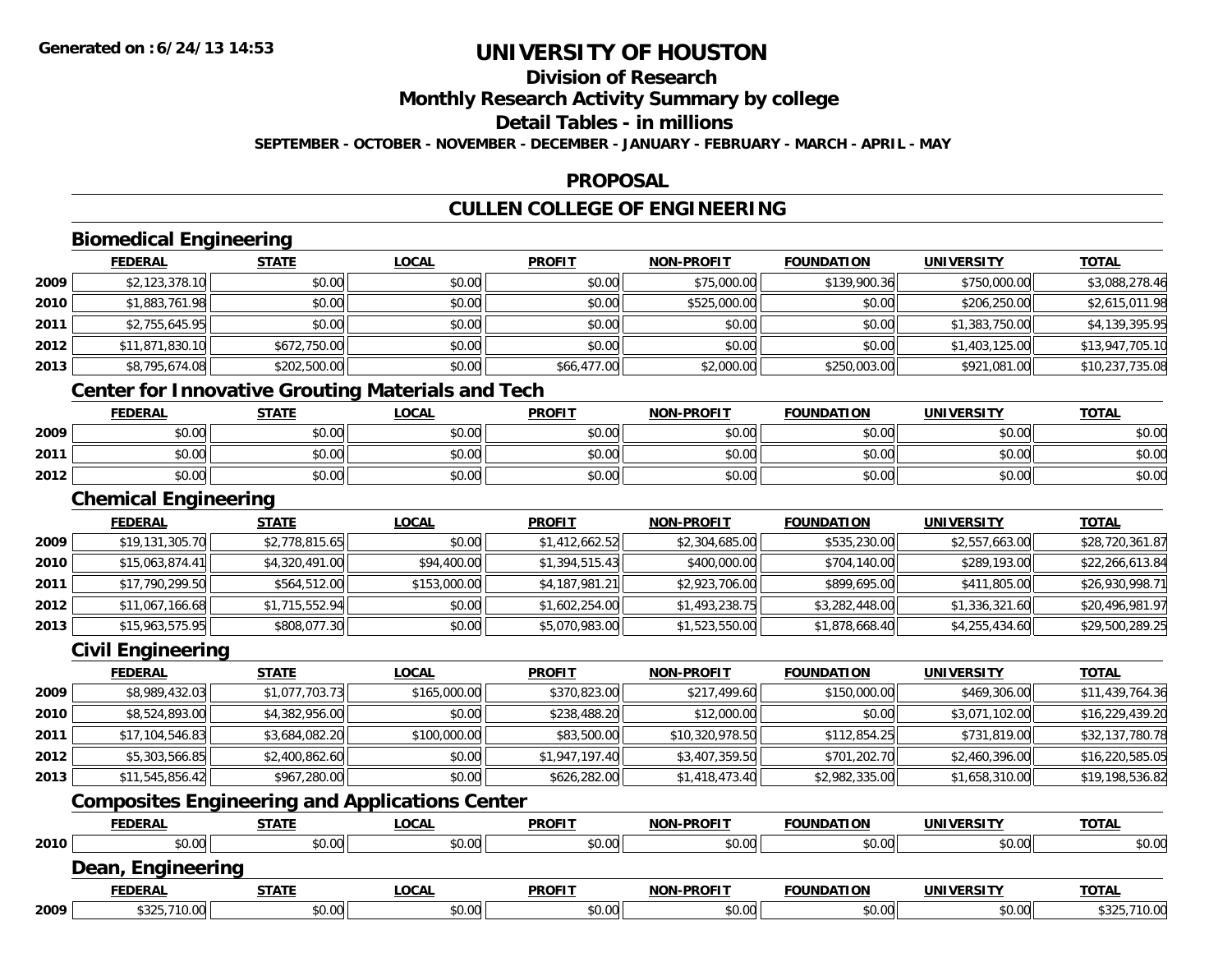### **Division of Research**

**Monthly Research Activity Summary by college**

**Detail Tables - in millions**

**SEPTEMBER - OCTOBER - NOVEMBER - DECEMBER - JANUARY - FEBRUARY - MARCH - APRIL - MAY**

### **PROPOSAL**

### **CULLEN COLLEGE OF ENGINEERING**

|       | <b>FEDERAL</b>                               | <b>STATE</b>    | <b>LOCAL</b>   | <b>PROFIT</b>   | <b>NON-PROFIT</b> | <b>FOUNDATION</b> | <b>UNIVERSITY</b> | <b>TOTAL</b>     |
|-------|----------------------------------------------|-----------------|----------------|-----------------|-------------------|-------------------|-------------------|------------------|
| 2010  | \$0.00                                       | \$0.00          | \$0.00         | \$0.00          | \$0.00            | \$12,465.50       | \$0.00            | \$12,465.50      |
| 2012  | \$882,933.40                                 | \$0.00          | \$0.00         | \$0.00          | \$0.00            | \$0.00            | \$0.00            | \$882,933.40     |
|       | <b>Electrical &amp; Computer Engineering</b> |                 |                |                 |                   |                   |                   |                  |
|       | <b>FEDERAL</b>                               | <b>STATE</b>    | <b>LOCAL</b>   | <b>PROFIT</b>   | <b>NON-PROFIT</b> | <b>FOUNDATION</b> | <b>UNIVERSITY</b> | <b>TOTAL</b>     |
| 2009  | \$15,242,379.43                              | \$616,344.00    | \$0.00         | \$316,565.00    | \$82,000.00       | \$349,786.00      | \$397,430.00      | \$17,004,504.43  |
| 2010  | \$11,068,931.45                              | \$4,339,878.70  | \$204,000.00   | \$1,926,330.00  | \$758,835.00      | \$288,721.06      | \$2,031,489.08    | \$20,618,185.29  |
| 2011  | \$15,985,767.39                              | \$80,000.00     | \$0.00         | \$1,652,695.81  | \$9,118,991.50    | \$320,524.00      | \$1,327,500.00    | \$28,485,478.70  |
| 2012  | \$21,424,810.37                              | \$1,353,646.30  | \$0.00         | \$1,307,851.00  | \$1,073,562.25    | \$1,425,800.00    | \$2,180,872.00    | \$28,766,541.92  |
| 2013  | \$19,765,702.17                              | \$879,486.40    | \$0.00         | \$1,220,814.00  | \$1,478,997.00    | \$964,395.00      | \$4,199,987.00    | \$28,509,381.57  |
|       | <b>Industrial Engineering</b>                |                 |                |                 |                   |                   |                   |                  |
|       | <b>FEDERAL</b>                               | <b>STATE</b>    | <b>LOCAL</b>   | <b>PROFIT</b>   | <b>NON-PROFIT</b> | <b>FOUNDATION</b> | <b>UNIVERSITY</b> | <b>TOTAL</b>     |
| 2009  | \$2,405,194.90                               | \$292,071.00    | \$4,988.00     | \$0.00          | \$549,945.00      | \$0.00            | \$1,056,426.00    | \$4,308,624.90   |
| 2010  | \$1,388,362.18                               | \$409,080.00    | \$404,701.00   | \$0.00          | \$0.00            | \$85,502.50       | \$0.00            | \$2,287,645.68   |
| 2011  | \$574,762.38                                 | \$0.00          | \$0.00         | \$11,317.00     | \$0.00            | \$336,822.00      | \$0.00            | \$922,901.38     |
| 2012  | \$3,720,622.80                               | \$460,544.60    | \$0.00         | \$61,162.50     | \$0.00            | \$0.00            | \$0.00            | \$4,242,329.90   |
| 2013  | \$560,968.25                                 | \$113,001.00    | \$0.00         | \$0.00          | \$24,714.50       | \$413,072.00      | \$0.00            | \$1,111,755.75   |
|       | <b>Mechanical Engineering</b>                |                 |                |                 |                   |                   |                   |                  |
|       | <b>FEDERAL</b>                               | <b>STATE</b>    | <b>LOCAL</b>   | <b>PROFIT</b>   | <b>NON-PROFIT</b> | <b>FOUNDATION</b> | <b>UNIVERSITY</b> | <b>TOTAL</b>     |
| 2009  | \$14,070,616.97                              | \$2,586,529.00  | \$0.00         | \$382,315.00    | \$1,047,196.40    | \$242,453.64      | \$1,981,006.00    | \$20,310,117.01  |
| 2010  | \$9,946,869.84                               | \$10,381,067.40 | \$0.00         | \$511,630.80    | \$315,098.00      | \$2,711,972.44    | \$530,219.00      | \$24,396,857.48  |
| 2011  | \$22,736,307.91                              | \$226,312.00    | \$0.00         | \$1,641,163.50  | \$1,090,000.00    | \$1,338,678.20    | \$1,165,283.00    | \$28,197,744.61  |
| 2012  | \$26,208,597.72                              | \$522,907.00    | \$0.00         | \$1,291,519.60  | \$1,041,270.76    | \$975,274.60      | \$1,750,244.00    | \$31,789,813.68  |
| 2013  | \$4,424,573.25                               | \$710,530.00    | \$0.00         | \$1,001,122.00  | \$184,422.00      | \$814,713.16      | \$567,007.00      | \$7,702,367.41   |
|       | <b>National Wind Energy Center</b>           |                 |                |                 |                   |                   |                   |                  |
|       | <b>FEDERAL</b>                               | <b>STATE</b>    | <b>LOCAL</b>   | <b>PROFIT</b>   | <b>NON-PROFIT</b> | <b>FOUNDATION</b> | <b>UNIVERSITY</b> | <b>TOTAL</b>     |
| 2010  | \$0.00                                       | \$0.00          | \$0.00         | \$0.00          | \$0.00            | \$0.00            | \$0.00            | \$0.00           |
|       | <b>SW Public Safety Technology Center</b>    |                 |                |                 |                   |                   |                   |                  |
|       | <b>FEDERAL</b>                               | <b>STATE</b>    | <b>LOCAL</b>   | <b>PROFIT</b>   | <b>NON-PROFIT</b> | <b>FOUNDATION</b> | <b>UNIVERSITY</b> | <b>TOTAL</b>     |
| 2009  | \$100,000.00                                 | \$0.00          | \$0.00         | \$0.00          | \$0.00            | \$0.00            | \$0.00            | \$100,000.00     |
| Total | \$328,747,917.99                             | \$46,546,980.82 | \$1,126,089.00 | \$28,325,649.96 | \$41,388,523.16   | \$21,916,656.81   | \$39,093,019.28   | \$507,144,837.02 |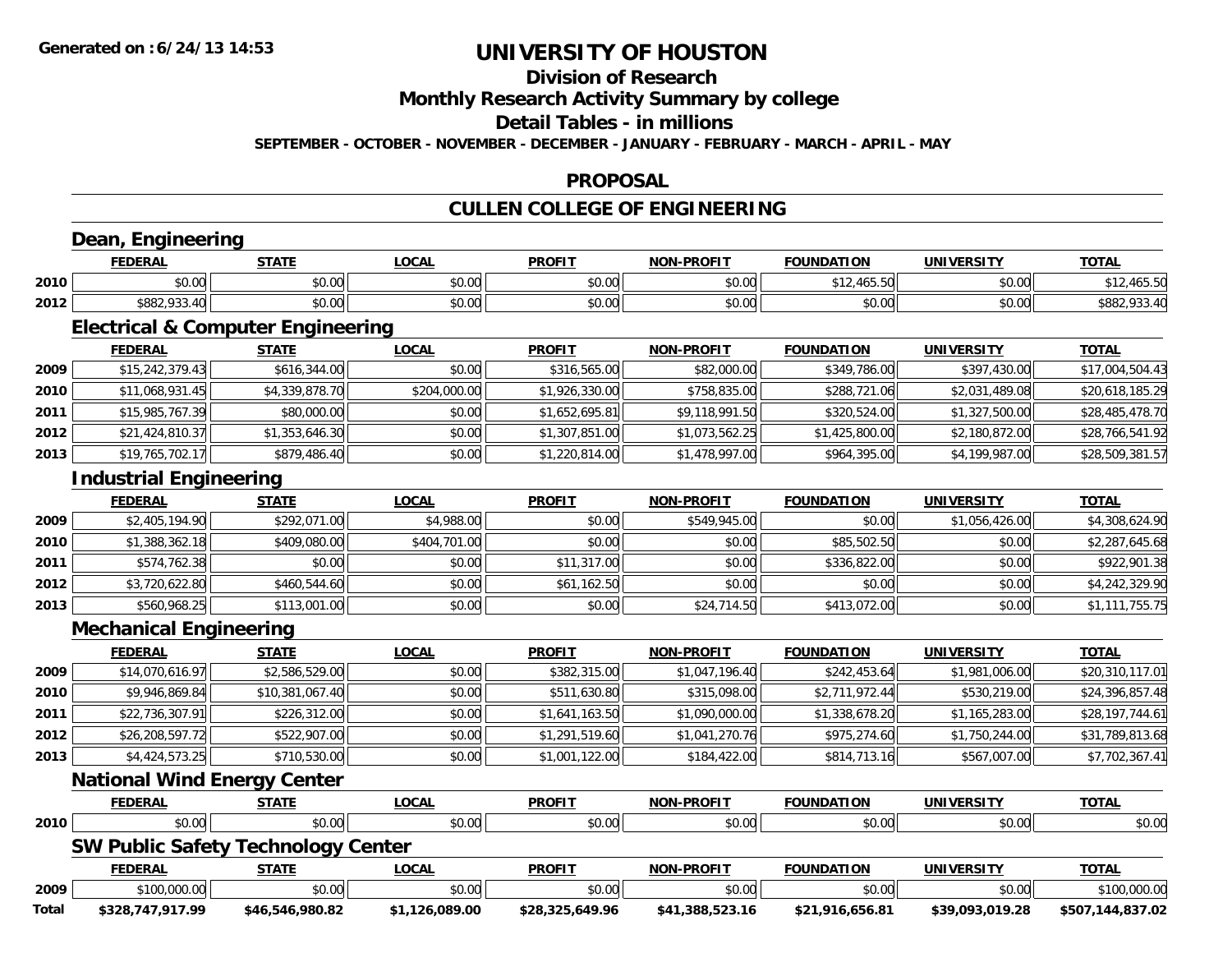**Division of Research**

**Monthly Research Activity Summary by college**

**Detail Tables - in millions**

**SEPTEMBER - OCTOBER - NOVEMBER - DECEMBER - JANUARY - FEBRUARY - MARCH - APRIL - MAY**

#### **PROPOSAL**

### **DIVISION OF RESEARCH**

|      | <b>Allied Geophysical Laboratories</b>    |              |                                                           |               |                   |                   |                   |                |
|------|-------------------------------------------|--------------|-----------------------------------------------------------|---------------|-------------------|-------------------|-------------------|----------------|
|      | <b>FEDERAL</b>                            | <b>STATE</b> | <b>LOCAL</b>                                              | <b>PROFIT</b> | <b>NON-PROFIT</b> | <b>FOUNDATION</b> | <b>UNIVERSITY</b> | <b>TOTAL</b>   |
| 2011 | \$0.00                                    | \$0.00       | \$0.00                                                    | \$70,000.00   | \$0.00            | \$0.00            | \$0.00            | \$70,000.00    |
|      | <b>Animal Care Operations</b>             |              |                                                           |               |                   |                   |                   |                |
|      | <b>FEDERAL</b>                            | <b>STATE</b> | <b>LOCAL</b>                                              | <b>PROFIT</b> | NON-PROFIT        | <b>FOUNDATION</b> | <b>UNIVERSITY</b> | <b>TOTAL</b>   |
| 2010 | \$7,546,514.00                            | \$0.00       | \$0.00                                                    | \$0.00        | \$0.00            | \$0.00            | \$0.00            | \$7,546,514.00 |
|      | <b>Center for Advanced Materials</b>      |              |                                                           |               |                   |                   |                   |                |
|      | <b>FEDERAL</b>                            | <u>STATE</u> | <b>LOCAL</b>                                              | <b>PROFIT</b> | <b>NON-PROFIT</b> | <b>FOUNDATION</b> | <b>UNIVERSITY</b> | <b>TOTAL</b>   |
| 2009 | \$820,397.60                              | \$0.00       | \$0.00                                                    | \$0.00        | \$0.00            | \$0.00            | \$0.00            | \$820,397.60   |
| 2010 | \$13,000.00                               | \$485,594.19 | \$0.00                                                    | \$10,000.00   | \$0.00            | \$0.00            | \$0.00            | \$508,594.19   |
| 2011 | \$952,781.50                              | \$0.00       | \$0.00                                                    | \$409,411.00  | \$0.00            | \$0.00            | \$0.00            | \$1,362,192.50 |
| 2012 | \$846,829.10                              | \$0.00       | \$0.00                                                    | \$0.00        | \$0.00            | \$109,222.20      | \$0.00            | \$956,051.30   |
|      |                                           |              | <b>Center for Biomedical &amp; Environmental Genomics</b> |               |                   |                   |                   |                |
|      | <b>FEDERAL</b>                            | <b>STATE</b> | <b>LOCAL</b>                                              | <b>PROFIT</b> | <b>NON-PROFIT</b> | <b>FOUNDATION</b> | <b>UNIVERSITY</b> | <b>TOTAL</b>   |
| 2009 | \$0.00                                    | \$0.00       | \$0.00                                                    | \$0.00        | \$0.00            | \$0.00            | \$0.00            | \$0.00         |
| 2010 | \$0.00                                    | \$0.00       | \$0.00                                                    | \$0.00        | \$0.00            | \$0.00            | \$0.00            | \$0.00         |
| 2011 | \$0.00                                    | \$0.00       | \$0.00                                                    | \$0.00        | \$0.00            | \$0.00            | \$0.00            | \$0.00         |
| 2012 | \$0.00                                    | \$0.00       | \$0.00                                                    | \$0.00        | \$0.00            | \$0.00            | \$0.00            | \$0.00         |
| 2013 | \$0.00                                    | \$0.00       | \$0.00                                                    | \$0.00        | \$0.00            | \$0.00            | \$0.00            | \$0.00         |
|      | <b>Center for Industrial Partnerships</b> |              |                                                           |               |                   |                   |                   |                |
|      | <b>FEDERAL</b>                            | <b>STATE</b> | <b>LOCAL</b>                                              | <b>PROFIT</b> | <b>NON-PROFIT</b> | <b>FOUNDATION</b> | <b>UNIVERSITY</b> | <b>TOTAL</b>   |
| 2009 | \$945,246.20                              | \$0.00       | \$0.00                                                    | \$50,250.00   | \$0.00            | \$100,000.00      | \$0.00            | \$1,095,496.20 |
| 2011 | \$160,371.95                              | \$0.00       | \$0.00                                                    | \$0.00        | \$0.00            | \$0.00            | \$0.00            | \$160,371.95   |
| 2012 | \$696,294.00                              | \$0.00       | \$0.00                                                    | \$100,500.00  | \$0.00            | \$0.00            | \$0.00            | \$796,794.00   |
| 2013 | \$574,253.00                              | \$0.00       | \$0.00                                                    | \$0.00        | \$0.00            | \$0.00            | \$0.00            | \$574,253.00   |
|      |                                           |              | <b>Center for Neuromotor &amp; Biomechanics Research</b>  |               |                   |                   |                   |                |
|      | <b>FEDERAL</b>                            | <b>STATE</b> | <b>LOCAL</b>                                              | <b>PROFIT</b> | <b>NON-PROFIT</b> | <b>FOUNDATION</b> | <b>UNIVERSITY</b> | <b>TOTAL</b>   |
| 2011 | \$0.00                                    | \$0.00       | \$0.00                                                    | \$0.00        | \$0.00            | \$0.00            | \$0.00            | \$0.00         |
| 2012 | \$0.00                                    | \$0.00       | \$0.00                                                    | \$0.00        | \$0.00            | \$0.00            | \$0.00            | \$0.00         |
|      | <b>Division of Research</b>               |              |                                                           |               |                   |                   |                   |                |
|      | <b>FEDERAL</b>                            | <b>STATE</b> | <b>LOCAL</b>                                              | <b>PROFIT</b> | <b>NON-PROFIT</b> | <b>FOUNDATION</b> | <b>UNIVERSITY</b> | <b>TOTAL</b>   |
| 2009 | \$3,241,558.00                            | \$0.00       | \$0.00                                                    | \$0.00        | \$0.00            | \$0.00            | \$0.00            | \$3,241,558.00 |
|      |                                           |              |                                                           |               |                   |                   |                   |                |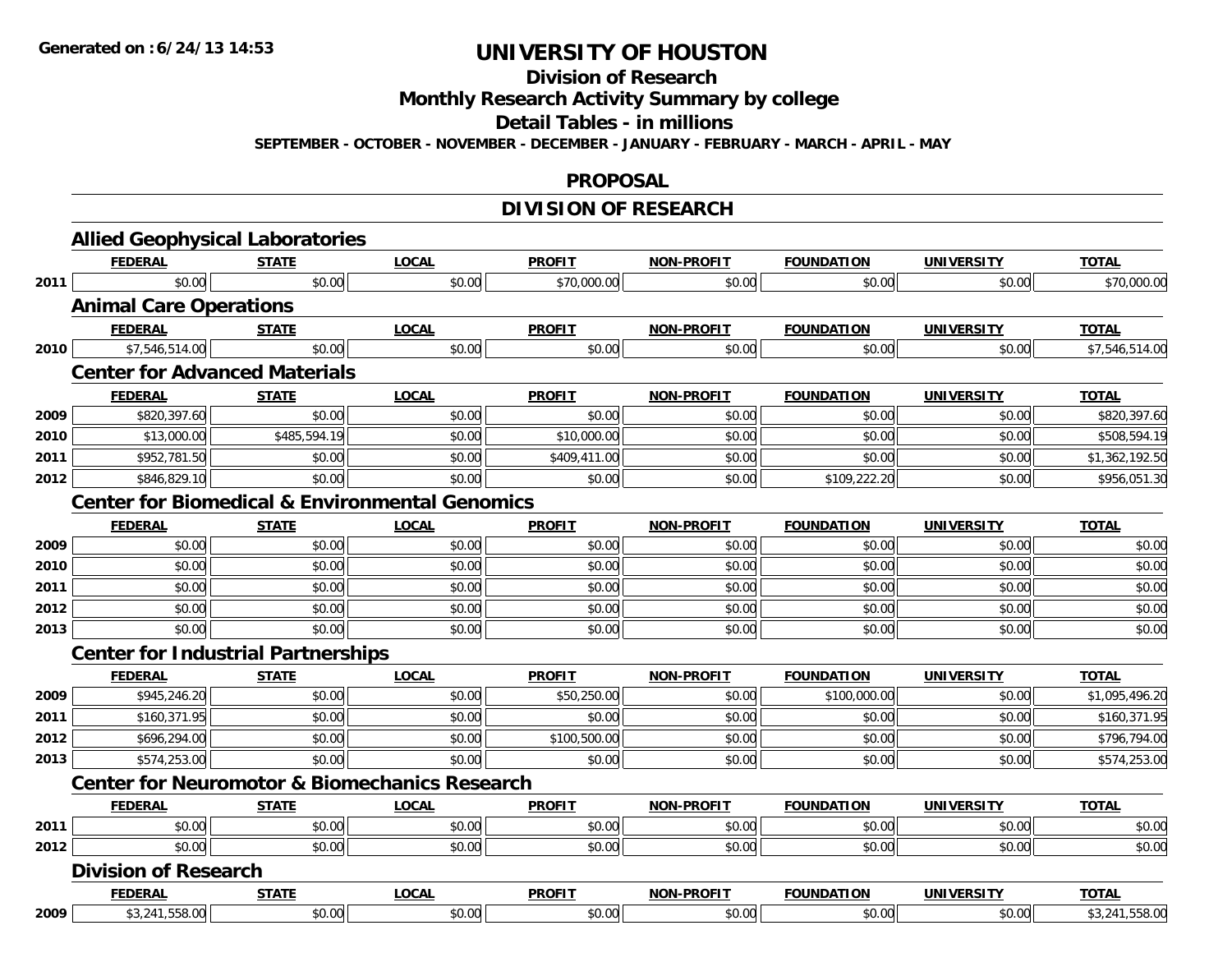#### **Division of Research**

**Monthly Research Activity Summary by college**

**Detail Tables - in millions**

**SEPTEMBER - OCTOBER - NOVEMBER - DECEMBER - JANUARY - FEBRUARY - MARCH - APRIL - MAY**

#### **PROPOSAL**

### **DIVISION OF RESEARCH**

|      | <b>FEDERAL</b>                           | <b>STATE</b> | <b>LOCAL</b> | <b>PROFIT</b> | <b>NON-PROFIT</b> | <b>FOUNDATION</b> | <b>UNIVERSITY</b> | <b>TOTAL</b>                     |
|------|------------------------------------------|--------------|--------------|---------------|-------------------|-------------------|-------------------|----------------------------------|
| 2010 | \$0.00                                   | \$0.00       | \$0.00       | \$0.00        | \$0.00            | \$0.00            | \$0.00            | \$0.00                           |
| 2011 | \$0.00                                   | \$0.00       | \$0.00       | \$0.00        | \$0.00            | \$0.00            | \$0.00            | \$0.00                           |
| 2012 | \$0.00                                   | \$0.00       | \$0.00       | \$0.00        | \$0.00            | \$0.00            | \$0.00            | \$0.00                           |
|      | <b>Office of Contracts and Grants</b>    |              |              |               |                   |                   |                   |                                  |
|      | <b>FEDERAL</b>                           | <b>STATE</b> | <b>LOCAL</b> | <b>PROFIT</b> | <b>NON-PROFIT</b> | <b>FOUNDATION</b> | <b>UNIVERSITY</b> | <b>TOTAL</b>                     |
| 2009 | \$0.00                                   | \$0.00       | \$0.00       | \$0.00        | \$0.00            | \$2,300,000.00    | \$0.00            | \$2,300,000.00                   |
|      | <b>TcSUH</b>                             |              |              |               |                   |                   |                   |                                  |
|      | <b>FEDERAL</b>                           | <b>STATE</b> | <b>LOCAL</b> | <b>PROFIT</b> | <b>NON-PROFIT</b> | <b>FOUNDATION</b> | <b>UNIVERSITY</b> | <b>TOTAL</b>                     |
| 2009 | \$1,523,369.08                           | \$556,454.50 | \$0.00       | \$150,270.00  | \$94,655.75       | \$311,313.00      | \$0.00            | \$2,636,062.33                   |
| 2010 | \$418,260.00                             | \$689,508.00 | \$0.00       | \$170,000.00  | \$0.00            | \$98,596.00       | \$65,718.00       | \$1,442,082.00                   |
| 2011 | \$518,946.76                             | \$0.00       | \$0.00       | \$40,000.00   | \$72,000.00       | \$0.00            | \$0.00            | \$630,946.76                     |
| 2012 | \$2,304,745.15                           | \$0.00       | \$0.00       | \$70,000.00   | \$37,926.00       | \$0.00            | \$80,077.00       | \$2,492,748.15                   |
| 2013 | \$646,173.70                             | \$50,000.00  | \$0.00       | \$178,821.00  | \$0.00            | \$0.00            | \$0.00            | \$874,994.70                     |
|      | <b>Texas Learning/Computation Center</b> |              |              |               |                   |                   |                   |                                  |
|      | <b>FEDERAL</b>                           | <b>STATE</b> | <b>LOCAL</b> | <b>PROFIT</b> | <b>NON-PROFIT</b> | <b>FOUNDATION</b> | <b>UNIVERSITY</b> | <b>TOTAL</b>                     |
| 2009 | \$0.00                                   | \$0.00       | \$0.00       | \$0.00        | \$0.00            | \$0.00            | \$0.00            | \$0.00                           |
| 2010 | \$0.00                                   | \$0.00       | \$0.00       | \$71,992.20   | \$0.00            | \$0.00            | \$0.00            | \$71,992.20                      |
| 2011 | \$0.00                                   | \$0.00       | \$0.00       | \$0.00        | \$0.00            | \$0.00            | \$0.00            | \$0.00                           |
| 2012 | \$0.00                                   | \$0.00       | \$0.00       | \$0.00        | \$0.00            | \$0.00            | \$0.00            | \$0.00                           |
|      | <b>Texas Obesity Research Center</b>     |              |              |               |                   |                   |                   |                                  |
|      | <b>FEDERAL</b>                           | <b>STATE</b> | <b>LOCAL</b> | <b>PROFIT</b> | <b>NON-PROFIT</b> | <b>FOUNDATION</b> | <b>UNIVERSITY</b> | <b>TOTAL</b>                     |
| 2009 | \$0.00                                   | \$0.00       | \$0.00       | \$0.00        | \$0.00            | \$0.00            | \$0.00            | \$0.00                           |
|      |                                          |              |              |               |                   |                   |                   | \$0.00                           |
| 2010 | \$0.00                                   | \$0.00       | \$0.00       | \$0.00        | \$0.00            | \$0.00            | \$0.00            |                                  |
| 2011 | \$0.00                                   | \$0.00       | \$0.00       | \$0.00        | \$0.00            | \$0.00            | \$0.00            |                                  |
| 2012 | \$0.00                                   | \$0.00       | \$0.00       | \$0.00        | \$0.00            | \$0.00            | \$0.00            |                                  |
|      | <b>TIMES</b>                             |              |              |               |                   |                   |                   |                                  |
|      | <b>FEDERAL</b>                           | <b>STATE</b> | <b>LOCAL</b> | <b>PROFIT</b> | <b>NON-PROFIT</b> | <b>FOUNDATION</b> | <b>UNIVERSITY</b> | \$0.00<br>\$0.00<br><b>TOTAL</b> |
| 2009 | \$1,321,320.00                           | \$454,560.00 | \$0.00       | \$0.00        | \$0.00            | \$0.00            | \$0.00            |                                  |
| 2010 | \$6,321,109.00                           | \$440,426.20 | \$315,153.50 | \$408,000.00  | \$451,504.50      | \$0.00            | \$0.00            | \$1,775,880.00<br>\$7,936,193.20 |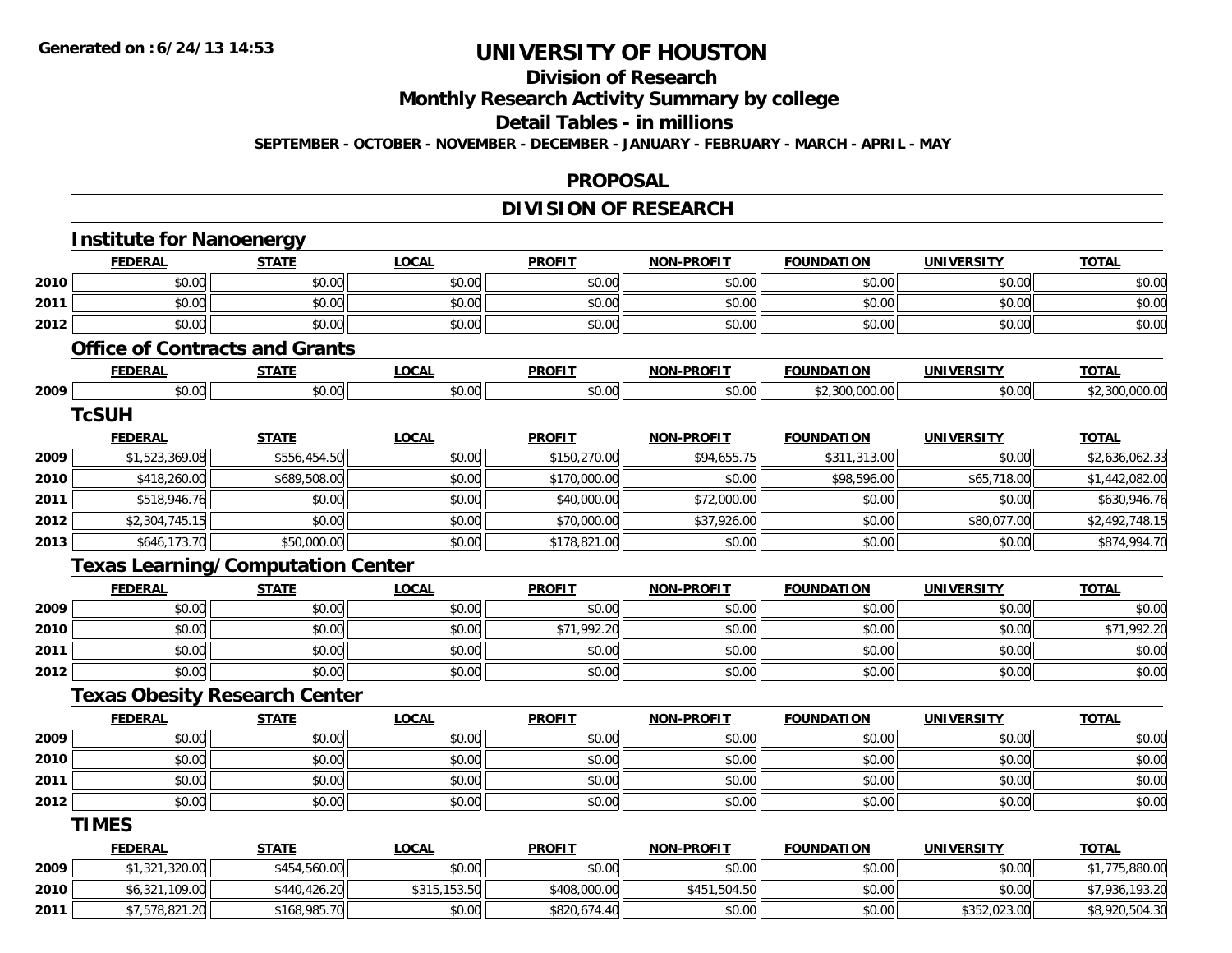**Division of Research**

**Monthly Research Activity Summary by college**

**Detail Tables - in millions**

**SEPTEMBER - OCTOBER - NOVEMBER - DECEMBER - JANUARY - FEBRUARY - MARCH - APRIL - MAY**

#### **PROPOSAL**

### **DIVISION OF RESEARCH**

|              | <u>FEDERAL</u>  | <b>STATE</b>   | <u>LOCAL</u> | <u>PROFIT</u>  | <b>NON-PROFIT</b> | <b>FOUNDATION</b> | <b>UNIVERSITY</b> | <b>TOTAL</b>    |
|--------------|-----------------|----------------|--------------|----------------|-------------------|-------------------|-------------------|-----------------|
| 2012         | \$0.00          | \$0.00         | \$0.00       | \$434,658,00   | \$119,028.00      | \$0.00            | \$406,624,00      | \$960,310.00    |
| 2013         | 114.779.00      | \$0.00         | \$0.00       | \$0.00         | \$0.00            | \$0.00            | \$151<br>.146.00  | \$2,265,925.00  |
| <b>Total</b> | \$38,544,769.24 | \$2,845,528.59 | \$315,153.50 | \$2,984,576.60 | \$775,114.25      | \$2,919,131.20    | \$1,055,588.00    | \$49,439,861.38 |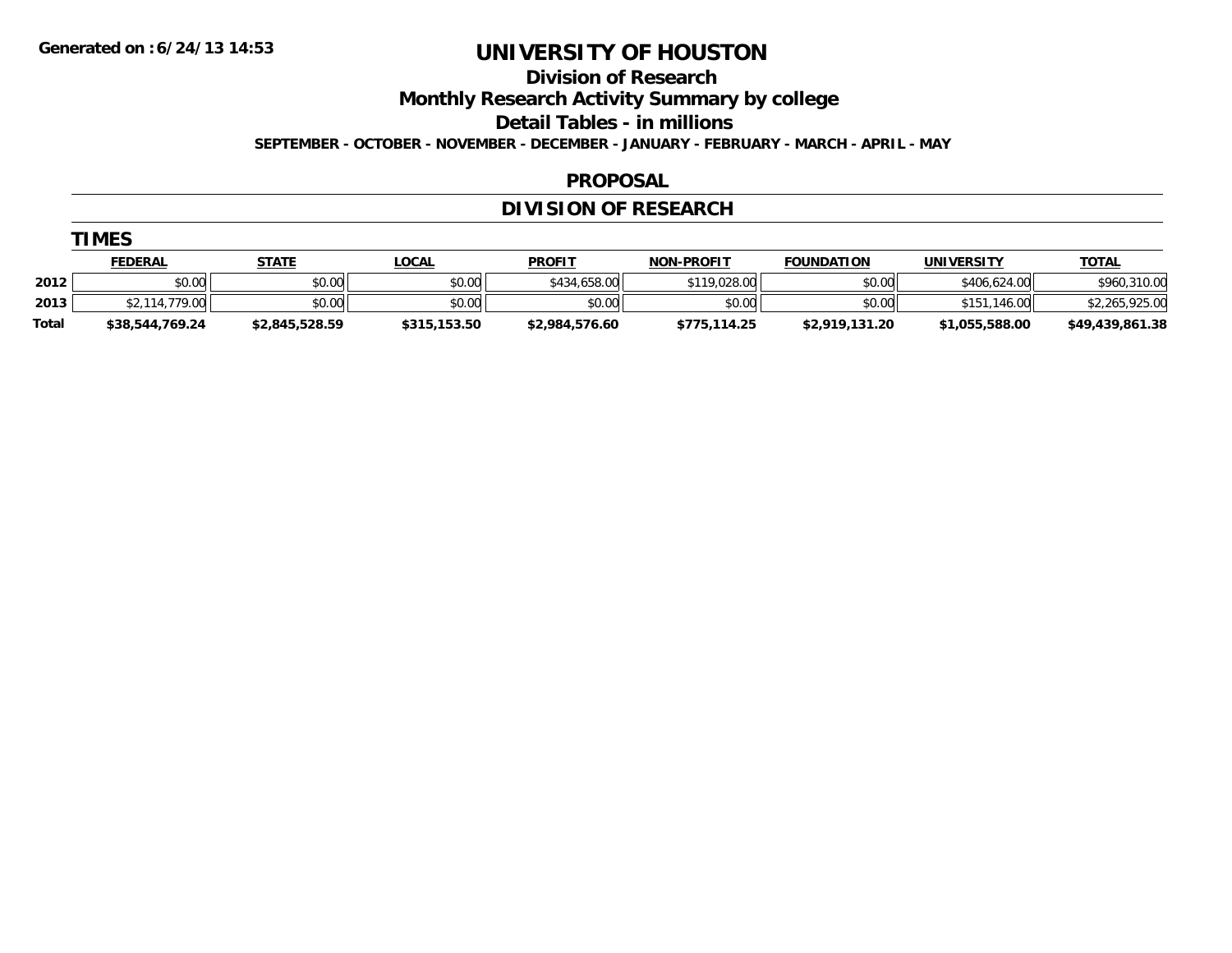## **Division of Research**

**Monthly Research Activity Summary by college**

**Detail Tables - in millions**

**SEPTEMBER - OCTOBER - NOVEMBER - DECEMBER - JANUARY - FEBRUARY - MARCH - APRIL - MAY**

#### **PROPOSAL**

#### **GRADUATE COLLEGE OF SOCIAL WORK**

|      | <b>FEDERAL</b>                                              | <b>STATE</b>   | <b>LOCAL</b> | <b>PROFIT</b> | <b>NON-PROFIT</b> | <b>FOUNDATION</b> | <b>UNIVERSITY</b> | <b>TOTAL</b>    |
|------|-------------------------------------------------------------|----------------|--------------|---------------|-------------------|-------------------|-------------------|-----------------|
| 2009 | \$0.00                                                      | \$0.00         | \$0.00       | \$0.00        | \$0.00            | \$0.00            | \$0.00            | \$0.00          |
| 2012 | \$0.00                                                      | \$0.00         | \$0.00       | \$0.00        | \$0.00            | \$0.00            | \$108,944.00      | \$108,944.00    |
| 2013 | \$0.00                                                      | \$0.00         | \$0.00       | \$0.00        | \$0.00            | \$19,250.00       | \$0.00            | \$19,250.00     |
|      | <b>Center for Health Equities &amp; Evaluation Research</b> |                |              |               |                   |                   |                   |                 |
|      | <b>FEDERAL</b>                                              | <b>STATE</b>   | <b>LOCAL</b> | <b>PROFIT</b> | <b>NON-PROFIT</b> | <b>FOUNDATION</b> | <b>UNIVERSITY</b> | <b>TOTAL</b>    |
| 2011 | \$1,892,000.00                                              | \$0.00         | \$0.00       | \$0.00        | \$0.00            | \$0.00            | \$0.00            | \$1,892,000.00  |
| 2012 | \$163,277.00                                                | \$0.00         | \$0.00       | \$0.00        | \$0.00            | \$0.00            | \$464,380.00      | \$627,657.00    |
|      | <b>Child &amp; Family for Innovative Research</b>           |                |              |               |                   |                   |                   |                 |
|      | <b>FEDERAL</b>                                              | <b>STATE</b>   | <b>LOCAL</b> | <b>PROFIT</b> | <b>NON-PROFIT</b> | <b>FOUNDATION</b> | <b>UNIVERSITY</b> | <b>TOTAL</b>    |
| 2009 | \$0.00                                                      | \$0.00         | \$0.00       | \$0.00        | \$40,333.00       | \$0.00            | \$0.00            | \$40,333.00     |
| 2010 | \$0.00                                                      | \$0.00         | \$0.00       | \$0.00        | \$41,440.00       | \$137,829.00      | \$0.00            | \$179,269.00    |
| 2011 | \$0.00                                                      | \$17,940.10    | \$0.00       | \$0.00        | \$25,000.00       | \$0.00            | \$0.00            | \$42,940.10     |
| 2012 | \$0.00                                                      | \$110,342.00   | \$56,704.00  | \$0.00        | \$0.00            | \$28,560.00       | \$0.00            | \$195,606.00    |
| 2013 | \$0.00                                                      | \$208,616.00   | \$0.00       | \$99,214.20   | \$388,005.20      | \$0.00            | \$6,928.00        | \$702,763.40    |
|      | <b>Community Projects - Social Work</b>                     |                |              |               |                   |                   |                   |                 |
|      | <b>FEDERAL</b>                                              | <b>STATE</b>   | <b>LOCAL</b> | <b>PROFIT</b> | NON-PROFIT        | <b>FOUNDATION</b> | <b>UNIVERSITY</b> | <b>TOTAL</b>    |
| 2009 | \$396,000.00                                                | \$0.00         | \$0.00       | \$0.00        | \$0.00            | \$0.00            | \$0.00            | \$396,000.00    |
| 2010 | \$0.00                                                      | \$0.00         | \$0.00       | \$0.00        | \$0.00            | \$0.00            | \$0.00            | \$0.00          |
| 2011 | \$2,420,245.00                                              | \$17,940.10    | \$0.00       | \$0.00        | \$0.00            | \$0.00            | \$0.00            | \$2,438,185.10  |
|      | <b>Dean, Social Work</b>                                    |                |              |               |                   |                   |                   |                 |
|      | <b>FEDERAL</b>                                              | <b>STATE</b>   | <b>LOCAL</b> | <b>PROFIT</b> | <b>NON-PROFIT</b> | <b>FOUNDATION</b> | <b>UNIVERSITY</b> | <b>TOTAL</b>    |
| 2009 | \$7,021,019.10                                              | \$1,192,410.60 | \$0.00       | \$495,459.00  | \$0.00            | \$91,365.90       | \$121,413.00      | \$8,921,667.60  |
| 2010 | \$2,123,511.00                                              | \$1,422,784.00 | \$0.00       | \$657,165.00  | \$1,108,831.00    | \$20,000.00       | \$0.00            | \$5,332,291.00  |
| 2011 | \$9,572,379.80                                              | \$984,400.20   | \$0.00       | \$100,982.00  | \$0.00            | \$19,979.05       | \$150,609.00      | \$10,828,350.05 |
| 2012 | \$2,603,524.82                                              | \$1,008,356.00 | \$0.00       | \$330,559.00  | \$56,469.80       | \$17,500.00       | \$190,477.00      | \$4,206,886.62  |
| 2013 | \$2,748,798.07                                              | \$27,208.00    | \$0.00       | \$39,755.90   | \$50,822.00       | \$60,000.00       | \$0.00            | \$2,926,583.97  |
|      | <b>Office for Drug SPR</b>                                  |                |              |               |                   |                   |                   |                 |
|      | <b>FEDERAL</b>                                              | <b>STATE</b>   | <b>LOCAL</b> | <b>PROFIT</b> | <b>NON-PROFIT</b> | <b>FOUNDATION</b> | <b>UNIVERSITY</b> | <b>TOTAL</b>    |
| 2009 | \$0.00                                                      | \$0.00         | \$0.00       | \$0.00        | \$0.00            | \$0.00            | \$0.00            | \$0.00          |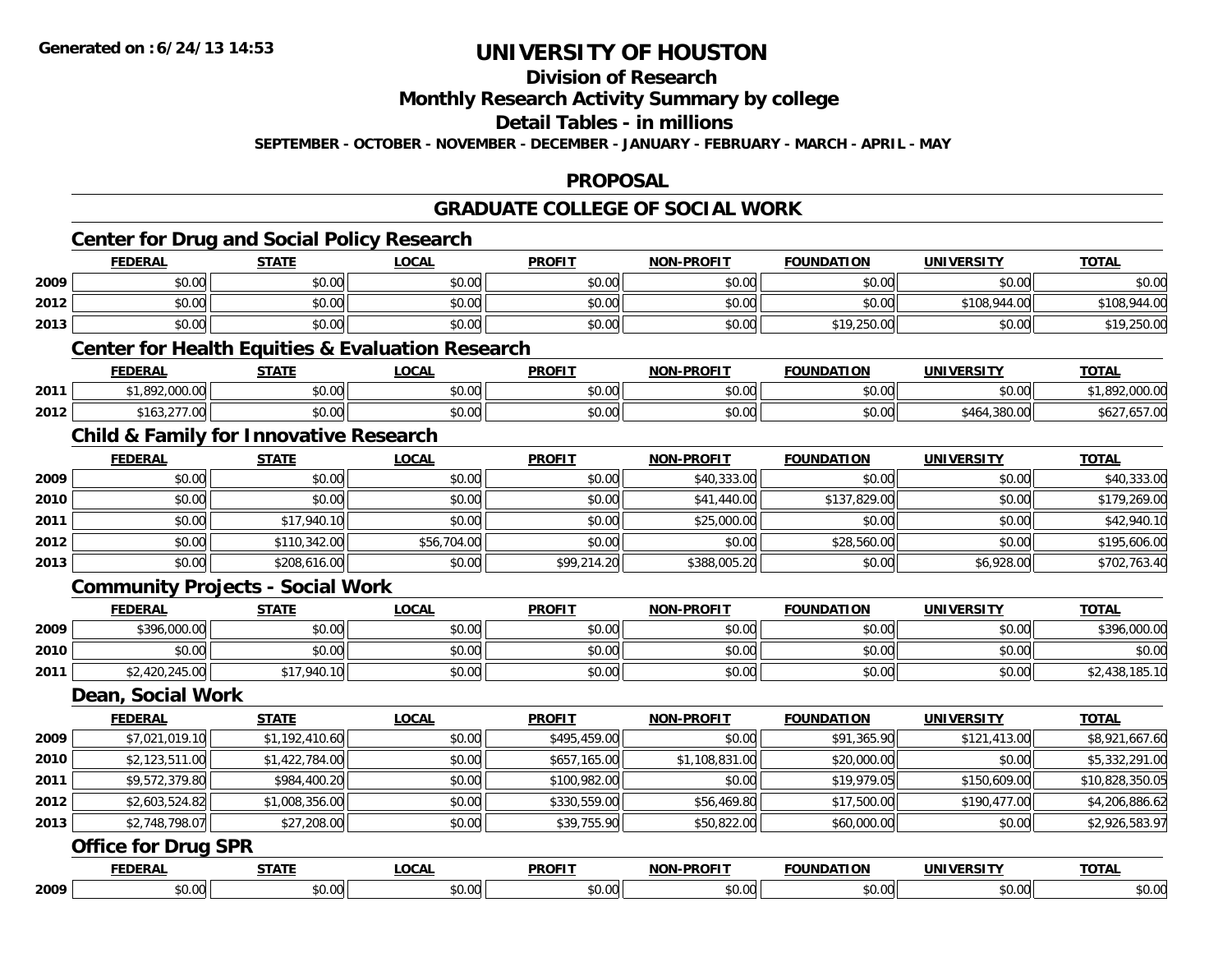**Division of Research**

**Monthly Research Activity Summary by college**

**Detail Tables - in millions**

**SEPTEMBER - OCTOBER - NOVEMBER - DECEMBER - JANUARY - FEBRUARY - MARCH - APRIL - MAY**

#### **PROPOSAL**

#### **GRADUATE COLLEGE OF SOCIAL WORK**

### **Office for Drug SPR**

|              | <b>EDERAL</b>                       | STATE          | .OCAI       | <b>PROFIT</b> | <b>NON-PROFIT</b> | <b>FOUNDATION</b> | <b>UNIVERSITY</b>                 | <b>TOTAL</b>    |
|--------------|-------------------------------------|----------------|-------------|---------------|-------------------|-------------------|-----------------------------------|-----------------|
| 2010         | $\theta$ $\theta$ $\theta$<br>DU.UU | \$0.00         | vv.vv       | \$0.00        | 0000<br>PU.UU     | \$0.00            | 40.00<br>JU.UU                    | \$0.00          |
| <b>Total</b> | \$28,940,754.79                     | \$4,989,997.00 | \$56,704.00 |               | .710.901.00       | \$394.483.95      | 751.0۲ـ<br>$^{\backprime}$ 1.042. | \$38,858,726.84 |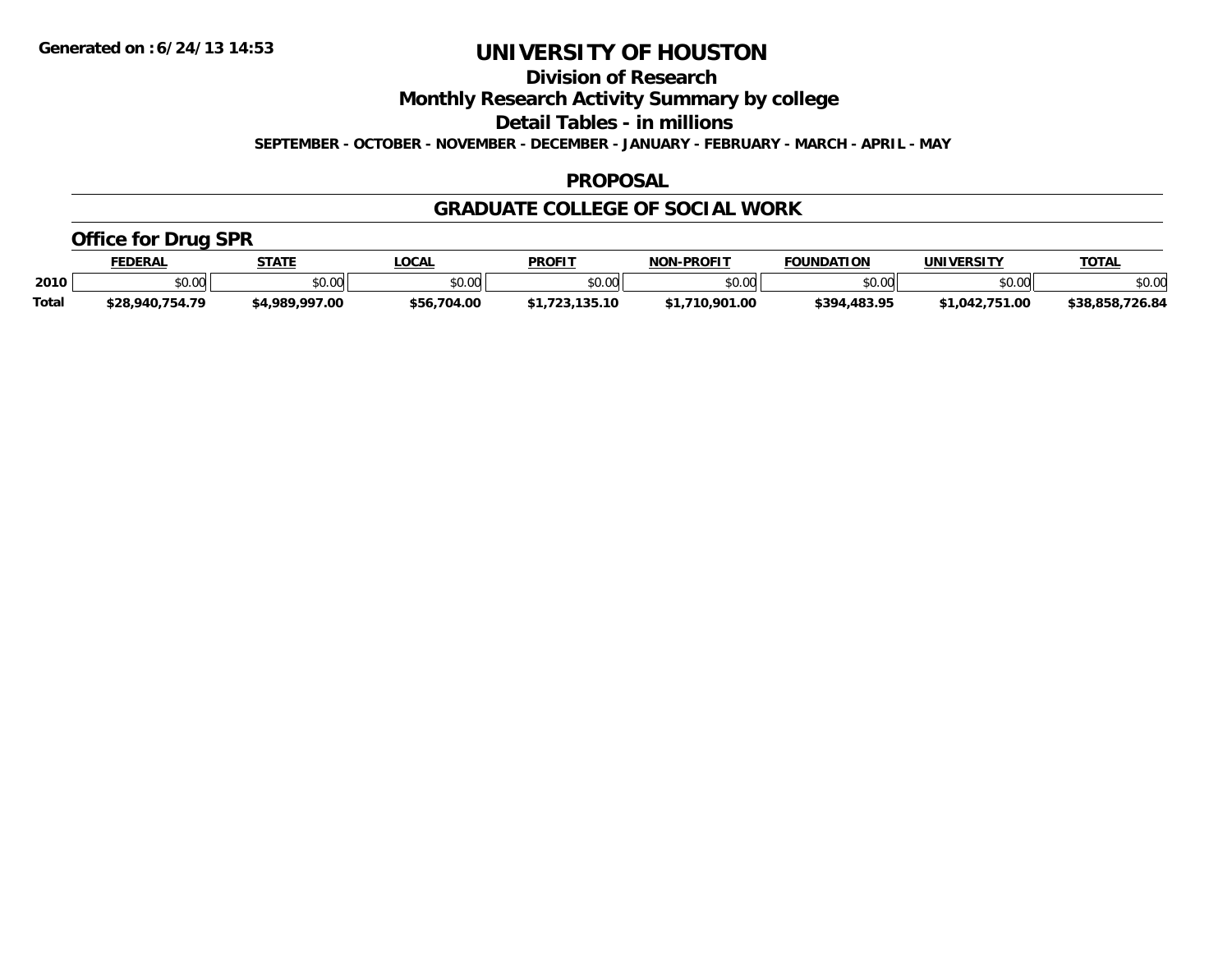## **Division of Research**

**Monthly Research Activity Summary by college**

**Detail Tables - in millions**

**SEPTEMBER - OCTOBER - NOVEMBER - DECEMBER - JANUARY - FEBRUARY - MARCH - APRIL - MAY**

#### **PROPOSAL**

### **HILTON COLLEGE OF HOTEL AND RESTAURANT MANAGEMENT**

### **Hotel and Restaurant Management**

|       | <b>FEDERAL</b> | <b>STATE</b> | <u>LOCAL</u> | <b>PROFIT</b> | <b>NON-PROFIT</b> | <b>FOUNDATION</b> | <b>UNIVERSITY</b> | <b>TOTAL</b>   |
|-------|----------------|--------------|--------------|---------------|-------------------|-------------------|-------------------|----------------|
| 2009  | \$0.00         | \$0.00       | \$60,000.00  | \$9,047.50    | \$135,002.00      | \$0.00            | \$0.00            | \$204,049.50   |
| 2010  | \$560,802.00   | \$178,158.00 | \$70,000.00  | \$82,548.00   | \$0.00            | \$0.00            | \$163,662.00      | \$1,055,170.00 |
| 2011  | \$1,599,454.00 | \$73,547.00  | \$0.00       | \$223,500.00  | \$27,280.00       | \$11,640.00       | \$113,780.00      | \$2,049,201.00 |
| 2012  | \$85,444.00    | \$174,830.00 | \$0.00       | \$0.00        | \$118,422.00      | \$0.00            | \$37,354.00       | \$416,050.00   |
| 2013  | \$553,755.00   | \$0.00       | \$16,154.00  | \$0.00        | \$10,987.00       | \$111,711.00      | \$143,232.00      | \$835,839.00   |
| Total | \$2,799,455.00 | \$426,535.00 | \$146,154.00 | \$315,095.50  | \$291,691.00      | \$123,351.00      | \$458,028.00      | \$4,560,309.50 |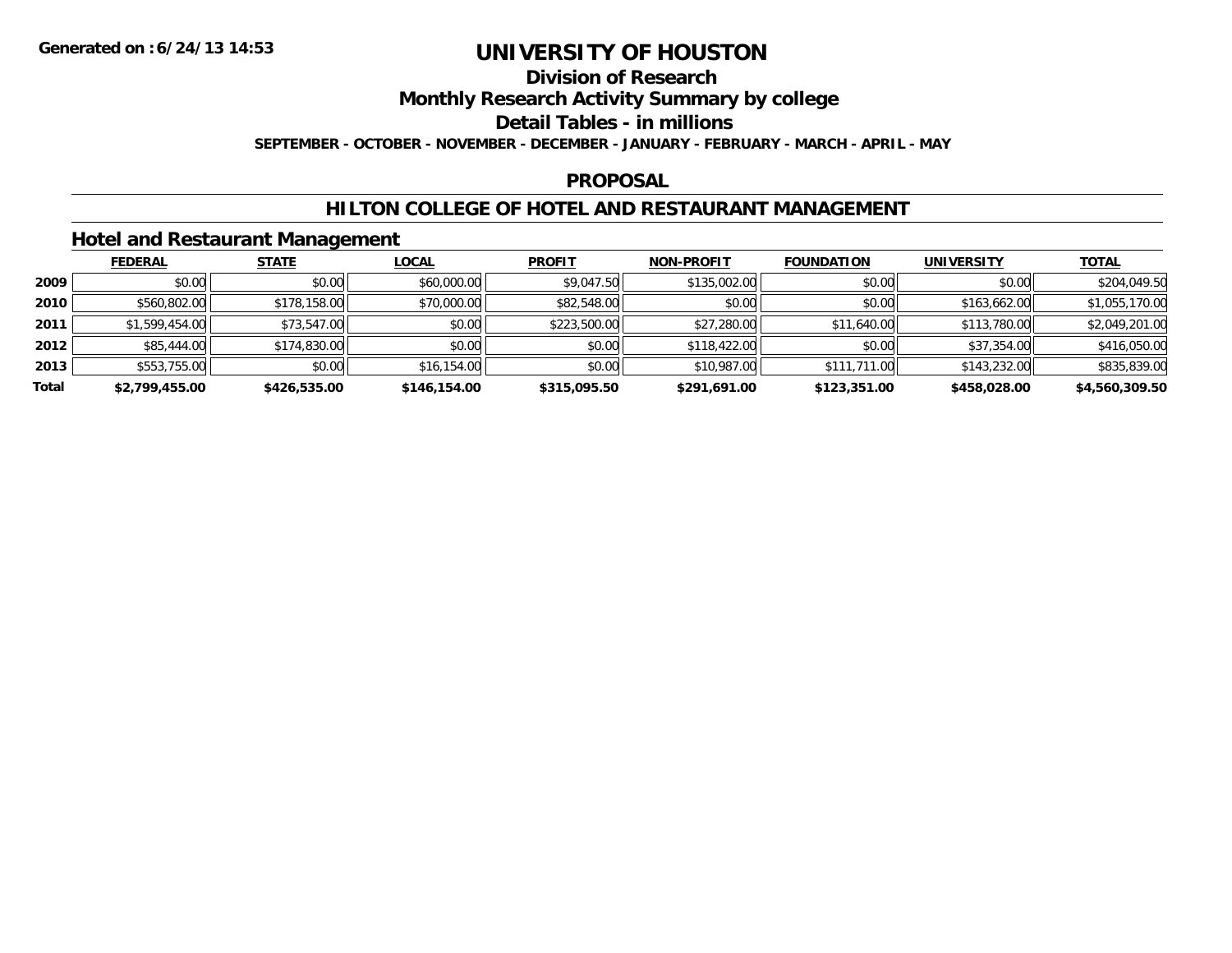# **Division of ResearchMonthly Research Activity Summary by college Detail Tables - in millions**

**SEPTEMBER - OCTOBER - NOVEMBER - DECEMBER - JANUARY - FEBRUARY - MARCH - APRIL - MAY**

#### **PROPOSAL**

#### **HONORS COLLEGE**

## **Dean, Honors College**

|      | <b>FEDERAL</b> | <b>STATE</b> | <u>LOCAL</u> | <b>PROFIT</b> | <b>NON-PROFIT</b> | <b>FOUNDATION</b> | <b>UNIVERSITY</b> | <b>TOTAL</b> |
|------|----------------|--------------|--------------|---------------|-------------------|-------------------|-------------------|--------------|
| 2009 | \$894,435.50   | \$0.00       | \$0.00       | \$0.00        | \$0.00            | \$0.00            | \$0.00            | \$894,435.50 |
| 2010 | \$530,851.00   | \$25,000.00  | \$0.00       | \$54,637.32   | \$0.00            | \$0.00            | \$0.00            | \$610,488.32 |
| 2011 | \$182,908.70   | \$0.00       | \$0.00       | \$0.00        | \$53,185.20       | \$0.00            | \$0.00            | \$236,093.90 |
| 2013 | \$0.00         | \$0.00       | \$0.00       | \$341,900.74  | \$0.00            | \$0.00            | \$9,150.32        | \$351,051.06 |

#### **Houston Teachers Institute**

|       | <b>FEDERAL</b>     | <b>СТАТЕ</b> | LOCAL         | <b>PROFIT</b>   | <b>L-PROFIT</b><br><b>NON</b> | <b>FOUNDATION</b>  | <b>UNIVERSITY</b>                   | <b>TOTAL</b>       |
|-------|--------------------|--------------|---------------|-----------------|-------------------------------|--------------------|-------------------------------------|--------------------|
| 2009  | $\sim$ 00<br>pu.uu | \$0.00       | 0.00<br>JU.UU | \$0.00          | 0.10000                       | $\sim$ 00<br>PU.UU | $\uparrow$ $\land$ $\land$<br>DU.U¢ | 000E               |
| Total | .,608,195.20       | \$25.000.00  | \$0.00        | 538.06<br>\$396 | \$58.084.70                   | \$0.00             | . I 50.32                           | ,968.28<br>\$2,096 |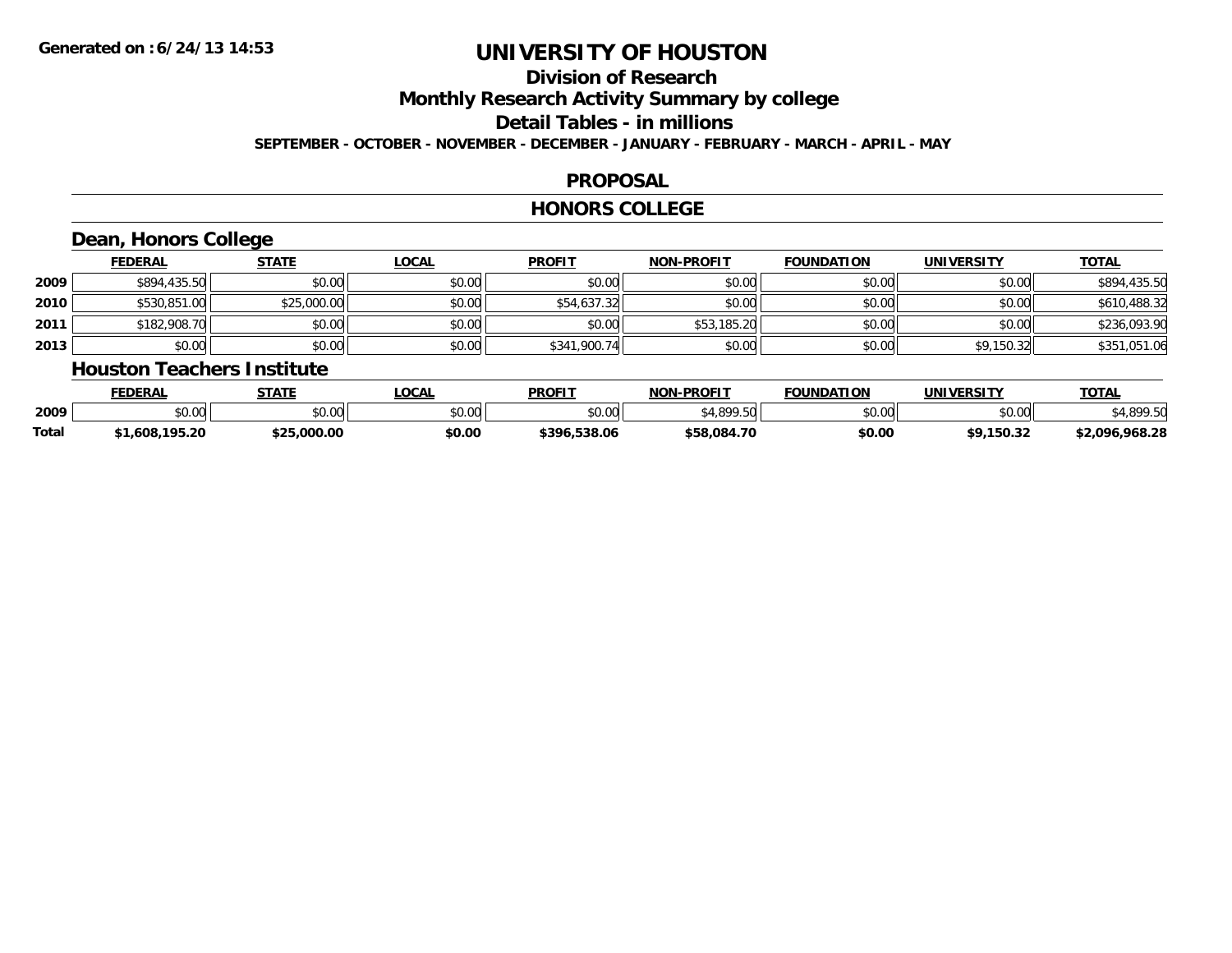### **Division of ResearchMonthly Research Activity Summary by college Detail Tables - in millions SEPTEMBER - OCTOBER - NOVEMBER - DECEMBER - JANUARY - FEBRUARY - MARCH - APRIL - MAY**

#### **PROPOSAL**

#### **LIBRARY**

### **Administration, Library**

|              | <b>FEDERAL</b> | STATE                     | LOCAL  | <b>PROFIT</b> | <b>NON-PROFIT</b> | <b>FOUNDATION</b> | <b>UNIVERSITY</b> | <u>TOTAL</u> |
|--------------|----------------|---------------------------|--------|---------------|-------------------|-------------------|-------------------|--------------|
| 2009         | 0.00<br>\$U.UU | \$0.00                    | \$0.00 | \$0.00        | \$0.00            | \$0.00            | \$0.00            | \$0.00       |
| 2010         | \$0.00         | <b>¢10 042</b><br>,863.00 | \$0.00 | \$0.00        | \$0.00            | \$0.00            | \$0.00            | \$19,863.00  |
| <b>Total</b> | \$0.00         | \$19,863.00               | \$0.00 | \$0.00        | \$0.00            | \$0.00            | \$0.00            | \$19,863.00  |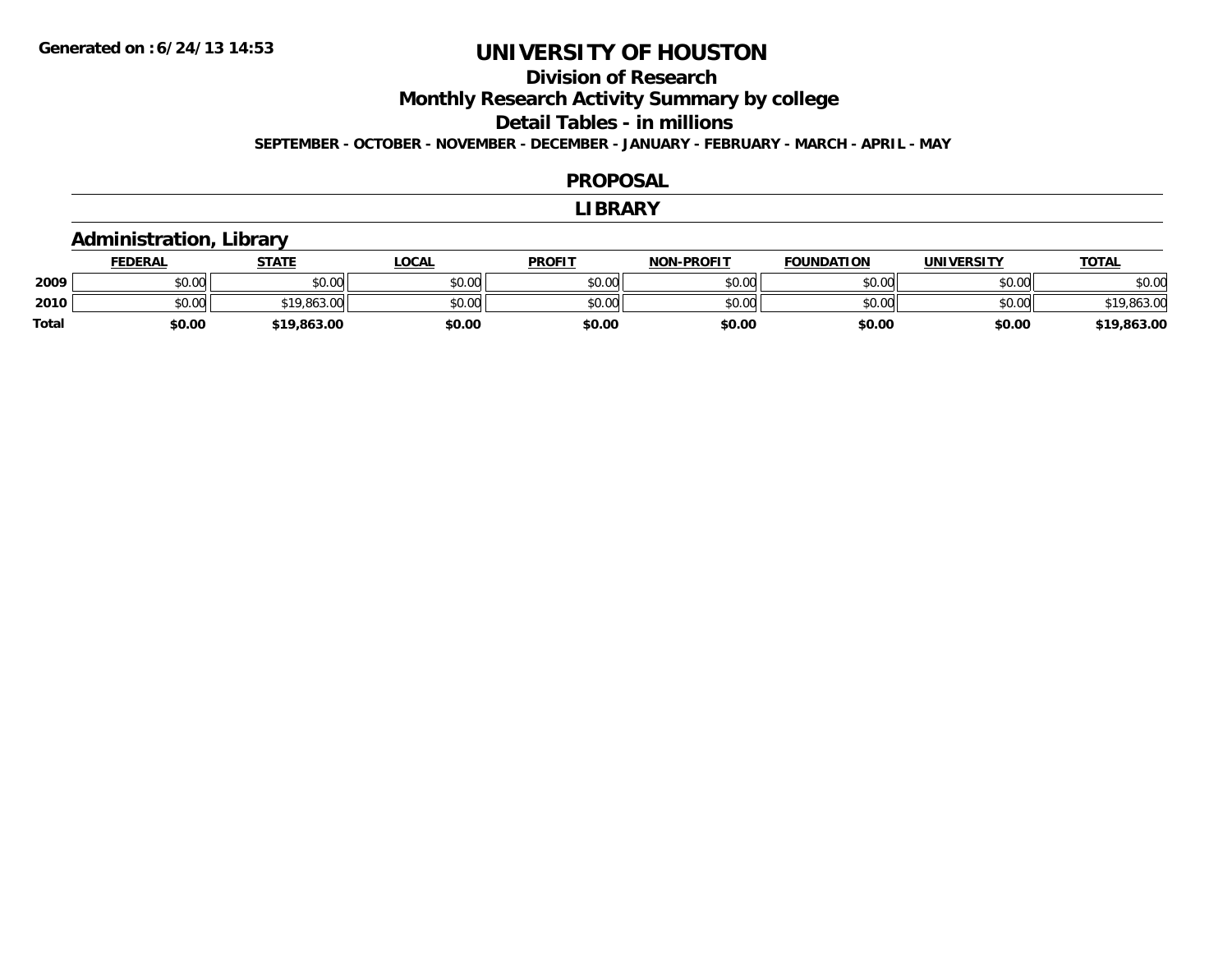### **Division of Research**

**Monthly Research Activity Summary by college**

**Detail Tables - in millions**

**SEPTEMBER - OCTOBER - NOVEMBER - DECEMBER - JANUARY - FEBRUARY - MARCH - APRIL - MAY**

#### **PROPOSAL**

#### **PRESIDENT**

#### **Office of the President**

|      | <b>FEDERAL</b> | <b>STATE</b>                        | <u>LOCAL</u> | <b>PROFIT</b> | <b>NON-PROFIT</b> | <b>FOUNDATION</b> | <b>UNIVERSITY</b> | <b>TOTAL</b> |
|------|----------------|-------------------------------------|--------------|---------------|-------------------|-------------------|-------------------|--------------|
| 2009 | \$0.00         | \$0.00                              | \$0.00       | \$0.00        | \$0.00            | \$0.00            | \$0.00            | \$0.00       |
|      |                | <b>Vice President Admin/Finance</b> |              |               |                   |                   |                   |              |
|      |                |                                     |              |               |                   |                   |                   |              |
|      | <b>FEDERAL</b> | <b>STATE</b>                        | <u>LOCAL</u> | <b>PROFIT</b> | <b>NON-PROFIT</b> | <b>FOUNDATION</b> | <b>UNIVERSITY</b> | <b>TOTAL</b> |
| 2011 | \$15,000.00    | \$0.00                              | \$0.00       | \$0.00        | \$0.00            | \$0.00            | \$0.00            | \$15,000.00  |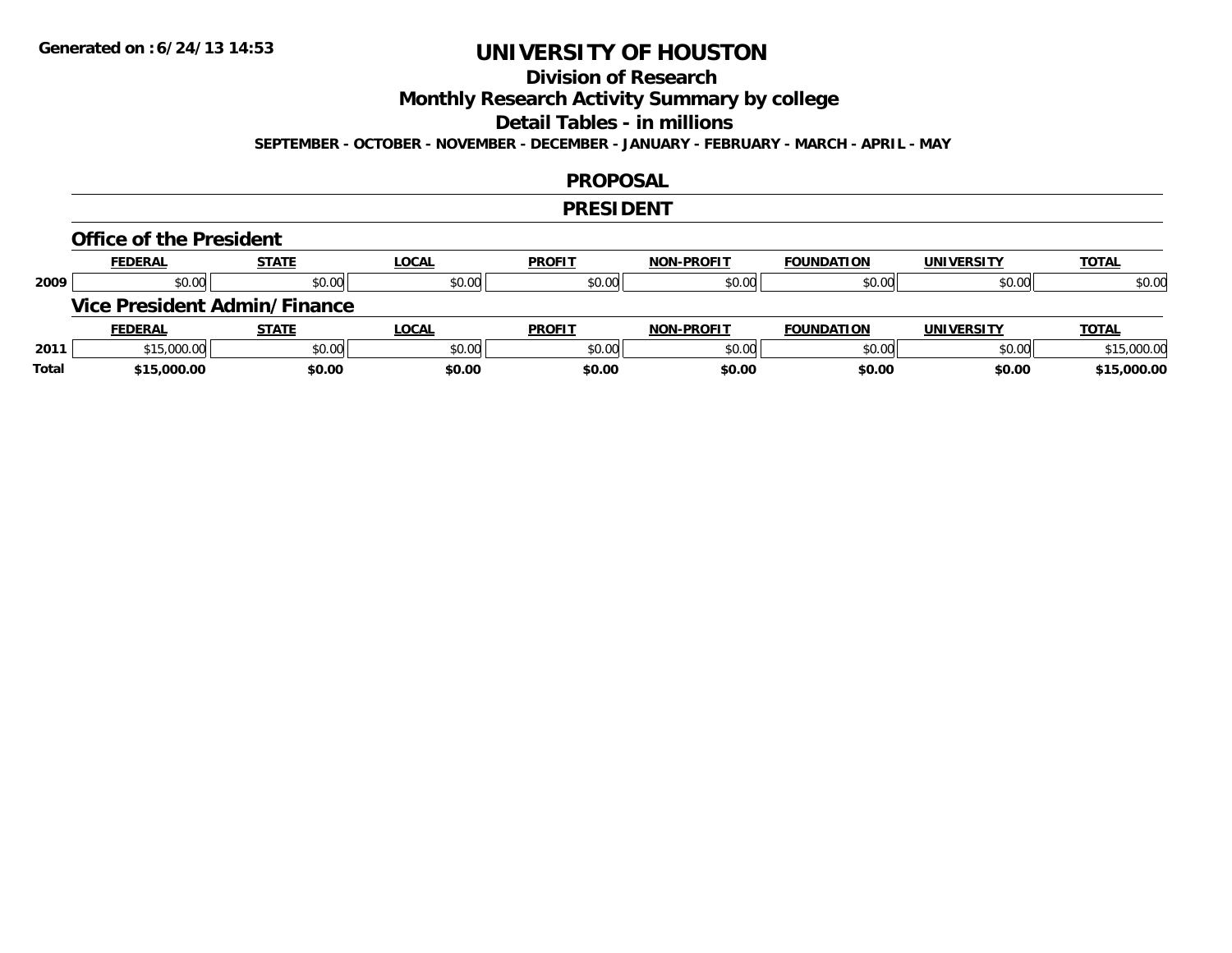# **Division of ResearchMonthly Research Activity Summary by college Detail Tables - in millions**

**SEPTEMBER - OCTOBER - NOVEMBER - DECEMBER - JANUARY - FEBRUARY - MARCH - APRIL - MAY**

#### **PROPOSAL**

#### **SENIOR V.P. FOR ACADEMIC AFFAIRS AND PROVOST**

|      | <b>FEDERAL</b>                   | <b>STATE</b>                                 | <b>LOCAL</b> | <b>PROFIT</b> | <b>NON-PROFIT</b> | <b>FOUNDATION</b> | <b>UNIVERSITY</b> | <b>TOTAL</b>   |
|------|----------------------------------|----------------------------------------------|--------------|---------------|-------------------|-------------------|-------------------|----------------|
| 2009 | \$101,338.00                     | \$250,000.00                                 | \$0.00       | \$0.00        | \$465,086.00      | \$87,660.00       | \$0.00            | \$904,084.00   |
| 2010 | \$192,564.00                     | \$12,500.00                                  | \$0.00       | \$0.00        | \$654,309.46      | \$0.00            | \$0.00            | \$859,373.46   |
| 2011 | \$0.00                           | \$12,500.00                                  | \$0.00       | \$0.00        | \$623,146.00      | \$0.00            | \$0.00            | \$635,646.00   |
| 2012 | \$24,500.00                      | \$0.00                                       | \$0.00       | \$0.00        | \$2,261,596.00    | \$0.00            | \$0.00            | \$2,286,096.00 |
| 2013 | \$0.00                           | \$0.00                                       | \$0.00       | \$0.00        | \$2,044,710.00    | \$0.00            | \$0.00            | \$2,044,710.00 |
|      |                                  | <b>Learning and Assessment Services</b>      |              |               |                   |                   |                   |                |
|      | <b>FEDERAL</b>                   | <b>STATE</b>                                 | <b>LOCAL</b> | <b>PROFIT</b> | <b>NON-PROFIT</b> | <b>FOUNDATION</b> | <b>UNIVERSITY</b> | <b>TOTAL</b>   |
| 2009 | \$0.00                           | \$166,043.09                                 | \$0.00       | \$0.00        | \$0.00            | \$0.00            | \$0.00            | \$166,043.09   |
| 2010 | \$1,869,569.00                   | \$148,029.00                                 | \$0.00       | \$0.00        | \$0.00            | \$10,000.00       | \$0.00            | \$2,027,598.00 |
| 2011 | \$0.00                           | \$0.00                                       | \$0.00       | \$0.00        | \$430,048.00      | \$0.00            | \$0.00            | \$430,048.00   |
| 2012 | \$0.00                           | \$134,767.00                                 | \$0.00       | \$0.00        | \$0.00            | \$0.00            | \$0.00            | \$134,767.00   |
|      | <b>Learning Support Services</b> |                                              |              |               |                   |                   |                   |                |
|      | <b>FEDERAL</b>                   | <b>STATE</b>                                 | <b>LOCAL</b> | <b>PROFIT</b> | <b>NON-PROFIT</b> | <b>FOUNDATION</b> | <b>UNIVERSITY</b> | <b>TOTAL</b>   |
| 2010 | \$47,250.25                      | \$17,755.00                                  | \$0.00       | \$0.00        | \$0.00            | \$0.00            | \$0.00            | \$65,005.25    |
| 2012 | \$19,609.50                      | \$0.00                                       | \$0.00       | \$0.00        | \$0.00            | \$0.00            | \$0.00            | \$19,609.50    |
| 2013 | \$299,811.00                     | \$0.00                                       | \$0.00       | \$0.00        | \$0.00            | \$0.00            | \$0.00            | \$299,811.00   |
|      |                                  | Senior V.P. for Academic Affairs and Provost |              |               |                   |                   |                   |                |
|      | <b>FEDERAL</b>                   | <b>STATE</b>                                 | <b>LOCAL</b> | <b>PROFIT</b> | <b>NON-PROFIT</b> | <b>FOUNDATION</b> | <b>UNIVERSITY</b> | <b>TOTAL</b>   |
| 2009 | \$649,461.15                     | \$0.00                                       | \$0.00       | \$0.00        | \$189,990.69      | \$0.00            | \$0.00            | \$839,451.84   |
| 2010 | \$4,981,470.00                   | \$0.00                                       | \$0.00       | \$0.00        | \$0.00            | \$0.00            | \$0.00            | \$4,981,470.00 |
| 2012 | \$0.00                           | \$75,000.00                                  | \$0.00       | \$0.00        | \$0.00            | \$0.00            | \$234,196.00      | \$309,196.00   |
| 2013 | \$0.00                           | \$0.00                                       | \$0.00       | \$0.00        | \$149,488.00      | \$0.00            | \$0.00            | \$149,488.00   |
|      | <b>Student Support Services</b>  |                                              |              |               |                   |                   |                   |                |
|      | <b>FEDERAL</b>                   | <b>STATE</b>                                 | <b>LOCAL</b> | <b>PROFIT</b> | <b>NON-PROFIT</b> | <b>FOUNDATION</b> | <b>UNIVERSITY</b> | <b>TOTAL</b>   |
|      | \$198,944.00<br>2012 2013        | \$0.00                                       | \$0.00       | \$0.00        | \$0.00            | \$0.00            | \$0.00            | \$198,944.00   |
|      | <b>UH Charter School</b>         |                                              |              |               |                   |                   |                   |                |
|      | <b>FEDERAL</b>                   | <b>STATE</b>                                 | <b>LOCAL</b> | <b>PROFIT</b> | <b>NON-PROFIT</b> | <b>FOUNDATION</b> | <b>UNIVERSITY</b> | <b>TOTAL</b>   |
| 2011 | \$0.00                           | \$44,864.00                                  | \$0.00       | \$0.00        | \$0.00            | \$0.00            | \$0.00            | \$44,864.00    |
| 2012 | \$0.00                           | \$7,150.00                                   | \$0.00       | \$0.00        | \$0.00            | \$0.00            | \$0.00            | \$7,150.00     |
| 2013 | \$0.00                           | \$1,489.55                                   | \$0.00       | \$0.00        | \$0.00            | \$0.00            | \$0.00            | \$1,489.55     |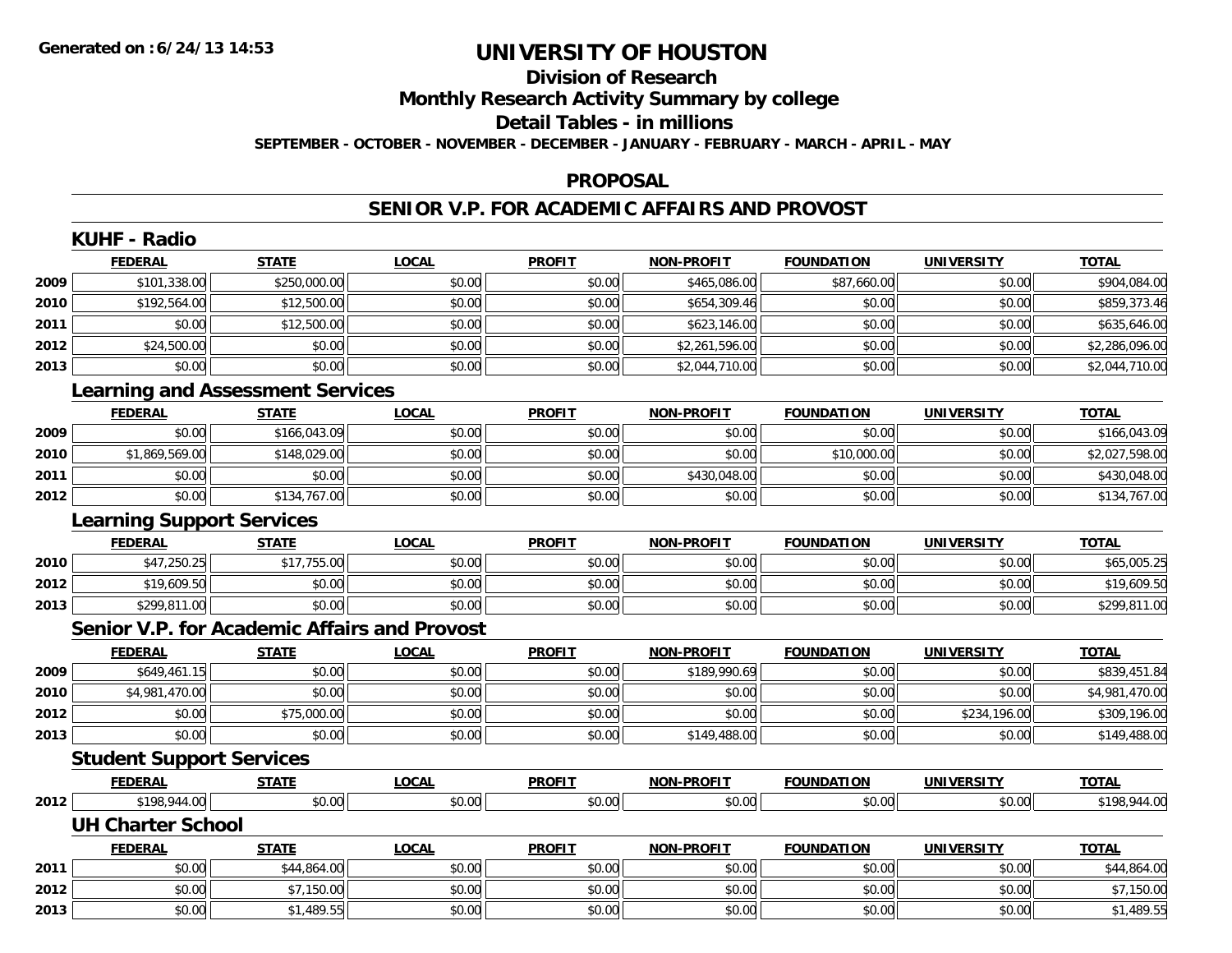# **Division of ResearchMonthly Research Activity Summary by college**

#### **Detail Tables - in millions**

**SEPTEMBER - OCTOBER - NOVEMBER - DECEMBER - JANUARY - FEBRUARY - MARCH - APRIL - MAY**

#### **PROPOSAL**

### **SENIOR V.P. FOR ACADEMIC AFFAIRS AND PROVOST**

### **Undergraduate Scholars**

|      | <b>FEDERAL</b> | <b>STATE</b> | <u>LOCAL</u> | <b>PROFIT</b> | <b>NON-PROFIT</b> | <b>FOUNDATION</b> | <b>UNIVERSITY</b> | <b>TOTAL</b> |
|------|----------------|--------------|--------------|---------------|-------------------|-------------------|-------------------|--------------|
| 2009 | \$0.00         | \$15,000.00  | \$0.00       | \$0.00        | \$0.00            | \$0.00            | \$0.00            | \$15,000.00  |
| 2010 | \$0.00         | \$15,000.00  | \$0.00       | \$0.00        | \$0.00            | \$0.00            | \$0.00            | \$15,000.00  |
| 2011 | \$0.00         | \$29,456.00  | \$0.00       | \$0.00        | \$0.00            | \$0.00            | \$0.00            | \$29,456.00  |
| 2012 | \$0.00         | \$19,051.00  | \$0.00       | \$0.00        | \$0.00            | \$0.00            | \$0.00            | \$19,051.00  |

### **Undergraduate Studies**

|              | <b>FEDERAL</b> | <b>STATE</b>   | <b>LOCAL</b> | <b>PROFIT</b> | <b>NON-PROFIT</b> | <b>FOUNDATION</b> | <b>UNIVERSITY</b> | <b>TOTAL</b>    |
|--------------|----------------|----------------|--------------|---------------|-------------------|-------------------|-------------------|-----------------|
| 2009         | \$0.00         | \$15,000.00    | \$0.00       | \$0.00        | \$0.00            | \$0.00            | \$0.00            | \$15,000.00     |
| 2010         | \$0.00         | \$10,000.00    | \$0.00       | \$0.00        | \$0.00            | \$28,750.00       | \$0.00            | \$38,750.00     |
| 2011         | \$0.00         | \$300,000.00   | \$0.00       | \$0.00        | \$0.00            | \$0.00            | \$0.00            | \$300,000.00    |
| 2012         | \$0.00         | \$0.00         | \$0.00       | \$0.00        | \$0.00            | \$0.00            | \$0.00            | \$0.00          |
| 2013         | \$0.00         | \$30,000.00    | \$0.00       | \$0.00        | \$0.00            | \$0.00            | \$0.00            | \$30,000.00     |
| <b>Total</b> | \$8,384,516.90 | \$1,303,604.64 | \$0.00       | \$0.00        | \$6,818,374.15    | \$126,410.00      | \$234,196.00      | \$16,867,101.69 |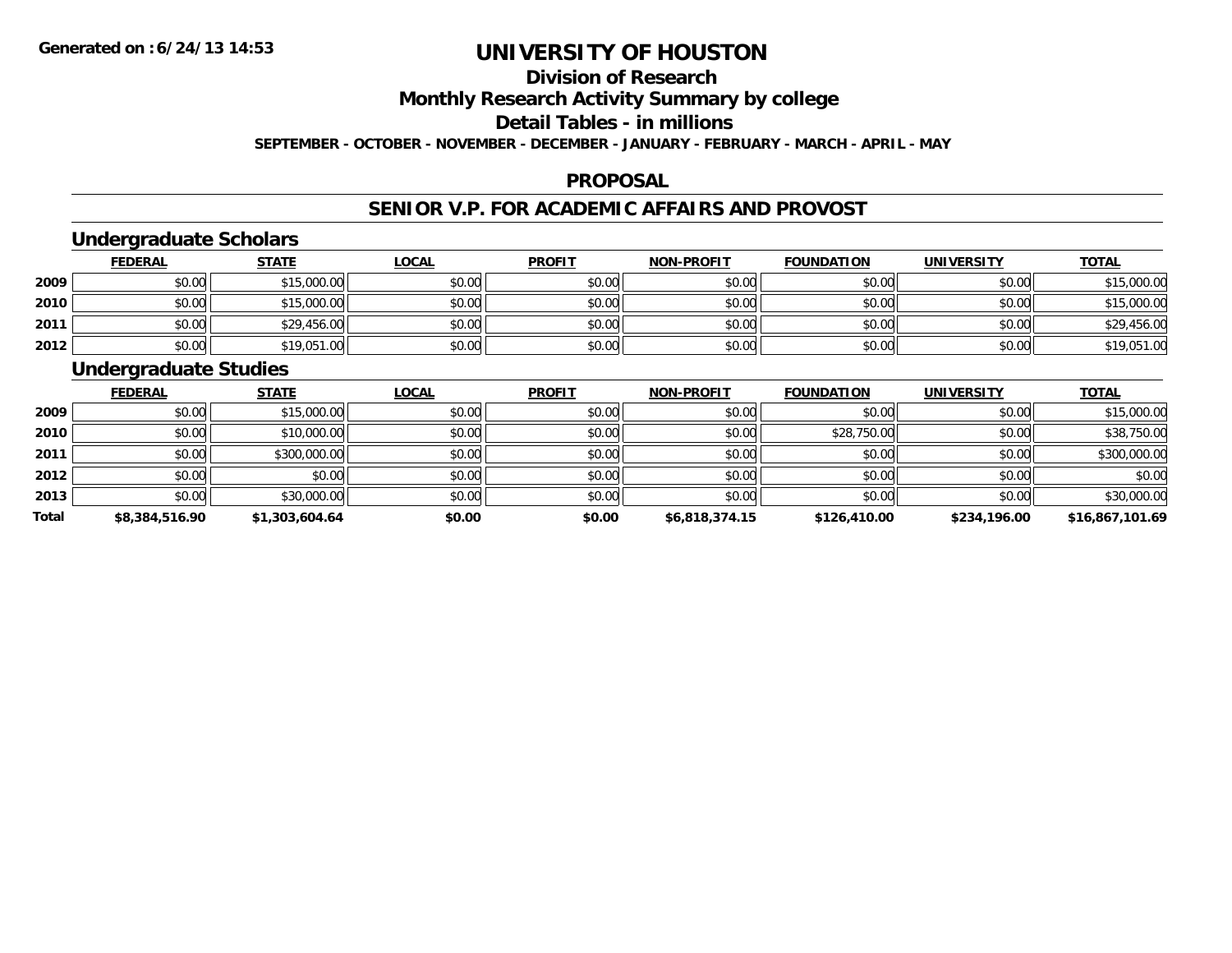### **Division of Research**

**Monthly Research Activity Summary by college**

**Detail Tables - in millions**

**SEPTEMBER - OCTOBER - NOVEMBER - DECEMBER - JANUARY - FEBRUARY - MARCH - APRIL - MAY**

#### **PROPOSAL**

#### **UH LAW CENTER**

|              | Dean, Law      |              |              |               |                   |                   |                   |                |
|--------------|----------------|--------------|--------------|---------------|-------------------|-------------------|-------------------|----------------|
|              | <b>FEDERAL</b> | <b>STATE</b> | <b>LOCAL</b> | <b>PROFIT</b> | <b>NON-PROFIT</b> | <b>FOUNDATION</b> | <b>UNIVERSITY</b> | <b>TOTAL</b>   |
| 2009         | \$1,495,475.50 | \$100,000.00 | \$0.00       | \$0.00        | \$0.00            | \$0.00            | \$0.00            | \$1,595,475.50 |
| 2013         | \$0.00         | \$0.00       | \$0.00       | \$71,560.62   | \$0.00            | \$0.00            | \$0.00            | \$71,560.62    |
|              | Law-UH         |              |              |               |                   |                   |                   |                |
|              | <b>FEDERAL</b> | <b>STATE</b> | <b>LOCAL</b> | <b>PROFIT</b> | <b>NON-PROFIT</b> | <b>FOUNDATION</b> | <b>UNIVERSITY</b> | <b>TOTAL</b>   |
| 2009         | \$1,050,565.28 | \$0.00       | \$0.00       | \$10,704.00   | \$0.00            | \$384,268.00      | \$420,062.00      | \$1,865,599.28 |
| 2010         | \$0.40         | \$200,000.00 | \$0.00       | \$0.00        | \$0.00            | \$0.00            | \$0.00            | \$200,000.40   |
| 2011         | \$0.00         | \$121,906.10 | \$0.00       | \$10,063.00   | \$0.00            | \$0.00            | \$68,956.00       | \$200,925.10   |
| 2012         | \$0.00         | \$160,000.00 | \$0.00       | \$0.00        | \$0.00            | \$0.00            | \$0.00            | \$160,000.00   |
| 2013         | \$0.00         | \$0.00       | \$0.00       | \$0.00        | \$63,430.80       | \$0.00            | \$0.00            | \$63,430.80    |
| <b>Total</b> | \$2,546,041.18 | \$581,906.10 | \$0.00       | \$92,327.62   | \$63,430.80       | \$384,268.00      | \$489,018.00      | \$4,156,991.70 |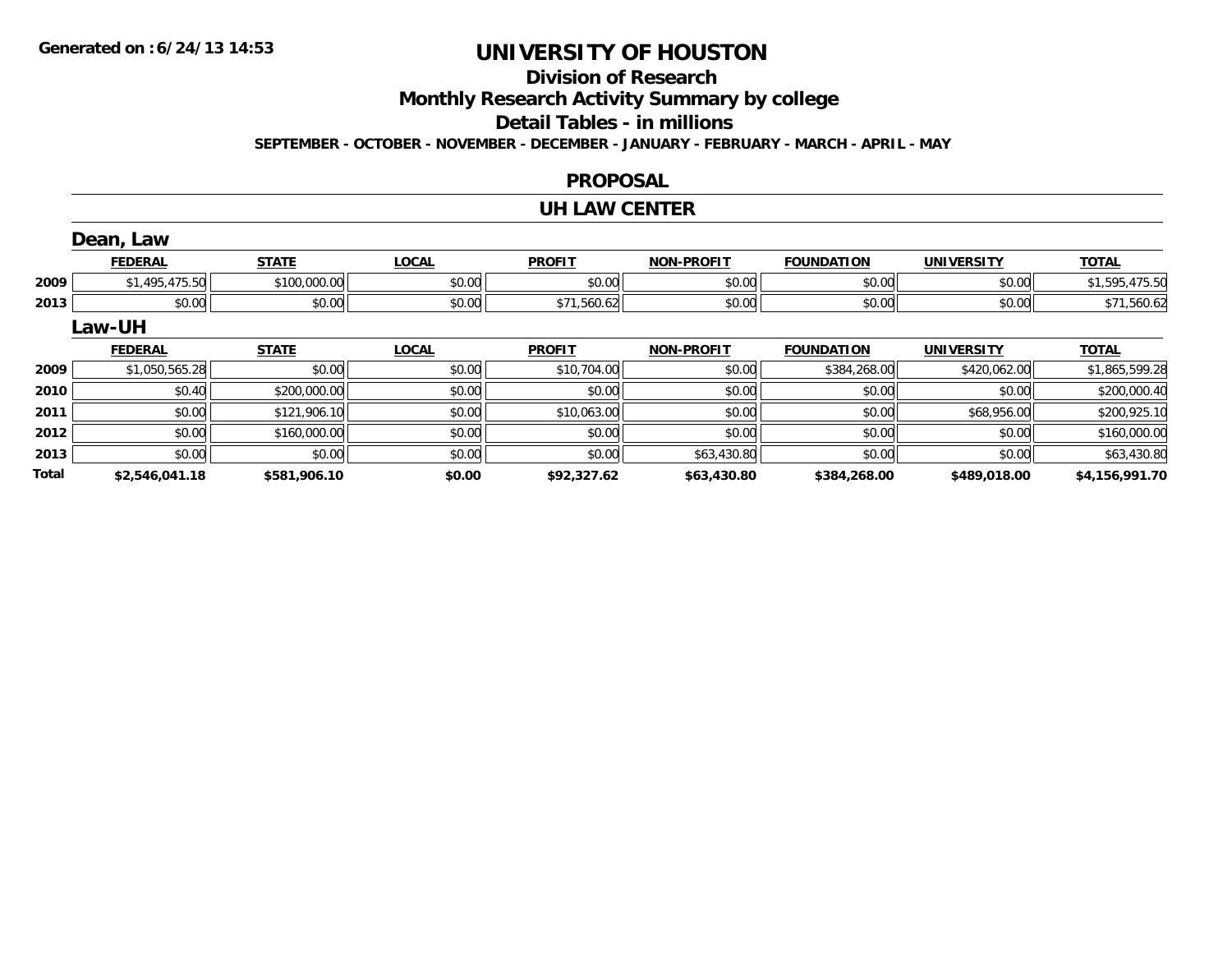#### **Division of Research Monthly Research Activity Summary by college Detail Tables - in millions SEPTEMBER - OCTOBER - NOVEMBER - DECEMBER - JANUARY - FEBRUARY - MARCH - APRIL - MAY**

#### **PROPOSAL**

### **UH SYSTEM**

|  |  | KUHT-TV |  |  |
|--|--|---------|--|--|
|  |  |         |  |  |

|              | <b>FEDERAL</b> | <b>STATE</b> | <b>LOCAL</b> | <b>PROFIT</b> | <b>NON-PROFIT</b> | <b>FOUNDATION</b> | UNIVERSITY | <b>TOTAL</b>   |
|--------------|----------------|--------------|--------------|---------------|-------------------|-------------------|------------|----------------|
| 2009         | \$0.00         | \$0.00       | \$0.00       | \$0.00        | \$1,675,919.00    | \$0.00            | \$0.00     | \$1,675,919.00 |
| 2010         | \$104,421.00   | \$0.00       | \$0.00       | \$0.00        | \$1,483,936.12    | \$0.00            | \$0.00     | \$1,588,357.12 |
| 2011         | \$0.00         | \$0.00       | \$0.00       | \$0.00        | \$1,606,903.00    | \$0.00            | \$0.00     | \$1,606,903.00 |
| 2012         | \$0.00         | \$0.00       | \$0.00       | \$0.00        | \$14,132.00       | \$0.00            | \$0.00     | \$14,132.00    |
| <b>Total</b> | \$104,421.00   | \$0.00       | \$0.00       | \$0.00        | \$4,780,890.12    | \$0.00            | \$0.00     | \$4,885,311.12 |

| <b>IHT-TV</b> |  |
|---------------|--|
|               |  |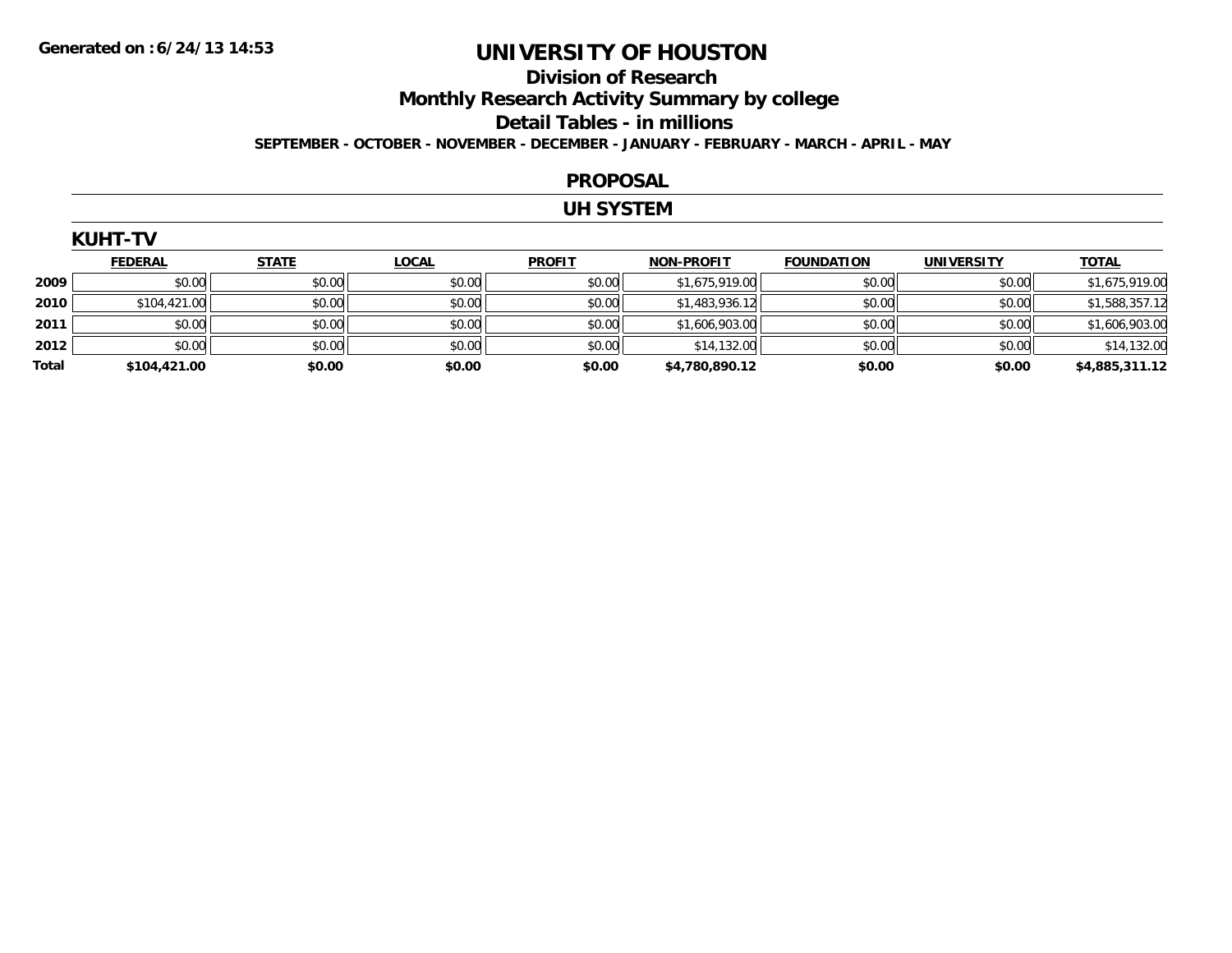### **Division of ResearchMonthly Research Activity Summary by college Detail Tables - in millions SEPTEMBER - OCTOBER - NOVEMBER - DECEMBER - JANUARY - FEBRUARY - MARCH - APRIL - MAY**

#### **PROPOSAL**

## **VICE PRESIDENT FOR ADMINISTRATION**

### **UH Police Department**

|              | <b>FEDERAL</b> | <b>STATE</b> | <u>LOCAL</u> | <b>PROFIT</b> | <b>NON-PROFIT</b> | <b>FOUNDATION</b> | <b>UNIVERSITY</b> | <b>TOTAL</b> |
|--------------|----------------|--------------|--------------|---------------|-------------------|-------------------|-------------------|--------------|
| 2009         | \$0.00         | \$227,432.50 | \$0.00       | \$0.00        | \$0.00            | \$0.00            | \$0.00            | \$227,432.50 |
| 2010         | \$88,917.00    | \$0.00       | \$0.00       | \$0.00        | \$0.00            | \$0.00            | \$0.00            | \$88,917.00  |
| 2011         | \$53,805.00    | \$4,755.00   | \$0.00       | \$0.00        | \$0.00            | \$0.00            | \$0.00            | \$58,560.00  |
| <b>Total</b> | \$142,722.00   | \$232,187.50 | \$0.00       | \$0.00        | \$0.00            | \$0.00            | \$0.00            | \$374,909.50 |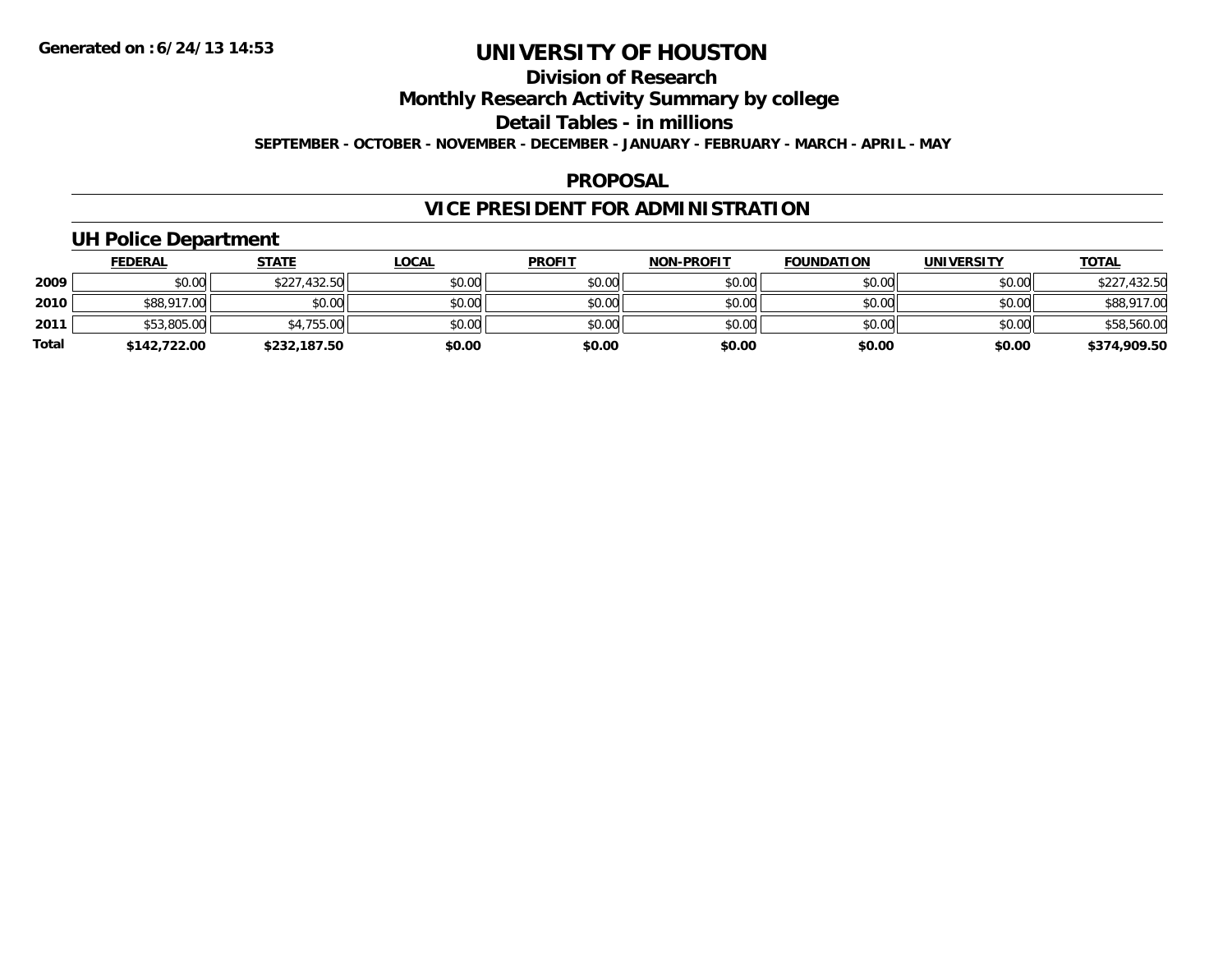**Division of Research**

**Monthly Research Activity Summary by college**

**Detail Tables - in millions**

**SEPTEMBER - OCTOBER - NOVEMBER - DECEMBER - JANUARY - FEBRUARY - MARCH - APRIL - MAY**

#### **PROPOSAL**

## **VICE PRESIDENT FOR COMPUTING**

### **Central Computing Services**

|              | DERAI  | <b>STATE</b>                       | <b>OCAL</b>    | <b>PROFIT</b>           | -PROFIT<br>NON | ΓΙΩΝ<br><b>EQUINDAT</b> | <b><i>INIVERSITY</i></b> | <b>TOTAL</b>             |
|--------------|--------|------------------------------------|----------------|-------------------------|----------------|-------------------------|--------------------------|--------------------------|
| 2009         | \$0.00 | $-100-1$<br>ሐ ጣጣ<br>. . <i>. .</i> | ልስ ስሰ<br>JU.UL | 0 <sup>n</sup><br>JU.UU | ልስ ስስ<br>vu.uu | nn on<br>וט.טי          | \$0.00                   | +3∠.3U                   |
| <b>Total</b> | \$0.00 |                                    | \$0.00         | \$0.00                  | \$0.00         | \$0.00                  | \$0.0C                   | パクワ にへ<br>$-22$<br>32.OU |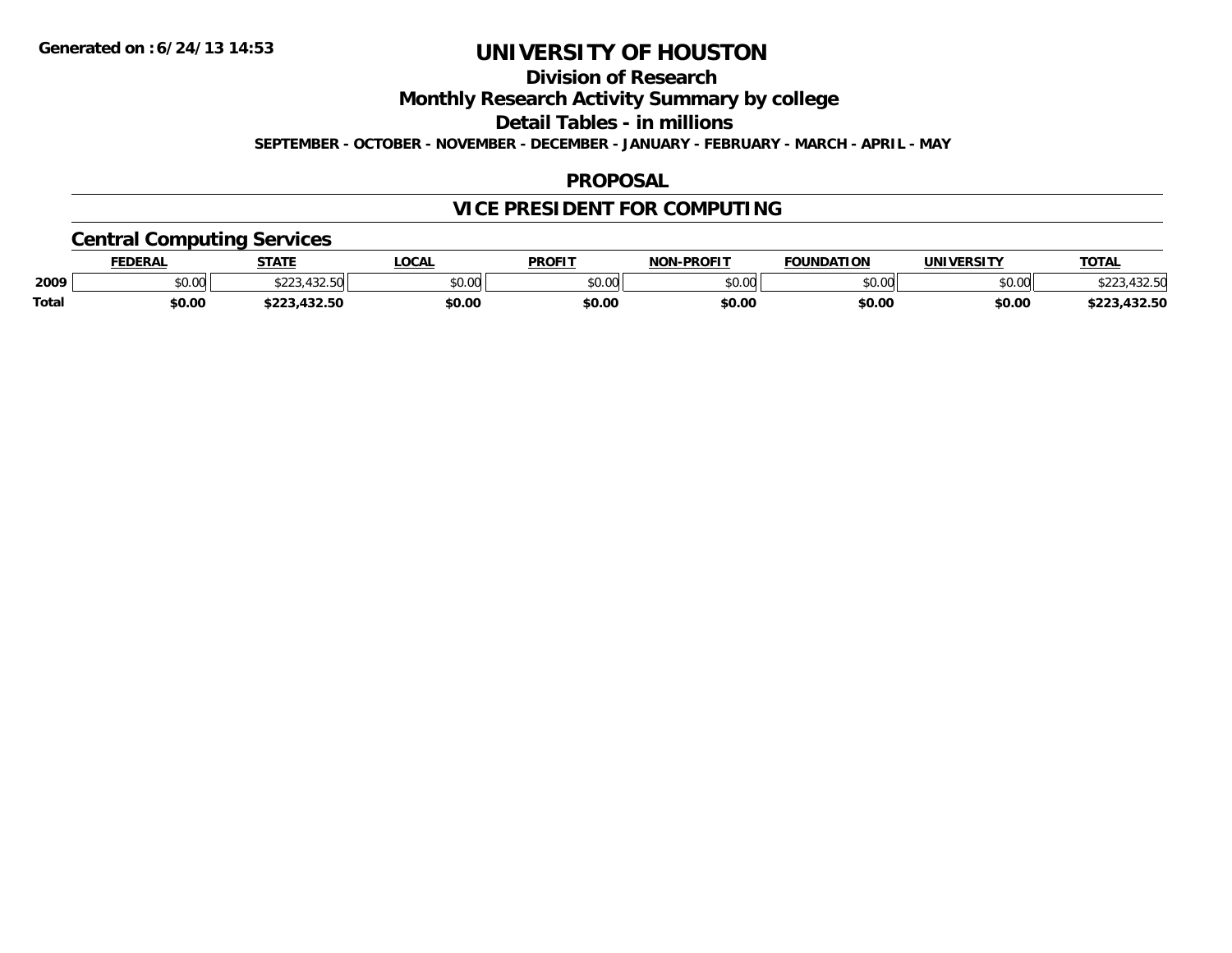## **Division of Research**

**Monthly Research Activity Summary by college**

**Detail Tables - in millions**

**SEPTEMBER - OCTOBER - NOVEMBER - DECEMBER - JANUARY - FEBRUARY - MARCH - APRIL - MAY**

#### **PROPOSAL**

### **VICE PRESIDENT FOR STUDENT AFFAIRS**

### **Dean, Student Affairs**

|      | <b>FEDERAL</b> | <b>CTATE</b><br>' ' ' ' ' ' | _OCAL  | <b>PROFIT</b> | -PROFIT<br>NON     | <b>FOUNDATION</b>  | <b><i>INIVERSITY</i></b> | $T$ $T$ $T$ $F$<br>101 <sub>h</sub> |
|------|----------------|-----------------------------|--------|---------------|--------------------|--------------------|--------------------------|-------------------------------------|
| 2010 | 750<br>UC I    | 0.00<br>JU.UU               | \$0.00 | \$0.00        | $\sim$ 00<br>pu.uu | $\sim$ 00<br>JU.UU | $\sim$ 00<br>JU.UU       | 75U.                                |
| 2012 | \$58.828.50    | $\sim$ 00<br>JU.UU          | \$0.00 | \$0.00        | $\sim$ 00<br>pu.uu | $\sim$ 00<br>JU.UU | $\sim$ 00<br>DU.UG       | 558.828.50                          |

### **Vice President, Student Affairs**

|              | <b>FEDERAL</b> | <u>STATE</u> | <u>LOCAL</u> | <b>PROFIT</b> | <b>NON-PROFIT</b> | <b>FOUNDATION</b> | <b>UNIVERSITY</b> | <b>TOTAL</b>   |
|--------------|----------------|--------------|--------------|---------------|-------------------|-------------------|-------------------|----------------|
| 2009         | \$982,444.00   | \$0.00       | \$0.00       | \$0.00        | \$0.00            | \$0.00            | \$0.00            | \$982,444.00   |
| 2012         | \$0.00         | \$224,837.00 | \$0.00       | \$0.00        | \$0.00            | \$0.00            | \$0.00            | \$224,837.00   |
| <b>Total</b> | 1,183,023.25   | \$224,837.00 | \$0.00       | \$0.00        | \$0.00            | \$0.00            | \$0.00            | \$1,407,860.25 |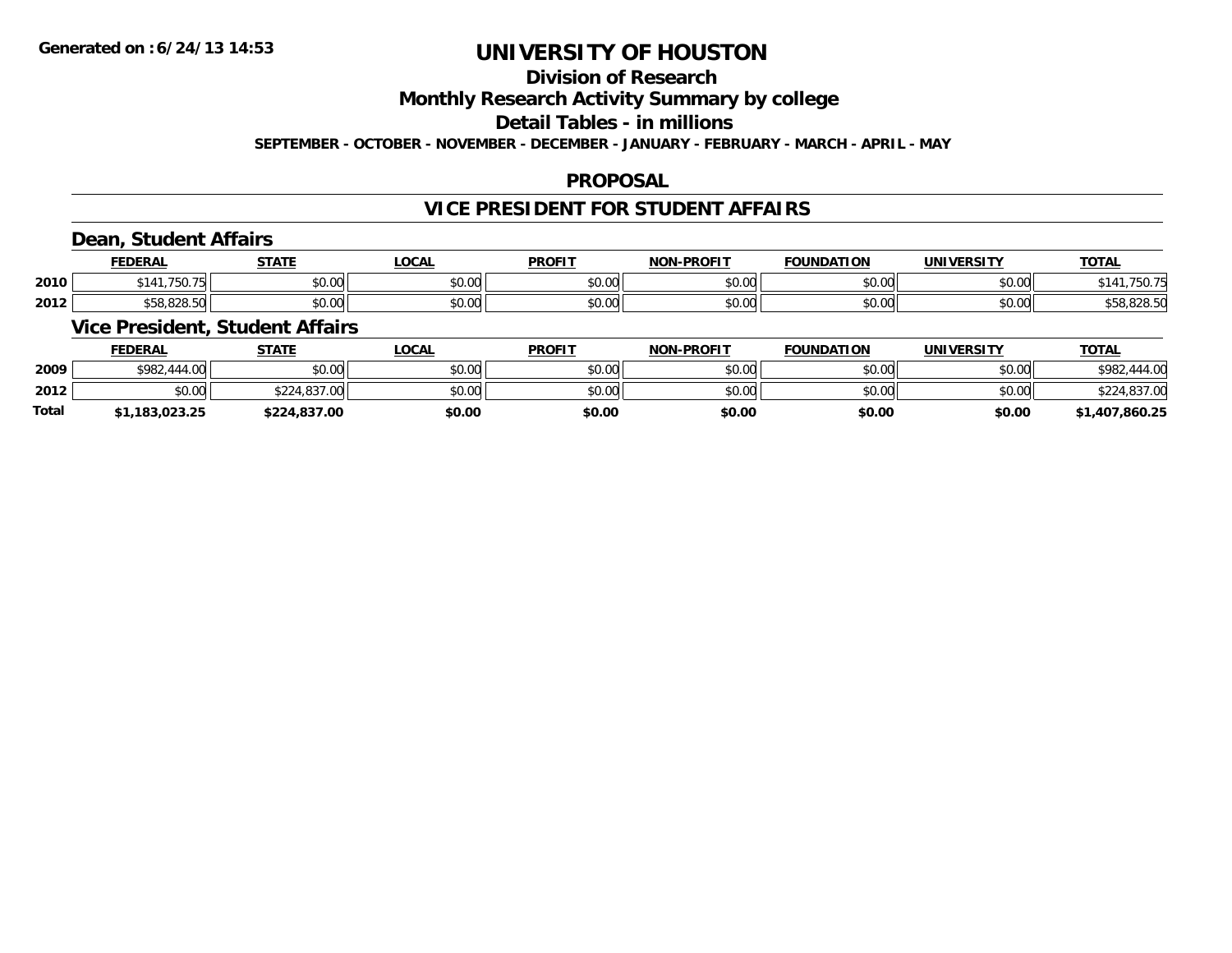## **Division of Research**

**Monthly Research Activity Summary by college**

**Detail Tables - in millions**

**SEPTEMBER - OCTOBER - NOVEMBER - DECEMBER - JANUARY - FEBRUARY - MARCH - APRIL - MAY**

### **AWARD**

#### **C.T. BAUER COLLEGE OF BUSINESS**

|       | <b>Finance</b>    |                                          |              |               |                   |                   |                   |                 |
|-------|-------------------|------------------------------------------|--------------|---------------|-------------------|-------------------|-------------------|-----------------|
|       | <b>FEDERAL</b>    | <b>STATE</b>                             | <b>LOCAL</b> | <b>PROFIT</b> | <b>NON-PROFIT</b> | <b>FOUNDATION</b> | <b>UNIVERSITY</b> | <b>TOTAL</b>    |
| 2010  | \$284,428.00      | \$0.00                                   | \$0.00       | \$0.00        | \$0.00            | \$0.00            | \$0.00            | \$284,428.00    |
| 2011  | \$198,870.80      | \$0.00                                   | \$0.00       | \$0.00        | \$0.00            | \$0.00            | \$0.00            | \$198,870.80    |
|       | <b>Management</b> |                                          |              |               |                   |                   |                   |                 |
|       | <b>FEDERAL</b>    | <b>STATE</b>                             | <b>LOCAL</b> | <b>PROFIT</b> | <b>NON-PROFIT</b> | <b>FOUNDATION</b> | <b>UNIVERSITY</b> | <b>TOTAL</b>    |
| 2010  | \$8,250.00        | \$0.00                                   | \$0.00       | \$0.00        | \$0.00            | \$0.00            | \$0.00            | \$8,250.00      |
|       | <b>Marketing</b>  |                                          |              |               |                   |                   |                   |                 |
|       | <b>FEDERAL</b>    | <b>STATE</b>                             | <b>LOCAL</b> | <b>PROFIT</b> | <b>NON-PROFIT</b> | <b>FOUNDATION</b> | <b>UNIVERSITY</b> | <b>TOTAL</b>    |
| 2012  | \$0.00            | \$0.00                                   | \$0.00       | \$0.00        | \$0.00            | \$0.00            | \$0.00            | \$0.00          |
|       |                   | <b>Small Business Development Center</b> |              |               |                   |                   |                   |                 |
|       | <b>FEDERAL</b>    | <b>STATE</b>                             | <b>LOCAL</b> | <b>PROFIT</b> | <b>NON-PROFIT</b> | <b>FOUNDATION</b> | <b>UNIVERSITY</b> | <b>TOTAL</b>    |
| 2009  | \$2,297,945.00    | \$0.00                                   | \$0.00       | \$0.00        | \$0.00            | \$0.00            | \$0.00            | \$2,297,945.00  |
| 2010  | \$3,453,724.00    | \$0.00                                   | \$0.00       | \$0.00        | \$0.00            | \$0.00            | \$0.00            | \$3,453,724.00  |
| 2011  | \$2,021,612.00    | \$61,677.00                              | \$0.00       | \$0.00        | \$0.00            | \$0.00            | \$0.00            | \$2,083,289.00  |
| 2012  | \$2,851,992.00    | \$0.00                                   | \$0.00       | \$0.00        | \$0.00            | \$117,242.00      | \$0.00            | \$2,969,234.00  |
| 2013  | \$885,781.00      | \$0.00                                   | \$0.00       | \$0.00        | \$0.00            | \$0.00            | \$0.00            | \$885,781.00    |
| Total | \$12,002,602.80   | \$61,677.00                              | \$0.00       | \$0.00        | \$0.00            | \$117,242.00      | \$0.00            | \$12,181,521.80 |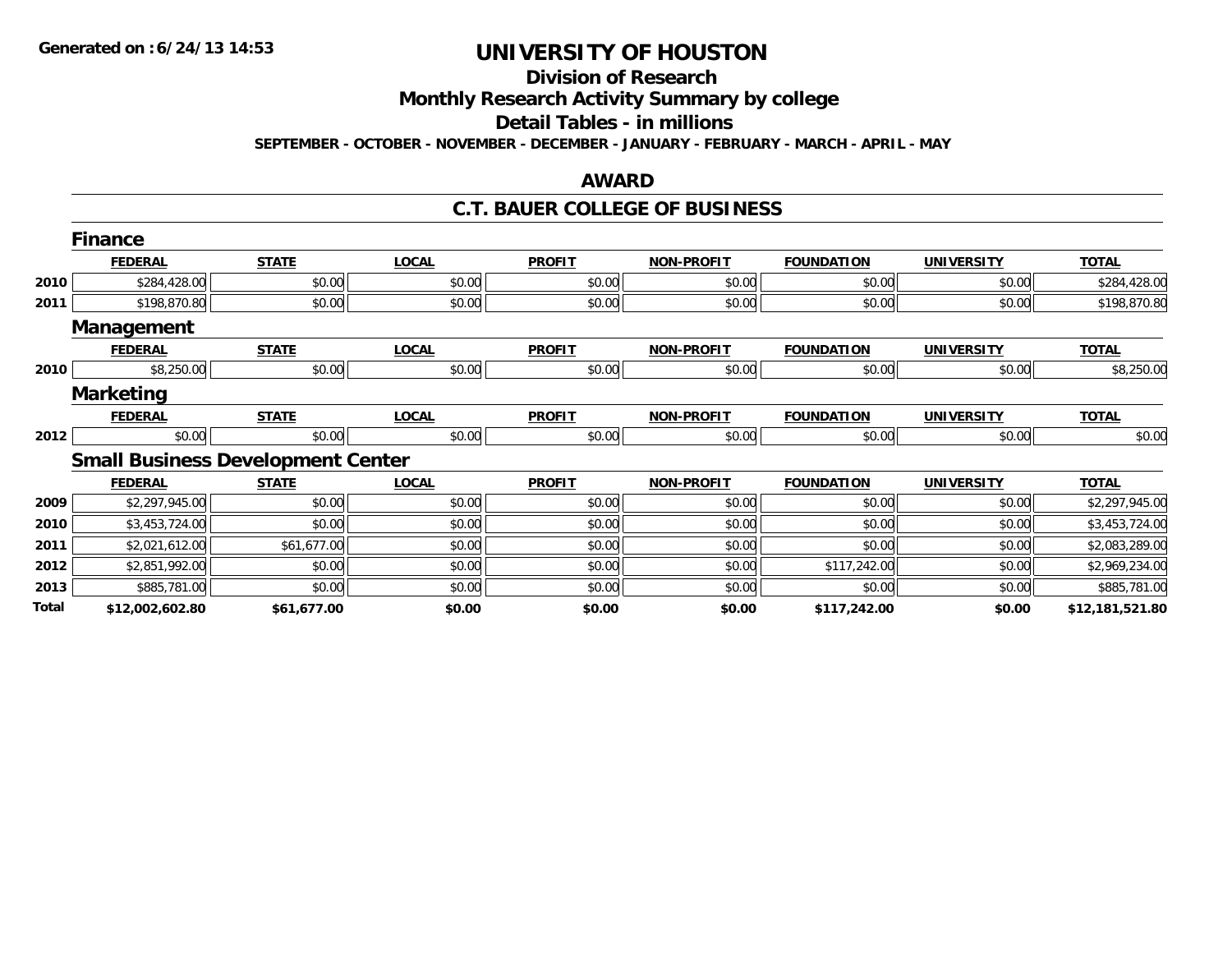#### **Division of Research**

**Monthly Research Activity Summary by college**

**Detail Tables - in millions**

**SEPTEMBER - OCTOBER - NOVEMBER - DECEMBER - JANUARY - FEBRUARY - MARCH - APRIL - MAY**

#### **AWARD**

#### **COLLEGE OF ARCHITECTURE**

|       | Architecture   |              |              |               |                   |                   |                   |              |
|-------|----------------|--------------|--------------|---------------|-------------------|-------------------|-------------------|--------------|
|       | <b>FEDERAL</b> | <b>STATE</b> | <b>LOCAL</b> | <b>PROFIT</b> | <b>NON-PROFIT</b> | <b>FOUNDATION</b> | <b>UNIVERSITY</b> | <b>TOTAL</b> |
| 2009  | \$0.00         | \$0.00       | \$0.00       | \$40,000.00   | \$0.00            | \$0.00            | \$0.00            | \$40,000.00  |
| 2011  | \$0.00         | \$0.00       | \$0.00       | \$7,500.00    | \$0.00            | \$0.00            | \$0.00            | \$7,500.00   |
| 2012  | \$0.00         | \$0.00       | \$0.00       | \$0.00        | \$5,000.00        | \$0.00            | \$0.00            | \$5,000.00   |
| Total | \$0.00         | \$0.00       | \$0.00       | \$47,500.00   | \$5,000.00        | \$0.00            | \$0.00            | \$52,500.00  |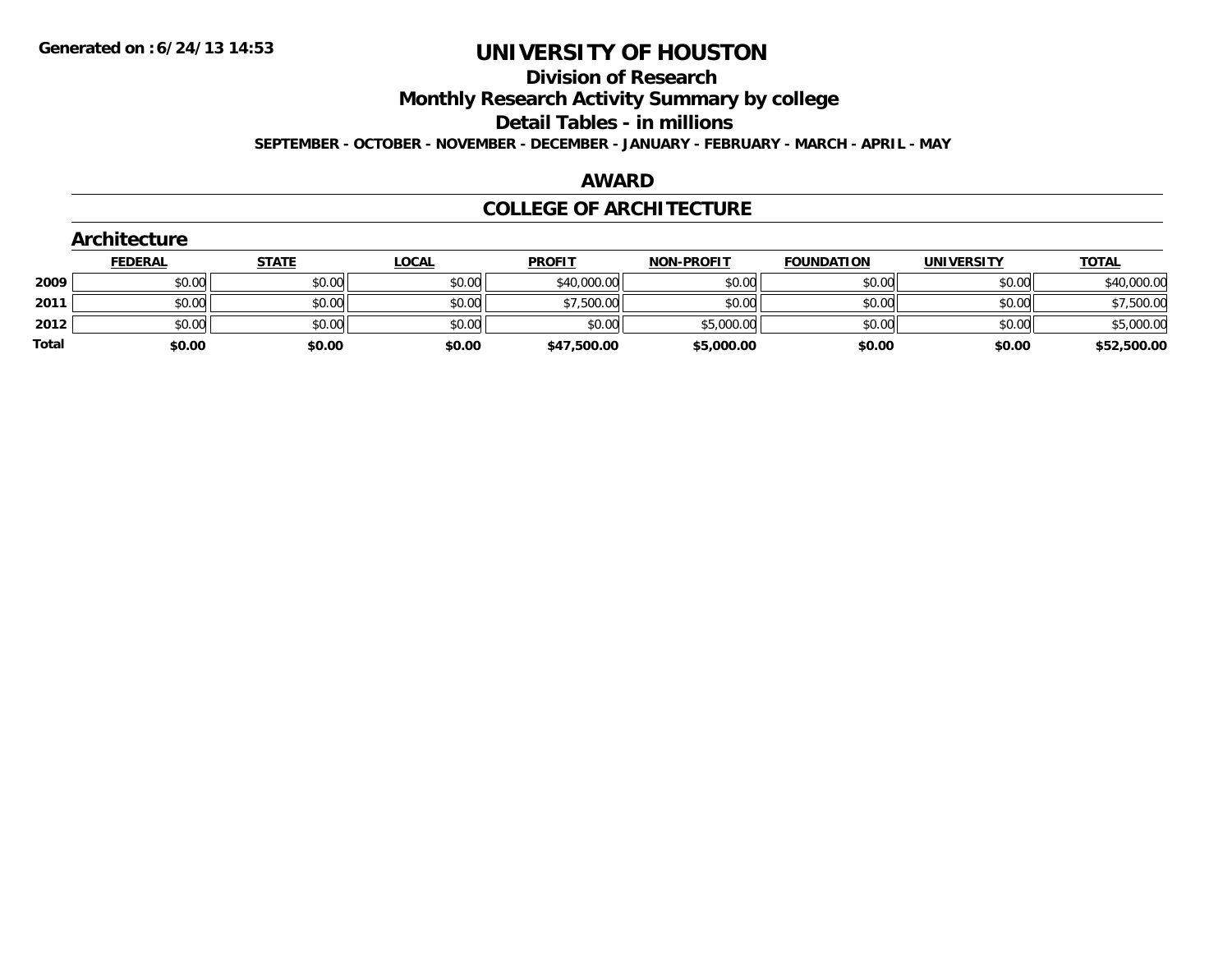## **Division of Research**

**Monthly Research Activity Summary by college**

**Detail Tables - in millions**

**SEPTEMBER - OCTOBER - NOVEMBER - DECEMBER - JANUARY - FEBRUARY - MARCH - APRIL - MAY**

### **AWARD**

### **COLLEGE OF EDUCATION**

### **Consistency Mgmt and Coop Disc**

|      | <b>FEDERAL</b> | <b>STATE</b> | <b>LOCAL</b> | <b>PROFIT</b> | <b>NON-PROFIT</b> | <b>FOUNDATION</b> | <b>UNIVERSITY</b> | <b>TOTAL</b> |
|------|----------------|--------------|--------------|---------------|-------------------|-------------------|-------------------|--------------|
| 2009 | \$0.00         | \$0.00       | \$24,522.00  | \$397.76      | \$448,506.00      | \$0.00            | \$0.00            | \$473,425.76 |
| 2010 | \$38,889.00    | \$0.00       | \$37,786.06  | \$120.61      | \$116,095.00      | \$0.00            | \$0.00            | \$192,890.67 |
| 2011 | \$40,276.75    | \$0.00       | \$0.00       | \$0.00        | \$150,601.00      | \$0.00            | \$0.00            | \$190,877.75 |
| 2012 | \$30,000.00    | \$0.00       | \$0.00       | \$0.00        | \$84,725.00       | \$0.00            | \$0.00            | \$114,725.00 |
| 2013 | \$17,324.58    | \$0.00       | \$0.00       | \$4.26        | \$3,500.00        | \$0.00            | \$0.00            | \$20,828.84  |
|      |                |              |              |               |                   |                   |                   |              |

#### **Curriculum and Instruction**

|      | <b>FEDERAL</b> | <u>STATE</u> | <u>LOCAL</u> | <b>PROFIT</b> | <b>NON-PROFIT</b> | <b>FOUNDATION</b> | <b>UNIVERSITY</b> | <b>TOTAL</b>   |
|------|----------------|--------------|--------------|---------------|-------------------|-------------------|-------------------|----------------|
| 2009 | \$549,918.90   | \$55,000.00  | \$0.00       | \$0.00        | \$68,133.15       | \$3,023,207.00    | \$0.00            | \$3,696,259.05 |
| 2010 | \$17,854.20    | \$50,000.00  | \$0.00       | \$0.00        | \$0.00            | \$0.00            | \$0.00            | \$67,854.20    |
| 2011 | \$773,721.40   | \$279,999.00 | \$0.00       | \$0.00        | \$75,000.00       | \$0.00            | \$0.00            | \$1,128,720.40 |
| 2012 | \$180,872.20   | \$0.00       | \$0.00       | \$0.00        | \$0.00            | \$18,400.00       | \$0.00            | \$199,272.20   |
| 2013 | \$933,541.00   | \$15,999.00  | \$0.00       | \$0.00        | \$15,825.00       | \$3,997.75        | \$0.00            | \$969,362.75   |

### **Dean, Education**

|      | <b>FEDERAL</b>                | <b>STATE</b>                                         | <b>LOCAL</b> | <b>PROFIT</b> | <b>NON-PROFIT</b> | <b>FOUNDATION</b> | <b>UNIVERSITY</b> | <b>TOTAL</b> |
|------|-------------------------------|------------------------------------------------------|--------------|---------------|-------------------|-------------------|-------------------|--------------|
| 2009 | \$0.00                        | \$0.00                                               | \$0.00       | \$0.00        | \$0.00            | \$0.00            | \$0.00            | \$0.00       |
|      |                               | <b>Educational Leadership &amp; Cultural Studies</b> |              |               |                   |                   |                   |              |
|      | <b>FEDERAL</b>                | <b>STATE</b>                                         | <b>LOCAL</b> | <b>PROFIT</b> | <b>NON-PROFIT</b> | FOUNDATION        | <b>UNIVERSITY</b> | <b>TOTAL</b> |
| 2009 | \$39,988.00                   | \$0.00                                               | \$0.00       | \$0.00        | \$0.00            | \$0.00            | \$0.00            | \$39,988.00  |
|      | <b>Educational Psychology</b> |                                                      |              |               |                   |                   |                   |              |
|      | <b>FEDERAL</b>                | <b>STATE</b>                                         | <b>LOCAL</b> | <b>PROFIT</b> | <b>NON-PROFIT</b> | <b>FOUNDATION</b> | <b>UNIVERSITY</b> | <b>TOTAL</b> |
| 2009 | \$0.00                        | \$49,999.00                                          | \$0.00       | \$0.00        | \$0.00            | \$162,702.00      | \$0.00            | \$212,701.00 |
| 2010 | \$0.00                        | \$0.00                                               | \$0.00       | \$0.00        | \$0.00            | \$0.00            | \$0.00            | \$0.00       |
| 2011 | \$0.00                        | \$186,748.00                                         | \$0.00       | \$0.00        | \$0.00            | \$28,464.30       | \$0.00            | \$215,212.30 |
| 2012 | \$32,875.40                   | \$17,595.00                                          | \$0.00       | \$0.00        | \$12,718.04       | \$0.00            | \$0.00            | \$63,188.44  |
| 2013 | \$779,873.50                  | \$0.00                                               | \$0.00       | \$0.00        | \$33,470.00       | \$0.00            | \$23,378.00       | \$836,721.50 |
|      |                               | <b>Institute for Urban Education</b>                 |              |               |                   |                   |                   |              |
|      | <b>FEDERAL</b>                | <b>STATE</b>                                         | <b>LOCAL</b> | <b>PROFIT</b> | <b>NON-PROFIT</b> | <b>FOUNDATION</b> | <b>UNIVERSITY</b> | <b>TOTAL</b> |

|      | .            | ------ | $- - - - -$ | .      |                      | ------------- | __________ | _____                            |
|------|--------------|--------|-------------|--------|----------------------|---------------|------------|----------------------------------|
| 2009 | \$250,000.00 | \$0.00 | \$0.00      | \$0.00 | ሶስ ሰሰ<br>JU.UU       | \$0.00        | \$0.00     | \$250,000.00                     |
| 2010 | \$250,000.00 | \$0.00 | \$0.00      | \$0.00 | 0000<br><b>JU.UU</b> | \$0.00        | \$0.00     | $AD -$<br>0.0000<br>\$250,000.00 |
| 2011 | \$469,169.00 | \$0.00 | \$0.00      | \$0.00 | 0000<br>\$U.UU       | \$0.00        | \$0.00     | $\sim$ 00<br>6465<br>109.UU      |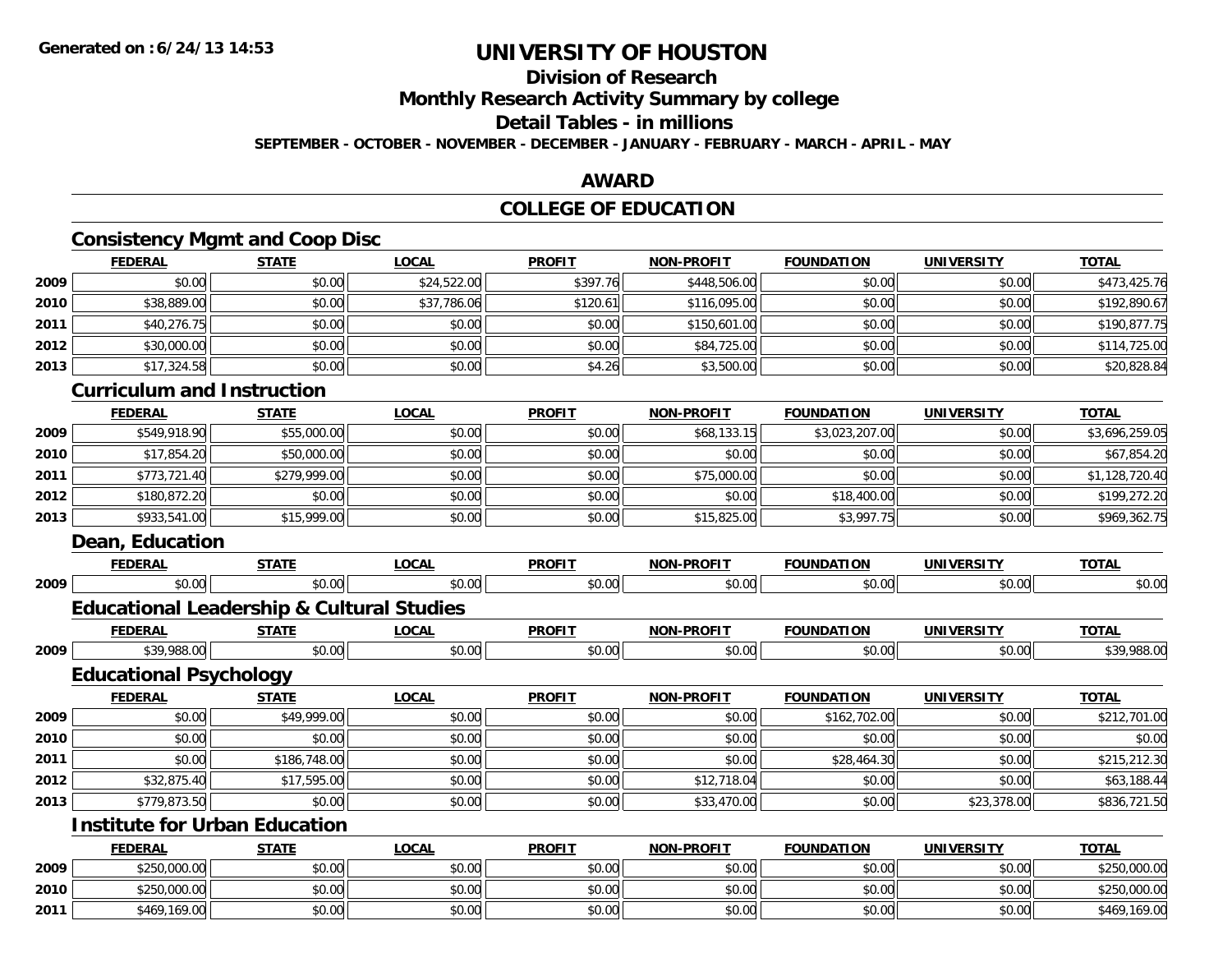**Division of Research**

**Monthly Research Activity Summary by college**

**Detail Tables - in millions**

**SEPTEMBER - OCTOBER - NOVEMBER - DECEMBER - JANUARY - FEBRUARY - MARCH - APRIL - MAY**

#### **AWARD**

### **COLLEGE OF EDUCATION**

#### **Institute for Urban Education**

|              | <b>FEDERAL</b>                        | <b>STATE</b> | <b>_OCAL</b>  | <b>PROFIT</b> | <b>NON-PROFIT</b> | <b>FOUNDATION</b>   | UNIVERSITY  | <b>TOTAL</b>    |
|--------------|---------------------------------------|--------------|---------------|---------------|-------------------|---------------------|-------------|-----------------|
| 2012         | <b>C<sub>10</sub></b> EEO OO<br>10.UU | \$0.00       | 0000<br>JU.UU | \$0.00        | eu uu<br>DU.UU    | \$0.00              | \$0.00      | ¢10.<br>.558.00 |
| <b>Total</b> | \$4,423,861.93                        | \$655,340.00 | \$62,308.06   | \$522.63      | $*1.008.573.19$   | 771.05<br>\$3,236,7 | \$23,378.00 | \$9,410,754.86  |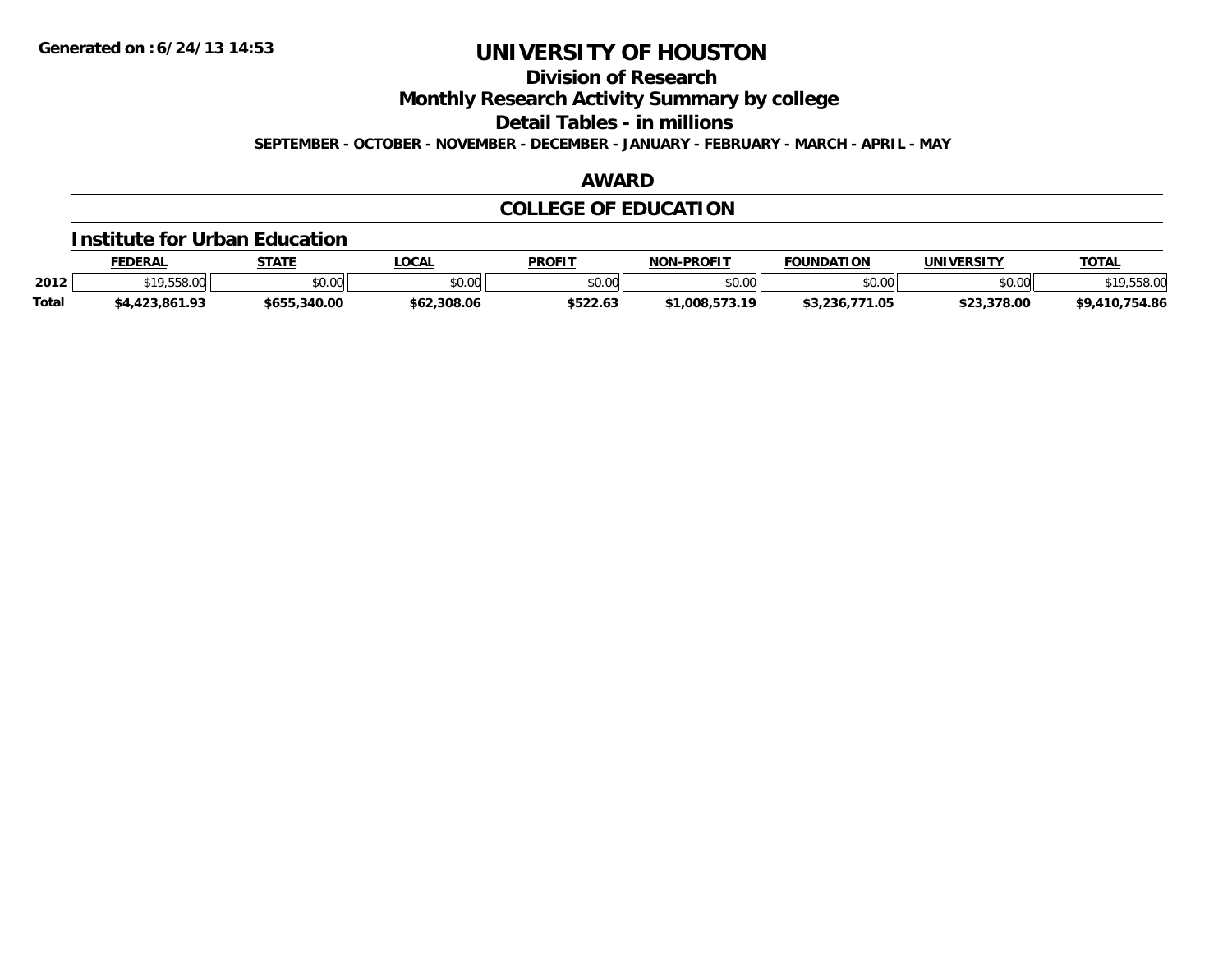### **Division of Research**

**Monthly Research Activity Summary by college**

**Detail Tables - in millions**

**SEPTEMBER - OCTOBER - NOVEMBER - DECEMBER - JANUARY - FEBRUARY - MARCH - APRIL - MAY**

#### **AWARD**

#### **COLLEGE OF LIBERAL ARTS AND SOCIAL SCIENCES**

|      | Art                              |                                                   |              |               |                   |                   |                   |              |
|------|----------------------------------|---------------------------------------------------|--------------|---------------|-------------------|-------------------|-------------------|--------------|
|      | <b>FEDERAL</b>                   | <b>STATE</b>                                      | <b>LOCAL</b> | <b>PROFIT</b> | NON-PROFIT        | <b>FOUNDATION</b> | <b>UNIVERSITY</b> | <b>TOTAL</b> |
| 2012 | \$14,979.30                      | \$0.00                                            | \$0.00       | \$0.00        | \$0.00            | \$0.00            | \$0.00            | \$14,979.30  |
|      | <b>Arte Publico Press</b>        |                                                   |              |               |                   |                   |                   |              |
|      | <b>FEDERAL</b>                   | <b>STATE</b>                                      | <b>LOCAL</b> | <b>PROFIT</b> | NON-PROFIT        | <b>FOUNDATION</b> | <b>UNIVERSITY</b> | <b>TOTAL</b> |
| 2009 | \$0.00                           | \$0.00                                            | \$0.00       | \$0.00        | \$56,800.00       | \$0.00            | \$0.00            | \$56,800.00  |
| 2010 | \$30,000.00                      | \$0.00                                            | \$0.00       | \$0.00        | \$51,200.00       | \$0.00            | \$0.00            | \$81,200.00  |
| 2011 | \$30,000.00                      | \$9,500.00                                        | \$0.00       | \$0.00        | \$56,600.00       | \$0.00            | \$0.00            | \$96,100.00  |
| 2012 | \$6,000.00                       | \$2,250.00                                        | \$0.00       | \$0.00        | \$39,100.00       | \$0.00            | \$0.00            | \$47,350.00  |
| 2013 | \$0.00                           | \$0.00                                            | \$0.00       | \$0.00        | \$0.00            | \$150,000.00      | \$0.00            | \$150,000.00 |
|      | <b>Blaffer Gallery</b>           |                                                   |              |               |                   |                   |                   |              |
|      | <b>FEDERAL</b>                   | <b>STATE</b>                                      | <b>LOCAL</b> | <b>PROFIT</b> | <b>NON-PROFIT</b> | <b>FOUNDATION</b> | <b>UNIVERSITY</b> | <b>TOTAL</b> |
| 2009 | \$0.00                           | \$4,007.00                                        | \$0.00       | \$0.00        | \$64,400.00       | \$0.00            | \$0.00            | \$68,407.00  |
| 2010 | \$60,000.00                      | \$8,500.00                                        | \$0.00       | \$0.00        | \$67,300.00       | \$0.00            | \$0.00            | \$135,800.00 |
| 2011 | \$0.00                           | \$11,500.00                                       | \$0.00       | \$0.00        | \$70,200.00       | \$0.00            | \$0.00            | \$81,700.00  |
| 2012 | \$20,000.00                      | \$5,132.00                                        | \$0.00       | \$0.00        | \$50,800.00       | \$0.00            | \$0.00            | \$75,932.00  |
| 2013 | \$1,500.00                       | \$0.00                                            | \$0.00       | \$0.00        | \$0.00            | \$0.00            | \$0.00            | \$1,500.00   |
|      | <b>Center for Public History</b> |                                                   |              |               |                   |                   |                   |              |
|      | <b>FEDERAL</b>                   | <b>STATE</b>                                      | <b>LOCAL</b> | <b>PROFIT</b> | <b>NON-PROFIT</b> | <b>FOUNDATION</b> | <b>UNIVERSITY</b> | <b>TOTAL</b> |
| 2012 | \$100,000.00                     | \$0.00                                            | \$0.00       | \$0.00        | \$0.00            | \$0.00            | \$0.00            | \$100,000.00 |
|      | <b>Communication Disorders</b>   |                                                   |              |               |                   |                   |                   |              |
|      | <b>FEDERAL</b>                   | <b>STATE</b>                                      | <b>LOCAL</b> | <b>PROFIT</b> | <b>NON-PROFIT</b> | <b>FOUNDATION</b> | <b>UNIVERSITY</b> | <b>TOTAL</b> |
| 2009 | \$27,007.00                      | \$0.00                                            | \$1,500.00   | \$0.00        | \$61,917.00       | \$0.00            | \$0.00            | \$90,424.00  |
| 2010 | \$0.00                           | \$0.00                                            | \$0.00       | \$0.00        | \$231,398.00      | \$0.00            | \$0.00            | \$231,398.00 |
| 2011 | \$0.00                           | \$0.00                                            | \$0.00       | \$0.00        | \$233,713.00      | \$0.00            | \$0.00            | \$233,713.00 |
| 2012 | \$2,942.90                       | \$0.00                                            | \$0.00       | \$0.00        | \$233,712.00      | \$0.00            | \$0.00            | \$236,654.90 |
| 2013 | \$0.00                           | \$0.00                                            | \$0.00       | \$0.00        | \$0.00            | \$10,000.00       | \$0.00            | \$10,000.00  |
|      |                                  | <b>Cynthia Woods Mitchell Center for the Arts</b> |              |               |                   |                   |                   |              |
|      | <b>FEDERAL</b>                   | <b>STATE</b>                                      | <b>LOCAL</b> | <b>PROFIT</b> | <b>NON-PROFIT</b> | <b>FOUNDATION</b> | <b>UNIVERSITY</b> | <b>TOTAL</b> |
| 2011 | \$0.00                           | \$0.00                                            | \$0.00       | \$0.00        | \$15,000.00       | \$0.00            | \$0.00            | \$15,000.00  |
| 2013 | \$0.00                           | \$6,000.00                                        | \$0.00       | \$0.00        | \$0.00            | \$0.00            | \$0.00            | \$6,000.00   |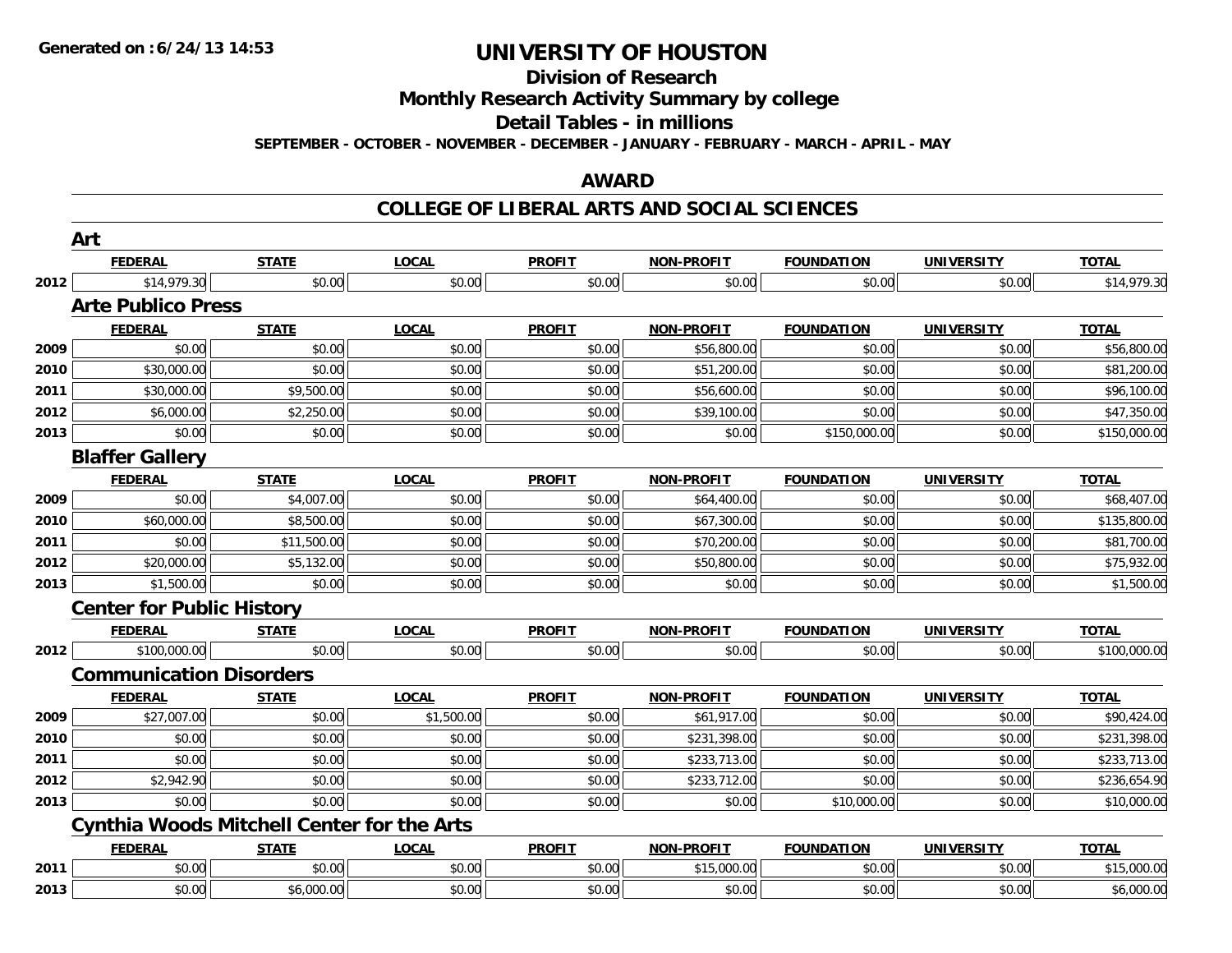**2013**

## **UNIVERSITY OF HOUSTON**

## **Division of Research**

**Monthly Research Activity Summary by college**

#### **Detail Tables - in millions**

**SEPTEMBER - OCTOBER - NOVEMBER - DECEMBER - JANUARY - FEBRUARY - MARCH - APRIL - MAY**

#### **AWARD**

#### **COLLEGE OF LIBERAL ARTS AND SOCIAL SCIENCES**

|      | <b>FEDERAL</b>                      | <b>STATE</b> | <b>LOCAL</b> | <b>PROFIT</b> | <b>NON-PROFIT</b> | <b>FOUNDATION</b> | <b>UNIVERSITY</b> | <b>TOTAL</b>   |
|------|-------------------------------------|--------------|--------------|---------------|-------------------|-------------------|-------------------|----------------|
| 2010 | \$8,250.00                          | \$0.00       | \$0.00       | \$0.00        | \$0.00            | \$0.00            | \$0.00            | \$8,250.00     |
| 2012 | \$0.00                              | \$0.00       | \$0.00       | \$0.00        | \$0.00            | \$0.00            | \$0.00            | \$0.00         |
| 2013 | \$0.00                              | \$0.00       | \$0.00       | \$0.00        | \$0.00            | \$0.00            | \$0.00            | \$0.00         |
|      | <b>Economics</b>                    |              |              |               |                   |                   |                   |                |
|      | <b>FEDERAL</b>                      | <b>STATE</b> | <b>LOCAL</b> | <b>PROFIT</b> | <b>NON-PROFIT</b> | <b>FOUNDATION</b> | <b>UNIVERSITY</b> | <b>TOTAL</b>   |
| 2009 | \$24,750.00                         | \$0.00       | \$0.00       | \$0.00        | \$0.00            | \$0.00            | \$0.00            | \$24,750.00    |
| 2011 | \$0.00                              | \$0.00       | \$0.00       | \$0.00        | \$55,000.00       | \$0.00            | \$0.00            | \$55,000.00    |
| 2012 | \$0.00                              | \$0.00       | \$0.00       | \$0.00        | \$0.00            | \$38,500.00       | \$0.00            | \$38,500.00    |
| 2013 | \$144,046.00                        | \$0.00       | \$0.00       | \$0.00        | \$0.00            | \$25,000.00       | \$0.00            | \$169,046.00   |
|      | English                             |              |              |               |                   |                   |                   |                |
|      | <b>FEDERAL</b>                      | <b>STATE</b> | <b>LOCAL</b> | <b>PROFIT</b> | <b>NON-PROFIT</b> | <b>FOUNDATION</b> | <b>UNIVERSITY</b> | <b>TOTAL</b>   |
| 2009 | \$7,500.00                          | \$0.00       | \$0.00       | \$0.00        | \$0.00            | \$0.00            | \$0.00            | \$7,500.00     |
| 2010 | \$1,000.00                          | \$0.00       | \$0.00       | \$14,264.60   | \$0.00            | \$0.00            | \$0.00            | \$15,264.60    |
| 2011 | \$1,000.00                          | \$0.00       | \$0.00       | \$0.00        | \$0.00            | \$0.00            | \$0.00            | \$1,000.00     |
| 2012 | \$49,955.00                         | \$0.00       | \$0.00       | \$0.00        | \$0.00            | \$0.00            | \$0.00            | \$49,955.00    |
| 2013 | \$0.00                              | \$0.00       | \$0.00       | \$0.00        | \$0.00            | \$0.00            | \$0.00            | \$0.00         |
|      | <b>Health and Human Performance</b> |              |              |               |                   |                   |                   |                |
|      | <b>FEDERAL</b>                      | <b>STATE</b> | <b>LOCAL</b> | <b>PROFIT</b> | <b>NON-PROFIT</b> | <b>FOUNDATION</b> | <b>UNIVERSITY</b> | <b>TOTAL</b>   |
| 2009 | \$1,057,169.37                      | \$0.00       | \$0.00       | \$351,750.00  | \$0.00            | \$12,234.00       | \$0.00            | \$1,421,153.37 |
| 2010 | \$2,244,366.28                      | \$0.00       | \$0.00       | \$0.00        | \$0.00            | \$0.00            | \$0.00            | \$2,244,366.28 |
| 2011 | \$1,079,875.38                      | \$0.00       | \$0.00       | \$91,870.00   | \$0.00            | \$56,877.80       | \$0.00            | \$1,228,623.18 |
| 2012 | \$1,711,761.26                      | \$0.00       | \$0.00       | \$543,469.00  | \$0.00            | \$0.00            | \$0.00            | \$2,255,230.26 |
| 2013 | \$2,403,136.77                      | \$0.00       | \$0.00       | \$6,759.60    | \$0.00            | \$38,628.00       | \$0.00            | \$2,448,524.37 |
|      | <b>Hispanic Studies</b>             |              |              |               |                   |                   |                   |                |
|      | <b>FEDERAL</b>                      | <b>STATE</b> | <b>LOCAL</b> | <b>PROFIT</b> | <b>NON-PROFIT</b> | <b>FOUNDATION</b> | <b>UNIVERSITY</b> | <b>TOTAL</b>   |
| 2010 | \$0.00                              | \$0.00       | \$0.00       | \$0.00        | \$0.00            | \$0.00            | \$0.00            | \$0.00         |
| 2011 | \$0.00                              | \$0.00       | \$0.00       | \$0.00        | \$0.00            | \$72,400.00       | \$0.00            | \$72,400.00    |
| 2012 | \$0.00                              | \$0.00       | \$0.00       | \$0.00        | \$0.00            | \$55,200.00       | \$0.00            | \$55,200.00    |

3 | \$0.00| \$0.00| \$0.00| \$0.00| \$0.00| \$0.00| \$0.00| \$0.00| \$0.00| \$11,993.25| \$0.00| \$11,993.25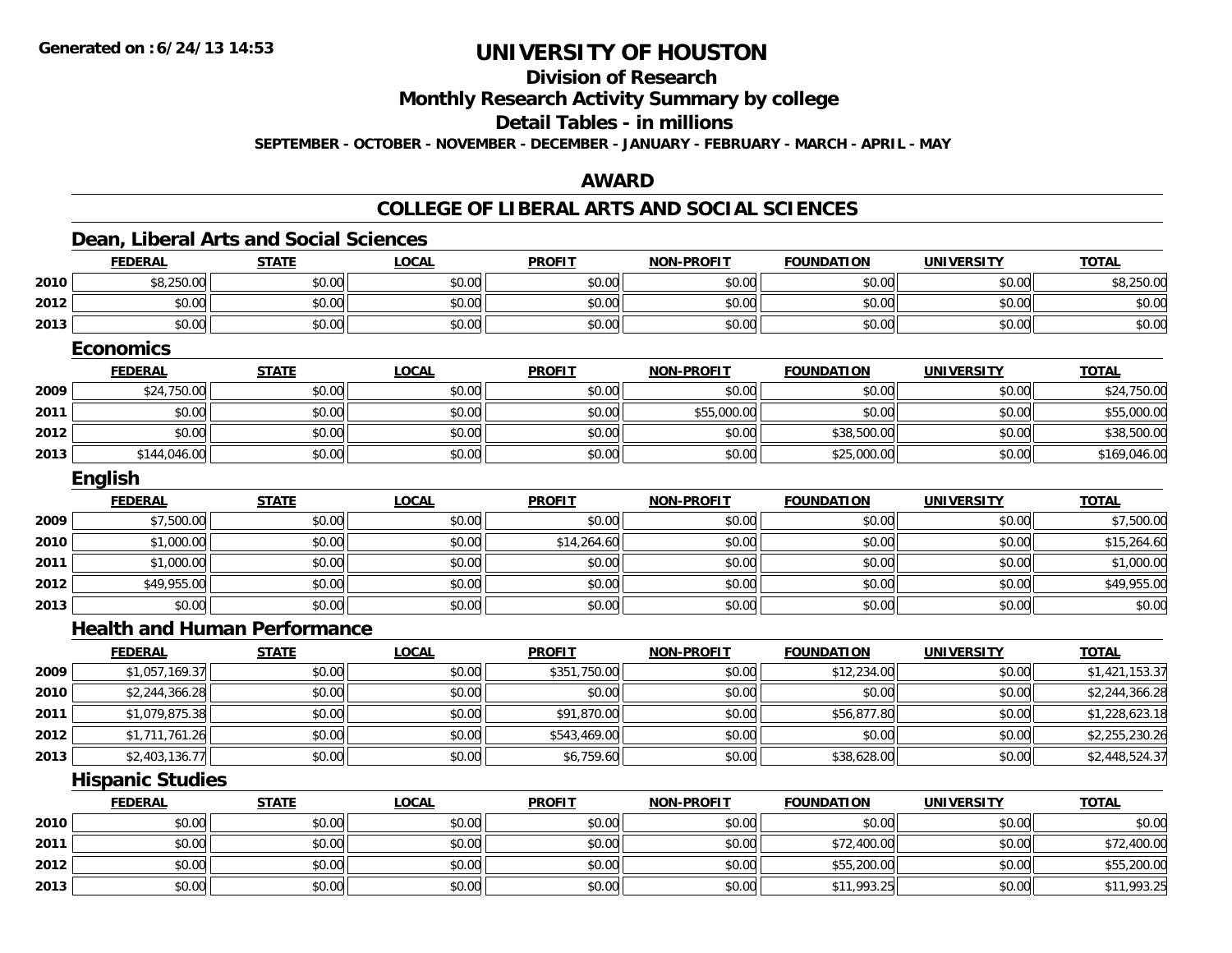## **Division of ResearchMonthly Research Activity Summary by college Detail Tables - in millions**

**SEPTEMBER - OCTOBER - NOVEMBER - DECEMBER - JANUARY - FEBRUARY - MARCH - APRIL - MAY**

#### **AWARD**

### **COLLEGE OF LIBERAL ARTS AND SOCIAL SCIENCES**

|      | <b>History</b>                        |                |              |               |                   |                   |                   |                |
|------|---------------------------------------|----------------|--------------|---------------|-------------------|-------------------|-------------------|----------------|
|      | <b>FEDERAL</b>                        | <b>STATE</b>   | <b>LOCAL</b> | <b>PROFIT</b> | <b>NON-PROFIT</b> | <b>FOUNDATION</b> | <b>UNIVERSITY</b> | <b>TOTAL</b>   |
| 2009 | \$0.00                                | \$0.00         | \$0.00       | \$87,646.04   | \$0.00            | \$0.00            | \$0.00            | \$87,646.04    |
| 2010 | \$8,500.00                            | \$0.00         | \$0.00       | \$47,990.42   | \$0.00            | \$0.00            | \$0.00            | \$56,490.42    |
| 2011 | \$14,000.00                           | \$0.00         | \$0.00       | \$19,256.96   | \$0.00            | \$0.00            | \$0.00            | \$33,256.96    |
| 2012 | \$0.00                                | \$0.00         | \$0.00       | \$16,965.60   | \$0.00            | \$0.00            | \$0.00            | \$16,965.60    |
| 2013 | \$0.00                                | \$0.00         | \$0.00       | \$73,662.21   | \$0.00            | \$0.00            | \$0.00            | \$73,662.21    |
|      | <b>Hobby Center for Public Policy</b> |                |              |               |                   |                   |                   |                |
|      | <b>FEDERAL</b>                        | <b>STATE</b>   | <b>LOCAL</b> | <b>PROFIT</b> | <b>NON-PROFIT</b> | <b>FOUNDATION</b> | <b>UNIVERSITY</b> | <b>TOTAL</b>   |
| 2009 | \$24,750.00                           | \$0.00         | \$0.00       | \$0.00        | \$0.00            | \$0.00            | \$0.00            | \$24,750.00    |
| 2010 | \$249,989.00                          | \$0.00         | \$0.00       | \$0.00        | \$0.00            | \$0.00            | \$0.00            | \$249,989.00   |
|      | <b>Modern/Classical Languages</b>     |                |              |               |                   |                   |                   |                |
|      | <b>FEDERAL</b>                        | <b>STATE</b>   | <b>LOCAL</b> | <b>PROFIT</b> | <b>NON-PROFIT</b> | <b>FOUNDATION</b> | <b>UNIVERSITY</b> | <b>TOTAL</b>   |
| 2011 | \$0.00                                | \$0.00         | \$0.00       | \$0.00        | \$0.00            | \$0.00            | \$0.00            | \$0.00         |
|      | Philosophy                            |                |              |               |                   |                   |                   |                |
|      | <b>FEDERAL</b>                        | <b>STATE</b>   | <b>LOCAL</b> | <b>PROFIT</b> | <b>NON-PROFIT</b> | <b>FOUNDATION</b> | <b>UNIVERSITY</b> | <b>TOTAL</b>   |
| 2009 | \$0.00                                | \$0.00         | \$0.00       | \$0.00        | \$0.00            | \$0.00            | \$0.00            | \$0.00         |
| 2010 | \$0.00                                | \$0.00         | \$0.00       | \$0.00        | \$0.00            | \$0.00            | \$0.00            | \$0.00         |
| 2012 | \$29,932.50                           | \$0.00         | \$0.00       | \$0.00        | \$0.00            | \$0.00            | \$0.00            | \$29,932.50    |
|      | <b>Political Science</b>              |                |              |               |                   |                   |                   |                |
|      | <b>FEDERAL</b>                        | <b>STATE</b>   | <b>LOCAL</b> | <b>PROFIT</b> | <b>NON-PROFIT</b> | <b>FOUNDATION</b> | <b>UNIVERSITY</b> | <b>TOTAL</b>   |
| 2009 | \$34,995.00                           | \$0.00         | \$0.00       | \$0.00        | \$0.00            | \$0.00            | \$19,200.00       | \$54,195.00    |
| 2010 | \$0.00                                | \$0.00         | \$0.00       | \$0.00        | \$0.00            | \$0.00            | \$0.00            | \$0.00         |
| 2011 | \$11,941.00                           | \$0.00         | \$0.00       | \$0.00        | \$0.00            | \$0.00            | \$0.00            | \$11,941.00    |
| 2012 | \$0.00                                | \$0.00         | \$0.00       | \$0.00        | \$0.00            | \$0.00            | \$0.00            | \$0.00         |
| 2013 | \$0.00                                | \$0.00         | \$0.00       | \$0.00        | \$0.00            | \$0.00            | \$0.00            | \$0.00         |
|      | <b>Psychology</b>                     |                |              |               |                   |                   |                   |                |
|      | <b>FEDERAL</b>                        | <b>STATE</b>   | <b>LOCAL</b> | <b>PROFIT</b> | <b>NON-PROFIT</b> | <b>FOUNDATION</b> | <b>UNIVERSITY</b> | <b>TOTAL</b>   |
| 2009 | \$3,708,485.52                        | \$4,398,363.82 | \$0.00       | \$83,955.00   | \$134,730.00      | \$0.00            | \$44,523.00       | \$8,370,057.34 |
| 2010 | \$6,291,547.55                        | \$1,032,389.00 | \$0.00       | \$58,067.00   | \$815,556.00      | \$0.00            | \$36,067.00       | \$8,233,626.55 |
| 2011 | \$5,061,810.82                        | \$554,880.00   | \$0.00       | \$168,730.00  | \$123,522.04      | \$229,331.15      | \$19,875.08       | \$6,158,149.09 |
| 2012 | \$4,052,575.71                        | \$61,089.16    | \$0.00       | \$38,168.00   | \$304,641.00      | \$114,465.00      | \$36,531.00       | \$4,607,469.87 |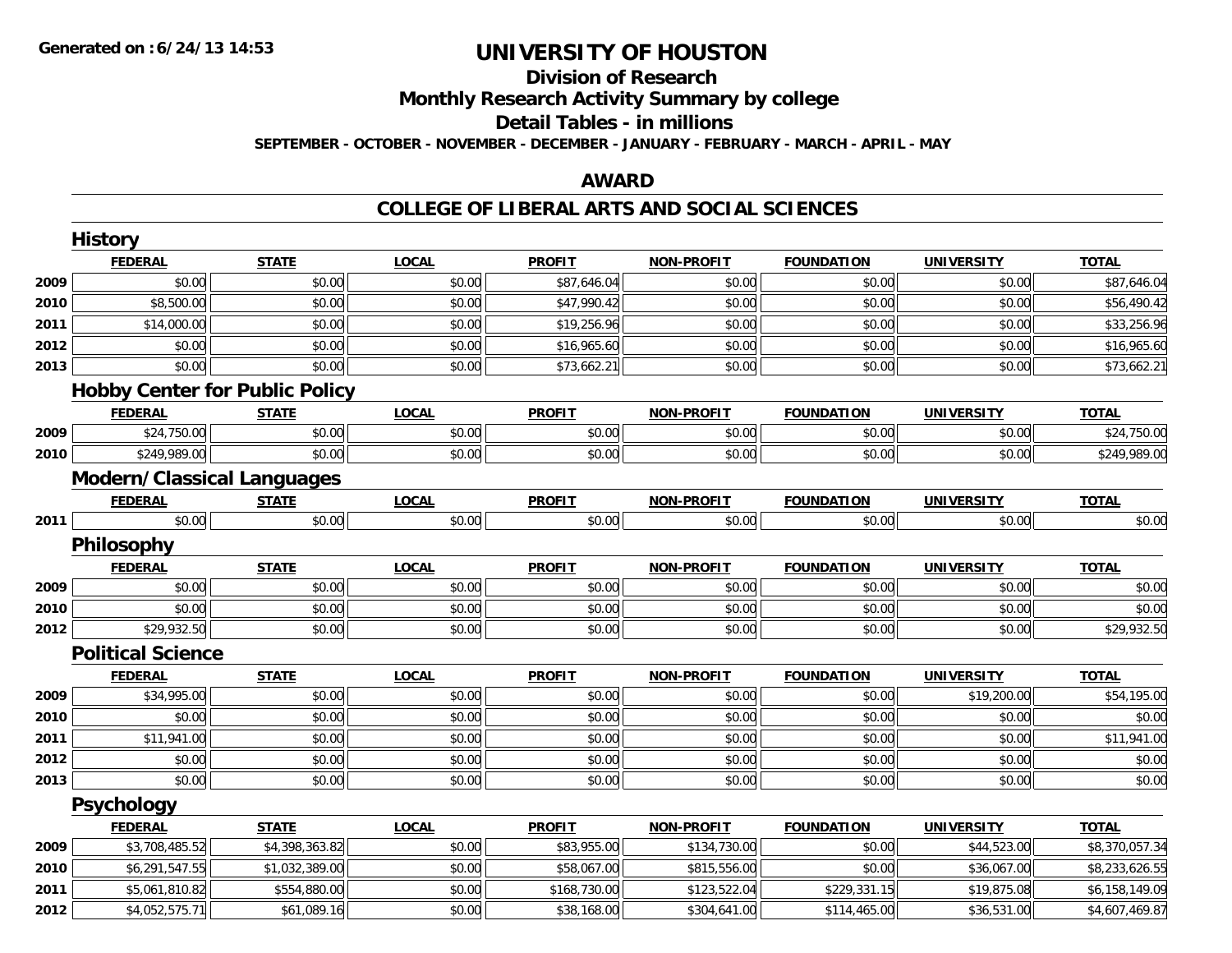**Division of Research**

**Monthly Research Activity Summary by college**

**Detail Tables - in millions**

**SEPTEMBER - OCTOBER - NOVEMBER - DECEMBER - JANUARY - FEBRUARY - MARCH - APRIL - MAY**

#### **AWARD**

#### **COLLEGE OF LIBERAL ARTS AND SOCIAL SCIENCES**

|              | Psychology                     |                |              |                |                   |                   |                   |                 |
|--------------|--------------------------------|----------------|--------------|----------------|-------------------|-------------------|-------------------|-----------------|
|              | <b>FEDERAL</b>                 | <b>STATE</b>   | <b>LOCAL</b> | <b>PROFIT</b>  | <b>NON-PROFIT</b> | <b>FOUNDATION</b> | <b>UNIVERSITY</b> | <b>TOTAL</b>    |
| 2013         | \$3,098,495.73                 | \$47,564.05    | \$0.00       | \$75,255.00    | \$165,803.48      | \$55,818.00       | \$0.00            | \$3,442,936.26  |
|              | <b>School of Communication</b> |                |              |                |                   |                   |                   |                 |
|              | <b>FEDERAL</b>                 | <b>STATE</b>   | <b>LOCAL</b> | <b>PROFIT</b>  | <b>NON-PROFIT</b> | <b>FOUNDATION</b> | <b>UNIVERSITY</b> | <b>TOTAL</b>    |
| 2009         | \$0.00                         | \$0.00         | \$0.00       | \$0.00         | \$0.00            | \$0.00            | \$0.00            | \$0.00          |
| 2011         | \$0.00                         | \$0.00         | \$0.00       | \$0.00         | \$0.00            | \$0.00            | \$0.00            | \$0.00          |
| 2012         | \$0.00                         | \$0.00         | \$0.00       | \$0.00         | \$0.00            | \$0.00            | \$0.00            | \$0.00          |
| 2013         | \$0.00                         | \$0.00         | \$0.00       | \$0.00         | \$9,800.00        | \$0.00            | \$0.00            | \$9,800.00      |
|              | <b>School of Music</b>         |                |              |                |                   |                   |                   |                 |
|              | <b>FEDERAL</b>                 | <b>STATE</b>   | <b>LOCAL</b> | <b>PROFIT</b>  | <b>NON-PROFIT</b> | <b>FOUNDATION</b> | <b>UNIVERSITY</b> | <b>TOTAL</b>    |
| 2010         | \$14,500.00                    | \$0.00         | \$0.00       | \$0.00         | \$40,900.00       | \$0.00            | \$0.00            | \$55,400.00     |
| 2011         | \$0.00                         | \$15,865.00    | \$0.00       | \$0.00         | \$0.00            | \$0.00            | \$0.00            | \$15,865.00     |
| 2012         | \$0.00                         | \$3,347.00     | \$0.00       | \$0.00         | \$0.00            | \$0.00            | \$0.00            | \$3,347.00      |
| 2013         | \$0.00                         | \$3,347.00     | \$0.00       | \$0.00         | \$0.00            | \$0.00            | \$0.00            | \$3,347.00      |
|              | <b>Sociology</b>               |                |              |                |                   |                   |                   |                 |
|              | <b>FEDERAL</b>                 | <b>STATE</b>   | <b>LOCAL</b> | <b>PROFIT</b>  | <b>NON-PROFIT</b> | <b>FOUNDATION</b> | <b>UNIVERSITY</b> | <b>TOTAL</b>    |
| 2009         | \$132,051.20                   | \$0.00         | \$60,000.00  | \$0.00         | \$0.00            | \$0.00            | \$0.00            | \$192,051.20    |
| 2010         | \$34,382.40                    | \$0.00         | \$0.00       | \$0.00         | \$0.00            | \$0.00            | \$0.00            | \$34,382.40     |
| 2011         | \$0.00                         | \$0.00         | \$0.00       | \$0.00         | \$3,500.00        | \$0.00            | \$0.00            | \$3,500.00      |
| 2012         | \$54,502.40                    | \$0.00         | \$0.00       | \$0.00         | \$0.00            | \$0.00            | \$0.00            | \$54,502.40     |
| 2013         | \$14,728.00                    | \$0.00         | \$18,000.00  | \$0.00         | \$0.00            | \$0.00            | \$0.00            | \$32,728.00     |
|              | <b>Theatre</b>                 |                |              |                |                   |                   |                   |                 |
|              | <b>FEDERAL</b>                 | <b>STATE</b>   | <b>LOCAL</b> | <b>PROFIT</b>  | <b>NON-PROFIT</b> | <b>FOUNDATION</b> | <b>UNIVERSITY</b> | <b>TOTAL</b>    |
| 2010         | \$0.00                         | \$0.00         | \$0.00       | \$0.00         | \$46,537.16       | \$0.00            | \$0.00            | \$46,537.16     |
| 2011         | \$0.00                         | \$0.00         | \$0.00       | \$0.00         | \$83,010.37       | \$0.00            | \$0.00            | \$83,010.37     |
| <b>Total</b> | \$31,862,426.08                | \$6,163,734.03 | \$79,500.00  | \$1,677,809.43 | \$3,015,140.05    | \$870,447.20      | \$156,196.08      | \$43,825,252.87 |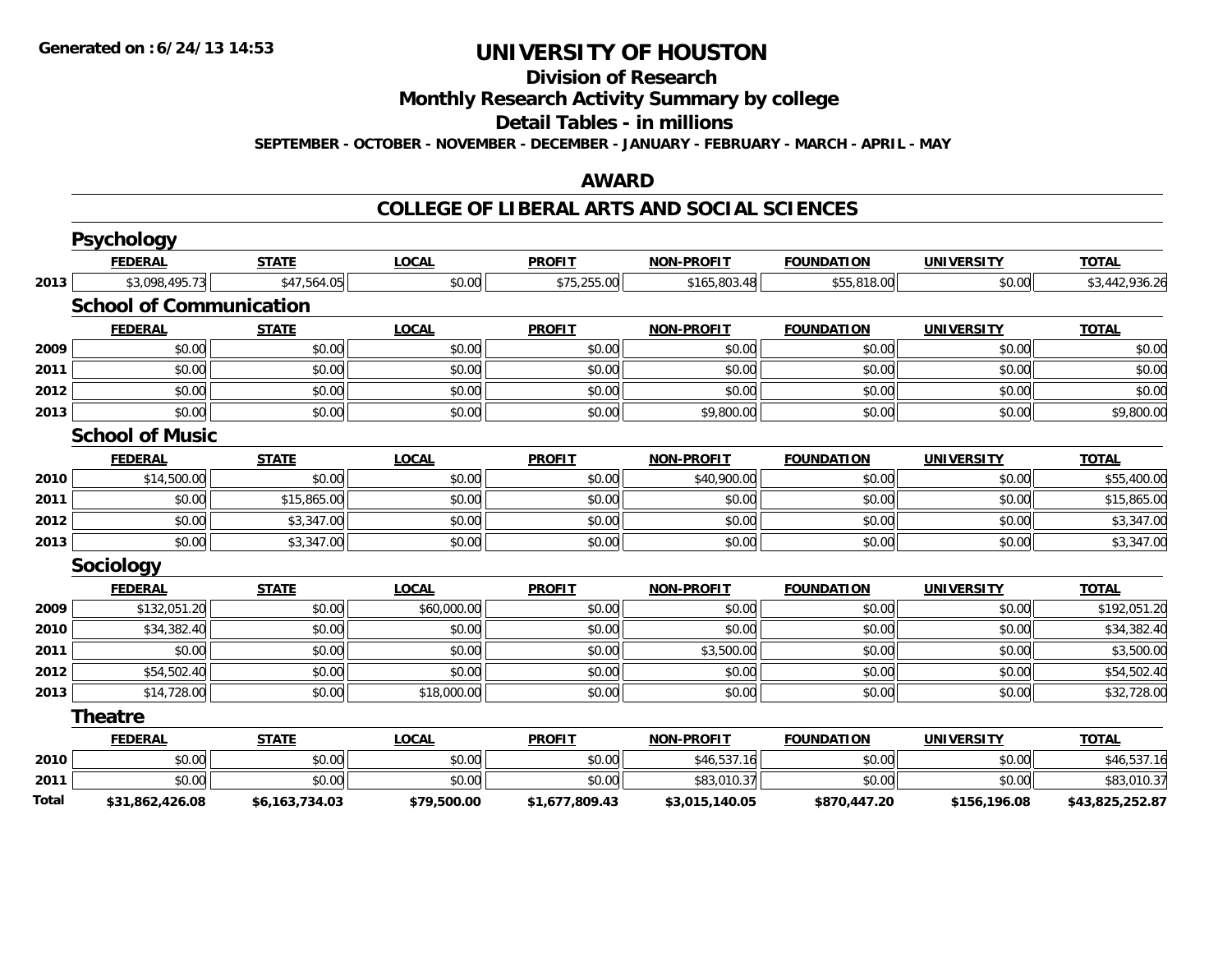# **Division of Research**

**Monthly Research Activity Summary by college**

#### **Detail Tables - in millions**

**SEPTEMBER - OCTOBER - NOVEMBER - DECEMBER - JANUARY - FEBRUARY - MARCH - APRIL - MAY**

### **AWARD**

### **COLLEGE OF NATURAL SCIENCES AND MATHEMATICS**

|      | Biology/Biochemistry                                   |                |              |               |                   |                   |                   |                |
|------|--------------------------------------------------------|----------------|--------------|---------------|-------------------|-------------------|-------------------|----------------|
|      | <b>FEDERAL</b>                                         | <b>STATE</b>   | <b>LOCAL</b> | <b>PROFIT</b> | <b>NON-PROFIT</b> | <b>FOUNDATION</b> | <b>UNIVERSITY</b> | <b>TOTAL</b>   |
| 2009 | \$1,883,537.00                                         | \$0.00         | \$0.00       | \$0.00        | \$90,417.00       | \$216,871.42      | \$0.00            | \$2,190,825.42 |
| 2010 | \$2,808,431.69                                         | \$56,204.00    | \$0.00       | \$0.00        | \$408,616.00      | \$253,171.61      | \$0.00            | \$3,526,423.30 |
| 2011 | \$2,654,748.36                                         | \$361,225.75   | \$0.00       | \$5,600.00    | \$554,763.11      | \$184,378.25      | \$0.00            | \$3,760,715.47 |
| 2012 | \$1,758,626.76                                         | \$263,840.00   | \$0.00       | \$0.00        | \$301,000.00      | \$220,000.00      | \$0.00            | \$2,543,466.76 |
| 2013 | \$1,556,218.69                                         | \$148,385.00   | \$0.00       | \$478,412.00  | \$666,310.00      | \$120,000.00      | \$0.00            | \$2,969,325.69 |
|      | <b>Center for Applied Geoscience Excellence</b>        |                |              |               |                   |                   |                   |                |
|      | <b>FEDERAL</b>                                         | <b>STATE</b>   | <b>LOCAL</b> | <b>PROFIT</b> | <b>NON-PROFIT</b> | <b>FOUNDATION</b> | <b>UNIVERSITY</b> | <b>TOTAL</b>   |
| 2009 | \$0.00                                                 | \$0.00         | \$0.00       | \$0.00        | \$0.00            | \$0.00            | \$0.00            | \$0.00         |
|      | <b>Center for Nuclear Receptors and Cell Signaling</b> |                |              |               |                   |                   |                   |                |
|      | <b>FEDERAL</b>                                         | <b>STATE</b>   | <b>LOCAL</b> | <b>PROFIT</b> | <b>NON-PROFIT</b> | <b>FOUNDATION</b> | <b>UNIVERSITY</b> | <b>TOTAL</b>   |
| 2009 | \$0.00                                                 | \$2,750,000.00 | \$0.00       | \$0.00        | \$0.00            | \$0.00            | \$0.00            | \$2,750,000.00 |
| 2010 | \$4,034,977.00                                         | \$0.00         | \$0.00       | \$0.00        | \$100,000.00      | \$41,181.28       | \$0.00            | \$4,176,158.28 |
| 2011 | \$984,886.09                                           | \$45,000.00    | \$0.00       | \$240,000.00  | \$0.00            | \$50,000.00       | \$0.00            | \$1,319,886.09 |
| 2012 | \$594,968.00                                           | \$1,035,286.00 | \$0.00       | \$0.00        | \$20,000.00       | \$50,000.00       | \$0.00            | \$1,700,254.00 |
| 2013 | \$453,847.00                                           | \$0.00         | \$0.00       | \$140,000.00  | \$14,000.00       | \$100,000.00      | \$0.00            | \$707,847.00   |
|      | Chemistry                                              |                |              |               |                   |                   |                   |                |
|      | <b>FEDERAL</b>                                         | <b>STATE</b>   | <b>LOCAL</b> | <b>PROFIT</b> | <b>NON-PROFIT</b> | <b>FOUNDATION</b> | <b>UNIVERSITY</b> | <b>TOTAL</b>   |
| 2009 | \$2,079,742.50                                         | \$2,772,222.00 | \$0.00       | \$30,634.40   | \$121,100.00      | \$593,464.43      | \$159,770.00      | \$5,756,933.33 |
| 2010 | \$3,427,867.60                                         | \$1,772,622.00 | \$0.00       | \$211,700.00  | \$0.00            | \$1,161,623.61    | \$226,934.00      | \$6,800,747.21 |
| 2011 | \$4,370,136.39                                         | \$0.00         | \$0.00       | \$80,000.00   | \$0.00            | \$1,335,272.58    | \$200,000.00      | \$5,985,408.97 |
| 2012 | \$1,594,445.48                                         | \$0.00         | \$0.00       | \$0.00        | \$30,000.00       | \$968,096.46      | \$0.00            | \$2,592,541.94 |
| 2013 | \$1,270,602.14                                         | \$0.00         | \$0.00       | \$0.00        | \$0.00            | \$1,441,039.62    | \$29,030.00       | \$2,740,671.76 |
|      | <b>Computer Science</b>                                |                |              |               |                   |                   |                   |                |
|      | <b>FEDERAL</b>                                         | <b>STATE</b>   | <b>LOCAL</b> | <b>PROFIT</b> | <b>NON-PROFIT</b> | <b>FOUNDATION</b> | <b>UNIVERSITY</b> | <b>TOTAL</b>   |
| 2009 | \$4,650,932.78                                         | \$0.00         | \$0.00       | \$59,801.00   | \$162,262.00      | \$0.00            | \$0.00            | \$4,872,995.78 |
| 2010 | \$5,675,448.22                                         | \$88,746.00    | \$0.00       | \$152,865.00  | \$134,364.18      | \$0.00            | \$0.00            | \$6,051,423.40 |
| 2011 | \$2,102,984.80                                         | \$37,442.00    | \$0.00       | \$373,576.00  | \$255,357.12      | \$0.00            | \$0.00            | \$2,769,359.92 |
| 2012 | \$1,444,625.38                                         | \$61,050.00    | \$0.00       | \$165,000.00  | \$358,565.75      | \$65,940.00       | \$25,000.00       | \$2,120,181.13 |
| 2013 | \$3,199,607.33                                         | \$0.00         | \$0.00       | \$352,776.00  | \$33,840.00       | \$0.00            | \$25,000.00       | \$3,611,223.33 |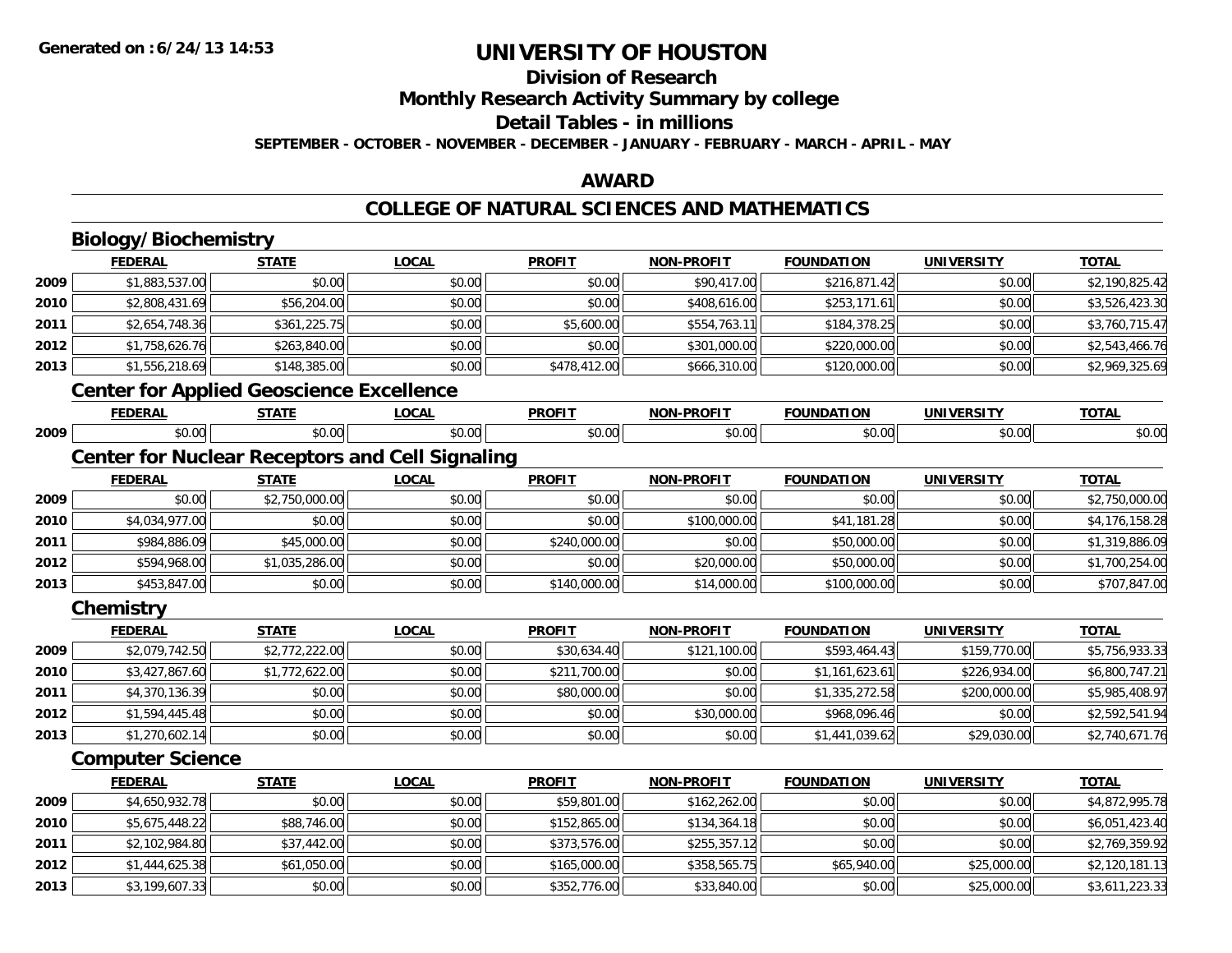### **Division of Research**

**Monthly Research Activity Summary by college**

### **Detail Tables - in millions**

**SEPTEMBER - OCTOBER - NOVEMBER - DECEMBER - JANUARY - FEBRUARY - MARCH - APRIL - MAY**

### **AWARD**

### **COLLEGE OF NATURAL SCIENCES AND MATHEMATICS**

### **Dean, Natural Sciences and Mathematics**

|      | <b>FEDERAL</b> | <b>STATE</b> | <u>LOCAL</u> | <b>PROFIT</b> | <b>NON-PROFIT</b> | <b>FOUNDATION</b> | <b>UNIVERSITY</b> | <b>TOTAL</b> |
|------|----------------|--------------|--------------|---------------|-------------------|-------------------|-------------------|--------------|
| 2009 | \$0.00         | \$0.00       | \$0.00       | \$0.00        | \$0.00            | \$0.00            | \$0.00            | \$0.00       |
| 2010 | \$0.00         | \$0.00       | \$0.00       | \$0.00        | \$0.00            | \$0.00            | \$0.00            | \$0.00       |
| 2011 | \$0.00         | \$0.00       | \$0.00       | \$0.00        | \$0.00            | \$0.00            | \$0.00            | \$0.00       |
| 2012 | \$119,730.00   | \$0.00       | \$0.00       | \$0.00        | \$0.00            | \$0.00            | \$0.00            | \$119,730.00 |
| 2013 | \$113,412.00   | \$0.00       | \$0.00       | \$0.00        | \$0.00            | \$0.00            | \$0.00            | \$113,412.00 |

#### **Earth & Atmospheric Sciences**

|      | <b>FEDERAL</b> | <b>STATE</b>   | <b>LOCAL</b> | <b>PROFIT</b>  | <b>NON-PROFIT</b> | <b>FOUNDATION</b> | <b>UNIVERSITY</b> | <u>TOTAL</u>   |
|------|----------------|----------------|--------------|----------------|-------------------|-------------------|-------------------|----------------|
| 2009 | \$1,402,624.00 | \$569,958.00   | \$0.00       | \$1,309,238.00 | \$1,655,265.00    | \$0.00            | \$0.00            | \$4,937,085.00 |
| 2010 | \$745,357.00   | \$718,316.00   | \$0.00       | \$703,819.00   | \$0.00            | \$0.00            | \$0.00            | \$2,167,492.00 |
| 2011 | \$2,073,924.00 | \$1,107,477.00 | \$0.00       | \$1,056,766.00 | \$0.00            | \$0.00            | \$0.00            | \$4,238,167.00 |
| 2012 | \$742,057.00   | \$288,450.00   | \$0.00       | \$3,539,491.53 | \$262,752.00      | \$0.00            | \$0.00            | \$4,832,750.53 |
| 2013 | \$1,516,703.80 | \$569,854.00   | \$0.00       | \$2,296,357.65 | \$0.00            | \$0.00            | \$0.00            | \$4,382,915.45 |

### **Institute for Climate and Atmospheric Science**

|      | <b>FEDERAL</b> | <b>STATE</b> | <u>LOCAL</u> | <b>PROFIT</b> | <b>NON-PROFIT</b> | <b>FOUNDATION</b> | <b>UNIVERSITY</b> | <b>TOTAL</b> |
|------|----------------|--------------|--------------|---------------|-------------------|-------------------|-------------------|--------------|
| 2009 | \$0.00         | \$0.00       | \$0.00       | \$0.00        | \$0.00            | \$0.00            | \$0.00            | \$0.00       |
| 2010 | \$0.00         | \$0.00       | \$0.00       | \$0.00        | \$0.00            | \$0.00            | \$0.00            | \$0.00       |
| 2011 | \$0.00         | \$0.00       | \$0.00       | \$0.00        | \$0.00            | \$0.00            | \$0.00            | \$0.00       |
| 2012 | \$0.00         | \$0.00       | \$0.00       | \$0.00        | \$0.00            | \$0.00            | \$0.00            | \$0.00       |

#### **Mathematics**

|      | <b>FEDERAL</b> | <b>STATE</b> | <b>LOCAL</b> | <b>PROFIT</b> | <b>NON-PROFIT</b> | <b>FOUNDATION</b> | <b>UNIVERSITY</b> | <b>TOTAL</b>   |
|------|----------------|--------------|--------------|---------------|-------------------|-------------------|-------------------|----------------|
| 2009 | \$574,008.50   | \$396,181.00 | \$0.00       | \$0.00        | \$169,637.00      | \$57,563.53       | \$0.00            | \$1,197,390.03 |
| 2010 | \$600.497.98   | \$462,000.00 | \$0.00       | \$511,700.00  | \$44,000.00       | \$127,436.75      | \$0.00            | \$1,745,634.73 |
| 2011 | \$547,539.70   | \$100,036.00 | \$0.00       | \$150,000.00  | \$22,622.00       | \$111,708.69      | \$41,958.00       | \$973,864.39   |
| 2012 | \$953,724.92   | \$139,739.00 | \$0.00       | \$210,000.00  | \$99,312.00       | \$80,000.00       | \$10,000.00       | \$1,492,775.92 |
| 2013 | \$829,714.32   | \$0.00       | \$0.00       | \$90,000.00   | \$0.00            | \$101,000.00      | \$0.00            | \$1,020,714.32 |

#### **Physics**

|      | <b>FEDERAL</b> | <b>STATE</b> | <u>LOCAL</u> | <b>PROFIT</b>  | <b>NON-PROFIT</b> | <b>FOUNDATION</b> | <b>UNIVERSITY</b> | <b>TOTAL</b>   |
|------|----------------|--------------|--------------|----------------|-------------------|-------------------|-------------------|----------------|
| 2009 | \$820,320.65   | \$0.00       | \$0.00       | \$1,312,700.00 | \$178,481.02      | \$140,000,00      | \$0.00            | \$2,451,501.67 |
| 2010 | \$2,702,973.00 | \$11,498.25  | \$0.00       | \$1,188,919.88 | \$45,397.10       | \$240,000,00      | \$0.00            | \$4,188,788.23 |
| 2011 | \$3,103,938.03 | \$0.00       | \$0.00       | \$897,550.00   | \$5,333.00        | \$210,000.00      | \$0.00            | \$4,216,821.03 |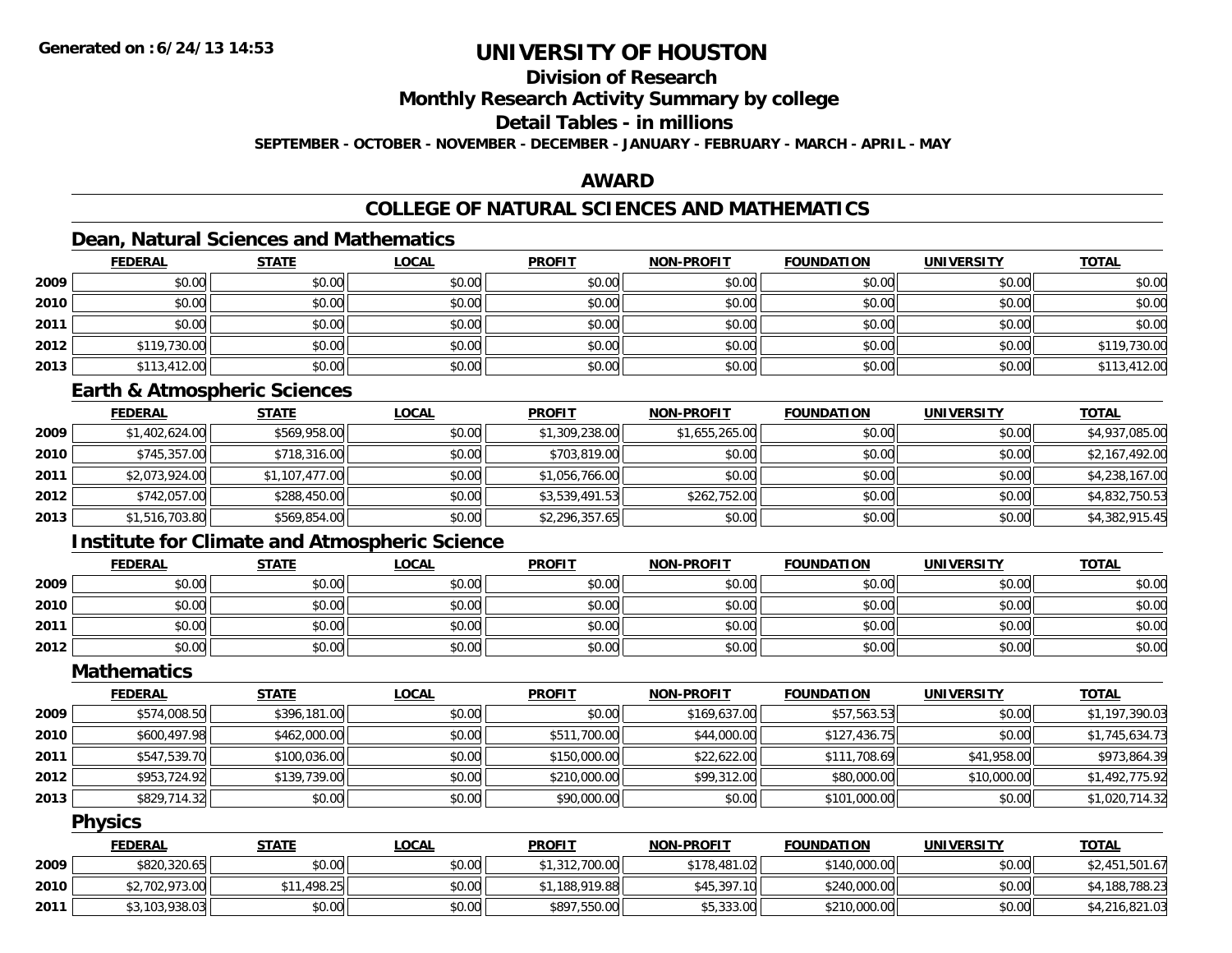#### **Division of Research Monthly Research Activity Summary by college Detail Tables - in millions SEPTEMBER - OCTOBER - NOVEMBER - DECEMBER - JANUARY - FEBRUARY - MARCH - APRIL - MAY**

#### **AWARD**

#### **COLLEGE OF NATURAL SCIENCES AND MATHEMATICS**

|       | <b>Physics</b>  |                 |              |                 |                   |                   |                   |                  |  |  |  |
|-------|-----------------|-----------------|--------------|-----------------|-------------------|-------------------|-------------------|------------------|--|--|--|
|       | <b>FEDERAL</b>  | <b>STATE</b>    | <u>LOCAL</u> | <b>PROFIT</b>   | <b>NON-PROFIT</b> | <b>FOUNDATION</b> | <b>UNIVERSITY</b> | <b>TOTAL</b>     |  |  |  |
| 2012  | \$2,475,185.94  | \$0.00          | \$0.00       | \$4,584,407.00  | \$49,225.00       | \$150,000.00      | \$0.00            | \$7,258,817.94   |  |  |  |
| 2013  | \$3,697,738.98  | \$0.00          | \$0.00       | \$1,020,573.00  | \$56,040.00       | \$160,000.00      | \$0.00            | \$4,934,351.98   |  |  |  |
| Total | \$69,566,083.03 | \$13,755,532.00 | \$0.00       | \$21,161,886.46 | \$5,838,659.28    | \$8,178,748.23    | \$717,692.00      | \$119,218,601.00 |  |  |  |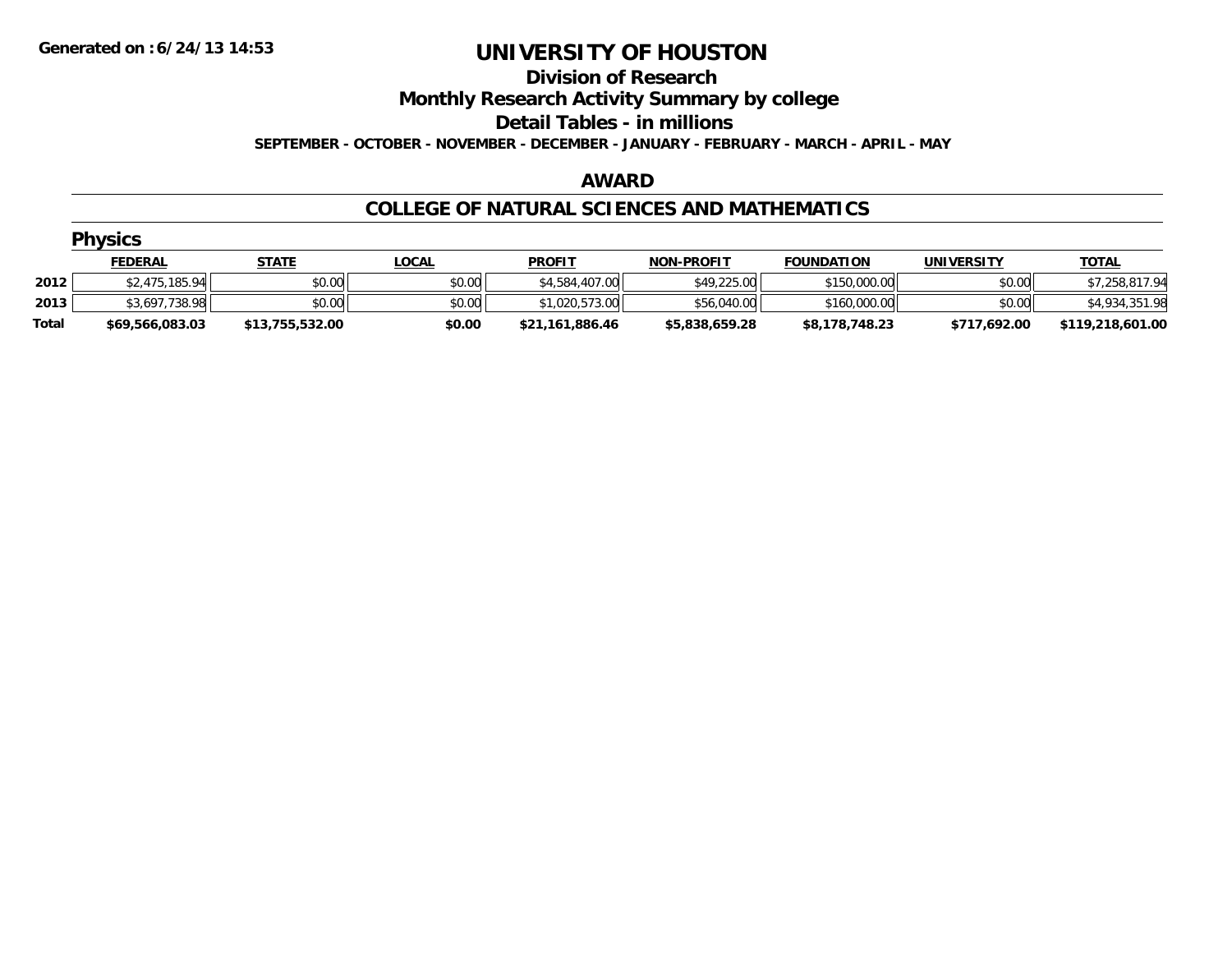### **Division of Research**

**Monthly Research Activity Summary by college**

**Detail Tables - in millions**

**SEPTEMBER - OCTOBER - NOVEMBER - DECEMBER - JANUARY - FEBRUARY - MARCH - APRIL - MAY**

#### **AWARD**

#### **COLLEGE OF OPTOMETRY**

### **Optometry, Community**

|       | ___             |              |              |                |                   |                   |                   |                 |
|-------|-----------------|--------------|--------------|----------------|-------------------|-------------------|-------------------|-----------------|
|       | <b>FEDERAL</b>  | <b>STATE</b> | <u>LOCAL</u> | <b>PROFIT</b>  | <b>NON-PROFIT</b> | <b>FOUNDATION</b> | <b>UNIVERSITY</b> | <b>TOTAL</b>    |
| 2009  | \$4,265,690.57  | \$73,714.00  | \$0.00       | \$178,570.00   | \$0.00            | \$40,000.00       | \$103,100.28      | \$4,661,074.85  |
| 2010  | \$4,380,952.96  | \$37,297.00  | \$0.00       | \$470,472.00   | \$2,100.00        | \$0.00            | \$241,929.63      | \$5,132,751.59  |
| 2011  | \$3,048,963.00  | \$0.00       | \$0.00       | \$264,681.26   | \$0.00            | \$0.00            | \$293,350.00      | \$3,606,994.26  |
| 2012  | \$3,795,967.94  | \$0.00       | \$0.00       | \$438,188.04   | \$0.00            | \$40,000.00       | \$207,310.00      | \$4,481,465.98  |
| 2013  | \$2,500,363.60  | \$0.00       | \$0.00       | \$1,523,207.90 | \$0.00            | \$0.00            | \$207,590.00      | \$4,231,161.50  |
| Total | \$17,991,938.07 | \$111.011.00 | \$0.00       | \$2,875,119.20 | \$2,100.00        | \$80,000.00       | \$1,053,279.91    | \$22,113,448.18 |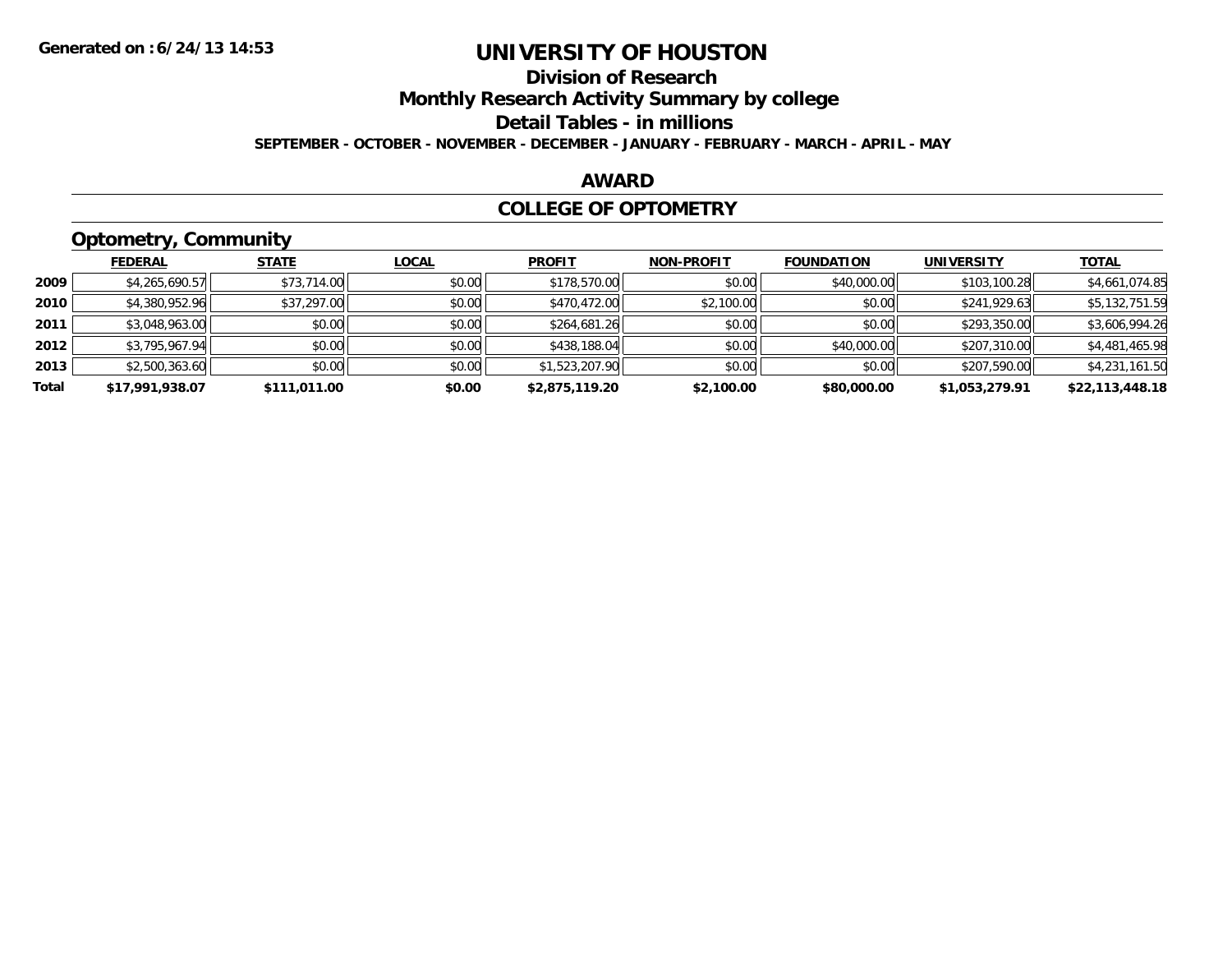### **Division of Research**

**Monthly Research Activity Summary by college**

### **Detail Tables - in millions**

**SEPTEMBER - OCTOBER - NOVEMBER - DECEMBER - JANUARY - FEBRUARY - MARCH - APRIL - MAY**

#### **AWARD**

### **COLLEGE OF PHARMACY**

### **Clinical Sciences and Administration**

|      | <b>FEDERAL</b> | <u>STATE</u> | <b>LOCAL</b> | <b>PROFIT</b> | <b>NON-PROFIT</b> | <b>FOUNDATION</b> | <b>UNIVERSITY</b> | <b>TOTAL</b> |
|------|----------------|--------------|--------------|---------------|-------------------|-------------------|-------------------|--------------|
| 2009 | \$82,966.00    | \$0.00       | \$0.00       | \$136,196.00  | \$398,160.00      | \$0.00            | \$1,485.00        | \$618,807.00 |
| 2010 | \$305,908.85   | \$0.00       | \$0.00       | \$198,496.00  | \$66,001.00       | \$0.00            | \$0.00            | \$570,405.85 |
| 2011 | \$73,572.60    | \$14,886.00  | \$0.00       | \$80,448.80   | \$359,968.00      | \$0.00            | \$0.00            | \$528,875.40 |
| 2012 | \$299,290.30   | \$17,618.62  | \$0.00       | \$218,750.00  | \$17,081.95       | \$0.00            | \$0.00            | \$552,740.87 |
| 2013 | \$225,015.00   | \$0.00       | \$0.00       | \$446,653.46  | \$10,000.00       | \$2,500.00        | \$0.00            | \$684,168.46 |

#### **Dean, Pharmacy**

|      | <b>FEDERAL</b> | <b>STATE</b> | <u>LOCAL</u> | <b>PROFIT</b> | <b>NON-PROFIT</b> | <b>FOUNDATION</b> | <b>UNIVERSITY</b> | <b>TOTAL</b> |
|------|----------------|--------------|--------------|---------------|-------------------|-------------------|-------------------|--------------|
| 2009 | \$0.00         | \$0.00       | \$0.00       | \$0.00        | \$0.00            | \$0.00            | \$0.00            | \$0.00       |
| 2010 | \$0.00         | \$0.00       | \$0.00       | \$0.00        | \$0.00            | \$0.00            | \$0.00            | \$0.00       |
| 2011 | \$0.00         | \$0.00       | \$0.00       | \$0.00        | \$0.00            | \$0.00            | \$0.00            | \$0.00       |
| 2012 | \$0.00         | \$0.00       | \$0.00       | \$0.00        | \$0.00            | \$0.00            | \$0.00            | \$0.00       |
| 2013 | \$0.00         | \$0.00       | \$0.00       | \$0.00        | \$0.00            | \$0.00            | \$0.00            | \$0.00       |

### **Pharmacological and Pharmaceutical Sciences**

|       | <b>FEDERAL</b>  | <b>STATE</b> | <b>LOCAL</b> | <b>PROFIT</b>  | <b>NON-PROFIT</b> | <b>FOUNDATION</b> | <b>UNIVERSITY</b> | <b>TOTAL</b>    |
|-------|-----------------|--------------|--------------|----------------|-------------------|-------------------|-------------------|-----------------|
| 2009  | \$1,555,440.31  | \$0.00       | \$0.00       | \$134,716.00   | \$99,970.00       | \$90,775.00       | \$0.00            | \$1,880,901.31  |
| 2010  | \$3,066,014.40  | \$36,660.00  | \$0.00       | \$19,200.00    | \$0.00            | \$0.00            | \$0.00            | \$3,121,874.40  |
| 2011  | \$2,224,296.40  | \$0.00       | \$0.00       | \$25,760.00    | \$0.00            | \$60,210.00       | \$0.00            | \$2,310,266.40  |
| 2012  | \$1,762,260.70  | \$0.00       | \$0.00       | \$16,000.00    | \$147,000.00      | \$0.00            | \$0.00            | \$1,925,260.70  |
| 2013  | \$1,373,452.49  | \$0.00       | \$0.00       | \$34,684.00    | \$10,000.00       | \$0.00            | \$0.00            | \$1,418,136.49  |
| Total | \$10,968,217.05 | \$69,164.62  | \$0.00       | \$1,310,904.26 | \$1,108,180.95    | \$153,485.00      | \$1,485.00        | \$13,611,436.88 |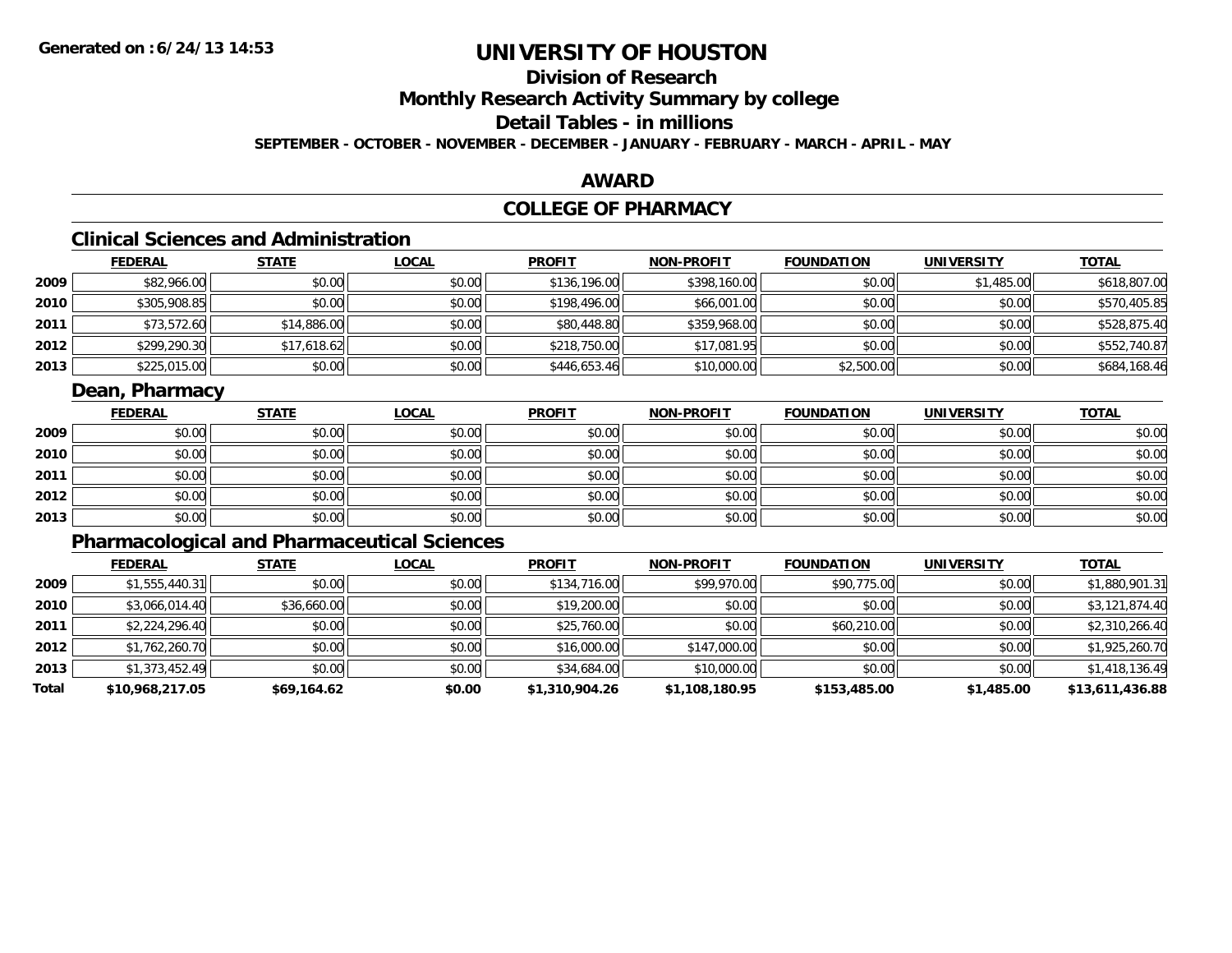**Division of Research**

**Monthly Research Activity Summary by college**

**Detail Tables - in millions**

**SEPTEMBER - OCTOBER - NOVEMBER - DECEMBER - JANUARY - FEBRUARY - MARCH - APRIL - MAY**

#### **AWARD**

#### **COLLEGE OF TECHNOLOGY**

|                      | <b>Center for Life Sciences Technology</b><br><b>FEDERAL</b> | <b>STATE</b> | <b>LOCAL</b> | <b>PROFIT</b> | <b>NON-PROFIT</b> | <b>FOUNDATION</b> | <b>UNIVERSITY</b> | <b>TOTAL</b> |
|----------------------|--------------------------------------------------------------|--------------|--------------|---------------|-------------------|-------------------|-------------------|--------------|
| 2011                 | \$0.00                                                       | \$0.00       | \$0.00       | \$0.00        | \$0.00            | \$0.00            | \$0.00            | \$0.00       |
|                      | <b>Center for Technology Literacy</b>                        |              |              |               |                   |                   |                   |              |
|                      | <b>FEDERAL</b>                                               | <b>STATE</b> | <b>LOCAL</b> | <b>PROFIT</b> | <b>NON-PROFIT</b> | <b>FOUNDATION</b> | <b>UNIVERSITY</b> | <b>TOTAL</b> |
| 2010                 | \$16,800.00                                                  | \$0.00       | \$0.00       | \$0.00        | \$0.00            | \$0.00            | \$0.00            | \$16,800.00  |
| 2012                 | \$111,690.00                                                 | \$0.00       | \$0.00       | \$0.00        | \$0.00            | \$0.00            | \$0.00            | \$111,690.00 |
| 2013                 | \$203,427.00                                                 | \$0.00       | \$0.00       | \$0.00        | \$0.00            | \$0.00            | \$0.00            | \$203,427.00 |
|                      | Dean, Technology                                             |              |              |               |                   |                   |                   |              |
|                      | <b>FEDERAL</b>                                               | <b>STATE</b> | <b>LOCAL</b> | <b>PROFIT</b> | <b>NON-PROFIT</b> | <b>FOUNDATION</b> | <b>UNIVERSITY</b> | <b>TOTAL</b> |
| 2009                 | \$317,127.00                                                 | \$0.00       | \$0.00       | \$0.00        | \$0.00            | \$0.00            | \$0.00            | \$317,127.00 |
| 2010                 | \$245,728.10                                                 | \$0.00       | \$0.00       | \$0.00        | \$0.00            | \$0.00            | \$0.00            | \$245,728.10 |
| 2011                 | \$144,483.49                                                 | \$0.00       | \$0.00       | \$0.00        | \$0.00            | \$0.00            | \$0.00            | \$144,483.49 |
| 2012                 | \$342,089.00                                                 | \$21,144.00  | \$0.00       | \$0.00        | \$0.00            | \$0.00            | \$0.00            | \$363,233.00 |
| 2013                 | \$0.00                                                       | \$59,654.40  | \$0.00       | \$0.00        | \$0.00            | \$0.00            | \$0.00            | \$59,654.40  |
|                      | <b>Engineering Technology</b>                                |              |              |               |                   |                   |                   |              |
|                      | <b>FEDERAL</b>                                               | <b>STATE</b> | <b>LOCAL</b> | <b>PROFIT</b> | <b>NON-PROFIT</b> | <b>FOUNDATION</b> | <b>UNIVERSITY</b> | <b>TOTAL</b> |
| 2009                 | \$154,399.79                                                 | \$0.00       | \$0.00       | \$71,000.00   | \$55,603.00       | \$0.00            | \$0.00            | \$281,002.79 |
| 2010                 | \$413,560.70                                                 | \$0.00       | \$0.00       | \$111,000.00  | \$0.00            | \$0.00            | \$0.00            | \$524,560.70 |
| 2011                 | \$431,491.00                                                 | \$0.00       | \$0.00       | \$0.00        | \$28,702.00       | \$18,100.00       | \$0.00            | \$478,293.00 |
| 2012                 | \$173,699.31                                                 | \$0.00       | \$0.00       | \$0.00        | \$48,974.00       | \$63,210.00       | \$0.00            | \$285,883.31 |
| 2013                 | \$261,215.00                                                 | \$14,913.60  | \$0.00       | \$75,000.00   | \$0.00            | \$0.00            | \$0.00            | \$351,128.60 |
|                      | <b>Human Development and Consumer Science</b>                |              |              |               |                   |                   |                   |              |
|                      | <b>FEDERAL</b>                                               | <b>STATE</b> | <b>LOCAL</b> | <b>PROFIT</b> | <b>NON-PROFIT</b> | <b>FOUNDATION</b> | <b>UNIVERSITY</b> | <b>TOTAL</b> |
| 2009                 | \$0.00                                                       | \$0.00       | \$0.00       | \$10,000.00   | \$0.00            | \$0.00            | \$0.00            | \$10,000.00  |
| 2010                 | \$1,000.00                                                   | \$0.00       | \$0.00       | \$20,704.00   | \$0.00            | \$0.00            | \$0.00            | \$21,704.00  |
|                      | \$5,000.00                                                   | \$0.00       | \$0.00       | \$0.00        | \$0.00            | \$0.00            | \$0.00            | \$5,000.00   |
|                      |                                                              |              |              |               |                   |                   |                   |              |
|                      | <b>Information &amp; Logistics Technology</b>                |              |              |               |                   |                   |                   |              |
|                      | <b>FEDERAL</b>                                               | <b>STATE</b> | <b>LOCAL</b> | <b>PROFIT</b> | <b>NON-PROFIT</b> | <b>FOUNDATION</b> | <b>UNIVERSITY</b> | <b>TOTAL</b> |
|                      | \$199,117.20                                                 | \$0.00       | \$0.00       | \$0.00        | \$20,094.00       | \$0.00            | \$0.00            | \$219,211.20 |
| 2013<br>2009<br>2010 | \$121,248.00                                                 | \$0.00       | \$0.00       | \$0.00        | \$0.00            | \$0.00            | \$0.00            | \$121,248.00 |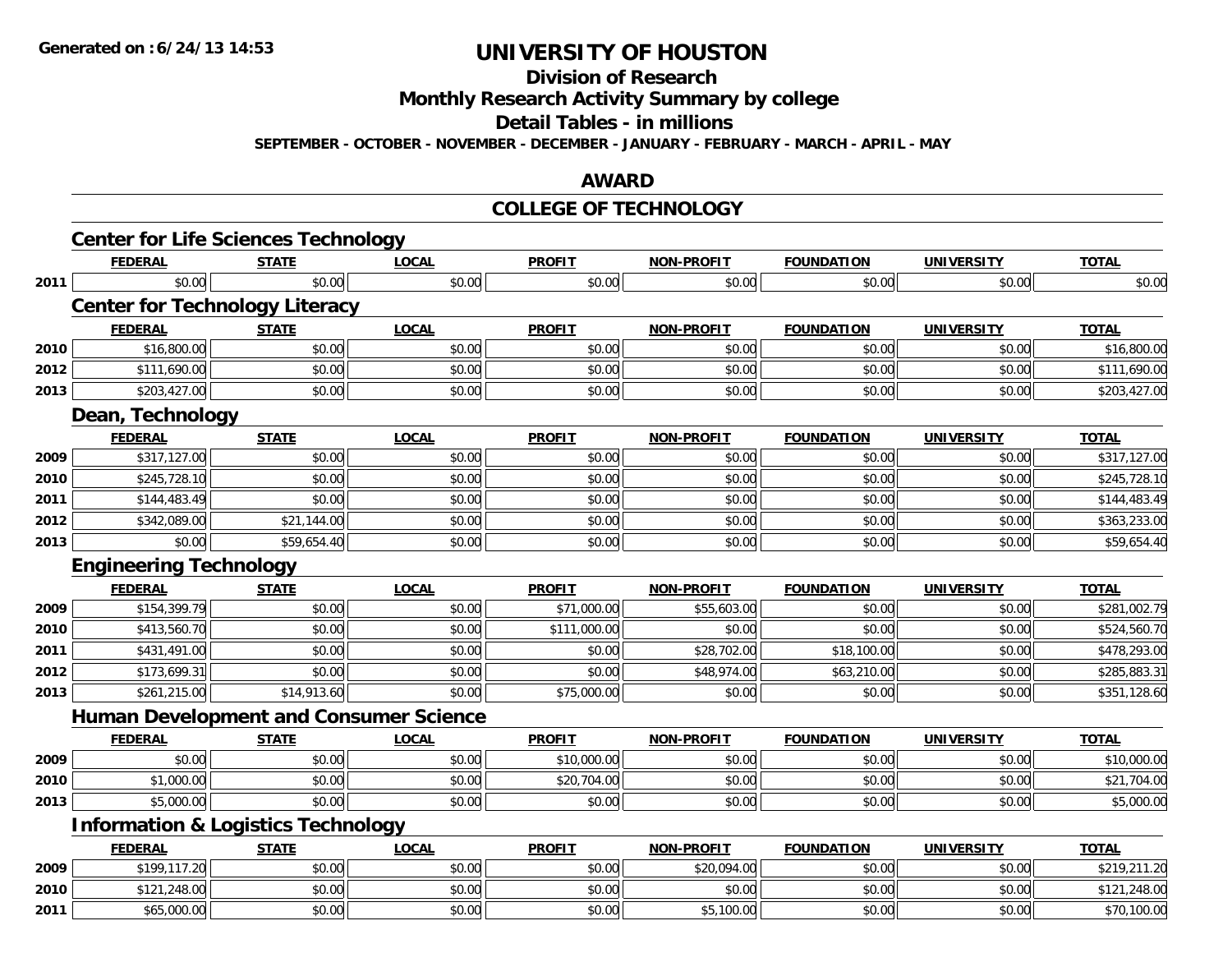**Division of Research**

**Monthly Research Activity Summary by college**

**Detail Tables - in millions**

**SEPTEMBER - OCTOBER - NOVEMBER - DECEMBER - JANUARY - FEBRUARY - MARCH - APRIL - MAY**

#### **AWARD**

#### **COLLEGE OF TECHNOLOGY**

#### **Information & Logistics Technology**

|       | <b>FEDERAL</b>                               | <b>STATE</b> | <b>LOCAL</b> | <b>PROFIT</b> | <b>NON-PROFIT</b> | <b>FOUNDATION</b> | <b>UNIVERSITY</b> | <b>TOTAL</b>   |
|-------|----------------------------------------------|--------------|--------------|---------------|-------------------|-------------------|-------------------|----------------|
| 2012  | \$5,000.00                                   | \$0.00       | \$0.00       | \$0.00        | \$0.00            | \$0.00            | \$0.00            | \$5,000.00     |
|       | <b>Texas Manufacturing Assistance Center</b> |              |              |               |                   |                   |                   |                |
|       | <b>FEDERAL</b>                               | <b>STATE</b> | <b>LOCAL</b> | <b>PROFIT</b> | <b>NON-PROFIT</b> | <b>FOUNDATION</b> | <b>UNIVERSITY</b> | <b>TOTAL</b>   |
| 2009  | \$0.00                                       | \$0.00       | \$0.00       | \$0.00        | \$0.00            | \$0.00            | \$0.00            | \$0.00         |
| 2010  | \$0.00                                       | \$0.00       | \$0.00       | \$0.00        | \$0.00            | \$0.00            | \$0.00            | \$0.00         |
| 2011  | \$0.00                                       | \$0.00       | \$0.00       | \$0.00        | \$0.00            | \$0.00            | \$0.00            | \$0.00         |
| 2012  | \$0.00                                       | \$0.00       | \$0.00       | \$0.00        | \$0.00            | \$0.00            | \$0.00            | \$0.00         |
| 2013  | \$0.00                                       | \$0.00       | \$0.00       | \$0.00        | \$0.00            | \$0.00            | \$0.00            | \$0.00         |
| Total | \$3,212,075.59                               | \$95,712.00  | \$0.00       | \$287,704.00  | \$158,473.00      | \$81,310.00       | \$0.00            | \$3,835,274.59 |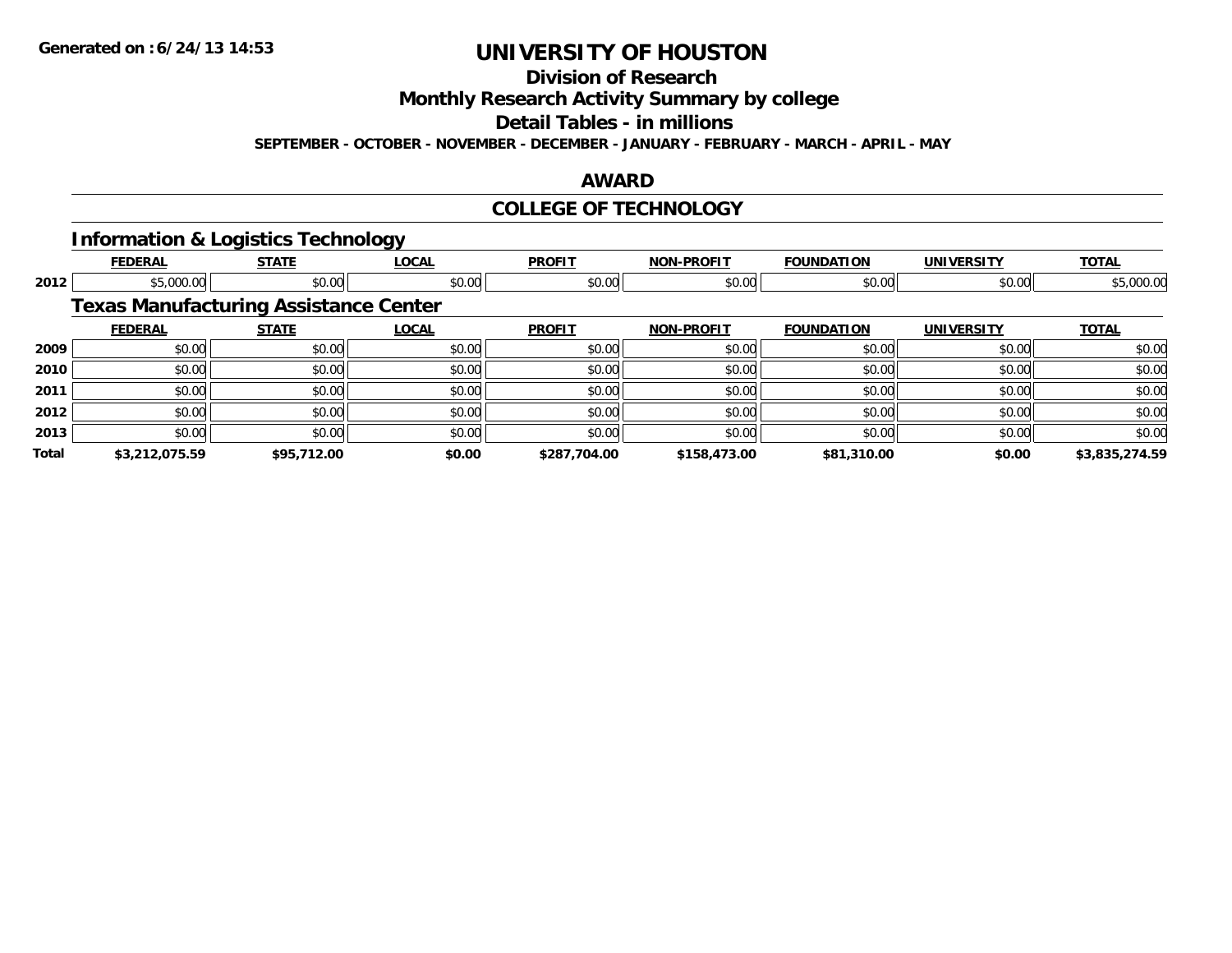### **Division of Research**

**Monthly Research Activity Summary by college**

**Detail Tables - in millions**

**SEPTEMBER - OCTOBER - NOVEMBER - DECEMBER - JANUARY - FEBRUARY - MARCH - APRIL - MAY**

#### **AWARD**

### **CULLEN COLLEGE OF ENGINEERING**

|      | <b>Biomedical Engineering</b> |                |                                                          |                |                   |                   |                   |                |
|------|-------------------------------|----------------|----------------------------------------------------------|----------------|-------------------|-------------------|-------------------|----------------|
|      | <b>FEDERAL</b>                | <b>STATE</b>   | <b>LOCAL</b>                                             | <b>PROFIT</b>  | <b>NON-PROFIT</b> | <b>FOUNDATION</b> | <b>UNIVERSITY</b> | <b>TOTAL</b>   |
| 2009 | \$524,789.48                  | \$0.00         | \$0.00                                                   | \$0.00         | \$100,000.00      | \$0.00            | \$0.00            | \$624,789.48   |
| 2010 | \$285,710.00                  | \$0.00         | \$0.00                                                   | \$0.00         | \$0.00            | \$4,594.00        | \$0.00            | \$290,304.00   |
| 2011 | \$301,016.00                  | \$0.00         | \$0.00                                                   | \$0.00         | \$0.00            | \$0.00            | \$0.00            | \$301,016.00   |
| 2012 | \$1,970,926.86                | \$0.00         | \$0.00                                                   | \$0.00         | \$0.00            | \$0.00            | \$0.00            | \$1,970,926.86 |
| 2013 | \$472,871.00                  | \$0.00         | \$0.00                                                   | \$0.00         | \$0.00            | \$0.00            | \$0.00            | \$472,871.00   |
|      |                               |                | <b>Center for Innovative Grouting Materials and Tech</b> |                |                   |                   |                   |                |
|      | <b>FEDERAL</b>                | <b>STATE</b>   | <b>LOCAL</b>                                             | <b>PROFIT</b>  | <b>NON-PROFIT</b> | <b>FOUNDATION</b> | <b>UNIVERSITY</b> | <b>TOTAL</b>   |
| 2010 | \$0.00                        | \$0.00         | \$0.00                                                   | \$0.00         | \$0.00            | \$0.00            | \$0.00            | \$0.00         |
| 2011 | \$0.00                        | \$0.00         | \$0.00                                                   | \$0.00         | \$0.00            | \$0.00            | \$0.00            | \$0.00         |
| 2012 | \$0.00                        | \$0.00         | \$0.00                                                   | \$0.00         | \$0.00            | \$0.00            | \$0.00            | \$0.00         |
| 2013 | \$0.00                        | \$0.00         | \$0.00                                                   | \$0.00         | \$0.00            | \$0.00            | \$0.00            | \$0.00         |
|      | <b>Chemical Engineering</b>   |                |                                                          |                |                   |                   |                   |                |
|      | <b>FEDERAL</b>                | <b>STATE</b>   | <b>LOCAL</b>                                             | <b>PROFIT</b>  | <b>NON-PROFIT</b> | <b>FOUNDATION</b> | <b>UNIVERSITY</b> | <b>TOTAL</b>   |
| 2009 | \$966,518.05                  | \$7,072,059.00 | \$0.00                                                   | \$262,140.00   | \$40,000.00       | \$19,499.84       | \$10,200.00       | \$8,370,416.89 |
| 2010 | \$6,495,411.35                | \$37,500.00    | \$60,588.00                                              | \$536,766.79   | \$0.00            | \$112,200.00      | \$40,818.00       | \$7,283,284.14 |
| 2011 | \$3,347,101.21                | \$301,766.25   | \$0.00                                                   | \$695,583.00   | \$0.00            | \$160,900.00      | \$114,642.00      | \$4,619,992.46 |
| 2012 | \$2,750,740.56                | \$0.00         | \$0.00                                                   | \$1,132,746.57 | \$0.00            | \$220,900.00      | \$0.00            | \$4,104,387.13 |
| 2013 | \$1,721,490.06                | \$26,500.00    | \$0.00                                                   | \$1,423,978.00 | \$200,000.00      | \$170,000.00      | \$192,000.00      | \$3,733,968.06 |
|      | <b>Civil Engineering</b>      |                |                                                          |                |                   |                   |                   |                |
|      | <b>FEDERAL</b>                | <b>STATE</b>   | <b>LOCAL</b>                                             | <b>PROFIT</b>  | <b>NON-PROFIT</b> | <b>FOUNDATION</b> | <b>UNIVERSITY</b> | <b>TOTAL</b>   |
| 2009 | \$1,408,672.00                | \$576,864.00   | \$0.00                                                   | \$101,000.00   | \$0.00            | \$100,000.00      | \$20,000.00       | \$2,206,536.00 |
| 2010 | \$1,013,467.20                | \$584,367.00   | \$0.00                                                   | \$30,359.20    | \$0.00            | \$0.00            | \$0.00            | \$1,628,193.40 |
| 2011 | \$1,729,484.50                | \$523,795.00   | \$100,000.00                                             | \$211,311.80   | \$75,623.00       | \$0.00            | \$0.00            | \$2,640,214.30 |
| 2012 | \$2,805,262.31                | \$612,633.00   | \$0.00                                                   | \$243,753.10   | \$186,885.00      | \$66,667.00       | \$16,002.00       | \$3,931,202.41 |
| 2013 | \$3,087,961.13                | \$367,006.00   | \$0.00                                                   | \$213,215.00   | \$114,953.70      | \$360,295.00      | \$0.00            | \$4,143,430.83 |
|      |                               |                | <b>Composites Engineering and Applications Center</b>    |                |                   |                   |                   |                |
|      | <b>FEDERAL</b>                | <b>STATE</b>   | <b>LOCAL</b>                                             | <b>PROFIT</b>  | <b>NON-PROFIT</b> | <b>FOUNDATION</b> | <b>UNIVERSITY</b> | <b>TOTAL</b>   |
| 2010 | \$0.00                        | \$0.00         | \$0.00                                                   | \$0.00         | \$0.00            | \$0.00            | \$0.00            | \$0.00         |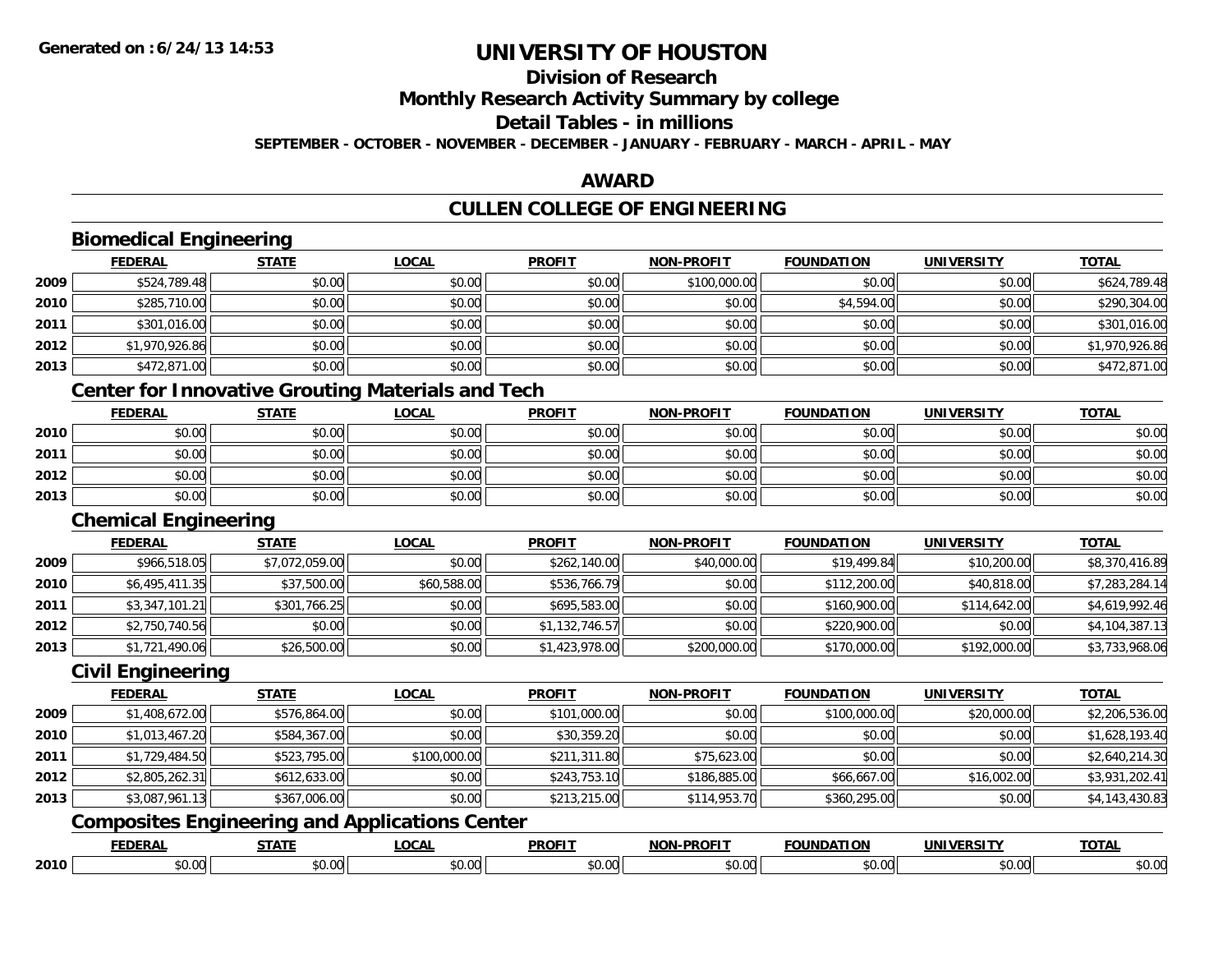#### **Division of Research**

**Monthly Research Activity Summary by college**

**Detail Tables - in millions**

**SEPTEMBER - OCTOBER - NOVEMBER - DECEMBER - JANUARY - FEBRUARY - MARCH - APRIL - MAY**

#### **AWARD**

### **CULLEN COLLEGE OF ENGINEERING**

|      | Dean, Engineering                  |                                              |              |               |                   |                   |                   |                |
|------|------------------------------------|----------------------------------------------|--------------|---------------|-------------------|-------------------|-------------------|----------------|
|      | <b>FEDERAL</b>                     | <b>STATE</b>                                 | <b>LOCAL</b> | <b>PROFIT</b> | <b>NON-PROFIT</b> | <b>FOUNDATION</b> | <b>UNIVERSITY</b> | <b>TOTAL</b>   |
| 2009 | \$0.00                             | \$0.00                                       | \$0.00       | \$0.00        | \$0.00            | \$0.00            | \$0.00            | \$0.00         |
| 2010 | \$0.00                             | \$0.00                                       | \$0.00       | \$0.00        | \$0.00            | \$0.00            | \$0.00            | \$0.00         |
| 2011 | \$0.00                             | \$0.00                                       | \$0.00       | \$0.00        | \$0.00            | \$0.00            | \$0.00            | \$0.00         |
| 2013 | \$39,999.10                        | \$0.00                                       | \$0.00       | \$0.00        | \$0.00            | \$0.00            | \$0.00            | \$39,999.10    |
|      |                                    | <b>Electrical &amp; Computer Engineering</b> |              |               |                   |                   |                   |                |
|      | <b>FEDERAL</b>                     | <b>STATE</b>                                 | <b>LOCAL</b> | <b>PROFIT</b> | NON-PROFIT        | <b>FOUNDATION</b> | <b>UNIVERSITY</b> | <b>TOTAL</b>   |
| 2009 | \$2,393,975.17                     | \$59,985.00                                  | \$0.00       | \$488,821.00  | \$267,012.28      | \$0.00            | \$19,800.00       | \$3,229,593.46 |
| 2010 | \$3,478,583.38                     | \$310,294.51                                 | \$0.00       | \$305,000.00  | \$131,500.00      | \$50,000.00       | \$0.00            | \$4,275,377.89 |
| 2011 | \$4,730,840.97                     | \$63,391.24                                  | \$0.00       | \$298,530.00  | \$0.00            | \$50,000.00       | \$0.00            | \$5,142,762.21 |
| 2012 | \$2,877,505.59                     | \$44,704.20                                  | \$0.00       | \$415,157.50  | \$27,500.00       | \$50,000.00       | \$0.00            | \$3,414,867.29 |
| 2013 | \$1,441,153.48                     | \$35,263.20                                  | \$0.00       | \$615,698.00  | \$221,967.30      | \$75,000.00       | \$0.00            | \$2,389,081.98 |
|      | <b>Industrial Engineering</b>      |                                              |              |               |                   |                   |                   |                |
|      | <b>FEDERAL</b>                     | <b>STATE</b>                                 | <b>LOCAL</b> | <b>PROFIT</b> | <b>NON-PROFIT</b> | <b>FOUNDATION</b> | <b>UNIVERSITY</b> | <b>TOTAL</b>   |
| 2009 | \$260,381.00                       | \$50,685.00                                  | \$0.00       | \$0.00        | \$0.00            | \$0.00            | \$0.00            | \$311,066.00   |
| 2010 | \$396,198.00                       | \$45,741.00                                  | \$431,266.00 | \$0.00        | \$0.00            | \$0.00            | \$0.00            | \$873,205.00   |
| 2011 | \$0.00                             | \$16,828.00                                  | \$0.00       | \$0.00        | \$0.00            | \$0.00            | \$0.00            | \$16,828.00    |
| 2012 | \$0.00                             | \$0.00                                       | \$0.00       | \$0.00        | \$0.00            | \$0.00            | \$0.00            | \$0.00         |
| 2013 | \$0.00                             | \$39,855.00                                  | \$0.00       | \$0.00        | \$0.00            | \$40,218.65       | \$0.00            | \$80,073.65    |
|      | <b>Mechanical Engineering</b>      |                                              |              |               |                   |                   |                   |                |
|      | <b>FEDERAL</b>                     | <b>STATE</b>                                 | <b>LOCAL</b> | <b>PROFIT</b> | <b>NON-PROFIT</b> | <b>FOUNDATION</b> | <b>UNIVERSITY</b> | <b>TOTAL</b>   |
| 2009 | \$2,286,822.31                     | \$0.00                                       | \$0.00       | \$166,458.00  | \$30,600.00       | \$0.00            | \$44,809.00       | \$2,528,689.31 |
| 2010 | \$2,744,067.40                     | \$1,784,494.75                               | \$0.00       | \$357,162.80  | \$0.00            | \$0.00            | \$0.00            | \$4,885,724.95 |
| 2011 | \$1,091,550.30                     | \$0.00                                       | \$0.00       | \$513,038.20  | \$0.00            | \$0.00            | \$0.00            | \$1,604,588.50 |
| 2012 | \$4,079,533.40                     | \$193,840.49                                 | \$0.00       | \$66,443.90   | \$0.00            | \$65,105.15       | \$0.00            | \$4,404,922.94 |
| 2013 | \$3,873,320.53                     | \$122,500.00                                 | \$0.00       | \$452,732.00  | \$22,000.00       | \$135,693.08      | \$0.00            | \$4,606,245.61 |
|      | <b>National Wind Energy Center</b> |                                              |              |               |                   |                   |                   |                |
|      | <b>FEDERAL</b>                     | <b>STATE</b>                                 | <b>LOCAL</b> | <b>PROFIT</b> | <b>NON-PROFIT</b> | <b>FOUNDATION</b> | <b>UNIVERSITY</b> | <b>TOTAL</b>   |
| 2010 | \$0.00                             | \$0.00                                       | \$0.00       | \$0.00        | \$0.00            | \$0.00            | \$0.00            | \$0.00         |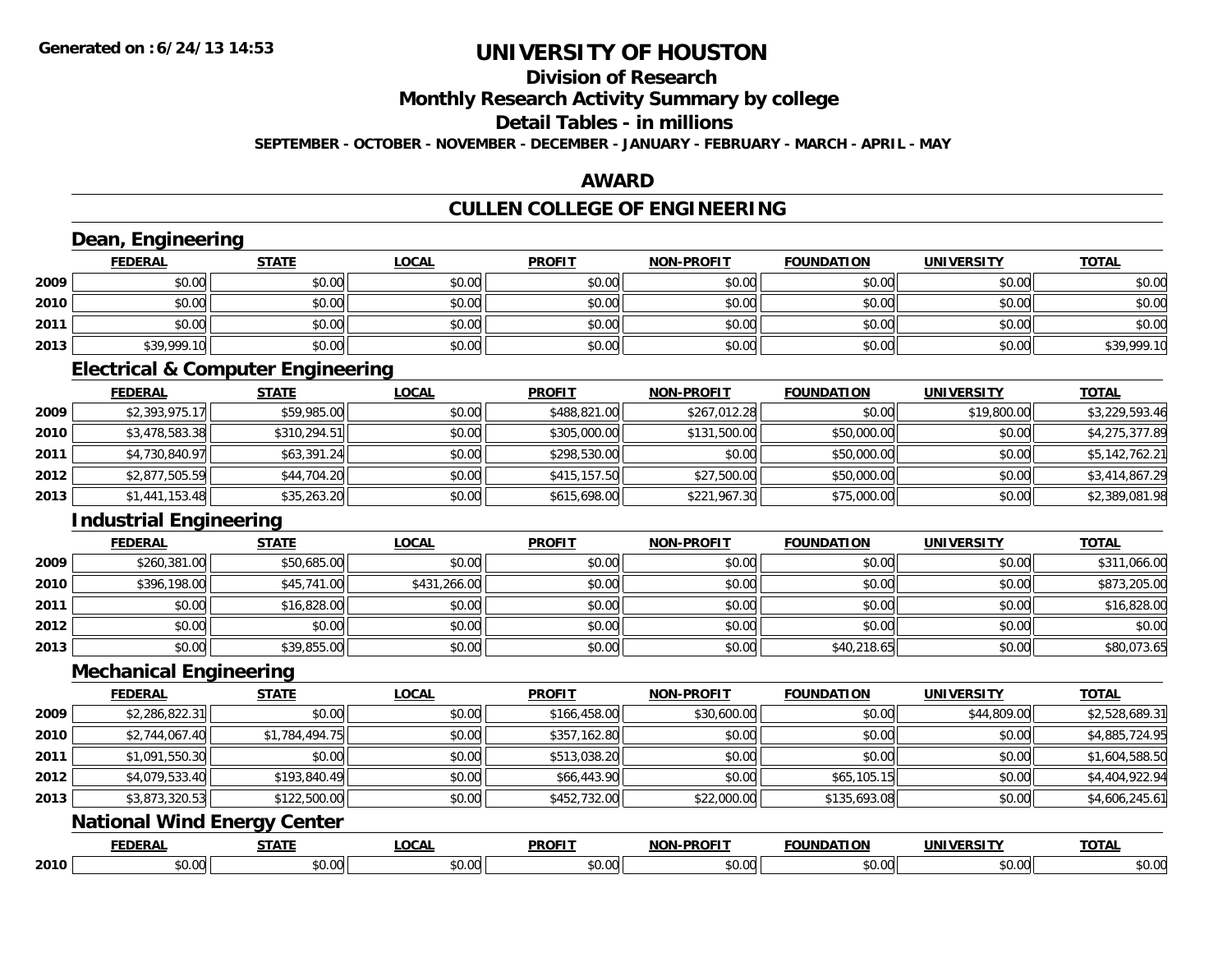### **Division of Research**

**Monthly Research Activity Summary by college**

**Detail Tables - in millions**

**SEPTEMBER - OCTOBER - NOVEMBER - DECEMBER - JANUARY - FEBRUARY - MARCH - APRIL - MAY**

#### **AWARD**

### **CULLEN COLLEGE OF ENGINEERING**

#### **SW Public Safety Technology Center**

|              | <b>FEDERAL</b>  | <b>STATE</b>    | LOCAL        | <b>PROFIT</b>  | <b>NON-PROFIT</b> | <b>FOUNDATION</b> | UNIVERSITY   | <b>TOTAL</b>    |
|--------------|-----------------|-----------------|--------------|----------------|-------------------|-------------------|--------------|-----------------|
| 2009         | \$0.00          | \$0.00          | \$0.00       | \$0.00         | \$0.00            | \$0.00            | \$0.00       | \$0.00          |
| 2010         | \$0.00          | \$0.00          | \$0.00       | \$0.00         | \$0.00            | \$0.00            | \$0.00       | \$0.00          |
| <b>Total</b> | \$58,575,352.33 | \$12.870.072.64 | \$591.854.00 | \$8,529,894.86 | \$1,418,041.28    | \$1,681,072.72    | \$458,271.00 | \$84,124,558.83 |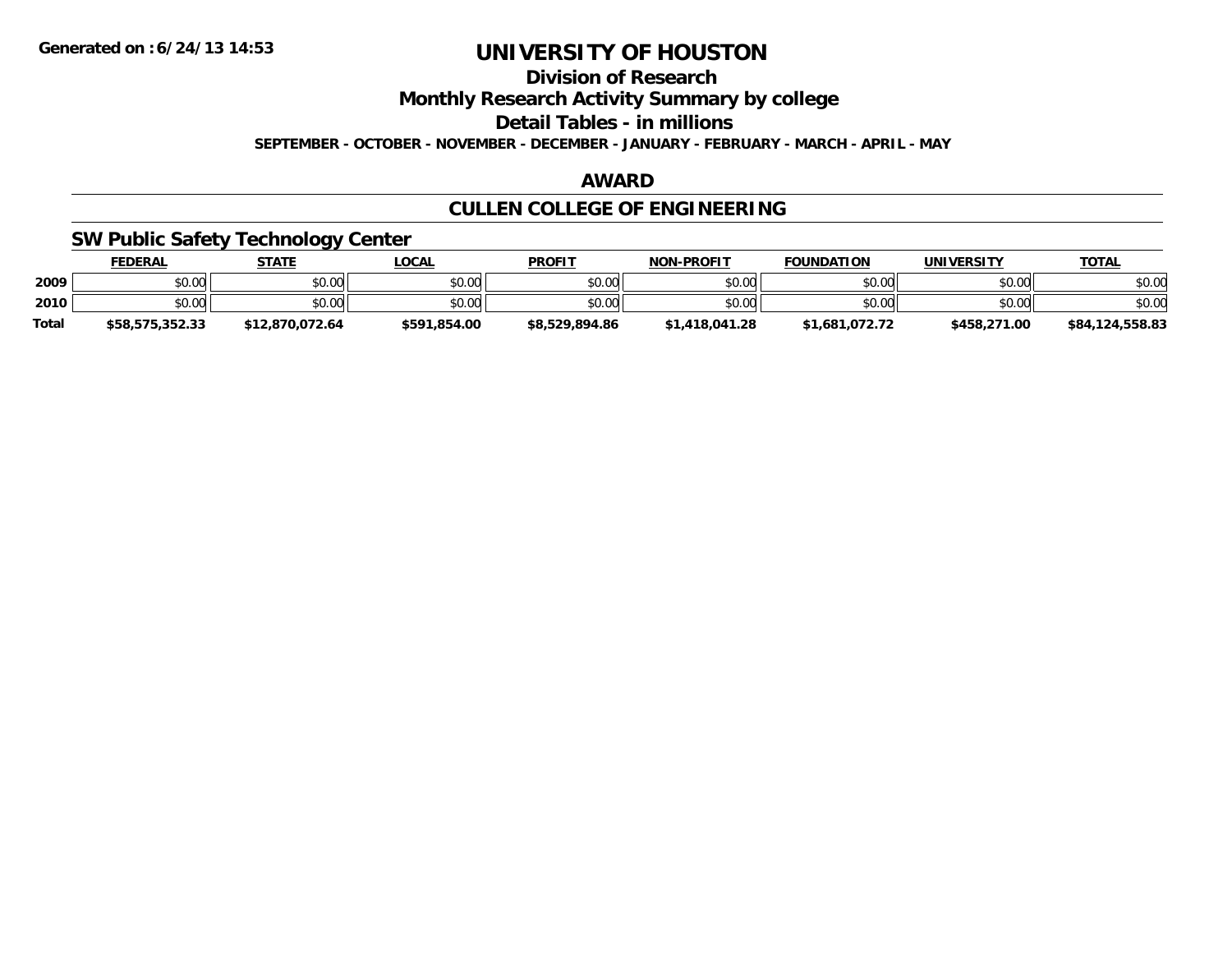**Division of Research**

**Monthly Research Activity Summary by college**

**Detail Tables - in millions**

**SEPTEMBER - OCTOBER - NOVEMBER - DECEMBER - JANUARY - FEBRUARY - MARCH - APRIL - MAY**

#### **AWARD**

### **DIVISION OF RESEARCH**

|      | <b>Allied Geophysical Laboratories</b>                    |              |              |               |                   |                   |                   |              |
|------|-----------------------------------------------------------|--------------|--------------|---------------|-------------------|-------------------|-------------------|--------------|
|      | <b>FEDERAL</b>                                            | <b>STATE</b> | <b>LOCAL</b> | <b>PROFIT</b> | <b>NON-PROFIT</b> | <b>FOUNDATION</b> | <b>UNIVERSITY</b> | <b>TOTAL</b> |
| 2011 | \$0.00                                                    | \$0.00       | \$0.00       | \$70,000.00   | \$0.00            | \$0.00            | \$0.00            | \$70,000.00  |
|      | <b>Center for Advanced Materials</b>                      |              |              |               |                   |                   |                   |              |
|      | <b>FEDERAL</b>                                            | <b>STATE</b> | <b>LOCAL</b> | <b>PROFIT</b> | <b>NON-PROFIT</b> | <b>FOUNDATION</b> | <b>UNIVERSITY</b> | <b>TOTAL</b> |
| 2009 | \$0.00                                                    | \$0.00       | \$0.00       | \$0.00        | \$0.00            | \$0.00            | \$0.00            | \$0.00       |
| 2010 | \$10,000.00                                               | \$68,153.35  | \$0.00       | \$10,000.00   | \$0.00            | \$0.00            | \$0.00            | \$88,153.35  |
| 2011 | \$40,000.00                                               | \$2,229.90   | \$0.00       | \$0.00        | \$0.00            | \$0.00            | \$0.00            | \$42,229.90  |
| 2012 | \$0.00                                                    | \$0.00       | \$0.00       | \$0.00        | \$0.00            | \$0.00            | \$0.00            | \$0.00       |
| 2013 | \$0.00                                                    | \$0.00       | \$0.00       | \$0.00        | \$0.00            | \$0.00            | \$0.00            | \$0.00       |
|      | <b>Center for Biomedical &amp; Environmental Genomics</b> |              |              |               |                   |                   |                   |              |
|      | <b>FEDERAL</b>                                            | <b>STATE</b> | <b>LOCAL</b> | <b>PROFIT</b> | <b>NON-PROFIT</b> | <b>FOUNDATION</b> | <b>UNIVERSITY</b> | <b>TOTAL</b> |
| 2009 | \$0.00                                                    | \$0.00       | \$0.00       | \$0.00        | \$0.00            | \$0.00            | \$0.00            | \$0.00       |
| 2010 | \$0.00                                                    | \$0.00       | \$0.00       | \$0.00        | \$0.00            | \$0.00            | \$0.00            | \$0.00       |
| 2011 | \$0.00                                                    | \$0.00       | \$0.00       | \$0.00        | \$0.00            | \$0.00            | \$0.00            | \$0.00       |
| 2012 | \$0.00                                                    | \$0.00       | \$0.00       | \$0.00        | \$0.00            | \$0.00            | \$0.00            | \$0.00       |
| 2013 | \$0.00                                                    | \$0.00       | \$0.00       | \$0.00        | \$0.00            | \$0.00            | \$0.00            | \$0.00       |
|      | <b>Center for Industrial Partnerships</b>                 |              |              |               |                   |                   |                   |              |
|      | <b>FEDERAL</b>                                            | <b>STATE</b> | <b>LOCAL</b> | <b>PROFIT</b> | <b>NON-PROFIT</b> | <b>FOUNDATION</b> | <b>UNIVERSITY</b> | <b>TOTAL</b> |
| 2009 | \$0.00                                                    | \$0.00       | \$0.00       | \$50,250.00   | \$0.00            | \$0.00            | \$0.00            | \$50,250.00  |
| 2012 | \$10,571.52                                               | \$0.00       | \$0.00       | \$100,500.00  | \$0.00            | \$0.00            | \$0.00            | \$111,071.52 |
| 2013 | \$9,370.49                                                | \$0.00       | \$0.00       | \$0.00        | \$0.00            | \$0.00            | \$0.00            | \$9,370.49   |
|      | <b>Center for Neuromotor &amp; Biomechanics Research</b>  |              |              |               |                   |                   |                   |              |
|      | <b>FEDERAL</b>                                            | <b>STATE</b> | <b>LOCAL</b> | <b>PROFIT</b> | <b>NON-PROFIT</b> | <b>FOUNDATION</b> | <b>UNIVERSITY</b> | <b>TOTAL</b> |
| 2012 | \$0.00                                                    | \$0.00       | \$0.00       | \$0.00        | \$0.00            | \$0.00            | \$0.00            | \$0.00       |
| 2013 | \$0.00                                                    | \$0.00       | \$0.00       | \$0.00        | \$0.00            | \$0.00            | \$0.00            | \$0.00       |
|      | <b>Division of Research</b>                               |              |              |               |                   |                   |                   |              |
|      | <b>FEDERAL</b>                                            | <b>STATE</b> | <b>LOCAL</b> | <b>PROFIT</b> | NON-PROFIT        | <b>FOUNDATION</b> | <b>UNIVERSITY</b> | <b>TOTAL</b> |
| 2009 | \$49,134.96                                               | \$0.00       | \$0.00       | \$0.00        | \$0.00            | \$0.00            | \$0.00            | \$49,134.96  |
|      | <b>Institute for Molecular Design</b>                     |              |              |               |                   |                   |                   |              |
|      | <b>FEDERAL</b>                                            | <b>STATE</b> | <b>LOCAL</b> | <b>PROFIT</b> | NON-PROFIT        | <b>FOUNDATION</b> | <b>UNIVERSITY</b> | <b>TOTAL</b> |
| 2011 | \$0.00                                                    | \$0.00       | \$0.00       | \$0.00        | \$0.00            | \$0.00            | \$0.00            | \$0.00       |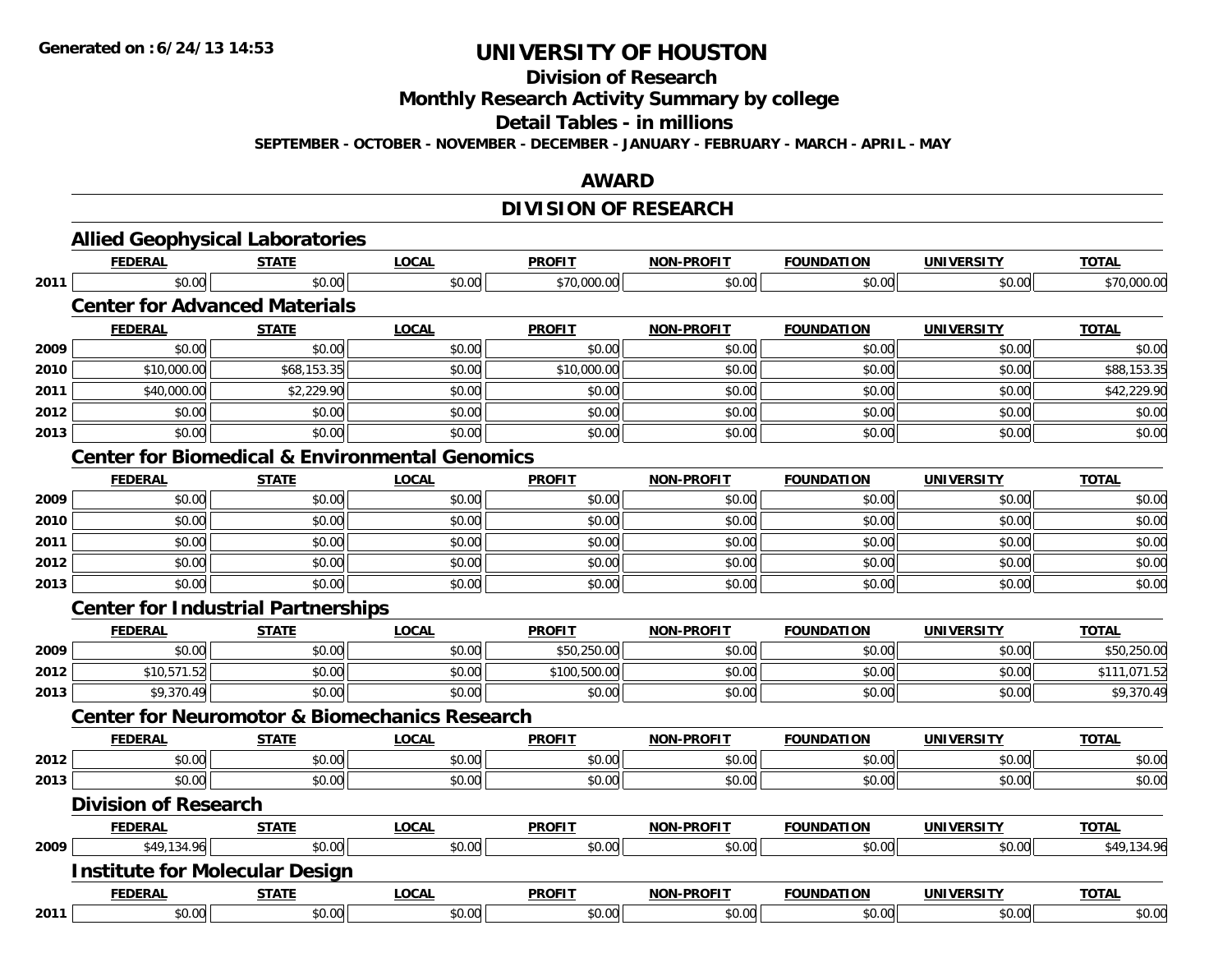### **Division of Research**

**Monthly Research Activity Summary by college**

#### **Detail Tables - in millions**

**SEPTEMBER - OCTOBER - NOVEMBER - DECEMBER - JANUARY - FEBRUARY - MARCH - APRIL - MAY**

#### **AWARD**

### **DIVISION OF RESEARCH**

|      | <b>Institute for Nanoenergy</b>          |              |              |               |                   |                   |                   |              |
|------|------------------------------------------|--------------|--------------|---------------|-------------------|-------------------|-------------------|--------------|
|      | <b>FEDERAL</b>                           | <b>STATE</b> | <b>LOCAL</b> | <b>PROFIT</b> | <b>NON-PROFIT</b> | <b>FOUNDATION</b> | <b>UNIVERSITY</b> | <b>TOTAL</b> |
| 2011 | \$0.00                                   | \$0.00       | \$0.00       | \$0.00        | \$0.00            | \$0.00            | \$0.00            | \$0.00       |
| 2012 | \$0.00                                   | \$0.00       | \$0.00       | \$0.00        | \$0.00            | \$0.00            | \$0.00            | \$0.00       |
| 2013 | \$0.00                                   | \$0.00       | \$0.00       | \$0.00        | \$0.00            | \$0.00            | \$0.00            | \$0.00       |
|      | <b>Office of Contracts and Grants</b>    |              |              |               |                   |                   |                   |              |
|      | <b>FEDERAL</b>                           | <b>STATE</b> | <b>LOCAL</b> | <b>PROFIT</b> | <b>NON-PROFIT</b> | <b>FOUNDATION</b> | <b>UNIVERSITY</b> | <b>TOTAL</b> |
| 2009 | \$0.00                                   | \$0.00       | \$0.00       | \$0.00        | \$0.00            | \$323,350.56      | \$0.00            | \$323,350.56 |
| 2010 | \$0.00                                   | \$0.00       | \$0.00       | \$0.00        | \$0.00            | \$565,426.64      | \$0.00            | \$565,426.64 |
| 2011 | \$0.00                                   | \$0.00       | \$0.00       | \$0.00        | \$0.00            | \$367,340.00      | \$0.00            | \$367,340.00 |
| 2012 | \$0.00                                   | \$0.00       | \$0.00       | \$0.00        | \$0.00            | \$11,942.60       | \$0.00            | \$11,942.60  |
| 2013 | \$0.00                                   | \$0.00       | \$0.00       | \$0.00        | \$0.00            | \$420,136.15      | \$0.00            | \$420,136.15 |
|      | <b>TcSAM</b>                             |              |              |               |                   |                   |                   |              |
|      | <b>FEDERAL</b>                           | <b>STATE</b> | <b>LOCAL</b> | <b>PROFIT</b> | <b>NON-PROFIT</b> | <b>FOUNDATION</b> | <b>UNIVERSITY</b> | <b>TOTAL</b> |
| 2009 | \$0.00                                   | \$0.00       | \$0.00       | \$0.00        | \$0.00            | \$0.00            | \$0.00            | \$0.00       |
| 2010 | \$0.00                                   | \$0.00       | \$0.00       | \$0.00        | \$0.00            | \$0.00            | \$0.00            | \$0.00       |
|      | <b>TcSUH</b>                             |              |              |               |                   |                   |                   |              |
|      | <b>FEDERAL</b>                           | <b>STATE</b> | <b>LOCAL</b> | <b>PROFIT</b> | <b>NON-PROFIT</b> | <b>FOUNDATION</b> | <b>UNIVERSITY</b> | <b>TOTAL</b> |
| 2009 | \$108,139.00                             | \$0.00       | \$0.00       | \$50,000.00   | \$35,780.00       | \$0.00            | \$0.00            | \$193,919.00 |
| 2010 | \$55,000.00                              | \$0.00       | \$0.00       | \$0.00        | \$0.00            | \$0.00            | \$0.00            | \$55,000.00  |
| 2011 | \$40,000.00                              | \$60,000.00  | \$0.00       | \$200,227.00  | \$0.00            | \$0.00            | \$0.00            | \$300,227.00 |
| 2012 | \$70,000.00                              | \$37,894.80  | \$0.00       | \$100,554.00  | \$0.00            | \$0.00            | \$0.00            | \$208,448.80 |
| 2013 | \$145,000.00                             | \$37,894.80  | \$0.00       | \$99,321.00   | \$0.00            | \$0.00            | \$0.00            | \$282,215.80 |
|      | <b>Texas Learning/Computation Center</b> |              |              |               |                   |                   |                   |              |
|      | <b>FEDERAL</b>                           | <b>STATE</b> | <b>LOCAL</b> | <b>PROFIT</b> | <b>NON-PROFIT</b> | <b>FOUNDATION</b> | <b>UNIVERSITY</b> | <b>TOTAL</b> |
| 2009 | \$0.00                                   | \$0.00       | \$0.00       | \$0.00        | \$0.00            | \$0.00            | \$0.00            | \$0.00       |
| 2010 | \$0.00                                   | \$0.00       | \$0.00       | \$0.00        | \$0.00            | \$0.00            | \$0.00            | \$0.00       |
| 2011 | \$38,806.50                              | \$0.00       | \$0.00       | \$0.00        | \$0.00            | \$0.00            | \$0.00            | \$38,806.50  |
| 2012 | \$33,185.70                              | \$0.00       | \$0.00       | \$0.00        | \$0.00            | \$0.00            | \$0.00            | \$33,185.70  |
| 2013 | \$0.00                                   | \$0.00       | \$0.00       | \$0.00        | \$0.00            | \$0.00            | \$0.00            | \$0.00       |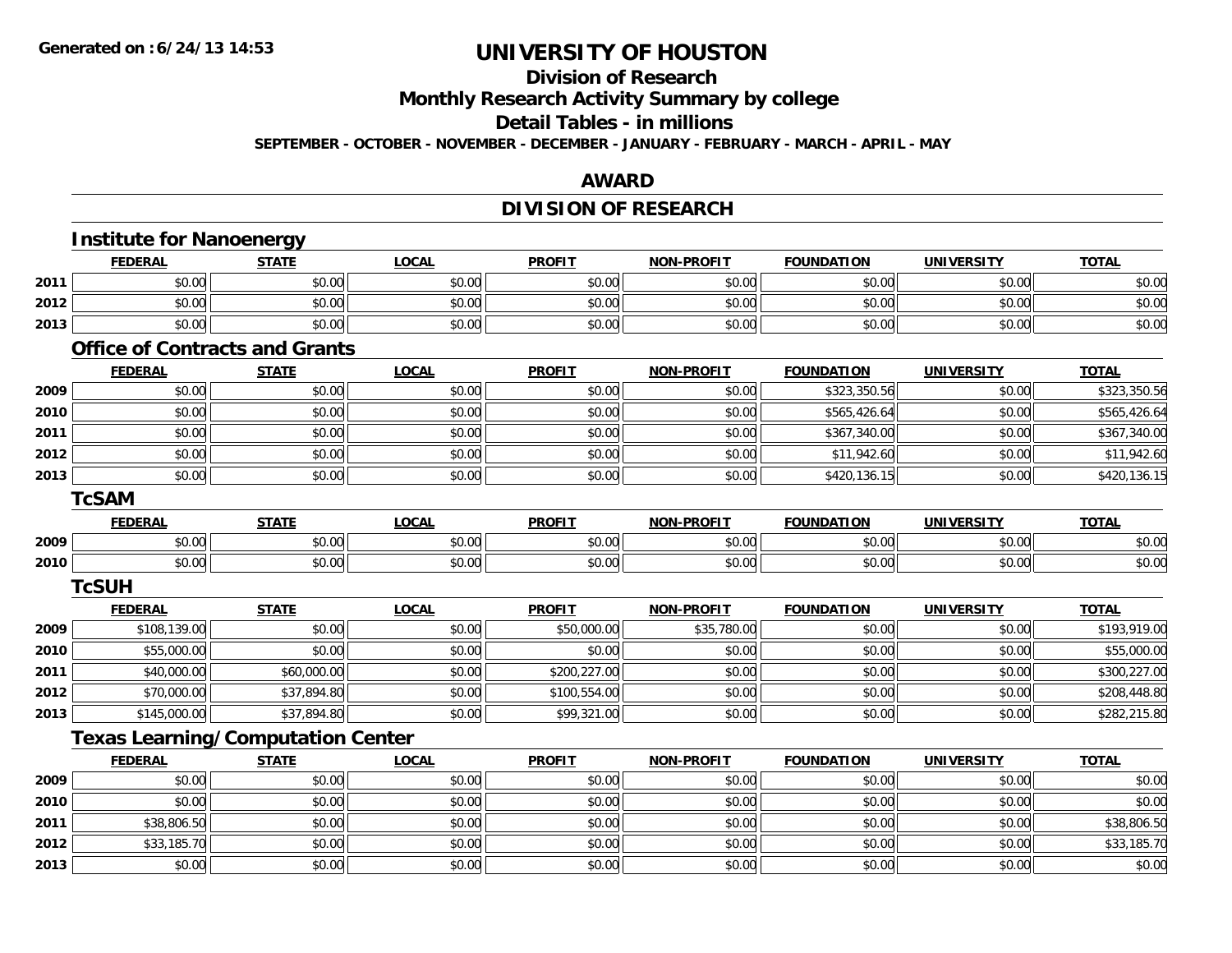### **Division of Research**

**Monthly Research Activity Summary by college**

**Detail Tables - in millions**

**SEPTEMBER - OCTOBER - NOVEMBER - DECEMBER - JANUARY - FEBRUARY - MARCH - APRIL - MAY**

#### **AWARD**

### **DIVISION OF RESEARCH**

### **Texas Obesity Research Center**

|      | <b>FEDERAL</b> | <b>STATE</b> | <b>LOCAL</b> | <b>PROFIT</b> | <b>NON-PROFIT</b> | <b>FOUNDATION</b> | <b>UNIVERSITY</b> | <b>TOTAL</b> |
|------|----------------|--------------|--------------|---------------|-------------------|-------------------|-------------------|--------------|
| 2010 | \$0.00         | \$0.00       | \$0.00       | \$0.00        | \$0.00            | \$0.00            | \$0.00            | \$0.00       |
| 2011 | \$0.00         | \$0.00       | \$0.00       | \$0.00        | \$0.00            | \$0.00            | \$0.00            | \$0.00       |
| 2012 | \$0.00         | \$0.00       | \$0.00       | \$0.00        | \$0.00            | \$0.00            | \$0.00            | \$0.00       |
| 2013 | \$0.00         | \$0.00       | \$0.00       | \$0.00        | \$0.00            | \$0.00            | \$0.00            | \$0.00       |

#### **TIMES**

|       | <b>FEDERAL</b> | <b>STATE</b> | <b>LOCAL</b> | <b>PROFIT</b> | <b>NON-PROFIT</b> | <b>FOUNDATION</b> | <b>UNIVERSITY</b> | <b>TOTAL</b>   |
|-------|----------------|--------------|--------------|---------------|-------------------|-------------------|-------------------|----------------|
| 2009  | \$292,556.02   | \$0.00       | \$0.00       | \$0.00        | \$0.00            | \$0.00            | \$45,259.00       | \$337,815.02   |
| 2010  | \$124,117.00   | \$0.00       | \$0.00       | \$0.00        | \$0.00            | \$0.00            | \$0.00            | \$124,117.00   |
| 2011  | \$1,259,791.64 | \$8,000.00   | \$0.00       | \$0.00        | \$0.00            | \$0.00            | \$0.00            | \$1,267,791.64 |
| 2012  | \$2,281,425.00 | \$0.00       | \$0.00       | \$0.00        | \$0.00            | \$0.00            | \$0.00            | \$2,281,425.00 |
| 2013  | \$2,058,907.20 | \$0.00       | \$0.00       | \$0.00        | \$0.00            | \$0.00            | \$0.00            | \$2,058,907.20 |
| Total | \$6,626,005.03 | \$214,172.85 | \$0.00       | \$680,852.00  | \$35,780.00       | \$1,688,195.95    | \$45,259.00       | \$9,290,264.82 |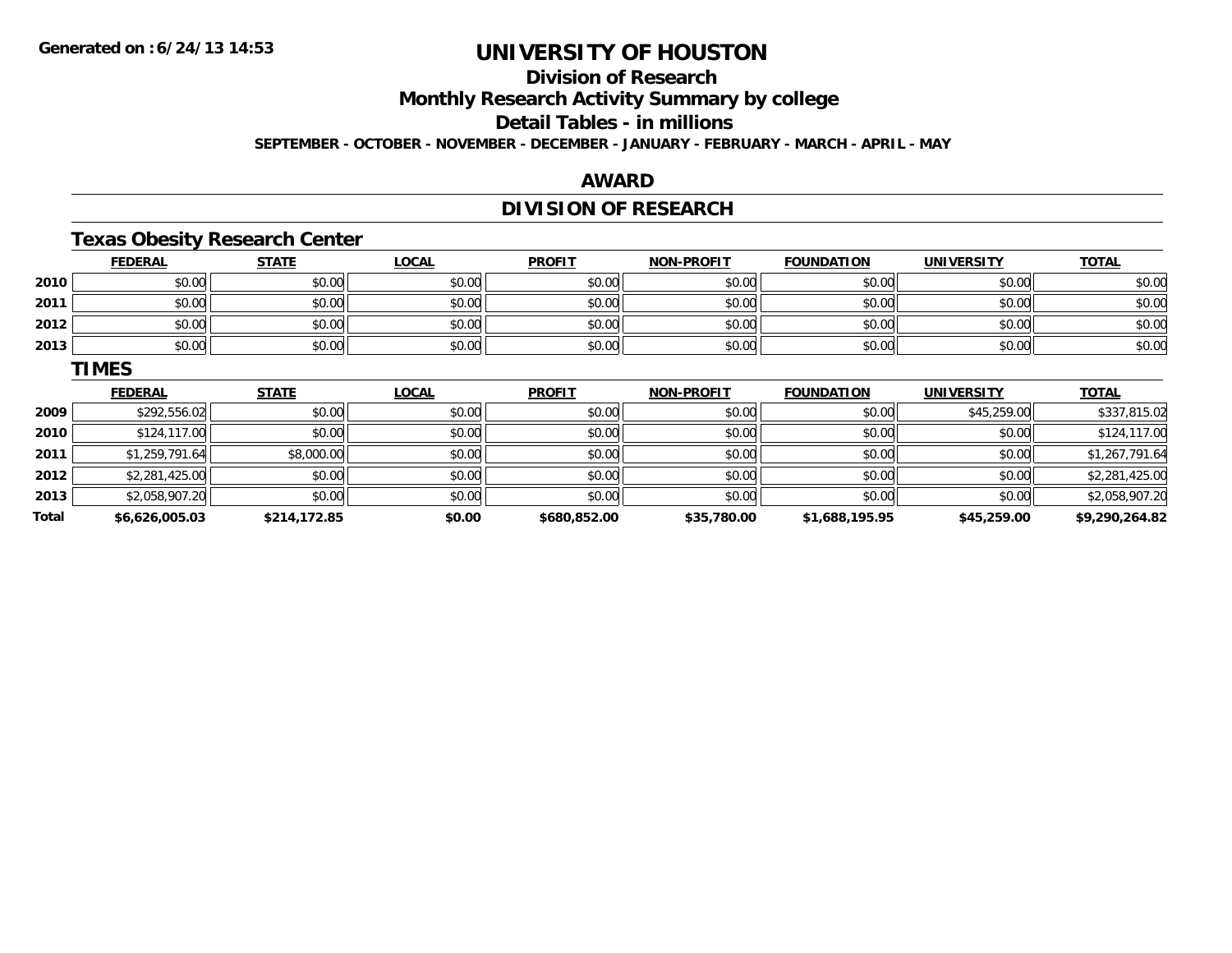### **Division of Research**

**Monthly Research Activity Summary by college**

**Detail Tables - in millions**

**SEPTEMBER - OCTOBER - NOVEMBER - DECEMBER - JANUARY - FEBRUARY - MARCH - APRIL - MAY**

#### **AWARD**

### **GRADUATE COLLEGE OF SOCIAL WORK**

### **Center for Drug and Social Policy Research**

|      | <b>FEDERAL</b> | <b>STATE</b> | <b>LOCAL</b>                                                                                                                                     | <b>PROFIT</b> | <b>NON-PROFIT</b> | <b>FOUNDATION</b> | <b>UNIVERSITY</b> | <b>TOTAL</b> |
|------|----------------|--------------|--------------------------------------------------------------------------------------------------------------------------------------------------|---------------|-------------------|-------------------|-------------------|--------------|
| 2009 | \$0.00         | \$0.00       | \$0.00                                                                                                                                           | \$0.00        | \$0.00            | \$0.00            | \$0.00            | \$0.00       |
| 2010 | \$0.00         | \$0.00       | \$0.00                                                                                                                                           | \$0.00        | \$0.00            | \$0.00            | \$0.00            | \$0.00       |
| 2011 | \$0.00         | \$0.00       | \$0.00                                                                                                                                           | \$0.00        | \$0.00            | \$0.00            | \$0.00            | \$0.00       |
| 2012 | \$0.00         | \$0.00       | \$0.00                                                                                                                                           | \$0.00        | \$0.00            | \$0.00            | \$0.00            | \$0.00       |
| 2013 | \$0.00         | \$0.00       | \$0.00                                                                                                                                           | \$0.00        | \$0.00            | \$0.00            | \$0.00            | \$0.00       |
|      |                |              | $\bigcap_{i=1}^n$ is a contract of the state $\bigcap_{i=1}^n$ in the state of $\bigcap_{i=1}^n$ is a contract of the state of $\bigcap_{i=1}^n$ |               |                   |                   |                   |              |

#### **Center for Health Equities & Evaluation Research**

|      | EENEDA<br>:DERAL                            | <b>CTATE</b><br>.171. | <b>OCAL</b> | <b>PROFIT</b> | <b>-PROFIT</b><br>NON                        | <b>FOUNDATION</b>      | IINIVEDSIT            | <b>TOTA</b>              |
|------|---------------------------------------------|-----------------------|-------------|---------------|----------------------------------------------|------------------------|-----------------------|--------------------------|
| 2012 | 0.72.22<br>$\cdots$                         | 0000<br>JU.UU         | \$0.00      | \$0.00        | $\triangle$ $\triangle$ $\triangle$<br>pu.uu | $\sim$ 00<br>JU.UU     | $+ - -$<br>00000<br>. | .                        |
| 2013 | 0.0000<br>$\cdot$ . $\cup$ $\cup$ . $\cdot$ | 0000<br>pu.uu         | \$0.00      | \$0.00        | ልስ ስስ<br>pu.uu                               | $\sim$ $\sim$<br>JU.UU | $\sim$ 00<br>JU.UU    | t O.O<br>$\sim$<br>uuu.u |

### **Child & Family for Innovative Research**

|      | <b>FEDERAL</b> | <b>STATE</b> | <u>LOCAL</u> | <b>PROFIT</b> | <b>NON-PROFIT</b> | <b>FOUNDATION</b> | <b>UNIVERSITY</b> | <b>TOTAL</b> |
|------|----------------|--------------|--------------|---------------|-------------------|-------------------|-------------------|--------------|
| 2009 | \$24,262.21    | \$0.00       | \$0.00       | \$0.00        | \$32,073.00       | \$0.00            | \$0.00            | \$56,335.21  |
| 2010 | \$25,000.00    | \$0.00       | \$0.00       | \$0.00        | \$17,000.00       | \$0.00            | \$0.00            | \$42,000.00  |
| 2011 | \$25,000.00    | \$0.00       | \$0.00       | \$0.00        | \$0.00            | \$0.00            | \$0.00            | \$25,000.00  |
| 2012 | \$2,942.90     | \$0.00       | \$56,704.00  | \$176,507.00  | \$0.00            | \$0.00            | \$0.00            | \$236,153.90 |
| 2013 | \$22,883.00    | \$120,342.00 | \$0.00       | \$0.00        | \$0.00            | \$0.00            | \$0.00            | \$143,225.00 |

#### **Community Projects - Social Work**

|      | <b>FEDERAL</b>         | <b>STATE</b> | <b>LOCAL</b>                                       | <b>PROFIT</b> | <b>NON-PROFIT</b> | <b>FOUNDATION</b> | <b>UNIVERSITY</b> | <u>TOTAL</u>        |
|------|------------------------|--------------|----------------------------------------------------|---------------|-------------------|-------------------|-------------------|---------------------|
| 2009 | \$36,900.00            | \$0.00       | $\mathfrak{c}\cap\mathfrak{a}\cap$<br><b>DU.UG</b> | \$0.00        | \$0.00            | \$0.00            | \$0.00            | \$36,900.00         |
| 2010 | $\sim$ $\sim$<br>vu.uu | \$0.00       | \$0.00                                             | \$0.00        | \$0.00            | \$0.00            | \$0.00            | \$0.00              |
| 2012 | 0.0100<br>\$2,942.90   | \$0.00       | \$0.00                                             | \$0.00        | \$0.00            | \$0.00            | \$0.00            | OAD ON<br>\$2,942.S |

### **Dean, Social Work**

|      | <b>FEDERAL</b> | <b>STATE</b> | <b>LOCAL</b> | <b>PROFIT</b> | <b>NON-PROFIT</b> | <b>FOUNDATION</b> | <b>UNIVERSITY</b> | <b>TOTAL</b>   |
|------|----------------|--------------|--------------|---------------|-------------------|-------------------|-------------------|----------------|
| 2009 | \$997,203.19   | \$788,888.96 | \$0.00       | \$0.00        | \$0.00            | \$0.00            | \$0.00            | \$1,786,092.15 |
| 2010 | \$786,777.49   | \$401,203.26 | \$0.00       | \$0.00        | \$0.00            | \$0.00            | \$0.00            | \$1,187,980.75 |
| 2011 | \$749,681.62   | \$0.00       | \$0.00       | \$0.00        | \$0.00            | \$1,146.30        | \$0.00            | \$750,827.92   |
| 2012 | \$301,382.94   | \$0.00       | \$0.00       | \$0.00        | \$0.00            | \$0.00            | \$0.00            | \$301,382.94   |
| 2013 | \$651,623.28   | \$0.00       | \$0.00       | \$100,000.00  | \$0.00            | \$0.00            | \$0.00            | \$751,623.28   |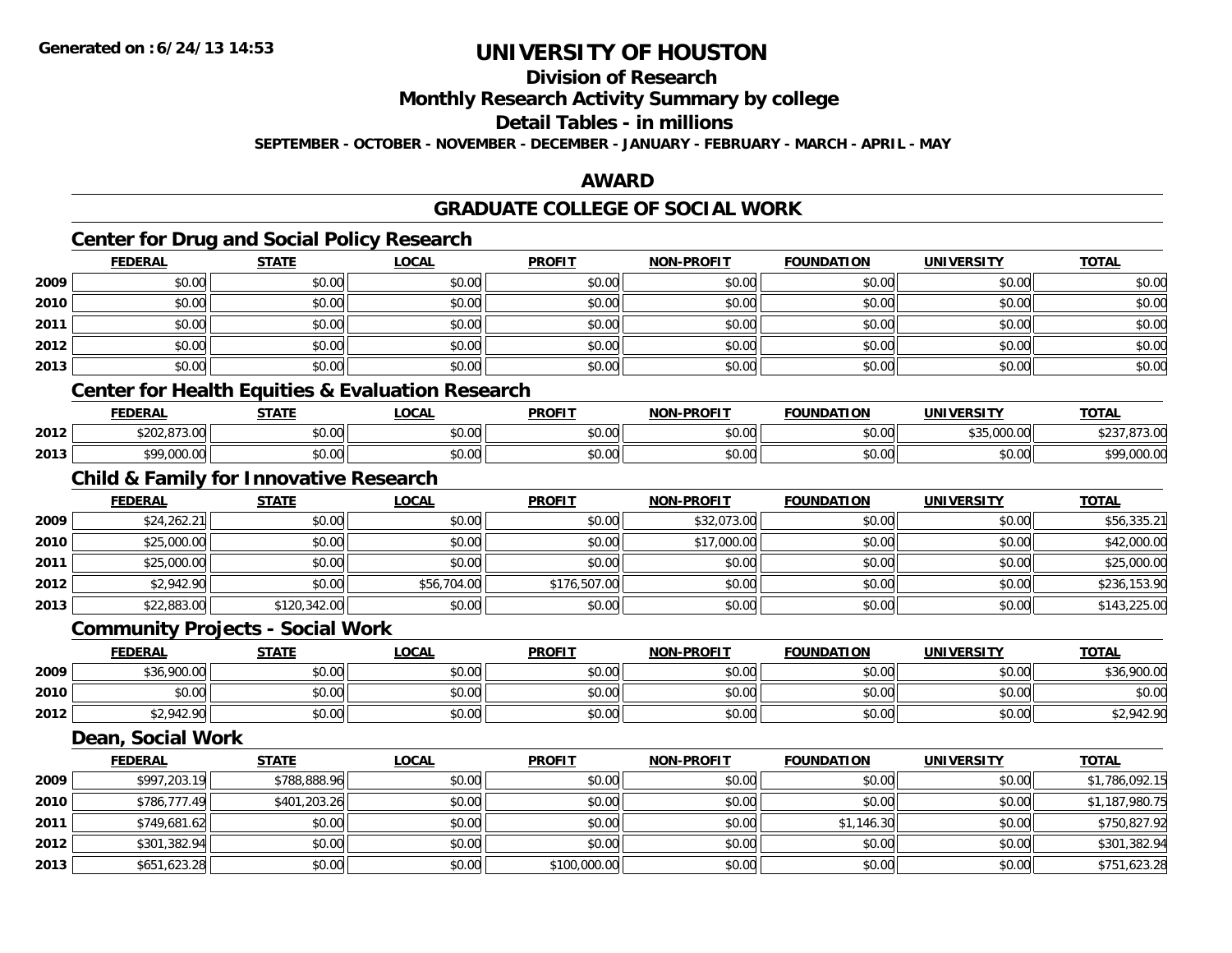**Division of Research**

**Monthly Research Activity Summary by college**

**Detail Tables - in millions**

**SEPTEMBER - OCTOBER - NOVEMBER - DECEMBER - JANUARY - FEBRUARY - MARCH - APRIL - MAY**

#### **AWARD**

#### **GRADUATE COLLEGE OF SOCIAL WORK**

### **Office for Drug SPR**

|              | <u>FEDERAL</u> | <b>STATE</b>   | _OCAL       | <b>PROFIT</b> | <b>NON-PROFIT</b> | <b>FOUNDATION</b> | UNIVERSITY  | <u>TOTAL</u>   |
|--------------|----------------|----------------|-------------|---------------|-------------------|-------------------|-------------|----------------|
| 2009         | \$0.00         | \$0.00         | \$0.00      | \$0.00        | \$0.00            | \$0.00            | \$0.00      | \$0.00         |
| 2010         | \$0.00         | \$0.00         | \$0.00      | \$0.00        | \$0.00            | \$0.00            | \$0.00      | \$0.00         |
| <b>Total</b> | \$3,928,472.53 | \$1,310,434.22 | \$56,704.00 | \$276,507.00  | \$49,073.00       | \$1,146.30        | \$35,000.00 | \$5,657,337.05 |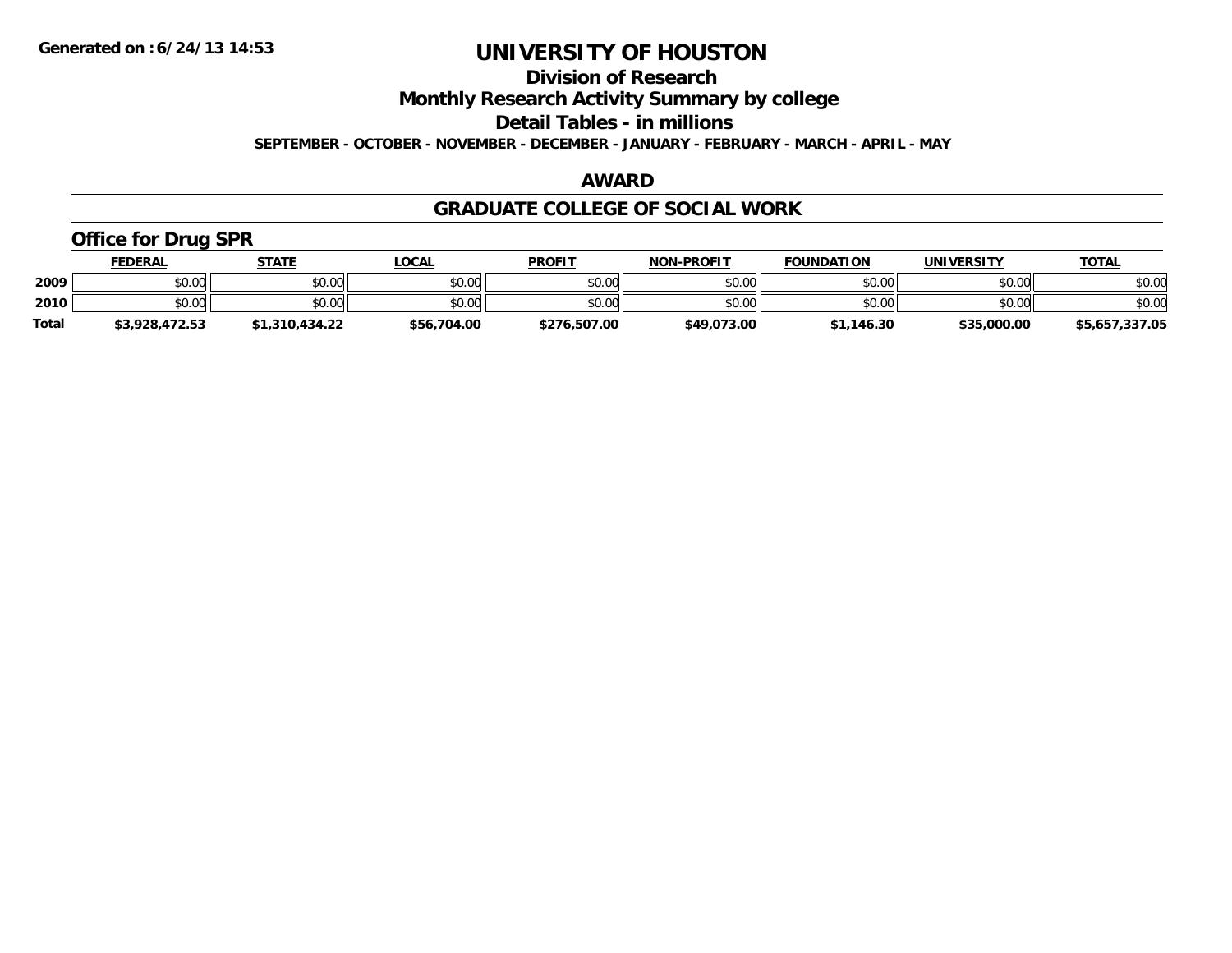## **Division of Research**

**Monthly Research Activity Summary by college**

#### **Detail Tables - in millions**

**SEPTEMBER - OCTOBER - NOVEMBER - DECEMBER - JANUARY - FEBRUARY - MARCH - APRIL - MAY**

#### **AWARD**

#### **HILTON COLLEGE OF HOTEL AND RESTAURANT MANAGEMENT**

#### **Hotel and Restaurant Management**

|       | <b>FEDERAL</b> | <b>STATE</b> | <u>LOCAL</u> | <b>PROFIT</b> | <b>NON-PROFIT</b> | <b>FOUNDATION</b> | <b>UNIVERSITY</b> | <b>TOTAL</b> |
|-------|----------------|--------------|--------------|---------------|-------------------|-------------------|-------------------|--------------|
| 2009  | \$60,000.00    | \$0.00       | \$0.00       | \$9,047.50    | \$0.00            | \$0.00            | \$0.00            | \$69,047.50  |
| 2010  | \$70,000.00    | \$0.00       | \$0.00       | \$82,548.00   | \$0.00            | \$0.00            | \$0.00            | \$152,548.00 |
| 2011  | \$173,995.00   | \$0.00       | \$0.00       | \$0.00        | \$27,280.00       | \$0.00            | \$0.00            | \$201,275.00 |
| 2012  | \$58,837.68    | \$103,763.44 | \$0.00       | \$1,500.00    | \$10,887.00       | \$0.00            | \$0.00            | \$174,988.12 |
| 2013  | \$106,747.00   | \$0.00       | \$0.00       | \$0.00        | \$0.00            | \$0.00            | \$0.00            | \$106,747.00 |
| Total | \$469,579.68   | \$103,763.44 | \$0.00       | \$93,095.50   | \$38,167.00       | \$0.00            | \$0.00            | \$704,605.62 |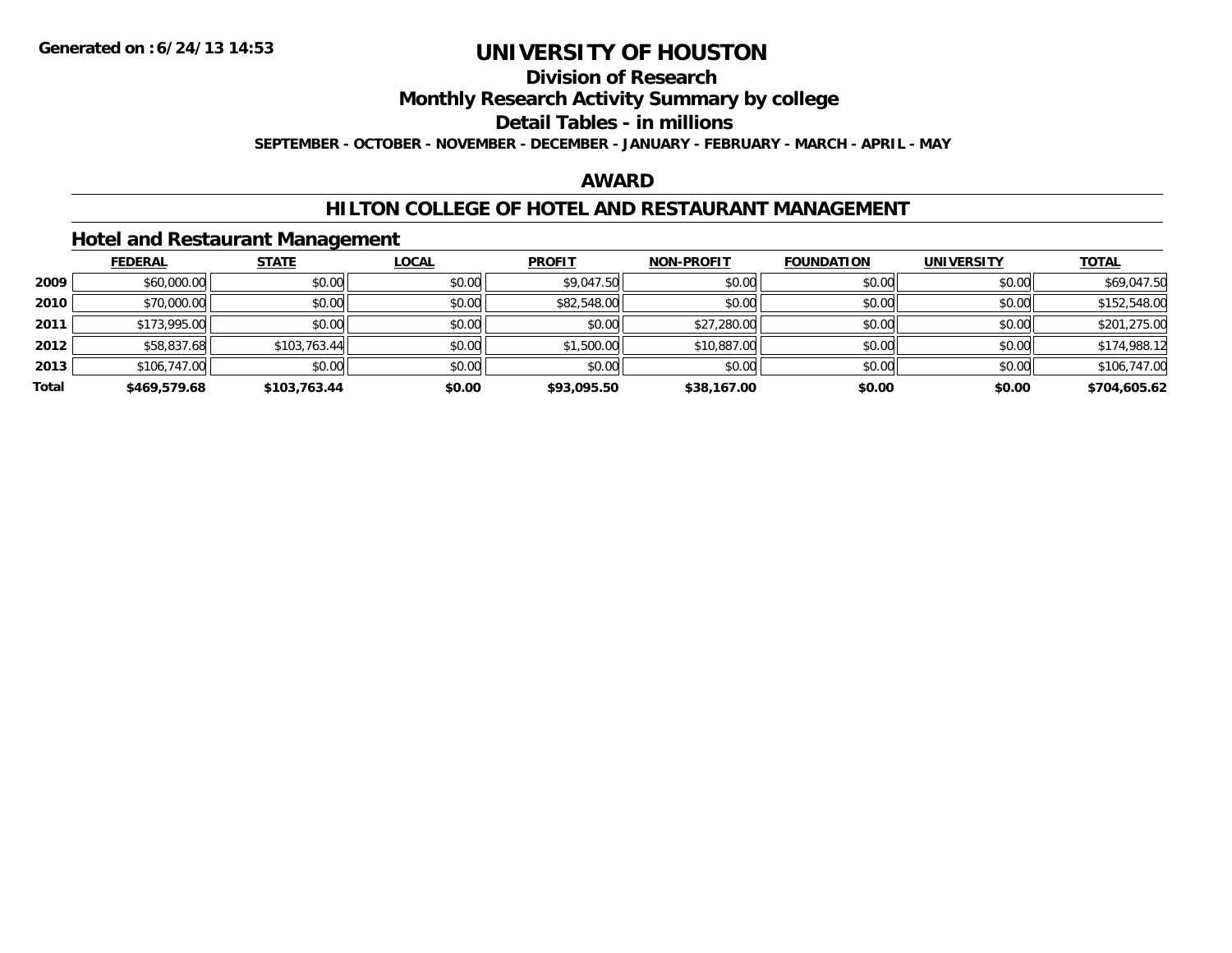### **Division of Research**

**Monthly Research Activity Summary by college**

**Detail Tables - in millions**

**SEPTEMBER - OCTOBER - NOVEMBER - DECEMBER - JANUARY - FEBRUARY - MARCH - APRIL - MAY**

#### **AWARD**

#### **HONORS COLLEGE**

#### **Dean, Honors College**

|       | <b>FEDERAL</b>   | STATE  | <b>LOCAL</b> | <b>PROFIT</b> | <b>NON-PROFIT</b> | <b>FOUNDATION</b> | <b>UNIVERSITY</b> | <b>TOTAL</b>        |
|-------|------------------|--------|--------------|---------------|-------------------|-------------------|-------------------|---------------------|
| 2009  | \$126,000.00     | \$0.00 | \$0.00       | \$0.00        | \$0.00            | \$0.00            | \$0.00            | 126,000.00<br>0.101 |
| 2012  | \$34.951.<br>.70 | \$0.00 | \$0.00       | \$0.00        | \$0.00            | \$0.00            | \$0.00            | \$34,951.70         |
| Total | \$160,951.70     | \$0.00 | \$0.00       | \$0.00        | \$0.00            | \$0.00            | \$0.00            | \$160,951.70        |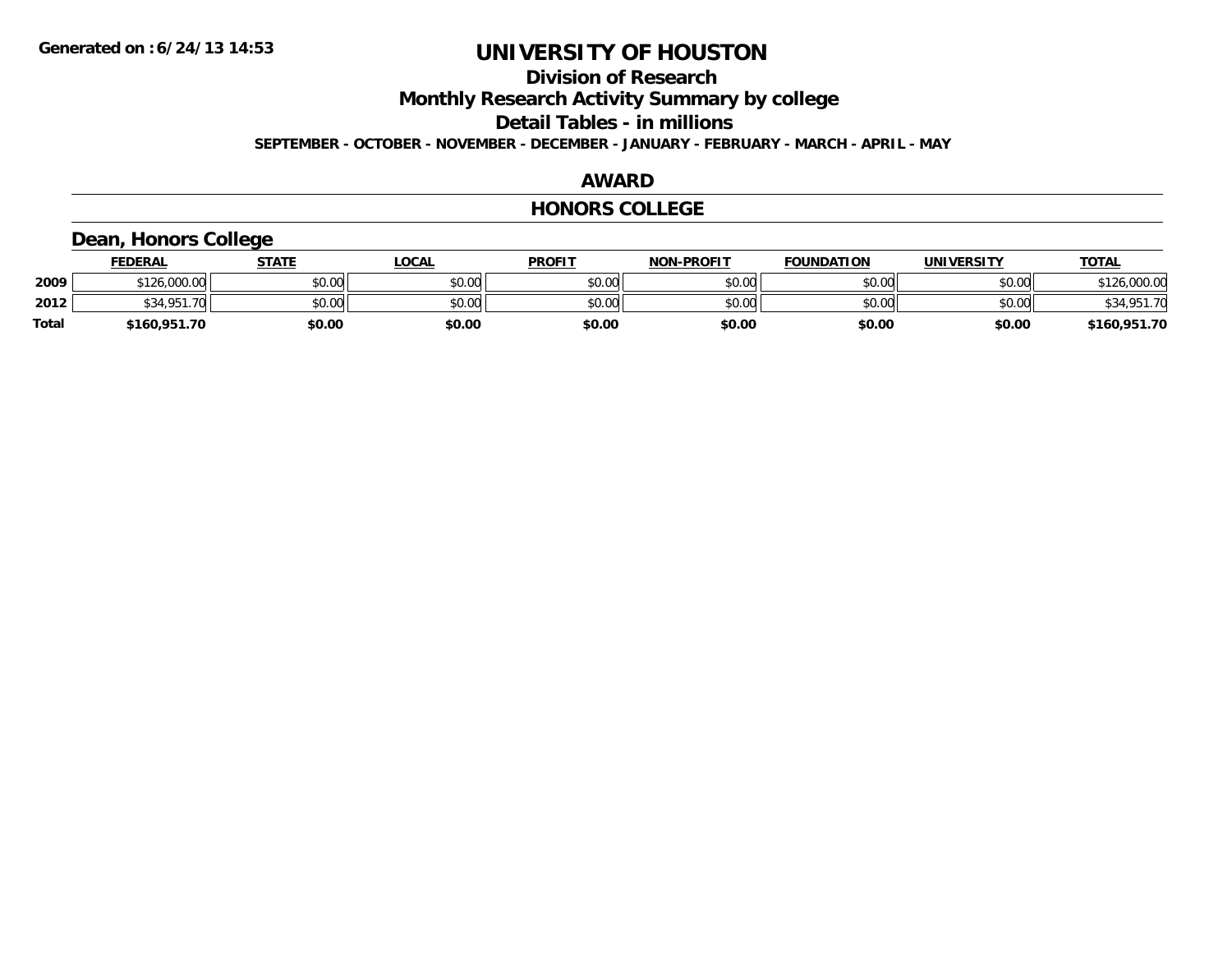**Division of Research**

**Monthly Research Activity Summary by college**

**Detail Tables - in millions**

**SEPTEMBER - OCTOBER - NOVEMBER - DECEMBER - JANUARY - FEBRUARY - MARCH - APRIL - MAY**

### **AWARD**

#### **INSTITUTIONAL**

#### **Associate Vice Chancellor**

|              | <b>FEDERA</b>       | -----                | <b>OCAL</b>   | <b>PROFIT</b> | -PROFIT<br>NON. | 71 A N<br><b>OLINIDA</b> | <b>INIVE</b>  | <b>TOTAL</b>    |
|--------------|---------------------|----------------------|---------------|---------------|-----------------|--------------------------|---------------|-----------------|
| 2010         | $\sqrt{2}$<br>72.30 | 0000<br><b>JU.UU</b> | 0.00<br>JU.UU | 40M<br>JU.U   | 0000<br>งบ.บบ   | ልስ ሰሰ<br>טע.טע           | 0000<br>PU.UU | $\sim$<br>92.3t |
| <b>Total</b> | ר רם א              | \$0.00               | \$0.00        | \$0.00        | \$0.00          | \$0.00                   | \$0.00        | 492.36          |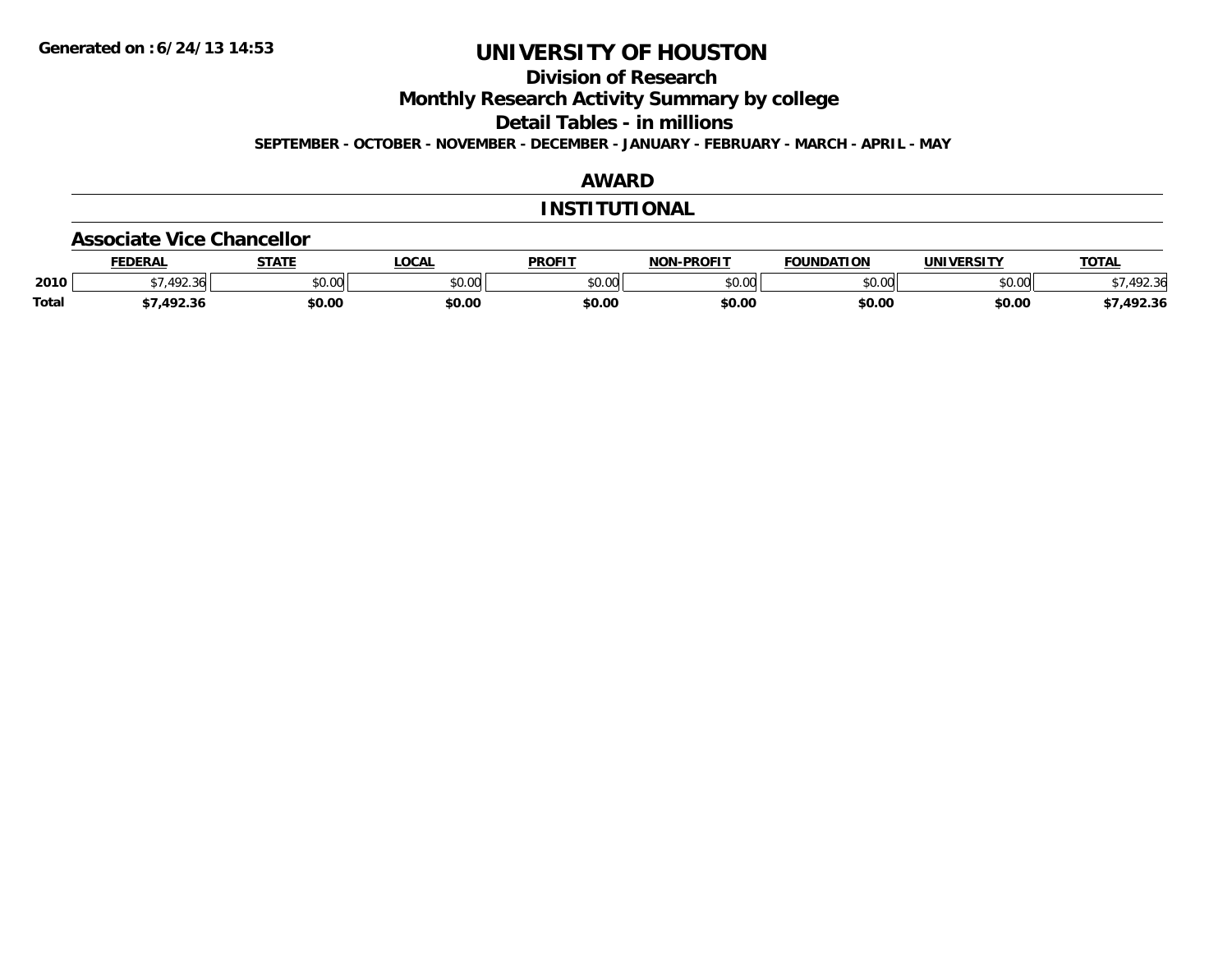### **Division of ResearchMonthly Research Activity Summary by college Detail Tables - in millions SEPTEMBER - OCTOBER - NOVEMBER - DECEMBER - JANUARY - FEBRUARY - MARCH - APRIL - MAY**

#### **AWARD**

#### **LIBRARY**

#### **Administration, Library**

|       | <b>FEDERAL</b> | <b>STATE</b> | <b>LOCAL</b> | <b>PROFIT</b> | <b>NON-PROFIT</b> | <b>FOUNDATION</b> | <b>UNIVERSITY</b> | <b>TOTAL</b> |
|-------|----------------|--------------|--------------|---------------|-------------------|-------------------|-------------------|--------------|
| 2009  | \$33,605.00    | \$0.00       | \$0.00       | \$0.00        | \$0.00            | \$0.00            | \$0.00            | \$33,605.00  |
| 2010  | \$34,475.00    | \$0.00       | \$0.00       | \$0.00        | \$0.00            | \$0.00            | \$0.00            | \$34,475.00  |
| 2011  | \$19,863.00    | \$0.00       | \$0.00       | \$0.00        | \$0.00            | \$0.00            | \$0.00            | \$19,863.00  |
| 2013  | \$0.00         | \$0.00       | \$0.00       | \$0.00        | \$0.00            | \$0.00            | \$0.00            | \$0.00       |
| Total | \$87,943.00    | \$0.00       | \$0.00       | \$0.00        | \$0.00            | \$0.00            | \$0.00            | \$87,943.00  |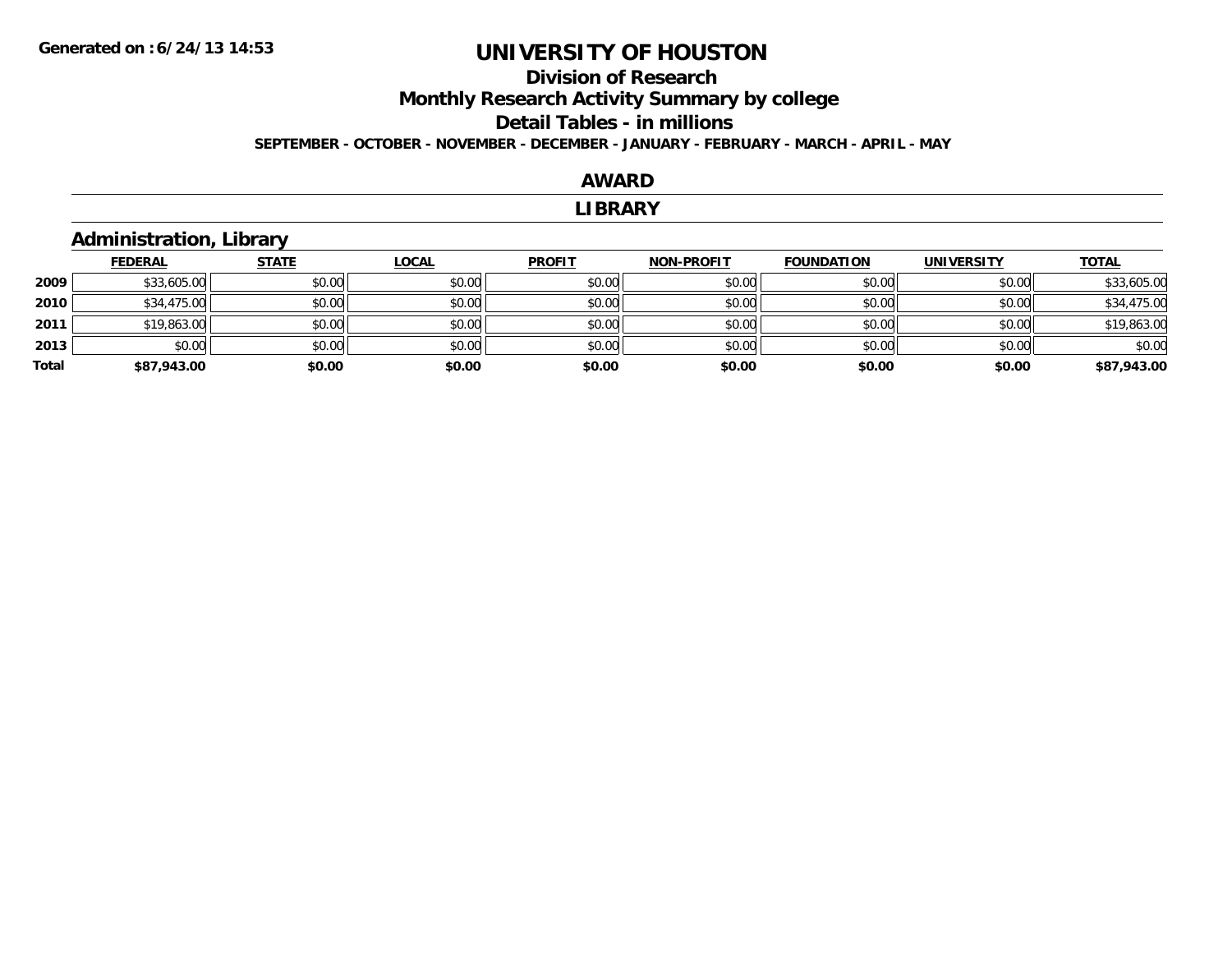**Division of Research**

**Monthly Research Activity Summary by college**

**Detail Tables - in millions**

**SEPTEMBER - OCTOBER - NOVEMBER - DECEMBER - JANUARY - FEBRUARY - MARCH - APRIL - MAY**

#### **AWARD**

#### **PRESIDENT**

#### **Office of the President**

|              | <b>DERAI</b>  | <b>STATE</b> | LOCAI              | PROFIT          | <b>DDOEIT</b><br>NAN | <b>FOUNDATION</b> | UNIVERSITY | <b>TOTAL</b>   |
|--------------|---------------|--------------|--------------------|-----------------|----------------------|-------------------|------------|----------------|
| 2011         | n vu<br>,u.uu | JU.UU        | $\sim$ 00<br>DU.UL | $\sim$<br>JU.UU | 20M<br>,u.uu         |                   | \$0.00     | ቀስ ስር<br>⊋∪.∪⊌ |
| <b>Total</b> | \$0.00        | \$0.00       | \$0.00             | en nr<br>JU.UL  | \$0.00               | \$0.00            | \$0.00     | \$0.00         |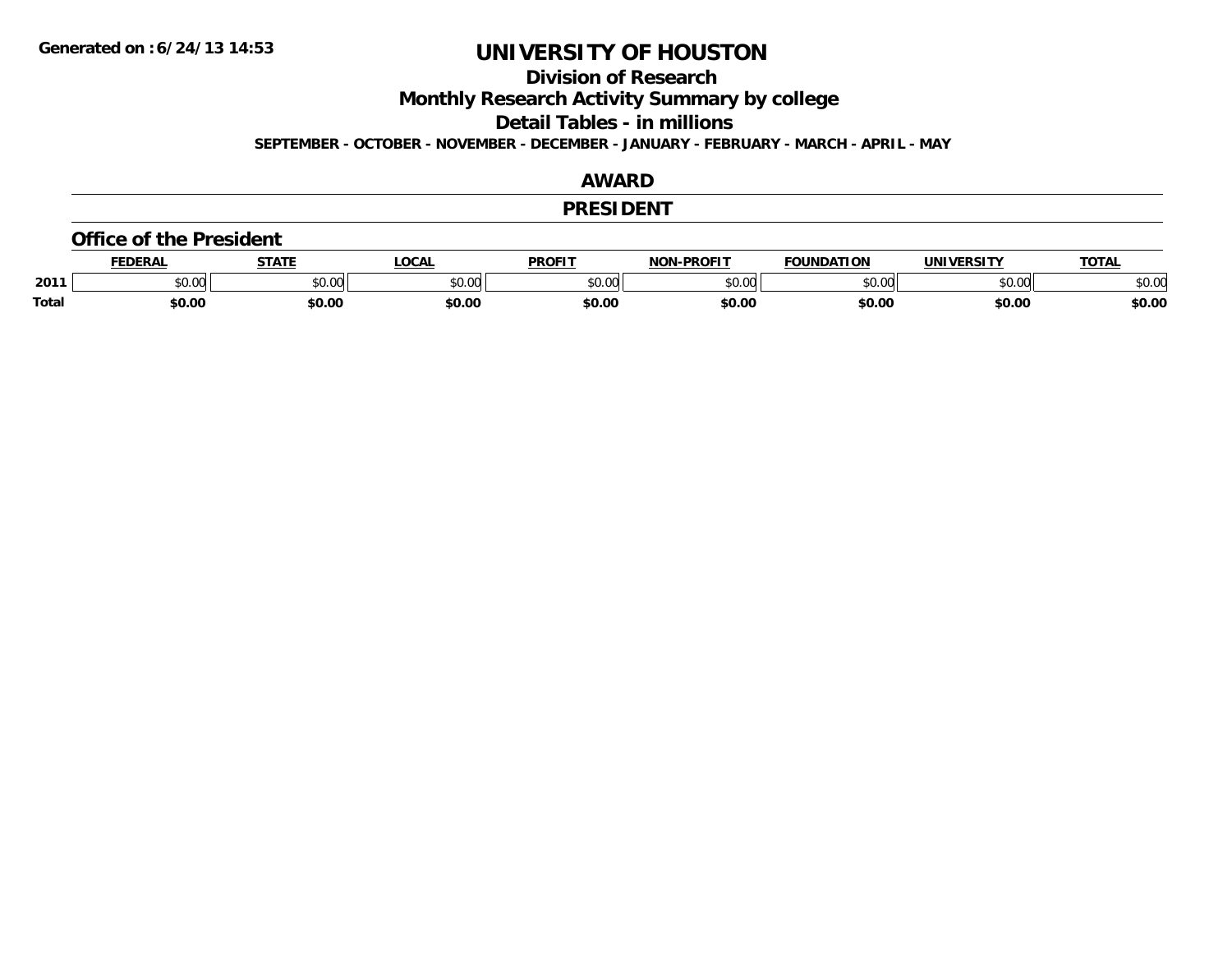### **Division of ResearchMonthly Research Activity Summary by college Detail Tables - in millions SEPTEMBER - OCTOBER - NOVEMBER - DECEMBER - JANUARY - FEBRUARY - MARCH - APRIL - MAY**

#### **AWARD**

#### **SENIOR V.P. FOR ACADEMIC AFFAIRS AND PROVOST**

|      | <b>KUHF - Radio</b>                                 |              |              |               |                   |                   |                   |                |
|------|-----------------------------------------------------|--------------|--------------|---------------|-------------------|-------------------|-------------------|----------------|
|      | <b>FEDERAL</b>                                      | <b>STATE</b> | <b>LOCAL</b> | <b>PROFIT</b> | <b>NON-PROFIT</b> | <b>FOUNDATION</b> | <b>UNIVERSITY</b> | <b>TOTAL</b>   |
| 2009 | \$38,352.00                                         | \$0.00       | \$0.00       | \$0.00        | \$455,086.00      | \$0.00            | \$0.00            | \$493,438.00   |
| 2010 | \$0.00                                              | \$12,500.00  | \$0.00       | \$0.00        | \$654,309.46      | \$0.00            | \$0.00            | \$666,809.46   |
| 2011 | \$38,616.00                                         | \$12,500.00  | \$0.00       | \$0.00        | \$623,146.00      | \$0.00            | \$0.00            | \$674,262.00   |
| 2012 | \$0.00                                              | \$0.00       | \$0.00       | \$0.00        | \$2,266,596.00    | \$0.00            | \$0.00            | \$2,266,596.00 |
| 2013 | \$0.00                                              | \$0.00       | \$0.00       | \$0.00        | \$2,104,352.00    | \$0.00            | \$0.00            | \$2,104,352.00 |
|      | <b>Learning and Assessment Services</b>             |              |              |               |                   |                   |                   |                |
|      | <b>FEDERAL</b>                                      | <b>STATE</b> | <b>LOCAL</b> | <b>PROFIT</b> | <b>NON-PROFIT</b> | <b>FOUNDATION</b> | <b>UNIVERSITY</b> | <b>TOTAL</b>   |
| 2009 | \$301,959.00                                        | \$140,895.00 | \$0.00       | \$0.00        | \$67,500.00       | \$4,000.00        | \$0.00            | \$514,354.00   |
| 2010 | \$227,609.00                                        | \$148,027.00 | \$0.00       | \$0.00        | \$67,500.00       | \$10,000.00       | \$0.00            | \$453,136.00   |
| 2011 | \$311,018.00                                        | \$0.00       | \$0.00       | \$0.00        | \$75,759.00       | \$0.00            | \$0.00            | \$386,777.00   |
| 2012 | \$301,376.00                                        | \$134,767.00 | \$0.00       | \$0.00        | \$77,158.00       | \$0.00            | \$0.00            | \$513,301.00   |
| 2013 | \$378,534.00                                        | \$134,767.00 | \$0.00       | \$0.00        | \$0.00            | \$0.00            | \$0.00            | \$513,301.00   |
|      | <b>Learning Support Services</b>                    |              |              |               |                   |                   |                   |                |
|      | <b>FEDERAL</b>                                      | <b>STATE</b> | <b>LOCAL</b> | <b>PROFIT</b> | <b>NON-PROFIT</b> | <b>FOUNDATION</b> | <b>UNIVERSITY</b> | <b>TOTAL</b>   |
| 2009 | \$124,000.00                                        | \$0.00       | \$0.00       | \$0.00        | \$0.00            | \$0.00            | \$0.00            | \$124,000.00   |
| 2012 | \$0.00                                              | \$0.00       | \$0.00       | \$0.00        | \$0.00            | \$0.00            | \$0.00            | \$0.00         |
| 2013 | \$0.00                                              | \$0.00       | \$0.00       | \$0.00        | \$0.00            | \$0.00            | \$0.00            | \$0.00         |
|      | <b>Senior V.P. for Academic Affairs and Provost</b> |              |              |               |                   |                   |                   |                |
|      | <b>FEDERAL</b>                                      | <b>STATE</b> | <b>LOCAL</b> | <b>PROFIT</b> | <b>NON-PROFIT</b> | <b>FOUNDATION</b> | <b>UNIVERSITY</b> | <b>TOTAL</b>   |
| 2012 | \$0.00                                              | \$0.00       | \$0.00       | \$75,000.00   | \$0.00            | \$0.00            | \$0.00            | \$75,000.00    |
| 2013 | \$0.00                                              | \$0.00       | \$0.00       | \$0.00        | \$0.00            | \$0.00            | \$0.00            | \$0.00         |
|      | <b>UH Charter School</b>                            |              |              |               |                   |                   |                   |                |
|      | <b>FEDERAL</b>                                      | <b>STATE</b> | <b>LOCAL</b> | <b>PROFIT</b> | <b>NON-PROFIT</b> | <b>FOUNDATION</b> | <b>UNIVERSITY</b> | <b>TOTAL</b>   |
| 2011 | \$20,843.00                                         | \$0.00       | \$0.00       | \$0.00        | \$0.00            | \$0.00            | \$0.00            | \$20,843.00    |
| 2012 | \$46,270.24                                         | \$974,797.00 | \$0.00       | \$0.00        | \$0.00            | \$0.00            | \$0.00            | \$1,021,067.24 |
| 2013 | \$3,084.60                                          | \$986,335.61 | \$0.00       | \$0.00        | \$0.00            | \$0.00            | \$0.00            | \$989,420.21   |
|      | <b>Undergraduate Scholars</b>                       |              |              |               |                   |                   |                   |                |
|      | <b>FEDERAL</b>                                      | <b>STATE</b> | <b>LOCAL</b> | <b>PROFIT</b> | <b>NON-PROFIT</b> | <b>FOUNDATION</b> | <b>UNIVERSITY</b> | <b>TOTAL</b>   |
| 2009 | \$0.00                                              | \$15,000.00  | \$0.00       | \$0.00        | \$0.00            | \$0.00            | \$0.00            | \$15,000.00    |
| 2010 | \$0.00                                              | \$15,000.00  | \$0.00       | \$0.00        | \$0.00            | \$0.00            | \$0.00            | \$15,000.00    |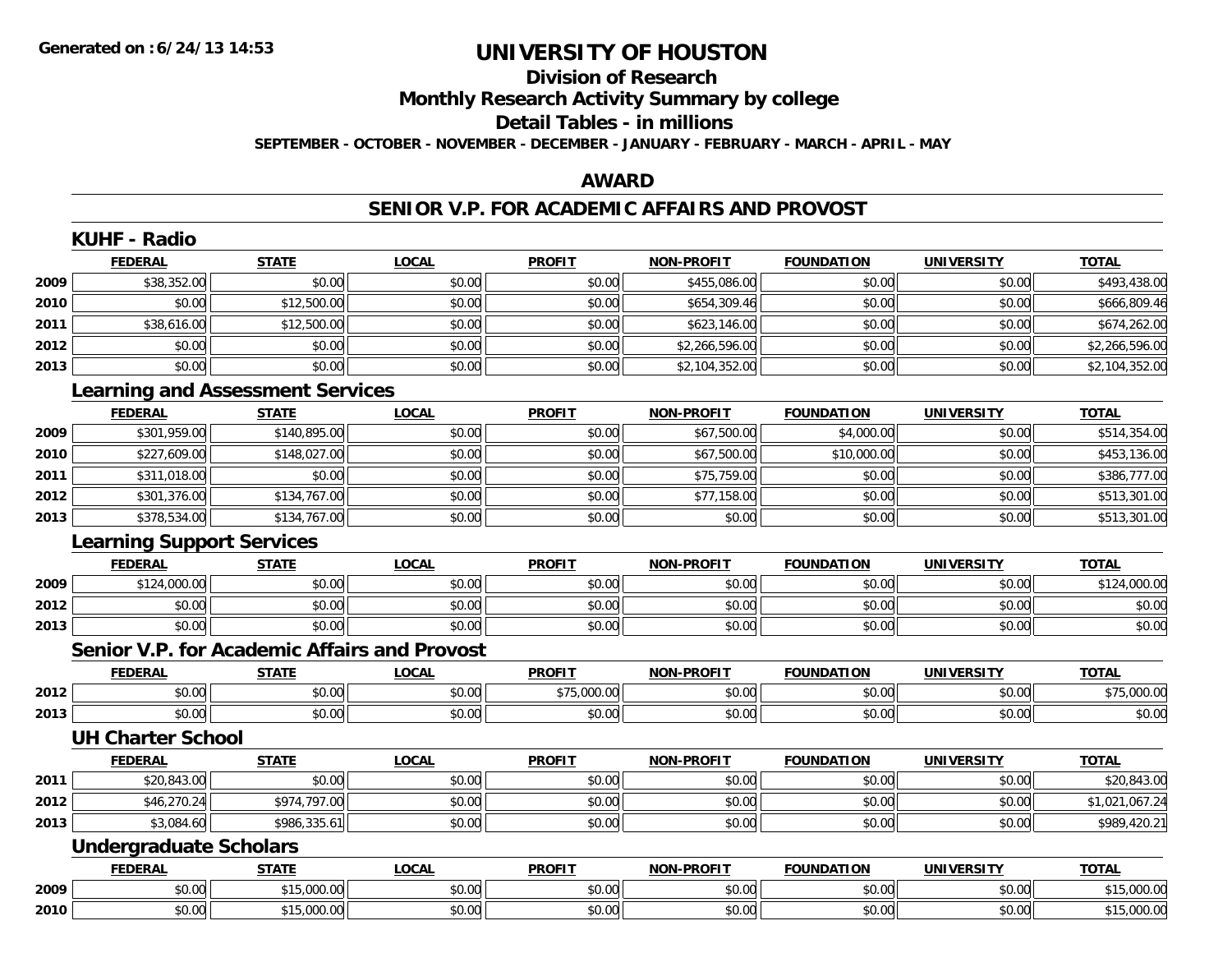## **Division of Research**

**Monthly Research Activity Summary by college**

#### **Detail Tables - in millions**

**SEPTEMBER - OCTOBER - NOVEMBER - DECEMBER - JANUARY - FEBRUARY - MARCH - APRIL - MAY**

#### **AWARD**

#### **SENIOR V.P. FOR ACADEMIC AFFAIRS AND PROVOST**

### **Undergraduate Scholars**

|      | <u>FEDERAL</u> | <b>STATE</b> | <u>LOCAL</u> | <b>PROFIT</b> | <b>NON-PROFIT</b> | <b>FOUNDATION</b> | <b>UNIVERSITY</b> | <b>TOTAL</b> |
|------|----------------|--------------|--------------|---------------|-------------------|-------------------|-------------------|--------------|
| 2011 | \$0.00         | \$29,456.00  | \$0.00       | \$0.00        | \$0.00            | \$0.00            | \$0.00            | \$29,456.00  |
| 2012 | \$0.00         | \$19,051.00  | \$0.00       | \$0.00        | \$0.00            | \$0.00            | \$0.00            | \$19,051.00  |
| 2013 | \$0.00         | \$19,050.00  | \$0.00       | \$0.00        | \$0.00            | \$0.00            | \$0.00            | \$19,050.00  |

#### **Undergraduate Studies**

|              | <b>FEDERAL</b> | <b>STATE</b>   | <u>LOCAL</u> | <b>PROFIT</b> | <b>NON-PROFIT</b> | <b>FOUNDATION</b> | <b>UNIVERSITY</b> | <b>TOTAL</b>    |
|--------------|----------------|----------------|--------------|---------------|-------------------|-------------------|-------------------|-----------------|
| 2009         | \$0.00         | \$45,000.00    | \$0.00       | \$0.00        | \$0.00            | \$0.00            | \$0.00            | \$45,000.00     |
| 2010         | \$0.00         | \$210,000.00   | \$0.00       | \$0.00        | \$0.00            | \$28,750.00       | \$0.00            | \$238,750.00    |
| 2011         | \$0.00         | \$140,000.00   | \$0.00       | \$0.00        | \$0.00            | \$0.00            | \$0.00            | \$140,000.00    |
| 2013         | \$0.00         | \$130,000.00   | \$0.00       | \$0.00        | \$0.00            | \$0.00            | \$0.00            | \$130,000.00    |
| <b>Total</b> | \$1,791,661.84 | \$3,167,145.61 | \$0.00       | \$75,000.00   | \$6,391,406.46    | \$42,750.00       | \$0.00            | \$11,467,963.91 |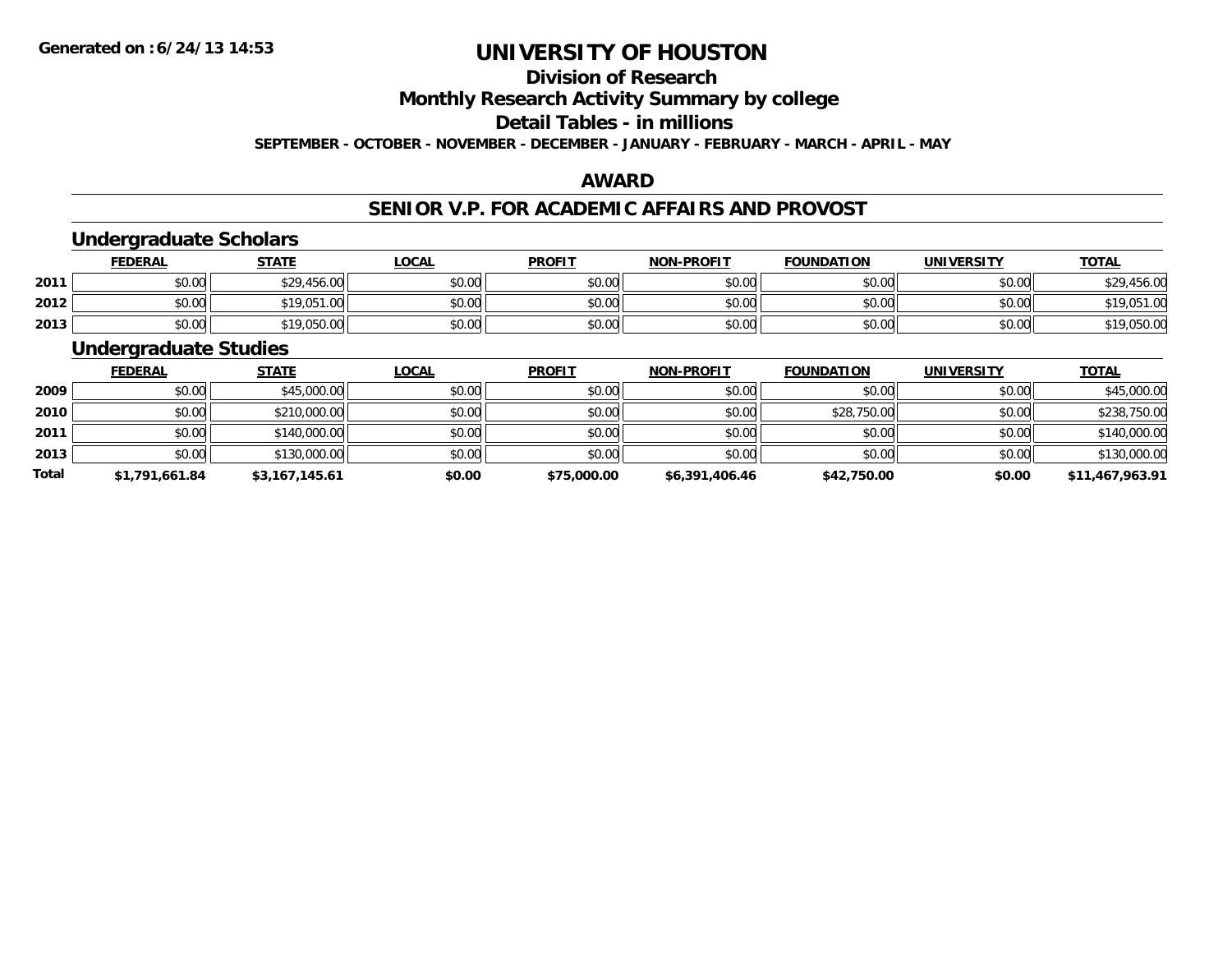**Total**

## **UNIVERSITY OF HOUSTON**

### **Division of Research**

**Monthly Research Activity Summary by college**

**Detail Tables - in millions**

**SEPTEMBER - OCTOBER - NOVEMBER - DECEMBER - JANUARY - FEBRUARY - MARCH - APRIL - MAY**

#### **AWARD**

#### **UH LAW CENTER**

|      | Dean, Law      |              |              |               |                   |                   |                   |              |
|------|----------------|--------------|--------------|---------------|-------------------|-------------------|-------------------|--------------|
|      | <b>FEDERAL</b> | <b>STATE</b> | <b>LOCAL</b> | <b>PROFIT</b> | <b>NON-PROFIT</b> | <b>FOUNDATION</b> | <b>UNIVERSITY</b> | <b>TOTAL</b> |
| 2009 | \$564,427.00   | \$0.00       | \$0.00       | \$0.00        | \$0.00            | \$0.00            | \$0.00            | \$564,427.00 |
| 2013 | \$0.00         | \$0.00       | \$0.00       | \$0.00        | \$0.00            | \$0.00            | \$0.00            | \$0.00       |
|      | Law-UH         |              |              |               |                   |                   |                   |              |
|      | <b>FEDERAL</b> | <b>STATE</b> | <b>LOCAL</b> | <b>PROFIT</b> | <b>NON-PROFIT</b> | <b>FOUNDATION</b> | <b>UNIVERSITY</b> | <b>TOTAL</b> |
| 2009 | \$0.00         | \$45,717.00  | \$0.00       | \$0.00        | \$0.00            | \$70.78           | \$0.00            | \$45,787.78  |
| 2010 | \$20,000.00    | \$200,000.00 | \$0.00       | \$0.00        | \$0.00            | \$21.72           | \$0.00            | \$220,021.72 |
| 2011 | \$78,170.00    | \$50,000.00  | \$0.00       | \$0.00        | \$0.00            | \$0.00            | \$0.00            | \$128,170.00 |
| 2012 | \$19,507.90    | \$160,000.00 | \$0.00       | \$0.00        | \$0.00            | \$0.00            | \$0.00            | \$179,507.90 |
| 2013 | \$125,303.00   | \$114,000.00 | \$0.00       | \$0.00        | \$0.00            | \$0.00            | \$0.00            | \$239,303.00 |

 $\textbf{3} \mid \textbf{3} \mid \textbf{4} \mid \textbf{5} \mid \textbf{5} \mid \textbf{6} \mid \textbf{7} \mid \textbf{8} \mid \textbf{1} \mid \textbf{6} \mid \textbf{0} \mid \textbf{1} \mid \textbf{1} \mid \textbf{1} \mid \textbf{1} \mid \textbf{0} \mid \textbf{1} \mid \textbf{1} \mid \textbf{1} \mid \textbf{1} \mid \textbf{1} \mid \textbf{1} \mid \textbf{1} \mid \textbf{1} \mid \textbf{1} \mid \textbf{1} \mid \textbf{1} \mid \textbf{1$ 

**\$807,407.90 \$569,717.00 \$0.00 \$0.00 \$0.00 \$92.50 \$0.00 \$1,377,217.40**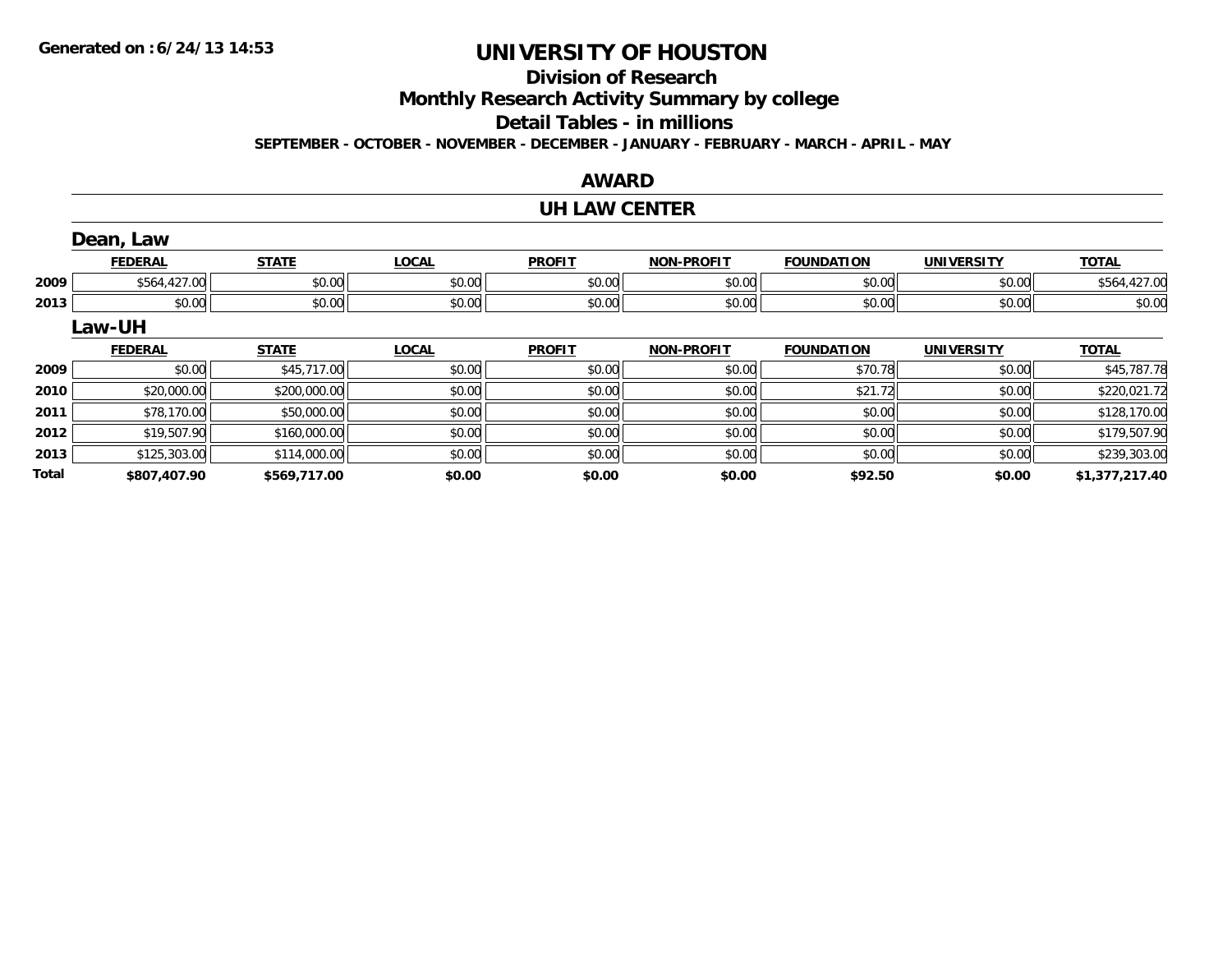#### **Division of Research Monthly Research Activity Summary by college Detail Tables - in millions SEPTEMBER - OCTOBER - NOVEMBER - DECEMBER - JANUARY - FEBRUARY - MARCH - APRIL - MAY**

#### **AWARD**

#### **UH SYSTEM**

|       | <b>KUHT-TV</b> |              |              |               |                   |                   |                   |                |  |  |  |  |
|-------|----------------|--------------|--------------|---------------|-------------------|-------------------|-------------------|----------------|--|--|--|--|
|       | <b>FEDERAL</b> | <b>STATE</b> | <b>LOCAL</b> | <b>PROFIT</b> | <b>NON-PROFIT</b> | <b>FOUNDATION</b> | <b>UNIVERSITY</b> | <b>TOTAL</b>   |  |  |  |  |
| 2009  | \$0.00         | \$0.00       | \$0.00       | \$0.00        | \$1,361,093.00    | \$0.00            | \$0.00            | \$1,361,093.00 |  |  |  |  |
| 2010  | \$0.00         | \$0.00       | \$0.00       | \$0.00        | \$1,483,936.12    | \$0.00            | \$0.00            | \$1,483,936.12 |  |  |  |  |
| 2011  | \$0.00         | \$0.00       | \$0.00       | \$0.00        | \$1,606,903.00    | \$0.00            | \$0.00            | \$1,606,903.00 |  |  |  |  |
| 2012  | \$0.00         | \$0.00       | \$0.00       | \$0.00        | \$14,132.00       | \$0.00            | \$0.00            | \$14,132.00    |  |  |  |  |
| Total | \$0.00         | \$0.00       | \$0.00       | \$0.00        | \$4,466,064.12    | \$0.00            | \$0.00            | \$4,466,064.12 |  |  |  |  |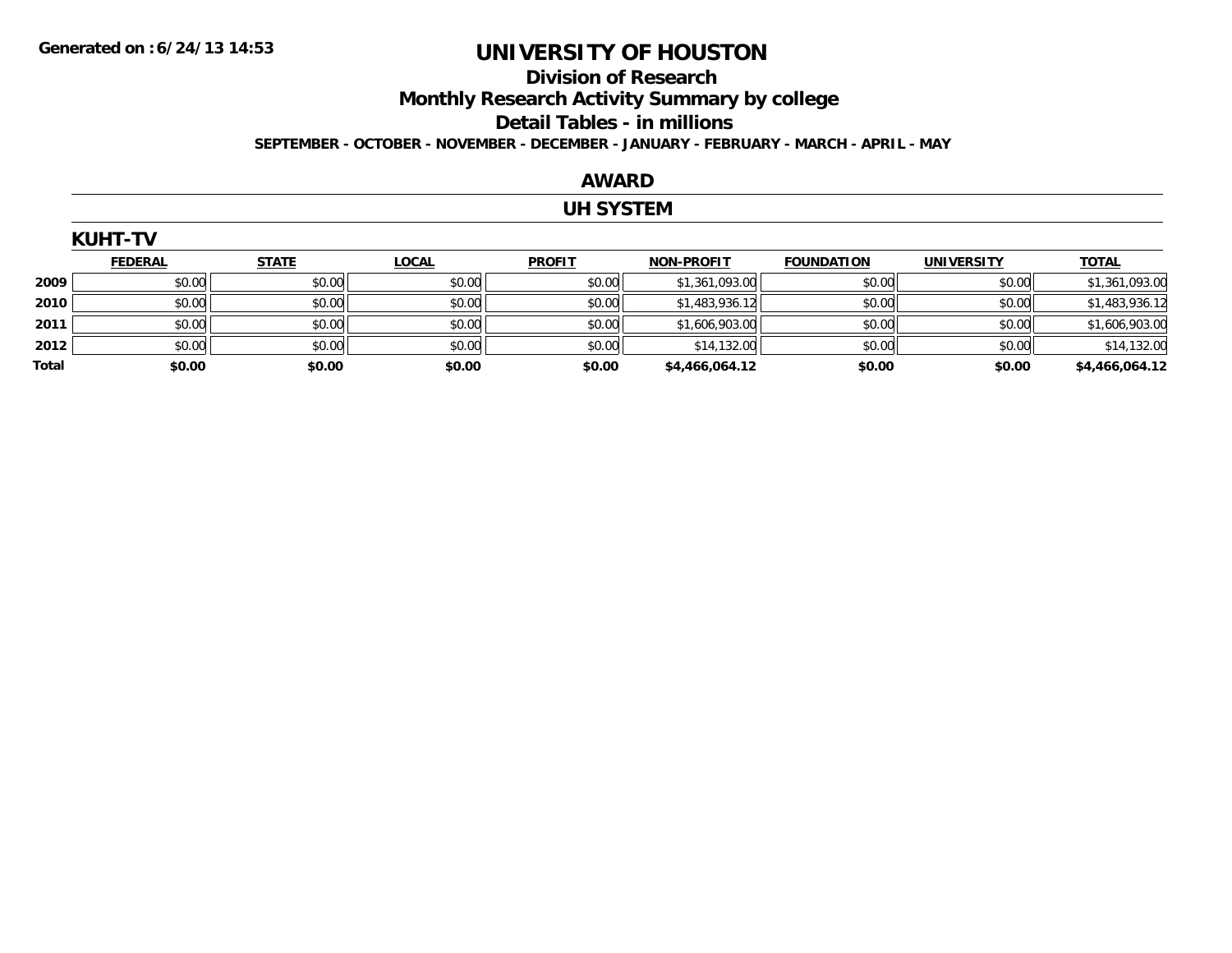### **Division of Research**

**Monthly Research Activity Summary by college**

**Detail Tables - in millions**

**SEPTEMBER - OCTOBER - NOVEMBER - DECEMBER - JANUARY - FEBRUARY - MARCH - APRIL - MAY**

#### **AWARD**

### **VICE PRESIDENT FOR ADMINISTRATION**

#### **UH Police Department**

|       | <b>FEDERAL</b>     | <b>STATE</b>      | <b>LOCAL</b>  | <b>PROFIT</b> | -PROFIT<br>וחרות | <b>FOUNDATION</b> | UNIVERSITY | <b>TOTAL</b>    |
|-------|--------------------|-------------------|---------------|---------------|------------------|-------------------|------------|-----------------|
| 2009  | $\sim$ 00<br>vv.vv | 0.10000<br>JUU.UI | 0000<br>PU.UU | 0000<br>PO.OO | 0000<br>pu.uu    | \$0.00            | \$0.00     | 0000<br>,uuu.uu |
| Total | \$0.00             | .000.00           | \$0.00        | \$0.00        | \$0.00           | \$0.00            | \$0.00     | ,000.00         |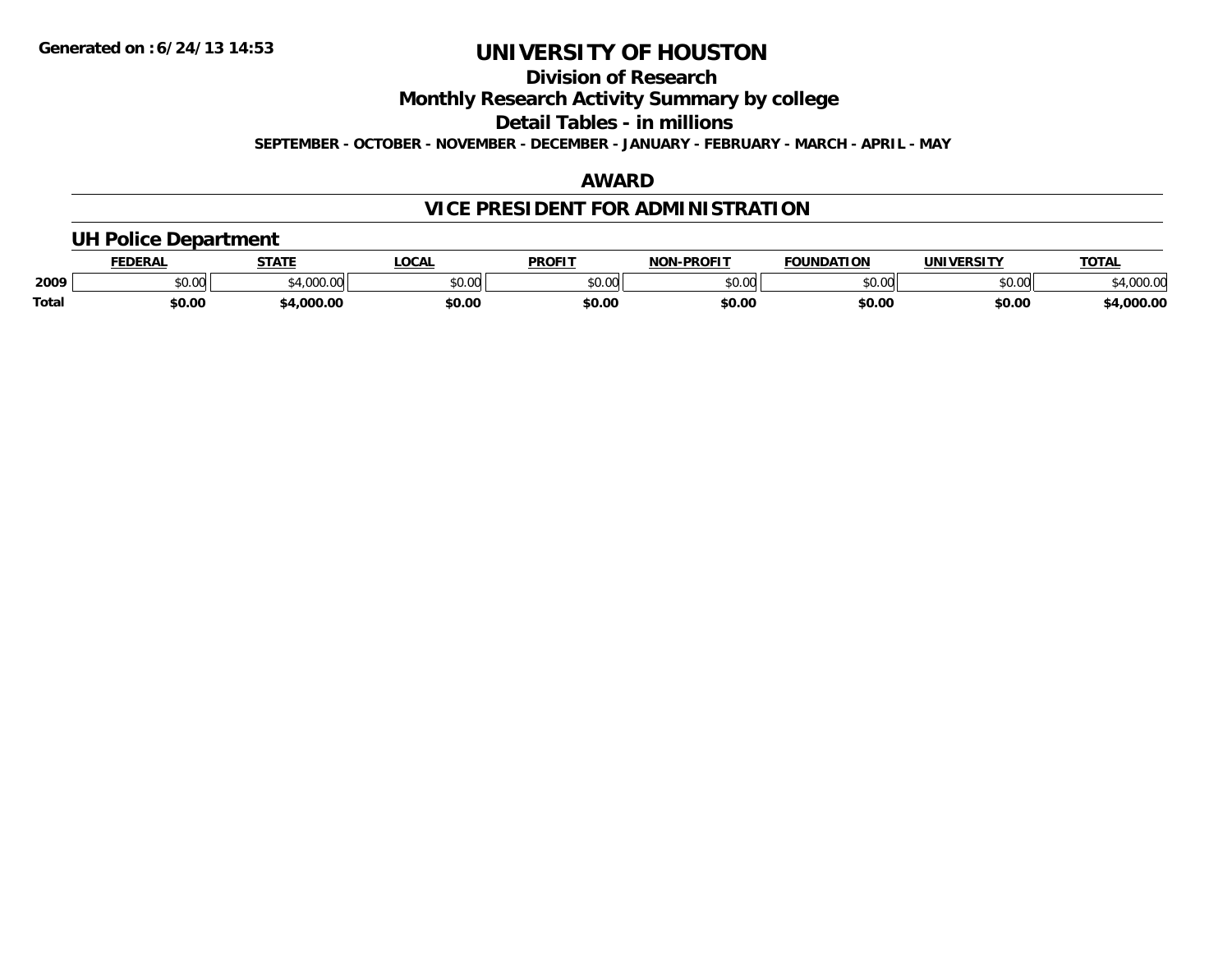## **Division of Research**

**Monthly Research Activity Summary by college**

**Detail Tables - in millions**

**SEPTEMBER - OCTOBER - NOVEMBER - DECEMBER - JANUARY - FEBRUARY - MARCH - APRIL - MAY**

#### **AWARD**

### **VICE PRESIDENT FOR STUDENT AFFAIRS**

#### **Vice President, Student Affairs**

|       | <b>FEDERAL</b> | <b>STATE</b> | <b>LOCAL</b> | <b>PROFIT</b> | <b>NON-PROFIT</b> | <b>FOUNDATION</b> | <b>UNIVERSITY</b> | <b>TOTAL</b>   |
|-------|----------------|--------------|--------------|---------------|-------------------|-------------------|-------------------|----------------|
| 2009  | \$236,300.00   | \$0.00       | \$0.00       | \$0.00        | \$0.00            | \$0.00            | \$0.00            | \$236,300.00   |
| 2010  | \$236,300.00   | \$0.00       | \$0.00       | \$0.00        | \$0.00            | \$0.00            | \$0.00            | \$236,300.00   |
| 2011  | \$236,300.00   | \$0.00       | \$0.00       | \$0.00        | \$0.00            | \$0.00            | \$0.00            | \$236,300.00   |
| 2012  | \$236,559.00   | \$0.00       | \$0.00       | \$0.00        | \$0.00            | \$0.00            | \$0.00            | \$236,559.00   |
| 2013  | \$250,891.00   | \$0.00       | \$0.00       | \$0.00        | \$0.00            | \$0.00            | \$0.00            | \$250,891.00   |
| Total | \$1,196,350.00 | \$0.00       | \$0.00       | \$0.00        | \$0.00            | \$0.00            | \$0.00            | \$1,196,350.00 |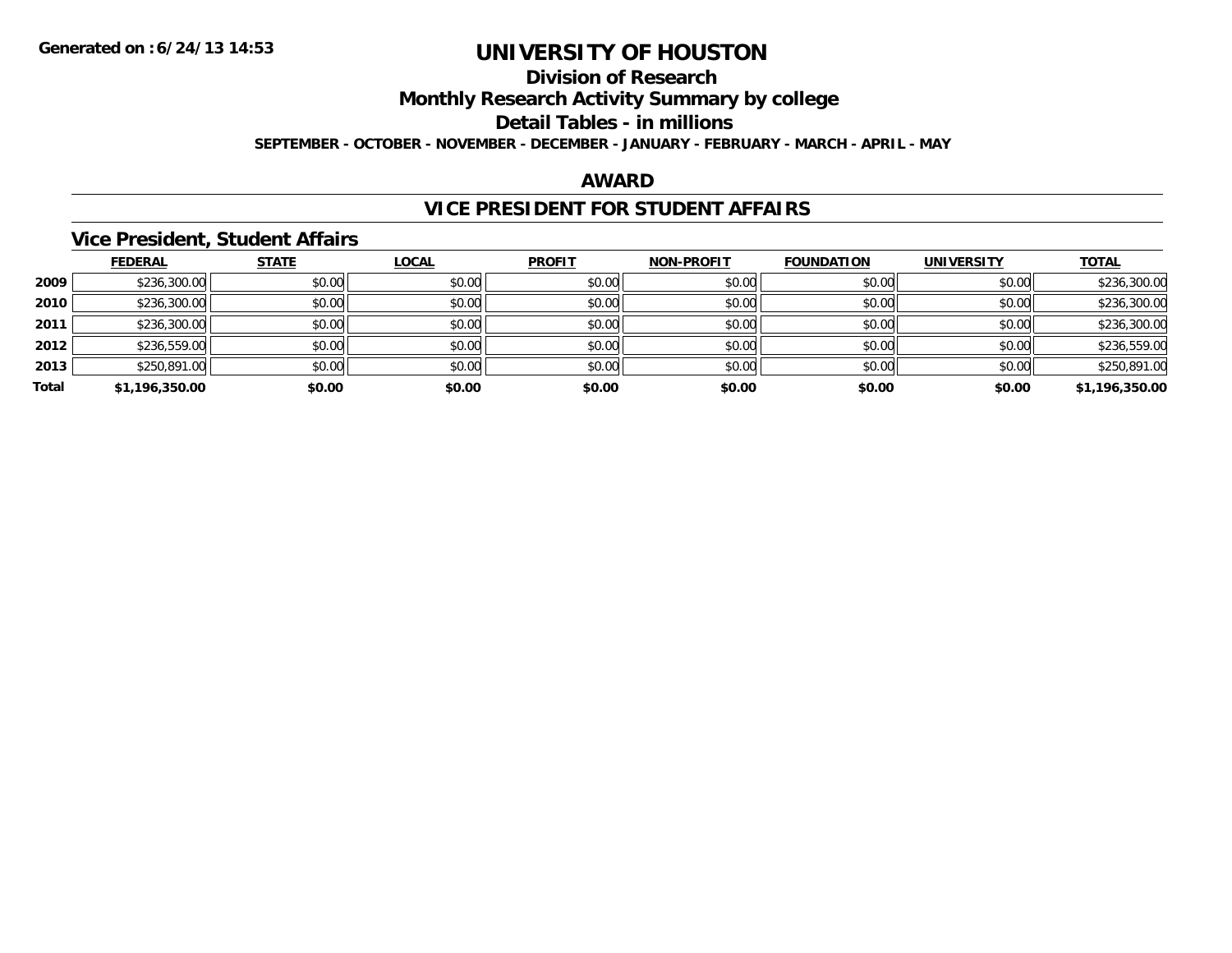### **Division of ResearchMonthly Research Activity Summary by college Detail Tables - in millions**

**SEPTEMBER - OCTOBER - NOVEMBER - DECEMBER - JANUARY - FEBRUARY - MARCH - APRIL - MAY**

### **TOTAL EXPENDITURE**

#### **C.T. BAUER COLLEGE OF BUSINESS**

|       | Finance                                  |              |              |               |                   |                   |                   |                 |
|-------|------------------------------------------|--------------|--------------|---------------|-------------------|-------------------|-------------------|-----------------|
|       | <b>FEDERAL</b>                           | <b>STATE</b> | <b>LOCAL</b> | <b>PROFIT</b> | <b>NON-PROFIT</b> | <b>FOUNDATION</b> | <b>UNIVERSITY</b> | <b>TOTAL</b>    |
| 2009  | \$265,705.77                             | \$0.00       | \$0.00       | \$0.00        | \$0.00            | \$0.00            | \$0.00            | \$265,705.77    |
| 2010  | \$279,676.18                             | \$0.00       | \$0.00       | \$0.00        | \$0.00            | \$0.00            | \$0.00            | \$279,676.18    |
| 2011  | \$225,974.64                             | \$0.00       | \$0.00       | \$0.00        | \$0.00            | \$0.00            | \$0.00            | \$225,974.64    |
| 2012  | \$41,345.84                              | \$0.00       | \$0.00       | \$0.00        | \$0.00            | \$0.00            | \$0.00            | \$41,345.84     |
| 2013  | \$10,850.00                              | \$0.00       | \$0.00       | \$0.00        | \$0.00            | \$0.00            | \$0.00            | \$10,850.00     |
|       | <b>Management</b>                        |              |              |               |                   |                   |                   |                 |
|       | <b>FEDERAL</b>                           | <b>STATE</b> | <b>LOCAL</b> | <b>PROFIT</b> | <b>NON-PROFIT</b> | <b>FOUNDATION</b> | <b>UNIVERSITY</b> | <b>TOTAL</b>    |
| 2009  | \$0.00                                   | \$0.00       | \$0.00       | \$0.00        | \$0.00            | \$0.00            | \$0.00            | \$0.00          |
| 2010  | \$925.91                                 | \$0.00       | \$0.00       | \$0.00        | \$0.00            | \$55,000.00       | \$0.00            | \$55,925.91     |
| 2011  | \$1,486.73                               | \$0.00       | \$0.00       | \$0.00        | \$0.00            | \$41,250.00       | \$0.00            | \$42,736.73     |
| 2012  | \$2,794.57                               | \$0.00       | \$0.00       | \$0.00        | \$0.00            | \$41,250.00       | \$0.00            | \$44,044.57     |
| 2013  | \$17.40                                  | \$0.00       | \$0.00       | \$0.00        | \$0.00            | \$0.00            | \$0.00            | \$17.40         |
|       | <b>Marketing</b>                         |              |              |               |                   |                   |                   |                 |
|       | <b>FEDERAL</b>                           | <b>STATE</b> | <b>LOCAL</b> | <b>PROFIT</b> | <b>NON-PROFIT</b> | <b>FOUNDATION</b> | <b>UNIVERSITY</b> | <b>TOTAL</b>    |
| 2012  | \$0.00                                   | \$0.00       | \$0.00       | \$0.00        | \$0.00            | \$0.00            | \$0.00            | \$0.00          |
| 2013  | \$0.00                                   | \$0.00       | \$0.00       | \$0.00        | \$0.00            | \$0.00            | \$0.00            | \$0.00          |
|       | <b>Small Business Development Center</b> |              |              |               |                   |                   |                   |                 |
|       | <b>FEDERAL</b>                           | <b>STATE</b> | <b>LOCAL</b> | <b>PROFIT</b> | <b>NON-PROFIT</b> | <b>FOUNDATION</b> | <b>UNIVERSITY</b> | <b>TOTAL</b>    |
| 2009  | \$1,389,251.42                           | \$0.00       | \$0.00       | \$0.00        | \$0.00            | \$0.00            | \$0.00            | \$1,389,251.42  |
| 2010  | \$2,186,774.64                           | \$0.00       | \$0.00       | \$0.00        | \$0.00            | \$0.00            | \$0.00            | \$2,186,774.64  |
| 2011  | \$2,304,519.07                           | \$42,560.19  | \$0.00       | \$0.00        | \$0.00            | \$0.00            | \$0.00            | \$2,347,079.26  |
| 2012  | \$3,573,096.15                           | \$788.82     | \$0.00       | \$0.00        | \$0.00            | \$1,919.43        | \$0.00            | \$3,575,804.40  |
| 2013  | \$3,249,648.32                           | \$0.00       | \$0.00       | \$0.00        | \$0.00            | \$35,529.31       | \$0.00            | \$3,285,177.63  |
| Total | \$13,532,066.63                          | \$43,349.01  | \$0.00       | \$0.00        | \$0.00            | \$174,948.74      | \$0.00            | \$13,750,364.38 |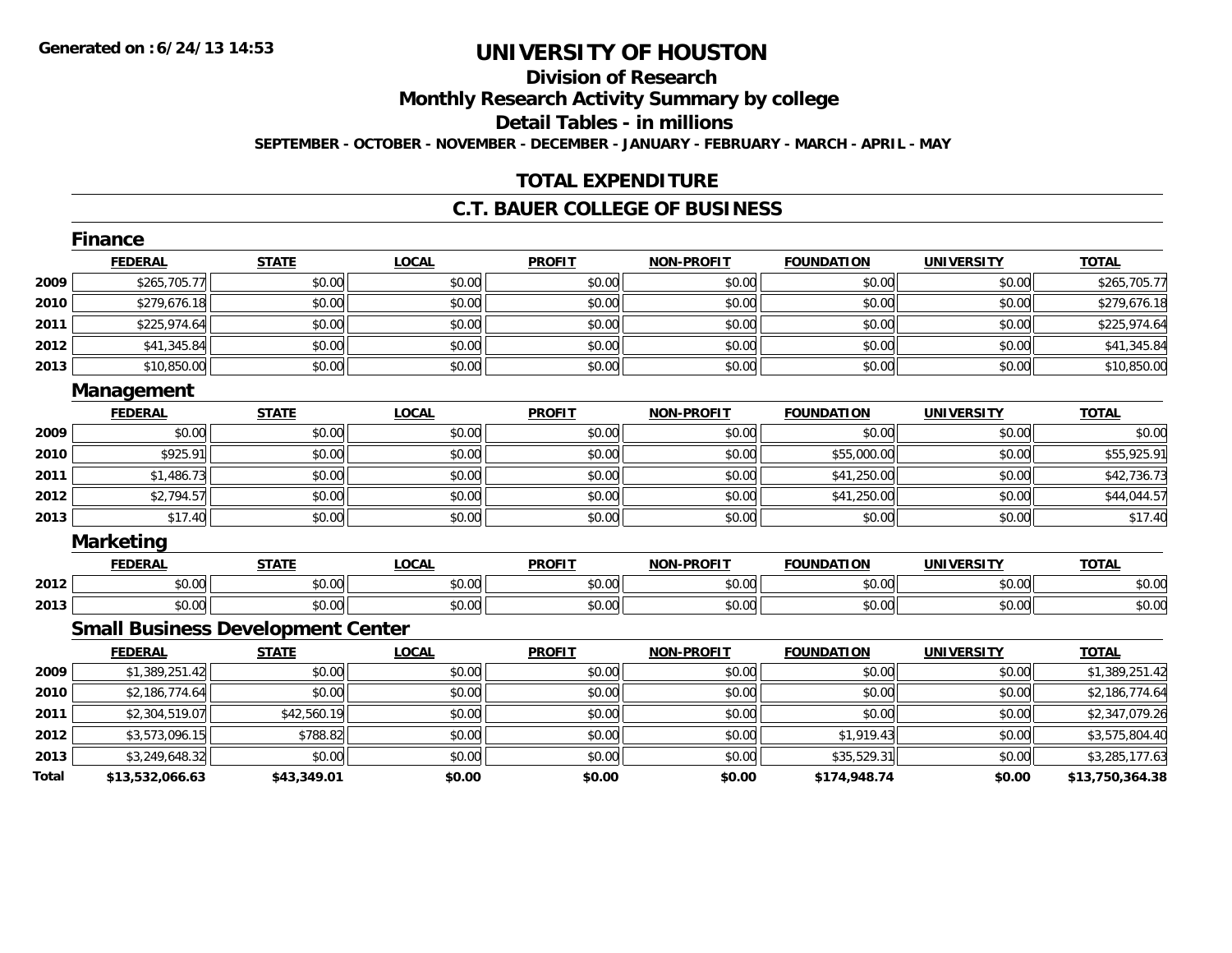## **Division of Research**

**Monthly Research Activity Summary by college**

**Detail Tables - in millions**

**SEPTEMBER - OCTOBER - NOVEMBER - DECEMBER - JANUARY - FEBRUARY - MARCH - APRIL - MAY**

### **TOTAL EXPENDITURE**

#### **COLLEGE OF ARCHITECTURE**

|       | Architecture   |              |              |               |                   |                   |                   |              |
|-------|----------------|--------------|--------------|---------------|-------------------|-------------------|-------------------|--------------|
|       | <b>FEDERAL</b> | <b>STATE</b> | <b>LOCAL</b> | <b>PROFIT</b> | <b>NON-PROFIT</b> | <b>FOUNDATION</b> | <b>UNIVERSITY</b> | <b>TOTAL</b> |
| 2009  | \$990.97       | \$0.00       | \$0.00       | \$39,974.90   | \$0.00            | \$0.00            | \$0.00            | \$40,965.87  |
| 2010  | \$4,005.49     | \$0.00       | \$0.00       | \$0.00        | \$0.00            | \$23,060.93       | \$0.00            | \$27,066.42  |
| 2011  | \$0.00         | \$0.00       | \$0.00       | \$0.00        | \$0.00            | \$26,757.39       | \$0.00            | \$26,757.39  |
| 2012  | \$16,015.32    | \$0.00       | \$0.00       | \$0.00        | \$5,000.00        | \$3,549.15        | \$0.00            | \$24,564.47  |
| 2013  | \$0.00         | \$0.00       | \$0.00       | \$0.00        | \$0.00            | \$4,649.34        | \$2,498.75        | \$7,148.09   |
| Total | \$21,011.78    | \$0.00       | \$0.00       | \$39,974.90   | \$5,000.00        | \$58,016.82       | \$2,498.75        | \$126,502.25 |
|       |                |              |              |               |                   |                   |                   |              |

#### **Architecture**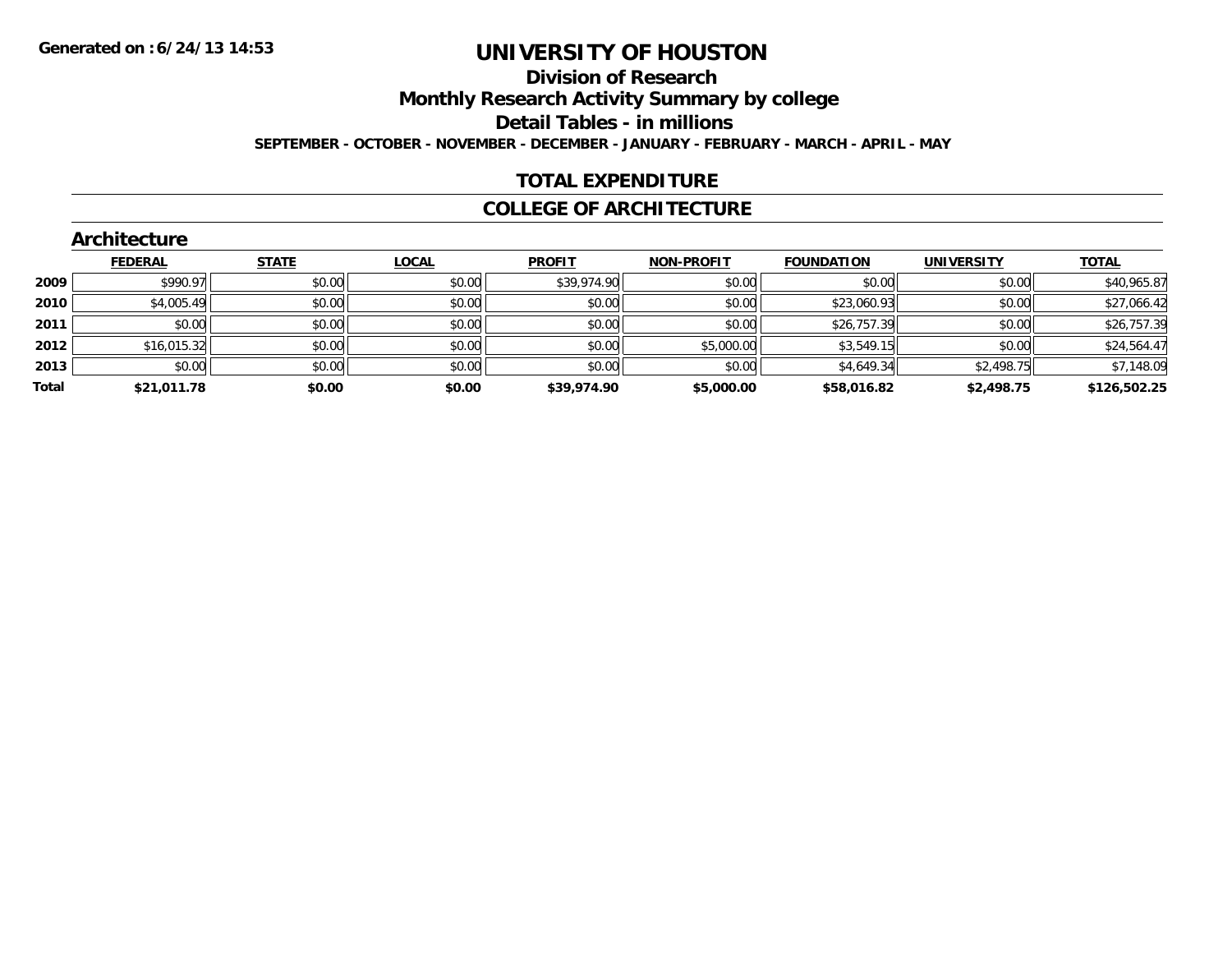### **Division of Research**

**Monthly Research Activity Summary by college**

**Detail Tables - in millions**

**SEPTEMBER - OCTOBER - NOVEMBER - DECEMBER - JANUARY - FEBRUARY - MARCH - APRIL - MAY**

### **TOTAL EXPENDITURE**

#### **COLLEGE OF EDUCATION**

### **Consistency Mgmt and Coop Disc**

|      | <b>FEDERAL</b> | <b>STATE</b> | <u>LOCAL</u> | <b>PROFIT</b> | <b>NON-PROFIT</b> | <b>FOUNDATION</b> | <b>UNIVERSITY</b> | <b>TOTAL</b> |
|------|----------------|--------------|--------------|---------------|-------------------|-------------------|-------------------|--------------|
| 2009 | \$24,451.87    | \$0.00       | \$2,348.58   | \$0.00        | \$329,234.11      | \$0.00            | \$0.00            | \$356,034.56 |
| 2010 | \$5,001.72     | \$0.00       | \$8,805.44   | \$0.00        | \$381,685.30      | \$0.00            | \$0.00            | \$395,492.46 |
| 2011 | \$1,050.55     | \$0.00       | \$0.00       | \$0.00        | \$70,057.02       | \$0.00            | \$0.00            | \$71,107.57  |
| 2012 | \$1,915.80     | \$0.00       | \$0.00       | \$0.00        | \$76,331.73       | \$0.00            | \$0.00            | \$78,247.53  |
| 2013 | \$688.06       | \$0.00       | \$0.00       | \$0.00        | \$46,418.78       | \$0.00            | \$0.00            | \$47,106.84  |

#### **Curriculum and Instruction**

|      | <b>FEDERAL</b> | <u>STATE</u> | <u>LOCAL</u> | <b>PROFIT</b> | <b>NON-PROFIT</b> | <b>FOUNDATION</b> | <b>UNIVERSITY</b> | <b>TOTAL</b>   |
|------|----------------|--------------|--------------|---------------|-------------------|-------------------|-------------------|----------------|
| 2009 | \$528,902.10   | \$56,065.48  | \$0.00       | \$0.00        | \$101,580.62      | \$0.00            | \$0.00            | \$686,548.20   |
| 2010 | \$375,215.77   | \$19,468.80  | \$0.00       | \$56.36       | \$90,582.34       | \$40,962.08       | \$0.00            | \$526,285.35   |
| 2011 | \$580,592.31   | \$29,101.60  | \$0.00       | \$0.00        | \$104,464.44      | \$277.069.42      | \$0.00            | \$991,227.77   |
| 2012 | \$874,422.44   | \$191,398.77 | \$0.00       | \$0.00        | \$78,696.43       | \$275,848.41      | \$0.00            | \$1,420,366.05 |
| 2013 | \$682,112.50   | \$52,200.22  | \$0.00       | \$0.00        | \$67,217.01       | \$257,474.47      | \$0.00            | \$1,059,004.20 |

### **Dean, Education**

|      | <b>FEDERAL</b> | <b>STATE</b> | <u>LOCAL</u> | <b>PROFIT</b> | <b>NON-PROFIT</b> | <b>FOUNDATION</b> | <b>UNIVERSITY</b> | <b>TOTAL</b> |
|------|----------------|--------------|--------------|---------------|-------------------|-------------------|-------------------|--------------|
| 2010 | \$0.00         | \$0.00       | \$0.00       | \$0.00        | \$0.00            | \$0.00            | \$0.00            | \$0.00       |
| 2011 | \$0.00         | \$0.00       | \$0.00       | \$0.00        | \$0.00            | \$0.00            | \$0.00            | \$0.00       |
| 2012 | \$0.00         | \$0.00       | \$0.00       | \$0.00        | \$0.00            | \$0.00            | \$0.00            | \$0.00       |
| 2013 | \$0.00         | \$0.00       | \$0.00       | \$0.00        | \$0.00            | \$0.00            | \$0.00            | \$0.00       |

#### **Educational Leadership & Cultural Studies**

|      | <b>FEDERAL</b>                                         | <b>STATE</b> | <u>LOCAL</u> | <b>PROFIT</b> | <b>NON-PROFIT</b> | <b>FOUNDATION</b> | UNIVERSITY | <b>TOTAL</b> |
|------|--------------------------------------------------------|--------------|--------------|---------------|-------------------|-------------------|------------|--------------|
| 2009 | $\uparrow$ $\uparrow$ $\uparrow$ $\uparrow$<br>303Z. I | \$0.00       | \$0.00       | \$0.00        | \$0.00            | \$0.00            | \$0.00     | \$632.70     |
| 2010 | 0 t<br>DU.UU                                           |              | \$0.00       | \$0.00        | \$0.00            | ልስ ሰሰ             | \$0.00     |              |
| 2011 | <b>00</b><br>$\sim$<br>JU.UU                           | JJ.JJ        | \$0.00       | \$0.00        | \$0.00            | \$0.00            | \$0.00     |              |

<u> 1989 - Johann Stoff, deutscher Stoffen und der Stoffen und der Stoffen und der Stoffen und der Stoffen und de</u>

### **Educational Psychology**

|      | <b>FEDERAL</b> | <b>STATE</b> | <b>LOCAL</b> | <b>PROFIT</b> | <b>NON-PROFIT</b> | <b>FOUNDATION</b> | <b>UNIVERSITY</b> | <b>TOTAL</b> |
|------|----------------|--------------|--------------|---------------|-------------------|-------------------|-------------------|--------------|
| 2009 | \$150,992.07   | \$20,169.04  | \$0.00       | \$0.00        | \$0.00            | \$103,490.09      | \$0.00            | \$274,651.20 |
| 2010 | \$48,741.55    | \$12,279.40  | \$0.00       | \$0.00        | \$10,206.92       | \$65,354.46       | \$0.00            | \$136,582.33 |
| 2011 | \$36,516.48    | \$110,978.43 | \$0.00       | \$0.00        | \$1,243.67        | \$74,181.25       | \$0.00            | \$222,919.83 |
| 2012 | \$121,521.57   | \$74,011.69  | \$0.00       | \$0.00        | \$9,769.56        | \$1,656.63        | \$0.00            | \$206,959.45 |
| 2013 | \$179,186.83   | \$119.78     | \$0.00       | \$0.00        | \$29,952.95       | (\$214.71)        | \$10,904.64       | \$219,949.49 |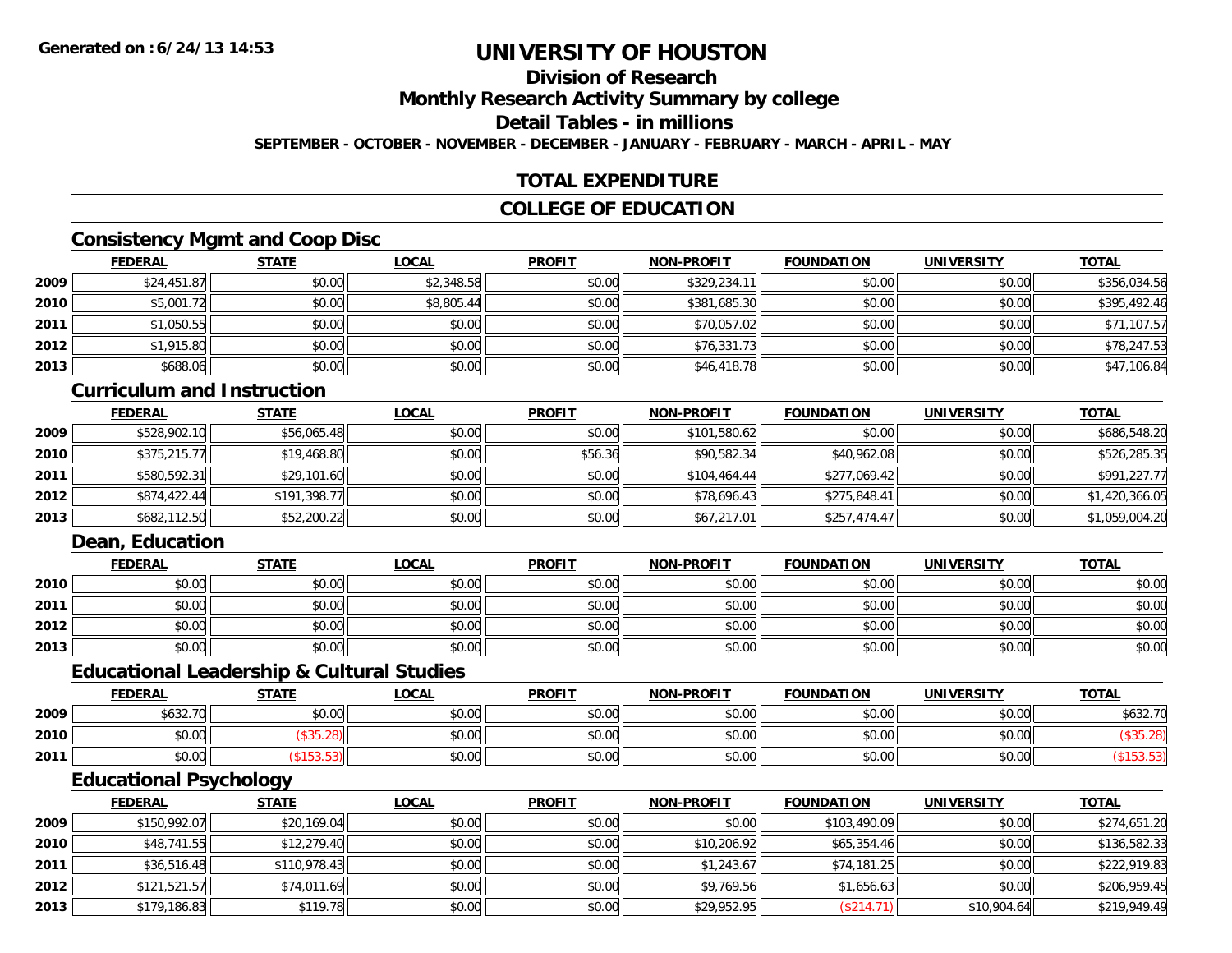### **Division of Research**

**Monthly Research Activity Summary by college**

**Detail Tables - in millions**

**SEPTEMBER - OCTOBER - NOVEMBER - DECEMBER - JANUARY - FEBRUARY - MARCH - APRIL - MAY**

### **TOTAL EXPENDITURE**

### **COLLEGE OF EDUCATION**

#### **Institute for Urban Education**

|       | <b>FEDERAL</b> | <b>STATE</b> | <b>LOCAL</b> | <b>PROFIT</b> | <b>NON-PROFIT</b> | <b>FOUNDATION</b> | <b>UNIVERSITY</b> | <b>TOTAL</b>   |
|-------|----------------|--------------|--------------|---------------|-------------------|-------------------|-------------------|----------------|
| 2009  | \$294,926.84   | \$0.00       | \$0.00       | \$0.00        | \$0.00            | \$0.00            | \$0.00            | \$294,926.84   |
| 2010  | \$283,667.37   | \$0.00       | \$0.00       | \$0.00        | \$6.60            | \$0.00            | \$0.00            | \$283,673.97   |
| 2011  | \$164,947.68   | \$0.00       | \$0.00       | \$0.00        | \$0.00            | \$0.00            | \$0.00            | \$164,947.68   |
| 2012  | \$147,761.56   | \$0.00       | \$0.00       | \$0.00        | \$0.00            | \$0.00            | \$0.00            | \$147,761.56   |
| 2013  | \$48,019.16    | \$0.00       | \$0.00       | \$0.00        | \$0.00            | \$0.00            | \$0.00            | \$48,019.16    |
| Total | \$4,551,266.91 | \$565,604.40 | \$11,154.02  | \$56.36       | \$1,397,447.48    | \$1,095,822.11    | \$10,904.64       | \$7,632,255.91 |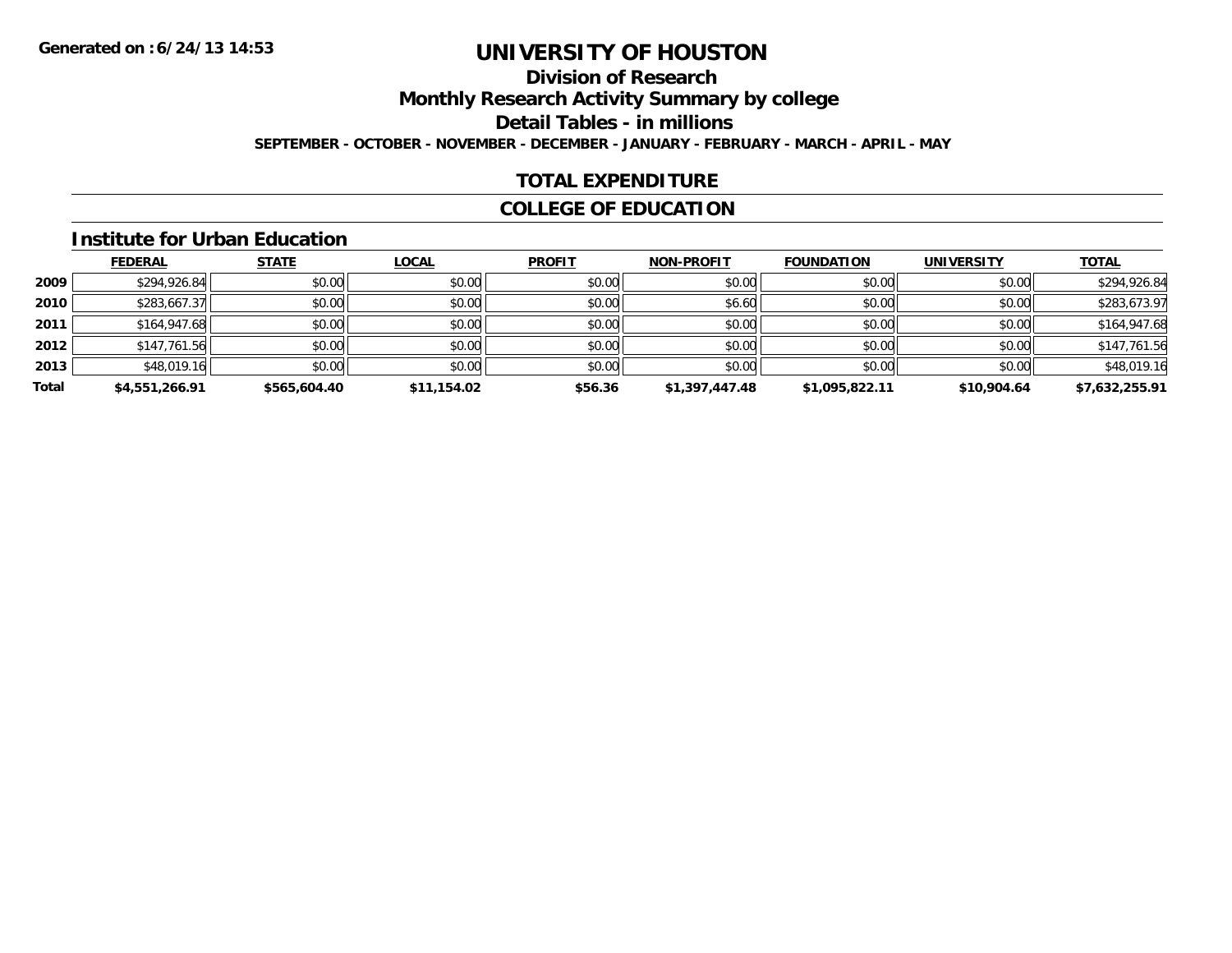### **Division of Research**

**Monthly Research Activity Summary by college**

**Detail Tables - in millions**

**SEPTEMBER - OCTOBER - NOVEMBER - DECEMBER - JANUARY - FEBRUARY - MARCH - APRIL - MAY**

### **TOTAL EXPENDITURE**

#### **COLLEGE OF LIBERAL ARTS AND SOCIAL SCIENCES**

|      | Art                              |              |              |               |                   |                   |                   |              |
|------|----------------------------------|--------------|--------------|---------------|-------------------|-------------------|-------------------|--------------|
|      | <b>FEDERAL</b>                   | <b>STATE</b> | <b>LOCAL</b> | <b>PROFIT</b> | <b>NON-PROFIT</b> | <b>FOUNDATION</b> | <b>UNIVERSITY</b> | <b>TOTAL</b> |
| 2009 | \$0.00                           | \$0.00       | \$0.00       | \$0.00        | \$8,272.99        | \$0.00            | \$0.00            | \$8,272.99   |
| 2012 | \$1,810.02                       | \$0.00       | \$0.00       | \$0.00        | \$0.00            | \$0.00            | \$0.00            | \$1,810.02   |
| 2013 | \$6,137.67                       | \$0.00       | \$0.00       | \$0.00        | \$0.00            | \$0.00            | \$0.00            | \$6,137.67   |
|      | <b>Arte Publico Press</b>        |              |              |               |                   |                   |                   |              |
|      | <b>FEDERAL</b>                   | <b>STATE</b> | <b>LOCAL</b> | <b>PROFIT</b> | <b>NON-PROFIT</b> | <b>FOUNDATION</b> | <b>UNIVERSITY</b> | <b>TOTAL</b> |
| 2009 | \$8,683.13                       | \$0.00       | \$0.00       | \$0.00        | \$29,448.97       | \$0.00            | \$0.00            | \$38,132.10  |
| 2010 | \$34,875.34                      | \$0.00       | \$0.00       | \$0.00        | \$51,200.00       | \$113,122.24      | \$0.00            | \$199,197.58 |
| 2011 | \$17,484.53                      | \$3,500.00   | \$0.00       | \$0.00        | \$53,675.60       | \$251,398.42      | \$0.00            | \$326,058.55 |
| 2012 | \$39,604.20                      | \$1,867.88   | \$0.00       | \$0.00        | \$35,074.98       | \$0.00            | \$0.00            | \$76,547.06  |
| 2013 | \$35,380.05                      | \$0.00       | \$0.00       | \$0.00        | \$33,200.00       | \$158,118.55      | \$0.00            | \$226,698.60 |
|      | <b>Blaffer Gallery</b>           |              |              |               |                   |                   |                   |              |
|      | <b>FEDERAL</b>                   | <b>STATE</b> | <b>LOCAL</b> | <b>PROFIT</b> | <b>NON-PROFIT</b> | <b>FOUNDATION</b> | <b>UNIVERSITY</b> | <b>TOTAL</b> |
| 2009 | \$32,822.93                      | \$4,007.00   | \$0.00       | \$0.00        | \$59,239.30       | \$0.00            | \$0.00            | \$96,069.23  |
| 2010 | \$74,342.47                      | \$4,898.00   | \$0.00       | \$0.00        | \$64,393.74       | \$0.00            | \$0.00            | \$143,634.21 |
| 2011 | \$9,352.22                       | \$5,636.60   | \$0.00       | \$0.00        | \$24,449.16       | \$0.00            | \$0.00            | \$39,437.98  |
| 2012 | \$2,926.91                       | \$1,981.95   | \$0.00       | \$0.00        | \$22,492.41       | \$0.00            | \$0.00            | \$27,401.27  |
| 2013 | \$6,647.16                       | \$0.00       | \$0.00       | \$0.00        | \$0.00            | \$0.00            | \$0.00            | \$6,647.16   |
|      | <b>Center for Public History</b> |              |              |               |                   |                   |                   |              |
|      | <b>FEDERAL</b>                   | <b>STATE</b> | <b>LOCAL</b> | <b>PROFIT</b> | <b>NON-PROFIT</b> | <b>FOUNDATION</b> | <b>UNIVERSITY</b> | <b>TOTAL</b> |
| 2012 | \$38,916.27                      | \$0.00       | \$0.00       | \$0.00        | \$0.00            | \$0.00            | \$0.00            | \$38,916.27  |
| 2013 | \$41,042.50                      | \$0.00       | \$0.00       | \$0.00        | \$0.00            | \$0.00            | \$0.00            | \$41,042.50  |
|      | <b>Communication Disorders</b>   |              |              |               |                   |                   |                   |              |
|      | <b>FEDERAL</b>                   | <b>STATE</b> | <b>LOCAL</b> | <b>PROFIT</b> | <b>NON-PROFIT</b> | <b>FOUNDATION</b> | <b>UNIVERSITY</b> | <b>TOTAL</b> |
| 2009 | (\$26,857.43)                    | \$0.00       | \$0.00       | \$0.00        | \$99,779.33       | \$0.00            | \$26,634.03       | \$99,555.93  |
| 2010 | (\$0.09)                         | \$0.00       | \$0.00       | \$0.00        | \$256,051.03      | \$0.00            | \$0.00            | \$256,050.94 |
| 2011 | \$3,097.47                       | \$0.00       | (\$259.55)   | \$0.00        | \$105,465.05      | \$0.00            | \$0.00            | \$108,302.97 |
| 2012 | \$6,561.09                       | \$0.00       | \$0.00       | \$0.00        | \$165,181.11      | \$0.00            | \$0.00            | \$171,742.20 |
| 2013 | (\$0.01)                         | \$0.00       | \$0.00       | \$0.00        | \$104,307.35      | \$3,100.00        | \$0.00            | \$107,407.34 |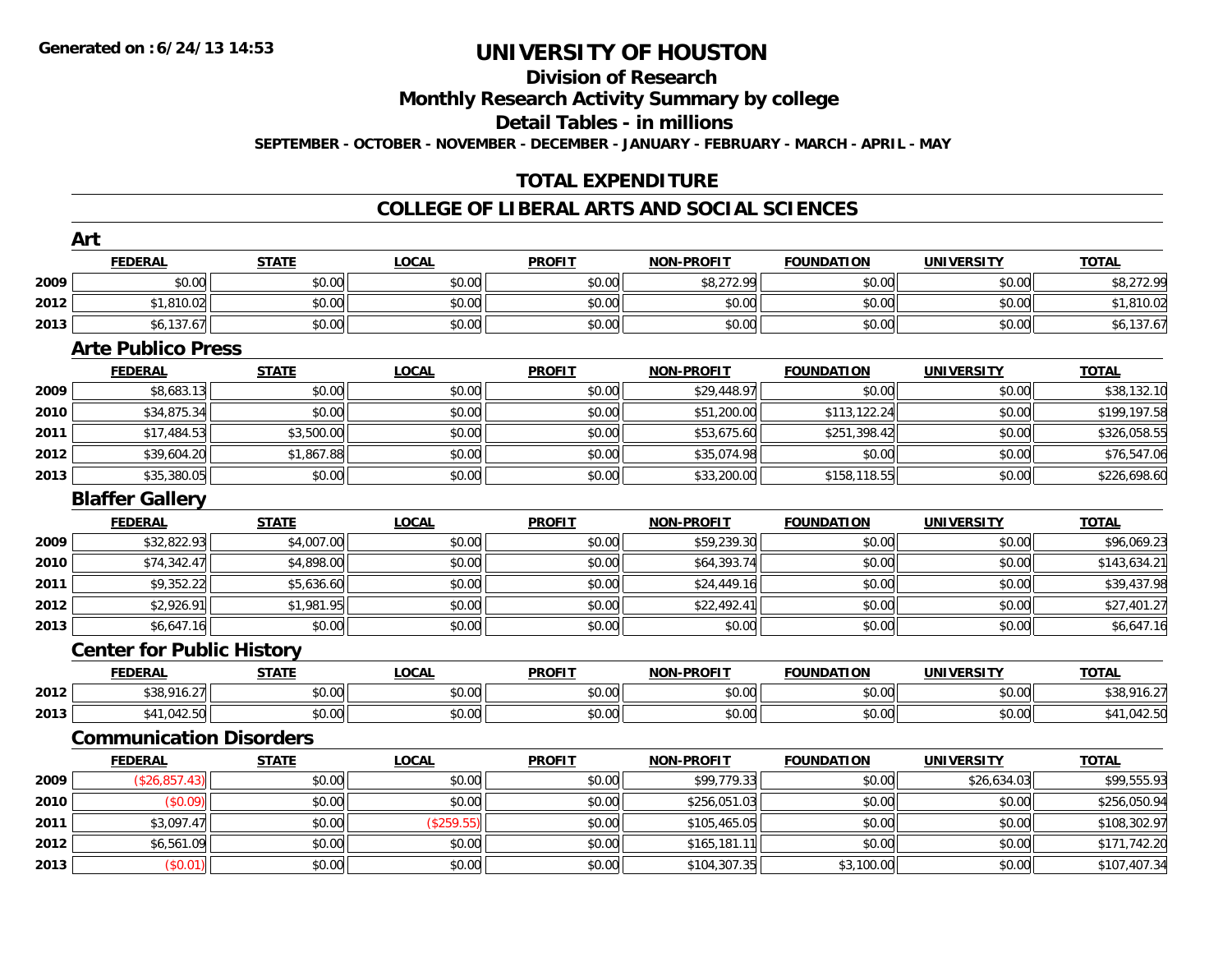**Division of Research**

**Monthly Research Activity Summary by college**

**Detail Tables - in millions**

**SEPTEMBER - OCTOBER - NOVEMBER - DECEMBER - JANUARY - FEBRUARY - MARCH - APRIL - MAY**

## **TOTAL EXPENDITURE**

## **COLLEGE OF LIBERAL ARTS AND SOCIAL SCIENCES**

|      | <b>Comparative Cultural Studies</b>               |              |              |               |                   |                   |                   |              |
|------|---------------------------------------------------|--------------|--------------|---------------|-------------------|-------------------|-------------------|--------------|
|      | <b>FEDERAL</b>                                    | <b>STATE</b> | <b>LOCAL</b> | <b>PROFIT</b> | <b>NON-PROFIT</b> | <b>FOUNDATION</b> | <b>UNIVERSITY</b> | <b>TOTAL</b> |
| 2009 | \$0.00                                            | \$0.00       | \$0.00       | \$0.00        | (\$1,891.44)      | \$0.00            | \$0.00            | (\$1,891.44) |
| 2010 | \$0.00                                            | \$0.00       | \$0.00       | \$0.00        | $($ \$88.94)      | \$0.00            | \$0.00            | (\$88.94)    |
| 2011 | \$0.00                                            | \$0.00       | \$0.00       | (\$125.65)    | \$0.00            | \$0.00            | \$0.00            | (\$125.65)   |
| 2012 | \$0.00                                            | \$166.38     | \$0.00       | \$0.00        | \$0.00            | \$0.00            | \$0.00            | \$166.38     |
|      | <b>Cynthia Woods Mitchell Center for the Arts</b> |              |              |               |                   |                   |                   |              |
|      | <b>FEDERAL</b>                                    | <b>STATE</b> | <b>LOCAL</b> | <b>PROFIT</b> | <b>NON-PROFIT</b> | <b>FOUNDATION</b> | <b>UNIVERSITY</b> | <b>TOTAL</b> |
| 2011 | \$0.00                                            | \$0.00       | \$0.00       | \$0.00        | \$15,000.00       | \$0.00            | \$0.00            | \$15,000.00  |
| 2013 | \$0.00                                            | \$6,000.00   | \$0.00       | \$0.00        | \$0.00            | \$0.00            | \$0.00            | \$6,000.00   |
|      | Dean, Liberal Arts and Social Sciences            |              |              |               |                   |                   |                   |              |
|      | <b>FEDERAL</b>                                    | <b>STATE</b> | <b>LOCAL</b> | <b>PROFIT</b> | <b>NON-PROFIT</b> | <b>FOUNDATION</b> | <b>UNIVERSITY</b> | <b>TOTAL</b> |
| 2009 | \$107,056.84                                      | \$0.00       | \$0.00       | \$0.00        | \$0.00            | \$0.00            | \$0.00            | \$107,056.84 |
| 2010 | \$2,011.23                                        | \$0.00       | \$0.00       | \$0.00        | \$0.00            | \$0.00            | \$0.00            | \$2,011.23   |
| 2011 | (\$659.56)                                        | \$0.00       | \$0.00       | \$0.00        | \$0.00            | \$0.00            | \$0.00            | (\$659.56)   |
| 2012 | \$2,794.57                                        | \$0.00       | \$0.00       | \$0.00        | \$0.00            | \$0.00            | \$0.00            | \$2,794.57   |
| 2013 | \$17.40                                           | \$0.00       | \$0.00       | \$0.00        | \$0.00            | \$0.00            | \$0.00            | \$17.40      |
|      | <b>Economics</b>                                  |              |              |               |                   |                   |                   |              |
|      | <b>FEDERAL</b>                                    | <b>STATE</b> | <b>LOCAL</b> | <b>PROFIT</b> | <b>NON-PROFIT</b> | <b>FOUNDATION</b> | <b>UNIVERSITY</b> | <b>TOTAL</b> |
| 2009 | \$25,614.46                                       | \$0.00       | \$0.00       | \$0.00        | \$0.00            | \$0.00            | \$0.00            | \$25,614.46  |
| 2010 | \$7,424.99                                        | \$0.00       | \$0.00       | \$0.00        | \$0.00            | \$0.00            | \$0.00            | \$7,424.99   |
| 2011 | (\$2,023.11)                                      | \$0.00       | \$0.00       | \$0.00        | \$16,068.50       | \$21,696.47       | \$0.00            | \$35,741.86  |
| 2012 | \$374.43                                          | \$0.00       | \$0.00       | \$18,907.39   | \$3,633.71        | \$28,448.32       | \$0.00            | \$51,363.85  |
| 2013 | \$137,069.67                                      | \$0.00       | \$0.00       | \$0.00        | \$233,914.99      | \$23,863.14       | \$0.00            | \$394,847.80 |
|      | <b>English</b>                                    |              |              |               |                   |                   |                   |              |
|      | <b>FEDERAL</b>                                    | <b>STATE</b> | <b>LOCAL</b> | <b>PROFIT</b> | <b>NON-PROFIT</b> | <b>FOUNDATION</b> | <b>UNIVERSITY</b> | <b>TOTAL</b> |
| 2009 | \$7,500.00                                        | \$0.00       | \$0.00       | \$0.00        | \$0.00            | \$0.00            | \$0.00            | \$7,500.00   |
| 2010 | \$565.00                                          | \$0.00       | \$0.00       | \$0.00        | \$0.00            | \$0.00            | \$0.00            | \$565.00     |
| 2011 | (\$51.76)                                         | (\$0.09)     | \$0.00       | \$0.00        | (\$287.50)        | \$0.00            | \$0.00            | (\$339.35)   |
| 2012 | \$1,000.00                                        | \$0.00       | \$0.00       | \$0.00        | \$0.00            | \$0.00            | \$0.00            | \$1,000.00   |
| 2013 | \$23,172.51                                       | \$0.00       | \$0.00       | \$0.00        | \$0.00            | \$0.00            | \$0.00            | \$23,172.51  |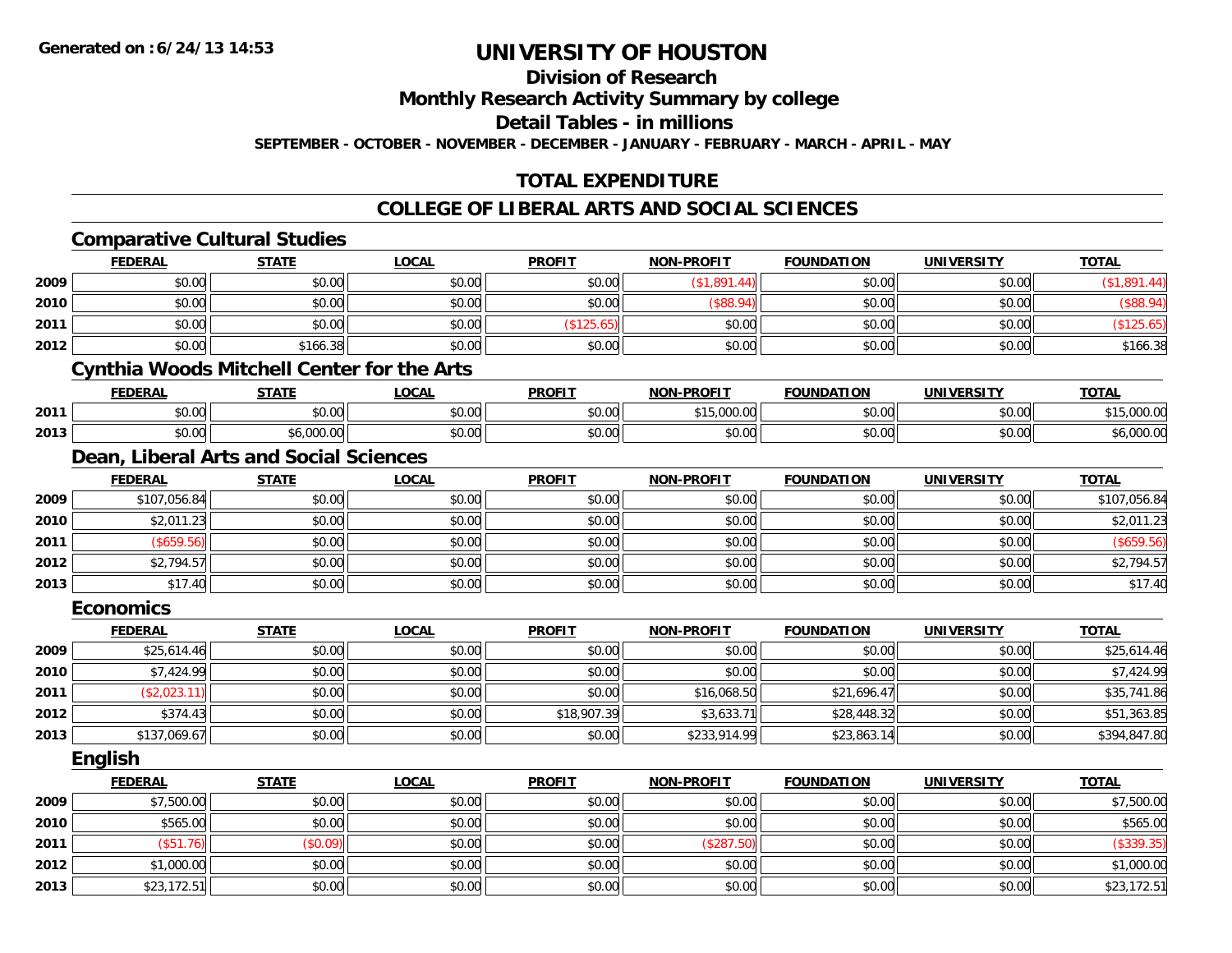**Division of Research**

**Monthly Research Activity Summary by college**

**Detail Tables - in millions**

**SEPTEMBER - OCTOBER - NOVEMBER - DECEMBER - JANUARY - FEBRUARY - MARCH - APRIL - MAY**

## **TOTAL EXPENDITURE**

## **COLLEGE OF LIBERAL ARTS AND SOCIAL SCIENCES**

## **Health and Human Performance**

|      | <b>FEDERAL</b>       | <b>STATE</b> | <b>LOCAL</b> | <b>PROFIT</b> | <b>NON-PROFIT</b> | <b>FOUNDATION</b> | <b>UNIVERSITY</b> | <b>TOTAL</b>   |
|------|----------------------|--------------|--------------|---------------|-------------------|-------------------|-------------------|----------------|
| 2009 | \$1,240,290.66       | \$0.00       | \$0.00       | \$23,733.60   | \$0.00            | \$12,276.67       | \$0.00            | \$1,276,300.92 |
| 2010 | \$1,176,233.46       | \$0.00       | \$0.00       | \$38,423.26   | \$0.00            | \$10,148.17       | \$382.85          | \$1,225,187.74 |
| 2011 | \$828,025.81         | \$0.00       | \$0.00       | \$256,550.98  | \$0.00            | \$13,542.62       | \$0.00            | \$1,098,119.40 |
| 2012 | \$608,088.66         | \$0.00       | \$0.00       | \$260,840.50  | \$0.00            | \$16,089.96       | \$0.00            | \$885,019.12   |
| 2013 | \$1,911,405.02       | \$0.00       | \$0.00       | \$64,586.67   | \$0.00            | \$5,717.58        | \$0.00            | \$1,981,709.28 |
|      | ممثلبتناه متعتممتا ا |              |              |               |                   |                   |                   |                |

#### **Hispanic Studies**

|      | <b>FEDERAL</b> | <b>STATE</b> | <u>LOCAL</u> | <b>PROFIT</b> | <b>NON-PROFIT</b> | <b>FOUNDATION</b> | UNIVERSITY | <b>TOTAL</b> |
|------|----------------|--------------|--------------|---------------|-------------------|-------------------|------------|--------------|
| 2011 | \$0.00         | \$0.00       | \$0.00       | \$0.00        | \$0.00            | \$0.00            | \$0.00     | \$0.00       |
| 2012 | \$0.00         | \$0.00       | \$0.00       | \$0.00        | \$0.00            | \$63,382.43       | \$0.00     | \$63,382.43  |
| 2013 | \$0.00         | \$0.00       | \$0.00       | \$0.00        | \$0.00            | \$15,742.27       | \$0.00     | 10.27        |

#### **History**

|      | <b>FEDERAL</b> | <u>STATE</u> | <u>LOCAL</u> | <b>PROFIT</b> | <b>NON-PROFIT</b> | <b>FOUNDATION</b> | <b>UNIVERSITY</b> | <b>TOTAL</b> |
|------|----------------|--------------|--------------|---------------|-------------------|-------------------|-------------------|--------------|
| 2009 | \$0.00         | \$0.00       | \$0.00       | \$47,599.35   | \$0.00            | \$0.00            | \$0.00            | \$47,599.35  |
| 2010 | \$953.97       | \$0.00       | \$0.00       | \$62,563.33   | \$0.00            | \$0.00            | \$0.00            | \$63,517.30  |
| 2011 | \$7,942.13     | \$0.00       | \$0.00       | \$24,509.42   | \$0.00            | \$0.00            | \$0.00            | \$32,451.55  |
| 2012 | \$2,879.25     | \$0.00       | \$0.00       | \$13,127.23   | (\$332.43)        | \$0.00            | \$0.00            | \$15,674.05  |
| 2013 | (\$6,738.83)   | \$0.00       | \$0.00       | \$50,699.56   | (\$13,435.64)     | \$0.00            | \$0.00            | \$30,525.09  |

### **Hobby Center for Public Policy**

|      | <b>FEDERAL</b> | <b>STATE</b> | <b>LOCAL</b> | <b>PROFIT</b> | <b>NON-PROFIT</b> | <b>FOUNDATION</b> | <b>UNIVERSITY</b> | <b>TOTAL</b> |
|------|----------------|--------------|--------------|---------------|-------------------|-------------------|-------------------|--------------|
| 2009 | \$8,622.23     | \$0.00       | \$0.00       | \$0.00        | \$0.00            | \$0.00            | \$0.00            | \$8,622.23   |
| 2010 | \$12,872.17    | \$0.00       | \$0.00       | \$0.00        | \$0.00            | \$0.00            | \$0.00            | \$12,872.17  |
| 2011 | \$17,621.36    | \$0.00       | \$0.00       | \$0.00        | \$0.00            | \$0.00            | \$0.00            | \$17,621.36  |
| 2012 | \$47,797.83    | \$0.00       | \$0.00       | \$0.00        | \$0.00            | \$0.00            | \$0.00            | \$47,797.83  |
| 2013 | \$69,715.75    | \$0.00       | \$0.00       | \$0.00        | \$0.00            | \$0.00            | \$0.00            | \$69,715.75  |

## **Modern/Classical Languages**

|      | <b>FEDERAL</b>                              | <b>STATE</b>   | <b>LOCAL</b>    | <b>PROFIT</b> | <b>N-PROFIT</b><br><b>NIONI</b> | <b>FOUNDATION</b> | <b>UNIVERSITY</b> | <b>TOTAL</b>                 |
|------|---------------------------------------------|----------------|-----------------|---------------|---------------------------------|-------------------|-------------------|------------------------------|
| 2011 | \$250.48                                    | ⊄∩ ∩∩<br>JU.UU | nn on<br>\$U.UU | \$0.00        | \$0.00                          | \$0.00            | \$0.00            | \$250.48                     |
| 2012 | $\wedge$ $\wedge$ $\wedge$<br>52,67<br>ن. ا | 40.00<br>DU.UU | \$0.00          | \$0.00        | \$0.00                          | \$0.00            | \$0.00            | $\cdots$<br>۱۰ تا ۱۰ تا ۲۰ پ |
| 2013 | .730.97<br>¢10                              | \$0.00         | \$0.00          | \$0.00        | \$0.00                          | \$0.00            | \$0.00            | \$19,730.97                  |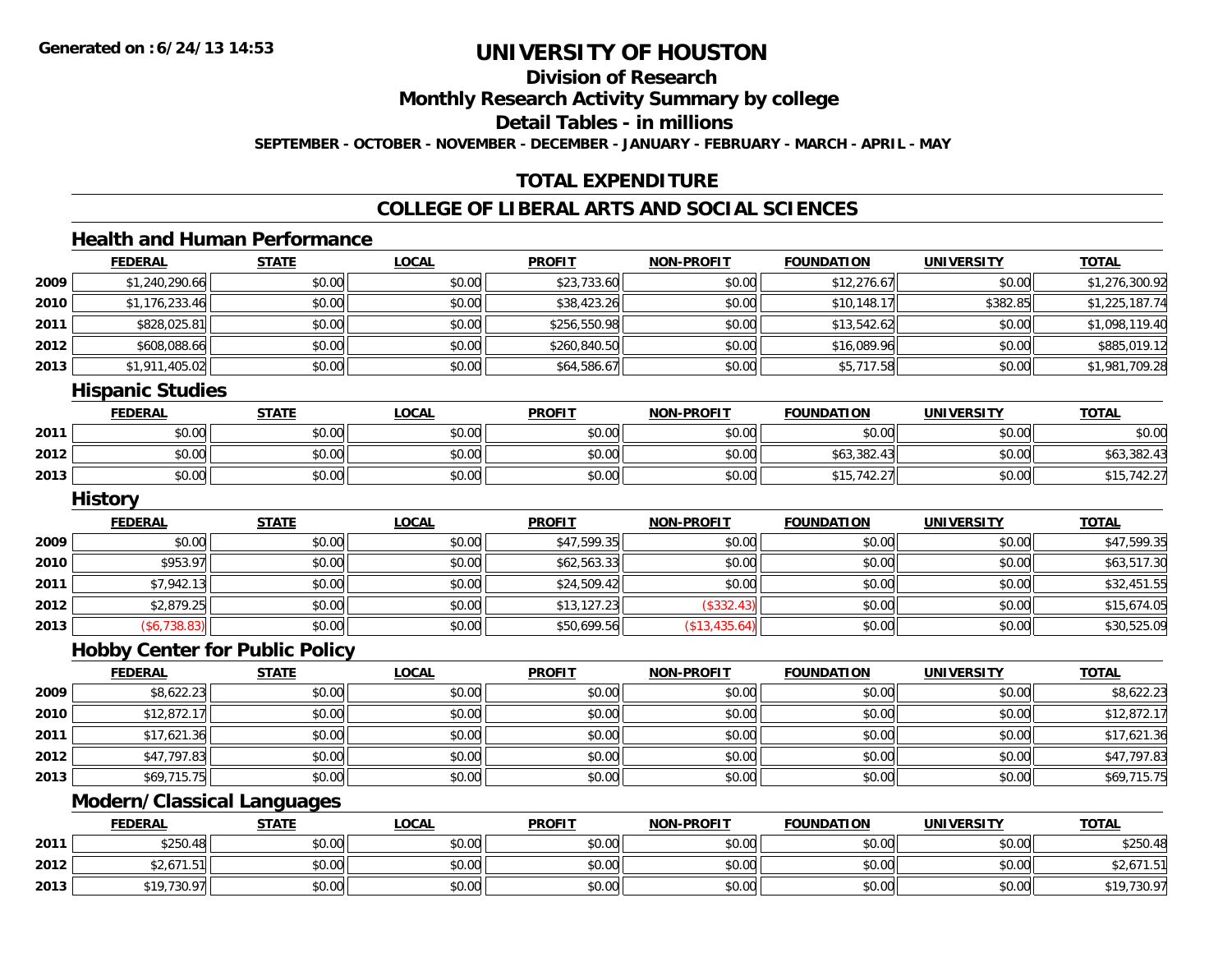## **Division of Research**

**Monthly Research Activity Summary by college**

**Detail Tables - in millions**

**SEPTEMBER - OCTOBER - NOVEMBER - DECEMBER - JANUARY - FEBRUARY - MARCH - APRIL - MAY**

## **TOTAL EXPENDITURE**

### **COLLEGE OF LIBERAL ARTS AND SOCIAL SCIENCES**

|      | Philosophy                     |                |              |               |                   |                   |                   |                |
|------|--------------------------------|----------------|--------------|---------------|-------------------|-------------------|-------------------|----------------|
|      | <b>FEDERAL</b>                 | <b>STATE</b>   | <b>LOCAL</b> | <b>PROFIT</b> | <b>NON-PROFIT</b> | <b>FOUNDATION</b> | <b>UNIVERSITY</b> | <b>TOTAL</b>   |
| 2009 | \$0.00                         | \$0.00         | \$0.00       | \$0.00        | \$0.00            | \$0.00            | \$0.00            | \$0.00         |
| 2010 | \$0.00                         | \$0.00         | \$0.00       | \$0.00        | \$0.00            | \$0.00            | \$0.00            | \$0.00         |
| 2011 | \$0.00                         | \$0.00         | \$0.00       | \$0.00        | \$0.00            | \$0.00            | \$0.00            | \$0.00         |
| 2012 | \$4,613.16                     | \$0.00         | \$0.00       | \$0.00        | \$0.00            | \$0.00            | \$0.00            | \$4,613.16     |
| 2013 | \$4,542.36                     | \$0.00         | \$0.00       | \$0.00        | \$0.00            | \$0.00            | \$0.00            | \$4,542.36     |
|      | <b>Political Science</b>       |                |              |               |                   |                   |                   |                |
|      | <b>FEDERAL</b>                 | <b>STATE</b>   | <b>LOCAL</b> | <b>PROFIT</b> | <b>NON-PROFIT</b> | <b>FOUNDATION</b> | <b>UNIVERSITY</b> | <b>TOTAL</b>   |
| 2009 | \$195,753.36                   | \$0.00         | \$0.00       | \$0.00        | \$0.00            | \$0.00            | \$24,986.49       | \$220,739.85   |
| 2010 | \$4,227.71                     | \$0.00         | \$0.00       | \$0.00        | \$0.00            | \$0.00            | \$0.00            | \$4,227.71     |
| 2011 | (\$2,511.44)                   | (\$637.93)     | \$0.00       | (\$179.60)    | \$0.00            | \$0.00            | \$0.00            | (\$3,328.97)   |
| 2012 | \$0.00                         | \$0.00         | \$0.00       | \$0.00        | \$0.00            | \$0.00            | \$0.00            | \$0.00         |
| 2013 | \$15,795.75                    | \$0.00         | \$0.00       | \$0.00        | \$0.00            | \$2,000.00        | \$0.00            | \$17,795.75    |
|      | Psychology                     |                |              |               |                   |                   |                   |                |
|      | <b>FEDERAL</b>                 | <b>STATE</b>   | <b>LOCAL</b> | <b>PROFIT</b> | <b>NON-PROFIT</b> | <b>FOUNDATION</b> | <b>UNIVERSITY</b> | <b>TOTAL</b>   |
| 2009 | \$4,910,336.22                 | \$2,095,253.08 | \$1,690.44   | \$76,693.55   | \$56,463.84       | \$22,628.71       | \$64,655.21       | \$7,227,721.05 |
| 2010 | \$5,575,456.91                 | \$1,770,860.00 | \$0.00       | \$119,348.32  | \$94,799.63       | \$6,573.91        | \$43,012.26       | \$7,610,051.03 |
| 2011 | \$4,965,918.34                 | \$416,101.00   | \$0.00       | \$64,782.82   | \$197,944.34      | \$161,410.82      | \$11,787.37       | \$5,817,944.69 |
| 2012 | \$4,498,659.04                 | \$72,990.85    | \$0.00       | \$61,039.10   | \$172,855.79      | \$139,724.24      | (\$9,680.69)      | \$4,935,588.32 |
| 2013 | \$4,471,855.51                 | \$43,072.15    | \$0.00       | \$53,858.95   | \$194,621.72      | \$74,243.98       | \$0.00            | \$4,837,652.31 |
|      | <b>School of Communication</b> |                |              |               |                   |                   |                   |                |
|      | <b>FEDERAL</b>                 | <b>STATE</b>   | <b>LOCAL</b> | <b>PROFIT</b> | <b>NON-PROFIT</b> | <b>FOUNDATION</b> | <b>UNIVERSITY</b> | <b>TOTAL</b>   |
| 2009 | \$0.00                         | \$0.00         | \$0.00       | \$0.00        | \$0.00            | \$0.00            | \$0.00            | \$0.00         |
| 2010 | \$0.00                         | \$0.00         | \$0.00       | \$0.00        | \$0.00            | \$0.00            | \$0.00            | \$0.00         |
| 2011 | \$0.00                         | \$0.00         | \$0.00       | \$0.00        | \$0.00            | \$0.00            | \$0.00            | \$0.00         |
| 2012 | \$0.00                         | \$0.00         | \$0.00       | \$0.00        | \$0.00            | \$0.00            | \$0.00            | \$0.00         |
| 2013 | \$0.00                         | \$0.00         | \$0.00       | \$0.00        | \$3,680.46        | \$0.00            | \$0.00            | \$3,680.46     |
|      | <b>School of Music</b>         |                |              |               |                   |                   |                   |                |
|      | <b>FEDERAL</b>                 | <b>STATE</b>   | <b>LOCAL</b> | <b>PROFIT</b> | <b>NON-PROFIT</b> | <b>FOUNDATION</b> | <b>UNIVERSITY</b> | <b>TOTAL</b>   |
| 2010 | \$0.00                         | \$0.00         | \$0.00       | \$0.00        | \$10,131.66       | \$0.00            | \$0.00            | \$10,131.66    |
| 2011 | \$0.00                         | \$1,365.00     | \$0.00       | \$0.00        | (\$666.97)        | \$0.00            | \$0.00            | \$698.03       |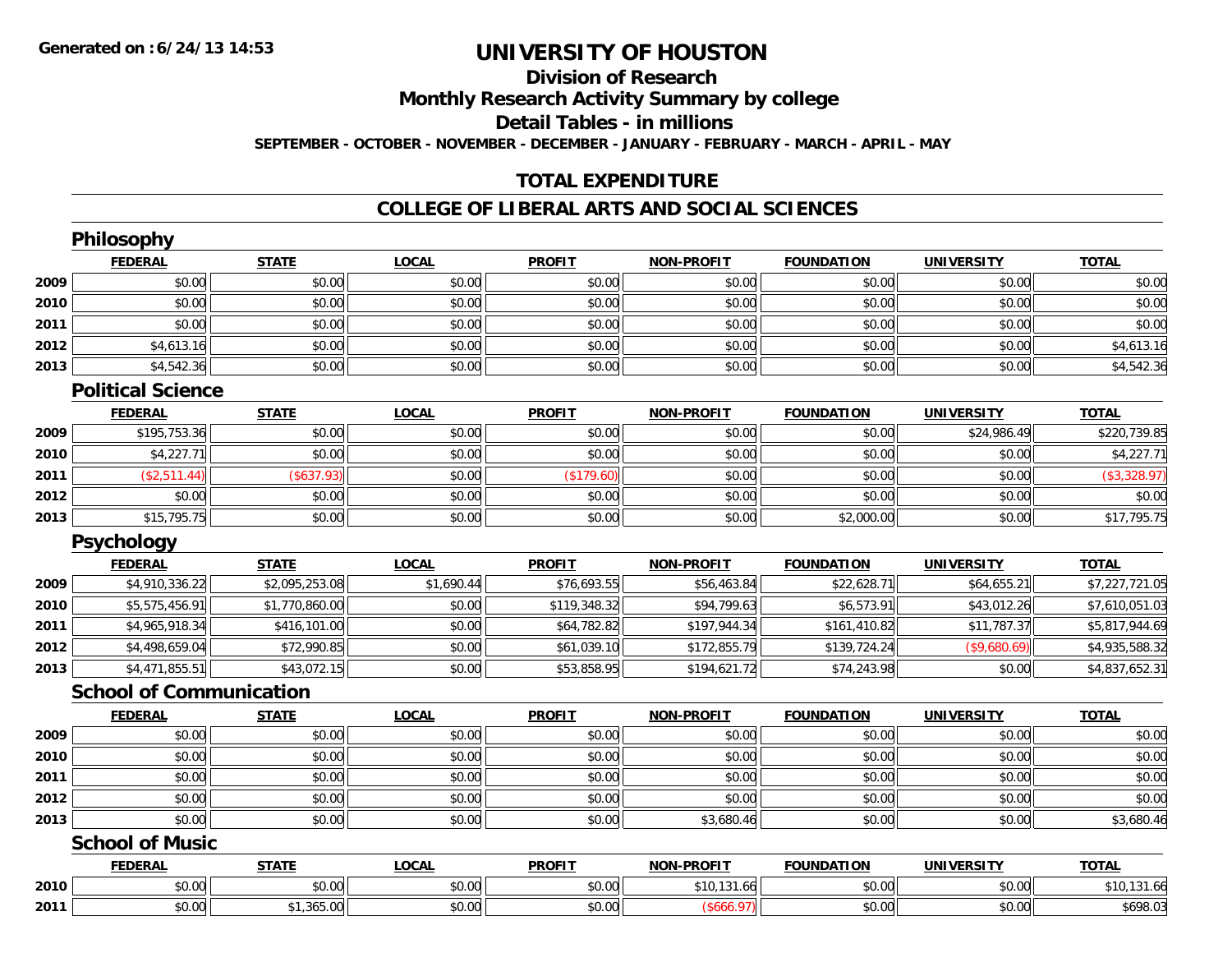#### **Division of Research**

**Monthly Research Activity Summary by college**

**Detail Tables - in millions**

**SEPTEMBER - OCTOBER - NOVEMBER - DECEMBER - JANUARY - FEBRUARY - MARCH - APRIL - MAY**

## **TOTAL EXPENDITURE**

### **COLLEGE OF LIBERAL ARTS AND SOCIAL SCIENCES**

|      | <b>Sociology</b> |              |              |               |                   |                   |                   |              |
|------|------------------|--------------|--------------|---------------|-------------------|-------------------|-------------------|--------------|
|      | <b>FEDERAL</b>   | <b>STATE</b> | <b>LOCAL</b> | <b>PROFIT</b> | <b>NON-PROFIT</b> | <b>FOUNDATION</b> | <b>UNIVERSITY</b> | <b>TOTAL</b> |
| 2009 | \$92,490.59      | \$0.00       | \$30,137.33  | \$0.00        | \$6.47            | \$0.00            | \$0.00            | \$122,634.39 |
| 2010 | \$147,102.10     | \$0.00       | \$5,405.91   | \$0.00        | \$20,181.63       | \$0.00            | \$0.00            | \$172,689.64 |
| 2011 | \$113,948.21     | \$0.00       | \$0.00       | \$0.00        | \$0.00            | \$0.00            | \$0.00            | \$113,948.21 |
| 2012 | \$4,890.30       | \$0.00       | \$0.00       | \$0.00        | \$0.00            | \$0.00            | \$0.00            | \$4,890.30   |
| 2013 | (\$5,703.98)     | \$0.00       | \$0.00       | \$0.00        | \$0.00            | \$0.00            | \$0.00            | (\$5,703.98) |
|      | <b>Theatre</b>   |              |              |               |                   |                   |                   |              |
|      | <b>FEDERAL</b>   | <b>STATE</b> | <b>LOCAL</b> | <b>PROFIT</b> | <b>NON-PROFIT</b> | <b>FOUNDATION</b> | <b>UNIVERSITY</b> | <b>TOTAL</b> |

|              | <u>I LULIANL</u> | 3171L          | <u>LUUNL</u> | <b>FNVIII</b>  | <b>IVON-FROLIL</b> | וטוח אשוטט     | <b>UNIVERSIII</b> | $101$ $AU$      |
|--------------|------------------|----------------|--------------|----------------|--------------------|----------------|-------------------|-----------------|
| 2011         | \$0.00           | \$0.00         | \$0.00       | \$0.00         | \$47,028.06        | \$45.63        | \$0.00            | \$46,982.43     |
| 2012         | \$0.00           | \$0.00         | \$0.00       | \$0.00         |                    | \$0.00         | \$0.00            |                 |
| 2013         | \$0.00           | \$0.00         | \$0.00       | \$0.00         | \$0.00             | \$0.00         | \$0.00            | \$0.00          |
| <b>Total</b> | \$31,590,429.69  | \$4,427,061.87 | \$36,974.13  | \$1,236,958.77 | \$2,152,974.63     | \$1,143,182.86 | \$161,777.52      | \$40,749,359.47 |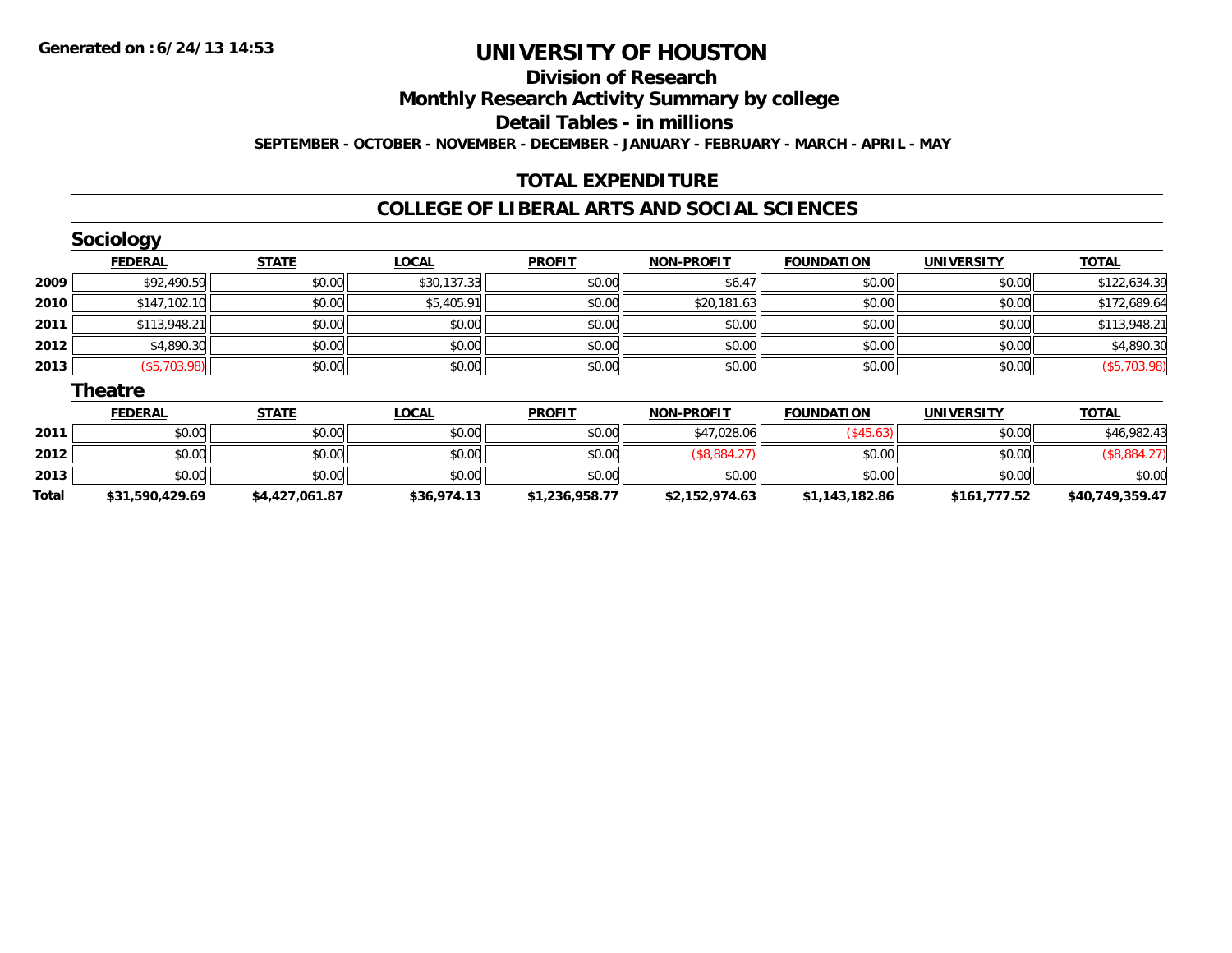## **Division of Research**

**Monthly Research Activity Summary by college**

**Detail Tables - in millions**

**SEPTEMBER - OCTOBER - NOVEMBER - DECEMBER - JANUARY - FEBRUARY - MARCH - APRIL - MAY**

## **TOTAL EXPENDITURE**

## **COLLEGE OF NATURAL SCIENCES AND MATHEMATICS**

## **Biology/Biochemistry**

|        | <b>FEDERAL</b> | <b>STATE</b>                             | <b>LOCAL</b> | <b>PROFIT</b> | <b>NON-PROFIT</b> | <b>FOUNDATION</b> | <b>UNIVERSITY</b> | <b>TOTAL</b>   |
|--------|----------------|------------------------------------------|--------------|---------------|-------------------|-------------------|-------------------|----------------|
| 2009   | \$1,407,701.55 | \$96,135.46                              | \$0.00       | \$0.00        | \$4,085.86        | \$462,394.20      | \$0.00            | \$1,970,317.07 |
| ا 2010 | \$2,789,261.27 | \$75,148.86                              | \$0.00       | \$0.00        | \$327,847.92      | \$158,171.58      | \$0.00            | \$3,350,429.63 |
| 2011   | \$2,850,297.73 | \$374,814.49                             | \$0.00       | \$5,801.14    | \$517,697.73      | \$193,276.34      | \$0.00            | \$3,941,887.42 |
| 2012   | \$2,289,632.18 | \$376,561.15                             | \$0.00       | \$0.01        | \$581,772.35      | \$112,473.07      | \$0.00            | \$3,360,438.75 |
| 2013   | \$2,151,383.89 | \$221,418.15                             | \$0.00       | \$103,941.06  | \$585,114.56      | \$170,502.52      | \$0.00            | \$3,232,360.18 |
|        |                | Contar for Applied Cooseienes Eveellense |              |               |                   |                   |                   |                |

#### **Center for Applied Geoscience Excellence**

|      | <b>FEDERAL</b>    | <b>STATE</b><br>,,,,,, | LOCAL | <b>PROFIT</b> | <b>J-PROFIT</b><br>חרות | <b>FOUNDATION</b>  | UNIVERSITY                 | <b>TOTAL</b>            |
|------|-------------------|------------------------|-------|---------------|-------------------------|--------------------|----------------------------|-------------------------|
| 2009 | ∖∩ ∩י<br>DU.UU    | $n \cap \neg$<br>DU.UU | vv.vv | 0000<br>JU.UU | \$0.00                  | $\sim$ 00<br>DU.UU | 0000<br>JU.UU              | $\sim$ $\sim$<br>\$U.UU |
| 2010 | $n \cap$<br>DU.UU | \$0.00                 | vu.vu | 0000<br>JU.UU | \$0.00                  | ልስ ስስ<br>DU.UU     | $*$ $\cap$ $\cap$<br>JU.UU | $\sim$ $\sim$<br>\$U.UU |

## **Center for Nuclear Receptors and Cell Signaling**

|      | <b>FEDERAL</b> | <b>STATE</b>   | <u>LOCAL</u> | <b>PROFIT</b> | <b>NON-PROFIT</b> | <b>FOUNDATION</b> | <b>UNIVERSITY</b> | <b>TOTAL</b>   |
|------|----------------|----------------|--------------|---------------|-------------------|-------------------|-------------------|----------------|
| 2009 | \$0.00         | \$4,589.92     | \$0.00       | \$0.00        | \$0.00            | \$0.00            | \$0.00            | \$4,589.92     |
| 2010 | \$536,234.82   | \$1,303,675.93 | \$0.00       | \$0.00        | \$0.00            | \$33,116.84       | \$0.00            | \$1,873,027.59 |
| 2011 | \$1,016,738.20 | \$88,087.70    | \$0.00       | \$0.00        | \$72,524.07       | \$34,986.55       | \$0.00            | \$1,212,336.52 |
| 2012 | \$1,503,209.00 | \$1,187,694.64 | \$0.00       | \$221,277.66  | (\$63.33)         | \$260,144.09      | \$0.00            | \$3,172,262.06 |
| 2013 | \$1,124,448.21 | \$519,272.19   | \$0.00       | \$3,626.63    | \$977.00          | \$26,980.75       | \$0.00            | \$1,675,304.78 |

#### **Chemistry**

|      | <b>FEDERAL</b> | <b>STATE</b>   | <b>LOCAL</b> | <b>PROFIT</b> | <b>NON-PROFIT</b> | <b>FOUNDATION</b> | <b>UNIVERSITY</b> | <u>TOTAL</u>   |
|------|----------------|----------------|--------------|---------------|-------------------|-------------------|-------------------|----------------|
| 2009 | \$3,432,173.73 | \$99,126.40    | \$0.00       | \$74,938.40   | \$160,107.62      | \$801,771.16      | \$160,758.44      | \$4,728,875.75 |
| 2010 | \$3,697,644.75 | \$1,414,507.16 | \$0.00       | \$63,385.66   | \$18,302.28       | \$785,060.72      | \$172,904.28      | \$6,151,804.84 |
| 2011 | \$2,658,477.39 | \$712,001.63   | \$0.00       | (S2, 388.41)  | \$43,528.33       | \$1,459,624.31    | \$54,411.06       | \$4,925,654.31 |
| 2012 | \$2,319,352.65 | \$1,095,812.14 | \$0.00       | \$27,423.77   | \$49,348.31       | \$1,270,459.53    | \$53,467.14       | \$4,815,863.53 |
| 2013 | \$2,170,333.36 | \$1,068,214.63 | \$0.00       | \$70,353.74   | \$9,131.70        | \$891,378.58      | $($ \$43,851.79)  | \$4,165,560.22 |

## **Computer Science**

|      | <b>FEDERAL</b> | <b>STATE</b> | <b>LOCAL</b> | <b>PROFIT</b> | <b>NON-PROFIT</b> | <b>FOUNDATION</b> | <b>UNIVERSITY</b> | <b>TOTAL</b>   |
|------|----------------|--------------|--------------|---------------|-------------------|-------------------|-------------------|----------------|
| 2009 | \$2,276,899.75 | \$177,488.99 | \$0.00       | \$103,304.03  | \$125,634.54      | \$0.00            | \$0.00            | \$2,683,327.31 |
| 2010 | \$2,649,021.49 | \$110,518.34 | \$0.00       | \$78,250.58   | \$152,857.72      | \$0.00            | \$0.00            | \$2,990,648.13 |
| 2011 | \$3,565,006.34 | \$102,870.40 | \$0.00       | \$251,554.19  | \$340,260.25      | \$0.00            | (\$769.35)        | \$4,258,921.82 |
| 2012 | \$2,002,307.72 | \$34,147.24  | \$0.00       | \$328,884.50  | \$255,209.81      | \$28,666.12       | \$0.00            | \$2,649,215.39 |
| 2013 | \$1,902,515.73 | \$27,590.06  | \$0.00       | \$297,619.76  | \$67,565.63       | \$19,381.78       | \$31,742.81       | \$2,346,415.76 |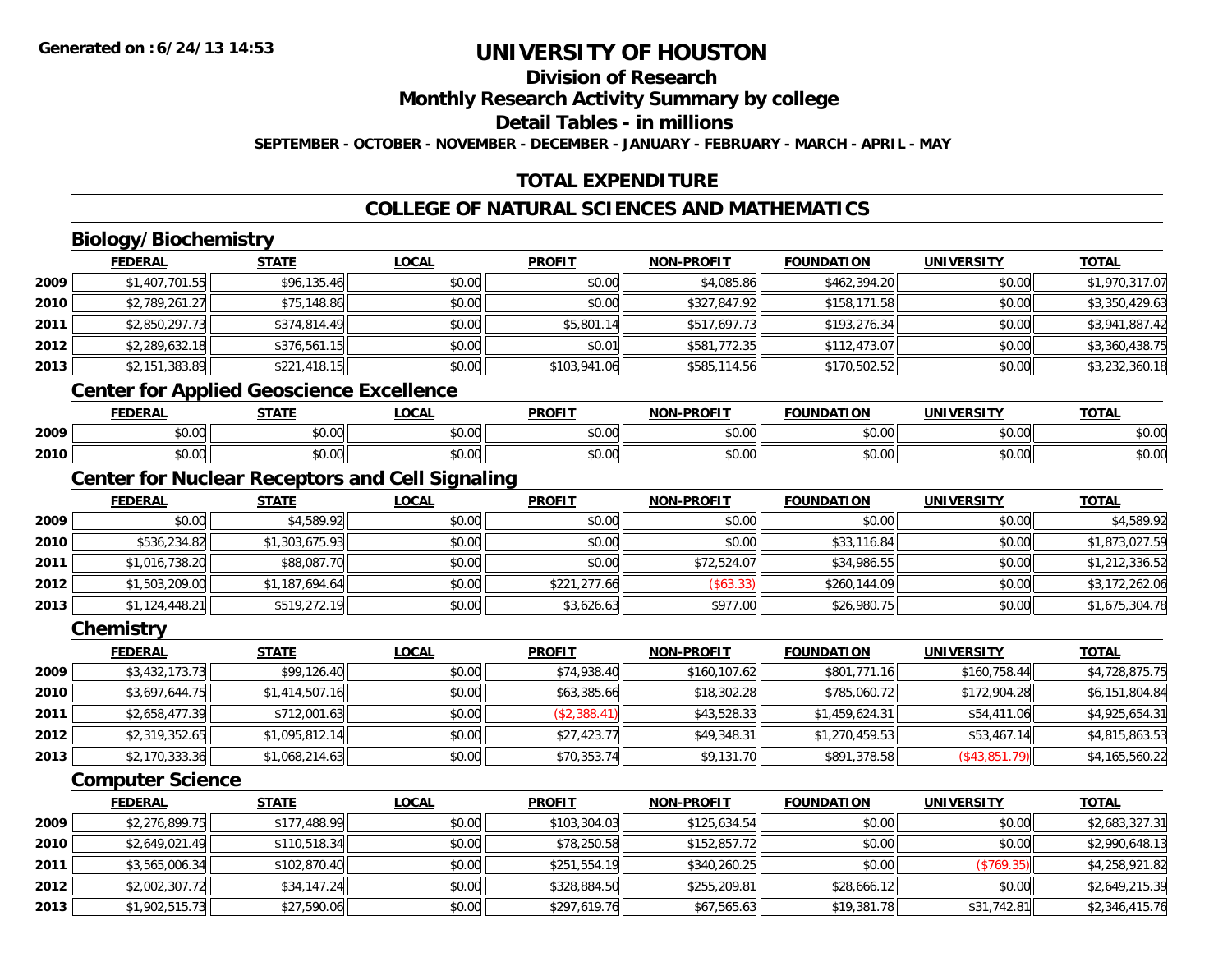## **Division of Research**

**Monthly Research Activity Summary by college**

**Detail Tables - in millions**

**SEPTEMBER - OCTOBER - NOVEMBER - DECEMBER - JANUARY - FEBRUARY - MARCH - APRIL - MAY**

## **TOTAL EXPENDITURE**

## **COLLEGE OF NATURAL SCIENCES AND MATHEMATICS**

## **Dean, Natural Sciences and Mathematics**

|      | <b>FEDERAL</b> | <b>STATE</b> | <u>LOCAL</u> | <b>PROFIT</b> | <b>NON-PROFIT</b> | <b>FOUNDATION</b> | <b>UNIVERSITY</b> | <b>TOTAL</b> |
|------|----------------|--------------|--------------|---------------|-------------------|-------------------|-------------------|--------------|
| 2009 | \$0.00         | \$0.00       | \$0.00       | \$0.00        | \$0.00            | \$0.00            | \$0.00            | \$0.00       |
| 2010 | \$0.00         | \$0.00       | \$0.00       | \$0.00        | \$0.00            | \$0.00            | \$0.00            | \$0.00       |
| 2011 | \$0.00         | \$0.00       | \$0.00       | \$0.00        | \$0.00            | \$0.00            | \$0.00            | \$0.00       |
| 2012 | \$18,452.66    | \$0.00       | \$0.00       | \$0.00        | \$0.00            | \$0.00            | \$0.00            | \$18,452.66  |
| 2013 | \$106,691.08   | \$0.00       | \$0.00       | \$0.00        | \$0.00            | \$0.00            | \$0.00            | \$106,691.08 |

#### **Earth & Atmospheric Sciences**

|      | <b>FEDERAL</b> | <u>STATE</u> | <b>LOCAL</b> | <b>PROFIT</b>  | <b>NON-PROFIT</b> | <b>FOUNDATION</b> | <b>UNIVERSITY</b> | <b>TOTAL</b>   |
|------|----------------|--------------|--------------|----------------|-------------------|-------------------|-------------------|----------------|
| 2009 | \$1,046,963.22 | \$151,596.48 | \$0.00       | \$1,106,235.26 | \$631,274.78      | \$0.00            | \$52.00           | \$2,936,121.74 |
| 2010 | \$1,153,182.83 | \$353,708.99 | \$0.00       | \$1,330,806.24 | \$683,828.66      | \$0.00            | \$0.00            | \$3,521,526.72 |
| 2011 | \$1,291,755.30 | \$802,404.41 | \$0.00       | \$1,127,283.15 | \$153,252.85      | \$0.00            | \$0.00            | \$3,374,695.71 |
| 2012 | \$1,144,779.27 | \$396,069.68 | \$0.00       | \$1,573,259.74 | \$133,898.27      | \$0.00            | \$0.00            | \$3,248,006.96 |
| 2013 | \$1,011,327.83 | \$185,750.05 | \$0.00       | \$2,024,942.95 | \$104,011.52      | \$0.00            | \$0.00            | \$3,326,032.35 |

## **Institute for Climate and Atmospheric Science**

|      | <b>FEDERAL</b> | <b>STATE</b> | <u>LOCAL</u> | <b>PROFIT</b> | <b>NON-PROFIT</b> | <b>FOUNDATION</b> | <b>UNIVERSITY</b> | <b>TOTAL</b> |
|------|----------------|--------------|--------------|---------------|-------------------|-------------------|-------------------|--------------|
| 2009 | \$0.00         | \$0.00       | \$0.00       | \$0.00        | \$0.00            | \$0.00            | \$0.00            | \$0.00       |
| 2010 | \$0.00         | \$0.00       | \$0.00       | \$0.00        | \$0.00            | \$0.00            | \$0.00            | \$0.00       |
| 2011 | \$0.00         | \$0.00       | \$0.00       | \$0.00        | \$0.00            | \$0.00            | \$0.00            | \$0.00       |
| 2012 | \$0.00         | \$0.00       | \$0.00       | \$0.00        | \$0.00            | \$0.00            | \$0.00            | \$0.00       |
| 2013 | \$0.00         | \$0.00       | \$0.00       | \$0.00        | \$0.00            | \$0.00            | \$0.00            | \$0.00       |

## **Mathematics**

|      | <b>FEDERAL</b> | <b>STATE</b> | <b>LOCAL</b> | <b>PROFIT</b> | <b>NON-PROFIT</b> | <b>FOUNDATION</b> | <b>UNIVERSITY</b> | <b>TOTAL</b>   |
|------|----------------|--------------|--------------|---------------|-------------------|-------------------|-------------------|----------------|
| 2009 | \$505,484.45   | \$317,901.47 | \$0.00       | \$6,782.81    | \$107,724.24      | \$26,204.04       | \$0.00            | \$964,097.01   |
| 2010 | \$807,367.09   | \$145,261.86 | \$0.00       | \$43,875.42   | \$97,869.35       | \$32,258.94       | \$0.00            | \$1,126,632.66 |
| 2011 | \$584,573.73   | \$290.165.89 | \$0.00       | \$52,631.03   | \$108,271.66      | \$31,640.90       | \$10,000.00       | \$1,077,283.20 |
| 2012 | \$505,204.00   | \$248,114.91 | \$7,488.83   | \$140,897.21  | \$79,749.49       | \$32,388.32       | \$17,125.74       | \$1,030,968.50 |
| 2013 | \$750,898.77   | \$90,760.27  | \$0.00       | \$96,270.98   | \$467.88          | \$42,196.96       | \$21,185.69       | \$1,001,780.55 |

### **Physics**

|      | <b>FEDERAL</b>       | <b>STATE</b>      | <b>LOCAL</b> | <b>PROFIT</b>                                   | <b>NON-PROFIT</b> | <b>FOUNDATION</b>   | UNIVERSITY | <b>TOTAL</b>    |
|------|----------------------|-------------------|--------------|-------------------------------------------------|-------------------|---------------------|------------|-----------------|
| 2009 | .171.329.95          | \$49,431.87       | \$0.00       | \$805,261.84                                    | \$144.405.17      | 771<br>ぐつにつ<br>1.44 | \$0.00     | 7.422,200,2⊽    |
| 2010 | 395.776.16<br>,,,,,, | .1,424.20<br>0.47 | \$0.00       | (102271675)<br>10.75<br>$\rightarrow$ $1,022,1$ | \$53,808.63       | \$213,615.50        | \$0.00     | 42, 133, 341.24 |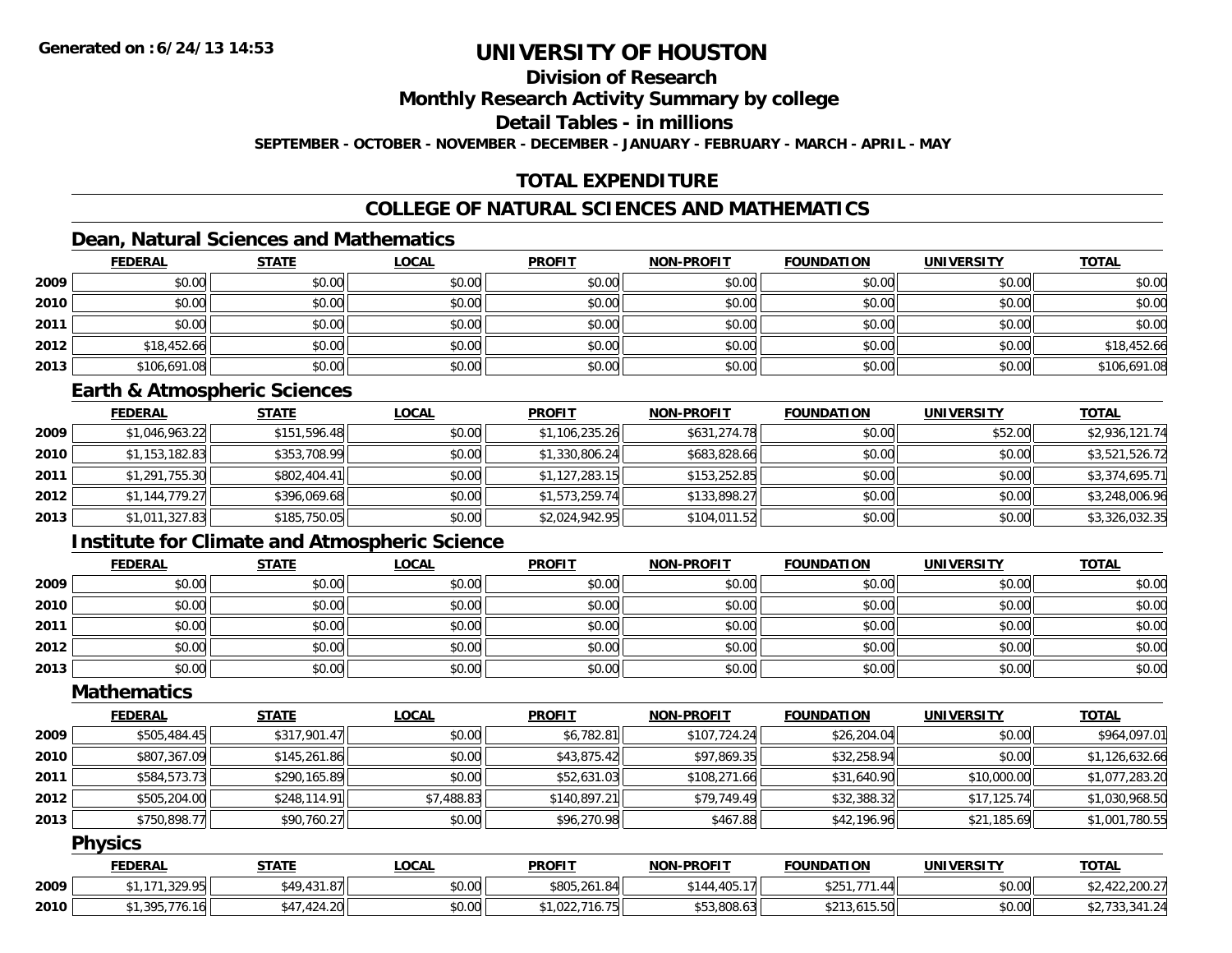## **Division of Research Monthly Research Activity Summary by college Detail Tables - in millions SEPTEMBER - OCTOBER - NOVEMBER - DECEMBER - JANUARY - FEBRUARY - MARCH - APRIL - MAY**

## **TOTAL EXPENDITURE**

## **COLLEGE OF NATURAL SCIENCES AND MATHEMATICS**

|       | <b>Physics</b>  |                 |              |                 |                   |                   |                   |                  |
|-------|-----------------|-----------------|--------------|-----------------|-------------------|-------------------|-------------------|------------------|
|       | <b>FEDERAL</b>  | <b>STATE</b>    | <b>LOCAL</b> | <b>PROFIT</b>   | <b>NON-PROFIT</b> | <b>FOUNDATION</b> | <b>UNIVERSITY</b> | <b>TOTAL</b>     |
| 2011  | \$2,110,310.35  | \$18,080.15     | \$0.00       | \$923,602.22    | \$21,702.60       | \$206,546.87      | \$0.00            | \$3,280,242.19   |
| 2012  | \$2,417,815.85  | (\$2,933.99)    | \$0.00       | \$907,609.55    | \$38,329.62       | \$184,412.81      | \$0.00            | \$3,545,233.85   |
| 2013  | \$2,438,871.09  | \$0.00          | \$0.00       | \$1,368,604.91  | \$43,013.71       | \$144,477.31      | \$0.00            | \$3,994,967.02   |
| Total | \$60,803,423.36 | \$12,183,411.70 | \$7,488.83   | \$14,158,752.78 | \$5,713,510.77    | \$7,873,901.23    | \$477,026.02      | \$101,217,514.69 |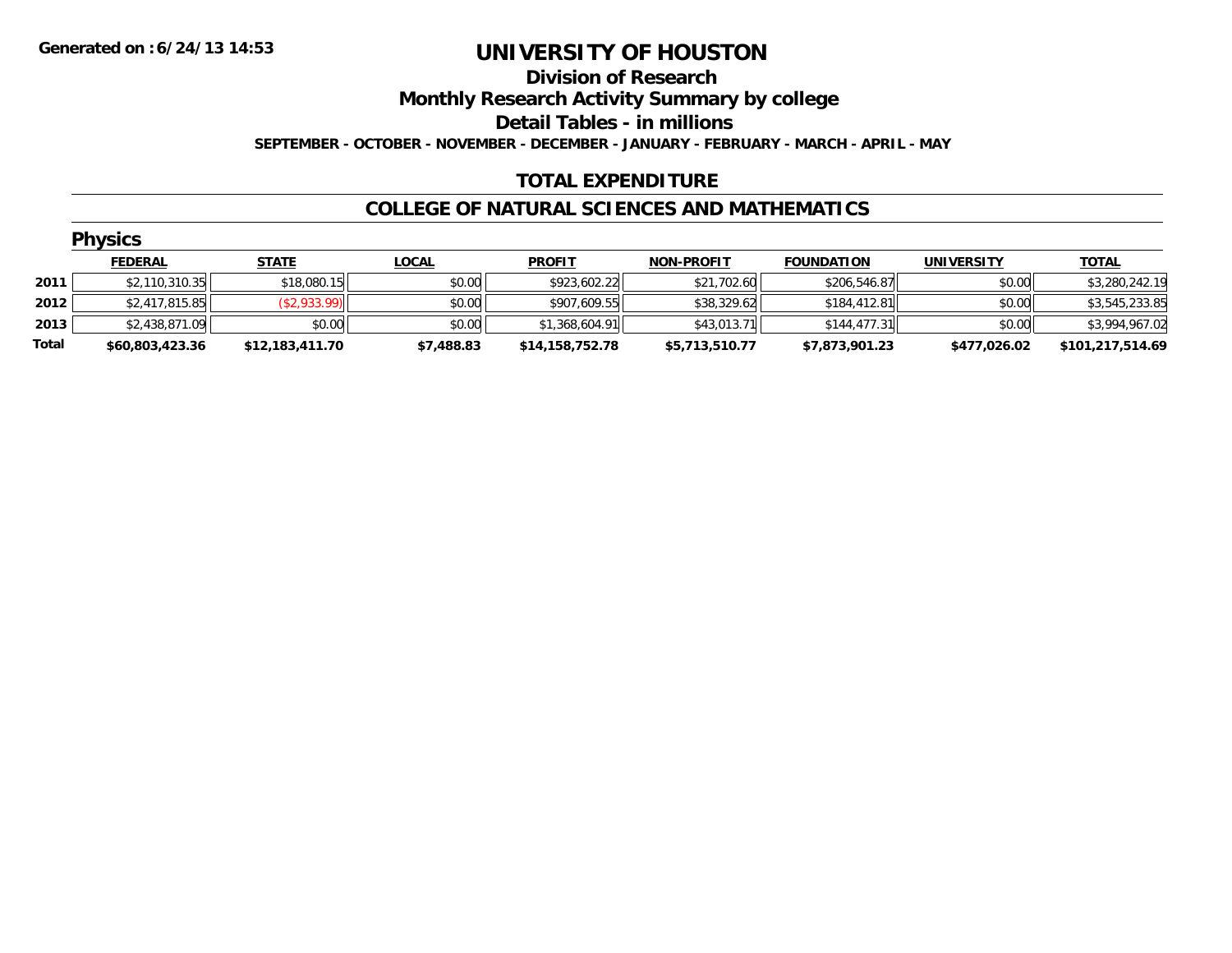# **Division of Research**

**Monthly Research Activity Summary by college**

**Detail Tables - in millions**

**SEPTEMBER - OCTOBER - NOVEMBER - DECEMBER - JANUARY - FEBRUARY - MARCH - APRIL - MAY**

## **TOTAL EXPENDITURE**

### **COLLEGE OF OPTOMETRY**

## **Optometry, Community**

|       | .               |              |              |                |                   |                   |              |                 |
|-------|-----------------|--------------|--------------|----------------|-------------------|-------------------|--------------|-----------------|
|       | <b>FEDERAL</b>  | <b>STATE</b> | <b>LOCAL</b> | <b>PROFIT</b>  | <b>NON-PROFIT</b> | <b>FOUNDATION</b> | UNIVERSITY   | <b>TOTAL</b>    |
| 2009  | \$2,380,777.28  | \$91,179.54  | \$0.00       | \$153,362.71   | (S71.73)          | \$14,448.64       | \$182,771.74 | \$2,822,468.18  |
| 2010  | \$3,282,740.72  | \$135,781.02 | \$0.00       | \$421,245.09   | \$11.942.17       | \$28,008.34       | \$84,021.57  | \$3,963,738.91  |
| 2011  | \$2,555,429.53  | \$64,056.96  | \$0.00       | \$204,209.82   | (\$103.90)        | \$0.00            | \$66,635.41  | \$2,890,227.82  |
| 2012  | \$2,930,995.07  | \$1,921.81   | \$0.00       | \$255,480.57   | (\$105.00)        | \$25,744.30       | \$190,089.45 | \$3,404,126.20  |
| 2013  | \$3,085,583.87  | \$44,466.09  | \$0.00       | \$758,803.46   | \$0.00            | \$23,349.85       | \$126,027.06 | \$4,038,230.33  |
| Total | \$14,235,526.47 | \$337,405.42 | \$0.00       | \$1,793,101.65 | \$11,661.54       | \$91,551.13       | \$649,545.23 | \$17,118,791.44 |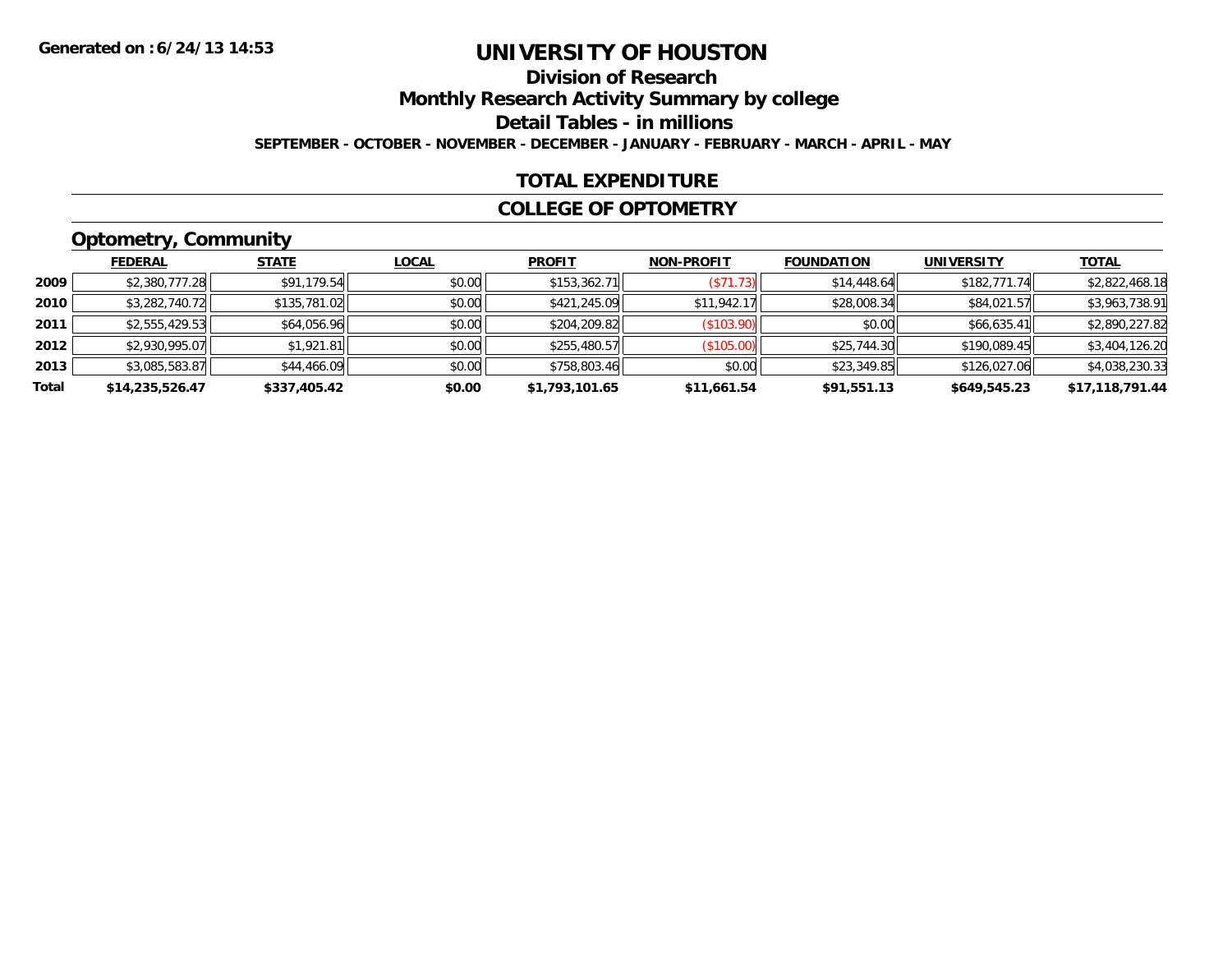# **Division of Research**

**Monthly Research Activity Summary by college**

**Detail Tables - in millions**

**SEPTEMBER - OCTOBER - NOVEMBER - DECEMBER - JANUARY - FEBRUARY - MARCH - APRIL - MAY**

## **TOTAL EXPENDITURE**

## **COLLEGE OF PHARMACY**

## **Clinical Sciences and Administration**

|      | <b>FEDERAL</b> | <u>STATE</u> | <b>LOCAL</b> | <b>PROFIT</b> | <b>NON-PROFIT</b> | <b>FOUNDATION</b> | <b>UNIVERSITY</b> | <b>TOTAL</b> |
|------|----------------|--------------|--------------|---------------|-------------------|-------------------|-------------------|--------------|
| 2009 | \$146,441.88   | \$0.00       | \$0.00       | \$374,812.98  | \$36,298.14       | \$45,186.92       | \$160.23          | \$602,900.15 |
| 2010 | \$64,482.68    | (\$5,752.46) | \$0.00       | \$255,570.85  | \$133,739.42      | \$4,319.59        | \$1,250.84        | \$453,610.92 |
| 2011 | \$128,620.26   | \$2,934.26   | \$0.00       | \$306,011.92  | \$200,996.35      | \$0.00            | \$24.85           | \$638,587.64 |
| 2012 | \$150,401.66   | \$14,931.88  | \$0.00       | \$281,011.07  | \$46,384.35       | \$17,121.86       | \$0.00            | \$509,850.82 |
| 2013 | \$254,993.04   | \$0.00       | \$0.00       | \$330,032.70  | \$10,994.28       | \$4,103.00        | \$0.00            | \$600,123.02 |

## **Dean, Pharmacy**

|      | <b>FEDERAL</b> | <b>STATE</b> | <u>LOCAL</u> | <b>PROFIT</b> | <b>NON-PROFIT</b> | <b>FOUNDATION</b> | <b>UNIVERSITY</b> | <b>TOTAL</b> |
|------|----------------|--------------|--------------|---------------|-------------------|-------------------|-------------------|--------------|
| 2009 | \$0.00         | \$0.00       | \$0.00       | \$0.00        | \$0.00            | \$0.00            | \$0.00            | \$0.00       |
| 2010 | \$0.00         | \$0.00       | \$0.00       | \$0.00        | \$0.00            | \$0.00            | \$0.00            | \$0.00       |
| 2011 | \$0.00         | \$0.00       | \$0.00       | \$0.00        | \$0.00            | \$0.00            | \$0.00            | \$0.00       |
| 2012 | \$0.00         | \$0.00       | \$0.00       | \$0.00        | \$0.00            | \$0.00            | \$0.00            | \$0.00       |
| 2013 | \$0.00         | \$0.00       | \$0.00       | \$0.00        | \$0.00            | \$0.00            | \$0.00            | \$0.00       |

## **Pharmacological and Pharmaceutical Sciences**

|       | <b>FEDERAL</b> | <b>STATE</b> | <b>LOCAL</b> | <b>PROFIT</b>  | <b>NON-PROFIT</b> | <b>FOUNDATION</b> | <b>UNIVERSITY</b> | <b>TOTAL</b>    |
|-------|----------------|--------------|--------------|----------------|-------------------|-------------------|-------------------|-----------------|
| 2009  | \$1,323,943.38 | \$51,974.38  | \$0.00       | \$57,945.57    | \$105,882.21      | \$59,803.44       | \$0.00            | \$1,599,548.98  |
| 2010  | \$1,955,301.50 | \$108,022.37 | \$0.00       | (\$1,013.47)   | \$134,166.94      | \$46,859.52       | \$0.00            | \$2,243,336.86  |
| 2011  | \$2,532,503.69 | \$82,374.21  | \$0.00       | \$12,315.04    | \$125,080.89      | \$31,236.68       | \$0.00            | \$2,783,510.51  |
| 2012  | \$1,258,804.37 | \$0.01       | \$0.00       | \$6,381.74     | \$73,919.56       | \$78,038.77       | \$0.00            | \$1,417,144.45  |
| 2013  | \$1,718,766.58 | \$0.00       | \$0.00       | \$13,855.07    | \$18,671.62       | \$45,210.95       | \$0.00            | \$1,796,504.22  |
| Total | \$9,534,259.04 | \$254,484.65 | \$0.00       | \$1,636,923.47 | \$886,133.76      | \$331,880.73      | \$1,435.92        | \$12,645,117.57 |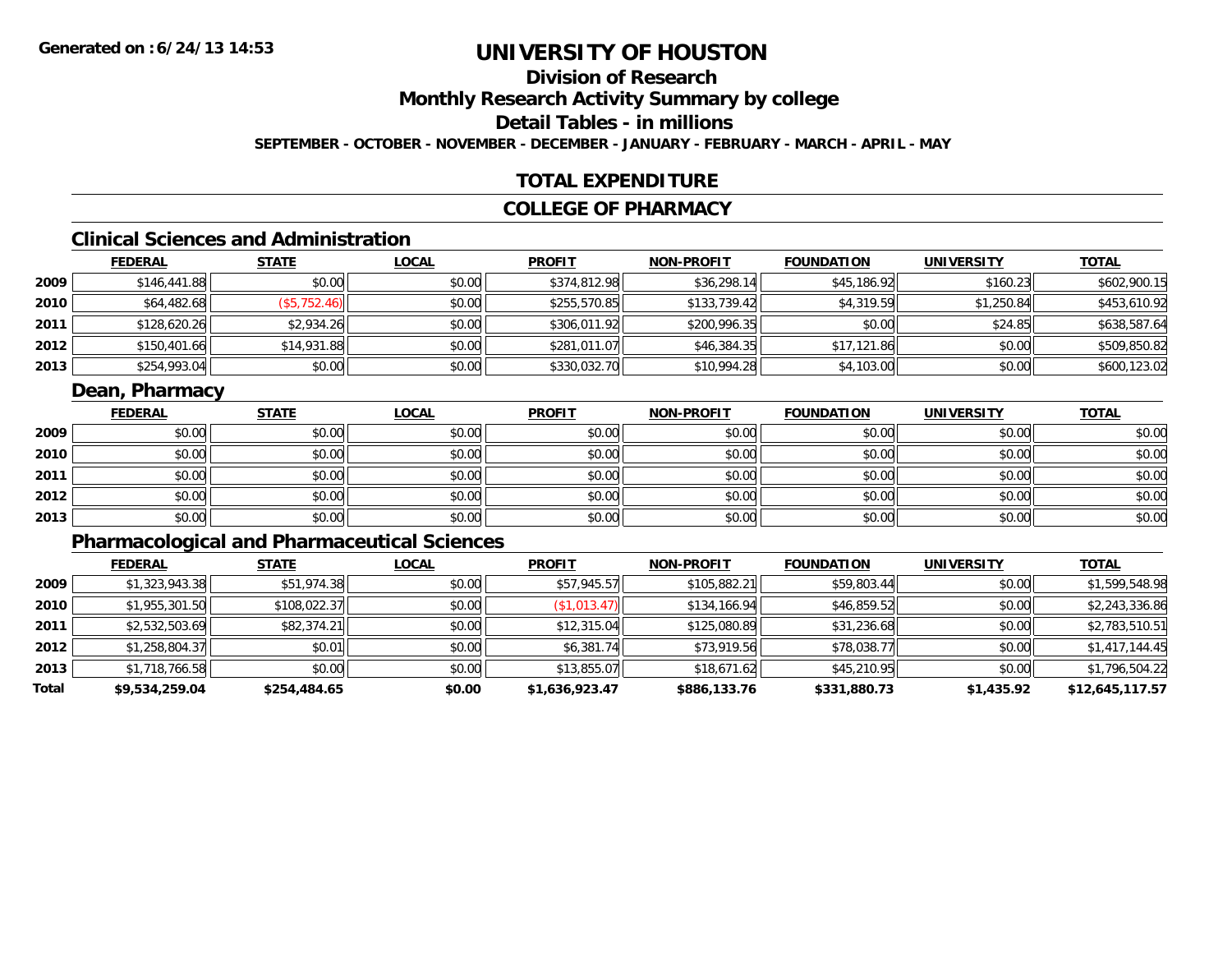## **Division of Research**

**Monthly Research Activity Summary by college**

**Detail Tables - in millions**

**SEPTEMBER - OCTOBER - NOVEMBER - DECEMBER - JANUARY - FEBRUARY - MARCH - APRIL - MAY**

## **TOTAL EXPENDITURE**

## **COLLEGE OF TECHNOLOGY**

## **Center for Life Sciences Technology**

|      | <b>FEDERAL</b> | <b>STATE</b> | <b>LOCAL</b> | <b>PROFIT</b> | <b>NON-PROFIT</b> | <b>FOUNDATION</b> | <b>UNIVERSITY</b> | <b>TOTAL</b> |
|------|----------------|--------------|--------------|---------------|-------------------|-------------------|-------------------|--------------|
| 2009 | \$0.00         | \$0.00       | \$0.00       | \$0.00        | \$0.00            | \$0.00            | \$0.00            | \$0.00       |
| 2010 | \$0.00         | \$0.00       | \$0.00       | \$0.00        | \$0.00            | \$0.00            | \$0.00            | \$0.00       |
| 2011 | \$0.00         | \$0.00       | \$0.00       | \$0.00        | \$0.00            | \$0.00            | \$0.00            | \$0.00       |
| 2012 | \$0.00         | \$0.00       | \$0.00       | \$0.00        | \$0.00            | \$0.00            | \$0.00            | \$0.00       |

## **Center for Technology Literacy**

|      | <u>FEDERAL</u> | <u>STATE</u> | <u>LOCAL</u> | <b>PROFIT</b> | <b>NON-PROFIT</b> | <b>FOUNDATION</b> | <b>UNIVERSITY</b> | <b>TOTAL</b> |
|------|----------------|--------------|--------------|---------------|-------------------|-------------------|-------------------|--------------|
| 2009 | \$0.00         | \$0.00       | \$0.00       | \$0.00        | \$0.00            | \$0.00            | \$0.00            | \$0.00       |
| 2010 | \$8,793.07     | \$0.00       | \$0.00       | \$0.00        | \$0.00            | \$0.00            | \$0.00            | \$8,793.07   |
| 2011 | \$491,897.56   | \$0.00       | \$0.00       | \$0.00        | \$0.00            | \$0.00            | \$0.00            | \$491,897.56 |
| 2012 | \$523,100.18   | \$0.00       | \$0.00       | \$0.00        | \$0.00            | \$0.00            | \$0.00            | \$523,100.18 |
| 2013 | \$182,056.22   | \$0.00       | \$0.00       | \$0.00        | \$0.00            | \$0.00            | \$0.00            | \$182,056.22 |

## **Dean, Technology**

|      | <b>FEDERAL</b> | <b>STATE</b> | <b>LOCAL</b> | <b>PROFIT</b> | <b>NON-PROFIT</b> | <b>FOUNDATION</b> | UNIVERSITY | <b>TOTAL</b> |
|------|----------------|--------------|--------------|---------------|-------------------|-------------------|------------|--------------|
| 2009 | \$320,028.96   | \$0.00       | \$0.00       | \$0.00        | \$0.00            | \$0.00            | \$0.00     | \$320,028.96 |
| 2010 | \$194,937.73   | \$0.00       | \$0.00       | \$0.00        | \$0.00            | \$0.00            | \$0.00     | \$194,937.73 |
| 2011 | \$141,074.01   | \$0.00       | \$0.00       | \$0.00        | \$0.00            | \$0.00            | \$0.00     | \$141,074.01 |
| 2012 | \$160,951.72   | \$0.00       | \$0.00       | \$0.00        | \$0.00            | \$0.00            | \$0.00     | \$160,951.72 |
| 2013 | \$33,703.59    | \$12,733.54  | \$0.00       | \$0.00        | \$0.00            | \$0.00            | \$0.00     | \$46,437.13  |

#### **Engineering Technology**

|      | <b>FEDERAL</b> | <b>STATE</b> | <u>LOCAL</u> | <b>PROFIT</b> | <b>NON-PROFIT</b> | <b>FOUNDATION</b> | <b>UNIVERSITY</b> | <b>TOTAL</b> |
|------|----------------|--------------|--------------|---------------|-------------------|-------------------|-------------------|--------------|
| 2009 | \$396,268.18   | \$0.00       | \$0.00       | \$20,341.42   | \$45,180.85       | \$0.00            | \$18,160.08       | \$479,950.53 |
| 2010 | \$599,992.62   | \$0.00       | \$0.00       | \$34,230.67   | \$11,072.17       | \$40,231.45       | \$229.32          | \$685,756.23 |
| 2011 | \$290,041.72   | \$0.00       | \$0.00       | \$19,763.31   | \$5,504.53        | \$25,317.90       | \$0.00            | \$340,627.46 |
| 2012 | \$340,558.35   | \$0.00       | \$0.00       | \$36,804.77   | (\$3,366.00)      | \$23,217.18       | \$0.00            | \$397,214.30 |
| 2013 | \$364,785.14   | \$3,183.38   | \$0.00       | \$53,082.44   | \$6,345.05        | \$23,164.12       | \$0.00            | \$450,560.13 |

## **Human Development and Consumer Science**

|      | <u>FEDERAL</u> | <b>STATE</b> | <u>LOCAL</u> | <b>PROFIT</b> | <b>NON-PROFIT</b> | <b>FOUNDATION</b> | <b>UNIVERSITY</b> | <b>TOTAL</b> |
|------|----------------|--------------|--------------|---------------|-------------------|-------------------|-------------------|--------------|
| 2009 | \$24,574.69    | 12,127.96    | \$0.00       | 1,811.46      | \$0.00            | \$0.00            | \$0.00            | \$38,514.11  |
| 2010 | \$6,256.76     | \$0.00       | \$0.00       | ,823.84       | \$0.00            | \$0.00            | \$0.00            | \$18,080.60  |
| 2011 | \$952.48       | \$0.00       | \$0.00       | 1,306.46      | \$0.00            | \$0.00            | \$0.00            | \$2,258.94   |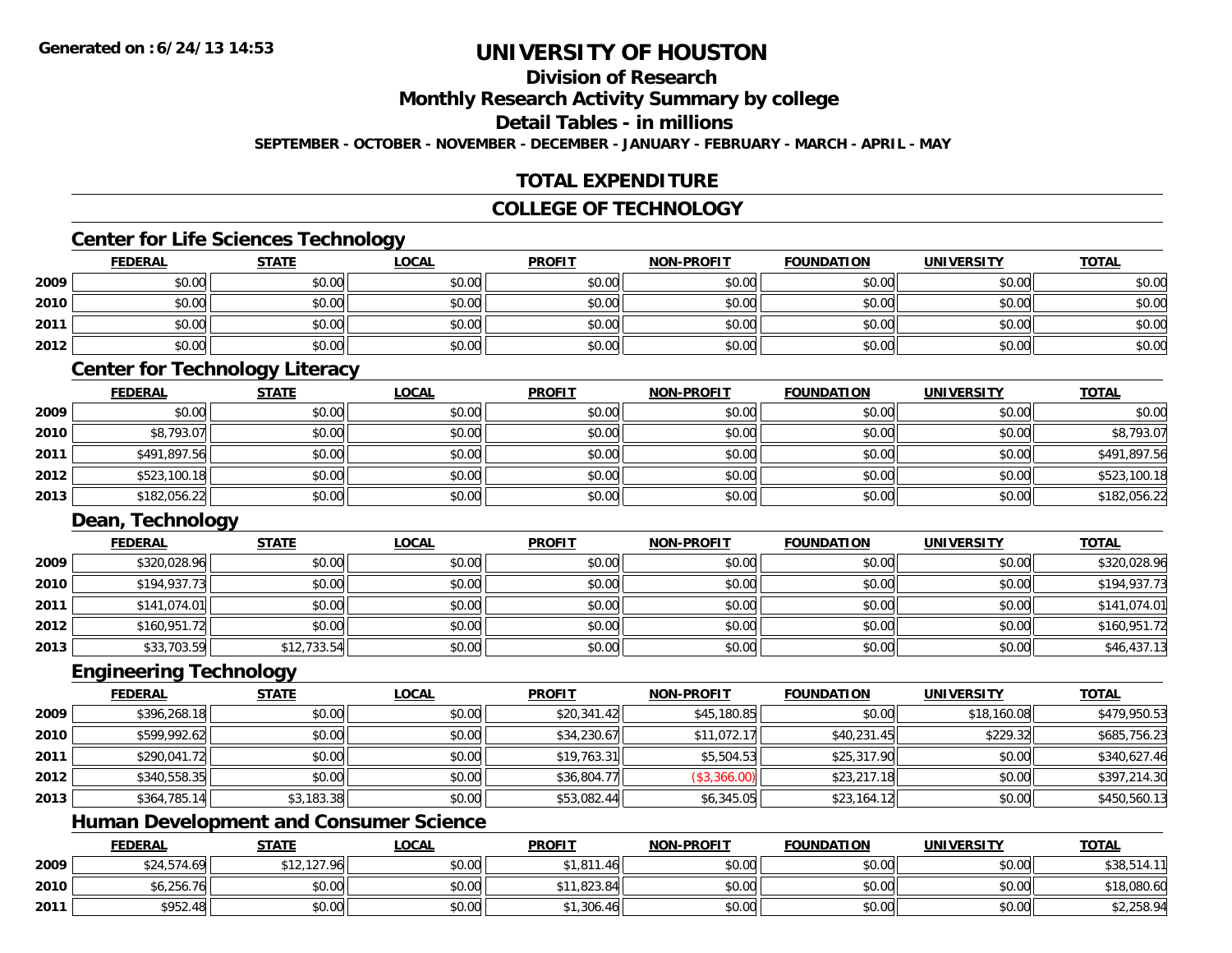## **Division of Research**

**Monthly Research Activity Summary by college**

**Detail Tables - in millions**

**SEPTEMBER - OCTOBER - NOVEMBER - DECEMBER - JANUARY - FEBRUARY - MARCH - APRIL - MAY**

## **TOTAL EXPENDITURE**

### **COLLEGE OF TECHNOLOGY**

<u> 1980 - Johann Barbara, martxa amerikan bashkar (</u>

## **Human Development and Consumer Science**

|      | EENEDA<br>LI\ <i>r</i> | <b>CTATE</b>   | <b>OCAL</b>   | <b>PROFIT</b> | -PROFIT<br>NON- | <b>FOUNDATION</b>        | UNIVERSITY           | <b>TOTAL</b> |
|------|------------------------|----------------|---------------|---------------|-----------------|--------------------------|----------------------|--------------|
| 2012 | 324<br>$\sqrt{2}$      |                | 0.00<br>JU.UU |               | 0000<br>vv.vv   | $n \cap \Omega$<br>וט.טי | 0000<br><b>JU.UU</b> |              |
| 2013 | <br>$\sim$<br>460.68   | ሶስ ሰሰ<br>JU.UU | 0.00<br>JU.UU | JU.UU         | 0000<br>JU.UU   | $n \cap \Omega$<br>JU.UU | \$0.00               | \$460.68     |

## **Information & Logistics Technology**

|      | <b>FEDERAL</b> | <b>STATE</b> | <b>LOCAL</b> | <b>PROFIT</b> | <b>NON-PROFIT</b> | <b>FOUNDATION</b> | <b>UNIVERSITY</b> | <b>TOTAL</b>  |
|------|----------------|--------------|--------------|---------------|-------------------|-------------------|-------------------|---------------|
| 2009 | \$77,943.37    | \$4,042.65   | \$0.00       | \$404.00      | \$11,957.09       | \$0.00            | \$0.00            | \$94,347.10   |
| 2010 | \$24,628.48    | \$0.00       | \$0.00       | \$0.00        | \$3,109.70        | \$0.00            | \$0.00            | \$27,738.18   |
| 2011 | \$10,805.01    | \$0.00       | \$0.00       | \$0.00        | \$5,096.70        | \$0.00            | \$0.00            | \$15,901.71   |
| 2012 | \$39,671.87    | (\$7,298.05) | \$0.00       | \$0.00        | \$0.00            | \$0.00            | \$0.00            | \$32,373.82   |
| 2013 | \$10,735.08    | \$0.00       | \$0.00       | \$0.00        | \$0.00            | \$0.00            | \$0.00            | (\$10,735.08) |

## **Texas Manufacturing Assistance Center**

|       | <b>FEDERAL</b> | <b>STATE</b> | LOCAL  | <b>PROFIT</b> | <b>NON-PROFIT</b> | <b>FOUNDATION</b> | <b>UNIVERSITY</b> | <b>TOTAL</b>   |
|-------|----------------|--------------|--------|---------------|-------------------|-------------------|-------------------|----------------|
| 2009  | \$0.00         | \$0.00       | \$0.00 | \$0.00        | \$0.00            | \$0.00            | \$0.00            | \$0.00         |
| 2010  | \$0.00         | \$0.00       | \$0.00 | \$0.00        | \$0.00            | \$0.00            | \$0.00            | \$0.00         |
| 2011  | \$0.00         | \$0.00       | \$0.00 | \$0.00        | \$0.00            | \$0.00            | \$0.00            | \$0.00         |
| 2012  | \$0.00         | \$0.00       | \$0.00 | \$0.00        | \$0.00            | \$0.00            | \$0.00            | \$0.00         |
| 2013  | \$0.00         | \$0.00       | \$0.00 | \$0.00        | \$0.00            | \$0.00            | \$0.00            | \$0.00         |
| Total | \$4,222,988.30 | \$20,274.95  | \$0.00 | \$177,001.63  | \$84,900.08       | \$111,930.65      | \$18,389.40       | \$4,635,485.01 |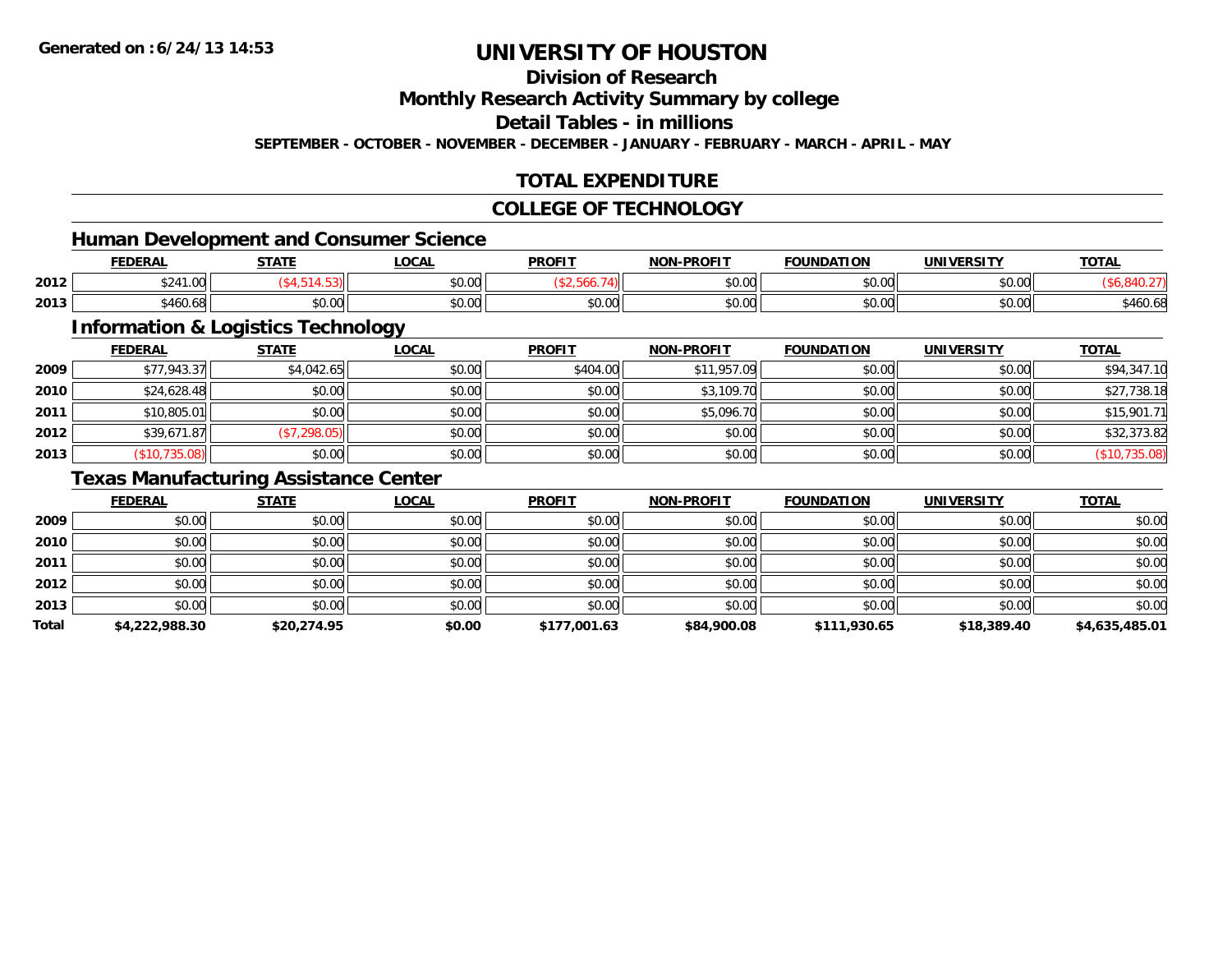## **Division of Research**

**Monthly Research Activity Summary by college**

**Detail Tables - in millions**

**SEPTEMBER - OCTOBER - NOVEMBER - DECEMBER - JANUARY - FEBRUARY - MARCH - APRIL - MAY**

## **TOTAL EXPENDITURE**

## **CULLEN COLLEGE OF ENGINEERING**

## **Biomedical Engineering**

|      | <b>FEDERAL</b> | <b>STATE</b> | <u>LOCAL</u> | <b>PROFIT</b> | <b>NON-PROFIT</b> | <b>FOUNDATION</b> | <b>UNIVERSITY</b> | <b>TOTAL</b> |
|------|----------------|--------------|--------------|---------------|-------------------|-------------------|-------------------|--------------|
| 2009 | \$194,672.55   | \$0.00       | \$0.00       | \$0.00        | \$19,814.14       | \$3,268.70        | \$0.00            | \$217,755.39 |
| 2010 | \$235,859.04   | \$0.00       | \$0.00       | \$0.00        | \$25,449.26       | (\$158.1"         | \$0.00            | \$261,150.19 |
| 2011 | \$180,904.71   | \$0.00       | \$0.00       | \$0.00        | \$0.00            | \$0.00            | \$0.00            | \$180,904.71 |
| 2012 | \$193,586.17   | \$0.00       | \$0.00       | \$0.00        | \$0.00            | \$0.00            | \$0.00            | \$193,586.17 |
| 2013 | \$815,045.75   | \$0.00       | \$0.00       | \$0.00        | \$0.00            | \$0.00            | \$0.00            | \$815,045.75 |

## **Center for Innovative Grouting Materials and Tech**

|      | <b>FEDERAL</b> | <b>STATE</b> | <u>LOCAL</u> | <b>PROFIT</b> | <b>NON-PROFIT</b> | <b>FOUNDATION</b> | UNIVERSITY | <b>TOTAL</b> |
|------|----------------|--------------|--------------|---------------|-------------------|-------------------|------------|--------------|
| 2010 | \$0.00         | \$0.00       | \$0.00       | \$0.00        | \$0.00            | \$0.00            | \$0.00     | \$0.00       |
| 2011 | \$0.00         | \$0.00       | \$0.00       | \$0.00        | \$0.00            | \$0.00            | \$0.00     | \$0.00       |
| 2012 | \$0.00         | \$0.00       | \$0.00       | \$0.00        | \$0.00            | \$0.00            | \$0.00     | \$0.00       |
| 2013 | \$0.00         | \$0.00       | \$0.00       | \$0.00        | \$0.00            | \$0.00            | \$0.00     | \$0.00       |

### **Chemical Engineering**

|      | <b>FEDERAL</b> | <b>STATE</b>   | <b>LOCAL</b> | <b>PROFIT</b> | <b>NON-PROFIT</b> | <b>FOUNDATION</b> | UNIVERSITY    | <b>TOTAL</b>   |
|------|----------------|----------------|--------------|---------------|-------------------|-------------------|---------------|----------------|
| 2009 | \$1,160,310.80 | \$3,658,528.66 | \$34,060.27  | \$593,445.99  | \$43,117.92       | \$100,295.58      | \$7,460.40    | \$5,597,219.63 |
| 2010 | \$2,320,250.31 | \$2,050,334.29 | \$14.115.61  | \$260,803.82  | \$0.00            | \$67,131.68       | \$81,688.81   | \$4,794,324.52 |
| 2011 | \$3,394,557.10 | \$426,842.63   | \$6,838.80   | \$510,794.95  | \$0.00            | \$74,301.59       | \$112,124.37  | \$4,525,459.44 |
| 2012 | \$3,095,708.99 | \$190,317.35   | \$6,147.44   | \$637,671.97  | \$0.00            | \$97,917.28       | \$800.02      | \$4,028,563.06 |
| 2013 | \$2,522,723.69 | \$154,659.43   | \$0.00       | \$487,512.04  | \$71,160.42       | \$177,506.03      | (\$14,776.20) | \$3,398,785.41 |

## **Civil Engineering**

|      | <b>FEDERAL</b> | <b>STATE</b> | <b>LOCAL</b> | <b>PROFIT</b> | <b>NON-PROFIT</b> | <b>FOUNDATION</b> | <b>UNIVERSITY</b> | <b>TOTAL</b>   |
|------|----------------|--------------|--------------|---------------|-------------------|-------------------|-------------------|----------------|
| 2009 | \$1,124,870.79 | \$240,142.48 | \$39,678.11  | \$696.26      | \$22,897.68       | \$76,110.28       | \$0.00            | \$1,504,395.60 |
| 2010 | \$770,204.69   | \$299,141.59 | \$66,881.32  | \$48,786.77   | \$34.915.44       | \$105,614.32      | \$741.78          | \$1,326,285.90 |
| 2011 | \$971,905.22   | \$250.829.64 | \$12,323.84  | \$133,888.42  | \$51,882.91       | \$54,325.62       | \$15,995.64       | \$1,491,151.28 |
| 2012 | \$1,962,790.33 | \$316,983.50 | \$53,401.96  | \$72,510.36   | \$43,697.28       | \$27,604.45       | (\$490.00)        | \$2,476,497.88 |
| 2013 | \$2,131,500.70 | \$281,912.14 | \$7,961.18   | \$158,259.09  | \$82,997.33       | \$17,553.22       | \$15,139.49       | \$2,695,323.15 |

## **Composites Engineering and Applications Center**

|      | <b>FEDERAL</b>                                        | <b>STATE</b> | LOCAL          | <b>PROFIT</b> | <b>NON-PROFIT</b> | <b>FOUNDATION</b> | <b>UNIVERSITY</b> | <b>TOTAL</b> |
|------|-------------------------------------------------------|--------------|----------------|---------------|-------------------|-------------------|-------------------|--------------|
| 2010 | 0.00<br>vu.uu                                         | \$0.00       | \$0.00         | \$0.00        | \$0.00            | \$0.00            | \$0.00            | \$0.00       |
| 2011 | $\sim$<br>JU.UU                                       | \$0.00       | 0000<br>\$U.UU | \$0.00        | \$0.00            | \$0.00            | \$0.00            | \$0.00       |
| 2012 | $\mathsf{A} \cap \mathsf{A} \cap \mathsf{A}$<br>DU.U¢ | \$0.00       | 0000<br>\$0.00 | \$0.00        | \$0.00            | \$0.00            | \$0.00            | \$0.00       |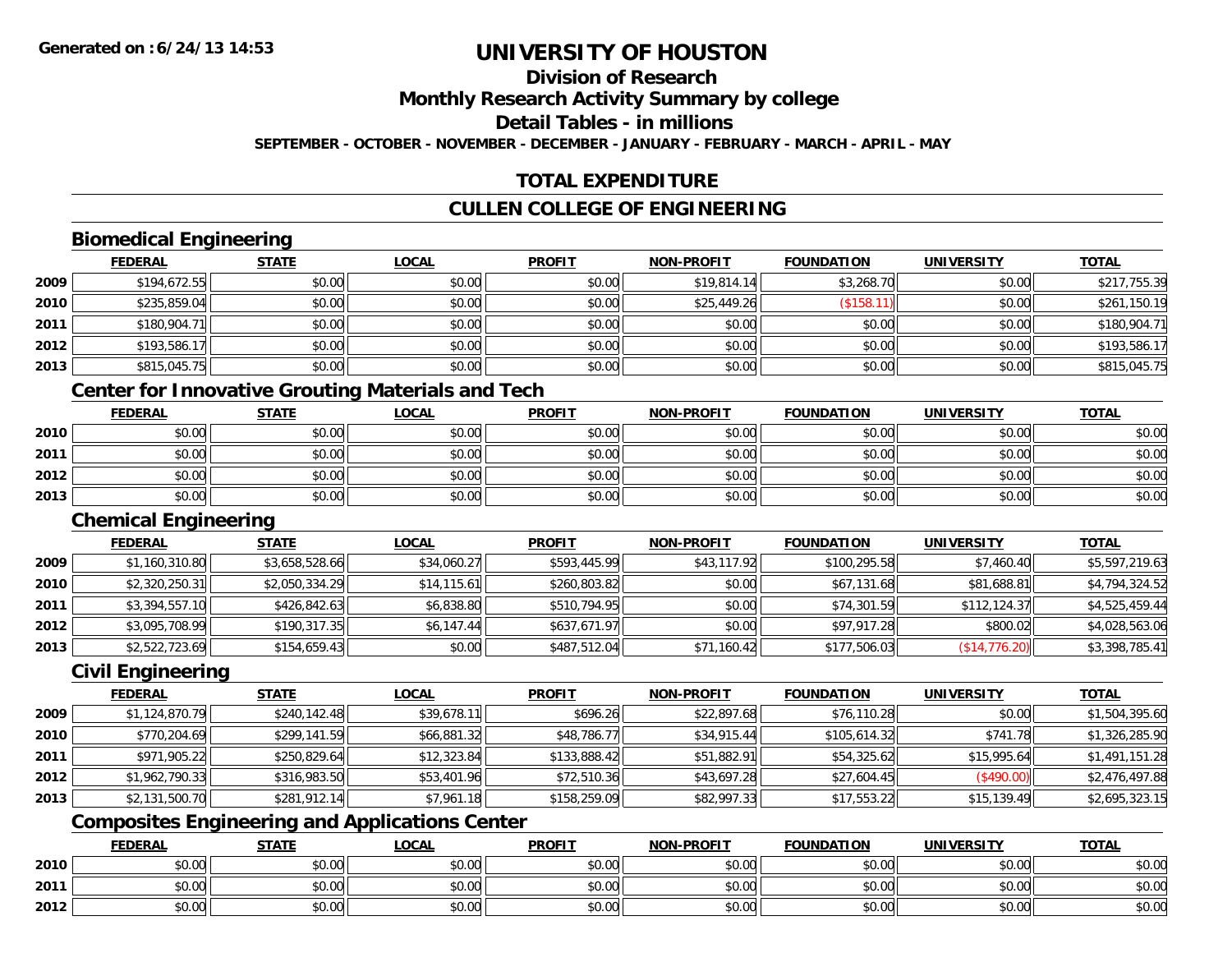**2013**

# **UNIVERSITY OF HOUSTON**

**Division of Research**

**Monthly Research Activity Summary by college**

**Detail Tables - in millions**

**SEPTEMBER - OCTOBER - NOVEMBER - DECEMBER - JANUARY - FEBRUARY - MARCH - APRIL - MAY**

## **TOTAL EXPENDITURE**

## **CULLEN COLLEGE OF ENGINEERING**

## **Composites Engineering and Applications Center**

|      | <b>FEDERAL</b>                               | <b>STATE</b> | <b>LOCAL</b> | <b>PROFIT</b> | <b>NON-PROFIT</b> | <b>FOUNDATION</b> | <b>UNIVERSITY</b> | <b>TOTAL</b>   |
|------|----------------------------------------------|--------------|--------------|---------------|-------------------|-------------------|-------------------|----------------|
| 2013 | \$0.00                                       | \$0.00       | \$0.00       | \$0.00        | \$0.00            | \$0.00            | \$0.00            | \$0.00         |
|      | Dean, Engineering                            |              |              |               |                   |                   |                   |                |
|      | <b>FEDERAL</b>                               | <b>STATE</b> | <b>LOCAL</b> | <b>PROFIT</b> | <b>NON-PROFIT</b> | <b>FOUNDATION</b> | <b>UNIVERSITY</b> | <b>TOTAL</b>   |
| 2009 | \$15,392.22                                  | (\$48.96)    | \$0.00       | \$0.00        | \$0.00            | \$0.00            | \$0.00            | \$15,343.26    |
| 2010 | \$91,069.32                                  | \$0.00       | \$0.00       | \$0.00        | \$0.00            | \$0.00            | \$0.00            | \$91,069.32    |
| 2011 | \$110,762.78                                 | \$0.00       | \$0.00       | \$0.00        | \$0.00            | \$0.00            | \$0.00            | \$110,762.78   |
| 2012 | \$147,144.05                                 | \$0.00       | \$0.00       | \$0.00        | \$0.00            | \$0.00            | \$0.00            | \$147,144.05   |
| 2013 | \$37,399.45                                  | \$0.00       | \$0.00       | \$0.00        | \$0.00            | \$0.00            | \$0.00            | \$37,399.45    |
|      | <b>Electrical &amp; Computer Engineering</b> |              |              |               |                   |                   |                   |                |
|      | <b>FEDERAL</b>                               | <b>STATE</b> | <b>LOCAL</b> | <b>PROFIT</b> | <b>NON-PROFIT</b> | <b>FOUNDATION</b> | <b>UNIVERSITY</b> | <b>TOTAL</b>   |
| 2009 | \$1,535,441.83                               | \$198,130.07 | \$0.00       | \$232,682.99  | \$258,641.54      | \$0.00            | \$56,855.47       | \$2,281,751.90 |
| 2010 | \$1,742,226.28                               | \$271,049.86 | \$0.00       | \$417,859.84  | \$207,179.61      | \$0.00            | \$465.12          | \$2,638,780.71 |
| 2011 | \$2,823,668.17                               | \$163,306.34 | \$0.00       | \$176,545.38  | \$64,349.70       | \$27,628.85       | \$7,366.32        | \$3,262,864.76 |
| 2012 | \$3,281,763.10                               | \$62,724.52  | \$0.00       | \$454,914.15  | (\$28, 222.21)    | \$5,039.38        | \$0.21            | \$3,776,219.14 |
| 2013 | \$2,833,990.02                               | \$51,962.55  | \$0.00       | \$327,426.27  | \$76,294.49       | \$102,995.38      | \$0.00            | \$3,392,668.71 |
|      | <b>Industrial Engineering</b>                |              |              |               |                   |                   |                   |                |
|      | <b>FEDERAL</b>                               | <b>STATE</b> | <b>LOCAL</b> | <b>PROFIT</b> | <b>NON-PROFIT</b> | <b>FOUNDATION</b> | <b>UNIVERSITY</b> | <b>TOTAL</b>   |
| 2009 | \$122,782.25                                 | \$259.27     | \$0.00       | \$2,158.44    | \$0.00            | \$0.00            | \$0.00            | \$125,199.96   |
| 2010 | \$125,249.50                                 | \$14,555.01  | \$0.00       | \$0.00        | \$0.00            | \$0.00            | \$0.00            | \$139,804.51   |
| 2011 | \$117,161.80                                 | \$32,696.15  | \$57,558.71  | \$0.00        | \$0.00            | \$0.00            | \$0.00            | \$207,416.66   |
| 2012 | \$97,205.07                                  | (\$100.00)   | \$47,961.16  | \$0.00        | \$0.00            | \$0.00            | \$0.00            | \$145,066.23   |
| 2013 | \$66,457.78                                  | \$62,502.07  | \$10,719.91  | \$0.00        | \$0.00            | \$15,520.36       | \$0.00            | \$155,200.12   |
|      | <b>Mechanical Engineering</b>                |              |              |               |                   |                   |                   |                |
|      | <b>FEDERAL</b>                               | <b>STATE</b> | <b>LOCAL</b> | <b>PROFIT</b> | <b>NON-PROFIT</b> | <b>FOUNDATION</b> | <b>UNIVERSITY</b> | <b>TOTAL</b>   |
| 2009 | \$872,654.35                                 | \$62,092.29  | \$0.00       | \$302,111.56  | \$68,591.47       | \$0.00            | \$32,041.73       | \$1,337,491.40 |
| 2010 | \$1,682,796.48                               | \$72,469.84  | \$0.00       | \$192,679.29  | \$146,885.04      | \$0.00            | \$23,108.57       | \$2,117,939.21 |
| 2011 | \$2,503,155.32                               | \$708,152.93 | \$0.00       | \$441,055.09  | \$85,528.62       | \$0.00            | (\$77.37)         | \$3,737,814.60 |
| 2012 | \$2,018,157.28                               | \$395,627.46 | \$0.00       | \$297,873.55  | \$61,493.96       | \$0.00            | \$0.00            | \$2,773,152.24 |

\$2,835,873.90 \$495,599.47 \$0.00 \$248,043.24 \$14,387.64 \$71,640.08 \$0.00 \$3,665,544.33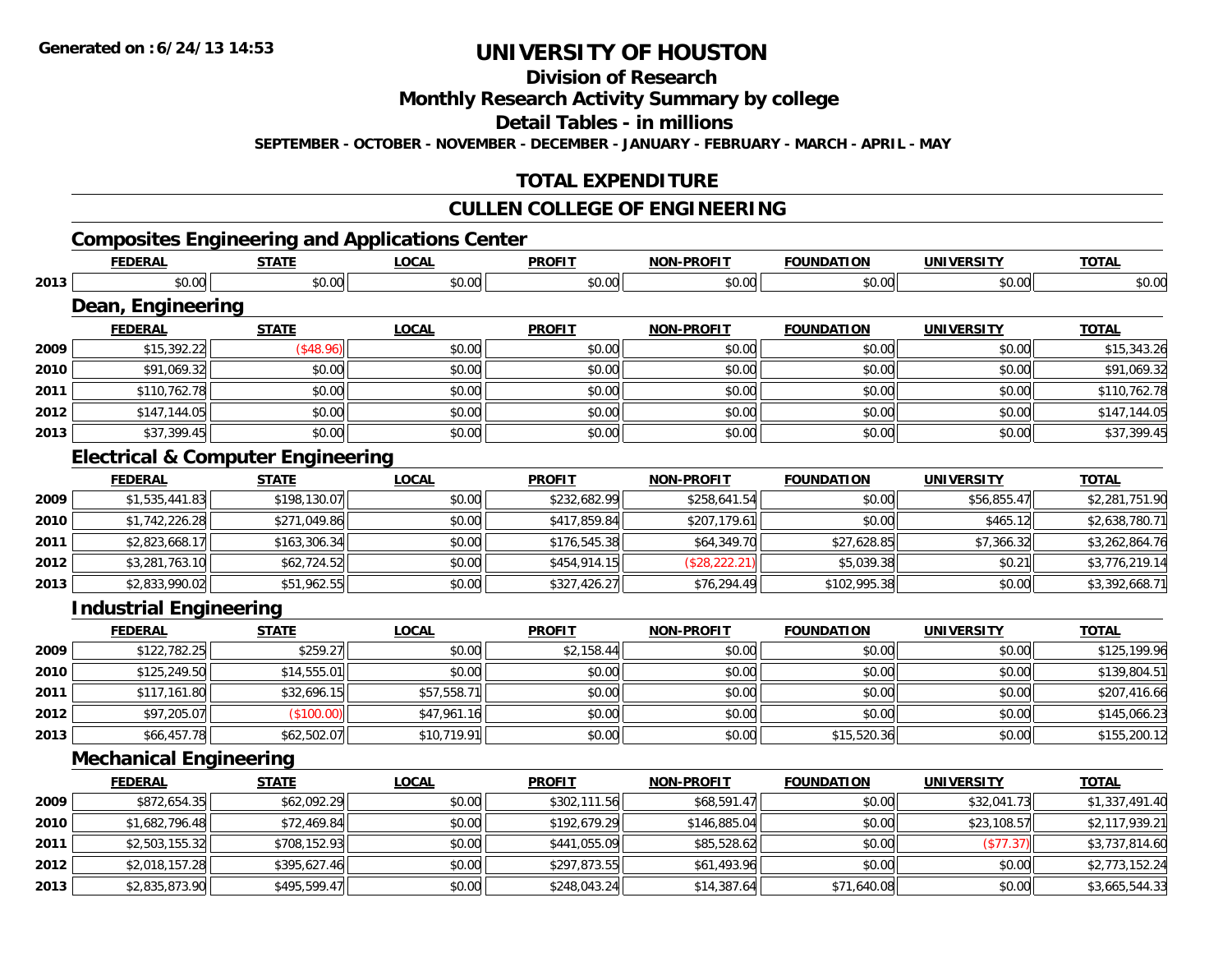## **Division of Research**

**Monthly Research Activity Summary by college**

**Detail Tables - in millions**

**SEPTEMBER - OCTOBER - NOVEMBER - DECEMBER - JANUARY - FEBRUARY - MARCH - APRIL - MAY**

## **TOTAL EXPENDITURE**

## **CULLEN COLLEGE OF ENGINEERING**

## **National Wind Energy Center**

|      | <b>FEDERAL</b> | <b>STATE</b> | <u>LOCAL</u> | <b>PROFIT</b> | <b>NON-PROFIT</b> | <b>FOUNDATION</b> | <b>UNIVERSITY</b> | <b>TOTAL</b> |
|------|----------------|--------------|--------------|---------------|-------------------|-------------------|-------------------|--------------|
| 2010 | \$0.00         | \$0.00       | \$0.00       | \$0.00        | \$0.00            | \$0.00            | \$0.00            | \$0.00       |
| 2011 | \$0.00         | \$0.00       | \$0.00       | \$0.00        | \$0.00            | \$0.00            | \$0.00            | \$0.00       |
| 2012 | \$0.00         | \$0.00       | \$0.00       | \$0.00        | \$0.00            | \$0.00            | \$0.00            | \$0.00       |
| 2013 | \$0.00         | \$0.00       | \$0.00       | \$0.00        | \$0.00            | \$0.00            | \$0.00            | \$0.00       |

## **SW Public Safety Technology Center**

|              | <b>FEDERAL</b>  | STATE           | _OCAL        | <b>PROFIT</b>  | <b>NON-PROFIT</b> | <b>FOUNDATION</b> | UNIVERSITY   | <b>TOTAL</b>    |
|--------------|-----------------|-----------------|--------------|----------------|-------------------|-------------------|--------------|-----------------|
| 2009         | \$0.00          | \$0.00          | \$0.00       | \$0.00         | \$0.00            | \$0.00            | \$0.00       | \$0.00          |
| 2010         | \$0.00          | \$0.00          | \$0.00       | \$0.00         | \$0.00            | \$0.00            | \$0.00       | \$0.00          |
| <b>Total</b> | \$44.135.241.77 | \$10,460,670.56 | \$357.648.31 | \$5,997,719.46 | \$1,351,062,24    | \$1,024,294.68    | \$338,444.36 | \$63,665,081.39 |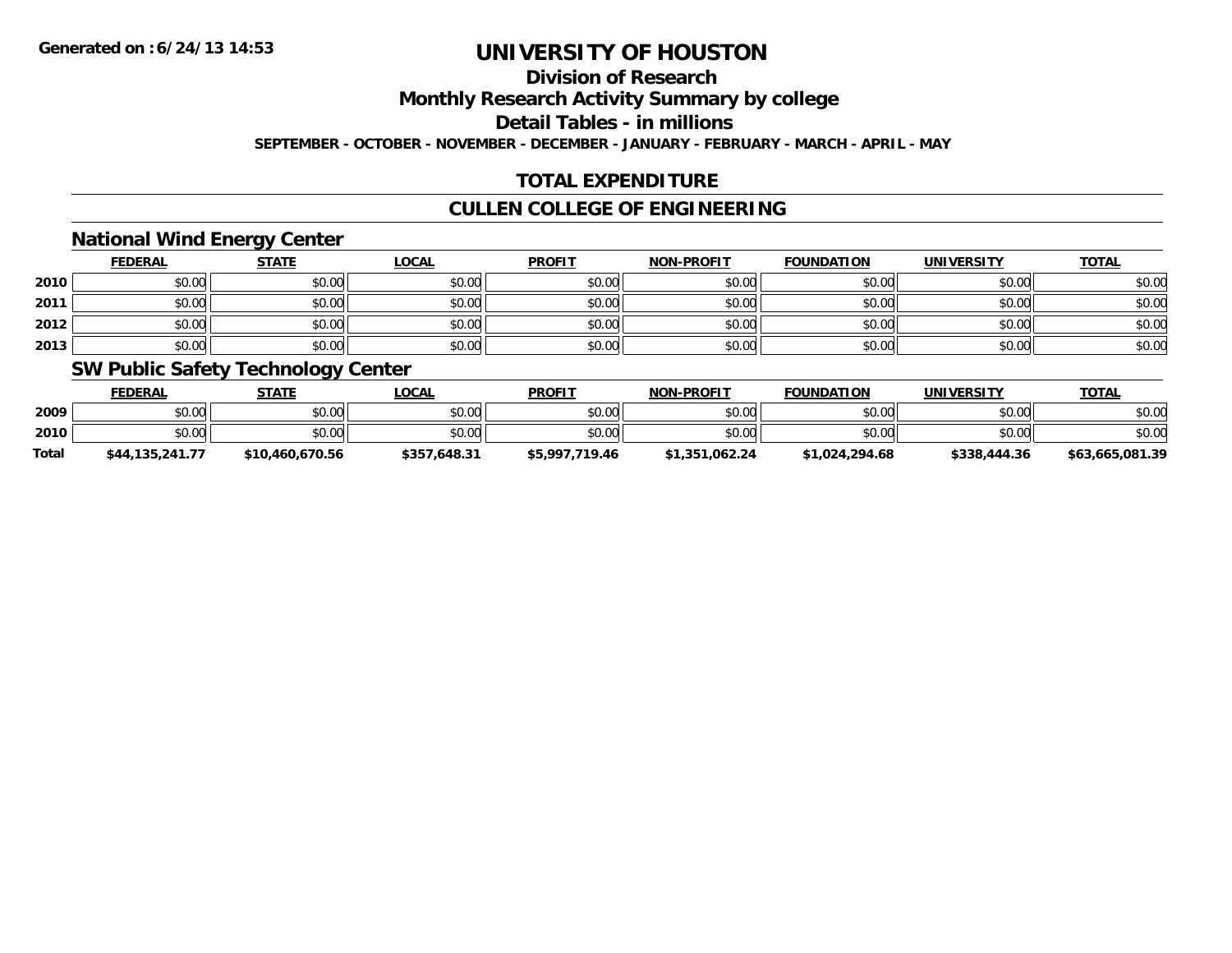## **Division of Research**

**Monthly Research Activity Summary by college**

**Detail Tables - in millions**

**SEPTEMBER - OCTOBER - NOVEMBER - DECEMBER - JANUARY - FEBRUARY - MARCH - APRIL - MAY**

## **TOTAL EXPENDITURE**

### **DIVISION OF RESEARCH**

## **Allied Geophysical Laboratories**

|      | <b>FEDERAL</b> | <b>STATE</b> | <u>LOCAL</u> | <b>PROFIT</b> | <b>NON-PROFIT</b> | <b>FOUNDATION</b> | <b>UNIVERSITY</b> | <b>TOTAL</b> |
|------|----------------|--------------|--------------|---------------|-------------------|-------------------|-------------------|--------------|
| 2011 | \$0.00         | \$0.00       | \$0.00       | \$19,749.20   | \$0.00            | \$0.00            | \$0.00            | \$19,749.20  |
| 2012 | \$0.00         | \$0.00       | \$0.00       | \$28,952.17   | \$0.00            | \$0.00            | \$0.00            | \$28,952.17  |
| 2013 | \$0.00         | \$0.00       | \$0.00       | \$14,909.15   | \$0.00            | \$0.00            | \$0.00            | \$14,909.15  |

#### **Center for Advanced Materials**

|      | <u>FEDERAL</u> | <u>STATE</u> | <b>LOCAL</b> | <b>PROFIT</b> | <b>NON-PROFIT</b> | <b>FOUNDATION</b> | <b>UNIVERSITY</b> | <b>TOTAL</b> |
|------|----------------|--------------|--------------|---------------|-------------------|-------------------|-------------------|--------------|
| 2009 | \$16,982.59    | \$0.00       | \$0.00       | \$4,935.22    | \$0.00            | \$0.00            | \$0.00            | \$21,917.81  |
| 2010 | \$1.03)        | \$18,836.67  | \$0.00       | \$380.85      | \$0.00            | \$0.00            | \$0.00            | \$19,216.49  |
| 2011 | \$28,467.55    | \$25,146.09  | \$0.00       | \$8,418.81    | \$0.00            | \$0.00            | \$0.00            | \$62,032.45  |
| 2012 | \$11,090.54    | \$0.00       | \$0.00       | \$0.00        | \$0.00            | \$0.00            | \$0.00            | \$11,090.54  |
| 2013 | \$1,100.47     | \$0.00       | \$0.00       | \$0.00        | \$0.00            | \$0.00            | \$0.00            | \$1,100.47   |

## **Center for Biomedical & Environmental Genomics**

|      | <b>FEDERAL</b> | <b>STATE</b> | <u>LOCAL</u> | <b>PROFIT</b> | <b>NON-PROFIT</b> | <b>FOUNDATION</b> | <b>UNIVERSITY</b> | <b>TOTAL</b> |
|------|----------------|--------------|--------------|---------------|-------------------|-------------------|-------------------|--------------|
| 2009 | \$0.00         | \$0.00       | \$0.00       | \$0.00        | \$0.00            | \$0.00            | \$0.00            | \$0.00       |
| 2010 | \$0.00         | \$0.00       | \$0.00       | \$0.00        | \$0.00            | \$0.00            | \$0.00            | \$0.00       |
| 2011 | \$0.00         | \$0.00       | \$0.00       | \$0.00        | \$0.00            | \$0.00            | \$0.00            | \$0.00       |
| 2012 | \$0.00         | \$0.00       | \$0.00       | \$0.00        | \$0.00            | \$0.00            | \$0.00            | \$0.00       |
| 2013 | \$0.00         | \$0.00       | \$0.00       | \$0.00        | \$0.00            | \$0.00            | \$0.00            | \$0.00       |

### **Center for Industrial Partnerships**

|      | <b>FEDERAL</b> | <b>STATE</b> | <b>LOCAL</b> | <b>PROFIT</b> | <b>NON-PROFIT</b> | <b>FOUNDATION</b> | <b>UNIVERSITY</b> | <b>TOTAL</b> |
|------|----------------|--------------|--------------|---------------|-------------------|-------------------|-------------------|--------------|
| 2009 | \$29,158.03    | \$0.00       | \$0.00       | \$24,644.93   | \$0.00            | \$0.00            | \$0.00            | \$53,802.96  |
| 2010 | \$108,494.10   | \$0.00       | \$0.00       | \$4,148.61    | \$0.00            | \$0.00            | \$0.00            | \$112,642.71 |
| 2011 | \$165,618.56   | \$0.00       | \$0.00       | \$42,623.13   | \$0.00            | \$0.00            | \$0.00            | \$208,241.69 |
| 2012 | \$61,112.93    | \$0.00       | \$0.00       | \$21,005.97   | \$0.00            | \$0.00            | \$0.00            | \$82,118.90  |
| 2013 | \$6,549.48     | \$0.00       | \$0.00       | \$16,722.91   | \$0.00            | \$0.00            | \$0.00            | \$23,272.39  |

## **Center for Neuromotor & Biomechanics Research**

|      | <b>FEDERAL</b> | <b>STATE</b> | <b>LOCAL</b> | <b>PROFIT</b> | <b>NON-PROFIT</b> | <b>FOUNDATION</b> | <b>UNIVERSITY</b> | <b>TOTAL</b> |
|------|----------------|--------------|--------------|---------------|-------------------|-------------------|-------------------|--------------|
| 2009 | \$0.00         | \$0.00       | \$0.00       | \$0.00        | \$0.00            | \$0.00            | \$0.00            | \$0.00       |
| 2010 | \$0.00         | \$0.00       | \$0.00       | \$0.00        | \$0.00            | \$0.00            | \$0.00            | \$0.00       |
| 2011 | \$0.00         | \$0.00       | \$0.00       | \$0.00        | \$0.00            | \$0.00            | \$0.00            | \$0.00       |
| 2012 | \$0.00         | \$0.00       | \$0.00       | \$0.00        | \$0.00            | \$0.00            | \$0.00            | \$0.00       |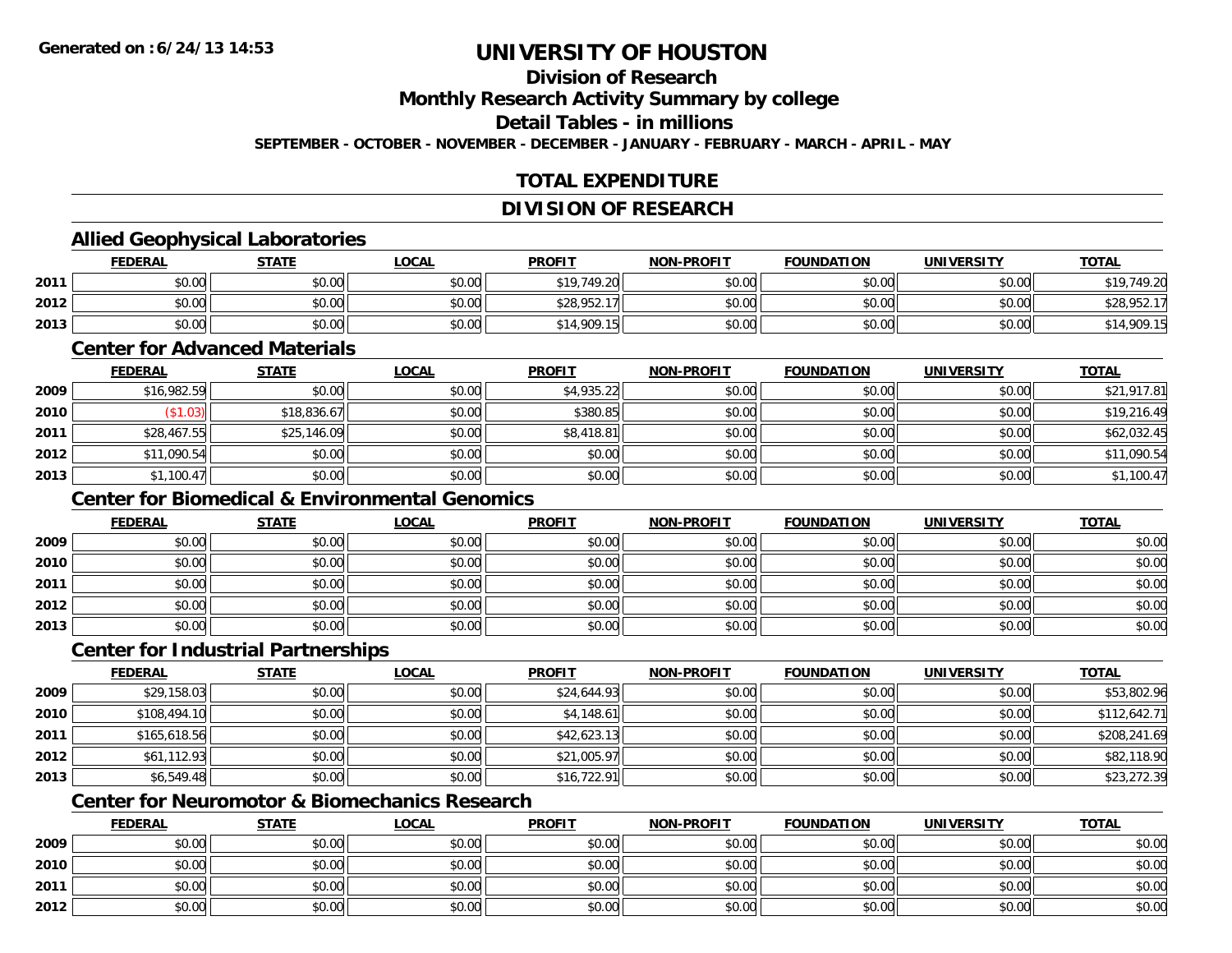**Division of Research**

**Monthly Research Activity Summary by college**

**Detail Tables - in millions**

**SEPTEMBER - OCTOBER - NOVEMBER - DECEMBER - JANUARY - FEBRUARY - MARCH - APRIL - MAY**

## **TOTAL EXPENDITURE**

## **DIVISION OF RESEARCH**

|      | <b>FEDERAL</b>                        | <b>STATE</b> | <b>LOCAL</b> | <b>PROFIT</b> | <b>NON-PROFIT</b> | <b>FOUNDATION</b> | <b>UNIVERSITY</b> | <b>TOTAL</b> |
|------|---------------------------------------|--------------|--------------|---------------|-------------------|-------------------|-------------------|--------------|
| 2013 | \$0.00                                | \$0.00       | \$0.00       | \$0.00        | \$0.00            | \$0.00            | \$0.00            | \$0.00       |
|      | <b>Division of Research</b>           |              |              |               |                   |                   |                   |              |
|      | <b>FEDERAL</b>                        | <b>STATE</b> | <b>LOCAL</b> | <b>PROFIT</b> | <b>NON-PROFIT</b> | <b>FOUNDATION</b> | <b>UNIVERSITY</b> | <b>TOTAL</b> |
| 2009 | \$4,326.94                            | \$0.00       | \$0.00       | \$0.00        | \$0.00            | \$0.00            | \$0.00            | \$4,326.94   |
| 2010 | \$17,972.44                           | \$0.00       | \$0.00       | \$0.00        | \$0.00            | \$0.00            | \$0.00            | \$17,972.44  |
| 2011 | (\$2,395.25)                          | \$0.00       | \$0.00       | \$0.00        | \$0.00            | \$0.00            | \$0.00            | (\$2,395.25) |
| 2012 | (\$0.00)                              | \$0.00       | \$0.00       | \$0.00        | \$0.00            | \$0.00            | \$0.00            | (\$0.00)     |
| 2013 | (\$206.22)                            | \$0.00       | \$0.00       | \$0.00        | \$0.00            | \$0.00            | \$0.00            | (\$206.22)   |
|      | <b>Institute for Molecular Design</b> |              |              |               |                   |                   |                   |              |
|      | <b>FEDERAL</b>                        | <b>STATE</b> | <b>LOCAL</b> | <b>PROFIT</b> | <b>NON-PROFIT</b> | <b>FOUNDATION</b> | <b>UNIVERSITY</b> | <b>TOTAL</b> |
| 2012 | \$0.00                                | \$0.00       | \$0.00       | \$0.00        | \$0.00            | \$0.00            | \$0.00            | \$0.00       |
|      | <b>Institute for Nanoenergy</b>       |              |              |               |                   |                   |                   |              |
|      | <b>FEDERAL</b>                        | <b>STATE</b> | <b>LOCAL</b> | <b>PROFIT</b> | <b>NON-PROFIT</b> | <b>FOUNDATION</b> | <b>UNIVERSITY</b> | <b>TOTAL</b> |
| 2009 | \$0.00                                | \$0.00       | \$0.00       | \$0.00        | \$0.00            | \$0.00            | \$0.00            | \$0.00       |
| 2010 | \$0.00                                | \$0.00       | \$0.00       | \$0.00        | \$0.00            | \$0.00            | \$0.00            | \$0.00       |
| 2011 | \$0.00                                | \$0.00       | \$0.00       | \$0.00        | \$0.00            | \$0.00            | \$0.00            | \$0.00       |
| 2012 | \$0.00                                | \$0.00       | \$0.00       | \$0.00        | \$0.00            | \$0.00            | \$0.00            | \$0.00       |
| 2013 | \$0.00                                | \$0.00       | \$0.00       | \$0.00        | \$0.00            | \$0.00            | \$0.00            | \$0.00       |
|      | <b>Office of Contracts and Grants</b> |              |              |               |                   |                   |                   |              |
|      | <b>FEDERAL</b>                        | <b>STATE</b> | <b>LOCAL</b> | <b>PROFIT</b> | <b>NON-PROFIT</b> | <b>FOUNDATION</b> | <b>UNIVERSITY</b> | <b>TOTAL</b> |
| 2009 | \$0.00                                | \$0.00       | \$0.00       | \$0.00        | \$0.00            | \$0.00            | \$0.00            | \$0.00       |
| 2010 | \$0.00                                | \$0.00       | \$0.00       | \$0.00        | \$0.00            | \$0.00            | \$0.00            | \$0.00       |
| 2011 | \$702.69                              | \$0.00       | \$0.00       | \$0.00        | \$0.00            | \$0.00            | \$0.00            | \$702.69     |
| 2012 | \$0.00                                | \$0.00       | \$0.00       | \$0.00        | \$0.00            | \$0.00            | \$0.00            | \$0.00       |
| 2013 | \$0.00                                | \$0.00       | \$0.00       | \$0.00        | \$0.00            | \$0.00            | \$0.00            | \$0.00       |
|      | <b>TcSAM</b>                          |              |              |               |                   |                   |                   |              |
|      | <b>FEDERAL</b>                        | <b>STATE</b> | <b>LOCAL</b> | <b>PROFIT</b> | <b>NON-PROFIT</b> | <b>FOUNDATION</b> | <b>UNIVERSITY</b> | <b>TOTAL</b> |
| 2009 | \$0.00                                | \$0.00       | \$0.00       | \$0.00        | \$0.00            | \$0.00            | \$0.00            | \$0.00       |
| 2010 | \$0.00                                | \$0.00       | \$0.00       | \$0.00        | \$0.00            | \$0.00            | \$0.00            | \$0.00       |
| 2011 | \$0.00                                | \$0.00       | \$0.00       | \$0.00        | \$0.00            | \$0.00            | \$0.00            | \$0.00       |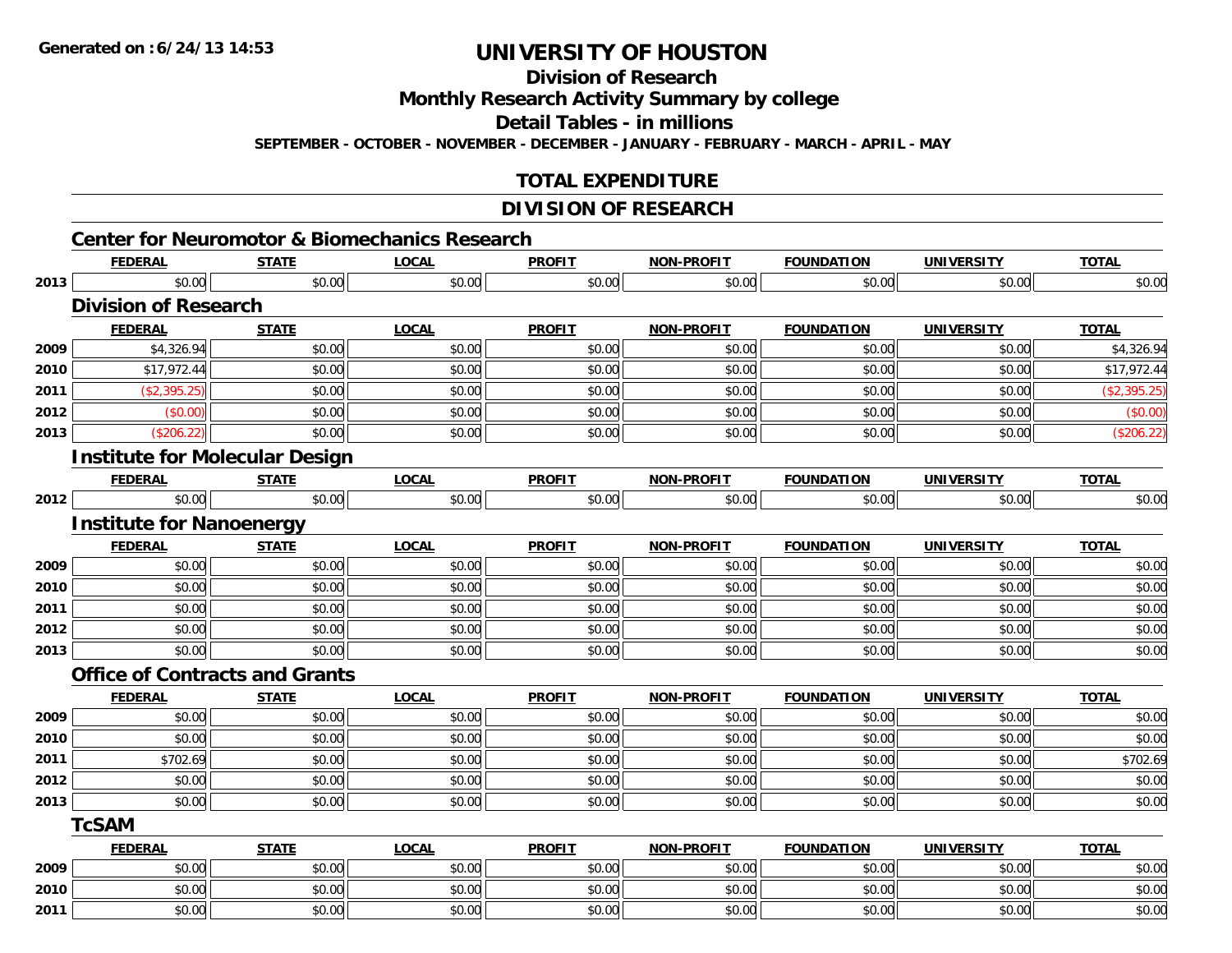#### **Division of Research**

**Monthly Research Activity Summary by college**

**Detail Tables - in millions**

**SEPTEMBER - OCTOBER - NOVEMBER - DECEMBER - JANUARY - FEBRUARY - MARCH - APRIL - MAY**

## **TOTAL EXPENDITURE**

## **DIVISION OF RESEARCH**

|       | <b>TcSAM</b>                             |              |              |               |                   |                   |                   |                |
|-------|------------------------------------------|--------------|--------------|---------------|-------------------|-------------------|-------------------|----------------|
|       | <b>FEDERAL</b>                           | <b>STATE</b> | <b>LOCAL</b> | <b>PROFIT</b> | <b>NON-PROFIT</b> | <b>FOUNDATION</b> | <b>UNIVERSITY</b> | <b>TOTAL</b>   |
| 2012  | \$0.00                                   | \$0.00       | \$0.00       | \$0.00        | \$0.00            | \$0.00            | \$0.00            | \$0.00         |
|       | <b>TcSUH</b>                             |              |              |               |                   |                   |                   |                |
|       | <b>FEDERAL</b>                           | <b>STATE</b> | <b>LOCAL</b> | <b>PROFIT</b> | <b>NON-PROFIT</b> | <b>FOUNDATION</b> | <b>UNIVERSITY</b> | <b>TOTAL</b>   |
| 2009  | \$77,014.22                              | \$0.00       | \$0.00       | \$14,318.83   | \$30,713.79       | \$1,957.79        | \$0.00            | \$124,004.62   |
| 2010  | \$51,798.98                              | \$0.00       | \$0.00       | \$79,452.12   | \$0.00            | \$0.00            | \$0.00            | \$131,251.10   |
| 2011  | \$33,416.50                              | \$14,051.74  | \$0.00       | \$101,954.23  | \$0.00            | \$0.00            | \$0.00            | \$149,422.47   |
| 2012  | \$63,764.26                              | \$54,505.55  | \$0.00       | \$80,654.55   | \$0.00            | \$0.00            | \$0.00            | \$198,924.36   |
| 2013  | \$53,046.56                              | \$22,360.85  | \$0.00       | \$52,141.07   | \$0.00            | \$0.00            | \$0.00            | \$127,548.48   |
|       | <b>Texas Learning/Computation Center</b> |              |              |               |                   |                   |                   |                |
|       | <b>FEDERAL</b>                           | <b>STATE</b> | <b>LOCAL</b> | <b>PROFIT</b> | <b>NON-PROFIT</b> | <b>FOUNDATION</b> | <b>UNIVERSITY</b> | <b>TOTAL</b>   |
| 2009  | \$0.00                                   | \$0.00       | \$0.00       | \$0.00        | \$0.00            | \$0.00            | \$0.00            | \$0.00         |
| 2010  | \$0.00                                   | \$0.00       | \$0.00       | \$0.00        | \$0.00            | \$0.00            | \$0.00            | \$0.00         |
| 2011  | \$18,264.38                              | \$0.00       | \$0.00       | \$0.00        | \$0.00            | \$0.00            | \$0.00            | \$18,264.38    |
| 2012  | \$33,525.78                              | \$0.00       | \$0.00       | \$0.00        | \$0.00            | \$0.00            | \$0.00            | \$33,525.78    |
| 2013  | \$954.07                                 | \$0.00       | \$0.00       | \$0.00        | \$0.00            | \$0.00            | \$0.00            | \$954.07       |
|       | <b>Texas Obesity Research Center</b>     |              |              |               |                   |                   |                   |                |
|       | <b>FEDERAL</b>                           | <b>STATE</b> | <b>LOCAL</b> | <b>PROFIT</b> | <b>NON-PROFIT</b> | <b>FOUNDATION</b> | <b>UNIVERSITY</b> | <b>TOTAL</b>   |
| 2010  | \$0.00                                   | \$0.00       | \$0.00       | \$0.00        | \$0.00            | \$0.00            | \$0.00            | \$0.00         |
| 2011  | \$0.00                                   | \$0.00       | \$0.00       | \$0.00        | \$0.00            | \$0.00            | \$0.00            | \$0.00         |
| 2012  | \$0.00                                   | \$0.00       | \$0.00       | \$0.00        | \$0.00            | \$0.00            | \$0.00            | \$0.00         |
| 2013  | \$0.00                                   | \$0.00       | \$0.00       | \$0.00        | \$0.00            | \$0.00            | \$0.00            | \$0.00         |
|       | <b>TIMES</b>                             |              |              |               |                   |                   |                   |                |
|       | <b>FEDERAL</b>                           | <b>STATE</b> | <b>LOCAL</b> | <b>PROFIT</b> | <b>NON-PROFIT</b> | <b>FOUNDATION</b> | <b>UNIVERSITY</b> | <b>TOTAL</b>   |
| 2009  | \$27,370.09                              | \$0.00       | \$0.00       | \$0.00        | \$0.00            | \$0.00            | \$31,818.94       | \$59,189.03    |
| 2010  | \$91,303.50                              | \$0.00       | \$0.00       | \$0.00        | \$0.00            | \$0.00            | (\$530.24)        | \$90,773.26    |
| 2011  | \$263,526.31                             | \$7,981.92   | \$0.00       | \$0.00        | \$0.00            | \$0.00            | \$0.00            | \$271,508.23   |
| 2012  | \$1,303,119.52                           | \$0.00       | \$0.00       | \$0.00        | \$0.00            | \$0.00            | \$0.00            | \$1,303,119.52 |
| 2013  | \$2,092,420.98                           | \$0.00       | \$0.00       | \$0.00        | \$0.00            | \$0.00            | \$0.00            | \$2,092,420.98 |
| Total | \$4,558,498.96                           | \$142,882.82 | \$0.00       | \$515,011.74  | \$30,713.79       | \$1,957.79        | \$31,288.70       | \$5,280,353.80 |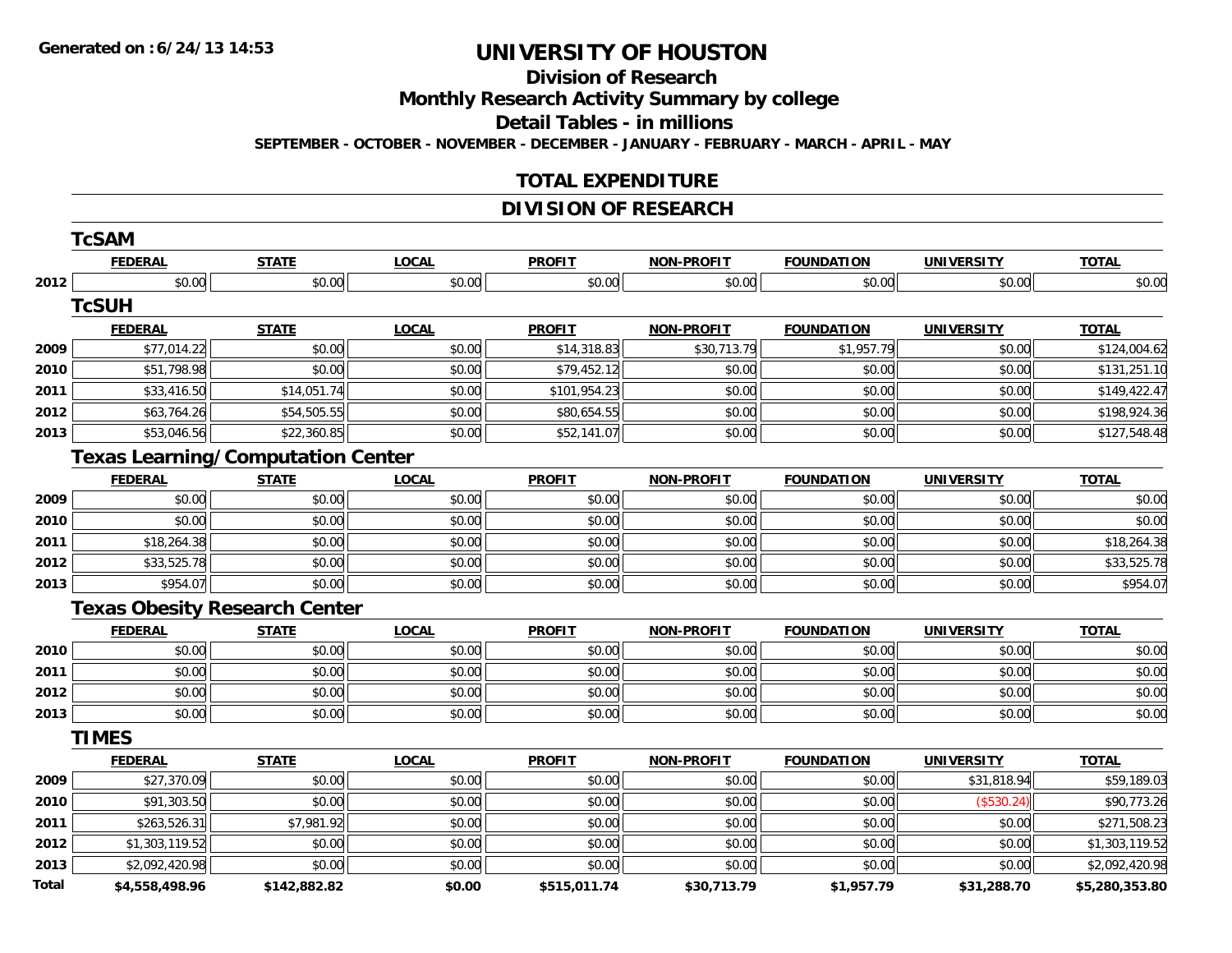## **Division of Research**

**Monthly Research Activity Summary by college**

**Detail Tables - in millions**

**SEPTEMBER - OCTOBER - NOVEMBER - DECEMBER - JANUARY - FEBRUARY - MARCH - APRIL - MAY**

## **TOTAL EXPENDITURE**

## **GRADUATE COLLEGE OF SOCIAL WORK**

## **Center for Drug and Social Policy Research**

|      | <b>FEDERAL</b>                                    | <b>STATE</b>                            | <b>LOCAL</b>                                                | <b>PROFIT</b> | <b>NON-PROFIT</b> | <b>FOUNDATION</b> | <b>UNIVERSITY</b> | <b>TOTAL</b> |  |
|------|---------------------------------------------------|-----------------------------------------|-------------------------------------------------------------|---------------|-------------------|-------------------|-------------------|--------------|--|
| 2009 | \$0.00                                            | \$0.00                                  | \$0.00                                                      | \$0.00        | \$0.00            | \$0.00            | \$0.00            | \$0.00       |  |
| 2010 | \$0.00                                            | \$0.00                                  | \$0.00                                                      | \$0.00        | \$0.00            | \$0.00            | \$0.00            | \$0.00       |  |
| 2011 | \$0.00                                            | \$0.00                                  | \$0.00                                                      | \$0.00        | \$0.00            | \$0.00            | \$0.00            | \$0.00       |  |
| 2012 | \$0.00                                            | \$0.00                                  | \$0.00                                                      | \$0.00        | \$0.00            | \$0.00            | \$0.00            | \$0.00       |  |
| 2013 | \$0.00                                            | \$0.00                                  | \$0.00                                                      | \$0.00        | \$0.00            | \$0.00            | \$0.00            | \$0.00       |  |
|      |                                                   |                                         | <b>Center for Health Equities &amp; Evaluation Research</b> |               |                   |                   |                   |              |  |
|      | <b>FEDERAL</b>                                    | <b>STATE</b>                            | <b>LOCAL</b>                                                | <b>PROFIT</b> | <b>NON-PROFIT</b> | <b>FOUNDATION</b> | <b>UNIVERSITY</b> | <b>TOTAL</b> |  |
| 2013 | \$163,964.84                                      | \$0.00                                  | \$0.00                                                      | \$0.00        | \$0.00            | \$0.00            | \$42,000.00       | \$205,964.84 |  |
|      | <b>Child &amp; Family for Innovative Research</b> |                                         |                                                             |               |                   |                   |                   |              |  |
|      | <b>FEDERAL</b>                                    | <b>STATE</b>                            | <b>LOCAL</b>                                                | <b>PROFIT</b> | <b>NON-PROFIT</b> | <b>FOUNDATION</b> | <b>UNIVERSITY</b> | <b>TOTAL</b> |  |
| 2009 | \$14,985.63                                       | \$162,519.40                            | \$0.00                                                      | \$0.00        | \$48,126.20       | \$0.00            | \$0.00            | \$225,631.23 |  |
| 2010 | \$27,610.30                                       | \$10,705.99                             | \$0.00                                                      | \$0.00        | \$13,431.64       | \$0.00            | \$0.00            | \$51,747.93  |  |
| 2011 | \$18,467.85                                       | \$0.00                                  | \$0.00                                                      | \$0.00        | (\$167.62)        | \$0.00            | \$0.00            | \$18,300.23  |  |
| 2012 | \$1,892.93                                        | \$0.00                                  | \$0.00                                                      | \$35,136.00   | \$0.00            | \$0.00            | \$0.00            | \$37,028.93  |  |
| 2013 | \$11,582.40                                       | \$71,795.39                             | \$22,908.06                                                 | (\$1,781.27)  | \$0.00            | \$0.00            | \$0.00            | \$104,504.58 |  |
|      |                                                   | <b>Community Projects - Social Work</b> |                                                             |               |                   |                   |                   |              |  |
|      | <b>FEDERAL</b>                                    | <b>STATE</b>                            | <b>LOCAL</b>                                                | <b>PROFIT</b> | <b>NON-PROFIT</b> | <b>FOUNDATION</b> | <b>UNIVERSITY</b> | <b>TOTAL</b> |  |
| 2009 | \$78,862.01                                       | \$0.00                                  | \$0.00                                                      | \$0.00        | \$528.41          | \$0.00            | \$0.00            | \$79,390.42  |  |
|      |                                                   |                                         |                                                             |               |                   |                   |                   |              |  |

| 2010 | \$0.00     | \$0.00         | \$0.00 | \$0.00 | \$0.00    | \$0.00       | \$0.00 | \$0.00     |
|------|------------|----------------|--------|--------|-----------|--------------|--------|------------|
| 2011 | \$0.00     | \$2,280.<br>лN | \$0.00 | \$0.00 | \$440.00) | \$12<br>.48) | \$0.00 | JZ.UZ.     |
| 2012 | \$1,892.93 | \$0.00         | \$0.00 | \$0.00 | \$0.00    | \$0.00       | \$0.00 | \$1,892.93 |
| 2013 | \$0.01     | \$0.00         | \$0.00 | \$0.00 | \$0.00    | \$0.00       | \$0.00 | $(\$0.01)$ |

#### **Dean, Social Work**

|      | <b>FEDERAL</b> | <b>STATE</b> | <u>LOCAL</u> | <b>PROFIT</b> | <b>NON-PROFIT</b> | <b>FOUNDATION</b> | <b>UNIVERSITY</b> | <b>TOTAL</b>   |
|------|----------------|--------------|--------------|---------------|-------------------|-------------------|-------------------|----------------|
| 2009 | \$1,189,701.93 | \$706,165.16 | \$0.00       | \$0.00        | \$2,118.69        | \$0.00            | \$0.00            | \$1,897,985.78 |
| 2010 | \$1,793,775.40 | \$500,152.39 | \$0.00       | \$0.00        | \$0.00            | \$1,206.61        | \$0.00            | \$2,295,134.40 |
| 2011 | \$1,697,465.41 | \$13,795.99  | \$0.00       | \$0.00        | \$0.00            | \$34,264.13       | \$0.00            | \$1,745,525.52 |
| 2012 | \$1,071,126.06 | (\$107.66)   | \$0.00       | \$0.00        | \$0.00            | \$40,477.23       | \$2,109.33        | \$1,113,604.96 |
| 2013 | \$909,950.32   | \$0.00       | \$0.00       | \$0.00        | \$9.17            | \$9,278.00        | \$1,021.48        | \$920,258.97   |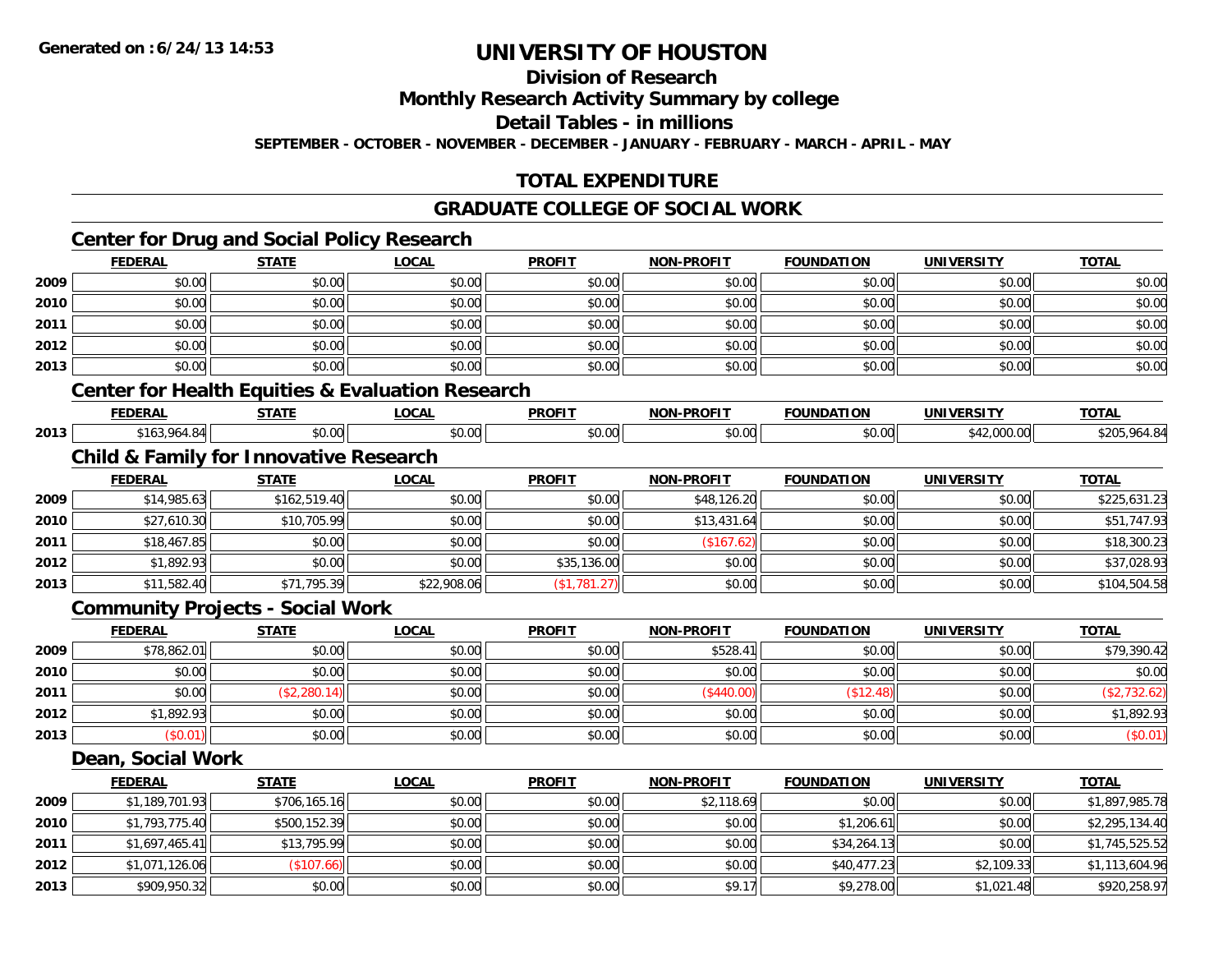## **Division of Research**

**Monthly Research Activity Summary by college**

**Detail Tables - in millions**

**SEPTEMBER - OCTOBER - NOVEMBER - DECEMBER - JANUARY - FEBRUARY - MARCH - APRIL - MAY**

## **TOTAL EXPENDITURE**

#### **GRADUATE COLLEGE OF SOCIAL WORK**

## **Office for Drug SPR**

|       | <b>FEDERAL</b> | <b>STATE</b>   | <b>LOCAL</b> | <b>PROFIT</b> | <b>NON-PROFIT</b> | <b>FOUNDATION</b> | <b>UNIVERSITY</b> | <b>TOTAL</b>   |
|-------|----------------|----------------|--------------|---------------|-------------------|-------------------|-------------------|----------------|
| 2009  | \$0.00         | \$0.00         | \$0.00       | \$0.00        | \$0.00            | \$0.00            | \$0.00            | \$0.00         |
| 2010  | \$0.00         | \$0.00         | \$0.00       | \$0.00        | \$0.00            | \$0.00            | \$0.00            | \$0.00         |
| 2011  | \$0.00         | \$0.00         | \$0.00       | \$0.00        | \$0.00            | \$0.00            | \$0.00            | \$0.00         |
| 2012  | \$0.00         | \$0.00         | \$0.00       | \$0.00        | \$0.00            | \$0.00            | \$0.00            | \$0.00         |
| 2013  | \$0.00         | \$0.00         | \$0.00       | \$0.00        | \$0.00            | \$0.00            | \$0.00            | \$0.00         |
| Total | \$6,981,277.99 | \$1,462,746.52 | \$22,908.06  | \$33,354.73   | \$63,606.49       | \$85,213.49       | \$45,130.81       | \$8,694,238.09 |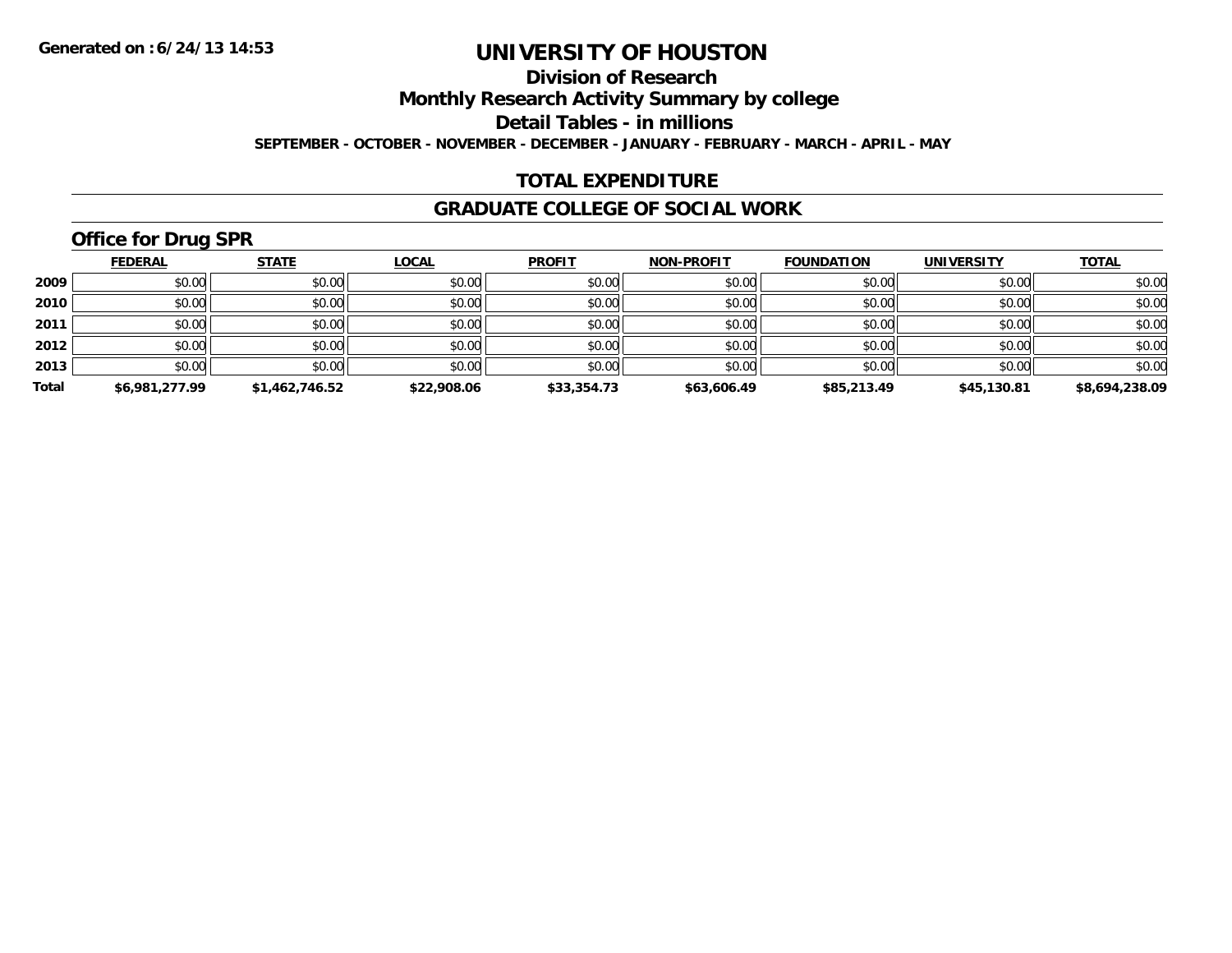## **Division of Research**

**Monthly Research Activity Summary by college**

**Detail Tables - in millions**

**SEPTEMBER - OCTOBER - NOVEMBER - DECEMBER - JANUARY - FEBRUARY - MARCH - APRIL - MAY**

## **TOTAL EXPENDITURE**

### **HILTON COLLEGE OF HOTEL AND RESTAURANT MANAGEMENT**

### **Hotel and Restaurant Management**

|       | <b>FEDERAL</b> | <b>STATE</b> | <u>LOCAL</u> | <b>PROFIT</b> | <b>NON-PROFIT</b> | <b>FOUNDATION</b> | <b>UNIVERSITY</b> | <b>TOTAL</b> |
|-------|----------------|--------------|--------------|---------------|-------------------|-------------------|-------------------|--------------|
| 2009  | \$0.00         | \$0.00       | \$0.00       | \$1,730.27    | \$0.00            | \$0.00            | \$0.00            | \$1,730.27   |
| 2010  | \$0.00         | \$0.00       | \$0.00       | \$20,069.15   | \$0.00            | \$0.00            | \$0.00            | \$20,069.15  |
| 2011  | \$26,998.38    | \$0.00       | \$0.00       | \$1,065.30    | \$2,524.77        | \$0.00            | \$0.00            | \$30,588.45  |
| 2012  | \$19,352.85    | \$54,543.82  | \$0.00       | \$25.76       | \$8,813.27        | \$0.00            | \$0.00            | \$82,735.70  |
| 2013  | \$31,794.59    | \$2,429.38   | \$0.00       | \$0.00        | \$0.00            | \$0.00            | \$0.00            | \$34,223.97  |
| Total | \$78,145.82    | \$56,973.20  | \$0.00       | \$22,890.48   | \$11,338.04       | \$0.00            | \$0.00            | \$169,347.54 |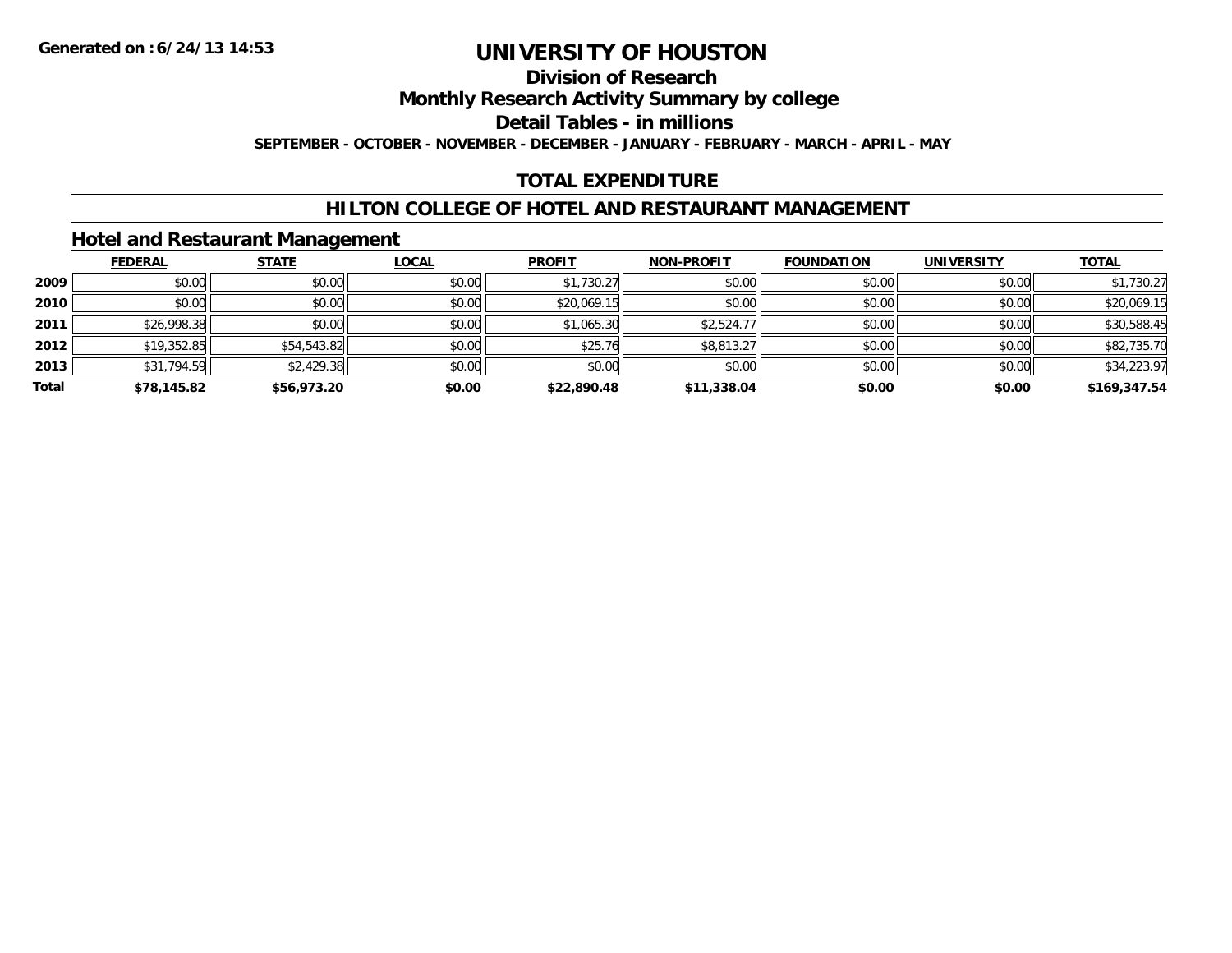## **Division of ResearchMonthly Research Activity Summary by college Detail Tables - in millions SEPTEMBER - OCTOBER - NOVEMBER - DECEMBER - JANUARY - FEBRUARY - MARCH - APRIL - MAY**

### **TOTAL EXPENDITURE**

#### **HONORS COLLEGE**

## **Dean, Honors College**

|       |                | __           |              |               |                   |                   |                   |              |
|-------|----------------|--------------|--------------|---------------|-------------------|-------------------|-------------------|--------------|
|       | <u>FEDERAL</u> | <b>STATE</b> | <b>LOCAL</b> | <b>PROFIT</b> | <b>NON-PROFIT</b> | <b>FOUNDATION</b> | <b>UNIVERSITY</b> | <b>TOTAL</b> |
| 2009  | \$5,731.56     | \$0.00       | \$0.00       | \$0.00        | \$0.00            | \$0.00            | \$0.00            | \$5,731.56   |
| 2010  | \$42,389.82    | \$0.00       | \$0.00       | \$0.00        | \$0.00            | \$0.00            | \$0.00            | \$42,389.82  |
| 2011  | \$7,305.37     | \$0.00       | \$0.00       | \$0.00        | \$0.00            | \$0.00            | \$0.00            | \$7,305.37   |
| 2012  | \$15,207.94    | \$0.00       | \$0.00       | \$0.00        | \$15,146.26       | \$0.00            | \$0.00            | \$30,354.20  |
| 2013  | \$14,145.79    | \$0.00       | \$0.00       | \$0.00        | \$9,481.67        | \$0.00            | \$0.00            | \$23,627.45  |
| Total | \$84,780.47    | \$0.00       | \$0.00       | \$0.00        | \$24,627.93       | \$0.00            | \$0.00            | \$109,408.40 |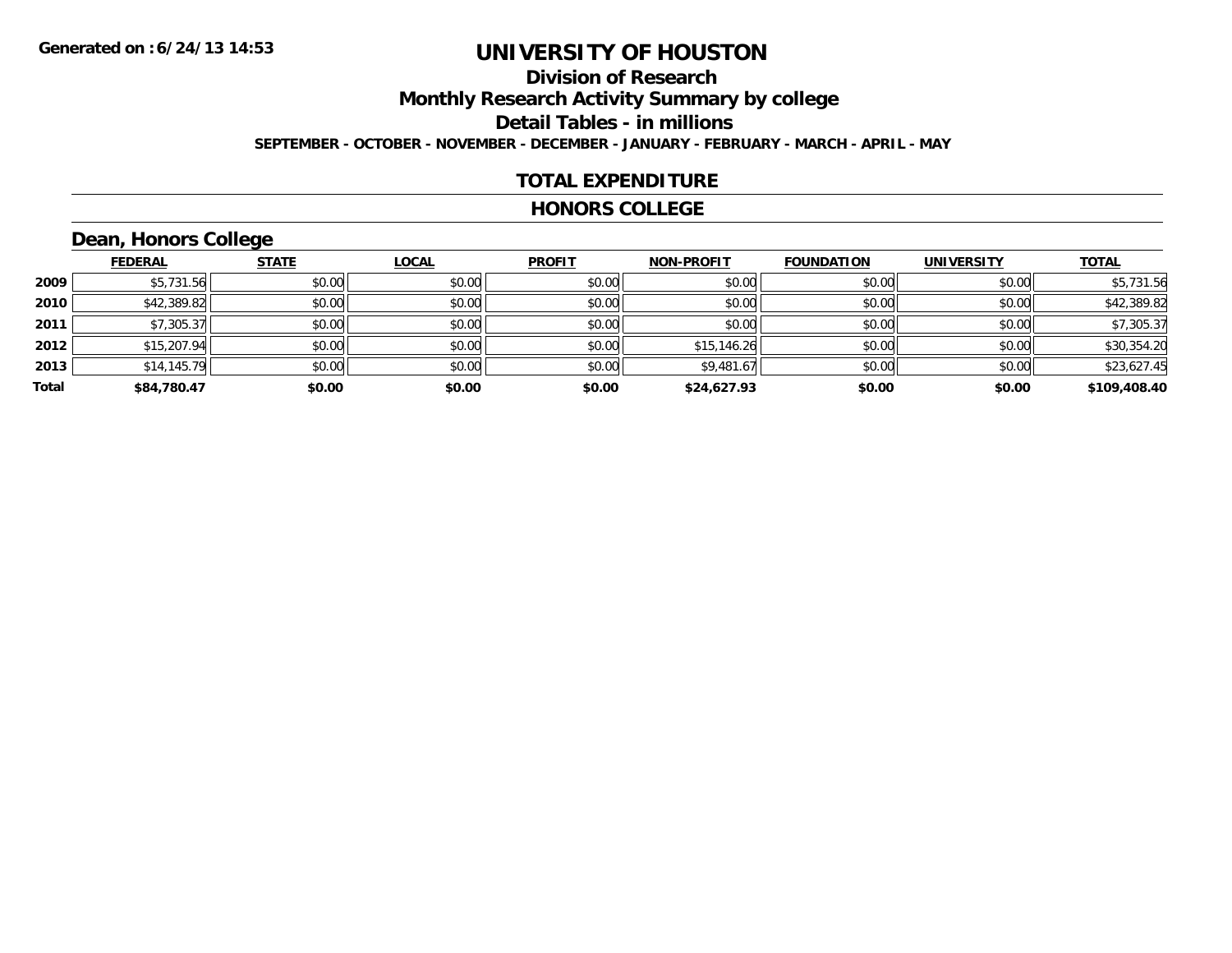## **Division of ResearchMonthly Research Activity Summary by college Detail Tables - in millions SEPTEMBER - OCTOBER - NOVEMBER - DECEMBER - JANUARY - FEBRUARY - MARCH - APRIL - MAY**

#### **TOTAL EXPENDITURE**

#### **LIBRARY**

## **Administration, Library**

|       | <b>FEDERAL</b> | <b>STATE</b> | <b>LOCAL</b> | <b>PROFIT</b> | <b>NON-PROFIT</b> | <b>FOUNDATION</b> | <b>UNIVERSITY</b> | <b>TOTAL</b> |
|-------|----------------|--------------|--------------|---------------|-------------------|-------------------|-------------------|--------------|
| 2009  | \$25,488.49    | \$0.00       | \$0.00       | \$0.00        | \$0.00            | \$0.00            | \$0.00            | \$25,488.49  |
| 2010  | \$23,342.81    | \$0.00       | \$0.00       | \$0.00        | \$0.00            | \$0.00            | \$0.00            | \$23,342.81  |
| 2011  | \$8,354.46     | \$0.00       | \$0.00       | \$0.00        | \$0.00            | \$0.00            | \$0.00            | \$8,354.46   |
| 2012  | \$43.40        | \$0.00       | \$0.00       | \$0.00        | \$0.00            | \$0.00            | \$0.00            | \$43.40      |
| 2013  | \$0.00         | \$0.00       | \$0.00       | \$0.00        | \$0.00            | \$0.00            | \$0.00            | \$0.00       |
| Total | \$57,229.16    | \$0.00       | \$0.00       | \$0.00        | \$0.00            | \$0.00            | \$0.00            | \$57,229.16  |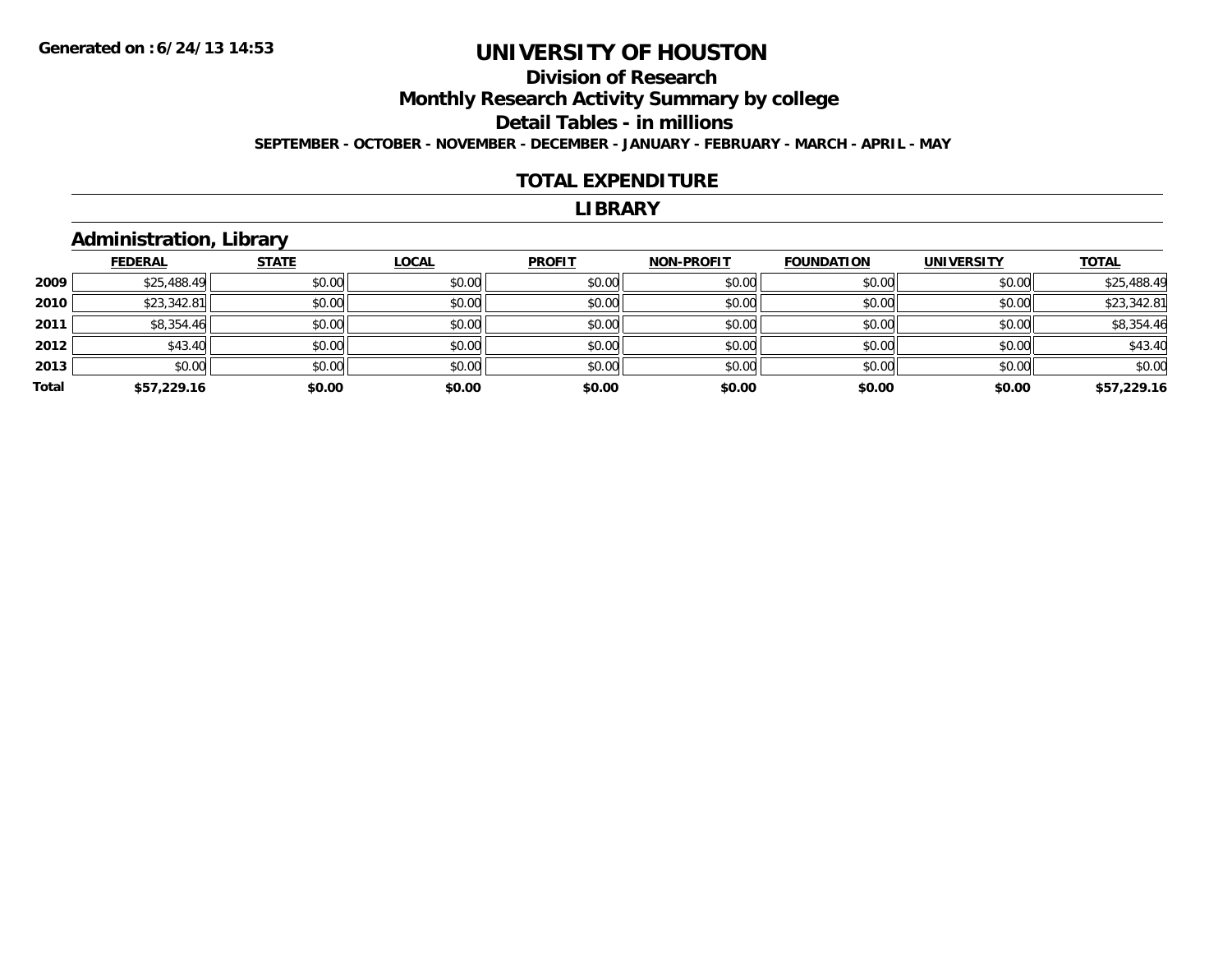## **Division of ResearchMonthly Research Activity Summary by college Detail Tables - in millions SEPTEMBER - OCTOBER - NOVEMBER - DECEMBER - JANUARY - FEBRUARY - MARCH - APRIL - MAY**

### **TOTAL EXPENDITURE**

#### **PRESIDENT**

### **Office of the President**

|       | <u>FEDERAL</u> | <u>STATE</u> | <b>LOCAL</b> | <b>PROFIT</b> | <b>NON-PROFIT</b> | <b>FOUNDATION</b> | <b>UNIVERSITY</b> | <b>TOTAL</b> |
|-------|----------------|--------------|--------------|---------------|-------------------|-------------------|-------------------|--------------|
| 2010  | \$0.00         | \$0.00       | \$0.00       | \$0.00        | \$0.00            | \$0.00            | \$0.00            | \$0.00       |
| 2011  | \$0.00         | \$0.00       | \$0.00       | \$0.00        | \$0.00            | \$0.00            | \$0.00            | \$0.00       |
| 2012  | \$0.00         | \$0.00       | \$0.00       | \$0.00        | \$0.00            | \$0.00            | \$0.00            | \$0.00       |
| 2013  | \$0.00         | \$0.00       | \$0.00       | \$0.00        | \$0.00            | \$0.00            | \$0.00            | \$0.00       |
| Total | \$0.00         | \$0.00       | \$0.00       | \$0.00        | \$0.00            | \$0.00            | \$0.00            | \$0.00       |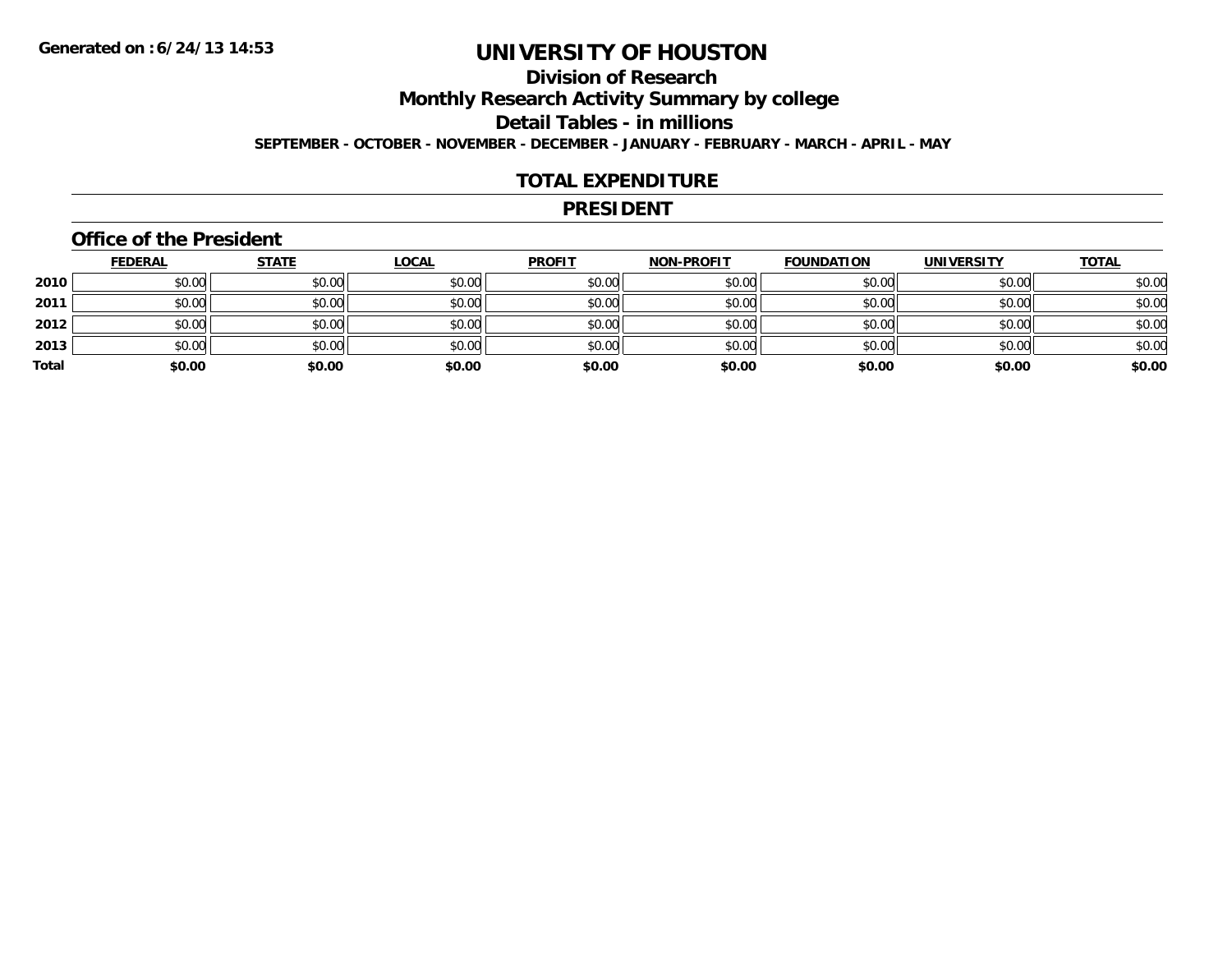**Division of Research**

**Monthly Research Activity Summary by college**

**Detail Tables - in millions**

**SEPTEMBER - OCTOBER - NOVEMBER - DECEMBER - JANUARY - FEBRUARY - MARCH - APRIL - MAY**

## **TOTAL EXPENDITURE**

#### **SENIOR V.P. FOR ACADEMIC AFFAIRS AND PROVOST**

|      | <b>Continuing Education</b>                  |              |              |               |                   |                   |                   |                |
|------|----------------------------------------------|--------------|--------------|---------------|-------------------|-------------------|-------------------|----------------|
|      | <b>FEDERAL</b>                               | <b>STATE</b> | <b>LOCAL</b> | <b>PROFIT</b> | <b>NON-PROFIT</b> | <b>FOUNDATION</b> | <b>UNIVERSITY</b> | <b>TOTAL</b>   |
| 2011 | \$0.00                                       | \$1,068.06   | \$0.00       | \$0.00        | \$0.00            | \$0.00            | \$0.00            | \$1,068.06     |
|      | <b>KUHF - Radio</b>                          |              |              |               |                   |                   |                   |                |
|      | <b>FEDERAL</b>                               | <b>STATE</b> | <b>LOCAL</b> | <b>PROFIT</b> | <b>NON-PROFIT</b> | <b>FOUNDATION</b> | <b>UNIVERSITY</b> | <b>TOTAL</b>   |
| 2009 | \$0.00                                       | \$0.00       | \$0.00       | \$0.00        | \$459,585.99      | \$0.00            | \$0.00            | \$459,585.99   |
| 2010 | \$11,640.00                                  | \$0.00       | \$0.00       | \$0.00        | \$646,809.16      | \$0.00            | \$0.00            | \$658,449.16   |
| 2011 | \$0.00                                       | \$0.00       | \$0.00       | \$0.00        | \$578,146.29      | \$0.00            | \$0.00            | \$578,146.29   |
| 2012 | (\$758.32)                                   | \$10,153.66  | \$0.00       | \$0.00        | \$2,261,362.61    | \$0.00            | \$0.00            | \$2,270,757.95 |
| 2013 | \$0.00                                       | (\$153.66)   | \$0.00       | \$0.00        | \$2,123,324.28    | \$0.00            | \$0.00            | \$2,123,170.62 |
|      | <b>Learning and Assessment Services</b>      |              |              |               |                   |                   |                   |                |
|      | <b>FEDERAL</b>                               | <b>STATE</b> | <b>LOCAL</b> | <b>PROFIT</b> | <b>NON-PROFIT</b> | <b>FOUNDATION</b> | <b>UNIVERSITY</b> | <b>TOTAL</b>   |
| 2009 | \$214,387.54                                 | \$87,816.95  | \$0.00       | \$0.00        | \$48,292.90       | \$1,856.26        | \$0.00            | \$352,353.65   |
| 2010 | \$257,693.26                                 | \$91,520.43  | \$0.00       | \$0.00        | \$49,858.99       | \$3,323.47        | \$0.00            | \$402,396.15   |
| 2011 | \$231,742.75                                 | \$100,211.26 | \$0.00       | \$0.00        | \$51,921.90       | \$5,291.19        | \$0.00            | \$389,167.10   |
| 2012 | \$232,485.90                                 | \$94,486.48  | \$0.00       | \$0.00        | \$55,208.58       | \$0.00            | \$0.00            | \$382,180.96   |
| 2013 | \$279,571.89                                 | \$97,565.18  | \$0.00       | \$0.00        | (\$534.53)        | \$0.00            | \$0.00            | \$376,602.54   |
|      | <b>Learning Support Services</b>             |              |              |               |                   |                   |                   |                |
|      | <b>FEDERAL</b>                               | <b>STATE</b> | <b>LOCAL</b> | <b>PROFIT</b> | <b>NON-PROFIT</b> | <b>FOUNDATION</b> | <b>UNIVERSITY</b> | <b>TOTAL</b>   |
| 2009 | \$63,214.28                                  | \$0.00       | \$0.00       | \$0.00        | \$0.00            | \$0.00            | \$0.00            | \$63,214.28    |
| 2010 | \$51,452.22                                  | \$0.00       | \$0.00       | \$0.00        | \$0.00            | \$0.00            | \$0.00            | \$51,452.22    |
| 2011 | \$13,519.33                                  | \$0.00       | \$0.00       | \$0.00        | \$0.00            | \$0.00            | \$0.00            | \$13,519.33    |
| 2012 | \$16,073.37                                  | \$0.00       | \$0.00       | \$0.00        | \$0.00            | \$0.00            | \$0.00            | \$16,073.37    |
| 2013 | \$1,240.50                                   | \$0.00       | \$0.00       | \$0.00        | \$0.00            | \$0.00            | \$0.00            | \$1,240.50     |
|      | <b>Office of Admissions</b>                  |              |              |               |                   |                   |                   |                |
|      | <b>FEDERAL</b>                               | <b>STATE</b> | <b>LOCAL</b> | <b>PROFIT</b> | <b>NON-PROFIT</b> | <b>FOUNDATION</b> | <b>UNIVERSITY</b> | <b>TOTAL</b>   |
| 2012 | \$0.00                                       | \$0.00       | \$0.00       | \$0.00        | \$0.00            | \$0.00            | \$0.00            | \$0.00         |
|      | Senior V.P. for Academic Affairs and Provost |              |              |               |                   |                   |                   |                |
|      | <b>FEDERAL</b>                               | <u>STATE</u> | <u>LOCAL</u> | <b>PROFIT</b> | <b>NON-PROFIT</b> | <b>FOUNDATION</b> | <b>UNIVERSITY</b> | <b>TOTAL</b>   |
| 2009 | (\$110.11)                                   | \$0.00       | \$0.00       | \$0.00        | \$0.00            | \$0.00            | \$0.00            | (\$110.11)     |
| 2012 | \$0.00                                       | \$0.00       | \$0.00       | \$36,232.62   | \$0.00            | \$0.00            | \$0.00            | \$36,232.62    |
| 2013 | \$0.00                                       | \$0.00       | \$0.00       | \$0.00        | \$0.00            | \$0.00            | \$0.00            | \$0.00         |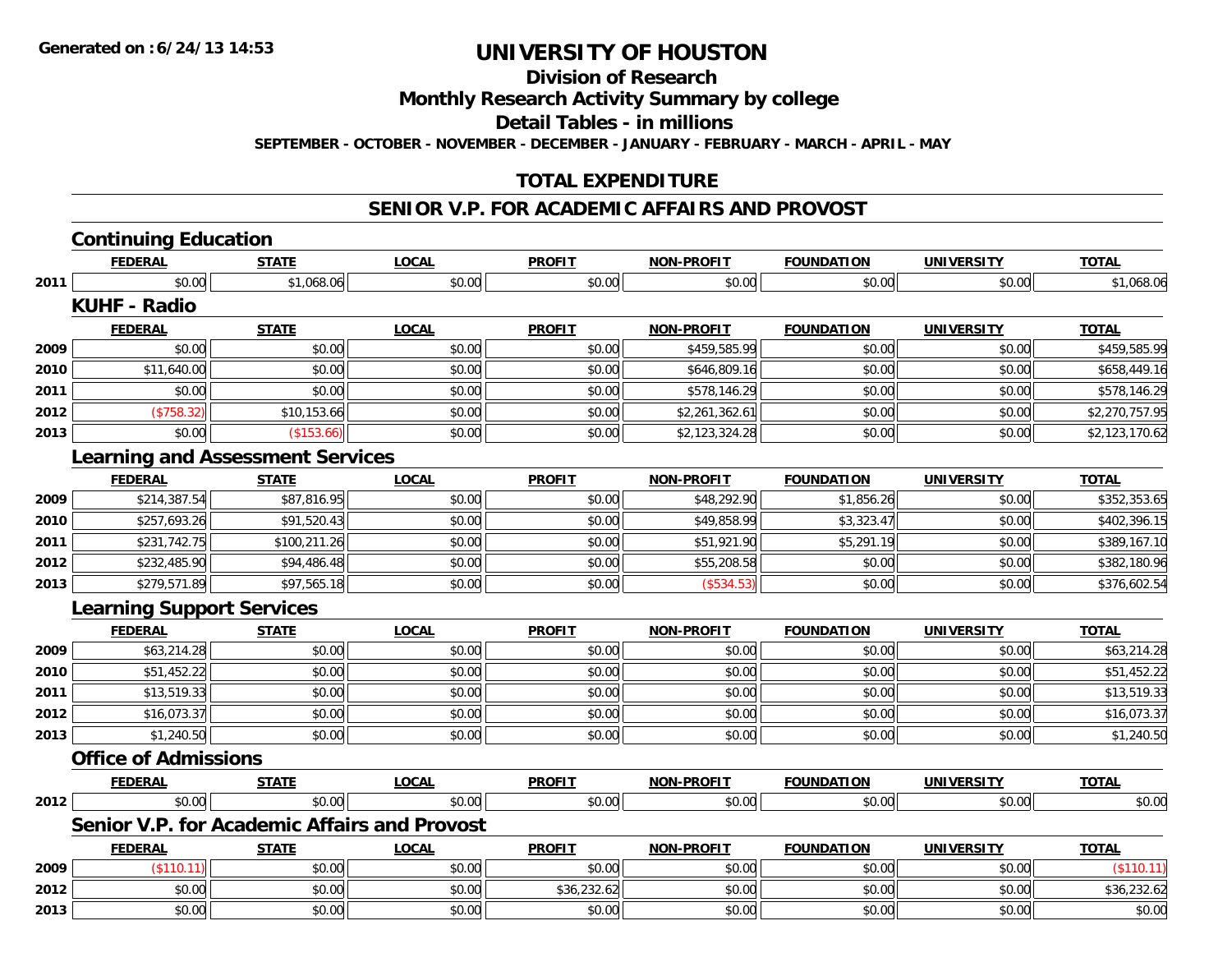## **Division of Research**

**Monthly Research Activity Summary by college**

**Detail Tables - in millions**

**SEPTEMBER - OCTOBER - NOVEMBER - DECEMBER - JANUARY - FEBRUARY - MARCH - APRIL - MAY**

## **TOTAL EXPENDITURE**

## **SENIOR V.P. FOR ACADEMIC AFFAIRS AND PROVOST**

### **UH Charter School**

|      | <b>FEDERAL</b>                           | <b>CTATE</b>                                            | .OCAL         | <b>PROFIT</b>          | <b>NON-PROFIT</b> | <b>FOUNDATION</b> | <b>UNIVERSITY</b> | <u>тота.</u>     |
|------|------------------------------------------|---------------------------------------------------------|---------------|------------------------|-------------------|-------------------|-------------------|------------------|
| 2012 | ົດດາ<br>⊿ ∩I<br>$\overline{\phantom{a}}$ | $\cdot$ . $\overline{\phantom{a}}$ .<br>763.<br>DO / O. | 0.00<br>pu.uu | JU.UU                  | 0000<br>ง∪.∪บ     | \$0.00            | \$0.00            | ט.טע             |
| 2013 | $\cdot$ $-$<br>اכס. / סכ. /              | .<br>$\sim$<br>၁၀୪.၀4'                                  | 0.00<br>pu.uu | $\sim$ $\sim$<br>JU.UU | 0000<br>PO.OO     | 40.00<br>DU.UU    | \$0.00            | $\sim$<br>1 JU.Z |

## **Undergraduate Scholars**

|      | <b>FEDERAL</b> | <u>STATE</u> | <u>LOCAL</u> | <b>PROFIT</b> | <b>NON-PROFIT</b> | <b>FOUNDATION</b> | <b>UNIVERSITY</b> | <b>TOTAL</b> |
|------|----------------|--------------|--------------|---------------|-------------------|-------------------|-------------------|--------------|
| 2009 | \$0.00         | \$8,599.79   | \$0.00       | \$0.00        | \$0.00            | \$0.00            | \$0.00            | \$8,599.79   |
| 2010 | \$0.00         | \$4,010.10   | \$0.00       | \$0.00        | \$0.00            | \$0.00            | \$0.00            | \$4,010.10   |
| 2011 | \$0.00         | \$17,750.18  | \$0.00       | \$0.00        | \$0.00            | \$0.00            | \$0.00            | \$17,750.18  |
| 2012 | \$0.00         | \$11,576.57  | \$0.00       | \$0.00        | \$0.00            | \$0.00            | \$0.00            | \$11,576.57  |
| 2013 | \$0.00         | \$10,001.78  | \$0.00       | \$0.00        | \$0.00            | \$0.00            | \$0.00            | \$10,001.78  |

#### **Undergraduate Studies**

|       | <b>FEDERAL</b> | <b>STATE</b>   | <u>LOCAL</u> | <b>PROFIT</b> | <b>NON-PROFIT</b> | <b>FOUNDATION</b> | <b>UNIVERSITY</b> | <b>TOTAL</b>    |
|-------|----------------|----------------|--------------|---------------|-------------------|-------------------|-------------------|-----------------|
| 2009  | \$0.00         | \$5,318.60     | \$0.00       | \$0.00        | \$0.00            | \$0.00            | \$0.00            | \$5,318.60      |
| 2010  | \$0.00         | \$52,785.31    | \$0.00       | \$0.00        | \$0.00            | \$21,888.81       | \$0.00            | \$74,674.12     |
| 2011  | \$0.00         | \$81,087.89    | \$0.00       | \$0.00        | \$0.00            | \$0.00            | \$0.00            | \$81,087.89     |
| 2012  | \$0.00         | \$100,826.84   | \$0.00       | \$0.00        | \$0.00            | \$0.00            | \$0.00            | \$100,826.84    |
| 2013  | \$0.00         | \$45,006.56    | \$0.00       | \$0.00        | \$0.00            | \$0.00            | \$0.00            | \$45,006.56     |
| Total | \$1,460,013.74 | \$2,212,963.77 | \$0.00       | \$36,232.62   | \$6,273,976.17    | \$32,359.73       | \$0.00            | \$10,015,546.03 |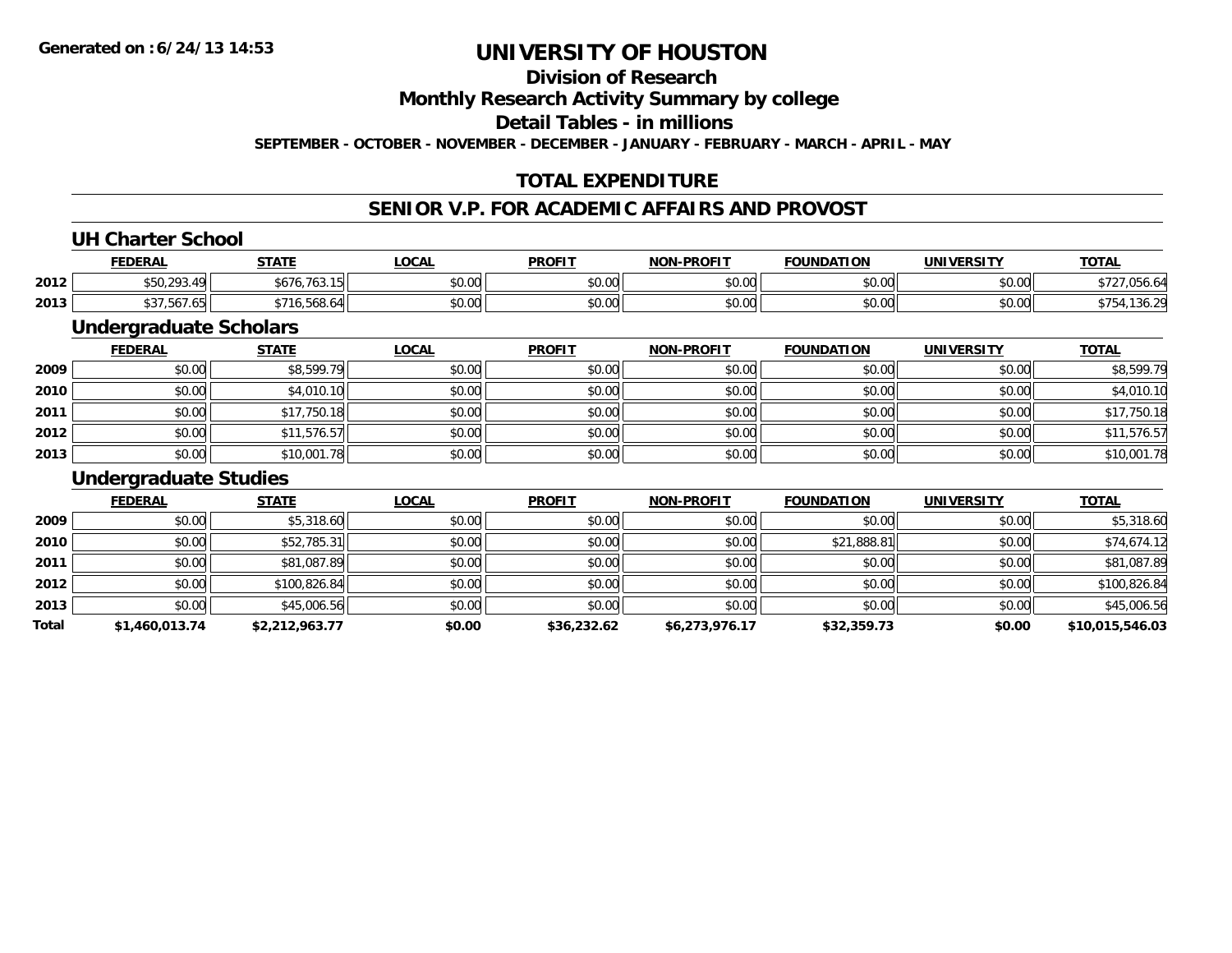# **Division of Research**

**Monthly Research Activity Summary by college**

**Detail Tables - in millions**

**SEPTEMBER - OCTOBER - NOVEMBER - DECEMBER - JANUARY - FEBRUARY - MARCH - APRIL - MAY**

## **TOTAL EXPENDITURE**

#### **UH LAW CENTER**

|       | Dean, Law          |              |              |               |                   |                   |                   |                |
|-------|--------------------|--------------|--------------|---------------|-------------------|-------------------|-------------------|----------------|
|       | <b>FEDERAL</b>     | <b>STATE</b> | <b>LOCAL</b> | <b>PROFIT</b> | <b>NON-PROFIT</b> | <b>FOUNDATION</b> | <b>UNIVERSITY</b> | <b>TOTAL</b>   |
| 2009  | \$38,370.62        | \$0.00       | \$0.00       | \$0.00        | \$0.00            | \$0.00            | \$0.00            | \$38,370.62    |
| 2010  | \$138,426.12       | \$0.00       | \$0.00       | \$0.00        | \$0.00            | \$0.00            | \$0.00            | \$138,426.12   |
| 2011  | \$23,263.63        | \$0.00       | \$0.00       | \$0.00        | \$0.00            | \$0.00            | \$0.00            | \$23,263.63    |
| 2012  | (\$221,005.68)     | \$0.00       | \$0.00       | \$0.00        | \$0.00            | \$0.00            | \$0.00            | (\$221,005.68) |
| 2013  | \$0.00             | \$0.00       | \$0.00       | \$0.00        | \$0.00            | \$0.00            | \$0.00            | \$0.00         |
|       | <b>Law Library</b> |              |              |               |                   |                   |                   |                |
|       | <b>FEDERAL</b>     | <b>STATE</b> | <b>LOCAL</b> | <b>PROFIT</b> | <b>NON-PROFIT</b> | <b>FOUNDATION</b> | <b>UNIVERSITY</b> | <b>TOTAL</b>   |
| 2009  | (\$1.62)           | \$0.00       | \$0.00       | \$0.00        | \$0.00            | \$0.00            | \$0.00            | (\$1.62)       |
|       | Law-UH             |              |              |               |                   |                   |                   |                |
|       | <b>FEDERAL</b>     | <b>STATE</b> | <b>LOCAL</b> | <b>PROFIT</b> | <b>NON-PROFIT</b> | <b>FOUNDATION</b> | <b>UNIVERSITY</b> | <b>TOTAL</b>   |
| 2009  | \$60,789.31        | \$34,312.55  | \$0.00       | \$0.00        | \$0.00            | \$0.00            | \$0.00            | \$95,101.86    |
| 2010  | \$709.58           | \$197,954.06 | \$0.00       | \$0.00        | \$0.00            | \$0.00            | \$0.00            | \$198,663.64   |
| 2011  | \$71,093.90        | \$63,133.79  | \$0.00       | \$0.00        | \$0.00            | \$58,276.13       | \$0.00            | \$192,503.82   |
| 2012  | \$7,551.69         | \$115,682.55 | \$0.00       | \$0.00        | \$0.00            | \$50,116.98       | \$0.00            | \$173,351.22   |
| 2013  | \$133,738.92       | \$110,551.95 | \$0.00       | \$0.00        | \$0.00            | \$33,042.71       | \$0.00            | \$277,333.58   |
| Total | \$252,936.47       | \$521,634.90 | \$0.00       | \$0.00        | \$0.00            | \$141,435.82      | \$0.00            | \$916,007.19   |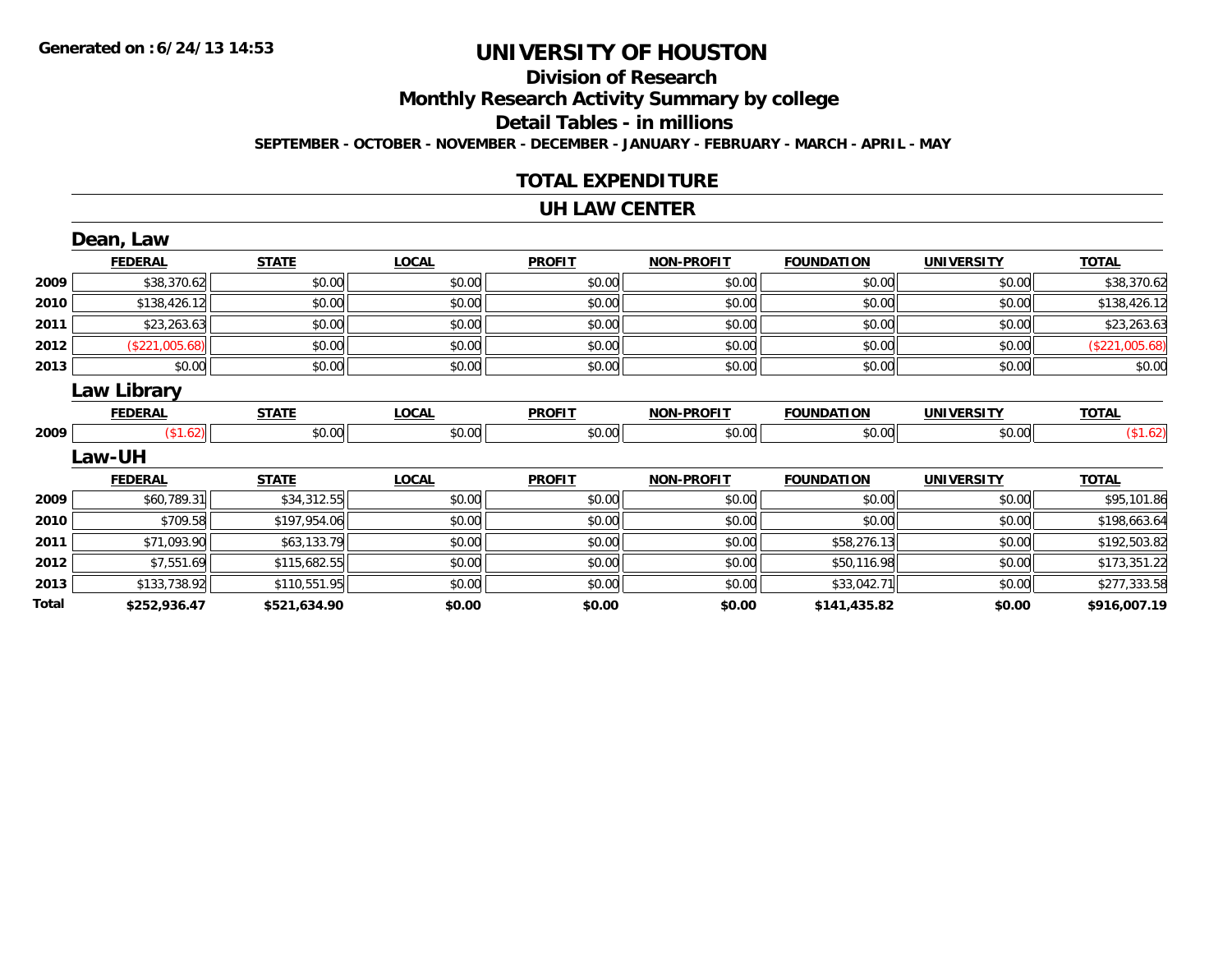### **Division of Research Monthly Research Activity Summary by college Detail Tables - in millions SEPTEMBER - OCTOBER - NOVEMBER - DECEMBER - JANUARY - FEBRUARY - MARCH - APRIL - MAY**

#### **TOTAL EXPENDITURE**

## **UH SYSTEM**

|       | <b>KUHT-TV</b>  |              |              |               |                   |                   |                   |                |
|-------|-----------------|--------------|--------------|---------------|-------------------|-------------------|-------------------|----------------|
|       | <b>FEDERAL</b>  | <b>STATE</b> | <b>LOCAL</b> | <b>PROFIT</b> | <b>NON-PROFIT</b> | <b>FOUNDATION</b> | <b>UNIVERSITY</b> | <b>TOTAL</b>   |
| 2009  | \$297,368.39    | \$0.00       | \$0.00       | \$0.00        | \$1,491,085.43    | \$0.00            | \$0.00            | \$1,788,453.82 |
| 2010  | (\$2,503.85)    | \$0.00       | \$0.00       | \$0.00        | \$1,509,403.12    | \$0.00            | \$0.00            | \$1,506,899.27 |
| 2011  | $($ \$4,505.73) | \$0.00       | \$0.00       | \$0.00        | \$1,606,903.00    | \$0.00            | \$0.00            | \$1,602,397.27 |
| 2012  | \$0.00          | \$0.00       | \$0.00       | \$0.00        | \$0.02            | \$0.00            | \$0.00            | \$0.02         |
| Total | \$290,358.81    | \$0.00       | \$0.00       | \$0.00        | \$4,607,391.57    | \$0.00            | \$0.00            | \$4,897,750.38 |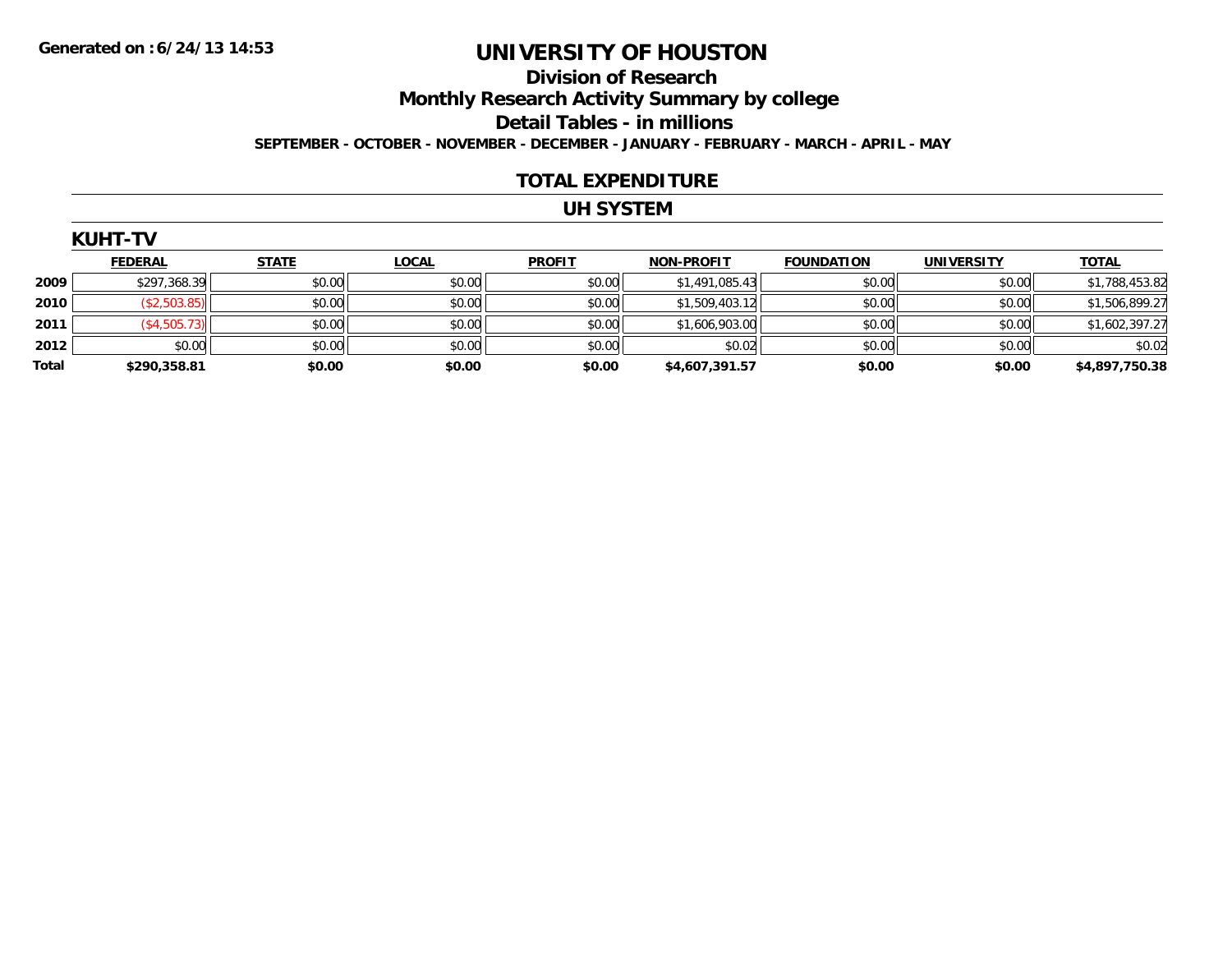**Division of Research**

**Monthly Research Activity Summary by college**

**Detail Tables - in millions**

**SEPTEMBER - OCTOBER - NOVEMBER - DECEMBER - JANUARY - FEBRUARY - MARCH - APRIL - MAY**

## **TOTAL EXPENDITURE**

## **VICE PRESIDENT FOR ADMINISTRATION**

## **UH Police Department**

|              | <b>FEDERAL</b> | <b>STATE</b>                                | <b>LOCAL</b>  | <b>PROFIT</b> | <b>J-PROFIT</b><br><b>NON</b> | <b>FOUNDATION</b> | UNIVERSITY | <b>TOTAL</b>      |
|--------------|----------------|---------------------------------------------|---------------|---------------|-------------------------------|-------------------|------------|-------------------|
| 2009         | vv.vv          | $\rightarrow$ 000.00 $\rightarrow$<br>uuu.u | 0000<br>PU.UU | 4000<br>DU.UU | 0000<br>ט.טע                  | \$0.00            | \$0.00     | 00000<br>4,000.00 |
| <b>Total</b> | \$0.00         | .000.00                                     | \$0.00        | \$0.00        | \$0.00                        | \$0.00            | \$0.00     | 4,000.00          |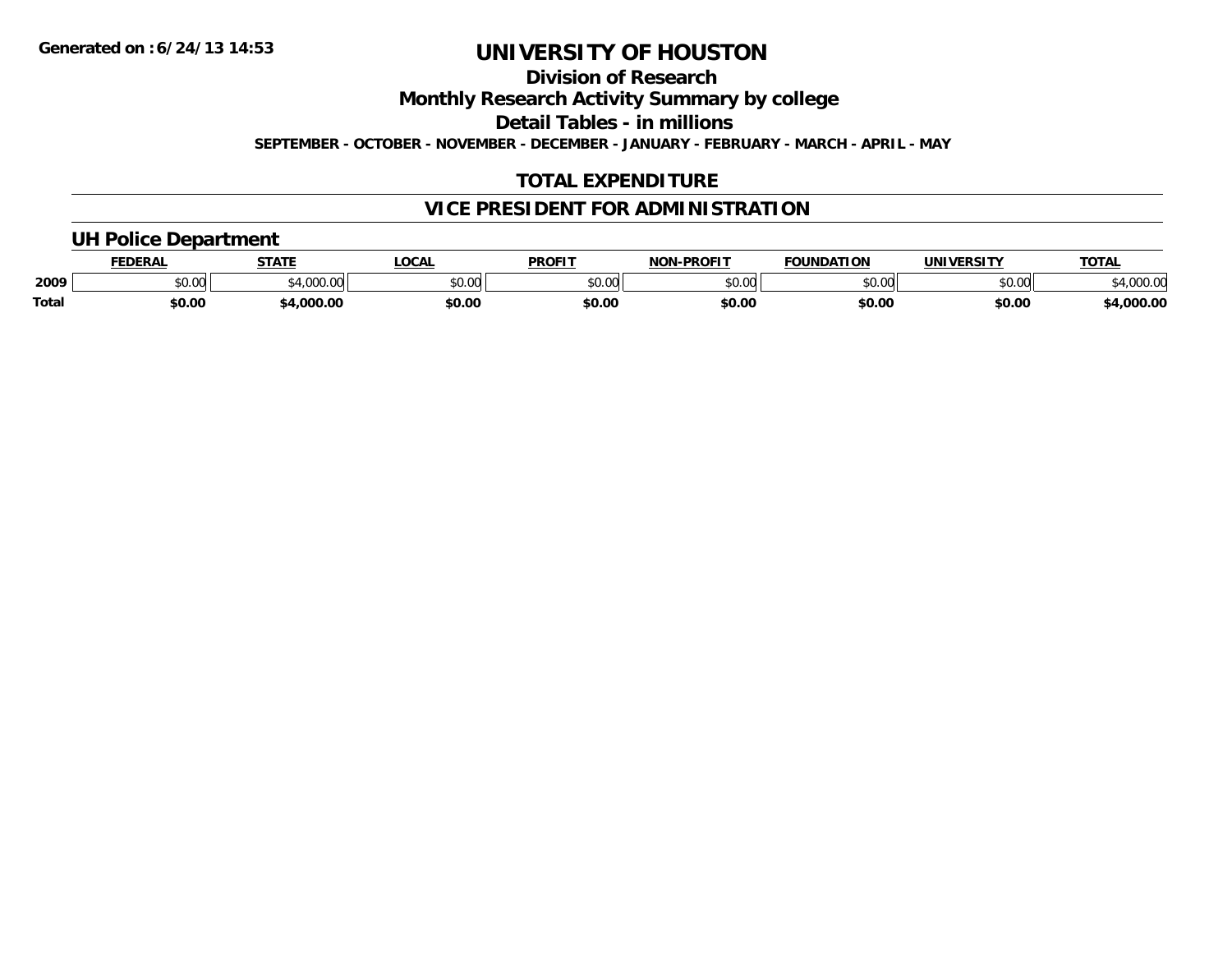# **Division of Research**

**Monthly Research Activity Summary by college**

**Detail Tables - in millions**

**SEPTEMBER - OCTOBER - NOVEMBER - DECEMBER - JANUARY - FEBRUARY - MARCH - APRIL - MAY**

## **TOTAL EXPENDITURE**

## **VICE PRESIDENT FOR STUDENT AFFAIRS**

## **Dean, Student Affairs**

|      | <b>FEDERAL</b> | <b>STATE</b> | <b>LOCAL</b> | <b>PROFIT</b> | <b>NON-PROFIT</b> | <b>FOUNDATION</b> | <b>UNIVERSITY</b> | <b>TOTAL</b> |
|------|----------------|--------------|--------------|---------------|-------------------|-------------------|-------------------|--------------|
| 2009 | \$0.00         | \$0.00       | \$0.00       | \$0.00        | \$0.00            | \$0.00            | \$0.00            | \$0.00       |
| 2010 | \$0.00         | \$0.00       | \$0.00       | \$0.00        | \$0.00            | \$0.00            | \$0.00            | \$0.00       |
| 2011 | \$40,557.98    | \$0.00       | \$0.00       | \$0.00        | \$0.00            | \$0.00            | \$0.00            | \$40,557.98  |
| 2012 | \$48,220.10    | \$0.00       | \$0.00       | \$0.00        | \$0.00            | \$0.00            | \$0.00            | \$48,220.10  |
| 2013 | \$3,721.51     | \$0.00       | \$0.00       | \$0.00        | \$0.00            | \$0.00            | \$0.00            | \$3,721.51   |

## **Vice President, Student Affairs**

|       | <b>FEDERAL</b> | <b>STATE</b> | <b>LOCAL</b> | <b>PROFIT</b> | <b>NON-PROFIT</b> | <b>FOUNDATION</b> | <b>UNIVERSITY</b> | <b>TOTAL</b> |
|-------|----------------|--------------|--------------|---------------|-------------------|-------------------|-------------------|--------------|
| 2009  | \$183,602.78   | \$0.00       | \$0.00       | \$0.00        | \$0.00            | \$0.00            | \$0.00            | \$183,602.78 |
| 2010  | \$164,081.95   | \$0.00       | \$0.00       | \$0.00        | \$0.00            | \$0.00            | \$0.00            | \$164,081.95 |
| 2011  | \$192,288.11   | \$0.00       | \$0.00       | \$0.00        | \$0.00            | \$0.00            | \$0.00            | \$192,288.11 |
| 2012  | \$15,223.23    | \$0.00       | \$0.00       | \$0.00        | \$0.00            | \$0.00            | \$0.00            | \$15,223.23  |
| 2013  | \$115,347.42   | \$0.00       | \$0.00       | \$0.00        | \$0.00            | \$0.00            | \$0.00            | \$115,347.42 |
| Total | \$763,043.08   | \$0.00       | \$0.00       | \$0.00        | \$0.00            | \$0.00            | \$0.00            | \$763,043.08 |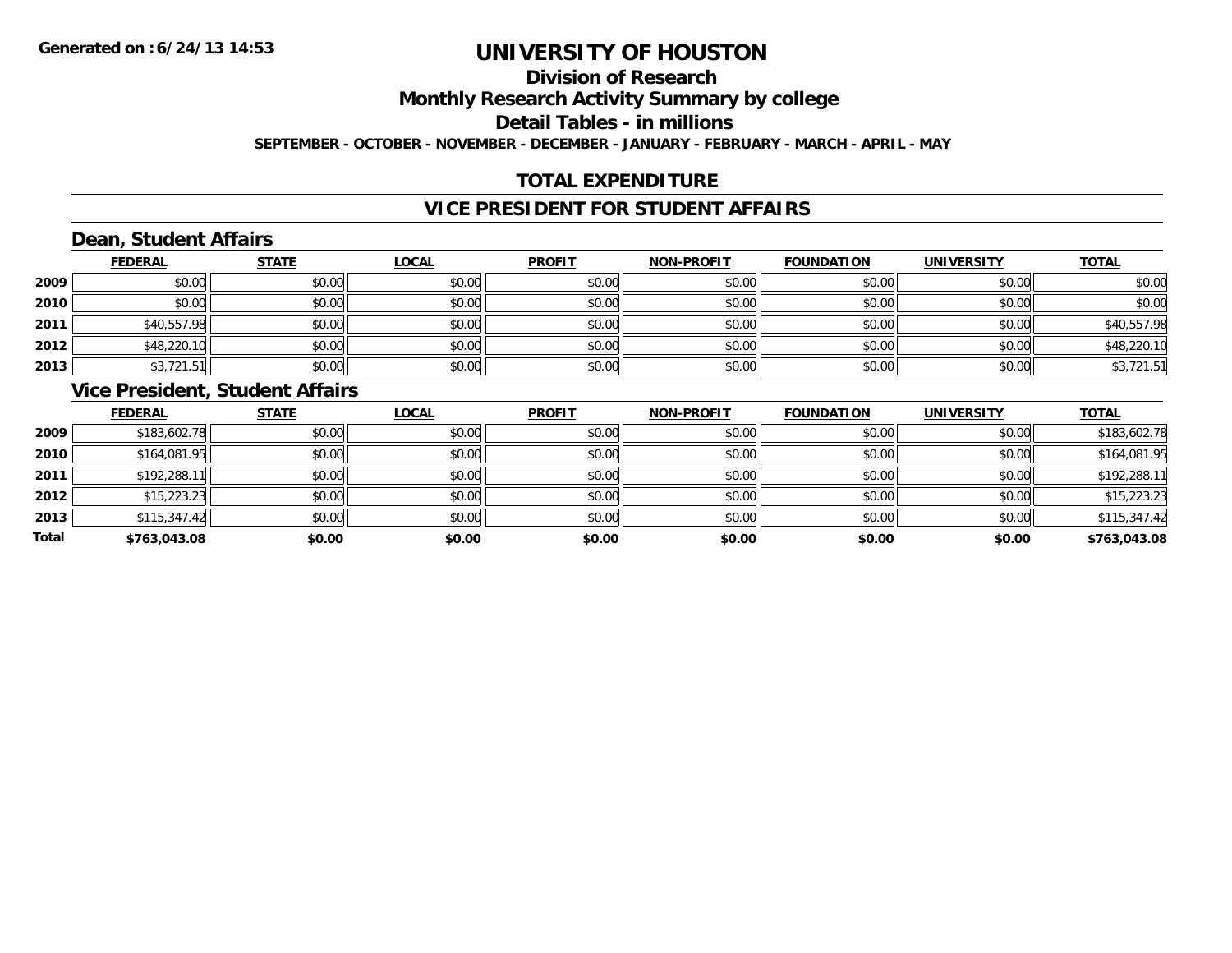# **Division of Research**

**Monthly Research Activity Summary by college**

**Detail Tables - in millions**

**SEPTEMBER - OCTOBER - NOVEMBER - DECEMBER - JANUARY - FEBRUARY - MARCH - APRIL - MAY**

### **IDC RECOVERY**

### **C.T. BAUER COLLEGE OF BUSINESS**

|       | Finance                                  |              |              |               |                   |                   |                   |                |
|-------|------------------------------------------|--------------|--------------|---------------|-------------------|-------------------|-------------------|----------------|
|       | <b>FEDERAL</b>                           | <b>STATE</b> | <b>LOCAL</b> | <b>PROFIT</b> | <b>NON-PROFIT</b> | <b>FOUNDATION</b> | <b>UNIVERSITY</b> | <b>TOTAL</b>   |
| 2009  | \$9,004.55                               | \$0.00       | \$0.00       | \$0.00        | \$0.00            | \$0.00            | \$0.00            | \$9,004.55     |
| 2010  | \$58,689.93                              | \$0.00       | \$0.00       | \$0.00        | \$0.00            | \$0.00            | \$0.00            | \$58,689.93    |
| 2011  | \$10,582.60                              | \$0.00       | \$0.00       | \$0.00        | \$0.00            | \$0.00            | \$0.00            | \$10,582.60    |
| 2012  | \$7,436.25                               | \$0.00       | \$0.00       | \$0.00        | \$0.00            | \$0.00            | \$0.00            | \$7,436.25     |
| 2013  | \$2,100.00                               | \$0.00       | \$0.00       | \$0.00        | \$0.00            | \$0.00            | \$0.00            | \$2,100.00     |
|       | Management                               |              |              |               |                   |                   |                   |                |
|       | <b>FEDERAL</b>                           | <b>STATE</b> | <b>LOCAL</b> | <b>PROFIT</b> | <b>NON-PROFIT</b> | <b>FOUNDATION</b> | <b>UNIVERSITY</b> | <b>TOTAL</b>   |
| 2009  | \$0.00                                   | \$0.00       | \$0.00       | \$0.00        | \$0.00            | \$0.00            | \$0.00            | \$0.00         |
| 2010  | \$0.00                                   | \$0.00       | \$0.00       | \$0.00        | \$0.00            | \$0.00            | \$0.00            | \$0.00         |
| 2011  | \$0.00                                   | \$0.00       | \$0.00       | \$0.00        | \$0.00            | \$0.00            | \$0.00            | \$0.00         |
| 2012  | \$0.00                                   | \$0.00       | \$0.00       | \$0.00        | \$0.00            | \$0.00            | \$0.00            | \$0.00         |
| 2013  | \$0.00                                   | \$0.00       | \$0.00       | \$0.00        | \$0.00            | \$0.00            | \$0.00            | \$0.00         |
|       | <b>Marketing</b>                         |              |              |               |                   |                   |                   |                |
|       | <b>FEDERAL</b>                           | <b>STATE</b> | <b>LOCAL</b> | <b>PROFIT</b> | <b>NON-PROFIT</b> | <b>FOUNDATION</b> | <b>UNIVERSITY</b> | <b>TOTAL</b>   |
| 2012  | \$0.00                                   | \$0.00       | \$0.00       | \$0.00        | \$0.00            | \$0.00            | \$0.00            | \$0.00         |
| 2013  | \$0.00                                   | \$0.00       | \$0.00       | \$0.00        | \$0.00            | \$0.00            | \$0.00            | \$0.00         |
|       | <b>Small Business Development Center</b> |              |              |               |                   |                   |                   |                |
|       | <b>FEDERAL</b>                           | <b>STATE</b> | <b>LOCAL</b> | <b>PROFIT</b> | <b>NON-PROFIT</b> | <b>FOUNDATION</b> | <b>UNIVERSITY</b> | <b>TOTAL</b>   |
| 2009  | \$62,584.50                              | \$0.00       | \$0.00       | \$0.00        | \$0.00            | \$0.00            | \$0.00            | \$62,584.50    |
| 2010  | \$70,474.07                              | \$0.00       | \$0.00       | \$0.00        | \$0.00            | \$0.00            | \$0.00            | \$70,474.07    |
| 2011  | \$60,528.73                              | \$0.00       | \$0.00       | \$0.00        | \$0.00            | \$0.00            | \$0.00            | \$60,528.73    |
| 2012  | \$754,337.23                             | \$0.00       | \$0.00       | \$0.00        | \$0.00            | \$396.07          | \$0.00            | \$754,733.30   |
| 2013  | \$349,484.09                             | \$0.00       | \$0.00       | \$0.00        | \$0.00            | \$6,624.52        | \$0.00            | \$356,108.61   |
| Total | \$1,385,221.95                           | \$0.00       | \$0.00       | \$0.00        | \$0.00            | \$7,020.59        | \$0.00            | \$1,392,242.54 |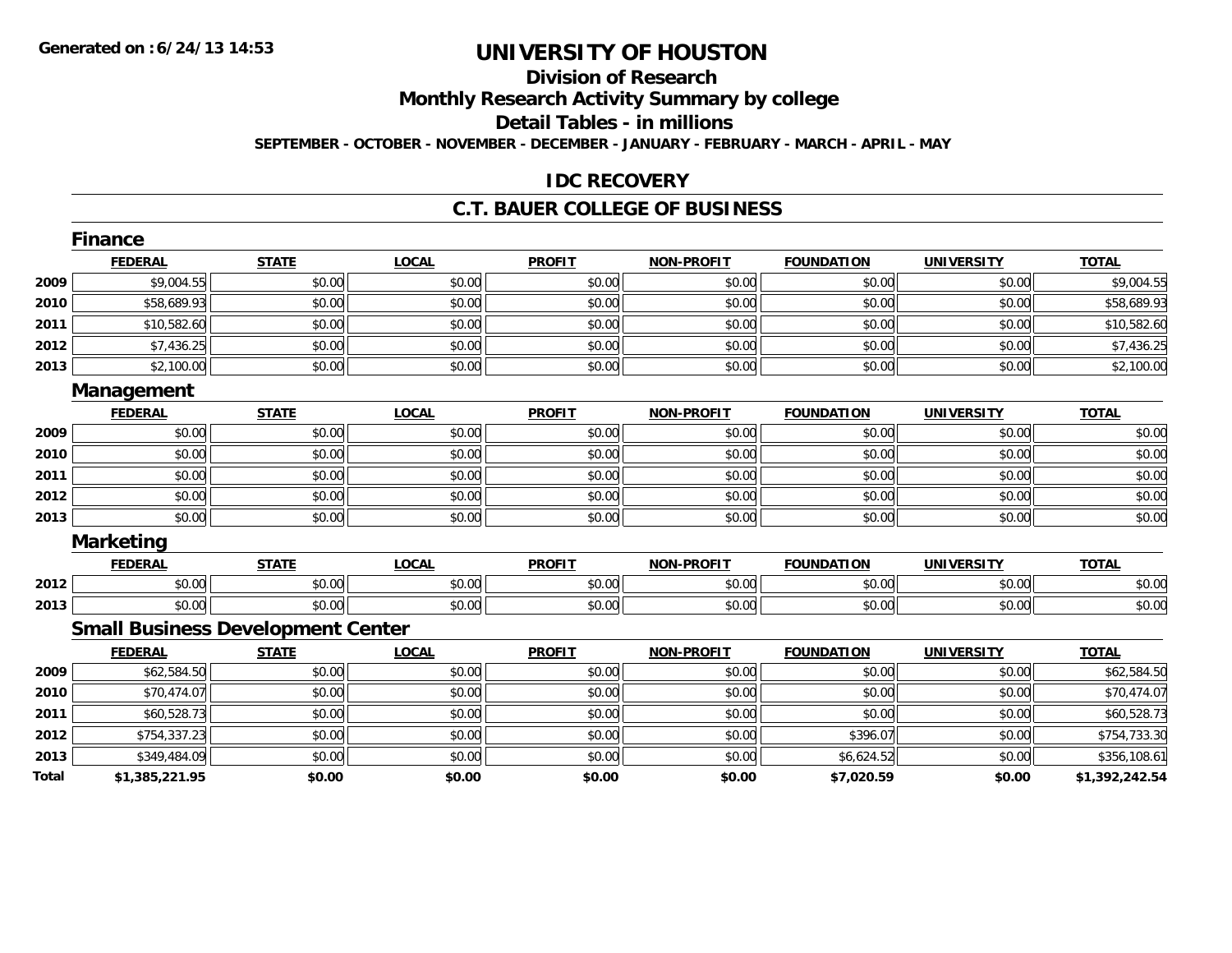**Division of Research**

**Monthly Research Activity Summary by college**

**Detail Tables - in millions**

**SEPTEMBER - OCTOBER - NOVEMBER - DECEMBER - JANUARY - FEBRUARY - MARCH - APRIL - MAY**

## **IDC RECOVERY**

## **COLLEGE OF ARCHITECTURE**

|       | <b>Architecture</b> |              |        |               |                   |                   |            |              |  |  |
|-------|---------------------|--------------|--------|---------------|-------------------|-------------------|------------|--------------|--|--|
|       | FEDERAL             | <b>STATE</b> | LOCAL  | <b>PROFIT</b> | <b>NON-PROFIT</b> | <b>FOUNDATION</b> | UNIVERSITY | <b>TOTAL</b> |  |  |
| 2009  | \$0.00              | \$0.00       | \$0.00 | \$11,939.66   | \$0.00            | \$0.00            | \$0.00     | $*11,939.66$ |  |  |
| Total | \$0.00              | \$0.00       | \$0.00 | \$11,939.66   | \$0.00            | \$0.00            | \$0.00     | \$11,939.66  |  |  |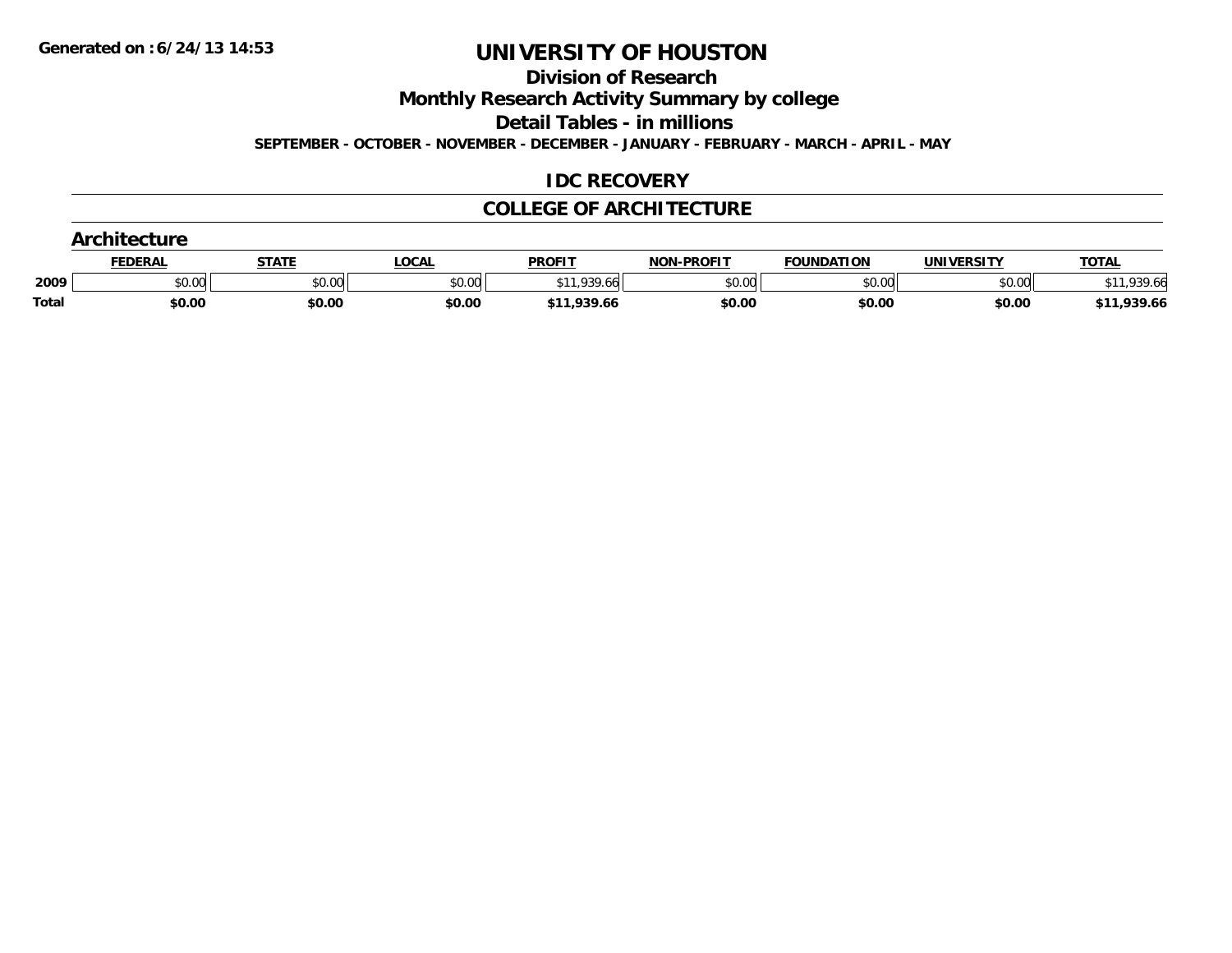## **Division of Research**

**Monthly Research Activity Summary by college**

**Detail Tables - in millions**

**SEPTEMBER - OCTOBER - NOVEMBER - DECEMBER - JANUARY - FEBRUARY - MARCH - APRIL - MAY**

## **IDC RECOVERY**

## **COLLEGE OF EDUCATION**

## **Consistency Mgmt and Coop Disc**

|      | <b>FEDERAL</b> | <b>STATE</b> | <b>LOCAL</b> | <b>PROFIT</b> | <b>NON-PROFIT</b> | <b>FOUNDATION</b> | <b>UNIVERSITY</b> | <b>TOTAL</b> |
|------|----------------|--------------|--------------|---------------|-------------------|-------------------|-------------------|--------------|
| 2009 | \$0.00         | \$0.00       | \$173.97     | \$0.00        | \$23,672.59       | \$0.00            | \$0.00            | \$23,846.56  |
| 2010 | \$370.49       | \$0.00       | \$652.25     | \$0.00        | \$26,894.08       | \$0.00            | \$0.00            | \$27,916.82  |
| 2011 | \$77.81        | \$0.00       | \$0.00       | \$0.00        | \$5,189.42        | \$0.00            | \$0.00            | \$5,267.23   |
| 2012 | \$141.91       | \$0.00       | \$0.00       | \$0.00        | \$5,654.19        | \$0.00            | \$0.00            | \$5,796.10   |
| 2013 | \$0.00         | \$0.00       | \$0.00       | \$0.00        | \$3,438.44        | \$0.00            | \$0.00            | \$3,438.44   |

## **Curriculum and Instruction**

|      | <b>FEDERAL</b> | <u>STATE</u> | <u>LOCAL</u> | <b>PROFIT</b> | <b>NON-PROFIT</b> | <b>FOUNDATION</b> | <b>UNIVERSITY</b> | <b>TOTAL</b> |
|------|----------------|--------------|--------------|---------------|-------------------|-------------------|-------------------|--------------|
| 2009 | \$56,932.13    | \$0.00       | \$0.00       | \$0.00        | \$3,244.43        | \$0.00            | \$0.00            | \$60,176.56  |
| 2010 | \$9,707.62     | \$0.00       | \$0.00       | \$0.00        | \$0.00            | \$1,950.58        | \$0.00            | \$11,658.20  |
| 2011 | \$37,108.89    | \$802.80     | \$0.00       | \$0.00        | \$0.00            | \$13,193.79       | \$0.00            | \$51,105.48  |
| 2012 | \$57,108.08    | \$24,982.66  | \$0.00       | \$0.00        | \$0.00            | \$12,982.59       | \$0.00            | \$95,073.33  |
| 2013 | \$40,623.44    | \$6,808.72   | \$0.00       | \$0.00        | \$0.00            | \$12,010.82       | \$0.00            | \$59,442.98  |

## **Dean, Education**

|      | <b>FEDERAL</b> | <b>STATE</b> | <u>LOCAL</u> | <b>PROFIT</b> | <b>NON-PROFIT</b> | <b>FOUNDATION</b> | <b>UNIVERSITY</b> | <b>TOTAL</b> |
|------|----------------|--------------|--------------|---------------|-------------------|-------------------|-------------------|--------------|
| 2010 | \$0.00         | \$0.00       | \$0.00       | \$0.00        | \$0.00            | \$0.00            | \$0.00            | \$0.00       |
| 2011 | \$0.00         | \$0.00       | \$0.00       | \$0.00        | \$0.00            | \$0.00            | \$0.00            | \$0.00       |
| 2012 | \$0.00         | \$0.00       | \$0.00       | \$0.00        | \$0.00            | \$0.00            | \$0.00            | \$0.00       |
| 2013 | \$0.00         | \$0.00       | \$0.00       | \$0.00        | \$0.00            | \$0.00            | \$0.00            | \$0.00       |

## **Educational Leadership & Cultural Studies**

|      | ------<br>.        | ----- | $\sim$<br>,,,, | <b>PROFIT</b> | ------<br><b>NIAR</b> | ----<br>10 N<br>מרוו | $- - -$<br>INIVE     | <b>TOTA</b><br>^` |
|------|--------------------|-------|----------------|---------------|-----------------------|----------------------|----------------------|-------------------|
| 2011 | $\sim$ 00<br>וט.טי |       | . n<br>vv.v    | ტი იი<br>ט.טע | $ -$<br>or<br>, J.UU  | ,,,,                 | $\sim$ 0.00<br>JU.UU |                   |

## **Educational Psychology**

|      | <b>FEDERAL</b> | <b>STATE</b> | <u>LOCAL</u> | <b>PROFIT</b> | <b>NON-PROFIT</b> | <b>FOUNDATION</b> | <b>UNIVERSITY</b> | <b>TOTAL</b> |
|------|----------------|--------------|--------------|---------------|-------------------|-------------------|-------------------|--------------|
| 2009 | \$9,584.16     | \$325.83     | \$0.00       | \$0.00        | \$0.00            | \$17,413.42       | \$0.00            | \$26,671.75  |
| 2010 | \$2,946.52     | \$1,116.31   | \$0.00       | \$0.00        | \$486.04          | \$11,534.09       | \$0.00            | \$16,082.96  |
| 2011 | \$4,704.69     | \$2,574.82   | \$0.00       | \$0.00        | \$59.22           | \$11,384.67       | \$0.00            | \$18,723.40  |
| 2012 | \$8,920.37     | \$0.00       | \$0.00       | \$0.00        | \$0.00            | \$0.00            | \$0.00            | \$8,920.37   |
| 2013 | \$6,625.70     | \$0.00       | \$0.00       | \$0.00        | \$0.00            | (\$23.00)         | \$0.00            | \$6,602.70   |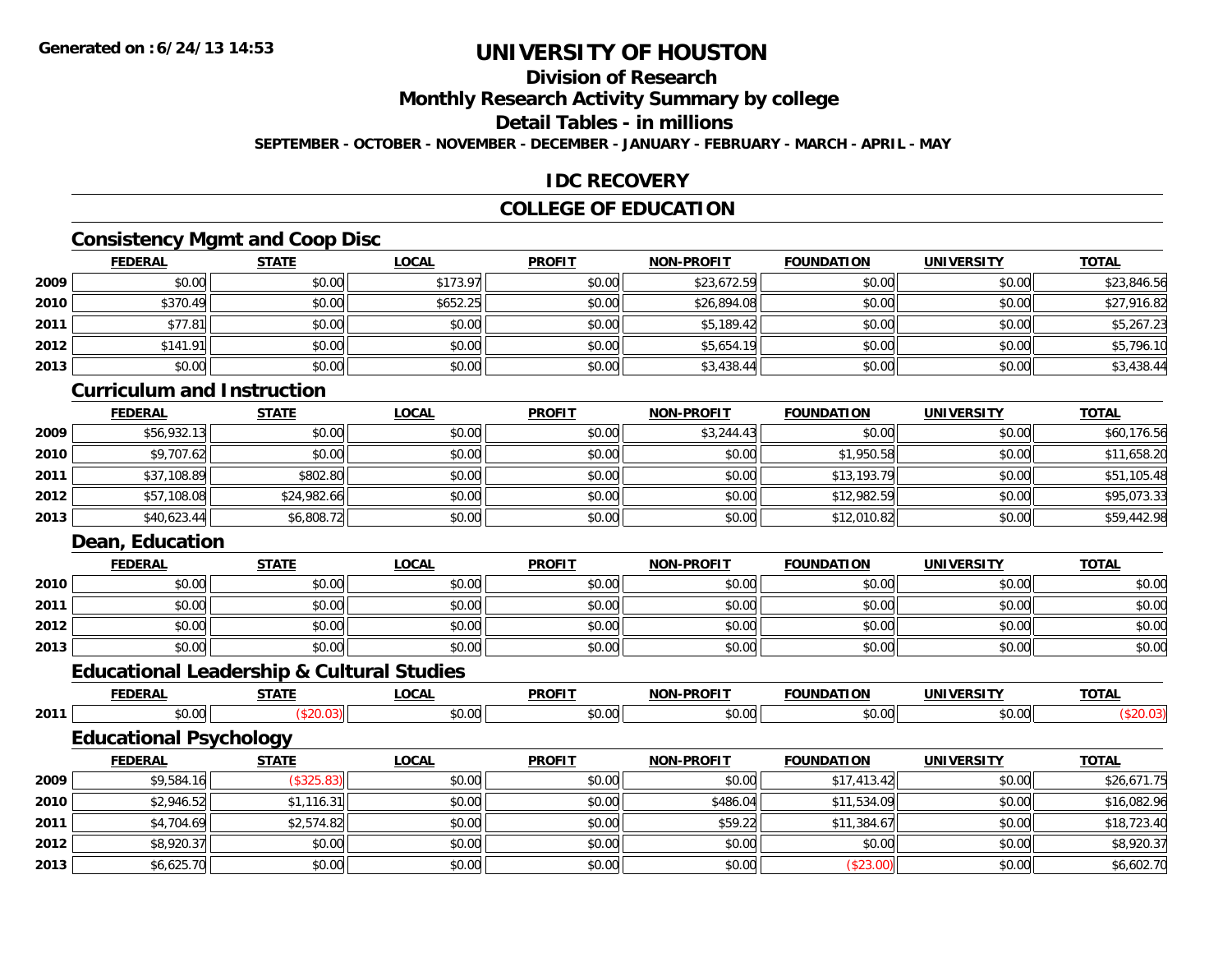## **Division of Research**

**Monthly Research Activity Summary by college**

**Detail Tables - in millions**

**SEPTEMBER - OCTOBER - NOVEMBER - DECEMBER - JANUARY - FEBRUARY - MARCH - APRIL - MAY**

## **IDC RECOVERY**

## **COLLEGE OF EDUCATION**

#### **Institute for Urban Education**

|       | <b>FEDERAL</b> | <b>STATE</b> | <b>LOCAL</b> | <b>PROFIT</b> | <b>NON-PROFIT</b> | <b>FOUNDATION</b> | <b>UNIVERSITY</b> | <b>TOTAL</b> |
|-------|----------------|--------------|--------------|---------------|-------------------|-------------------|-------------------|--------------|
|       |                |              |              |               |                   |                   |                   |              |
| 2009  | \$21,789.05    | \$0.00       | \$0.00       | \$0.00        | \$0.00            | \$0.00            | \$0.00            | \$21,789.05  |
| 2010  | \$11,930.55    | \$0.00       | \$0.00       | \$0.00        | \$0.00            | \$0.00            | \$0.00            | \$11,930.55  |
| 2011  | \$11,980.13    | \$0.00       | \$0.00       | \$0.00        | \$0.00            | \$0.00            | \$0.00            | \$11,980.13  |
| 2012  | \$10,487.35    | \$0.00       | \$0.00       | \$0.00        | \$0.00            | \$0.00            | \$0.00            | \$10,487.35  |
| 2013  | \$3,556.97     | \$0.00       | \$0.00       | \$0.00        | \$0.00            | \$0.00            | \$0.00            | \$3,556.97   |
| Total | \$294,595.87   | \$35,939.45  | \$826.22     | \$0.00        | \$68,638.41       | \$80,446.95       | \$0.00            | \$480,446.90 |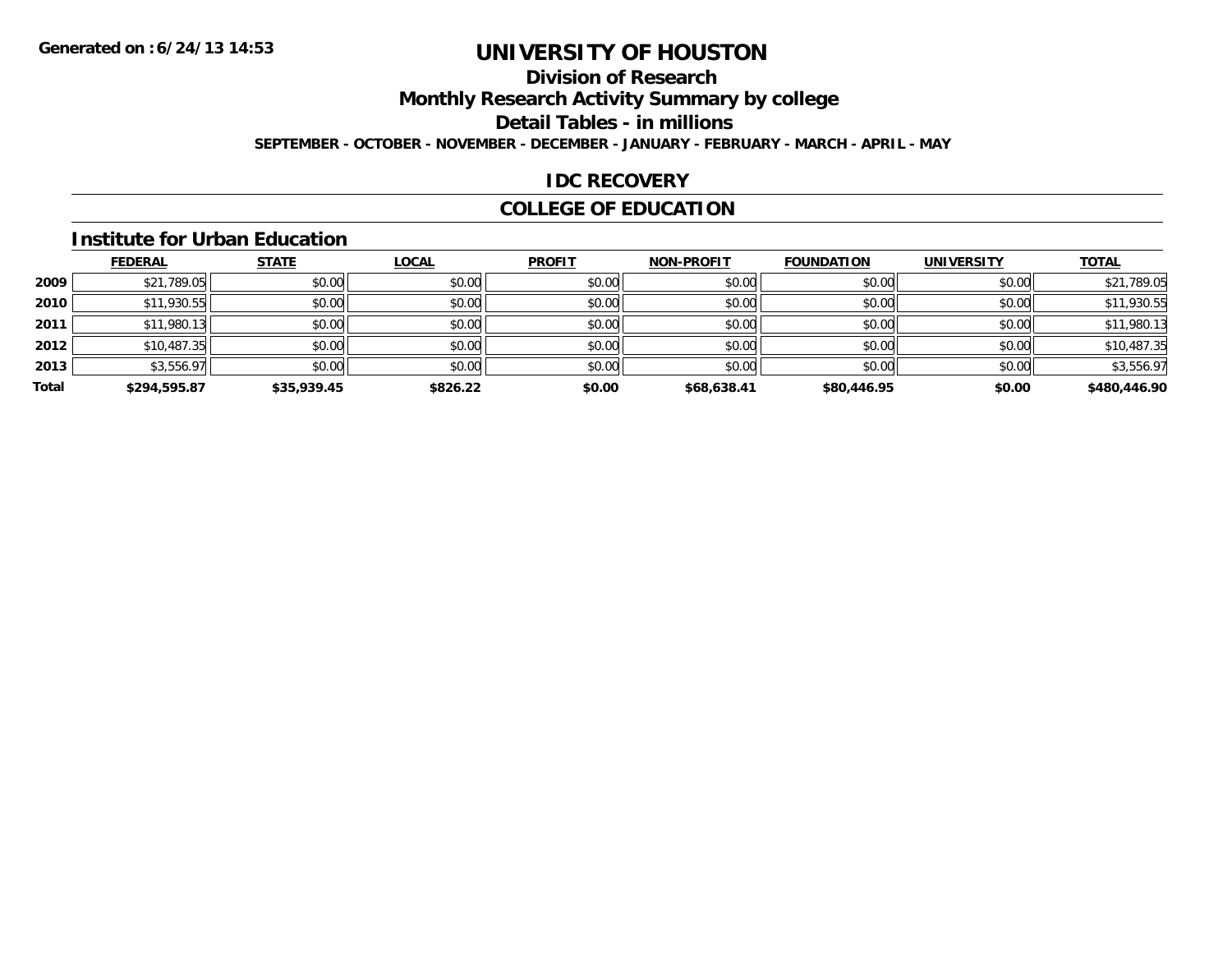## **Division of Research**

**Monthly Research Activity Summary by college**

**Detail Tables - in millions**

**SEPTEMBER - OCTOBER - NOVEMBER - DECEMBER - JANUARY - FEBRUARY - MARCH - APRIL - MAY**

## **IDC RECOVERY**

### **COLLEGE OF LIBERAL ARTS AND SOCIAL SCIENCES**

|      | Art                                    |              |              |               |                   |                   |                   |              |  |  |
|------|----------------------------------------|--------------|--------------|---------------|-------------------|-------------------|-------------------|--------------|--|--|
|      | <b>FEDERAL</b>                         | <b>STATE</b> | <b>LOCAL</b> | <b>PROFIT</b> | <b>NON-PROFIT</b> | <b>FOUNDATION</b> | <b>UNIVERSITY</b> | <b>TOTAL</b> |  |  |
| 2012 | \$599.31                               | \$0.00       | \$0.00       | \$0.00        | \$0.00            | \$0.00            | \$0.00            | \$599.31     |  |  |
| 2013 | \$2,032.21                             | \$0.00       | \$0.00       | \$0.00        | \$0.00            | \$0.00            | \$0.00            | \$2,032.21   |  |  |
|      | <b>Arte Publico Press</b>              |              |              |               |                   |                   |                   |              |  |  |
|      | <b>FEDERAL</b>                         | <b>STATE</b> | <b>LOCAL</b> | <b>PROFIT</b> | <b>NON-PROFIT</b> | <b>FOUNDATION</b> | <b>UNIVERSITY</b> | <b>TOTAL</b> |  |  |
| 2011 | \$0.00                                 | \$0.00       | \$0.00       | \$0.00        | \$0.00            | \$6,735.00        | \$0.00            | \$6,735.00   |  |  |
| 2013 | \$0.00                                 | \$0.00       | \$0.00       | \$0.00        | \$0.00            | \$20,624.16       | \$0.00            | \$20,624.16  |  |  |
|      | <b>Blaffer Gallery</b>                 |              |              |               |                   |                   |                   |              |  |  |
|      | <b>FEDERAL</b>                         | <b>STATE</b> | <b>LOCAL</b> | <b>PROFIT</b> | <b>NON-PROFIT</b> | <b>FOUNDATION</b> | <b>UNIVERSITY</b> | <b>TOTAL</b> |  |  |
| 2009 | \$2,062.63                             | \$0.00       | \$0.00       | \$0.00        | \$0.00            | \$0.00            | \$0.00            | \$2,062.63   |  |  |
| 2010 | \$7,151.03                             | \$0.00       | \$0.00       | \$0.00        | \$0.00            | \$0.00            | \$0.00            | \$7,151.03   |  |  |
| 2011 | \$1,431.32                             | \$0.00       | \$0.00       | \$0.00        | \$0.00            | \$0.00            | \$0.00            | \$1,431.32   |  |  |
|      | <b>Center for Public History</b>       |              |              |               |                   |                   |                   |              |  |  |
|      | <b>FEDERAL</b>                         | <b>STATE</b> | <b>LOCAL</b> | <b>PROFIT</b> | <b>NON-PROFIT</b> | <b>FOUNDATION</b> | <b>UNIVERSITY</b> | <b>TOTAL</b> |  |  |
| 2012 | \$7,783.27                             | \$0.00       | \$0.00       | \$0.00        | \$0.00            | \$0.00            | \$0.00            | \$7,783.27   |  |  |
| 2013 | \$8,208.50                             | \$0.00       | \$0.00       | \$0.00        | \$0.00            | \$0.00            | \$0.00            | \$8,208.50   |  |  |
|      | <b>Communication Disorders</b>         |              |              |               |                   |                   |                   |              |  |  |
|      | <b>FEDERAL</b>                         | <b>STATE</b> | <b>LOCAL</b> | <b>PROFIT</b> | <b>NON-PROFIT</b> | <b>FOUNDATION</b> | <b>UNIVERSITY</b> | <b>TOTAL</b> |  |  |
| 2009 | (\$8,832.31)                           | \$0.00       | \$0.00       | \$0.00        | \$0.00            | \$0.00            | \$0.00            | (\$8,832.31) |  |  |
| 2010 | (\$0.03)                               | \$0.00       | \$0.00       | \$0.00        | \$0.00            | \$0.00            | \$0.00            | (\$0.03)     |  |  |
| 2011 | (\$1,898.80)                           | \$0.00       | \$0.00       | \$0.00        | \$0.00            | \$0.00            | \$0.00            | (\$1,898.80) |  |  |
| 2012 | \$1,696.79                             | \$0.00       | \$0.00       | \$0.00        | \$0.00            | \$0.00            | \$0.00            | \$1,696.79   |  |  |
| 2013 | (\$0.01)                               | \$0.00       | \$0.00       | \$0.00        | \$0.00            | \$0.00            | \$0.00            | (\$0.01)     |  |  |
|      | <b>Comparative Cultural Studies</b>    |              |              |               |                   |                   |                   |              |  |  |
|      | <b>FEDERAL</b>                         | <b>STATE</b> | <b>LOCAL</b> | <b>PROFIT</b> | <b>NON-PROFIT</b> | <b>FOUNDATION</b> | <b>UNIVERSITY</b> | <b>TOTAL</b> |  |  |
| 2011 | \$0.00                                 | \$0.00       | \$0.00       | (\$25.13)     | \$0.00            | \$0.00            | \$0.00            | (\$25.13)    |  |  |
| 2012 | \$0.00                                 | \$32.21      | \$0.00       | \$0.00        | \$0.00            | \$0.00            | \$0.00            | \$32.21      |  |  |
|      | Dean, Liberal Arts and Social Sciences |              |              |               |                   |                   |                   |              |  |  |
|      | <b>FEDERAL</b>                         | <b>STATE</b> | <b>LOCAL</b> | <b>PROFIT</b> | <b>NON-PROFIT</b> | <b>FOUNDATION</b> | <b>UNIVERSITY</b> | <b>TOTAL</b> |  |  |
| 2009 | \$34,201.54                            | \$0.00       | \$0.00       | \$0.00        | \$0.00            | \$0.00            | \$0.00            | \$34,201.54  |  |  |
| 2010 | \$495.20                               | \$0.00       | \$0.00       | \$0.00        | \$0.00            | \$0.00            | \$0.00            | \$495.20     |  |  |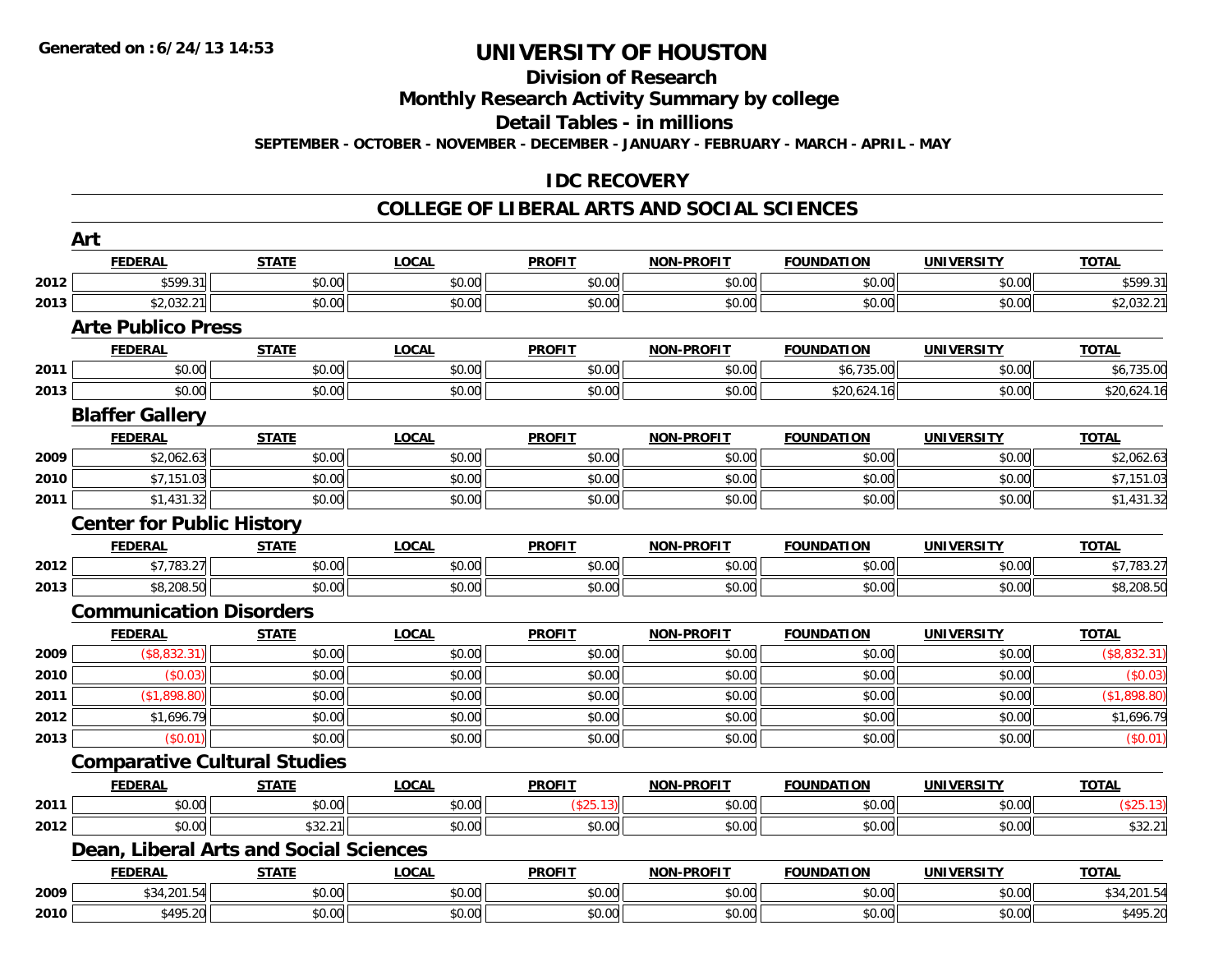## **Division of Research**

**Monthly Research Activity Summary by college**

**Detail Tables - in millions**

**SEPTEMBER - OCTOBER - NOVEMBER - DECEMBER - JANUARY - FEBRUARY - MARCH - APRIL - MAY**

## **IDC RECOVERY**

## **COLLEGE OF LIBERAL ARTS AND SOCIAL SCIENCES**

## **Dean, Liberal Arts and Social Sciences**

|      | <b>FEDERAL</b>                      | <b>STATE</b> | <b>LOCAL</b> | <b>PROFIT</b> | <b>NON-PROFIT</b> | <b>FOUNDATION</b> | <b>UNIVERSITY</b> | <b>TOTAL</b> |
|------|-------------------------------------|--------------|--------------|---------------|-------------------|-------------------|-------------------|--------------|
| 2011 | (\$705.83)                          | \$0.00       | \$0.00       | \$0.00        | \$0.00            | \$0.00            | \$0.00            | (\$705.83)   |
| 2012 | \$0.00                              | \$0.00       | \$0.00       | \$0.00        | \$0.00            | \$0.00            | \$0.00            | \$0.00       |
| 2013 | \$0.00                              | \$0.00       | \$0.00       | \$0.00        | \$0.00            | \$0.00            | \$0.00            | \$0.00       |
|      | <b>Economics</b>                    |              |              |               |                   |                   |                   |              |
|      | <b>FEDERAL</b>                      | <b>STATE</b> | <b>LOCAL</b> | <b>PROFIT</b> | <b>NON-PROFIT</b> | <b>FOUNDATION</b> | <b>UNIVERSITY</b> | <b>TOTAL</b> |
| 2009 | \$8,423.72                          | \$0.00       | \$0.00       | \$0.00        | \$0.00            | \$0.00            | \$0.00            | \$8,423.72   |
| 2010 | \$2,425.00                          | \$0.00       | \$0.00       | \$0.00        | \$0.00            | \$0.00            | \$0.00            | \$2,425.00   |
| 2011 | (\$651.51)                          | \$0.00       | \$0.00       | \$0.00        | \$0.00            | \$0.00            | \$0.00            | (\$651.51)   |
| 2012 | \$123.98                            | \$0.00       | \$0.00       | \$2,466.17    | \$0.00            | \$0.00            | \$0.00            | \$2,590.15   |
| 2013 | \$12,755.80                         | \$0.00       | \$0.00       | \$0.00        | \$10,875.87       | \$0.00            | \$0.00            | \$23,631.67  |
|      | English                             |              |              |               |                   |                   |                   |              |
|      | <b>FEDERAL</b>                      | <b>STATE</b> | <b>LOCAL</b> | <b>PROFIT</b> | <b>NON-PROFIT</b> | <b>FOUNDATION</b> | <b>UNIVERSITY</b> | <b>TOTAL</b> |
| 2009 | \$0.00                              | \$0.00       | \$0.00       | \$0.00        | \$0.00            | \$0.00            | \$0.00            | \$0.00       |
| 2010 | \$0.00                              | \$0.00       | \$0.00       | \$0.00        | \$0.00            | \$0.00            | \$0.00            | \$0.00       |
| 2011 | \$0.00                              | \$0.00       | \$0.00       | \$0.00        | \$0.00            | \$0.00            | \$0.00            | \$0.00       |
| 2012 | \$0.00                              | \$0.00       | \$0.00       | \$0.00        | \$0.00            | \$0.00            | \$0.00            | \$0.00       |
| 2013 | \$7,672.51                          | \$0.00       | \$0.00       | \$0.00        | \$0.00            | \$0.00            | \$0.00            | \$7,672.51   |
|      | <b>Health and Human Performance</b> |              |              |               |                   |                   |                   |              |
|      | <b>FEDERAL</b>                      | <b>STATE</b> | <b>LOCAL</b> | <b>PROFIT</b> | <b>NON-PROFIT</b> | <b>FOUNDATION</b> | <b>UNIVERSITY</b> | <b>TOTAL</b> |
| 2009 | \$373,641.76                        | \$0.00       | \$0.00       | \$7,726.16    | \$0.00            | \$1,200.69        | \$0.00            | \$382,568.61 |
| 2010 | \$383,377.94                        | \$0.00       | \$0.00       | \$11,556.70   | \$0.00            | \$1,087.31        | \$0.00            | \$396,021.95 |
| 2011 | \$268,230.65                        | \$0.00       | \$0.00       | \$46,184.26   | \$0.00            | \$793.56          | \$0.00            | \$315,208.47 |
| 2012 | \$192,250.83                        | \$0.00       | \$0.00       | \$43,091.97   | \$0.00            | \$0.00            | \$0.00            | \$235,342.80 |
| 2013 | \$587,392.91                        | \$0.00       | \$0.00       | \$16,524.24   | \$0.00            | (\$7.67)          | \$0.00            | \$603,909.48 |
|      | <b>Hispanic Studies</b>             |              |              |               |                   |                   |                   |              |
|      | <b>FEDERAL</b>                      | <b>STATE</b> | <b>LOCAL</b> | <b>PROFIT</b> | <b>NON-PROFIT</b> | <b>FOUNDATION</b> | <b>UNIVERSITY</b> | <b>TOTAL</b> |
| 2012 | \$0.00                              | \$0.00       | \$0.00       | \$0.00        | \$0.00            | \$0.00            | \$0.00            | \$0.00       |
| 2013 | \$0.00                              | \$0.00       | \$0.00       | \$0.00        | \$0.00            | \$0.00            | \$0.00            | \$0.00       |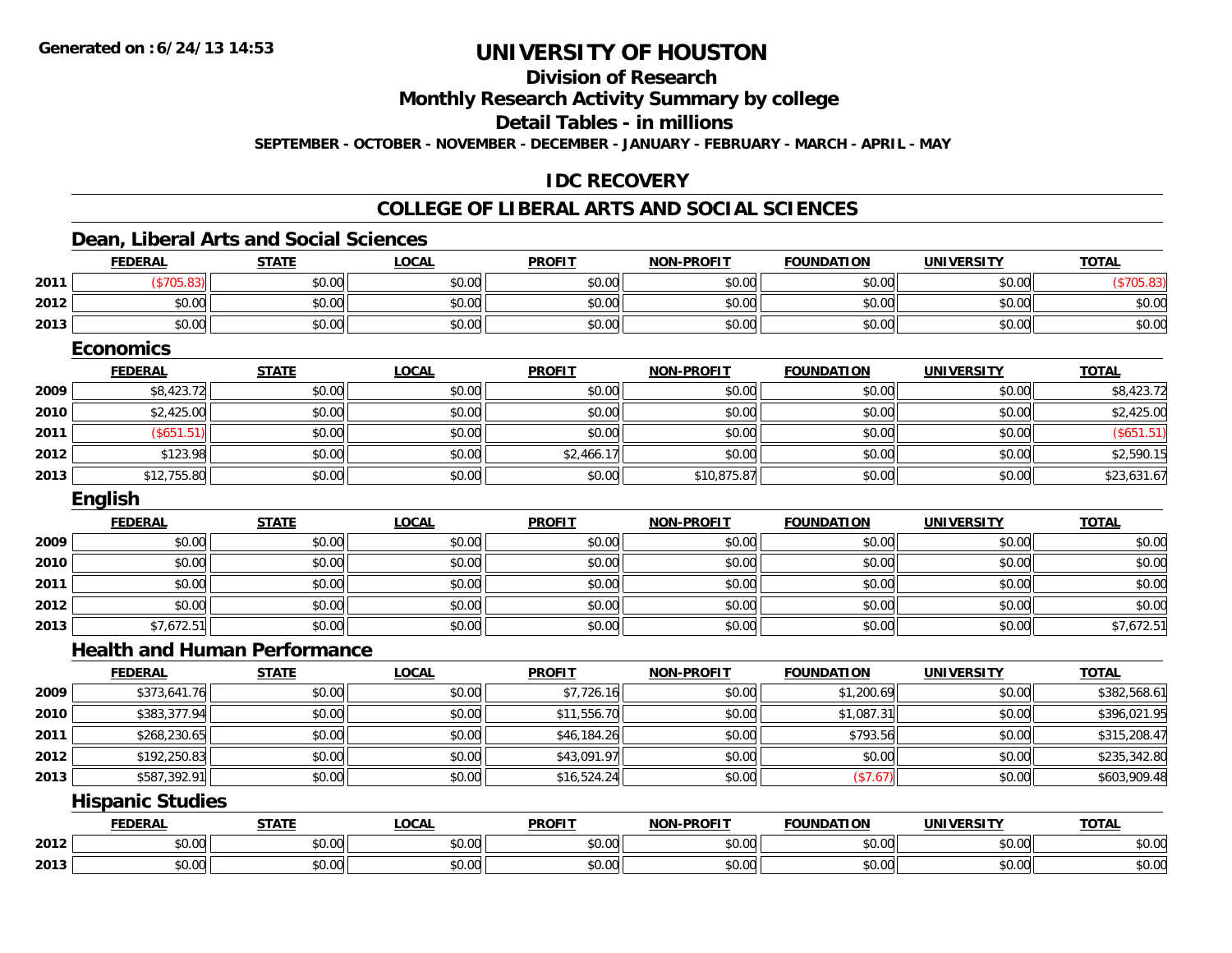## **Division of Research**

**Monthly Research Activity Summary by college**

**Detail Tables - in millions**

**SEPTEMBER - OCTOBER - NOVEMBER - DECEMBER - JANUARY - FEBRUARY - MARCH - APRIL - MAY**

## **IDC RECOVERY**

### **COLLEGE OF LIBERAL ARTS AND SOCIAL SCIENCES**

|      | <b>History</b>                        |              |              |               |                   |                   |                   |               |
|------|---------------------------------------|--------------|--------------|---------------|-------------------|-------------------|-------------------|---------------|
|      | <b>FEDERAL</b>                        | <b>STATE</b> | <b>LOCAL</b> | <b>PROFIT</b> | <b>NON-PROFIT</b> | <b>FOUNDATION</b> | <b>UNIVERSITY</b> | <b>TOTAL</b>  |
| 2009 | \$0.00                                | \$0.00       | \$0.00       | \$0.00        | \$0.00            | \$0.00            | \$0.00            | \$0.00        |
| 2010 | \$0.00                                | \$0.00       | \$0.00       | \$0.00        | \$0.00            | \$0.00            | \$0.00            | \$0.00        |
| 2012 | \$0.00                                | \$0.00       | \$0.00       | \$0.00        | \$0.00            | \$0.00            | \$0.00            | \$0.00        |
| 2013 | (\$2,206.75)                          | \$0.00       | \$0.00       | \$0.00        | (\$2,600.45)      | \$0.00            | \$0.00            | (\$4,807.20)  |
|      | <b>Hobby Center for Public Policy</b> |              |              |               |                   |                   |                   |               |
|      | <b>FEDERAL</b>                        | <b>STATE</b> | <b>LOCAL</b> | <b>PROFIT</b> | <b>NON-PROFIT</b> | <b>FOUNDATION</b> | <b>UNIVERSITY</b> | <b>TOTAL</b>  |
| 2009 | \$2,874.08                            | \$0.00       | \$0.00       | \$0.00        | \$0.00            | \$0.00            | \$0.00            | \$2,874.08    |
| 2010 | \$4,290.73                            | \$0.00       | \$0.00       | \$0.00        | \$0.00            | \$0.00            | \$0.00            | \$4,290.73    |
| 2011 | \$4,678.73                            | \$0.00       | \$0.00       | \$0.00        | \$0.00            | \$0.00            | \$0.00            | \$4,678.73    |
|      | <b>Modern/Classical Languages</b>     |              |              |               |                   |                   |                   |               |
|      | <b>FEDERAL</b>                        | <b>STATE</b> | <b>LOCAL</b> | <b>PROFIT</b> | <b>NON-PROFIT</b> | <b>FOUNDATION</b> | <b>UNIVERSITY</b> | <b>TOTAL</b>  |
| 2011 | \$48.48                               | \$0.00       | \$0.00       | \$0.00        | \$0.00            | \$0.00            | \$0.00            | \$48.48       |
| 2012 | \$884.55                              | \$0.00       | \$0.00       | \$0.00        | \$0.00            | \$0.00            | \$0.00            | \$884.55      |
| 2013 | (\$6,268.72)                          | \$0.00       | \$0.00       | \$0.00        | \$0.00            | \$0.00            | \$0.00            | (\$6, 268.72) |
|      | Philosophy                            |              |              |               |                   |                   |                   |               |
|      | <b>FEDERAL</b>                        | <b>STATE</b> | <b>LOCAL</b> | <b>PROFIT</b> | <b>NON-PROFIT</b> | <b>FOUNDATION</b> | <b>UNIVERSITY</b> | <b>TOTAL</b>  |
| 2009 | \$0.00                                | \$0.00       | \$0.00       | \$0.00        | \$0.00            | \$0.00            | \$0.00            | \$0.00        |
| 2010 | \$0.00                                | \$0.00       | \$0.00       | \$0.00        | \$0.00            | \$0.00            | \$0.00            | \$0.00        |
| 2011 | \$0.00                                | \$0.00       | \$0.00       | \$0.00        | \$0.00            | \$0.00            | \$0.00            | \$0.00        |
| 2012 | \$1,529.22                            | \$0.00       | \$0.00       | \$0.00        | \$0.00            | \$0.00            | \$0.00            | \$1,529.22    |
| 2013 | \$1,446.96                            | \$0.00       | \$0.00       | \$0.00        | \$0.00            | \$0.00            | \$0.00            | \$1,446.96    |
|      | <b>Political Science</b>              |              |              |               |                   |                   |                   |               |
|      | <b>FEDERAL</b>                        | <b>STATE</b> | <b>LOCAL</b> | <b>PROFIT</b> | <b>NON-PROFIT</b> | <b>FOUNDATION</b> | <b>UNIVERSITY</b> | <b>TOTAL</b>  |
| 2009 | \$12,542.40                           | \$0.00       | \$0.00       | \$0.00        | \$0.00            | \$0.00            | \$3,259.11        | \$15,801.51   |
| 2010 | \$166.49                              | \$0.00       | \$0.00       | \$0.00        | \$0.00            | \$0.00            | \$0.00            | \$166.49      |
| 2011 | (\$2,423.40)                          | (\$91.29)    | \$0.00       | \$0.00        | \$0.00            | \$0.00            | \$0.00            | (\$2,514.69)  |
| 2012 | \$0.00                                | \$0.00       | \$0.00       | \$0.00        | \$0.00            | \$0.00            | \$0.00            | \$0.00        |
| 2013 | \$5,805.61                            | \$0.00       | \$0.00       | \$0.00        | \$0.00            | \$0.00            | \$0.00            | \$5,805.61    |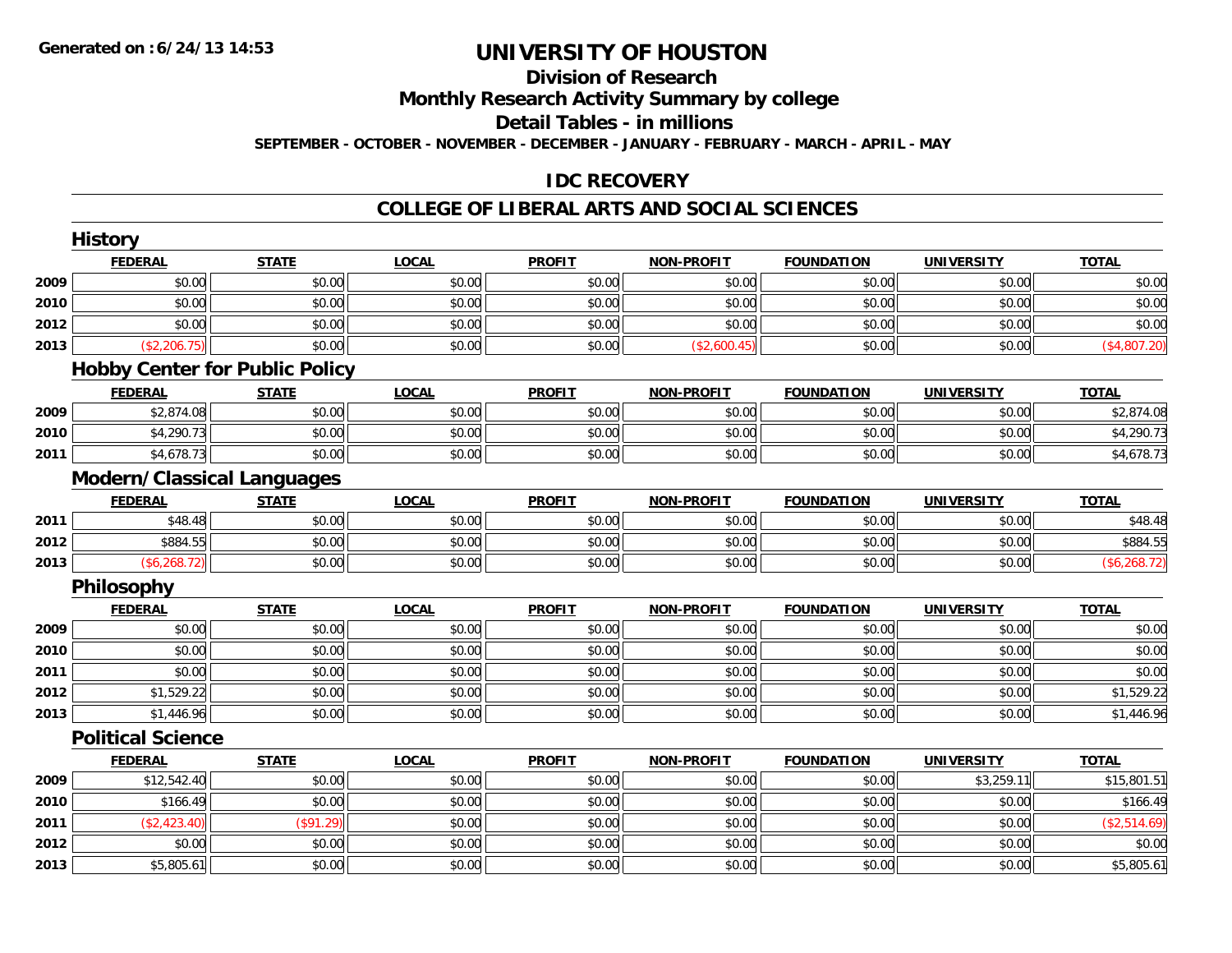#### **Division of Research**

**Monthly Research Activity Summary by college**

**Detail Tables - in millions**

**SEPTEMBER - OCTOBER - NOVEMBER - DECEMBER - JANUARY - FEBRUARY - MARCH - APRIL - MAY**

#### **IDC RECOVERY**

#### **COLLEGE OF LIBERAL ARTS AND SOCIAL SCIENCES**

|      | <b>Psychology</b>              |              |              |               |                   |                   |                   |                |
|------|--------------------------------|--------------|--------------|---------------|-------------------|-------------------|-------------------|----------------|
|      | <b>FEDERAL</b>                 | <b>STATE</b> | <b>LOCAL</b> | <b>PROFIT</b> | <b>NON-PROFIT</b> | <b>FOUNDATION</b> | <b>UNIVERSITY</b> | <b>TOTAL</b>   |
| 2009 | \$454,866.33                   | \$120,811.04 | \$1,690.44   | \$7,090.88    | (S2.14)           | \$2,961.48        | \$0.00            | \$587,418.03   |
| 2010 | \$540,690.83                   | \$126,759.47 | \$0.00       | \$9,155.13    | \$194.68          | \$193.19          | \$0.00            | \$676,993.30   |
| 2011 | \$957,200.75                   | \$36,488.08  | \$0.00       | \$5,412.07    | \$6,783.88        | \$19,373.80       | \$0.00            | \$1,025,258.58 |
| 2012 | \$923,120.56                   | \$772.53     | \$0.00       | \$2,795.38    | \$10,494.68       | \$17,463.39       | (\$3,117.51)      | \$951,529.03   |
| 2013 | \$844,654.54                   | \$18,433.68  | \$0.00       | \$1,685.74    | \$8,827.58        | \$4,146.10        | \$0.00            | \$877,747.64   |
|      | <b>School of Communication</b> |              |              |               |                   |                   |                   |                |
|      | <b>FEDERAL</b>                 | <b>STATE</b> | <b>LOCAL</b> | <b>PROFIT</b> | <b>NON-PROFIT</b> | <b>FOUNDATION</b> | <b>UNIVERSITY</b> | <b>TOTAL</b>   |
| 2009 | \$0.00                         | \$0.00       | \$0.00       | \$0.00        | \$0.00            | \$0.00            | \$0.00            | \$0.00         |
| 2010 | \$0.00                         | \$0.00       | \$0.00       | \$0.00        | \$0.00            | \$0.00            | \$0.00            | \$0.00         |
| 2011 | \$0.00                         | \$0.00       | \$0.00       | \$0.00        | \$0.00            | \$0.00            | \$0.00            | \$0.00         |

|      | <b>FEDERAL</b>   | <b>STATE</b> | <u>LOCAL</u> | <b>PROFIT</b> | <b>NON-PROFIT</b> | <b>FOUNDATION</b> | <b>UNIVERSITY</b> | <b>TOTAL</b> |
|------|------------------|--------------|--------------|---------------|-------------------|-------------------|-------------------|--------------|
|      | <b>Sociology</b> |              |              |               |                   |                   |                   |              |
| 2013 | \$0.00           | \$0.00       | \$0.00       | \$0.00        | \$0.00            | \$0.00            | \$0.00            | \$0.00       |
| 2012 | \$0.00           | \$0.00       | \$0.00       | \$0.00        | \$0.00            | \$0.00            | \$0.00            | \$0.00       |
| 2011 | \$0.00           | \$0.00       | \$0.00       | \$0.00        | \$0.00            | \$0.00            | \$0.00            | \$0.00       |

|       | FEDERAL        | SIAIL        | <u>LUCAL</u> | PRUFII       | <b>NUN-PRUFII</b> | <b>FUUNDATIUN</b> | UNIVERSITY | <u>IUIAL</u>   |
|-------|----------------|--------------|--------------|--------------|-------------------|-------------------|------------|----------------|
| 2009  | \$28,265.95    | \$0.00       | \$2,412.10   | \$0.00       | \$0.00            | \$0.00            | \$0.00     | \$30,678.05    |
| 2010  | \$46,157.24    | \$0.00       | \$432.67     | \$0.00       | \$1,615.28        | \$0.00            | \$0.00     | \$48,205.19    |
| 2011  | \$36,480.41    | \$0.00       | \$0.00       | \$0.00       | \$0.00            | \$0.00            | \$0.00     | \$36,480.41    |
| 2012  | \$1,611.33     | \$0.00       | \$0.00       | \$0.00       | \$0.00            | \$0.00            | \$0.00     | \$1,611.33     |
| 2013  | (\$1,875.79)   | \$0.00       | \$0.00       | \$0.00       | \$0.00            | \$0.00            | \$0.00     | (\$1,875.79)   |
| Total | \$5,744,408.93 | \$303,205.72 | \$4,535.21   | \$153,663.58 | \$36,189.38       | \$74,571.01       | \$141.60   | \$6,316,715.42 |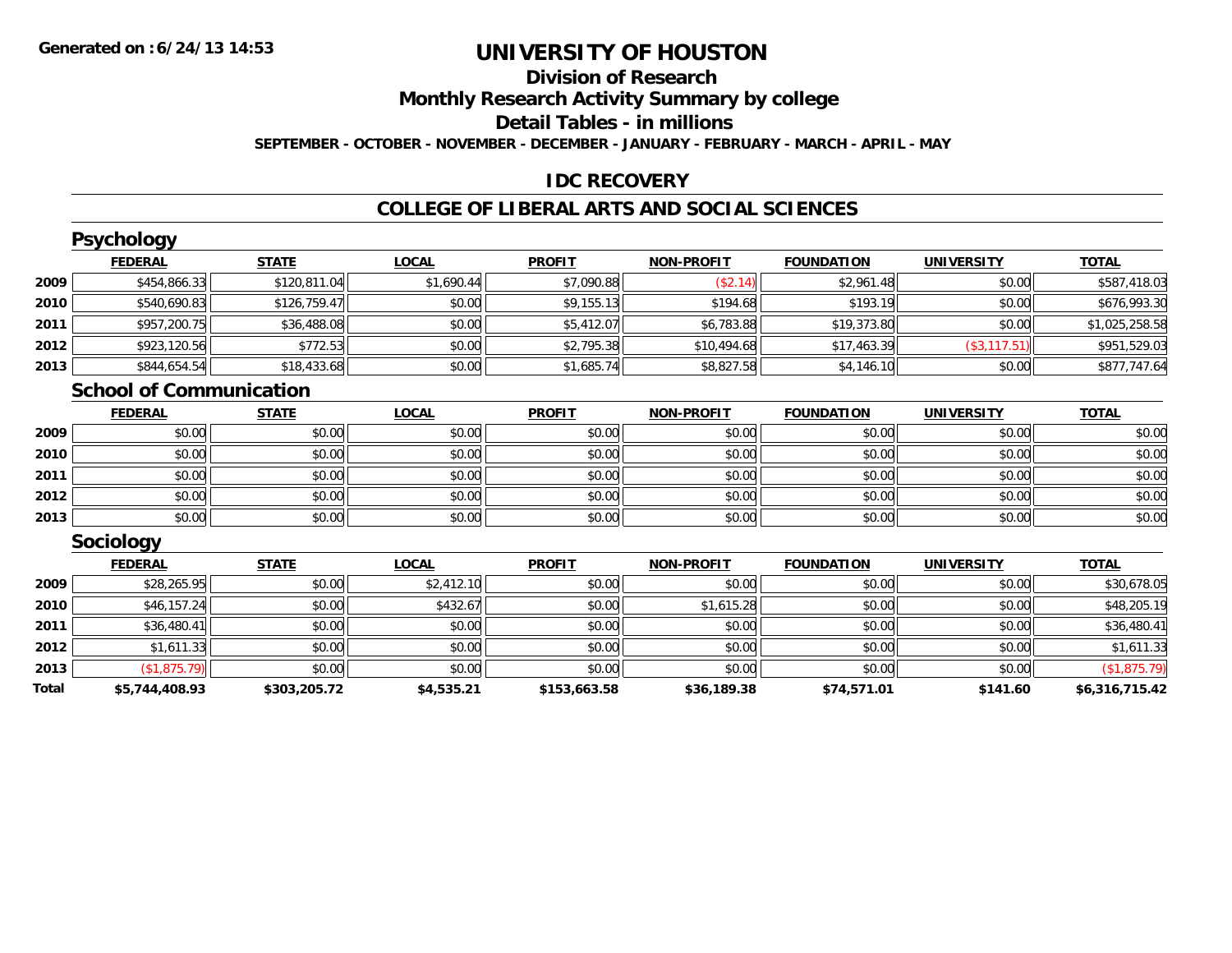### **Division of Research**

**Monthly Research Activity Summary by college**

**Detail Tables - in millions**

**SEPTEMBER - OCTOBER - NOVEMBER - DECEMBER - JANUARY - FEBRUARY - MARCH - APRIL - MAY**

### **IDC RECOVERY**

### **COLLEGE OF NATURAL SCIENCES AND MATHEMATICS**

# **Biology/Biochemistry**

| <b>FEDERAL</b> | <b>STATE</b> | <b>LOCAL</b>                                                                                                                                                                                                               | <b>PROFIT</b>                                                  | <b>NON-PROFIT</b>                                      | <b>FOUNDATION</b> | <b>UNIVERSITY</b> | <b>TOTAL</b> |
|----------------|--------------|----------------------------------------------------------------------------------------------------------------------------------------------------------------------------------------------------------------------------|----------------------------------------------------------------|--------------------------------------------------------|-------------------|-------------------|--------------|
|                | \$0.00       | \$0.00                                                                                                                                                                                                                     | \$0.00                                                         | \$0.00                                                 | \$1,825.33        | \$0.00            | \$412,306.64 |
|                | \$0.00       | \$0.00                                                                                                                                                                                                                     | \$0.00                                                         | \$19,788.72                                            | \$1,346.49        | \$0.00            | \$787,766.01 |
|                | \$5,016.74   | \$0.00                                                                                                                                                                                                                     | \$1,933.71                                                     | \$26,856.52                                            | \$0.00            | \$0.00            | \$846,938.25 |
|                | \$11,682.28  | \$0.00                                                                                                                                                                                                                     | \$0.01                                                         | \$34,620.46                                            | \$0.00            | \$0.00            | \$697,837.23 |
|                | \$6,553.42   | \$0.00                                                                                                                                                                                                                     | \$25,780.88                                                    | \$34,956.71                                            | \$8,673.79        | \$0.00            | \$536,874.10 |
|                |              |                                                                                                                                                                                                                            |                                                                |                                                        |                   |                   |              |
| <b>FEDERAL</b> | <b>STATE</b> | <b>LOCAL</b>                                                                                                                                                                                                               | <b>PROFIT</b>                                                  | <b>NON-PROFIT</b>                                      | <b>FOUNDATION</b> | <b>UNIVERSITY</b> | <b>TOTAL</b> |
|                | \$0.00       | \$0.00                                                                                                                                                                                                                     | \$0.00                                                         | \$0.00                                                 | \$0.00            | \$0.00            | \$0.00       |
|                | \$0.00       | \$0.00                                                                                                                                                                                                                     | \$0.00                                                         | \$0.00                                                 | \$0.00            | \$0.00            | \$0.00       |
|                |              |                                                                                                                                                                                                                            |                                                                |                                                        |                   |                   |              |
| <b>FEDERAL</b> | <b>STATE</b> | <b>LOCAL</b>                                                                                                                                                                                                               | <b>PROFIT</b>                                                  | <b>NON-PROFIT</b>                                      | <b>FOUNDATION</b> | <b>UNIVERSITY</b> | <b>TOTAL</b> |
|                | \$0.00       | \$0.00                                                                                                                                                                                                                     | \$0.00                                                         | \$0.00                                                 | \$0.00            | \$0.00            | \$0.00       |
|                | \$0.00       | \$0.00                                                                                                                                                                                                                     | \$0.00                                                         | \$0.00                                                 | \$0.00            | \$0.00            | \$146,676.15 |
|                | \$640.64     | \$0.00                                                                                                                                                                                                                     | \$0.00                                                         | \$0.00                                                 | \$0.00            | \$0.00            | \$259,590.55 |
|                | \$18,621.88  | \$0.00                                                                                                                                                                                                                     | \$73,759.24                                                    | \$0.00                                                 | \$0.00            | \$0.00            | \$405,728.48 |
|                |              | \$0.00                                                                                                                                                                                                                     |                                                                | \$0.00                                                 | \$0.00            | \$0.00            | \$289,155.26 |
| Chemistry      |              |                                                                                                                                                                                                                            |                                                                |                                                        |                   |                   |              |
| <b>FEDERAL</b> | <b>STATE</b> | <b>LOCAL</b>                                                                                                                                                                                                               | <b>PROFIT</b>                                                  | <b>NON-PROFIT</b>                                      | <b>FOUNDATION</b> | <b>UNIVERSITY</b> | <b>TOTAL</b> |
|                | \$0.00       | \$0.00                                                                                                                                                                                                                     | \$17,904.15                                                    | \$2.08                                                 | \$0.00            | \$27,425.07       | \$391,835.32 |
|                | \$0.00       | \$0.00                                                                                                                                                                                                                     | \$20,998.11                                                    | (\$11.01)                                              | \$0.00            | \$56,750.14       | \$630,054.27 |
|                | \$1,313.73   | \$0.00                                                                                                                                                                                                                     | (\$1,864.64)                                                   | \$0.00                                                 | \$0.00            | \$18,291.02       | \$627,617.99 |
|                |              | \$410,481.31<br>\$766,630.80<br>\$813,131.28<br>\$651,534.48<br>\$460,909.31<br>\$0.00<br>\$0.00<br>\$0.00<br>\$146,676.15<br>\$258,949.91<br>\$313,347.36<br>\$257,151.72<br>\$346,504.02<br>\$552,317.03<br>\$609,877.87 | <b>Center for Applied Geoscience Excellence</b><br>\$30,794.66 | <b>Center for Nuclear Receptors and Cell Signaling</b> | \$1,208.88        |                   |              |

### **Computer Science**

**2012**

**2013**

|      | <b>FEDERAL</b> | <b>STATE</b> | <b>LOCAL</b> | <b>PROFIT</b> | <b>NON-PROFIT</b> | <b>FOUNDATION</b> | <b>UNIVERSITY</b> | <b>TOTAL</b> |
|------|----------------|--------------|--------------|---------------|-------------------|-------------------|-------------------|--------------|
| 2009 | \$642,291.08   | \$0.00       | \$0.00       | \$33,972.47   | \$0.00            | \$0.00            | \$0.00            | \$676,263.55 |
| 2010 | \$657,655.42   | \$4,784.94   | \$0.00       | \$13,572.32   | \$0.00            | \$0.00            | \$0.00            | \$676,012.68 |
| 2011 | \$811,808.33   | \$10,518.70  | \$0.00       | \$15,186.10   | \$91,654.43       | \$0.00            | (\$247.76)        | \$928,919.80 |
| 2012 | \$460,976.30   | \$2,827.50   | \$0.00       | \$80,051.81   | \$74,058.30       | \$0.00            | \$0.00            | \$617,913.91 |
| 2013 | \$496,611.29   | \$3,598.70   | \$0.00       | \$102,974.87  | \$17,154.97       | \$0.00            | \$0.00            | \$620,339.83 |

\$441,526.61 \$24,052.39 \$0.00 \$9,141.29 \$0.00 \$0.00 \$17,583.14 \$492,303.42

\$451,486.89 \$21,052.01 \$0.00 \$23,451.27 \$0.00 \$0.00 (\$14,421.06) \$481,569.11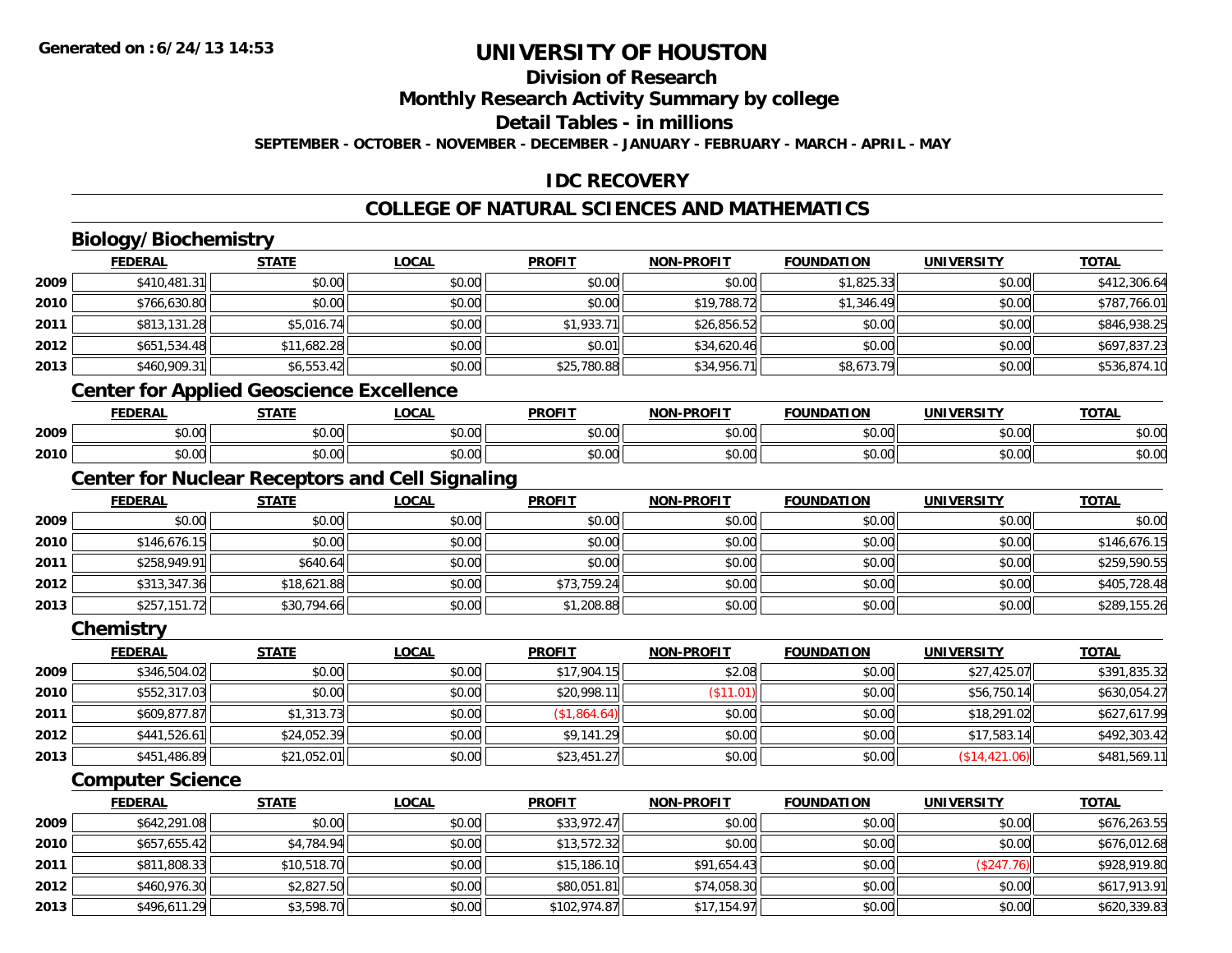### **Division of Research**

**Monthly Research Activity Summary by college**

**Detail Tables - in millions**

**SEPTEMBER - OCTOBER - NOVEMBER - DECEMBER - JANUARY - FEBRUARY - MARCH - APRIL - MAY**

### **IDC RECOVERY**

### **COLLEGE OF NATURAL SCIENCES AND MATHEMATICS**

### **Dean, Natural Sciences and Mathematics**

|      | <b>FEDERAL</b> | <b>STATE</b> | <u>LOCAL</u> | <b>PROFIT</b> | <b>NON-PROFIT</b> | <b>FOUNDATION</b> | <b>UNIVERSITY</b> | <b>TOTAL</b> |
|------|----------------|--------------|--------------|---------------|-------------------|-------------------|-------------------|--------------|
| 2009 | \$0.00         | \$0.00       | \$0.00       | \$0.00        | \$0.00            | \$0.00            | \$0.00            | \$0.00       |
| 2010 | \$0.00         | \$0.00       | \$0.00       | \$0.00        | \$0.00            | \$0.00            | \$0.00            | \$0.00       |
| 2011 | \$0.00         | \$0.00       | \$0.00       | \$0.00        | \$0.00            | \$0.00            | \$0.00            | \$0.00       |
| 2012 | \$6,116.86     | \$0.00       | \$0.00       | \$0.00        | \$0.00            | \$0.00            | \$0.00            | \$6,116.86   |
| 2013 | \$35,097.68    | \$0.00       | \$0.00       | \$0.00        | \$0.00            | \$0.00            | \$0.00            | \$35,097.68  |

#### **Earth & Atmospheric Sciences**

|      | <b>FEDERAL</b> | <u>STATE</u> | <b>LOCAL</b> | <b>PROFIT</b> | <b>NON-PROFIT</b> | <b>FOUNDATION</b> | <b>UNIVERSITY</b> | <u>TOTAL</u> |
|------|----------------|--------------|--------------|---------------|-------------------|-------------------|-------------------|--------------|
| 2009 | \$200,597.22   | \$8,274.22   | \$0.00       | \$149,168.08  | \$55,700.53       | \$0.00            | \$0.00            | \$413,740.05 |
| 2010 | \$179,236.70   | \$27,346.23  | \$0.00       | \$271,563.00  | \$27,767.64       | \$0.00            | \$0.00            | \$505,913.57 |
| 2011 | \$241,500.87   | \$78,302.63  | \$0.00       | \$189,999.34  | \$30,046.71       | \$0.00            | \$0.00            | \$539,849.55 |
| 2012 | \$320,109.50   | \$47,558.23  | \$0.00       | \$274,765.90  | \$26,829.26       | \$0.00            | \$0.00            | \$669,262.89 |
| 2013 | \$249,868.73   | \$16,790.00  | \$0.00       | \$212,806.86  | \$18,636.06       | \$0.00            | \$0.00            | \$498,101.65 |

### **Institute for Climate and Atmospheric Science**

|      | <b>FEDERAL</b> | <b>STATE</b> | <b>LOCAL</b> | <b>PROFIT</b> | <b>NON-PROFIT</b> | <b>FOUNDATION</b> | <b>UNIVERSITY</b> | <b>TOTAL</b> |
|------|----------------|--------------|--------------|---------------|-------------------|-------------------|-------------------|--------------|
| 2009 | \$0.00         | \$0.00       | \$0.00       | \$0.00        | \$0.00            | \$0.00            | \$0.00            | \$0.00       |
| 2010 | \$0.00         | \$0.00       | \$0.00       | \$0.00        | \$0.00            | \$0.00            | \$0.00            | \$0.00       |
| 2011 | \$0.00         | \$0.00       | \$0.00       | \$0.00        | \$0.00            | \$0.00            | \$0.00            | \$0.00       |
| 2012 | \$0.00         | \$0.00       | \$0.00       | \$0.00        | \$0.00            | \$0.00            | \$0.00            | \$0.00       |
| 2013 | \$0.00         | \$0.00       | \$0.00       | \$0.00        | \$0.00            | \$0.00            | \$0.00            | \$0.00       |

#### **Mathematics**

|      | <b>FEDERAL</b> | <b>STATE</b> | <b>LOCAL</b> | <b>PROFIT</b> | <b>NON-PROFIT</b> | <b>FOUNDATION</b> | <b>UNIVERSITY</b> | <b>TOTAL</b> |
|------|----------------|--------------|--------------|---------------|-------------------|-------------------|-------------------|--------------|
| 2009 | \$143,910.90   | \$0.00       | \$0.00       | \$2,230.59    | \$0.00            | \$0.00            | \$0.00            | \$146,141.49 |
| 2010 | \$218,193.26   | \$0.00       | \$0.00       | \$8,775.09    | \$0.00            | \$0.00            | \$0.00            | \$226,968.35 |
| 2011 | \$165,421.67   | \$12,705.52  | \$0.00       | \$11,502.60   | \$28,357.87       | \$0.00            | \$0.00            | \$217,987.65 |
| 2012 | \$145,455.81   | \$17,468.17  | \$0.00       | \$42,474.28   | \$9,763.04        | \$127.82          | \$0.00            | \$215,289.12 |
| 2013 | \$224,050.16   | \$0.00       | \$0.00       | \$32,005.37   | \$0.00            | \$1,348.67        | \$0.00            | \$257,404.20 |

#### **Physics**

|      | <b>FEDERAL</b> | <b>STATE</b>   | LOCAI  | <b>PROFIT</b>       | $J-PROF1$<br>NON-                      | <b>FOUNDATION</b> | <b>UNIVERSITY</b> | <b>TOTAL</b> |
|------|----------------|----------------|--------|---------------------|----------------------------------------|-------------------|-------------------|--------------|
| 2009 | \$206.502.57   | ልስ ለሰ<br>pv.uu | \$0.00 | 1.617.15            | $+40$ $-10$<br>$\sqrt{2}$<br>12,560.48 | \$0.00            | \$0.00            | \$360,680.20 |
| 2010 | *393.976.52⊩   | \$2,310.85     | \$0.00 | $-113.68$<br>\$184. | $AT$ $Q$ $T$ $Q$ $T$<br>5.Z05.8Y       | \$0.00            | \$0.00            | \$585,666.94 |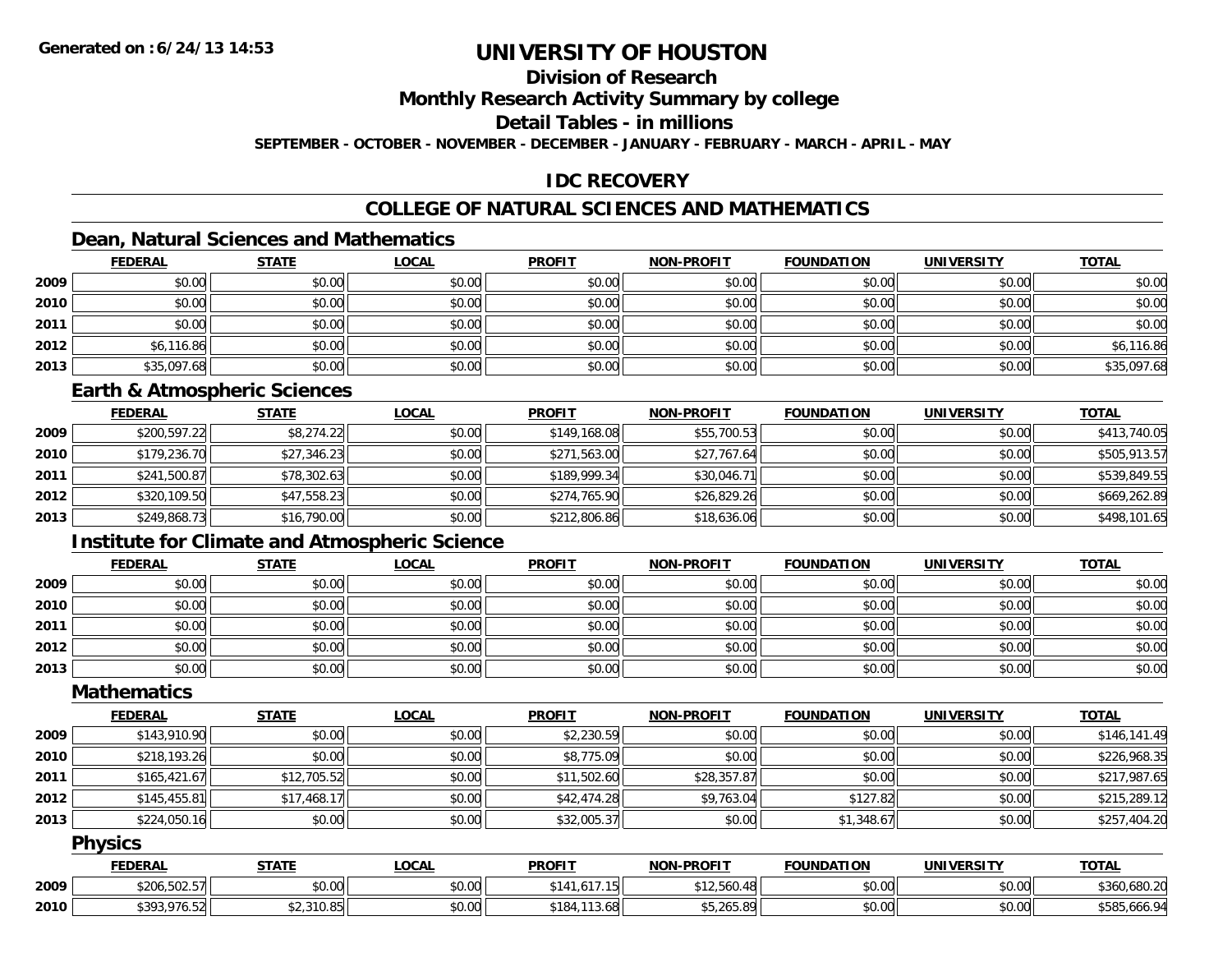#### **Division of Research**

**Monthly Research Activity Summary by college**

**Detail Tables - in millions**

**SEPTEMBER - OCTOBER - NOVEMBER - DECEMBER - JANUARY - FEBRUARY - MARCH - APRIL - MAY**

### **IDC RECOVERY**

#### **COLLEGE OF NATURAL SCIENCES AND MATHEMATICS**

|       | <b>Physics</b>  |              |              |                |                   |                   |                   |                 |  |  |  |
|-------|-----------------|--------------|--------------|----------------|-------------------|-------------------|-------------------|-----------------|--|--|--|
|       | <b>FEDERAL</b>  | <b>STATE</b> | <u>LOCAL</u> | <b>PROFIT</b>  | <b>NON-PROFIT</b> | <b>FOUNDATION</b> | <b>UNIVERSITY</b> | <b>TOTAL</b>    |  |  |  |
| 2011  | \$545,184.44    | \$648.39     | \$0.00       | \$148,300.11   | \$133.44          | \$0.00            | \$0.00            | \$694,266.38    |  |  |  |
| 2012  | \$595,748.44    | (\$61.33)    | \$0.00       | \$88,149.48    | \$394.22          | \$0.00            | \$0.00            | \$684,230.81    |  |  |  |
| 2013  | \$574,753.53    | \$0.00       | \$0.00       | \$211,559.08   | \$0.00            | \$0.00            | \$0.00            | \$786,312.61    |  |  |  |
| Total | \$13,995,592.01 | \$352,800.49 | \$0.00       | \$2,387,101.07 | \$514,536.32      | \$13,322.10       | \$105,380.55      | \$17,368,732.54 |  |  |  |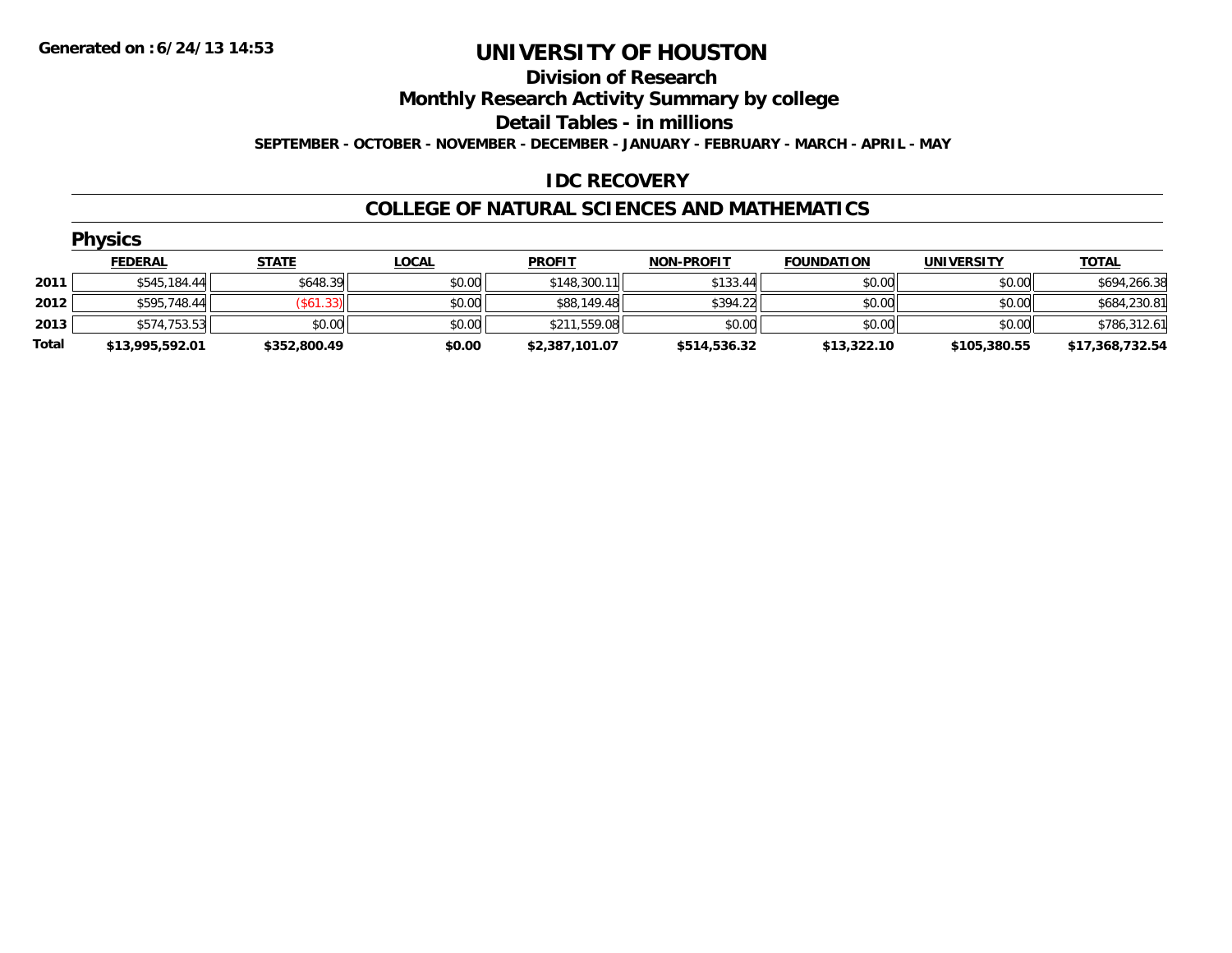# **Division of Research**

**Monthly Research Activity Summary by college**

**Detail Tables - in millions**

**SEPTEMBER - OCTOBER - NOVEMBER - DECEMBER - JANUARY - FEBRUARY - MARCH - APRIL - MAY**

#### **IDC RECOVERY**

#### **COLLEGE OF OPTOMETRY**

## **Optometry, Community**

|       | ___            |              |              |               |                   |                   |                   |                |
|-------|----------------|--------------|--------------|---------------|-------------------|-------------------|-------------------|----------------|
|       | <b>FEDERAL</b> | <b>STATE</b> | <b>LOCAL</b> | <b>PROFIT</b> | <b>NON-PROFIT</b> | <b>FOUNDATION</b> | <b>UNIVERSITY</b> | <b>TOTAL</b>   |
| 2009  | \$595,153.76   | \$1,483.22   | \$0.00       | \$28,952.29   | \$0.00            | \$0.00            | \$35,375.18       | \$660,964.45   |
| 2010  | \$848,395.41   | \$1,877.46   | \$0.00       | \$88,793.64   | \$0.00            | \$0.00            | \$16.262.23       | \$955,328.74   |
| 2011  | \$716,991.64   | \$1,176.77   | \$0.00       | \$41,126.21   | \$0.00            | \$0.00            | \$12,897.18       | \$772,191.80   |
| 2012  | \$821,862.10   | (\$0.03)     | \$0.00       | \$58,208.71   | \$0.00            | \$0.00            | \$36,791.51       | \$916,862.29   |
| 2013  | \$899,644.39   | \$4,047.11   | \$0.00       | \$178,468.66  | \$0.00            | \$0.00            | \$24,392.33       | \$1,106,552.49 |
| Total | \$3,882,047.31 | \$8,584.53   | \$0.00       | \$395,549.51  | \$0.00            | \$0.00            | \$125,718.43      | \$4,411,899.78 |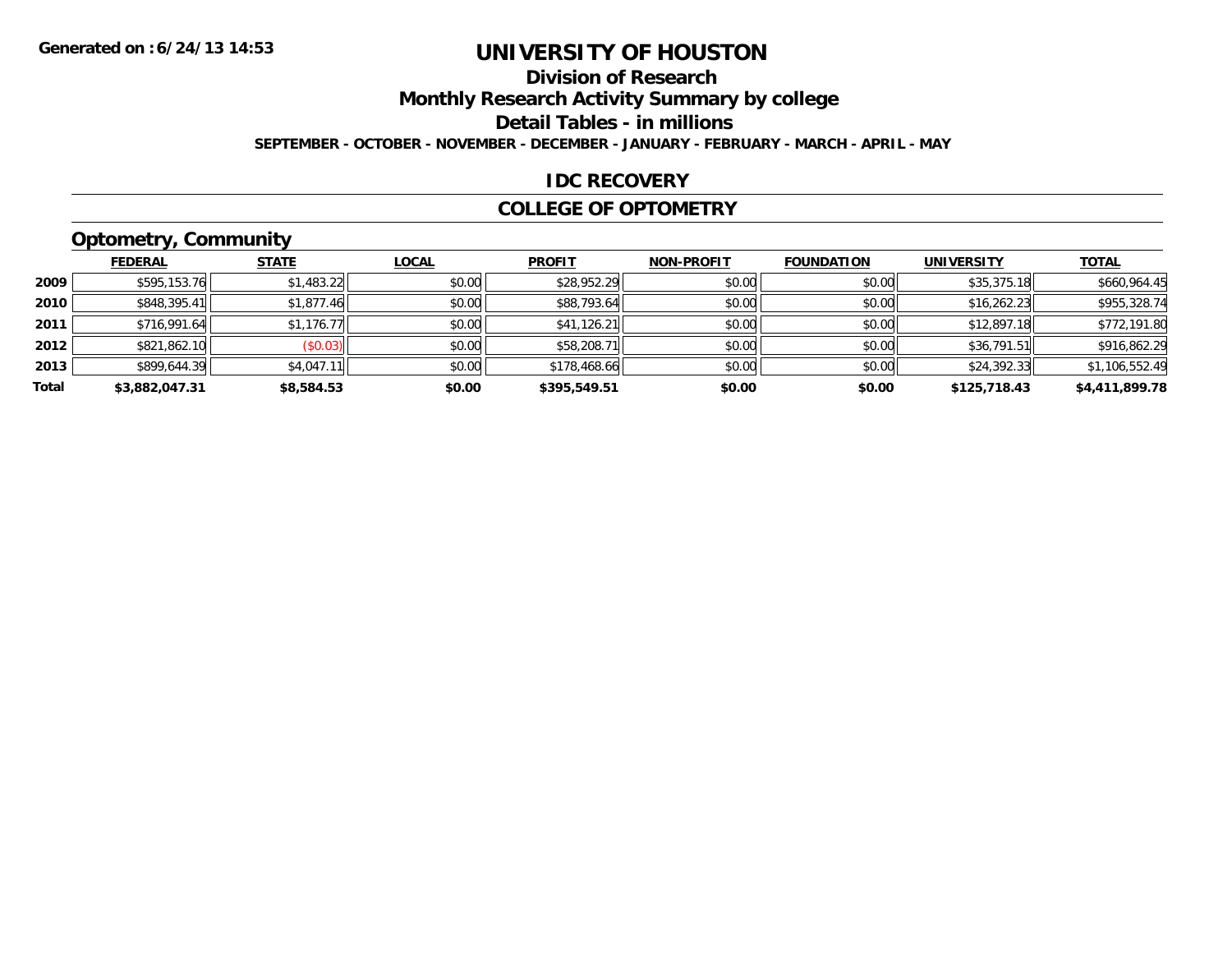### **Division of Research**

**Monthly Research Activity Summary by college**

**Detail Tables - in millions**

**SEPTEMBER - OCTOBER - NOVEMBER - DECEMBER - JANUARY - FEBRUARY - MARCH - APRIL - MAY**

#### **IDC RECOVERY**

#### **COLLEGE OF PHARMACY**

# **Clinical Sciences and Administration**

|      | <b>FEDERAL</b> | <b>STATE</b> | <b>LOCAL</b> | <b>PROFIT</b> | <b>NON-PROFIT</b> | <b>FOUNDATION</b> | <b>UNIVERSITY</b> | <b>TOTAL</b> |
|------|----------------|--------------|--------------|---------------|-------------------|-------------------|-------------------|--------------|
| 2009 | \$39,990.39    | \$0.00       | \$0.00       | \$65,355.43   | \$2,089.94        | \$105.38          | \$32.05           | \$107,573.19 |
| 2010 | \$21,299.92    | \$0.00       | \$0.00       | \$50,000.93   | \$9,465.75        | \$0.00            | \$250.31          | \$81,016.91  |
| 2011 | \$42,628.30    | \$0.00       | \$0.00       | \$54,619.54   | \$15,883.31       | \$0.00            | \$4.97            | \$113,136.12 |
| 2012 | \$40,588.26    | \$0.00       | \$0.00       | \$47,398.10   | (\$11.27)         | \$0.00            | \$0.00            | \$87,975.09  |
| 2013 | \$67,703.35    | \$0.00       | \$0.00       | \$64,251.82   | \$0.00            | \$0.00            | \$0.00            | \$131,955.17 |

#### **Dean, Pharmacy**

|      | <b>FEDERAL</b> | <b>STATE</b> | <u>LOCAL</u> | <b>PROFIT</b> | <b>NON-PROFIT</b> | <b>FOUNDATION</b> | <b>UNIVERSITY</b> | <b>TOTAL</b> |
|------|----------------|--------------|--------------|---------------|-------------------|-------------------|-------------------|--------------|
| 2009 | \$0.00         | \$0.00       | \$0.00       | \$0.00        | \$0.00            | \$0.00            | \$0.00            | \$0.00       |
| 2010 | \$0.00         | \$0.00       | \$0.00       | \$0.00        | \$0.00            | \$0.00            | \$0.00            | \$0.00       |
| 2011 | \$0.00         | \$0.00       | \$0.00       | \$0.00        | \$0.00            | \$0.00            | \$0.00            | \$0.00       |
| 2012 | \$0.00         | \$0.00       | \$0.00       | \$0.00        | \$0.00            | \$0.00            | \$0.00            | \$0.00       |
| 2013 | \$0.00         | \$0.00       | \$0.00       | \$0.00        | \$0.00            | \$0.00            | \$0.00            | \$0.00       |

## **Pharmacological and Pharmaceutical Sciences**

|       | <b>FEDERAL</b> | <b>STATE</b> | <b>LOCAL</b> | <b>PROFIT</b> | <b>NON-PROFIT</b> | <b>FOUNDATION</b> | <b>UNIVERSITY</b> | <b>TOTAL</b>   |
|-------|----------------|--------------|--------------|---------------|-------------------|-------------------|-------------------|----------------|
| 2009  | \$338,294.56   | \$0.00       | \$0.00       | \$8,516.33    | \$8,564.19        | \$276.21          | \$0.00            | \$355,651.29   |
| 2010  | \$584,354.01   | \$386.94     | \$0.00       | (\$422.90)    | \$9,688.39        | \$1,716.13        | \$0.00            | \$595,722.57   |
| 2011  | \$703,157.80   | \$5,643.89   | \$0.00       | \$0.00        | \$11,371.00       | \$0.00            | \$0.00            | \$720,172.69   |
| 2012  | \$385,708.24   | \$0.01       | \$0.00       | \$0.00        | \$6,686.41        | \$474.47          | \$0.00            | \$392,869.13   |
| 2013  | \$534,876.11   | \$0.00       | \$0.00       | \$146.35      | \$1,700.37        | \$1,689.87        | \$0.00            | \$538,412.70   |
| Total | \$2,758,600.95 | \$6,030.84   | \$0.00       | \$289,865.60  | \$65,438.09       | \$4,262.06        | \$287.33          | \$3,124,484.87 |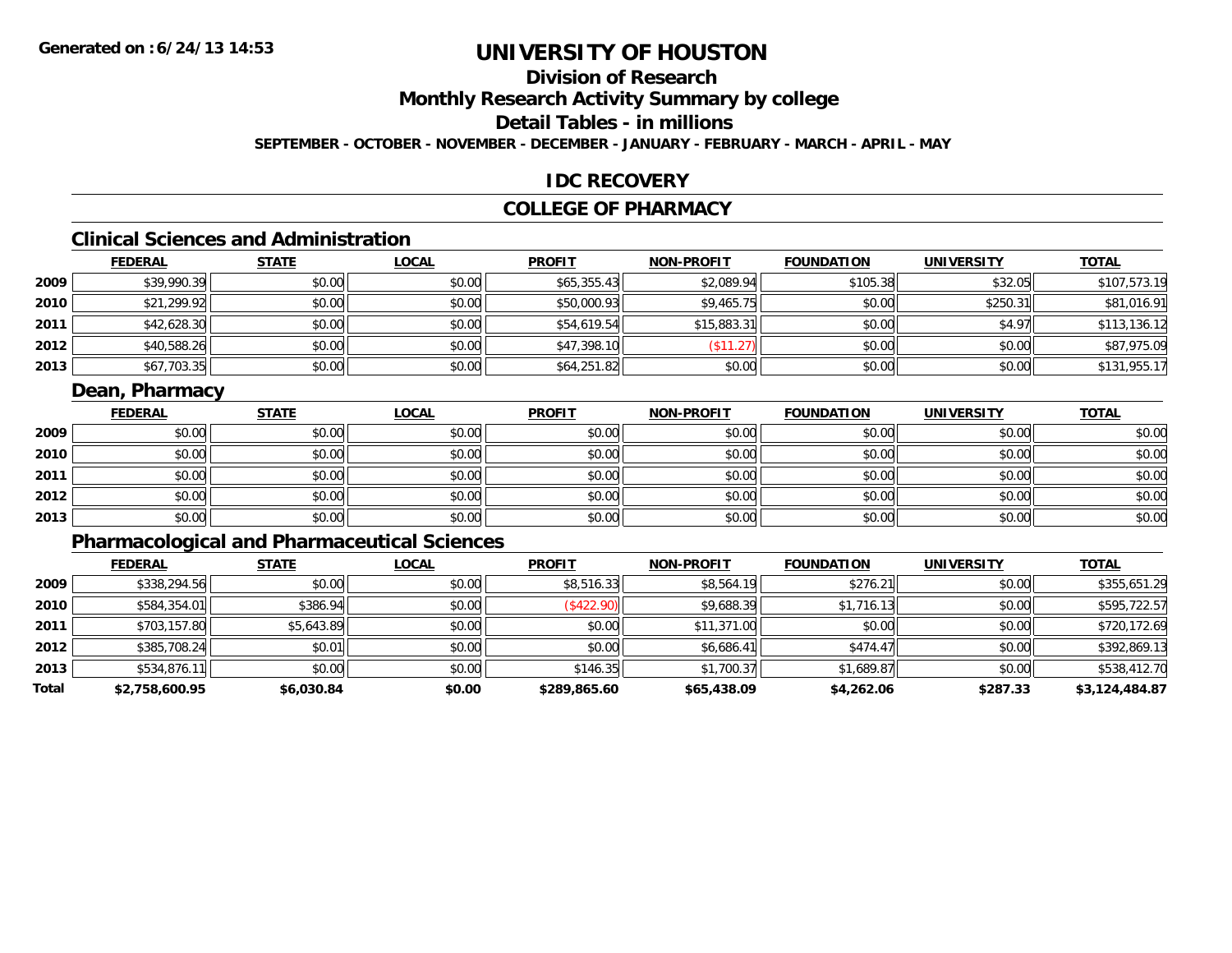**2012**

**2013**

# **UNIVERSITY OF HOUSTON**

### **Division of Research**

**Monthly Research Activity Summary by college**

**Detail Tables - in millions**

**SEPTEMBER - OCTOBER - NOVEMBER - DECEMBER - JANUARY - FEBRUARY - MARCH - APRIL - MAY**

#### **IDC RECOVERY**

## **COLLEGE OF TECHNOLOGY**

|      | <b>Center for Life Sciences Technology</b>    |              |              |               |                   |                   |                   |              |
|------|-----------------------------------------------|--------------|--------------|---------------|-------------------|-------------------|-------------------|--------------|
|      | <b>FEDERAL</b>                                | <b>STATE</b> | <b>LOCAL</b> | <b>PROFIT</b> | <b>NON-PROFIT</b> | <b>FOUNDATION</b> | <b>UNIVERSITY</b> | <b>TOTAL</b> |
| 2009 | \$0.00                                        | \$0.00       | \$0.00       | \$0.00        | \$0.00            | \$0.00            | \$0.00            | \$0.00       |
| 2010 | \$0.00                                        | \$0.00       | \$0.00       | \$0.00        | \$0.00            | \$0.00            | \$0.00            | \$0.00       |
|      | <b>Center for Technology Literacy</b>         |              |              |               |                   |                   |                   |              |
|      | <b>FEDERAL</b>                                | <b>STATE</b> | <b>LOCAL</b> | <b>PROFIT</b> | <b>NON-PROFIT</b> | <b>FOUNDATION</b> | <b>UNIVERSITY</b> | <b>TOTAL</b> |
| 2010 | \$439.40                                      | \$0.00       | \$0.00       | \$0.00        | \$0.00            | \$0.00            | \$0.00            | \$439.40     |
| 2011 | \$113,962.90                                  | \$0.00       | \$0.00       | \$0.00        | \$0.00            | \$0.00            | \$0.00            | \$113,962.90 |
| 2012 | \$86,859.45                                   | \$0.00       | \$0.00       | \$0.00        | \$0.00            | \$0.00            | \$0.00            | \$86,859.45  |
| 2013 | \$60,210.25                                   | \$0.00       | \$0.00       | \$0.00        | \$0.00            | \$0.00            | \$0.00            | \$60,210.25  |
|      | Dean, Technology                              |              |              |               |                   |                   |                   |              |
|      | <b>FEDERAL</b>                                | <b>STATE</b> | <b>LOCAL</b> | <b>PROFIT</b> | <b>NON-PROFIT</b> | <b>FOUNDATION</b> | <b>UNIVERSITY</b> | <b>TOTAL</b> |
| 2009 | \$105,244.42                                  | \$0.00       | \$0.00       | \$0.00        | \$0.00            | \$0.00            | \$0.00            | \$105,244.42 |
| 2010 | \$64,016.34                                   | \$0.00       | \$0.00       | \$0.00        | \$0.00            | \$0.00            | \$0.00            | \$64,016.34  |
| 2011 | \$45,664.31                                   | \$0.00       | \$0.00       | \$0.00        | \$0.00            | \$0.00            | \$0.00            | \$45,664.31  |
| 2012 | \$42,274.63                                   | \$0.00       | \$0.00       | \$0.00        | \$0.00            | \$0.00            | \$0.00            | \$42,274.63  |
| 2013 | \$13,817.39                                   | \$1,157.60   | \$0.00       | \$0.00        | \$0.00            | \$0.00            | \$0.00            | \$14,974.99  |
|      | <b>Engineering Technology</b>                 |              |              |               |                   |                   |                   |              |
|      | <b>FEDERAL</b>                                | <b>STATE</b> | <b>LOCAL</b> | <b>PROFIT</b> | <b>NON-PROFIT</b> | <b>FOUNDATION</b> | <b>UNIVERSITY</b> | <b>TOTAL</b> |
| 2009 | \$18,181.72                                   | \$0.00       | \$0.00       | \$410.86      | \$2,361.19        | \$0.00            | \$3,026.68        | \$23,980.45  |
| 2010 | \$50,064.43                                   | \$0.00       | \$0.00       | \$810.82      | \$0.00            | \$13,230.48       | \$38.22           | \$64,143.95  |
| 2011 | \$83,242.56                                   | \$0.00       | \$0.00       | (\$0.19)      | \$0.00            | \$8,326.02        | \$0.00            | \$91,568.39  |
| 2012 | \$69,311.18                                   | \$0.00       | \$0.00       | \$6,533.70    | \$0.00            | \$0.00            | \$0.00            | \$75,844.88  |
| 2013 | \$112,181.93                                  | \$289.40     | \$0.00       | \$13,152.22   | \$0.00            | \$2,926.05        | \$0.00            | \$128,549.60 |
|      | <b>Human Development and Consumer Science</b> |              |              |               |                   |                   |                   |              |
|      | <b>FEDERAL</b>                                | <b>STATE</b> | <b>LOCAL</b> | <b>PROFIT</b> | <b>NON-PROFIT</b> | <b>FOUNDATION</b> | <b>UNIVERSITY</b> | <b>TOTAL</b> |
| 2009 | \$7,943.99                                    | \$0.00       | \$0.00       | \$350.61      | \$0.00            | \$0.00            | \$0.00            | \$8,294.60   |
| 2010 | \$1,233.76                                    | \$0.00       | \$0.00       | \$544.94      | \$0.00            | \$0.00            | \$0.00            | \$1,778.70   |
| 2011 | \$213.79                                      | \$0.00       | \$0.00       | \$150.30      | \$0.00            | \$0.00            | \$0.00            | \$364.09     |

2 | \$127.81|| (\$334.41)| \$0.00|| (\$295.29)|| \$0.00|| \$0.00|| \$0.00|| \$0.00|| (\$501.89)

 $\textbf{3} \hspace{14mm} \text{$0.00]} \hspace{14mm} \text{$0.00]} \hspace{14mm} \text{$0.5.56}$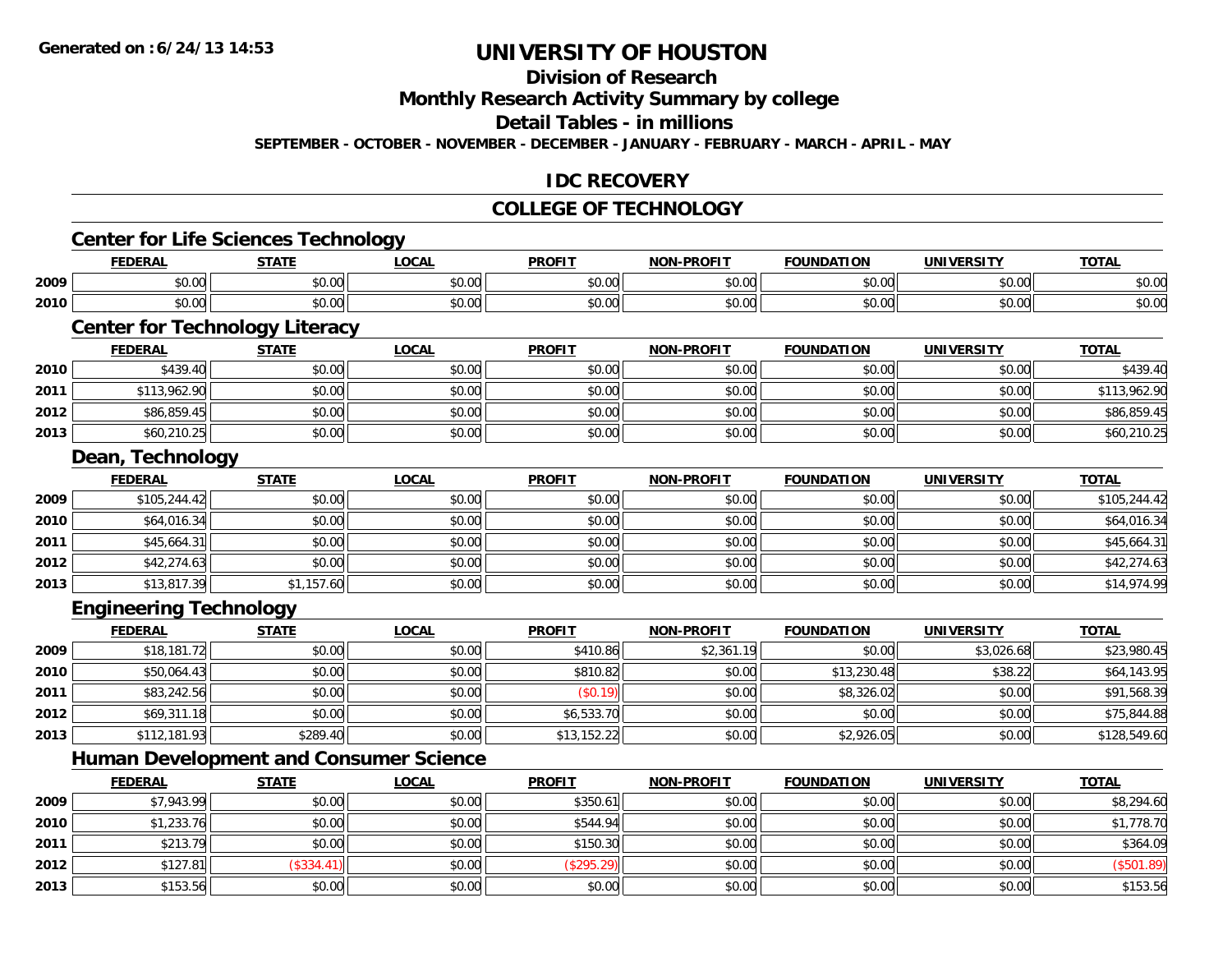# **Division of Research**

**Monthly Research Activity Summary by college**

**Detail Tables - in millions**

**SEPTEMBER - OCTOBER - NOVEMBER - DECEMBER - JANUARY - FEBRUARY - MARCH - APRIL - MAY**

#### **IDC RECOVERY**

#### **COLLEGE OF TECHNOLOGY**

### **Information & Logistics Technology**

|      | <b>FEDERAL</b> | <b>STATE</b> | <u>LOCAL</u> | <b>PROFIT</b> | <b>NON-PROFIT</b> | <b>FOUNDATION</b> | <b>UNIVERSITY</b> | <b>TOTAL</b> |
|------|----------------|--------------|--------------|---------------|-------------------|-------------------|-------------------|--------------|
| 2009 | \$9,929.54     | \$0.00       | \$0.00       | \$0.00        | \$0.00            | \$0.00            | \$0.00            | \$9,929.54   |
| 2010 | \$1,978.67     | \$0.00       | \$0.00       | \$0.00        | \$0.00            | \$0.00            | \$0.00            | \$1,978.67   |
| 2011 | \$114.66)      | \$0.00       | \$0.00       | \$0.00        | \$0.00            | \$0.00            | \$0.00            | \$114.66     |
| 2012 | \$10,352.91    | \$540.60     | \$0.00       | \$0.00        | \$0.00            | \$0.00            | \$0.00            | \$9,812.31   |
| 2013 | \$0.00         | \$0.00       | \$0.00       | \$0.00        | \$0.00            | \$0.00            | \$0.00            | \$0.00       |

### **Texas Manufacturing Assistance Center**

|              | <b>FEDERAL</b> | <b>STATE</b> | <b>LOCAL</b> | <b>PROFIT</b> | <b>NON-PROFIT</b> | <b>FOUNDATION</b> | <b>UNIVERSITY</b> | <b>TOTAL</b> |
|--------------|----------------|--------------|--------------|---------------|-------------------|-------------------|-------------------|--------------|
| 2009         | \$0.00         | \$0.00       | \$0.00       | \$0.00        | \$0.00            | \$0.00            | \$0.00            | \$0.00       |
| 2010         | \$0.00         | \$0.00       | \$0.00       | \$0.00        | \$0.00            | \$0.00            | \$0.00            | \$0.00       |
| 2011         | \$0.00         | \$0.00       | \$0.00       | \$0.00        | \$0.00            | \$0.00            | \$0.00            | \$0.00       |
| 2012         | \$0.00         | \$0.00       | \$0.00       | \$0.00        | \$0.00            | \$0.00            | \$0.00            | \$0.00       |
| 2013         | \$0.00         | \$0.00       | \$0.00       | \$0.00        | \$0.00            | \$0.00            | \$0.00            | \$0.00       |
| <b>Total</b> | \$897,290.26   | \$571.99     | \$0.00       | \$21,657.97   | \$2,361.19        | \$24,482.55       | \$3,064.90        | \$949,428.85 |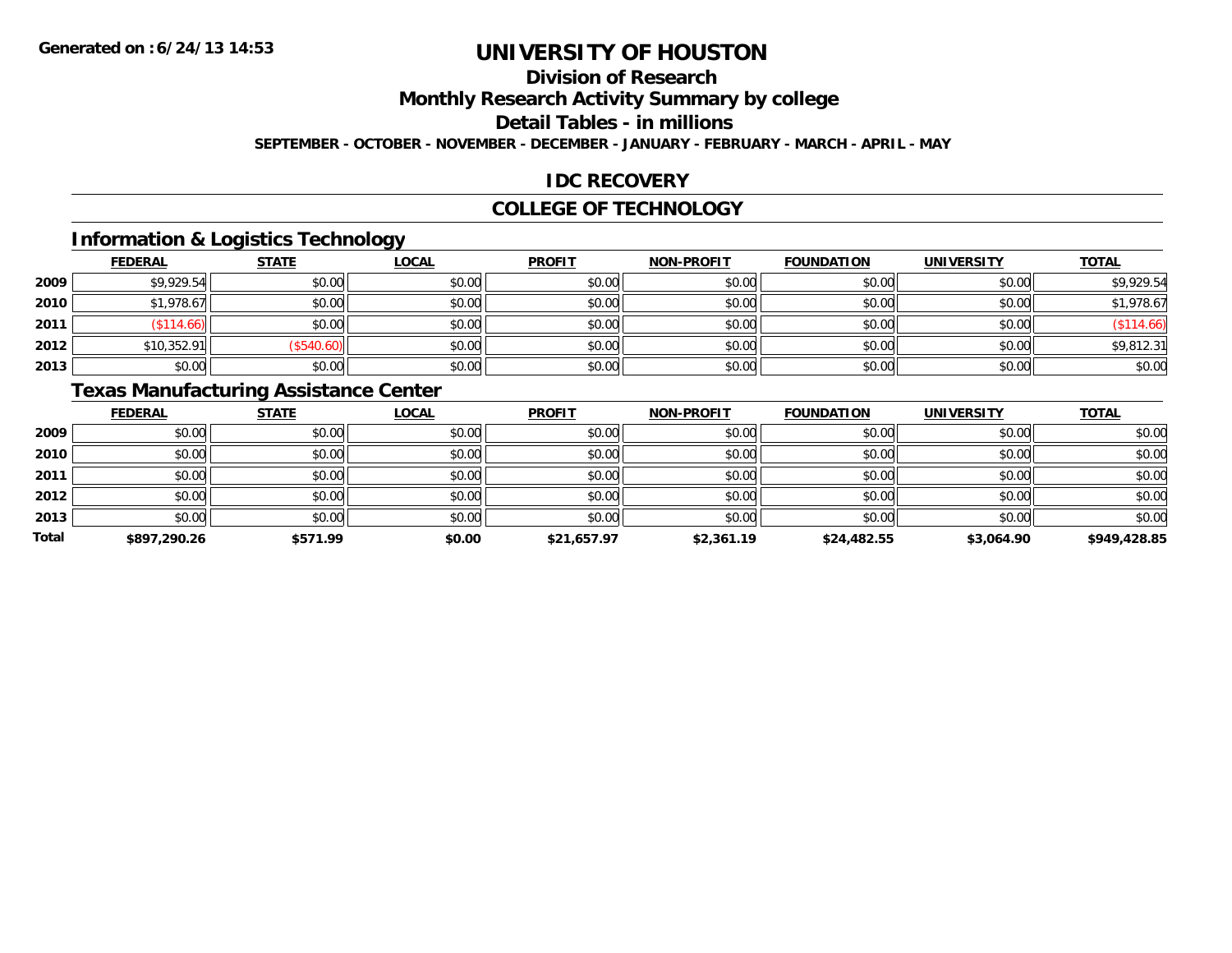### **Division of Research**

**Monthly Research Activity Summary by college**

**Detail Tables - in millions**

**SEPTEMBER - OCTOBER - NOVEMBER - DECEMBER - JANUARY - FEBRUARY - MARCH - APRIL - MAY**

### **IDC RECOVERY**

### **CULLEN COLLEGE OF ENGINEERING**

### **Biomedical Engineering**

|      | <b>FEDERAL</b> | <b>STATE</b> | <b>LOCAL</b> | <b>PROFIT</b> | <b>NON-PROFIT</b> | <b>FOUNDATION</b> | <b>UNIVERSITY</b> | <b>TOTAL</b> |
|------|----------------|--------------|--------------|---------------|-------------------|-------------------|-------------------|--------------|
| 2009 | \$19,304.44    | \$0.00       | \$0.00       | \$0.00        | \$0.00            | \$544.78          | \$0.00            | \$19,849.22  |
| 2010 | \$60,242.40    | \$0.00       | \$0.00       | \$0.00        | \$0.00            | (\$26.35)         | \$0.00            | \$60,216.05  |
| 2011 | \$51,984.92    | \$0.00       | \$0.00       | \$0.00        | \$0.00            | \$0.00            | \$0.00            | \$51,984.92  |
| 2012 | \$68,616.88    | \$0.00       | \$0.00       | \$0.00        | \$0.00            | \$0.00            | \$0.00            | \$68,616.88  |
| 2013 | \$210,339.16   | \$0.00       | \$0.00       | \$0.00        | \$0.00            | \$0.00            | \$0.00            | \$210,339.16 |

### **Center for Innovative Grouting Materials and Tech**

|      | <u>FEDERAL</u> | <b>STATE</b> | <u>LOCAL</u> | <b>PROFIT</b> | <b>NON-PROFIT</b> | <b>FOUNDATION</b> | <b>UNIVERSITY</b> | <b>TOTAL</b> |
|------|----------------|--------------|--------------|---------------|-------------------|-------------------|-------------------|--------------|
| 2010 | \$0.00         | \$0.00       | \$0.00       | \$0.00        | \$0.00            | \$0.00            | \$0.00            | \$0.00       |
| 2011 | \$0.00         | \$0.00       | \$0.00       | \$0.00        | \$0.00            | \$0.00            | \$0.00            | \$0.00       |
| 2012 | \$0.00         | \$0.00       | \$0.00       | \$0.00        | \$0.00            | \$0.00            | \$0.00            | \$0.00       |
| 2013 | \$0.00         | \$0.00       | \$0.00       | \$0.00        | \$0.00            | \$0.00            | \$0.00            | \$0.00       |

#### **Chemical Engineering**

|      | <b>FEDERAL</b> | <b>STATE</b>   | <u>LOCAL</u> | <b>PROFIT</b> | <b>NON-PROFIT</b> | <b>FOUNDATION</b> | UNIVERSITY   | <b>TOTAL</b> |
|------|----------------|----------------|--------------|---------------|-------------------|-------------------|--------------|--------------|
| 2009 | \$319,868.55   | \$332,085.63   | \$6,592.31   | \$151,630.75  | \$0.00            | \$2,144.59        | \$0.00       | \$812,321.83 |
| 2010 | \$531,862.96   | (\$22,912.38)  | \$4,438.25   | \$61,989.88   | \$0.00            | \$1,502.11        | \$28,782.14  | \$605,662.96 |
| 2011 | \$558,773.69   | (\$373,010.11) | \$1,411.18   | \$135,079.64  | \$0.00            | (S219.31)         | \$37,374.80  | \$359,409.88 |
| 2012 | \$604,911.88   | \$4,742.45     | \$1,268.52   | \$205,156.86  | \$0.00            | \$128.1           | \$0.02       | \$816,207.90 |
| 2013 | \$691,619.86   | \$5,745.71     | \$0.00       | \$126,924.81  | \$0.00            | \$940.94          | (\$6,637.83) | \$818,593.49 |

#### **Civil Engineering**

|      | <b>FEDERAL</b> | <b>STATE</b> | <b>LOCAL</b> | <b>PROFIT</b> | <b>NON-PROFIT</b> | <b>FOUNDATION</b> | <b>UNIVERSITY</b> | <b>TOTAL</b> |
|------|----------------|--------------|--------------|---------------|-------------------|-------------------|-------------------|--------------|
| 2009 | \$136,831.83   | \$14,891.20  | \$13,048.51  | \$226.46      | \$7,530.10        | \$0.00            | \$0.00            | \$172,528.10 |
| 2010 | \$104,473.97   | \$22,537.10  | \$21,994.53  | \$14,378.77   | \$11,482.25       | \$0.00            | \$243.94          | \$175,110.56 |
| 2011 | \$216,650.62   | \$14,440.82  | \$0.00       | \$44,301.17   | \$15.999.75       | \$0.00            | \$5,260.31        | \$296.652.67 |
| 2012 | \$279,689.04   | \$18,095.68  | \$26,339.96  | \$23,766.50   | \$13,877.18       | \$0.00            | (\$490.00)        | \$361,278.36 |
| 2013 | \$484,852.04   | \$15,442.81  | \$2,653.74   | \$51,334.81   | \$16,890.36       | \$0.00            | \$1,974.72        | \$573,148.48 |

## **Composites Engineering and Applications Center**

|      | <b>FEDERAL</b> | <b>STATE</b>   | <u>LOCAL</u> | <b>PROFIT</b> | <b>NON-PROFIT</b> | <b>FOUNDATION</b> | <b>UNIVERSITY</b> | <b>TOTAL</b> |
|------|----------------|----------------|--------------|---------------|-------------------|-------------------|-------------------|--------------|
| 2010 | \$0.00         | 40.00<br>JU.UU | \$0.00       | \$0.00        | \$0.00            | \$0.00            | \$0.00            | \$0.00       |
| 2011 | \$0.00         | \$0.00         | \$0.00       | \$0.00        | \$0.00            | \$0.00            | \$0.00            | \$0.00       |
| 2012 | \$0.00         | 40.00<br>DU.UU | \$0.00       | \$0.00        | \$0.00            | \$0.00            | \$0.00            | \$0.00       |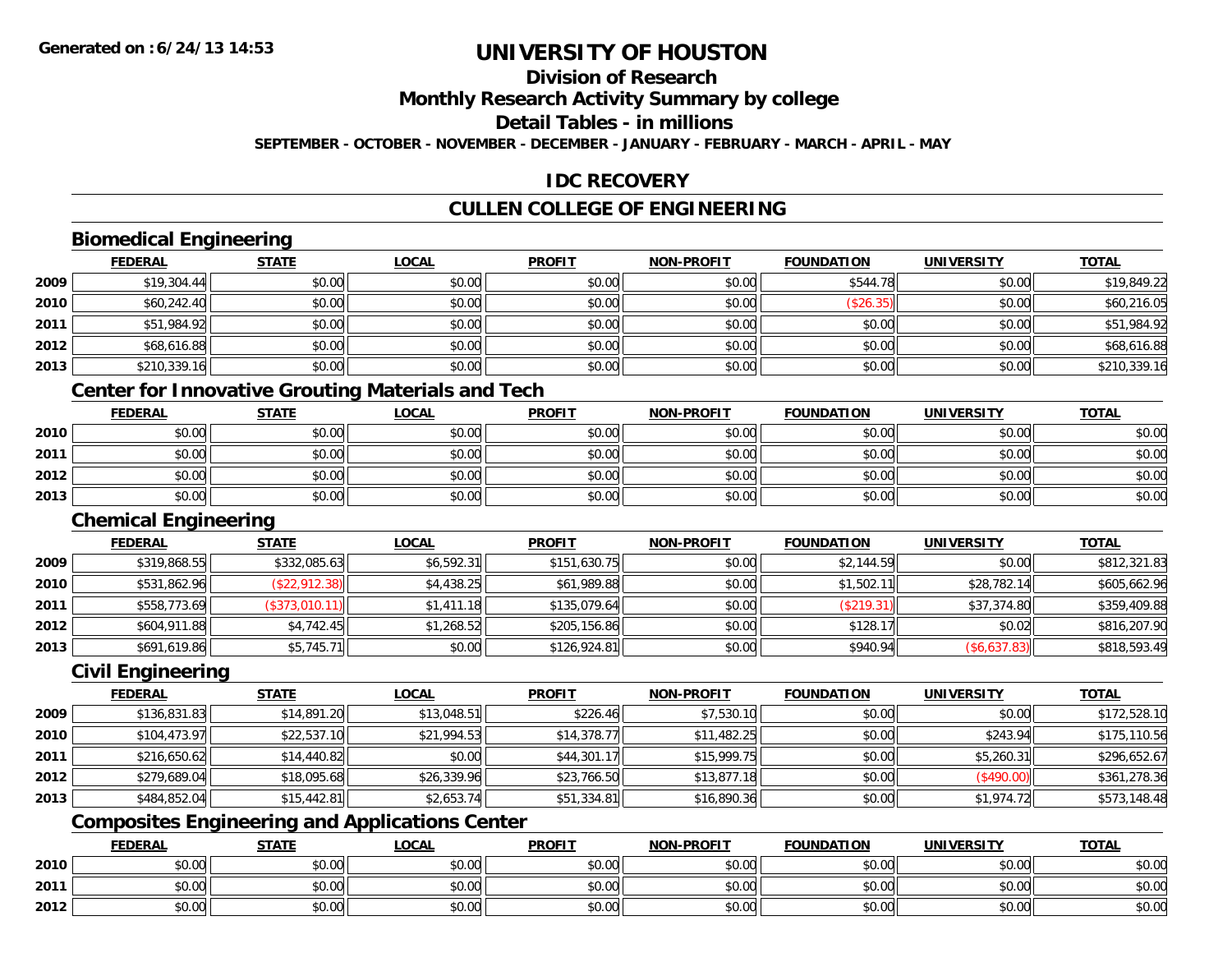**2013**

# **UNIVERSITY OF HOUSTON**

**Division of Research**

**Monthly Research Activity Summary by college**

**Detail Tables - in millions**

**SEPTEMBER - OCTOBER - NOVEMBER - DECEMBER - JANUARY - FEBRUARY - MARCH - APRIL - MAY**

#### **IDC RECOVERY**

### **CULLEN COLLEGE OF ENGINEERING**

### **Composites Engineering and Applications Center**

|      | <b>FEDERAL</b>                               | <b>STATE</b> | <b>LOCAL</b> | <b>PROFIT</b> | <b>NON-PROFIT</b> | <b>FOUNDATION</b> | <b>UNIVERSITY</b> | <b>TOTAL</b> |
|------|----------------------------------------------|--------------|--------------|---------------|-------------------|-------------------|-------------------|--------------|
| 2013 | \$0.00                                       | \$0.00       | \$0.00       | \$0.00        | \$0.00            | \$0.00            | \$0.00            | \$0.00       |
|      | Dean, Engineering                            |              |              |               |                   |                   |                   |              |
|      | <b>FEDERAL</b>                               | <b>STATE</b> | <b>LOCAL</b> | <b>PROFIT</b> | <b>NON-PROFIT</b> | <b>FOUNDATION</b> | <b>UNIVERSITY</b> | <b>TOTAL</b> |
| 2009 | \$0.00                                       | \$0.00       | \$0.00       | \$0.00        | \$0.00            | \$0.00            | \$0.00            | \$0.00       |
| 2010 | \$3,775.67                                   | \$0.00       | \$0.00       | \$0.00        | \$0.00            | \$0.00            | \$0.00            | \$3,775.67   |
| 2011 | \$3,445.48                                   | \$0.00       | \$0.00       | \$0.00        | \$0.00            | \$0.00            | \$0.00            | \$3,445.48   |
| 2012 | \$3,512.71                                   | \$0.00       | \$0.00       | \$0.00        | \$0.00            | \$0.00            | \$0.00            | \$3,512.71   |
| 2013 | \$3,854.26                                   | \$0.00       | \$0.00       | \$0.00        | \$0.00            | \$0.00            | \$0.00            | \$3,854.26   |
|      | <b>Electrical &amp; Computer Engineering</b> |              |              |               |                   |                   |                   |              |
|      | <b>FEDERAL</b>                               | <b>STATE</b> | <b>LOCAL</b> | <b>PROFIT</b> | <b>NON-PROFIT</b> | <b>FOUNDATION</b> | <b>UNIVERSITY</b> | <b>TOTAL</b> |
| 2009 | \$254,259.99                                 | \$12,851.15  | \$0.00       | \$47,561.81   | \$22,432.38       | \$0.00            | \$7,062.25        | \$344,167.58 |
| 2010 | \$364,195.82                                 | \$19,102.11  | \$0.00       | \$67,326.34   | \$18,370.38       | \$0.00            | \$89.18           | \$469,083.84 |
| 2011 | \$531,819.49                                 | \$26,734.66  | \$0.00       | \$36,778.10   | \$5,796.40        | \$0.00            | \$2,455.44        | \$603,584.10 |
| 2012 | \$522,190.33                                 | (\$612.91)   | \$0.00       | \$83,761.41   | (\$3,375.31)      | (\$16, 163.66)    | \$0.21            | \$585,800.07 |
| 2013 | \$576,559.85                                 | \$708.78     | \$0.00       | \$50,363.77   | \$8,943.48        | \$532.40          | \$0.00            | \$637,108.28 |
|      | <b>Industrial Engineering</b>                |              |              |               |                   |                   |                   |              |
|      | <b>FEDERAL</b>                               | <b>STATE</b> | <b>LOCAL</b> | <b>PROFIT</b> | <b>NON-PROFIT</b> | <b>FOUNDATION</b> | <b>UNIVERSITY</b> | <b>TOTAL</b> |
| 2009 | \$27,247.14                                  | \$23.57      | \$0.00       | \$2,158.44    | \$0.00            | \$0.00            | \$0.00            | \$29,429.15  |
| 2010 | \$24,080.94                                  | \$1,323.18   | \$0.00       | \$0.00        | \$0.00            | \$0.00            | \$0.00            | \$25,404.12  |
| 2011 | \$18,359.21                                  | \$1,517.54   | \$19,186.25  | \$0.00        | \$0.00            | \$0.00            | \$0.00            | \$39,063.00  |
| 2012 | \$24,350.29                                  | (\$100.00)   | \$15,987.07  | \$0.00        | \$0.00            | \$0.00            | \$0.00            | \$40,237.36  |
| 2013 | \$14,041.65                                  | \$6,788.35   | \$3,573.31   | \$0.00        | \$0.00            | \$2,586.73        | \$0.00            | \$26,990.04  |
|      | <b>Mechanical Engineering</b>                |              |              |               |                   |                   |                   |              |
|      | <b>FEDERAL</b>                               | <b>STATE</b> | <b>LOCAL</b> | <b>PROFIT</b> | <b>NON-PROFIT</b> | <b>FOUNDATION</b> | <b>UNIVERSITY</b> | <b>TOTAL</b> |
| 2009 | \$246,918.47                                 | \$0.00       | \$0.00       | \$93,712.21   | \$18,733.06       | \$0.00            | \$0.00            | \$359,363.74 |
| 2010 | \$444,762.76                                 | \$6,932.55   | \$0.00       | \$55,148.92   | \$26,418.91       | \$0.00            | \$0.00            | \$533,263.14 |
| 2011 | \$598,488.26                                 | \$10,127.45  | \$0.00       | \$133,969.42  | \$14,815.97       | \$0.00            | (\$24.92)         | \$757,376.18 |
| 2012 | \$475,341.60                                 | \$18,947.32  | \$0.00       | \$94,686.43   | \$15,380.64       | \$0.00            | \$0.00            | \$604,356.00 |

\$677,123.96 \$21,596.89 \$0.00 \$64,781.37 \$0.00 \$11,940.02 \$0.00 \$775,442.24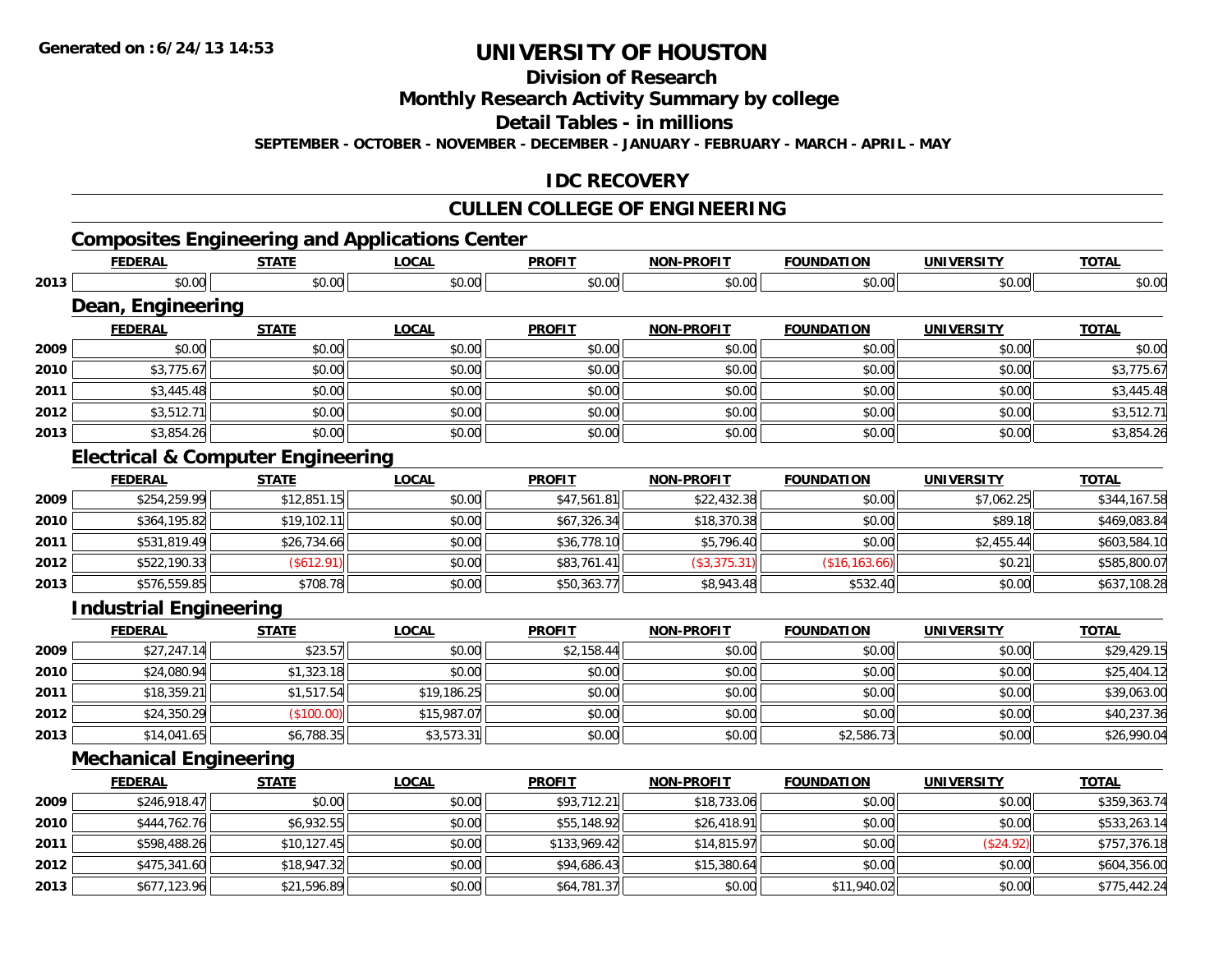### **Division of Research**

**Monthly Research Activity Summary by college**

**Detail Tables - in millions**

**SEPTEMBER - OCTOBER - NOVEMBER - DECEMBER - JANUARY - FEBRUARY - MARCH - APRIL - MAY**

### **IDC RECOVERY**

### **CULLEN COLLEGE OF ENGINEERING**

#### **National Wind Energy Center**

|      | <b>FEDERAL</b> | <b>STATE</b> | <u>LOCAL</u> | <b>PROFIT</b> | <b>NON-PROFIT</b> | <b>FOUNDATION</b> | <b>UNIVERSITY</b> | <b>TOTAL</b> |
|------|----------------|--------------|--------------|---------------|-------------------|-------------------|-------------------|--------------|
| 2010 | \$0.00         | \$0.00       | \$0.00       | \$0.00        | \$0.00            | \$0.00            | \$0.00            | \$0.00       |
| 2011 | \$0.00         | \$0.00       | \$0.00       | \$0.00        | \$0.00            | \$0.00            | \$0.00            | \$0.00       |
| 2012 | \$0.00         | \$0.00       | \$0.00       | \$0.00        | \$0.00            | \$0.00            | \$0.00            | \$0.00       |
| 2013 | \$0.00         | \$0.00       | \$0.00       | \$0.00        | \$0.00            | \$0.00            | \$0.00            | \$0.00       |

#### **SW Public Safety Technology Center**

|              | <b>FEDERAL</b> | STATE        | _OCAL        | <b>PROFIT</b>  | <b>NON-PROFIT</b> | <b>FOUNDATION</b> | <b>UNIVERSITY</b> | <b>TOTAL</b>    |
|--------------|----------------|--------------|--------------|----------------|-------------------|-------------------|-------------------|-----------------|
| 2009         | \$0.00         | \$0.00       | \$0.00       | \$0.00         | \$0.00            | \$0.00            | \$0.00            | \$0.00          |
| 2010         | \$0.00         | \$0.00       | \$0.00       | \$0.00         | \$0.00            | \$0.00            | \$0.00            | \$0.00          |
| <b>Total</b> | \$9,154,350.12 | \$157.999.55 | \$116,493.63 | \$1,545,037.86 | \$193,295.55      | \$3,910.42        | \$76,090.26       | \$11,247,177.39 |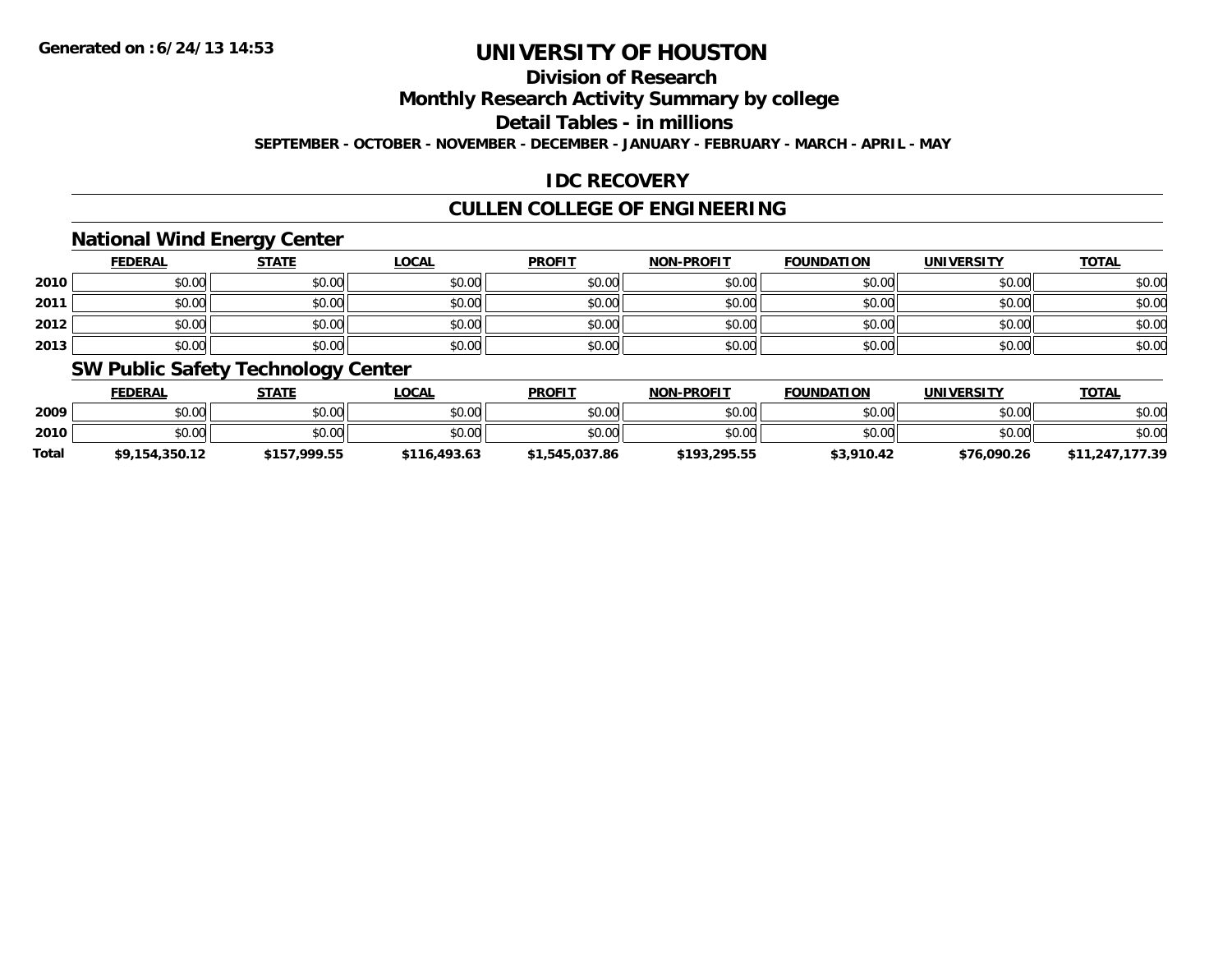### **Division of Research**

**Monthly Research Activity Summary by college**

**Detail Tables - in millions**

**SEPTEMBER - OCTOBER - NOVEMBER - DECEMBER - JANUARY - FEBRUARY - MARCH - APRIL - MAY**

### **IDC RECOVERY**

### **DIVISION OF RESEARCH**

### **Allied Geophysical Laboratories**

|      | <b>FEDERAL</b> | <b>STATE</b>   | <u>LOCAL</u>                                | <b>PROFIT</b>  | <b>NON-PROFIT</b> | <b>FOUNDATION</b> | <b>UNIVERSITY</b> | <b>TOTAL</b>        |
|------|----------------|----------------|---------------------------------------------|----------------|-------------------|-------------------|-------------------|---------------------|
| 2011 | 40.00<br>,u.uu | ደስ ሰሰ<br>PU.UU | $\mathfrak{c}\cap\mathfrak{a}\cap$<br>JU.UU | \$4,075.23     | \$0.00            | \$0.00            | \$0.00            | 075.23              |
| 2012 | \$0.00         | \$0.00         | $n \cap \neg$<br>DU.U¢                      | \$5,974<br>.26 | \$0.00            | \$0.00            | \$0.00            | $.1 \sigma$<br>റാ   |
| 2013 | \$0.00         | \$0.00         | \$0.00                                      | \$3,076.49     | \$0.00            | \$0.00            | \$0.00            | $\sim$<br>↓3,076.4' |

#### **Center for Advanced Materials**

|      | <b>FEDERAL</b> | <u>STATE</u> | <b>LOCAL</b> | <b>PROFIT</b> | <b>NON-PROFIT</b> | <b>FOUNDATION</b> | <b>UNIVERSITY</b> | <b>TOTAL</b> |
|------|----------------|--------------|--------------|---------------|-------------------|-------------------|-------------------|--------------|
| 2009 | \$5,546.50     | \$0.00       | \$0.00       | \$4,935.22    | \$0.00            | \$0.00            | \$0.00            | \$10,481.72  |
| 2010 | (\$0.34)       | \$3,362.23   | \$0.00       | \$126.95      | \$0.00            | \$0.00            | \$0.00            | \$3,488.84   |
| 2011 | \$9,489.19     | \$8,382.03   | \$0.00       | \$2,807.02    | \$0.00            | \$0.00            | \$0.00            | \$20,678.24  |
| 2012 | \$3,696.85     | \$0.00       | \$0.00       | \$0.00        | \$0.00            | \$0.00            | \$0.00            | \$3,696.85   |
| 2013 | \$366.83       | \$0.00       | \$0.00       | \$0.00        | \$0.00            | \$0.00            | \$0.00            | \$366.83     |

## **Center for Biomedical & Environmental Genomics**

|      | <u>FEDERAL</u> | <b>STATE</b> | <u>LOCAL</u> | <b>PROFIT</b> | <b>NON-PROFIT</b> | <b>FOUNDATION</b> | <b>UNIVERSITY</b> | <b>TOTAL</b> |
|------|----------------|--------------|--------------|---------------|-------------------|-------------------|-------------------|--------------|
| 2009 | \$0.00         | \$0.00       | \$0.00       | \$0.00        | \$0.00            | \$0.00            | \$0.00            | \$0.00       |
| 2010 | \$0.00         | \$0.00       | \$0.00       | \$0.00        | \$0.00            | \$0.00            | \$0.00            | \$0.00       |
| 2011 | \$0.00         | \$0.00       | \$0.00       | \$0.00        | \$0.00            | \$0.00            | \$0.00            | \$0.00       |
| 2012 | \$0.00         | \$0.00       | \$0.00       | \$0.00        | \$0.00            | \$0.00            | \$0.00            | \$0.00       |
| 2013 | \$0.00         | \$0.00       | \$0.00       | \$0.00        | \$0.00            | \$0.00            | \$0.00            | \$0.00       |

#### **Center for Industrial Partnerships**

|      | <b>FEDERAL</b> | <b>STATE</b> | <u>LOCAL</u> | <b>PROFIT</b> | <b>NON-PROFIT</b> | <b>FOUNDATION</b> | <b>UNIVERSITY</b> | <b>TOTAL</b> |
|------|----------------|--------------|--------------|---------------|-------------------|-------------------|-------------------|--------------|
| 2009 | \$9,588.89     | \$0.00       | \$0.00       | \$4,829.21    | \$0.00            | \$0.00            | \$0.00            | \$14,418.10  |
| 2010 | \$35,679.27    | \$0.00       | \$0.00       | \$1,382.87    | \$0.00            | \$0.00            | \$0.00            | \$37,062.14  |
| 2011 | \$54,465.16    | \$0.00       | \$0.00       | \$6,914.66    | \$0.00            | \$0.00            | \$0.00            | \$61,379.82  |
| 2012 | \$20,103.00    | \$0.00       | \$0.00       | \$6,573.50    | \$0.00            | \$0.00            | \$0.00            | \$26,676.49  |
| 2013 | \$2,168.56     | \$0.00       | \$0.00       | \$5,537.02    | \$0.00            | \$0.00            | \$0.00            | \$7,705.58   |

## **Center for Neuromotor & Biomechanics Research**

|      | <b>FEDERAL</b> | <b>STATE</b> | <b>LOCAL</b> | <b>PROFIT</b> | <b>NON-PROFIT</b> | <b>FOUNDATION</b> | <b>UNIVERSITY</b> | <b>TOTAL</b> |
|------|----------------|--------------|--------------|---------------|-------------------|-------------------|-------------------|--------------|
| 2009 | \$0.00         | \$0.00       | \$0.00       | \$0.00        | \$0.00            | \$0.00            | \$0.00            | \$0.00       |
| 2010 | \$0.00         | \$0.00       | \$0.00       | \$0.00        | \$0.00            | \$0.00            | \$0.00            | \$0.00       |
| 2011 | \$0.00         | \$0.00       | \$0.00       | \$0.00        | \$0.00            | \$0.00            | \$0.00            | \$0.00       |
| 2012 | \$0.00         | \$0.00       | \$0.00       | \$0.00        | \$0.00            | \$0.00            | \$0.00            | \$0.00       |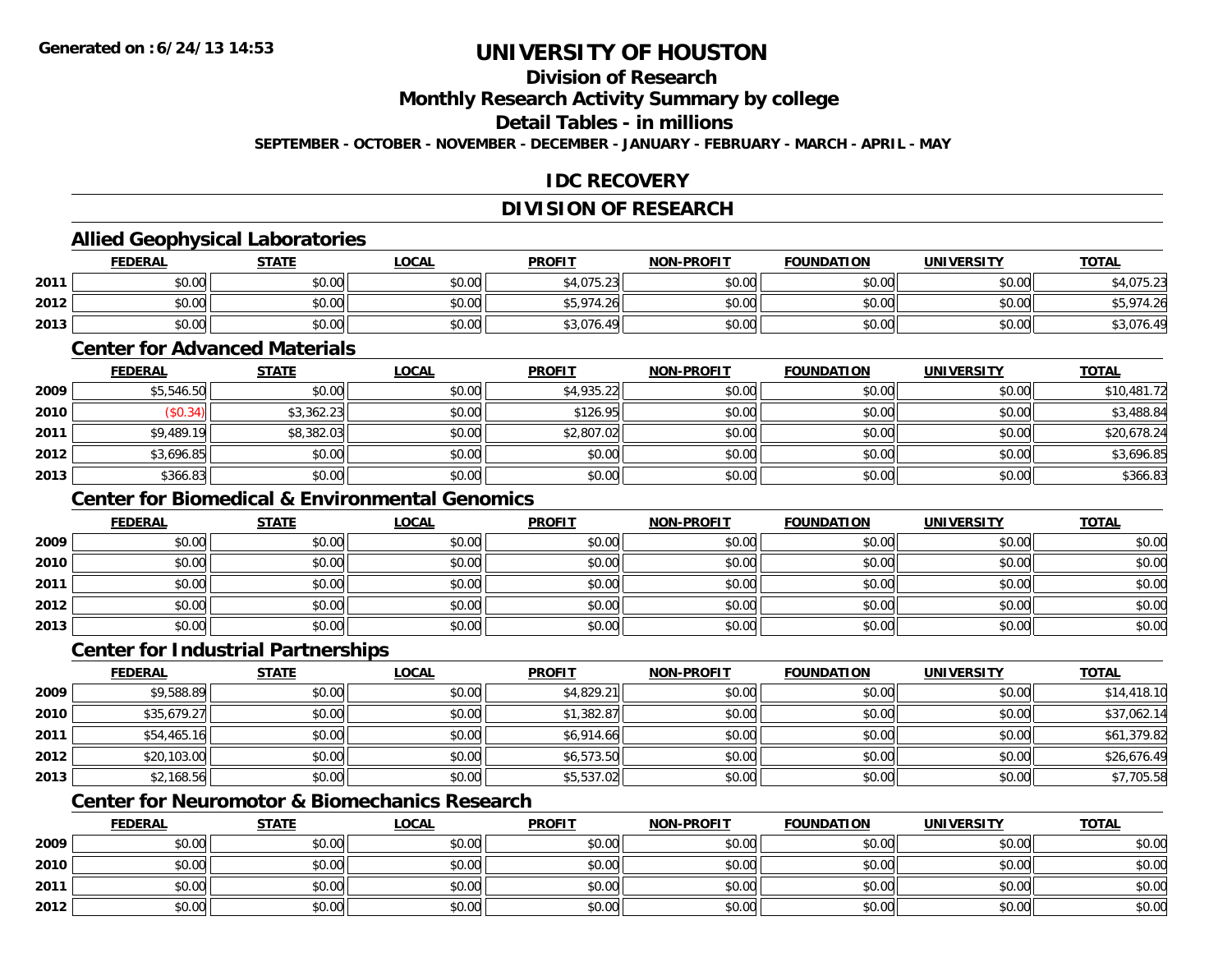**Division of Research**

**Monthly Research Activity Summary by college**

**Detail Tables - in millions**

**SEPTEMBER - OCTOBER - NOVEMBER - DECEMBER - JANUARY - FEBRUARY - MARCH - APRIL - MAY**

#### **IDC RECOVERY**

### **DIVISION OF RESEARCH**

|      | <b>FEDERAL</b>                        | <b>STATE</b> | <b>Center for Neuromotor &amp; Biomechanics Research</b><br><b>LOCAL</b> | <b>PROFIT</b> | <b>NON-PROFIT</b> | <b>FOUNDATION</b> | <b>UNIVERSITY</b> | <b>TOTAL</b> |
|------|---------------------------------------|--------------|--------------------------------------------------------------------------|---------------|-------------------|-------------------|-------------------|--------------|
| 2013 | \$0.00                                | \$0.00       | \$0.00                                                                   | \$0.00        | \$0.00            | \$0.00            | \$0.00            | \$0.00       |
|      | <b>Division of Research</b>           |              |                                                                          |               |                   |                   |                   |              |
|      | <b>FEDERAL</b>                        | <b>STATE</b> | <b>LOCAL</b>                                                             | <b>PROFIT</b> | <b>NON-PROFIT</b> | <b>FOUNDATION</b> | <b>UNIVERSITY</b> | <b>TOTAL</b> |
| 2009 | \$1,027.79                            | \$0.00       | \$0.00                                                                   | \$0.00        | \$0.00            | \$0.00            | \$0.00            | \$1,027.79   |
| 2010 | \$4,078.02                            | \$0.00       | \$0.00                                                                   | \$0.00        | \$0.00            | \$0.00            | \$0.00            | \$4,078.02   |
| 2011 | (\$1,478.60)                          | \$0.00       | \$0.00                                                                   | \$0.00        | \$0.00            | \$0.00            | \$0.00            | (\$1,478.60) |
| 2012 | (\$0.00)                              | \$0.00       | \$0.00                                                                   | \$0.00        | \$0.00            | \$0.00            | \$0.00            | (\$0.00)     |
| 2013 | (\$67.82)                             | \$0.00       | \$0.00                                                                   | \$0.00        | \$0.00            | \$0.00            | \$0.00            | (\$67.82)    |
|      | <b>Institute for Nanoenergy</b>       |              |                                                                          |               |                   |                   |                   |              |
|      | <b>FEDERAL</b>                        | <b>STATE</b> | <b>LOCAL</b>                                                             | <b>PROFIT</b> | <b>NON-PROFIT</b> | <b>FOUNDATION</b> | <b>UNIVERSITY</b> | <b>TOTAL</b> |
| 2009 | \$0.00                                | \$0.00       | \$0.00                                                                   | \$0.00        | \$0.00            | \$0.00            | \$0.00            | \$0.00       |
| 2010 | \$0.00                                | \$0.00       | \$0.00                                                                   | \$0.00        | \$0.00            | \$0.00            | \$0.00            | \$0.00       |
| 2011 | \$0.00                                | \$0.00       | \$0.00                                                                   | \$0.00        | \$0.00            | \$0.00            | \$0.00            | \$0.00       |
| 2012 | \$0.00                                | \$0.00       | \$0.00                                                                   | \$0.00        | \$0.00            | \$0.00            | \$0.00            | \$0.00       |
| 2013 | \$0.00                                | \$0.00       | \$0.00                                                                   | \$0.00        | \$0.00            | \$0.00            | \$0.00            | \$0.00       |
|      | <b>Office of Contracts and Grants</b> |              |                                                                          |               |                   |                   |                   |              |
|      | <b>FEDERAL</b>                        | <b>STATE</b> | <b>LOCAL</b>                                                             | <b>PROFIT</b> | <b>NON-PROFIT</b> | <b>FOUNDATION</b> | <b>UNIVERSITY</b> | <b>TOTAL</b> |
| 2009 | \$0.00                                | \$0.00       | \$0.00                                                                   | \$0.00        | \$0.00            | \$0.00            | \$0.00            | \$0.00       |
| 2010 | \$0.00                                | \$0.00       | \$0.00                                                                   | \$0.00        | \$0.00            | \$0.00            | \$0.00            | \$0.00       |
| 2011 | \$0.00                                | \$0.00       | \$0.00                                                                   | \$0.00        | \$0.00            | \$0.00            | \$0.00            | \$0.00       |
| 2012 | \$0.00                                | \$0.00       | \$0.00                                                                   | \$0.00        | \$0.00            | \$0.00            | \$0.00            | \$0.00       |
| 2013 | \$0.00                                | \$0.00       | \$0.00                                                                   | \$0.00        | \$0.00            | \$0.00            | \$0.00            | \$0.00       |
|      | <b>TcSAM</b>                          |              |                                                                          |               |                   |                   |                   |              |
|      | <b>FEDERAL</b>                        | <b>STATE</b> | <b>LOCAL</b>                                                             | <b>PROFIT</b> | NON-PROFIT        | <b>FOUNDATION</b> | <b>UNIVERSITY</b> | <b>TOTAL</b> |
| 2009 | \$0.00                                | \$0.00       | \$0.00                                                                   | \$0.00        | \$0.00            | \$0.00            | \$0.00            | \$0.00       |
| 2010 | \$0.00                                | \$0.00       | \$0.00                                                                   | \$0.00        | \$0.00            | \$0.00            | \$0.00            | \$0.00       |
| 2011 | \$0.00                                | \$0.00       | \$0.00                                                                   | \$0.00        | \$0.00            | \$0.00            | \$0.00            | \$0.00       |
|      | <b>TcSUH</b>                          |              |                                                                          |               |                   |                   |                   |              |
|      | <b>FEDERAL</b>                        | <b>STATE</b> | <b>LOCAL</b>                                                             | <b>PROFIT</b> | <b>NON-PROFIT</b> | <b>FOUNDATION</b> | <b>UNIVERSITY</b> | <b>TOTAL</b> |
| 2009 | \$25,305.92                           | \$0.00       | \$0.00                                                                   | \$123.61      | \$0.00            | \$0.00            | \$0.00            | \$25,429.53  |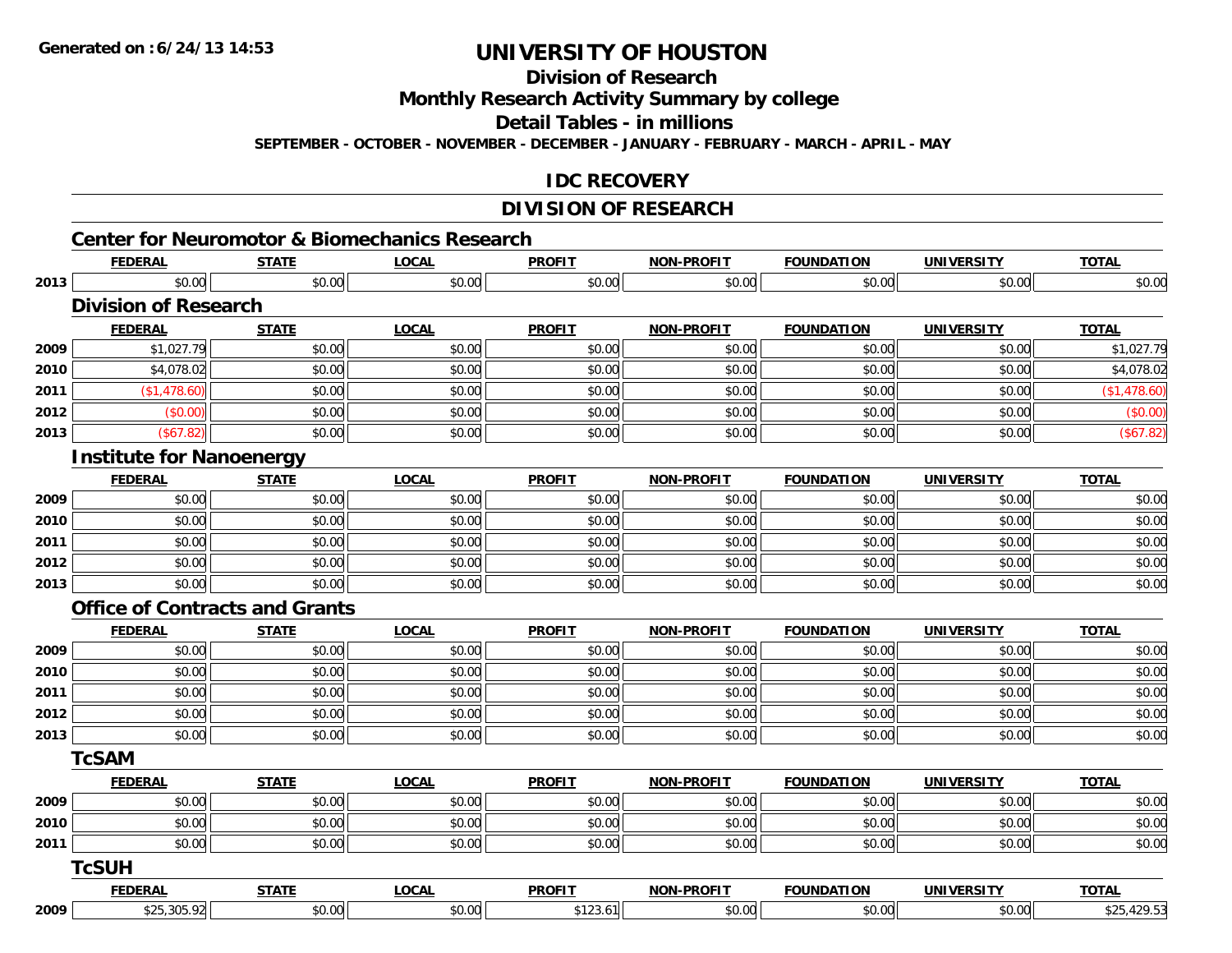# **Division of Research**

**Monthly Research Activity Summary by college**

**Detail Tables - in millions**

**SEPTEMBER - OCTOBER - NOVEMBER - DECEMBER - JANUARY - FEBRUARY - MARCH - APRIL - MAY**

#### **IDC RECOVERY**

### **DIVISION OF RESEARCH**

|       | <b>TcSUH</b>                             |              |              |               |                   |                   |                   |                |
|-------|------------------------------------------|--------------|--------------|---------------|-------------------|-------------------|-------------------|----------------|
|       | <b>FEDERAL</b>                           | <b>STATE</b> | <b>LOCAL</b> | <b>PROFIT</b> | <b>NON-PROFIT</b> | <b>FOUNDATION</b> | <b>UNIVERSITY</b> | <b>TOTAL</b>   |
| 2010  | \$17,027.08                              | \$0.00       | \$0.00       | \$26,484.05   | \$0.00            | \$0.00            | \$0.00            | \$43,511.13    |
| 2011  | \$11,083.72                              | \$259.63     | \$0.00       | \$33,984.78   | \$0.00            | \$0.00            | \$0.00            | \$45,328.13    |
| 2012  | \$21,164.86                              | \$1,899.90   | \$0.00       | \$26,884.88   | \$0.00            | \$0.00            | \$0.00            | \$49,949.64    |
| 2013  | \$17,665.12                              | \$1,063.17   | \$0.00       | \$17,380.38   | \$0.00            | \$0.00            | \$0.00            | \$36,108.67    |
|       | <b>Texas Learning/Computation Center</b> |              |              |               |                   |                   |                   |                |
|       | <b>FEDERAL</b>                           | <b>STATE</b> | <b>LOCAL</b> | <b>PROFIT</b> | <b>NON-PROFIT</b> | <b>FOUNDATION</b> | <b>UNIVERSITY</b> | <b>TOTAL</b>   |
| 2009  | \$0.00                                   | \$0.00       | \$0.00       | \$0.00        | \$0.00            | \$0.00            | \$0.00            | \$0.00         |
| 2010  | \$0.00                                   | \$0.00       | \$0.00       | \$0.00        | \$0.00            | \$0.00            | \$0.00            | \$0.00         |
| 2011  | \$6,088.13                               | \$0.00       | \$0.00       | \$0.00        | \$0.00            | \$0.00            | \$0.00            | \$6,088.13     |
| 2012  | \$11,175.26                              | \$0.00       | \$0.00       | \$0.00        | \$0.00            | \$0.00            | \$0.00            | \$11,175.26    |
| 2013  | \$318.02                                 | \$0.00       | \$0.00       | \$0.00        | \$0.00            | \$0.00            | \$0.00            | \$318.02       |
|       | <b>Texas Obesity Research Center</b>     |              |              |               |                   |                   |                   |                |
|       | <b>FEDERAL</b>                           | <b>STATE</b> | <b>LOCAL</b> | <b>PROFIT</b> | <b>NON-PROFIT</b> | <b>FOUNDATION</b> | <b>UNIVERSITY</b> | <b>TOTAL</b>   |
| 2010  | \$0.00                                   | \$0.00       | \$0.00       | \$0.00        | \$0.00            | \$0.00            | \$0.00            | \$0.00         |
| 2011  | \$0.00                                   | \$0.00       | \$0.00       | \$0.00        | \$0.00            | \$0.00            | \$0.00            | \$0.00         |
| 2012  | \$0.00                                   | \$0.00       | \$0.00       | \$0.00        | \$0.00            | \$0.00            | \$0.00            | \$0.00         |
| 2013  | \$0.00                                   | \$0.00       | \$0.00       | \$0.00        | \$0.00            | \$0.00            | \$0.00            | \$0.00         |
|       | <b>TIMES</b>                             |              |              |               |                   |                   |                   |                |
|       | <b>FEDERAL</b>                           | <b>STATE</b> | <b>LOCAL</b> | <b>PROFIT</b> | <b>NON-PROFIT</b> | <b>FOUNDATION</b> | <b>UNIVERSITY</b> | <b>TOTAL</b>   |
| 2009  | \$8,939.06                               | \$0.00       | \$0.00       | \$0.00        | \$0.00            | \$0.00            | \$6,363.79        | \$15,302.85    |
| 2010  | \$30,576.01                              | \$0.00       | \$0.00       | \$0.00        | \$0.00            | \$0.00            | \$162.29          | \$30,738.30    |
| 2011  | \$60,022.15                              | \$2,660.64   | \$0.00       | \$0.00        | \$0.00            | \$0.00            | \$0.00            | \$62,682.79    |
| 2012  | \$299,859.88                             | \$0.00       | \$0.00       | \$0.00        | \$0.00            | \$0.00            | \$0.00            | \$299,859.88   |
| 2013  | \$474,326.97                             | \$0.00       | \$0.00       | \$0.00        | \$0.00            | \$0.00            | \$0.00            | \$474,326.97   |
| Total | \$1,128,215.47                           | \$17,627.60  | \$0.00       | \$151,090.12  | \$0.00            | \$0.00            | \$6,526.08        | \$1,303,459.28 |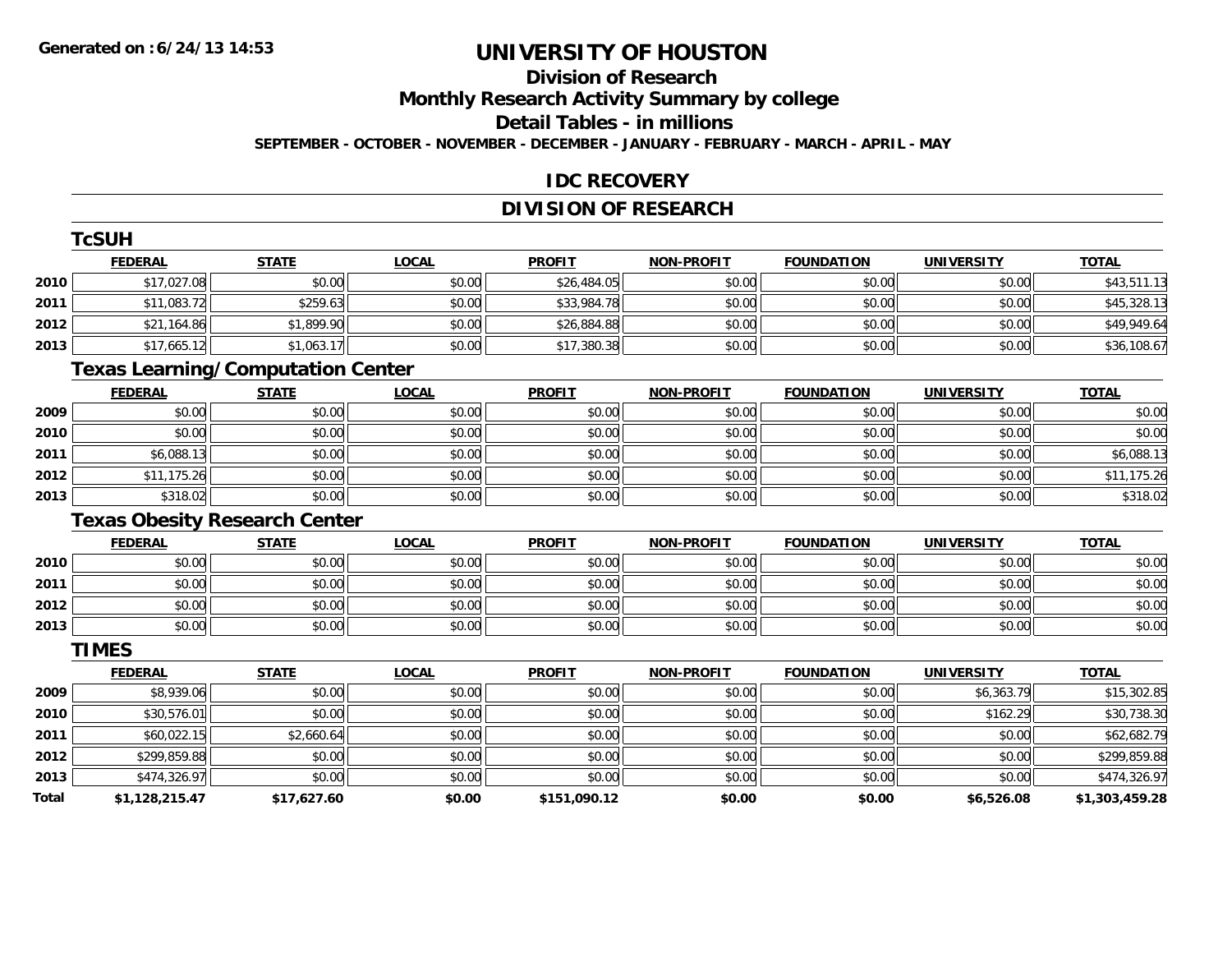**2011**

**2012**

**2013**

# **UNIVERSITY OF HOUSTON**

**Division of Research**

**Monthly Research Activity Summary by college**

**Detail Tables - in millions**

**SEPTEMBER - OCTOBER - NOVEMBER - DECEMBER - JANUARY - FEBRUARY - MARCH - APRIL - MAY**

### **IDC RECOVERY**

### **GRADUATE COLLEGE OF SOCIAL WORK**

# **Center for Drug and Social Policy Research**

|      | <b>FEDERAL</b>                                              | <b>STATE</b> | <b>LOCAL</b> | <b>PROFIT</b> | <b>NON-PROFIT</b> | <b>FOUNDATION</b> | <b>UNIVERSITY</b> | <b>TOTAL</b> |
|------|-------------------------------------------------------------|--------------|--------------|---------------|-------------------|-------------------|-------------------|--------------|
| 2009 | \$0.00                                                      | \$0.00       | \$0.00       | \$0.00        | \$0.00            | \$0.00            | \$0.00            | \$0.00       |
| 2010 | \$0.00                                                      | \$0.00       | \$0.00       | \$0.00        | \$0.00            | \$0.00            | \$0.00            | \$0.00       |
| 2011 | \$0.00                                                      | \$0.00       | \$0.00       | \$0.00        | \$0.00            | \$0.00            | \$0.00            | \$0.00       |
| 2012 | \$0.00                                                      | \$0.00       | \$0.00       | \$0.00        | \$0.00            | \$0.00            | \$0.00            | \$0.00       |
| 2013 | \$0.00                                                      | \$0.00       | \$0.00       | \$0.00        | \$0.00            | \$0.00            | \$0.00            | \$0.00       |
|      | <b>Center for Health Equities &amp; Evaluation Research</b> |              |              |               |                   |                   |                   |              |
|      | <b>FEDERAL</b>                                              | <b>STATE</b> | <b>LOCAL</b> | <b>PROFIT</b> | <b>NON-PROFIT</b> | <b>FOUNDATION</b> | <b>UNIVERSITY</b> | <b>TOTAL</b> |
| 2013 | \$5,975.94                                                  | \$0.00       | \$0.00       | \$0.00        | \$0.00            | \$0.00            | \$0.00            | \$5,975.94   |
|      | <b>Child &amp; Family for Innovative Research</b>           |              |              |               |                   |                   |                   |              |
|      | <b>FEDERAL</b>                                              | <b>STATE</b> | <b>LOCAL</b> | <b>PROFIT</b> | <b>NON-PROFIT</b> | <b>FOUNDATION</b> | <b>UNIVERSITY</b> | <b>TOTAL</b> |
| 2009 | \$0.00                                                      | \$14,774.49  | \$0.00       | \$0.00        | \$2,464.25        | \$0.00            | \$0.00            | \$17,238.74  |
| 2010 | \$1,574.77                                                  | \$970.91     | \$0.00       | \$0.00        | \$0.00            | \$0.00            | \$0.00            | \$2,545.68   |
| 2011 | \$352.45                                                    | \$0.00       | \$0.00       | \$0.00        | \$0.00            | \$0.00            | \$0.00            | \$352.45     |
| 2012 | \$140.22                                                    | \$0.00       | \$0.00       | \$7,250.28    | \$0.00            | \$0.00            | \$0.00            | \$7,390.50   |
| 2013 | \$857.95                                                    | \$656.36     | \$2,082.56   | (\$367.56)    | \$0.00            | \$0.00            | \$0.00            | \$3,229.31   |
|      | <b>Community Projects - Social Work</b>                     |              |              |               |                   |                   |                   |              |
|      | <b>FEDERAL</b>                                              | <b>STATE</b> | <b>LOCAL</b> | <b>PROFIT</b> | <b>NON-PROFIT</b> | <b>FOUNDATION</b> | <b>UNIVERSITY</b> | <b>TOTAL</b> |
| 2009 | \$15,776.17                                                 | \$0.00       | \$0.00       | \$0.00        | \$48.04           | \$0.00            | \$0.00            | \$15,824.21  |
| 2010 | \$0.00                                                      | \$0.00       | \$0.00       | \$0.00        | \$0.00            | \$0.00            | \$0.00            | \$0.00       |
| 2011 | \$0.00                                                      | (\$168.90)   | \$0.00       | \$0.00        | \$0.00            | \$0.00            | \$0.00            | (\$168.90)   |
| 2012 | \$140.22                                                    | \$0.00       | \$0.00       | \$0.00        | \$0.00            | \$0.00            | \$0.00            | \$140.22     |
| 2013 | (\$0.01)                                                    | \$0.00       | \$0.00       | \$0.00        | \$0.00            | \$0.00            | \$0.00            | (\$0.01)     |
|      | Dean, Social Work                                           |              |              |               |                   |                   |                   |              |
|      | <b>FEDERAL</b>                                              | <b>STATE</b> | <b>LOCAL</b> | <b>PROFIT</b> | <b>NON-PROFIT</b> | <b>FOUNDATION</b> | <b>UNIVERSITY</b> | <b>TOTAL</b> |
| 2009 | \$260,710.97                                                | \$54,158.21  | \$0.00       | \$0.00        | \$0.00            | \$0.00            | \$0.00            | \$314,869.18 |
| 2010 | \$348,430.28                                                | \$37,048.32  | \$0.00       | \$0.00        | \$0.00            | \$129.28          | \$0.00            | \$385,607.88 |

1 \$317,520.31|| \$1,021.94|| \$0.00|| \$0.00|| \$0.00|| \$0.00|| \$132.26|| \$0.20|| \$318,674.51

\$191,112.73 \$0.00 \$0.00 \$0.00 \$0.00 \$0.00 \$0.00 \$191,112.73

\$132,037.24 \$0.00 \$0.00 \$0.00 \$0.83 \$0.00 \$0.00 \$132,038.07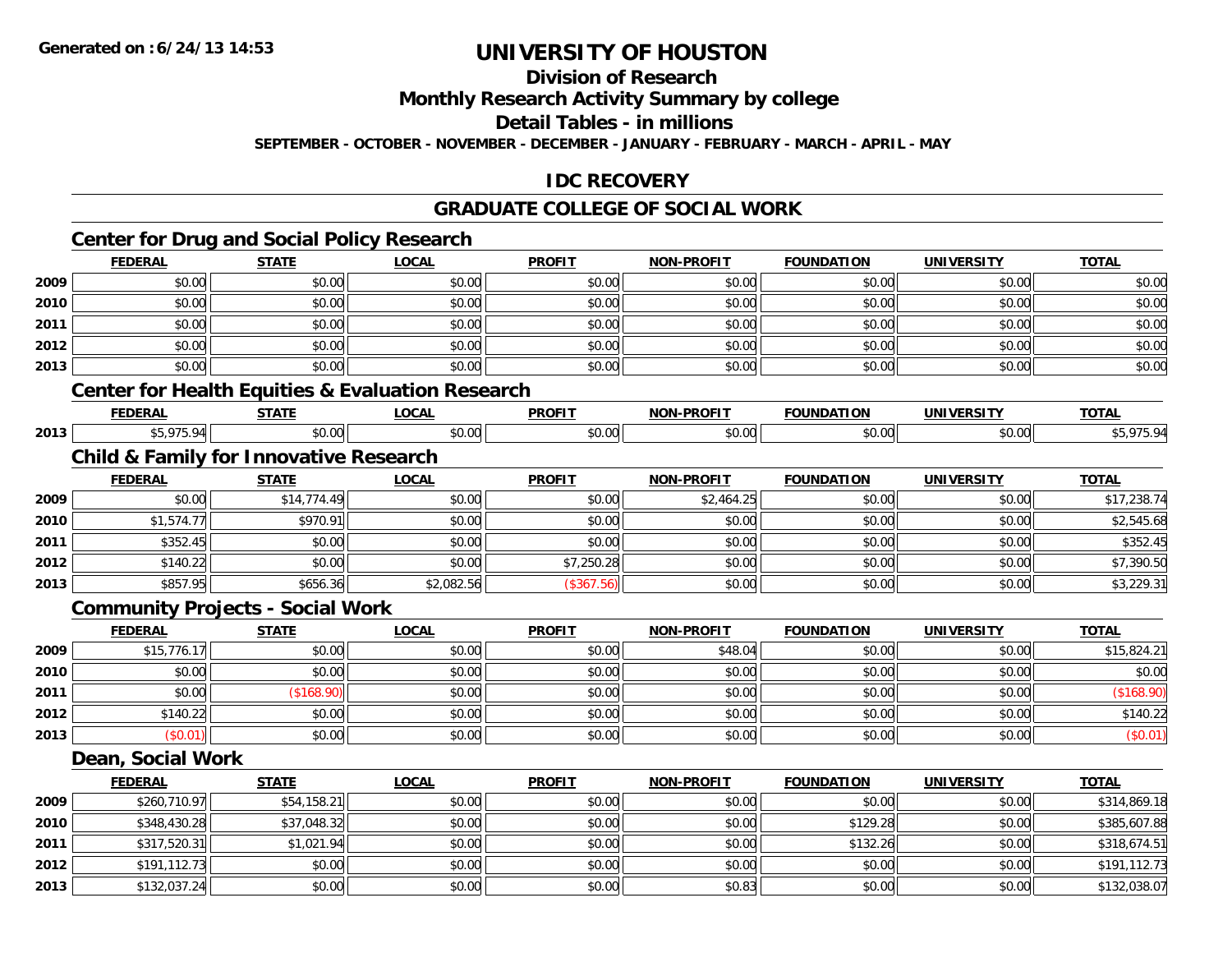### **Division of Research**

**Monthly Research Activity Summary by college**

**Detail Tables - in millions**

**SEPTEMBER - OCTOBER - NOVEMBER - DECEMBER - JANUARY - FEBRUARY - MARCH - APRIL - MAY**

#### **IDC RECOVERY**

#### **GRADUATE COLLEGE OF SOCIAL WORK**

# **Office for Drug SPR**

|       | <b>FEDERAL</b> | <b>STATE</b> | <b>LOCAL</b> | <b>PROFIT</b> | <b>NON-PROFIT</b> | <b>FOUNDATION</b> | <b>UNIVERSITY</b> | <b>TOTAL</b>   |
|-------|----------------|--------------|--------------|---------------|-------------------|-------------------|-------------------|----------------|
| 2009  | \$0.00         | \$0.00       | \$0.00       | \$0.00        | \$0.00            | \$0.00            | \$0.00            | \$0.00         |
| 2010  | \$0.00         | \$0.00       | \$0.00       | \$0.00        | \$0.00            | \$0.00            | \$0.00            | \$0.00         |
| 2011  | \$0.00         | \$0.00       | \$0.00       | \$0.00        | \$0.00            | \$0.00            | \$0.00            | \$0.00         |
| 2012  | \$0.00         | \$0.00       | \$0.00       | \$0.00        | \$0.00            | \$0.00            | \$0.00            | \$0.00         |
| 2013  | \$0.00         | \$0.00       | \$0.00       | \$0.00        | \$0.00            | \$0.00            | \$0.00            | \$0.00         |
| Total | \$1,274,629.22 | \$108,461.33 | \$2,082.56   | \$6,882.72    | \$2,513.12        | \$261.54          | \$0.00            | \$1,394,830.49 |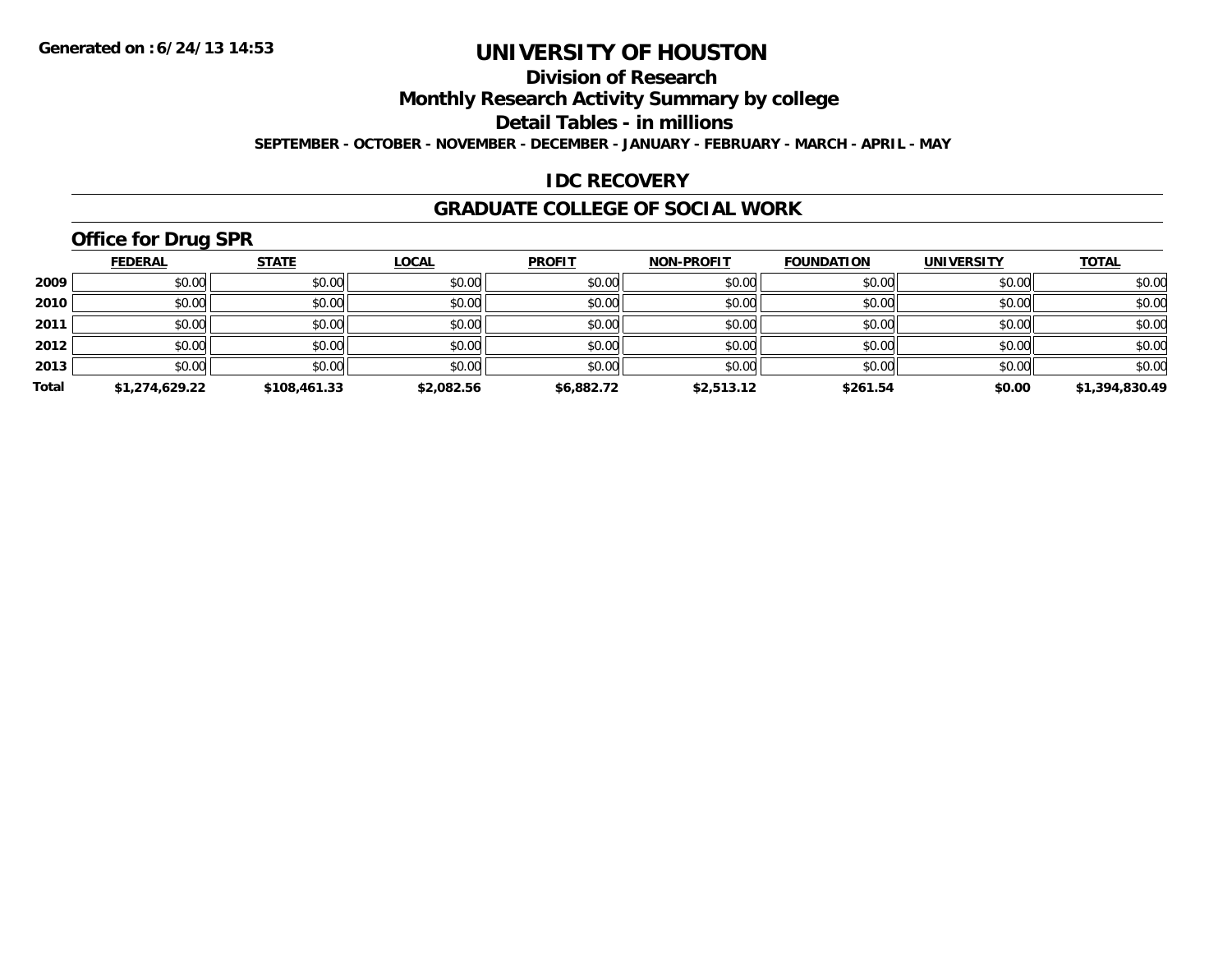## **Division of Research**

**Monthly Research Activity Summary by college**

**Detail Tables - in millions**

**SEPTEMBER - OCTOBER - NOVEMBER - DECEMBER - JANUARY - FEBRUARY - MARCH - APRIL - MAY**

### **IDC RECOVERY**

#### **HILTON COLLEGE OF HOTEL AND RESTAURANT MANAGEMENT**

#### **Hotel and Restaurant Management**

|       | <b>FEDERAL</b> | <b>STATE</b> | <b>LOCAL</b> | <b>PROFIT</b> | <b>NON-PROFIT</b> | <b>FOUNDATION</b> | <b>UNIVERSITY</b> | <b>TOTAL</b> |
|-------|----------------|--------------|--------------|---------------|-------------------|-------------------|-------------------|--------------|
| 2009  | \$0.00         | \$0.00       | \$0.00       | \$576.76      | \$0.00            | \$0.00            | \$0.00            | \$576.76     |
| 2010  | \$0.00         | \$0.00       | \$0.00       | \$3,344.86    | \$0.00            | \$0.00            | \$0.00            | \$3,344.86   |
| 2011  | \$4,626.73     | \$0.00       | \$0.00       | \$177.55      | \$841.60          | \$0.00            | \$0.00            | \$5,645.88   |
| 2012  | \$3,633.97     | \$18,059.67  | \$0.00       | \$8.59        | \$2,918.11        | \$0.00            | \$0.00            | \$24,620.34  |
| 2013  | \$3,955.01     | \$804.38     | \$0.00       | \$0.00        | \$0.00            | \$0.00            | \$0.00            | \$4,759.39   |
| Total | \$12,215.71    | \$18,864.05  | \$0.00       | \$4,107.76    | \$3,759.71        | \$0.00            | \$0.00            | \$38,947.23  |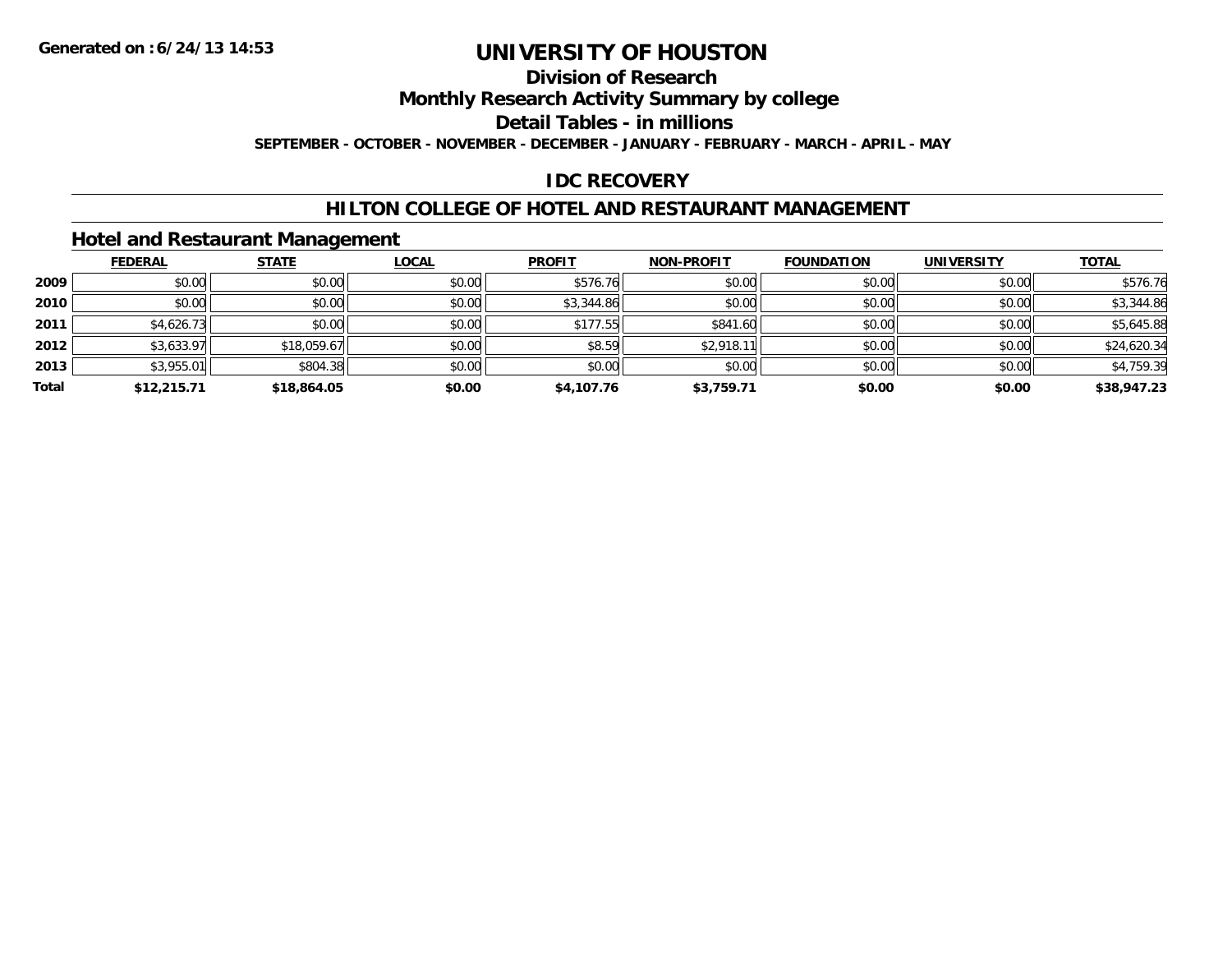### **Division of ResearchMonthly Research Activity Summary by college Detail Tables - in millions SEPTEMBER - OCTOBER - NOVEMBER - DECEMBER - JANUARY - FEBRUARY - MARCH - APRIL - MAY**

#### **IDC RECOVERY**

#### **HONORS COLLEGE**

# **Dean, Honors College**

|       |                | $\sim$       |              |               |                   |                   |                   |              |
|-------|----------------|--------------|--------------|---------------|-------------------|-------------------|-------------------|--------------|
|       | <b>FEDERAL</b> | <b>STATE</b> | <b>LOCAL</b> | <b>PROFIT</b> | <b>NON-PROFIT</b> | <b>FOUNDATION</b> | <b>UNIVERSITY</b> | <b>TOTAL</b> |
| 2009  | \$1,884.88     | \$0.00       | \$0.00       | \$0.00        | \$0.00            | \$0.00            | \$0.00            | \$1,884.88   |
| 2010  | \$11,400.77    | \$0.00       | \$0.00       | \$0.00        | \$0.00            | \$0.00            | \$0.00            | \$11,400.77  |
| 2011  | \$4,034.66     | \$0.00       | \$0.00       | \$0.00        | \$0.00            | \$0.00            | \$0.00            | \$4,034.66   |
| 2012  | \$5,010.75     | \$0.00       | \$0.00       | \$0.00        | \$5,048.76        | \$0.00            | \$0.00            | \$10,059.51  |
| 2013  | \$4,684.11     | \$0.00       | \$0.00       | \$0.00        | \$3,160.56        | \$0.00            | \$0.00            | \$7,844.67   |
| Total | \$27,015.18    | \$0.00       | \$0.00       | \$0.00        | \$8,209.32        | \$0.00            | \$0.00            | \$35,224.49  |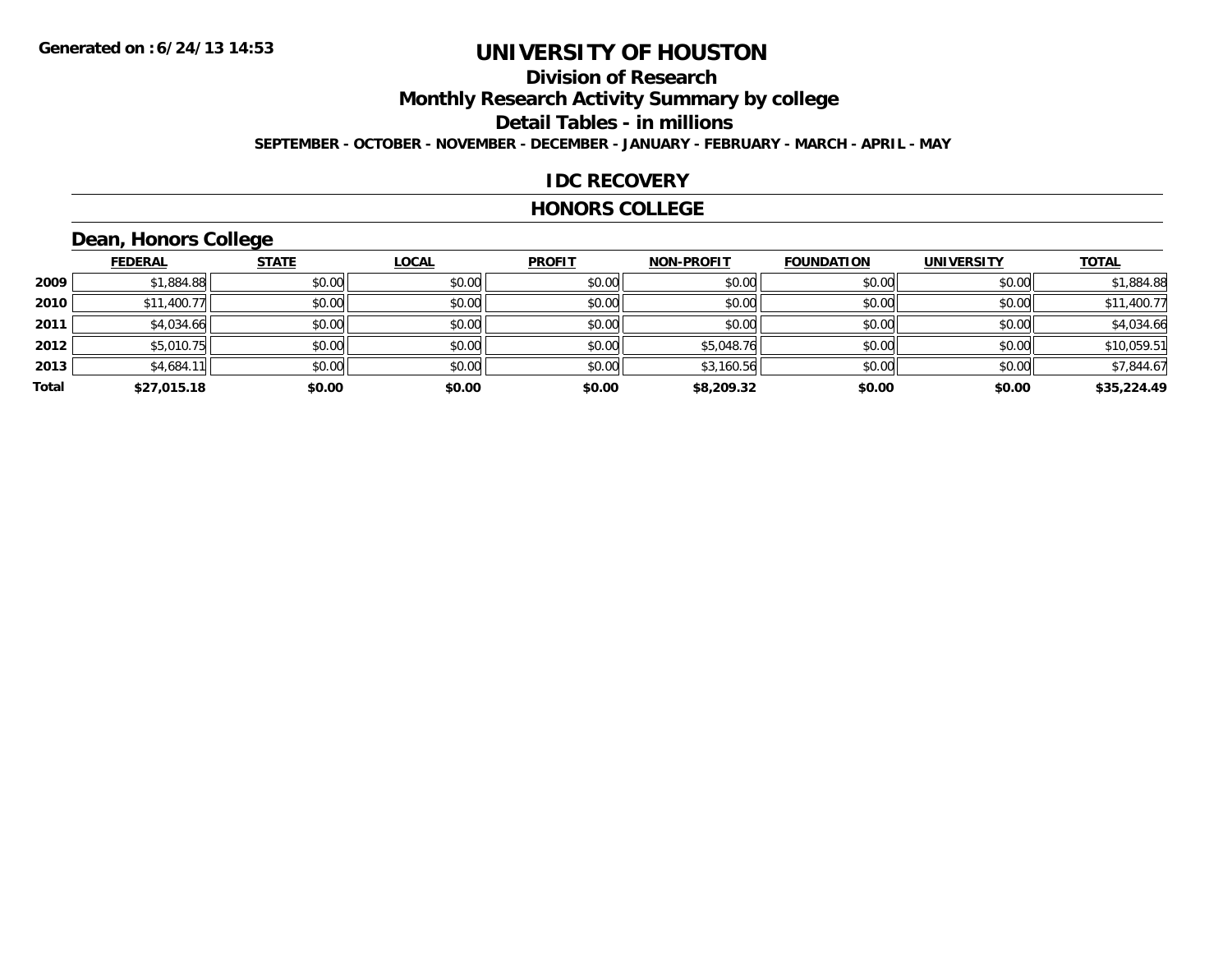### **Division of ResearchMonthly Research Activity Summary by college Detail Tables - in millions SEPTEMBER - OCTOBER - NOVEMBER - DECEMBER - JANUARY - FEBRUARY - MARCH - APRIL - MAY**

#### **IDC RECOVERY**

#### **LIBRARY**

## **Administration, Library**

|       | <b>FEDERAL</b> | <b>STATE</b> | <b>LOCAL</b> | <b>PROFIT</b> | <b>NON-PROFIT</b> | <b>FOUNDATION</b> | <b>UNIVERSITY</b> | <b>TOTAL</b> |
|-------|----------------|--------------|--------------|---------------|-------------------|-------------------|-------------------|--------------|
| 2009  | \$8,382.13     | \$0.00       | \$0.00       | \$0.00        | \$0.00            | \$0.00            | \$0.00            | \$8,382.13   |
| 2010  | \$7,676.48     | \$0.00       | \$0.00       | \$0.00        | \$0.00            | \$0.00            | \$0.00            | \$7,676.48   |
| 2011  | \$718.08       | \$0.00       | \$0.00       | \$0.00        | \$0.00            | \$0.00            | \$0.00            | \$718.08     |
| 2012  | \$0.00         | \$0.00       | \$0.00       | \$0.00        | \$0.00            | \$0.00            | \$0.00            | \$0.00       |
| 2013  | \$0.00         | \$0.00       | \$0.00       | \$0.00        | \$0.00            | \$0.00            | \$0.00            | \$0.00       |
| Total | \$16,776.69    | \$0.00       | \$0.00       | \$0.00        | \$0.00            | \$0.00            | \$0.00            | \$16,776.69  |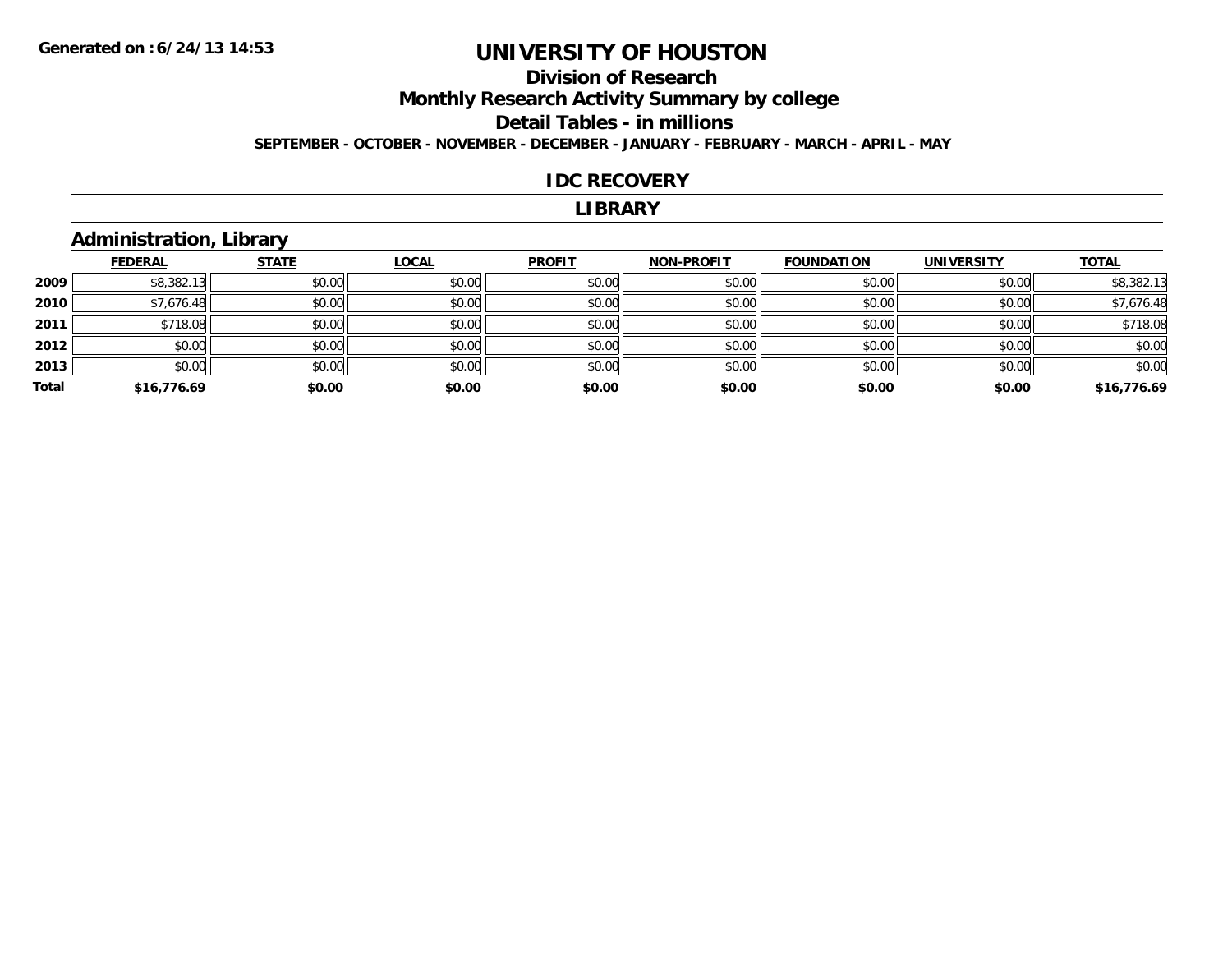**Total**

# **UNIVERSITY OF HOUSTON**

**Division of Research**

**Monthly Research Activity Summary by college**

**Detail Tables - in millions**

**SEPTEMBER - OCTOBER - NOVEMBER - DECEMBER - JANUARY - FEBRUARY - MARCH - APRIL - MAY**

### **IDC RECOVERY**

#### **SENIOR V.P. FOR ACADEMIC AFFAIRS AND PROVOST**

|      | <b>Continuing Education</b>                         |              |              |               |                   |                   |                   |              |
|------|-----------------------------------------------------|--------------|--------------|---------------|-------------------|-------------------|-------------------|--------------|
|      | <b>FEDERAL</b>                                      | <b>STATE</b> | <b>LOCAL</b> | <b>PROFIT</b> | <b>NON-PROFIT</b> | <b>FOUNDATION</b> | <b>UNIVERSITY</b> | <b>TOTAL</b> |
| 2011 | \$0.00                                              | \$79.12      | \$0.00       | \$0.00        | \$0.00            | \$0.00            | \$0.00            | \$79.12      |
|      | <b>Learning and Assessment Services</b>             |              |              |               |                   |                   |                   |              |
|      | <b>FEDERAL</b>                                      | <b>STATE</b> | <b>LOCAL</b> | <b>PROFIT</b> | <b>NON-PROFIT</b> | <b>FOUNDATION</b> | <b>UNIVERSITY</b> | <b>TOTAL</b> |
| 2009 | \$15,880.54                                         | \$6,497.25   | \$0.00       | \$0.00        | \$0.00            | \$0.00            | \$0.00            | \$22,377.79  |
| 2010 | \$19,088.38                                         | \$6,779.28   | \$0.00       | \$0.00        | \$0.00            | \$0.00            | \$0.00            | \$25,867.66  |
| 2011 | \$17,166.13                                         | \$7,423.05   | \$0.00       | \$0.00        | (\$156.28)        | \$0.00            | \$0.00            | \$24,432.90  |
| 2012 | \$17,221.18                                         | (\$125.73)   | \$0.00       | \$0.00        | \$0.00            | \$0.00            | \$0.00            | \$17,095.45  |
| 2013 | \$16,580.54                                         | \$7,215.39   | \$0.00       | \$0.00        | \$0.00            | \$0.00            | \$0.00            | \$23,795.93  |
|      | <b>Learning Support Services</b>                    |              |              |               |                   |                   |                   |              |
|      | <b>FEDERAL</b>                                      | <b>STATE</b> | <b>LOCAL</b> | <b>PROFIT</b> | <b>NON-PROFIT</b> | <b>FOUNDATION</b> | <b>UNIVERSITY</b> | <b>TOTAL</b> |
| 2009 | \$7,526.18                                          | \$0.00       | \$0.00       | \$0.00        | \$0.00            | \$0.00            | \$0.00            | \$7,526.18   |
| 2010 | \$9,978.56                                          | \$0.00       | \$0.00       | \$0.00        | \$0.00            | \$0.00            | \$0.00            | \$9,978.56   |
| 2011 | \$2,789.70                                          | \$0.00       | \$0.00       | \$0.00        | \$0.00            | \$0.00            | \$0.00            | \$2,789.70   |
| 2012 | \$3,316.73                                          | \$0.00       | \$0.00       | \$0.00        | \$0.00            | \$0.00            | \$0.00            | \$3,316.73   |
| 2013 | \$255.98                                            | \$0.00       | \$0.00       | \$0.00        | \$0.00            | \$0.00            | \$0.00            | \$255.98     |
|      | <b>Senior V.P. for Academic Affairs and Provost</b> |              |              |               |                   |                   |                   |              |
|      | <b>FEDERAL</b>                                      | <b>STATE</b> | <b>LOCAL</b> | <b>PROFIT</b> | <b>NON-PROFIT</b> | <b>FOUNDATION</b> | <b>UNIVERSITY</b> | <b>TOTAL</b> |
| 2009 | (\$35.46)                                           | \$0.00       | \$0.00       | \$0.00        | \$0.00            | \$0.00            | \$0.00            | (\$35.46)    |
| 2012 | \$0.00                                              | \$0.00       | \$0.00       | \$0.00        | \$0.00            | \$0.00            | \$0.00            | \$0.00       |
| 2013 | \$0.00                                              | \$0.00       | \$0.00       | \$0.00        | \$0.00            | \$0.00            | \$0.00            | \$0.00       |

**\$109,768.45 \$27,868.36 \$0.00 \$0.00 (\$156.28) \$0.00 \$0.00 \$137,480.54**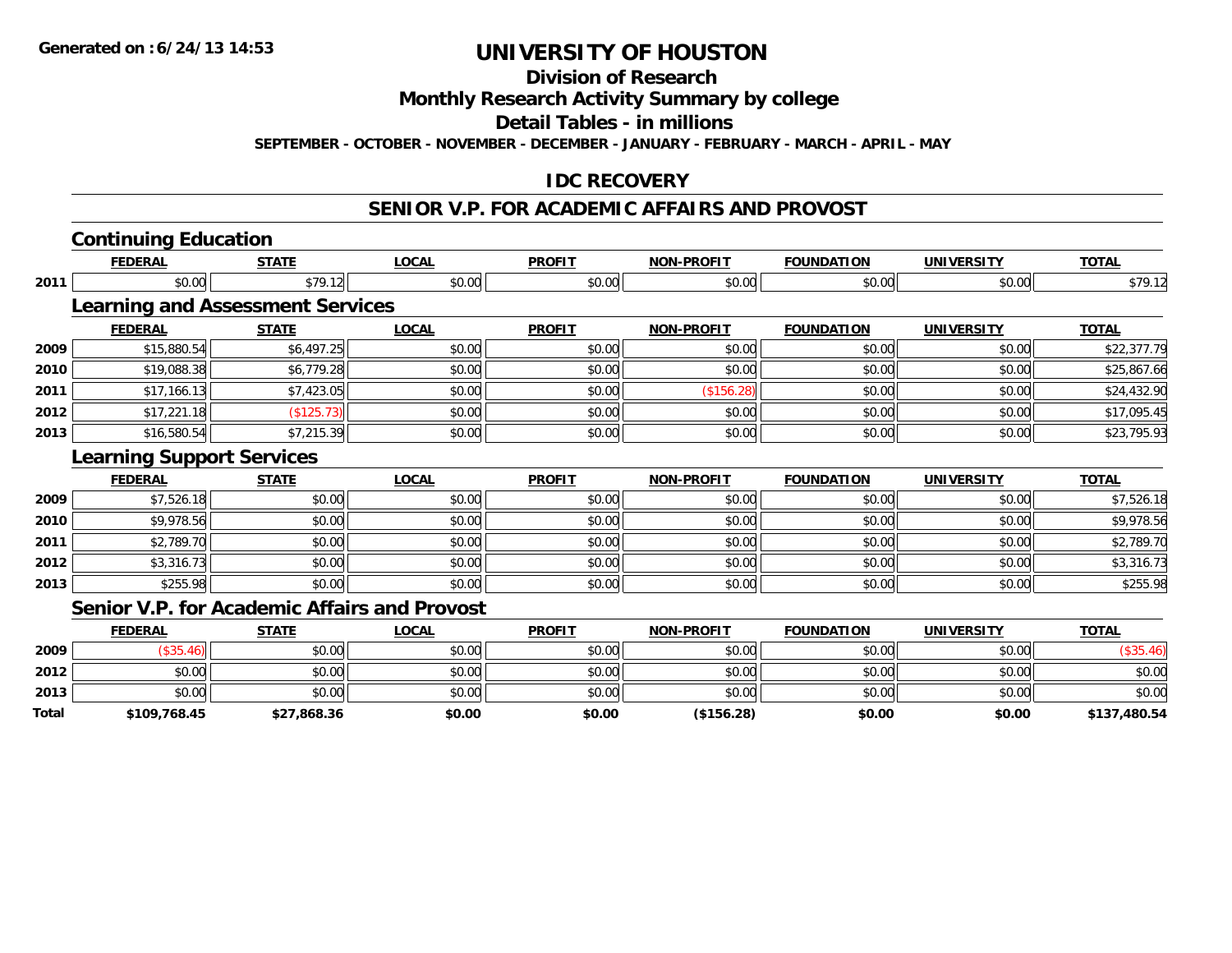# **Division of Research**

**Monthly Research Activity Summary by college**

**Detail Tables - in millions**

**SEPTEMBER - OCTOBER - NOVEMBER - DECEMBER - JANUARY - FEBRUARY - MARCH - APRIL - MAY**

#### **IDC RECOVERY**

#### **UH LAW CENTER**

|       | Dean, Law          |              |              |               |                   |                   |                   |               |
|-------|--------------------|--------------|--------------|---------------|-------------------|-------------------|-------------------|---------------|
|       | <b>FEDERAL</b>     | <b>STATE</b> | <b>LOCAL</b> | <b>PROFIT</b> | <b>NON-PROFIT</b> | <b>FOUNDATION</b> | <b>UNIVERSITY</b> | <b>TOTAL</b>  |
| 2009  | \$7,295.75         | \$0.00       | \$0.00       | \$0.00        | \$0.00            | \$0.00            | \$0.00            | \$7,295.75    |
| 2010  | \$46,142.06        | \$0.00       | \$0.00       | \$0.00        | \$0.00            | \$0.00            | \$0.00            | \$46,142.06   |
| 2011  | \$7,754.56         | \$0.00       | \$0.00       | \$0.00        | \$0.00            | \$0.00            | \$0.00            | \$7,754.56    |
| 2012  | (\$70,357.49)      | \$0.00       | \$0.00       | \$0.00        | \$0.00            | \$0.00            | \$0.00            | (\$70,357.49) |
| 2013  | \$0.00             | \$0.00       | \$0.00       | \$0.00        | \$0.00            | \$0.00            | \$0.00            | \$0.00        |
|       | <b>Law Library</b> |              |              |               |                   |                   |                   |               |
|       | <b>FEDERAL</b>     | <b>STATE</b> | <b>LOCAL</b> | <b>PROFIT</b> | <b>NON-PROFIT</b> | <b>FOUNDATION</b> | <b>UNIVERSITY</b> | <b>TOTAL</b>  |
| 2009  | (\$0.29)           | \$0.00       | \$0.00       | \$0.00        | \$0.00            | \$0.00            | \$0.00            | (\$0.29)      |
|       | <b>Law-UH</b>      |              |              |               |                   |                   |                   |               |
|       | <b>FEDERAL</b>     | <b>STATE</b> | <b>LOCAL</b> | <b>PROFIT</b> | <b>NON-PROFIT</b> | <b>FOUNDATION</b> | <b>UNIVERSITY</b> | <b>TOTAL</b>  |
| 2009  | \$19,991.11        | \$0.00       | \$0.00       | \$0.00        | \$0.00            | \$0.00            | \$0.00            | \$19,991.11   |
| 2010  | \$2,668.04         | \$0.00       | \$0.00       | \$0.00        | \$0.00            | \$0.00            | \$0.00            | \$2,668.04    |
| 2011  | \$23,770.43        | \$2,755.67   | \$0.00       | \$0.00        | \$0.00            | \$5,297.84        | \$0.00            | \$31,823.94   |
| 2012  | \$1,330.63         | \$0.00       | \$0.00       | \$0.00        | \$0.00            | \$4,304.90        | \$0.00            | \$5,635.53    |
| 2013  | \$44,281.44        | \$19,708.02  | \$0.00       | \$0.00        | \$0.00            | \$2,818.51        | \$0.00            | \$66,807.97   |
| Total | \$82,876.24        | \$22,463.69  | \$0.00       | \$0.00        | \$0.00            | \$12,421.25       | \$0.00            | \$117,761.18  |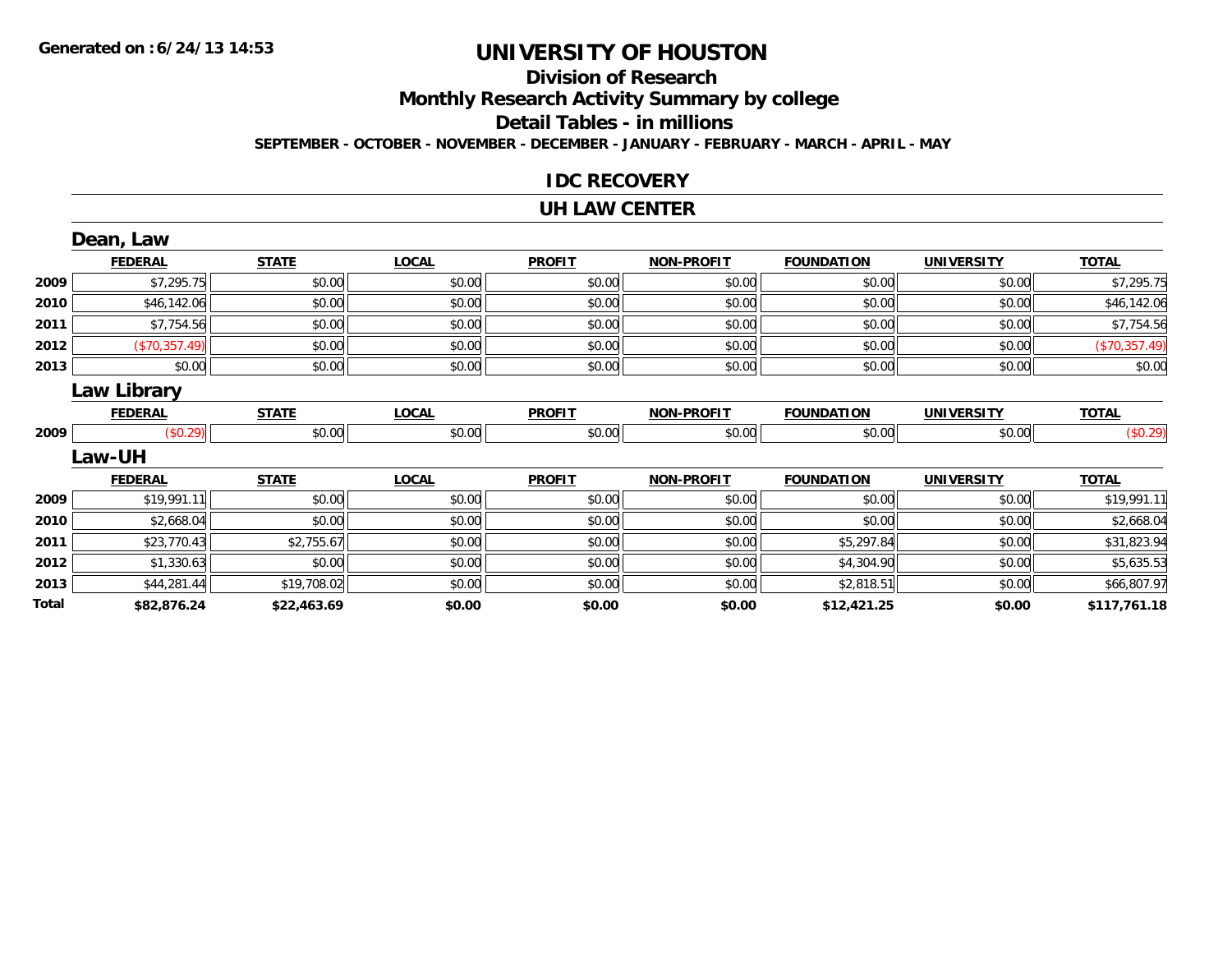#### **Division of Research Monthly Research Activity Summary by college Detail Tables - in millions SEPTEMBER - OCTOBER - NOVEMBER - DECEMBER - JANUARY - FEBRUARY - MARCH - APRIL - MAY**

#### **IDC RECOVERY**

#### **UH SYSTEM**

| <b>KUHT-TV</b> |                |              |              |               |                   |                   |                   |              |  |
|----------------|----------------|--------------|--------------|---------------|-------------------|-------------------|-------------------|--------------|--|
|                | <b>FEDERAL</b> | <b>STATE</b> | <u>LOCAL</u> | <b>PROFIT</b> | <b>NON-PROFIT</b> | <b>FOUNDATION</b> | <b>UNIVERSITY</b> | <b>TOTAL</b> |  |
| 2009           | (\$35.46)      | \$0.00       | \$0.00       | \$0.00        | \$0.00            | \$0.00            | \$0.00            | (\$35.46)    |  |
| 2010           | (\$2,503.85)   | \$0.00       | \$0.00       | \$0.00        | \$0.00            | \$0.00            | \$0.00            | (\$2,503.85) |  |
| 2011           | (\$1,451.00)   | \$0.00       | \$0.00       | \$0.00        | \$0.00            | \$0.00            | \$0.00            | (\$1,451.00) |  |
| Total          | (\$3,990.31)   | \$0.00       | \$0.00       | \$0.00        | \$0.00            | \$0.00            | \$0.00            | (\$3,990.31) |  |